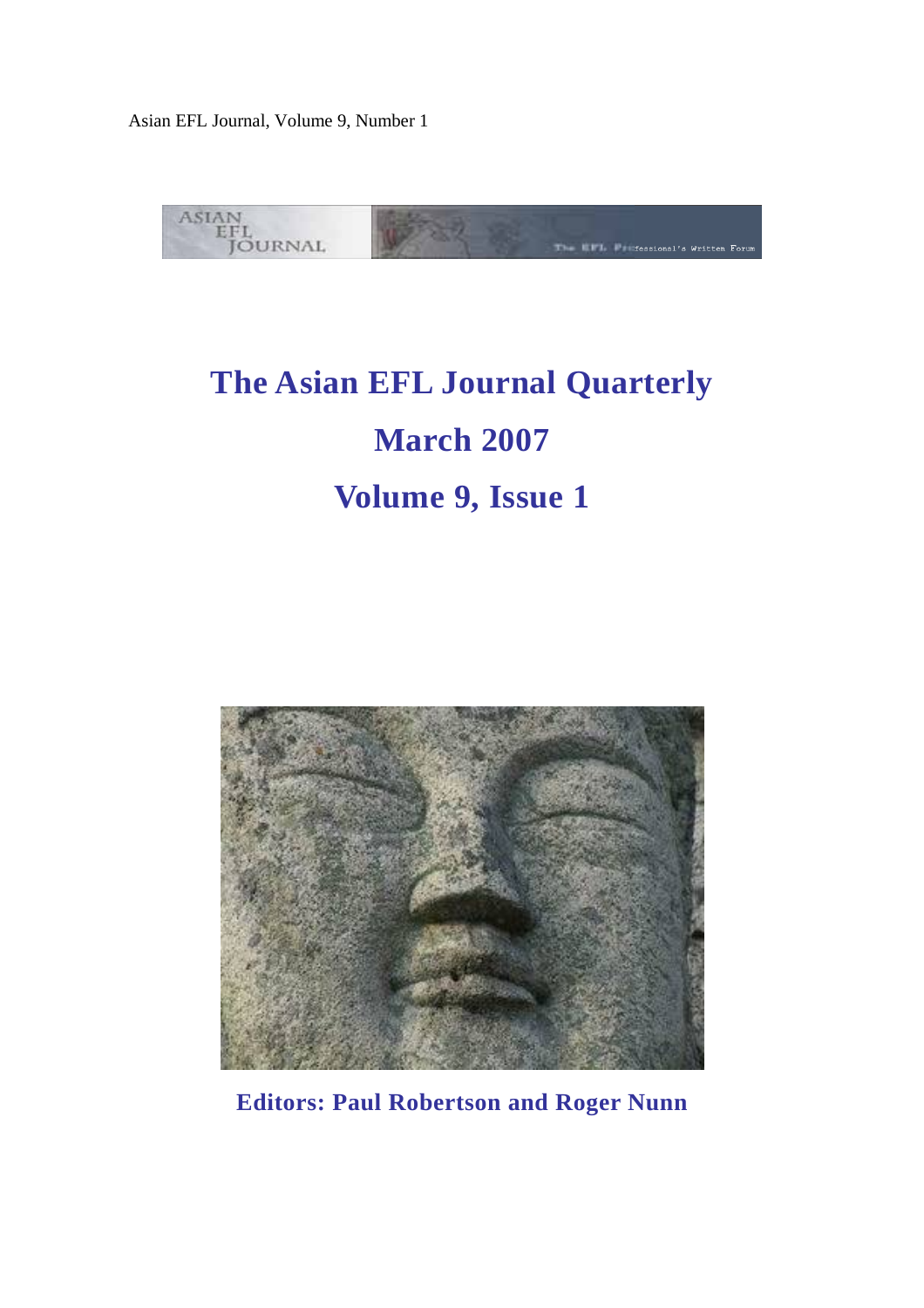**ASIAN** EFL **JOURNAL** 

Published by the Asian EFL Journal Press

Asian EFL Journal Press A Division of Time Taylor International Ltd Trustnet Chambers P.O. Box 3444 Road Town, Tortola British Virgin Islands

http://www.asian-efl-journal.com

© Asian EFL Journal Press 2007

This book is in copyright. Subject to statutory exception no reproduction of any part may take place without the written permission of the Asian EFL Journal Press.

#### **No unauthorized photocopying**

All rights reserved. No part of this book may be reproduced, stored in a retrieval system or transmitted in any form or by any means, electronic, mechanical, photocopying or otherwise, without the prior written permission of the Asian EFL Journal. editor@asian-efl-journal.com

Editor: Dr. Paul Robertson Senior Associate Editor: Dr. Roger Nunn Associate Editor/Production Editor: Darren Lingley

ISSN 1738-1460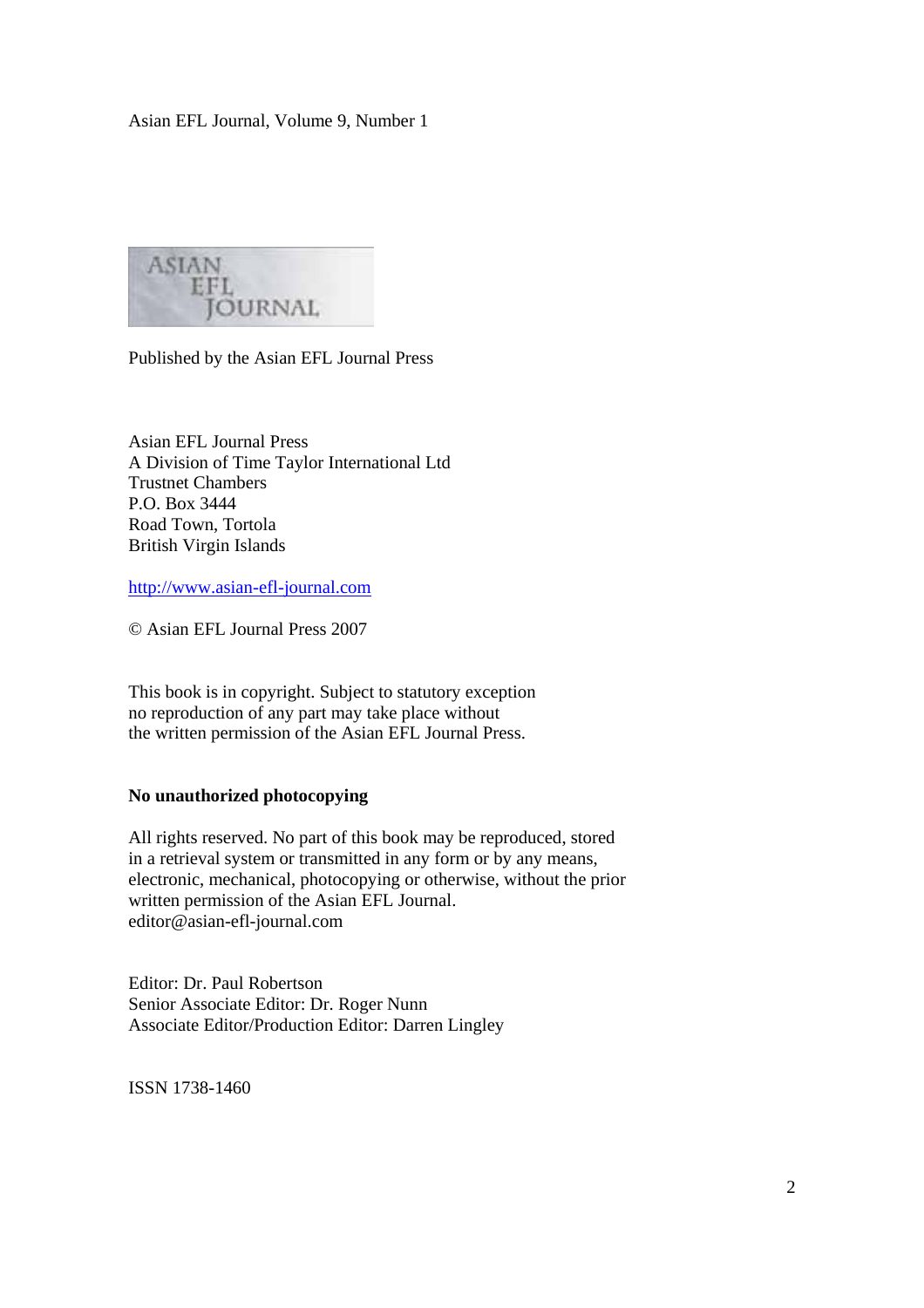|    | ASIAN<br><b>OURNAL</b><br><b>THE PHI fessional's Written Forum</b>                       |           |
|----|------------------------------------------------------------------------------------------|-----------|
|    | <b>Table of Contents:</b>                                                                |           |
|    |                                                                                          | $4 - 7$   |
|    |                                                                                          | $8-21$    |
|    | - Academic Discussion Tasks: A Study of EFL Students' Perspectives                       |           |
|    | - Discourse Markers in Academic Lectures                                                 | 22-38     |
|    |                                                                                          | $39 - 64$ |
|    | - Collaborating Together: Linked Intercultural Learning Activities                       |           |
|    | for Undergraduate Japanese and American Students                                         |           |
| 4. |                                                                                          | 65-85     |
|    | - Rethinking Validity of the L2 Proficiency Concept: Lessons for EIL                     |           |
| 5. |                                                                                          | 86-96     |
|    | - A Survey on the Relationship between English Language Proficiency                      |           |
|    | and the Academic Achievement of Iranian EFL Students                                     |           |
|    | 6. Abdolmehdi Riazi and Mohammad Javad Riasati                                           | 97-125    |
|    | - Language Learning Style Preferences:<br>A Students Case Study of Shiraz EFL Institutes |           |
|    |                                                                                          | 126-146   |
|    | - Chinese Students' Motivation to Learn English at the Tertiary Level                    |           |
| 8. | Nasrin Shokrpour and Mohammad Hossein Fallahzadeh                                        | 147-163   |
|    | - A Survey of the Students and Interns' EFL Writing Problems                             |           |
|    | in Shiraz University of Medical Sciences                                                 |           |
|    |                                                                                          | 164-176   |
|    | - Theme and Rheme in the Thematic Organization of Text:                                  |           |
|    | <b>Implications for Teaching Academic Writing</b>                                        |           |
|    |                                                                                          | 177-194   |
|    | - The Contribution of EFL Programs to Community Development in China                     |           |
|    |                                                                                          | 195-226   |
|    | Developing "The Course" for College Level EFL Learners and                               |           |
|    | <b>Faculty Members in Vietnam</b>                                                        |           |
|    |                                                                                          | 227-235   |
|    | - Description or Prescription for Task-Based Instruction?                                |           |
|    | A Reply to Littlewood                                                                    |           |
|    | <b>Book Reviews</b>                                                                      |           |
|    | 1. Landing a College Job:                                                                |           |
|    | A Practical Guide for English, ESL, and Foreign Language Job Seekers                     |           |
|    | <b>Meena Singhal</b>                                                                     |           |
|    |                                                                                          | 236-237   |
|    | 2. Learning and Teaching English in India                                                |           |
|    | <b>Ravi Sheorey</b>                                                                      |           |
|    |                                                                                          | 238-240   |
|    | Asian EFL Journal editorial information and guidelines                                   | 241-247   |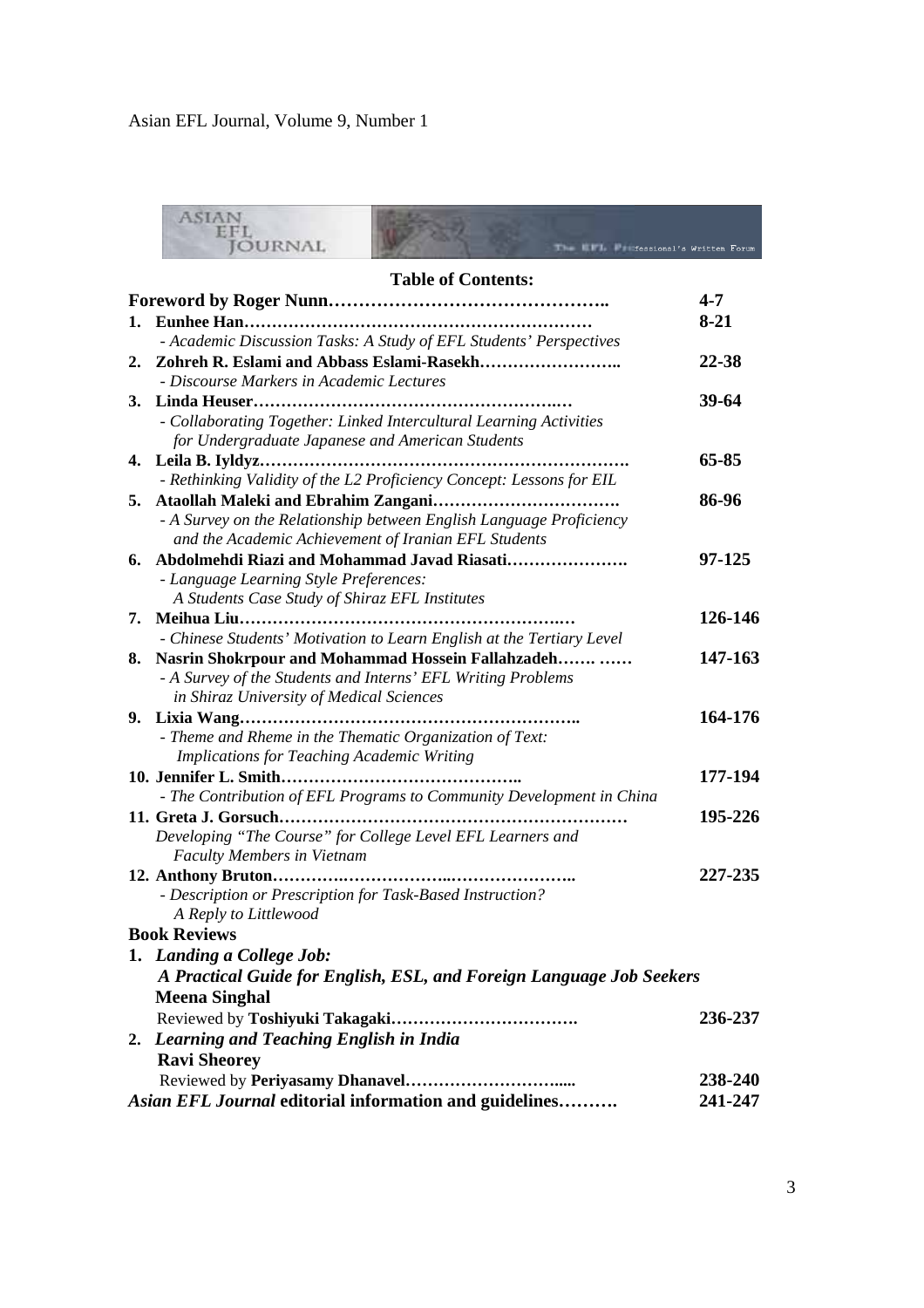

#### **Foreword**

Welcome to the first issue of 2007. Again we present papers from a variety of international sources on current themes such as competence in international English, intercultural collaboration and task-based learning. The *Asian EFL Journal* is also interested in exploring different approaches to academic writing including article writing styles and this issue again presents some different formats alongside the more familiar format of the research article. We also hope that many of these research papers not only raise problems but also suggest solutions to them that can be adapted and applied by readers in their own local contexts.

 In the first contribution, "Academic Discussion Tasks: A Study of EFL Students' Perspectives", Eunhee Han, a Ph.D. candidate in TESOL at the Indiana University of Pennsylvania, provides us with an important insight into the challenges facing EFL students studying in American universities. Han focuses on "oral/aural skill for class participation." As "one of the crucial obstacles for EFL students' academic success", Han also suggests how this problem can be solved. Combining personal experience with research, this paper provides very useful advice for all involved.

 In "Discourse Markers in Academic Lectures", Eslami and Rasekh also attempt to shed light on another practical issue from the world of EAP, providing us with an interesting discussion of the processes underlying academic performance in English. This piece provides clear conclusions about the need to supply discourse markers in academic lectures and underlines the importance of such a finding not only for lecturers, but also for materials designers, teachers and teacher trainers. Eslami and Rasekh point out that this is an area that is relatively easily taught and well worth teaching as it may have an immediate effect on comprehension.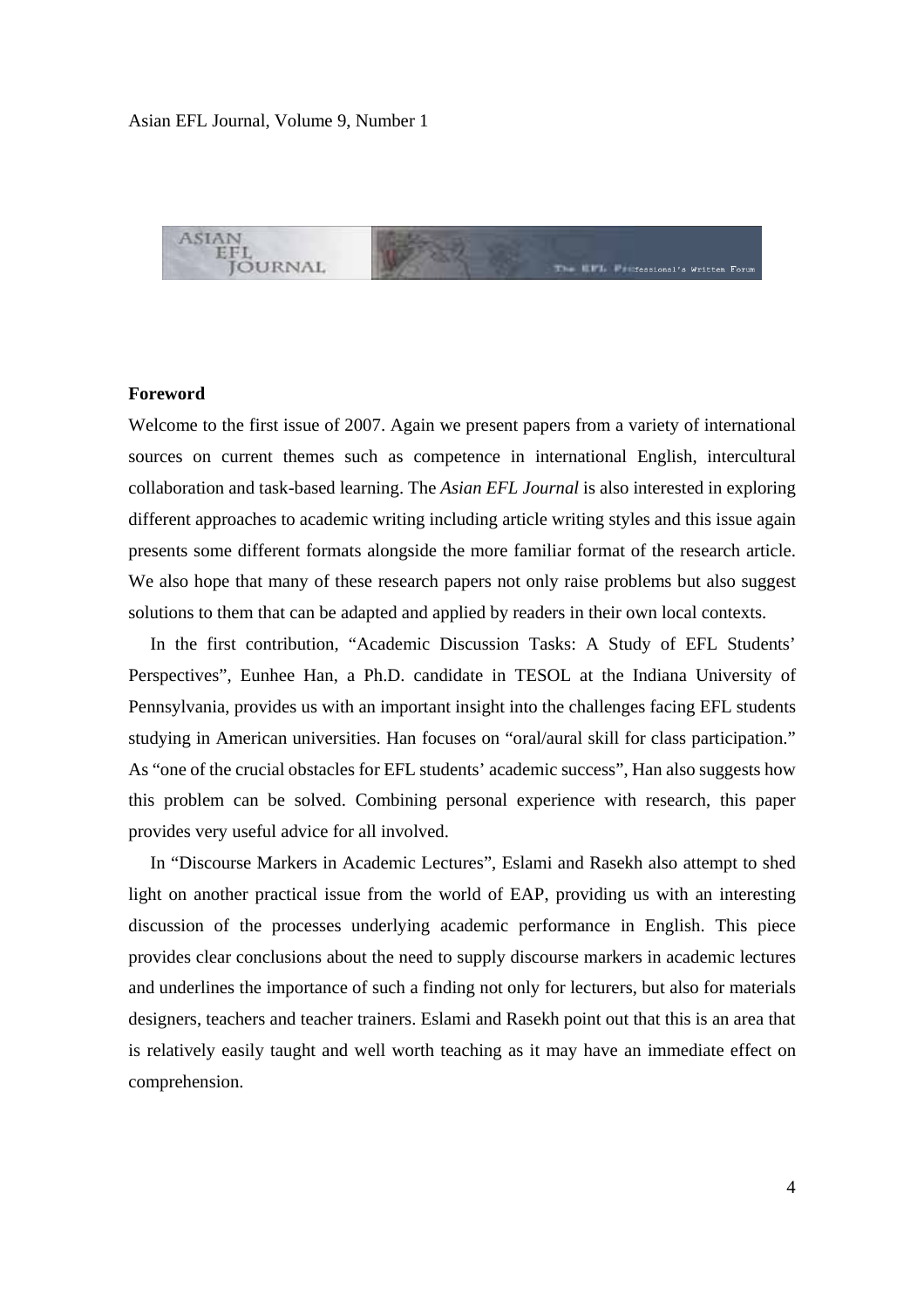Another theme that the *Asian EFL Journal* supports as actively as possible is intercultural collaboration. In "Collaborating Together: Linked Intercultural Learning Activities for Undergraduate Japanese and American Students", Linda Heuser from the USA takes up the theme of intercultural learning and learning communities, proposing a set of learning activities designed "as a way to increase students' intercultural competence and language fluency". Her task-based/project-based assignments involved equal collaboration between Japanese and American students.

 On a related topic, Leila B. Iyldyz, from Kazakhstan responds to our request for papers on the concept of competence in EIL – an ongoing theme very central to the work of the *Asian EFL Journal* and one that will be discussed in some detail at our upcoming global conference in May. In "Rethinking Validity of the L2 Proficiency Concept: Lessons for EIL" , Leila considers the concept of "proficiency" pointing out that "the concept seems to be understood and be a useful reference point in the discourse of L2 professionals until it is questioned and further explored." As all of us discover when working in detail on this theme, "defining "proficiency" is a more complex topic than is generally assumed." Iyldyz provides us with a useful background discussion highlighting some aspects useful for careful consideration when constructing the "EIL competence" framework.

 Also raising the issue of "proficiency" but from a different angle, in "A survey on the relationship between English language proficiency and the academic achievement of Iranian EFL students", Ataollah Maleki and Ebrahim Zangani explore language proficiency in relation to overall academic achievement. They conclude that, "English language proficiency is a good indicator and predictor of academic achievement for those students who are majoring in English (the EFL area), at least in the Iranian context."

 The next group of papers highlights the usefulness of being sensitive to the students' perspective. In "Language Learning Style Preferences: A Students Case Study of Shiraz EFL Institutes", Abdolmehdi Riazi and Mohammad Javad Riasati, investigate the language learning style preferences of EFL learners, and the degree to which teachers are aware of them. Their results indicate areas that could be targeted for closer cooperation between teachers and students. For example, "students like to interact with each other and be actively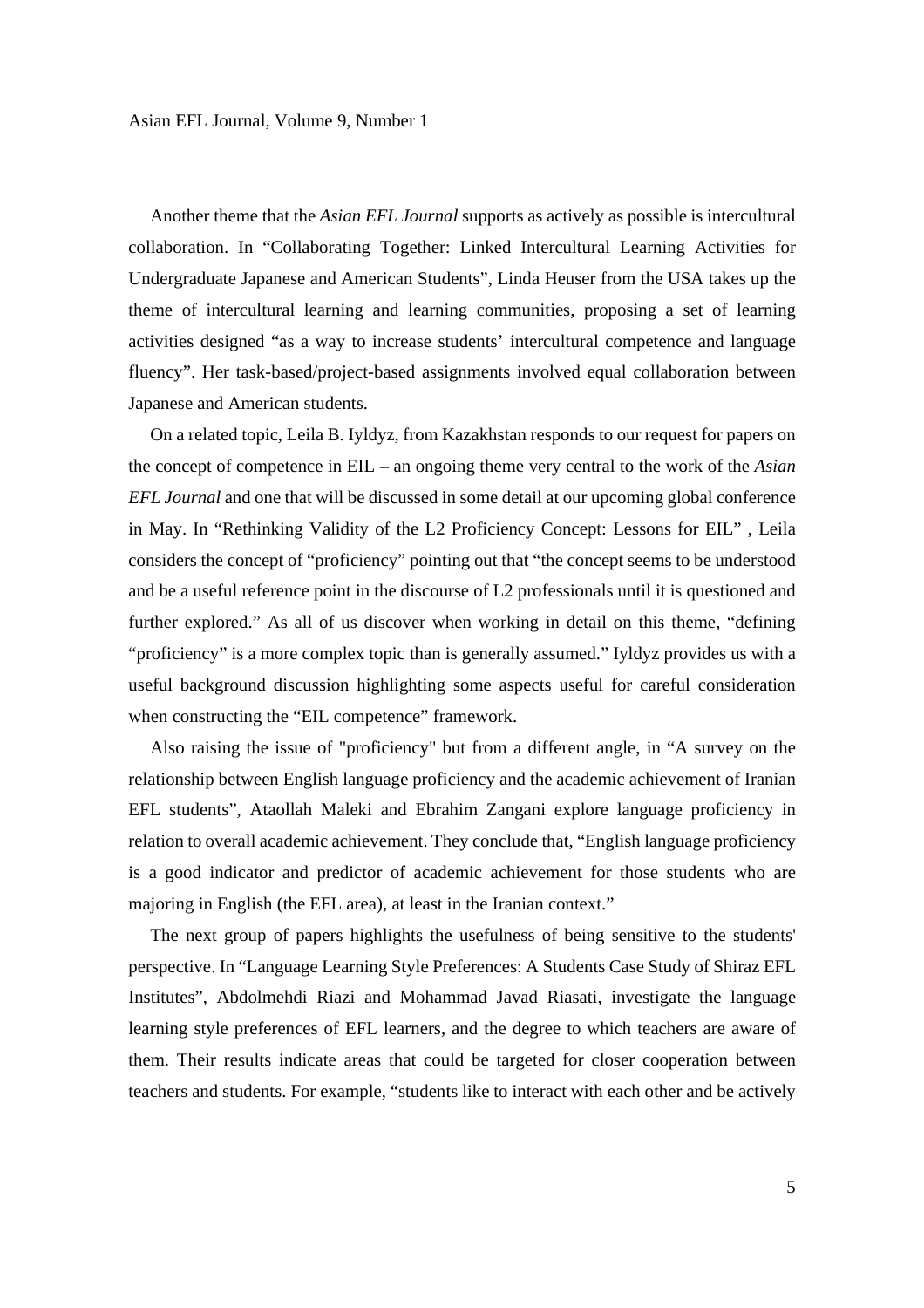engaged in classroom debates". Preferences are linked to motivation. In "Chinese Students' Motivation to Learn English at the Tertiary Level", Meihua Liu takes up the theme of motivation in relation to proficiency discovering that "students' attitudes and motivation were positively correlated with their English proficiency". Shokrpour and Fallahzadeh's study, "A Survey of the Students and Interns' EFL Writing Problems in Shiraz University of Medical Sciences", was set up to determine whether language skills or writing skills were the major problem areas faced by senior medical students and interns. They concluded that medical students have problem both in language and writing skills, but the main problems were in process/genre writing skills.

 Lixia Wang from China also considers the process of academic writing, from a systemic linguistics point of view, in "Theme and Rheme in the Thematic Organization of Text: Implications for Teaching Academic Writing". Her paper focuses on the organizational aspect of coherence and cohesion, describing an attempt to increase awareness of thematic structure by encouraging students to perform the same analysis in their own writings, and thus improve their written competence.

 The final three papers of this issue reflect our policy of providing a forum for different perspectives and styles of communicating with an academic audience. Firstly, Jennifer Smith provides us with a different angle on the value of EFL programmes in "The Contribution of EFL Programs to Community Development in China". Her research is situated in a small northeastern city but is arguably relevant to development programmes throughout Asia. Smith argues for a different type of assessment when evaluating the cost/benefits of EFL programs by considering issues of community development.

 Should the first person be excluded from academic discourse? The *Asian EFL Journal* is always interested in alternative styles of sharing experience with fellow academics. In "Developing "The Course" for College Level English as a Foreign Language Learners and Faculty Members in Vietnam", Greta Gorsuch shares her professional experience in Vietnam using a first person account as an interesting alternative to the usual research based structure.

 In our September 2006 issue, we already highlighted a variety of views and approaches in relation to the Task-based learning. In this final piece a debate started in *ELTJ* is continued in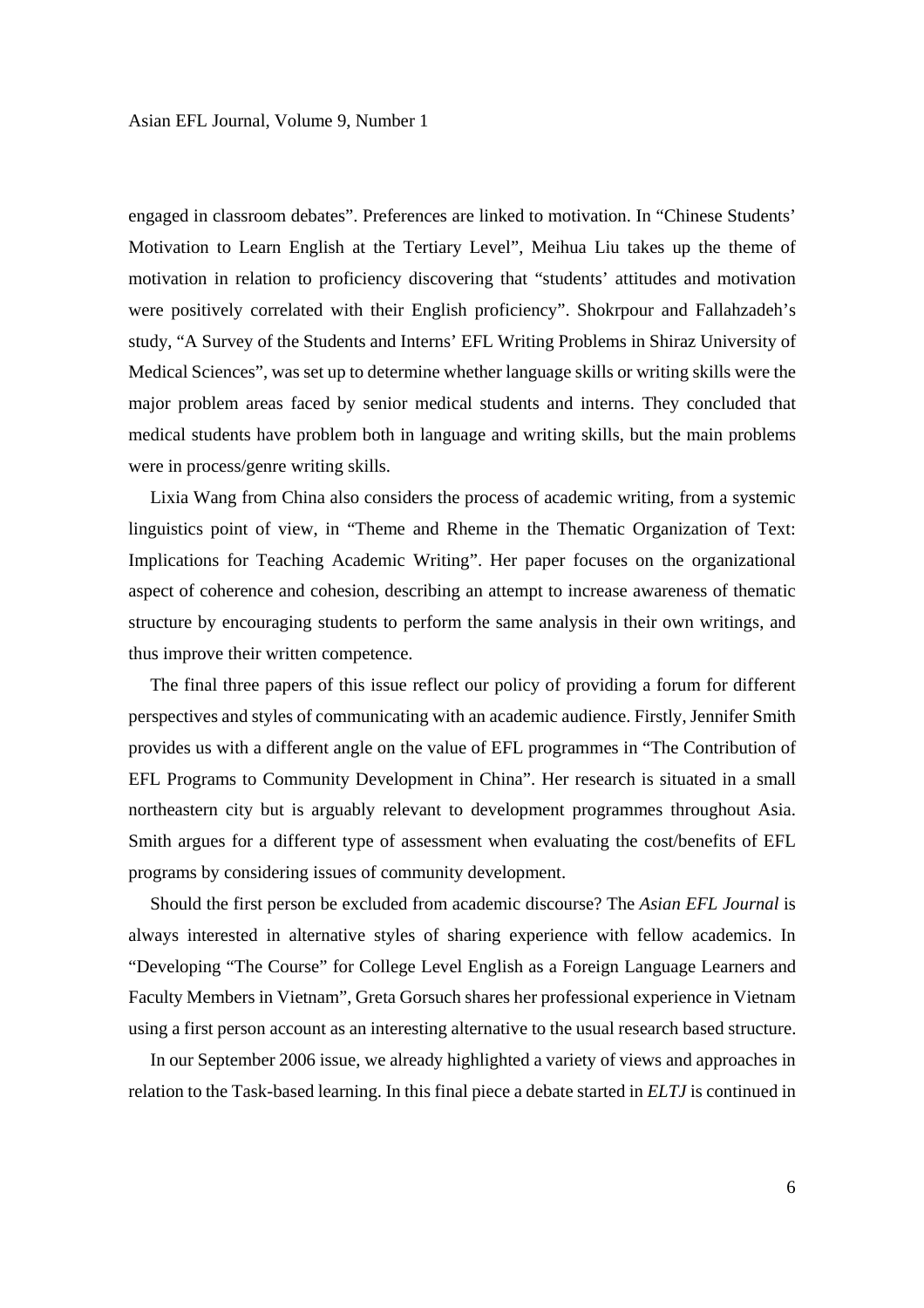*AEJ*. Anthony Bruton, in "Description or prescription for task-based instruction?: A reply to Littlewood" takes issue with a recent proposal by Littlewood on the task-based approach in which he proposes two dimensions, task involvement and task focus, on which to place activities in the language classroom. We will be happy to publish powerfully argued reactions to this piece that make a contribution to this debate, particularly from contributors to the September issue.

**Roger Nunn Senior Associate Editor Asian EFL Journal**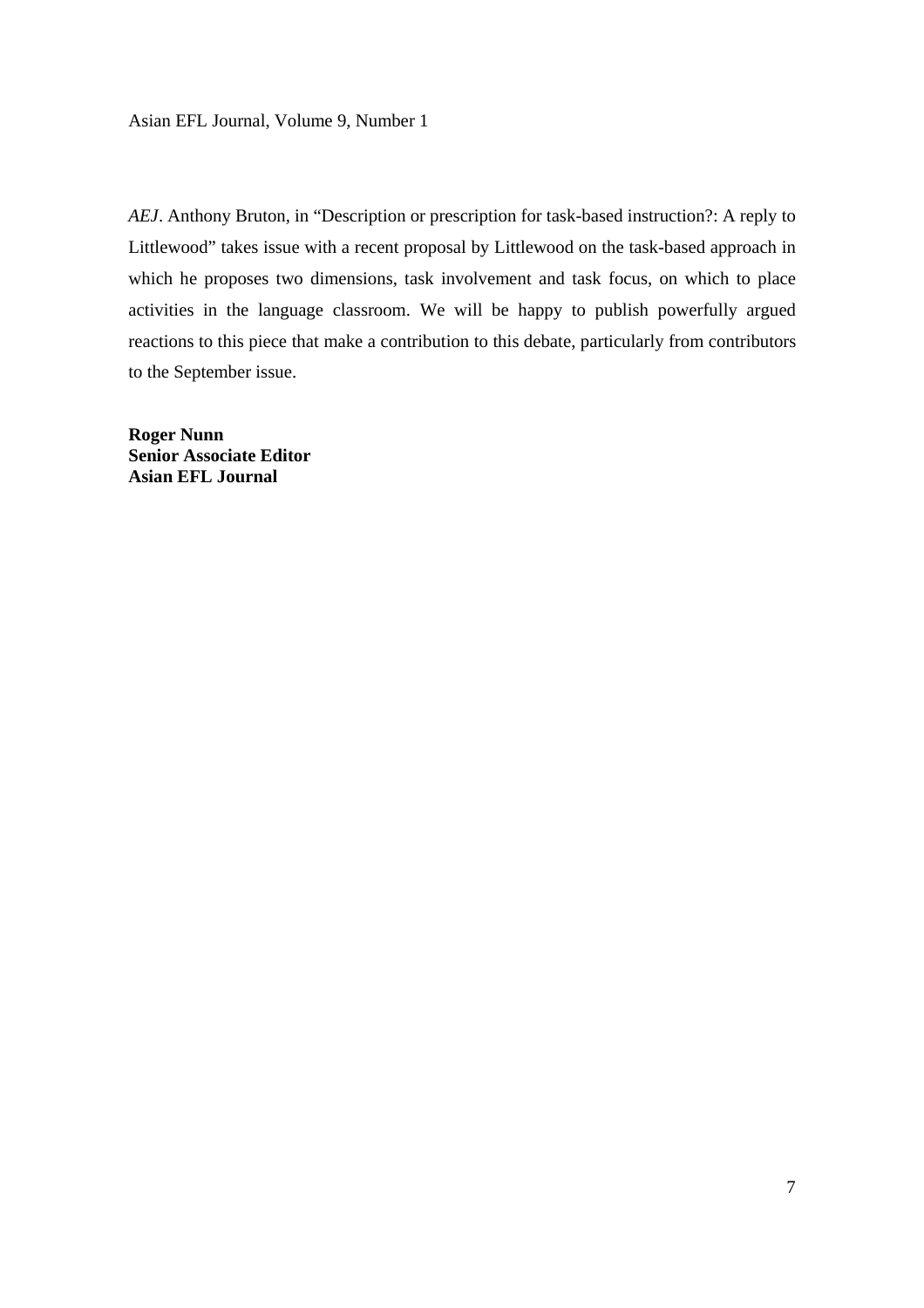

# **Academic Discussion Tasks: A Study of EFL Students' Perspectives**

**Eunhee Han**  *Indiana University of Pennsylvania, U.S.* 

#### **Bio Data:**

Eunhee Han is a Ph.D. candidate at the Indiana University of Pennsylvania specializing in TESOL and Composition. She is currently working on her dissertation. She taught College English and Research English to undergraduate students at IUP. Prior to studies at the Indiana University of Pennsylvania, she received an M.Ed. in Education specialty of English as a Second Language at Eastern Nazarene College in Quincy, Massachusetts. She has taught ESL Writing and Applied Linguistics classes at ENC and in the local community. Her research interests are in ESL/EFL teacher education, second language writing, and literacy studies.

#### **Abstract**

High level oral and aural language skills are needed to participate with native speakers in class discussions. This study reveals the findings from interview research where the researcher reports on the EFL graduate students' expressions of the particular difficulties and challenges in their academic programs needed to satisfy the oral skills based academic requirements for both male and female interviewees. 21 students from various graduate programs participated in this study. This study shows the EFL students' low satisfaction with their infrequent participation in the group discussion environment. EFL students tend to prefer small group discussions because they can participate in class discussion with less anxiety without being forced to compete within a larger group of native speakers. When EFL students participate in class discussion, insufficient content knowledge is a key issue which for most EFL students serves only to inhibit their active participation in class discussion. The amount of reading a student does to build a pre-class knowledge base for a given topic or issue insures a higher frequency of participation in class discussion.

**Key Words:** Oral/aural skills, discussion tasks

### **1. Introduction**

Many EFL students come to America with high expectations and a driving desire to fulfill their academic goals despite difficult language barriers. Realistically, EFL students not only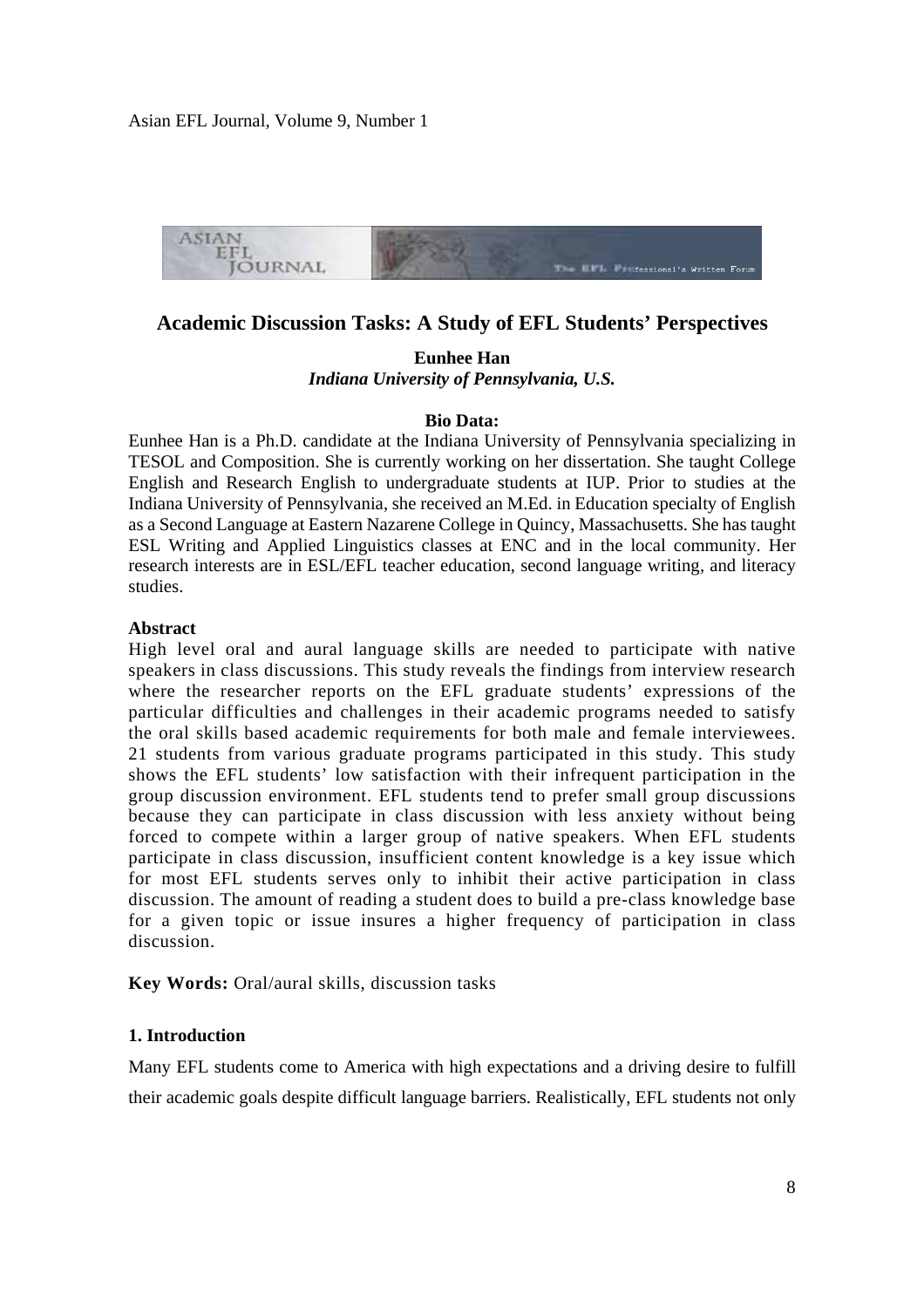need to overcome the challenge of their second language in order to meet the U.S. academic requirements, but also must understand the cultural education system when they step into the U.S. class environment. One of the crucial obstacles for EFL students' academic success is oral/aural skill for class participation. Speaking and listening skills block their enthusiasm and motivation to achieve their academic goals. Preparation for required speaking involvement in the classroom is much longer and complex for the EFL students. Oral participation and the contribution of ideas involve not only information to be disseminated, but diligent practice for presenting the contribution in an easily understood oral manner. This process assures extra hours of preparation and creates great stress for the students as they seek to compile information, practice presenting information and remain a contributing student in class through reading and research.

 Ferris's (1988) survey, an analysis of the language needs of ESL university students in America, found that a large percentage (65-75%) of students responded as having struggles with class discussion participation. My study shows the voices of EFL Asian students in their oral/aural class discussion participation with students' expressions of their own opinions and thoughts as to how they see themselves speaking and listening in the classroom.

#### **2. Research Background and Inquiry**

Ferris (1998) examined the ESL students' perceptions of their own oral/aural skills in their class and their struggles to meet the challenges of oral/aural tasks and skills in academic settings. L2 students expressed their inhibition in class participation due to a general lack of confidence in their speaking skills (Ferris, 1998). Academic listening and speaking skills represent a complex and problematic task for L2 students.

 For ESL students, L2 is not a comfortable language even though they have lived in the culture and have attended school in the U.S. These ESL students still feel that small group discussion and graded group projects in the L2 classroom generate much discomfort and many challenges in their general education program as well (Ferris & Tagg, 1996).

 Based on Ferris's research, I approached this study of academic oral/aural skills in class discussion participation using Asian non-native English speakers. I assumed that the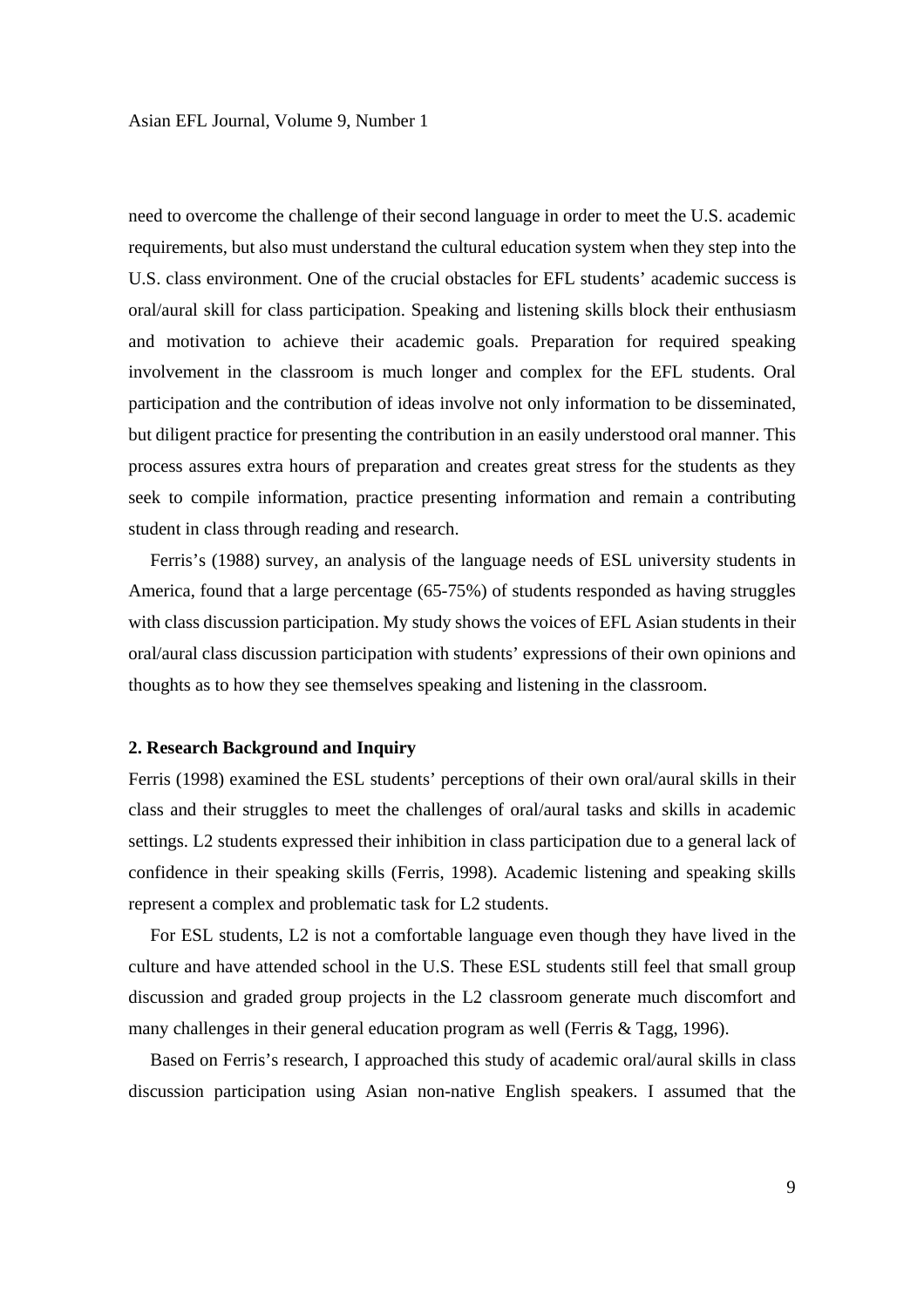interview would produce similar results concerning L2 students and their difficulties and problems with speaking and listening in the classroom. I wondered how these problems related directly to success in the classroom and to achieving their academic goals. Listening to their willingness to respond with honesty and openness to the interviewer's questions quickly illustrated their struggles and difficulties in pursuing their academic tasks to complete their personal academic goals in the L2 class settings.

 The aim of this study is to compare the responses of Asian EFL students and their difficulties related to their speaking and listening skills as they orally participate in an academic graduate school setting to Ferris's research data.

The main questions that guided this interview are the following.

- 1. How often do ESL students participate in class discussion?
- 2. Does the size of the group matter?
- 3. What personal attitudes contributed to discussion participation?
- 4. What were their own difficulties in meeting these requirements?
- 5. What differences exist between L2 and L1 class settings in their oral/aural class participation?

This interview was limited to interviewees on only one university campus. Because the data being gathered was from a small number of graduate students on campus, qualitative comparisons between other groups of students are not possible.

#### **3. Method**

#### **3.1. Participants**

The interview respondents were enrolled in various graduate schools at a large northeastern university in America. I chose to interview students only in the graduate level programs who had met the school admission requirements for international students. Admission criteria required a certain score on the TOEFL that assumed the students would have sufficient language proficiency in L2 to meet the subject-matter course requirements.

 The interviewees were limited to international students from one of the Asian countries. Their native languages were Japanese, Thai, Chinese and Korean. 17 female and 4 male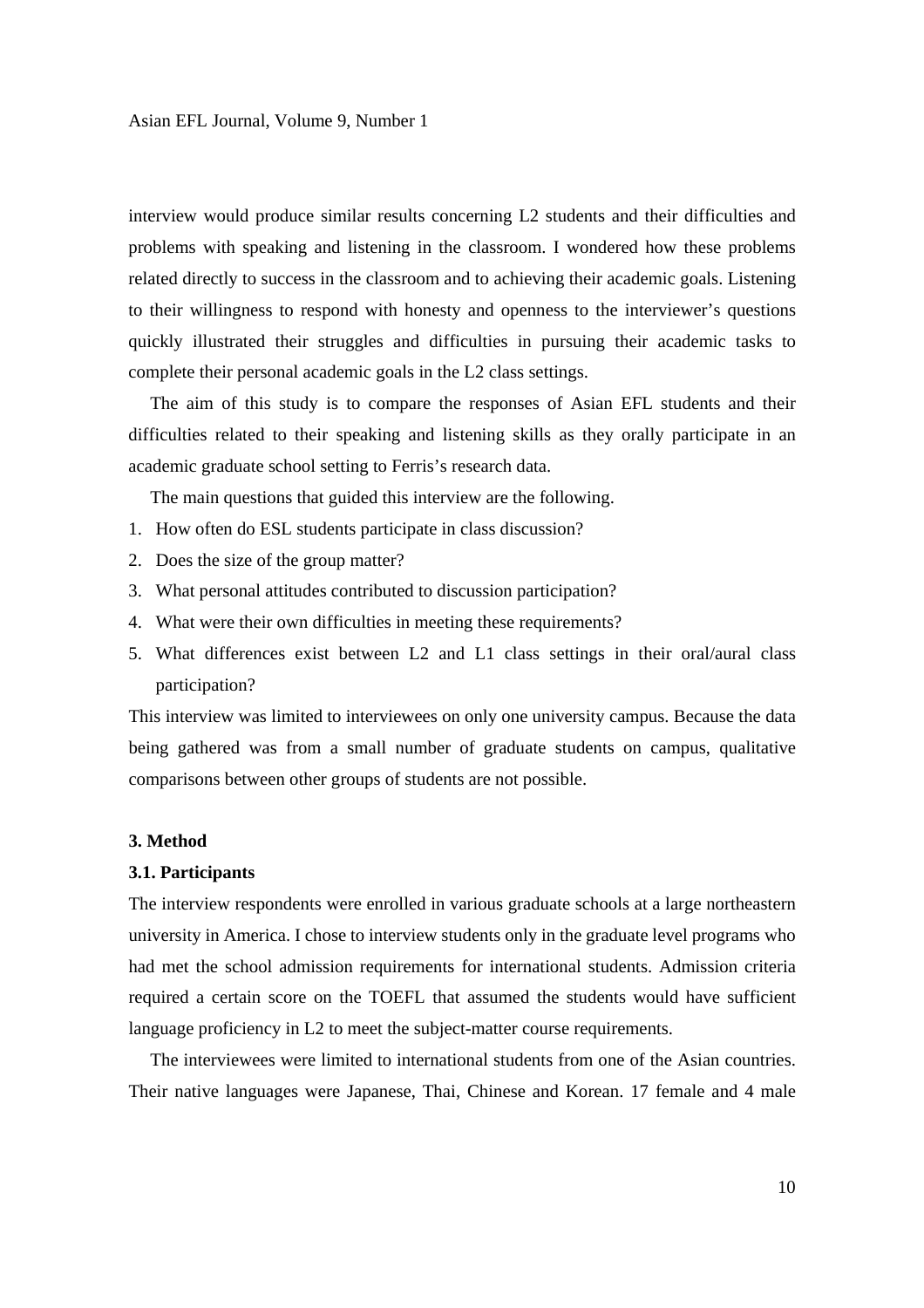interviewees agreed to my request for an interview. Their length of residence in the U.S. was between 1 year and 3 years. The majority of students, 14 out of 21, are majoring in English. The others have majors in business, chemistry, education, and physics.

#### **3.2. Course overview**

Before the interview, I determined my interviewees by the courses which they had previously taken or were presently taking. This question helped me to know the number of international students in each course. I also asked if the interviewees felt the oral class discussion had affected their course grade, and whether the course had either whole or small group discussion, or both methods within the one specific course.

 The size of the class about which they responded had from 15 to 20 students. The largest class was a business class and the smallest class was a science class. There were about 5 to 10 L2 students in the class with 15 to 20 students. The L2 students were the majority in the business and science classes. All interviewees answered that participation in class discussion, both whole and small group, was counted as part of their course grade.

#### **3.3. Data collection and analysis**

I asked interviewees' L1 language group and nationalities prior to the interview. Permission to audio-tape each interviewee was requested. If it would make the interviewee uncomfortable to be recorded, they had the option to say no. All agreed to have their interview audio-taped. I chose not to record some parts of the interview while challenging the interviewees to use a conversational approach to the interview. The interview took place during the summer session of 2003 and the interviewees were graduate students enrolled in summer classes.

 After the interview, I transcribed the interview without changing the grammatical errors or adding words to make a complete sentence. The next step was to offer the transcript to each interviewee. Each student looked over his or her interview transcript. I allowed each interviewee an opportunity to revise their interview. The interviewee also corrected parts of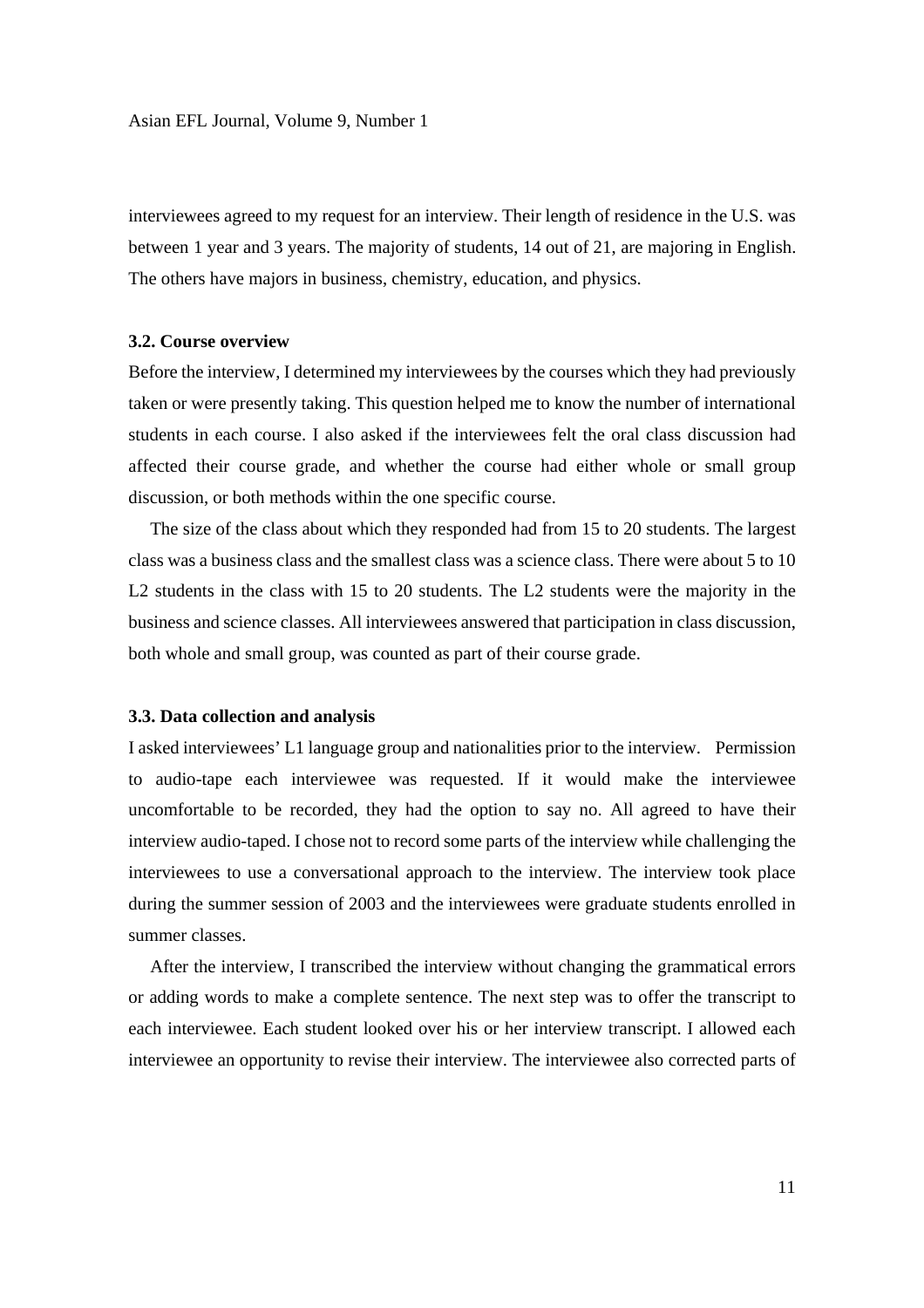the taped interview transcript where the meaning was unclear due to the students' unique accent or type of pronunciation.

 The interview transcript was then examined. Differences and similarities with prior research were analyzed in order to find the L2 students' developmental needs in oral/aural skills in the U.S. class setting.

#### **4. Results and Implications**

#### **4.1. Low satisfaction with participation in class discussion**

Not many interviewees evaluated themselves as an active oral class participant. Only 5 out of 21 interview participants stated that they always speak out whether in the whole or small group class discussion. A large number of interviewees usually tried to be involved in the discussion as long as they understood the issue under discussion. This also indicates that the interviewees feel that they do not have enough understanding of content material in order to participate in the discussion. Ferris (1998) stated that instructors did not fully understand whether ESL students have or have not had to struggle to understand the content of the subject matter. Whereas, the comments of instructors indicated that the different cultural expectations cause ESL students trouble in class participation, ESL students felt the problem of class participation was from their lack of speaking ability and aural comprehension (Ferris, 1998). Many of the interviewees see content knowledge as one of the hurdles inhibiting their oral participation in class discussion (personal interview, June, 2003).

Korean: *I don't want make a mistake in my speaking or I don't want just say and … because sometimes I don't understand the reading … because I had no idea how to discuss … because as I said maybe I don't understand the content … so unless I don't understand I don't want to ask.* 

Chinese: *This topic is … I think … it's very difficult for me … sometimes I just listen because I don't know … what can I say? That's the point.*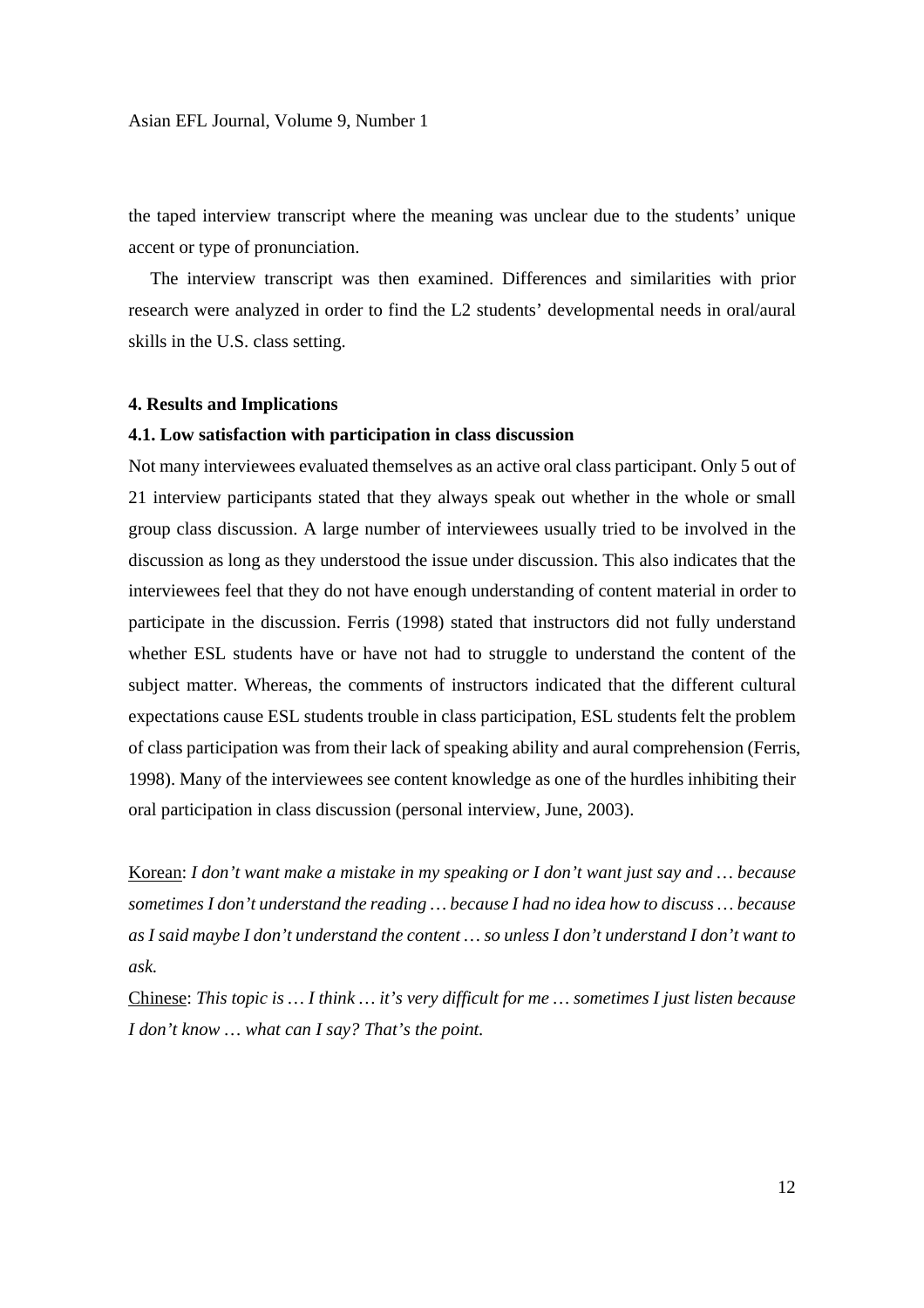Thai: *First of all we have to read and we have to understand the chapters in order to analysis or discuss the point but I usually have problem reading. I don't understand clearly every time when I read and when I come to class I am still confused.* 

*Thai: I mean being lack of knowledge.* 

Chinese: *If I know the class a lot or the textbook a lot and the … I will participate a lot but I don't … I just sometimes I keep quiet in the class.*

Japanese: *I don't have any background about this series so I really … many times … I really don't understand what he talks about and what they talk about.* 

However, some of the interviewed students indicated that the interest level and the personal relatedness of the topic served as an accelerator for encouraging participation in the oral discussion (personal interview, June, 2003).

Japanese: *If the chapters, if the readings very interesting for me and fit for my teaching settings, I want to participating in discussion. I want to share my knowledge and my experiences with my colleagues and for me as a chance to speak up in discussion.* Chinese: *If the topic unfamiliar … I am interested … I try to participate.* 

Thus, lack of participation in class discussion by L2 students suggests that they have reading difficulties prior to class discussion. Interest, however, was also a factor to participate in discussion. The class discussion difficulties of the L2 students are not only in the form or constructs of speaking but may begin earlier during the gathering of information from given reading materials. To be an active and consistent participant in class discussions implies that ESL students need to be engaged in in-depth reading before getting into the class discussion.

#### **4.2 L2 students' lack of English proficiency inhibits class discussion participation**

In prior research, Ferris (1998) pointed out that class participation and interaction with English native speakers are barriers to overcome in the L2 class because of a general lack of confidence in the students' L2 speaking and listening skills. Throughout the interview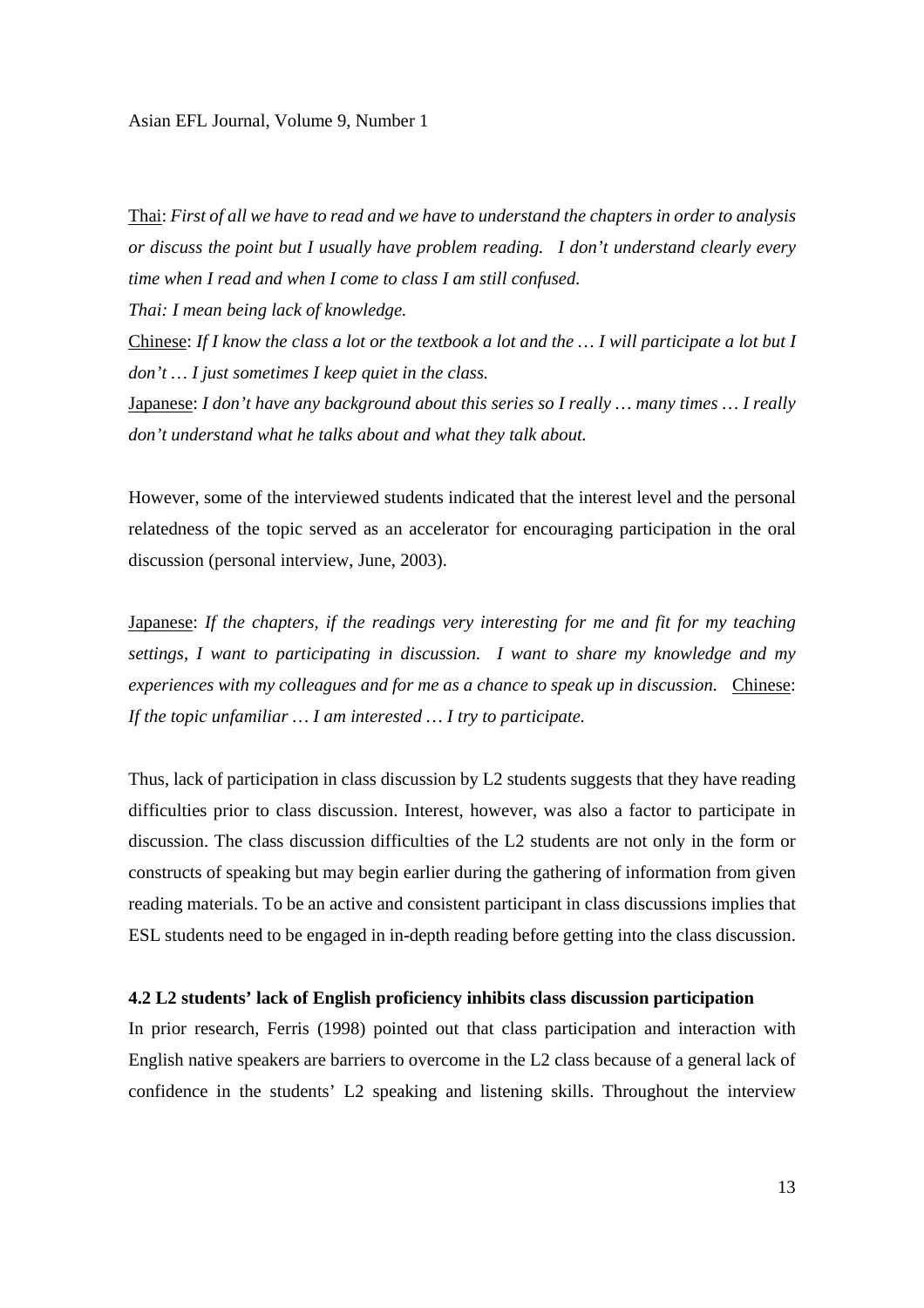process almost all of the interviewees expressed that their English proficiency was lacking regardless of the graduate student status showing their English proficiency was strong enough to amply qualify them to meet graduate school admission requirements (personal interview, June, 2003). Speaking ability and aural comprehension can inhibit learning achievement when L2 students do not have confidence in their class participation (Ferris, 1998).

Korean: *If I have good, better proficiency of English, it is true … yeah …involve the group discussion or whole group discussion more …whenever discussion I felt depressed.*

Korean: *Because of my confidence that means language … what if they don't understand my English … I don't understand what's going on …that's listening problem so that I don't know how to response.* 

Thai: *I have no confidence.*

Thai: *It's my language proficiency … if you are too quiet because of our language proficiency, our speaking.*

Japanese: *It's very hard for me … I want to concentrate on listening … I am so stressful.* Korean: *Because English is my second language and then I feel uncomfortable when I speak in English specially in class and I always feel that my English makes people awkward … my English is confusing people sometimes … I am sure that … I feel … I am not sure that my English is correct or not.* 

Other concerns mentioned by L2 students in Ferris's survey and my interviewees were class discussion participation difficulties arising when the professor or English native speakers mumbled, used slang, other unfamiliar vocabulary, and spoke too fast (Ferris, 1998).

Japanese: *Native students talk very fast … sometimes … I don't understand what they talk about so … I have to always pay attention to them but impossible always.*  Chinese: *I can not understand the native speakers … I just can not catch their pace.*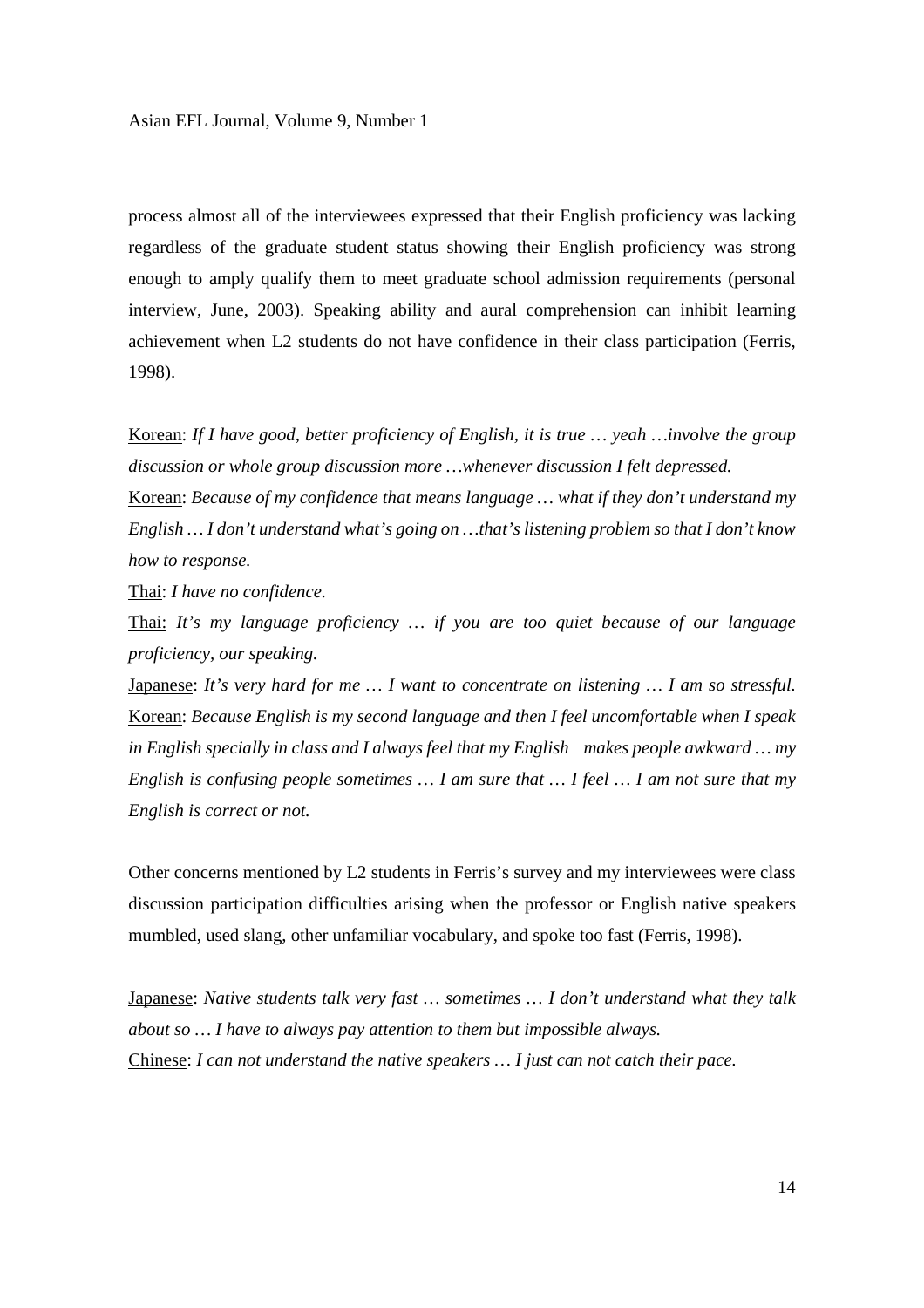*Korean: I can not understand what the native speakers speak sometime they speak very fast and they usually use slang, idioms.* 

As I interviewed these L2 students, I understood how their perception of their English ability inhibits oral participation in class discussion. Even though their academic non-verbal learning process may be good and actually help their language learning process, their speaking skill development may often lag behind because of their cultural inhibitions.

#### **4.3. L2 students prefer small group discussion**

Most of my interview participants expressed that being an L2 student had lowered their frequency of class participation. However, when asked their preference between whole and small group discussion, 19 out of 21 participants mentioned they like to be engaged in small group discussion. They pointed out that in a small group discussion; they have more opportunities to share their ideas (personal interview, June, 2003).

Thai: *I like discussion in small group all the time because in a small group I can talk and my peers listen to me and they can ask me questions … it's more interactive for me. Korean: You have more opportunity … I think they are more open.* 

Chinese: *I prefer a small group discussion because in small group discussion people question will more specific.* 

Another benefit of a small group is the supporting bridge of personal relationships which further encourages participation in a small group. Many of the interviewees responded positively to the environment of a small group. The comfort and group support of the small group encouraged the frequency of their oral participation (personal interview, June, 2003).

Thai: *I think it's more comfortable because I think it's easier to participate to speak out.*  Korean: *I don't like to say something in front of people … small group is more comfortable.*  Japanese: *In the small group discussion I feel kind of security feeling.*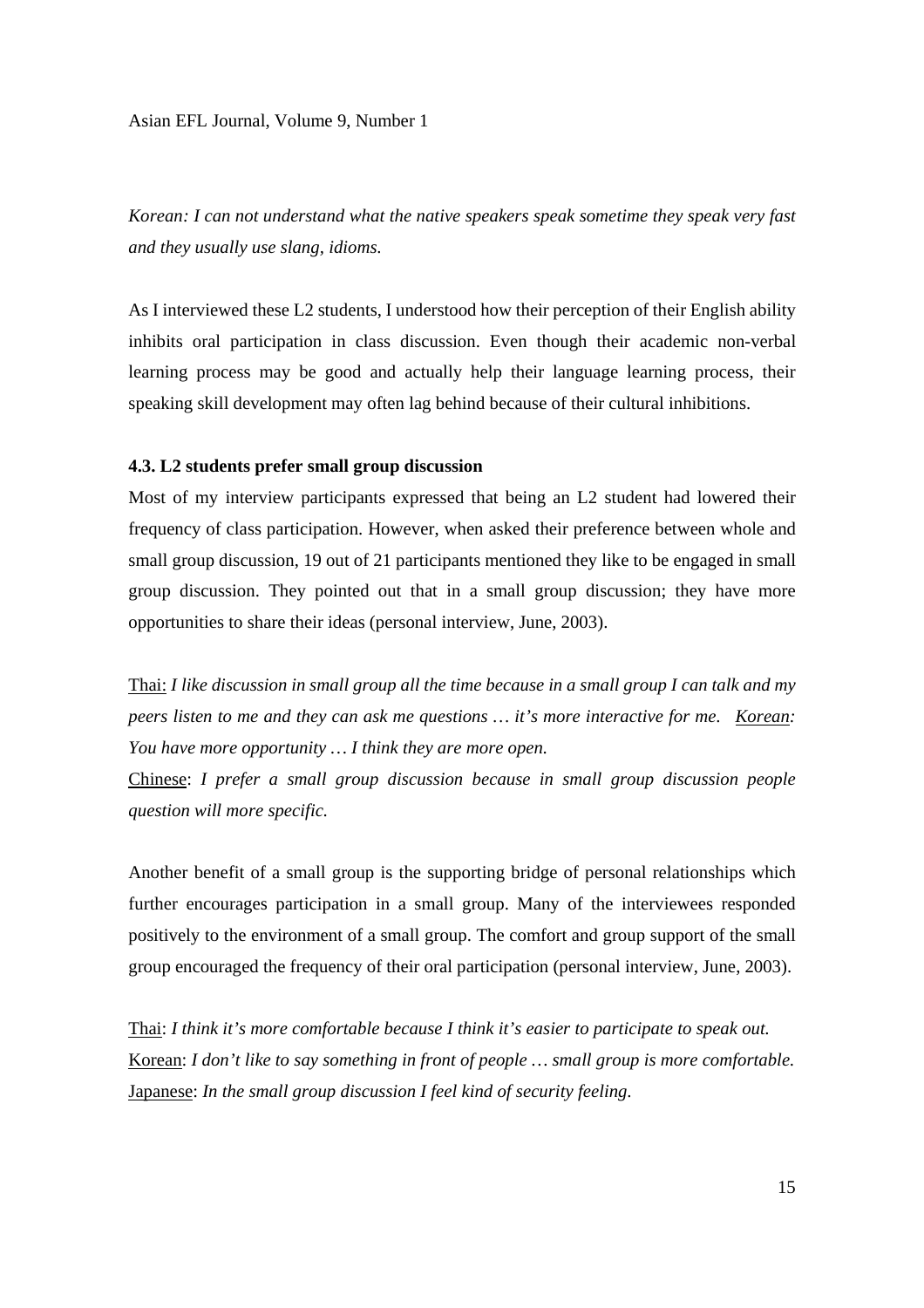# Chinese: *I feel more comfortable in small group.*

Thus, I noticed that many L2 students were not comfortable speaking out in the total class, not just because of their speaking skill but also because of limited experience in discussion participation. Basturkmen (2002) stated that academic speaking is complex and indirect because it includes the speaker as well as the participants in public.

#### **4.4. Cultural background inhibits L2 students' class discussion participation**

A number of interviewees mentioned that their cultural educational background blocks class discussion participation which affects their L2 performance in class. For example, in Thailand, there is almost no class discussion. Students tend not to answer the professors' questions or raise a question because they worry about a potential difference of opinion with their professors. A Thai native speaker expressed that if the professor were not present, she would talk more freely (personal interview, June, 2003). The implication is Thai students bring their cultural background to the American class which effectively blocks their participation in the presence of the professor.

Thai: *In my country, I don't think participation is important … with Thai teaching style, the teacher, he never require the point for everybody who want to participate or join the class … he never mention about that thing … I know that my opinions is maybe totally different from the professor's opinion, I think I will not say it out … if the student have the different idea … sometimes it's hard to convince him, some of them do not accept the student's opinion.*  Thai: *Even though she should ask question, nobody answer … I think professor get bore … keep talking … only professor … yeah, almost none … without professor.* 

A Japanese native speaker expressed that English native speakers interrupt the L2 speakers' spoken contributions to the whole group or small group discussion; however, when he participates in group discussions in a Japanese classroom setting, people wait until he finishes his speech.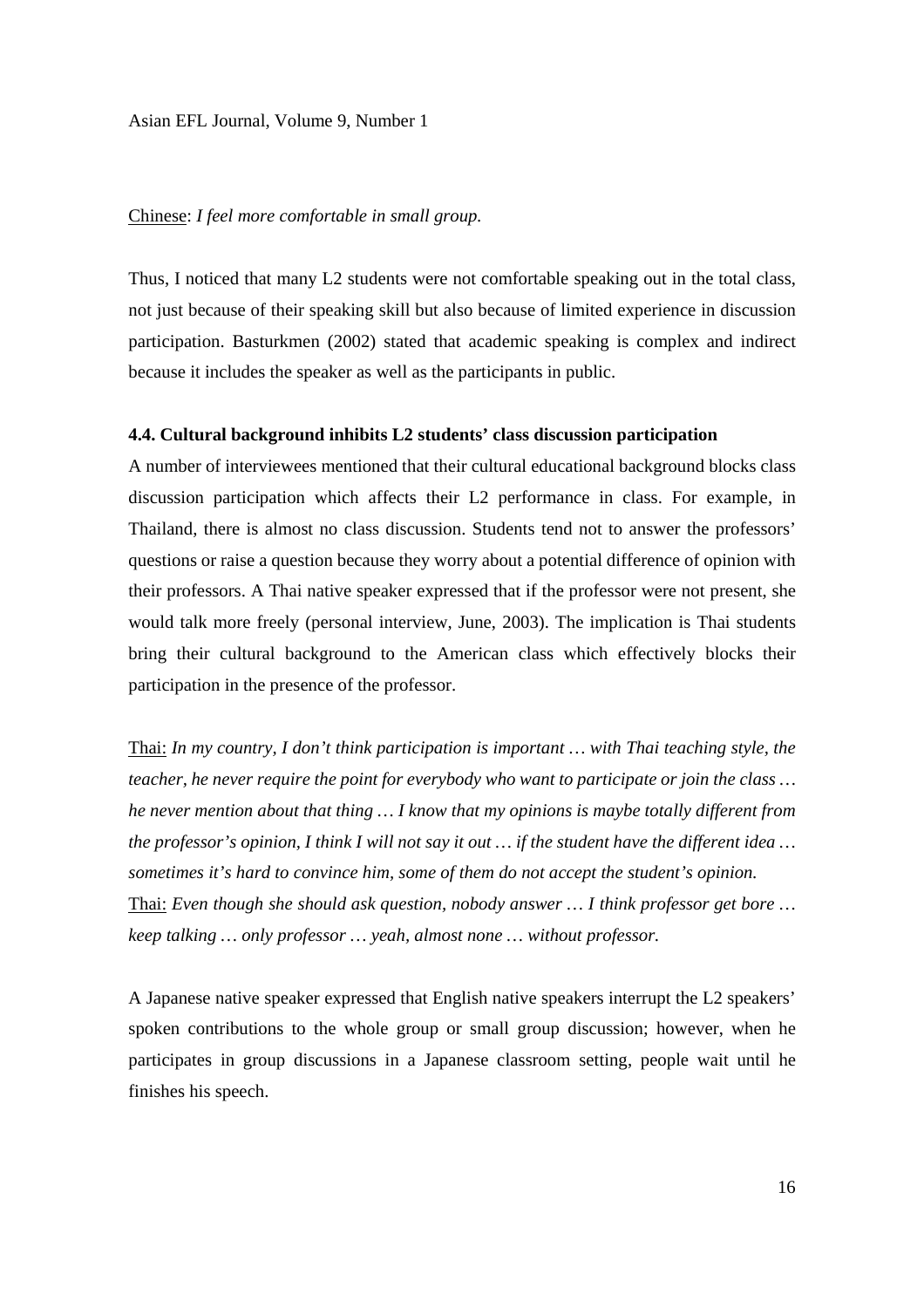Japanese: *Speech style is different … in the United States English speaking people … I talk something, they response me, just nodding, and yes, I see, really? … But Japanese someone talks we have to wait he or she finishes.* 

These cultural differences can positively impact the class by giving more opportunities to participate in class to compare and contrast cultural views and perspectives on issues and topics. In a multi-cultural setting, the setting pressures each person to verbally participate, to identify, and to promote his or her own culture.

Japanese: *If we talk in Japanese that means we have same culture so I don't have to talk about … like this is different situation in here … when I talk with like people from different country I have to … sometimes if I know I can compare and then I can let them know like this is the different point.* 

 Ferris (1998) stated that the L2 students from different cultural expectations and settings struggle with class participation. I, however, found IUP graduate students were different from the L2 students surveyed by Ferris. IUP students eagerly expressed themselves concerning their cultural and language difficulties during their U.S. tenure. Ferris & Tagg's (1996) survey of U.S. professors noted that ESL students need to speak, in order to overcome cultural inhibitions and to learn how to participate using oral/aural skills. Asians in particular have difficulty with active participation because of their cultural differences in learning styles.

 Therefore, the U.S. professors and my Asian interviewees agreed that the cultural and subsequent educational background inhibits L2 students' oral discussion performance in the L2 class setting. Furthermore, the clash of cultural patterns and resulting inhibitions serves as a block to new information and profitable interaction with the western culture and its educational learning styles.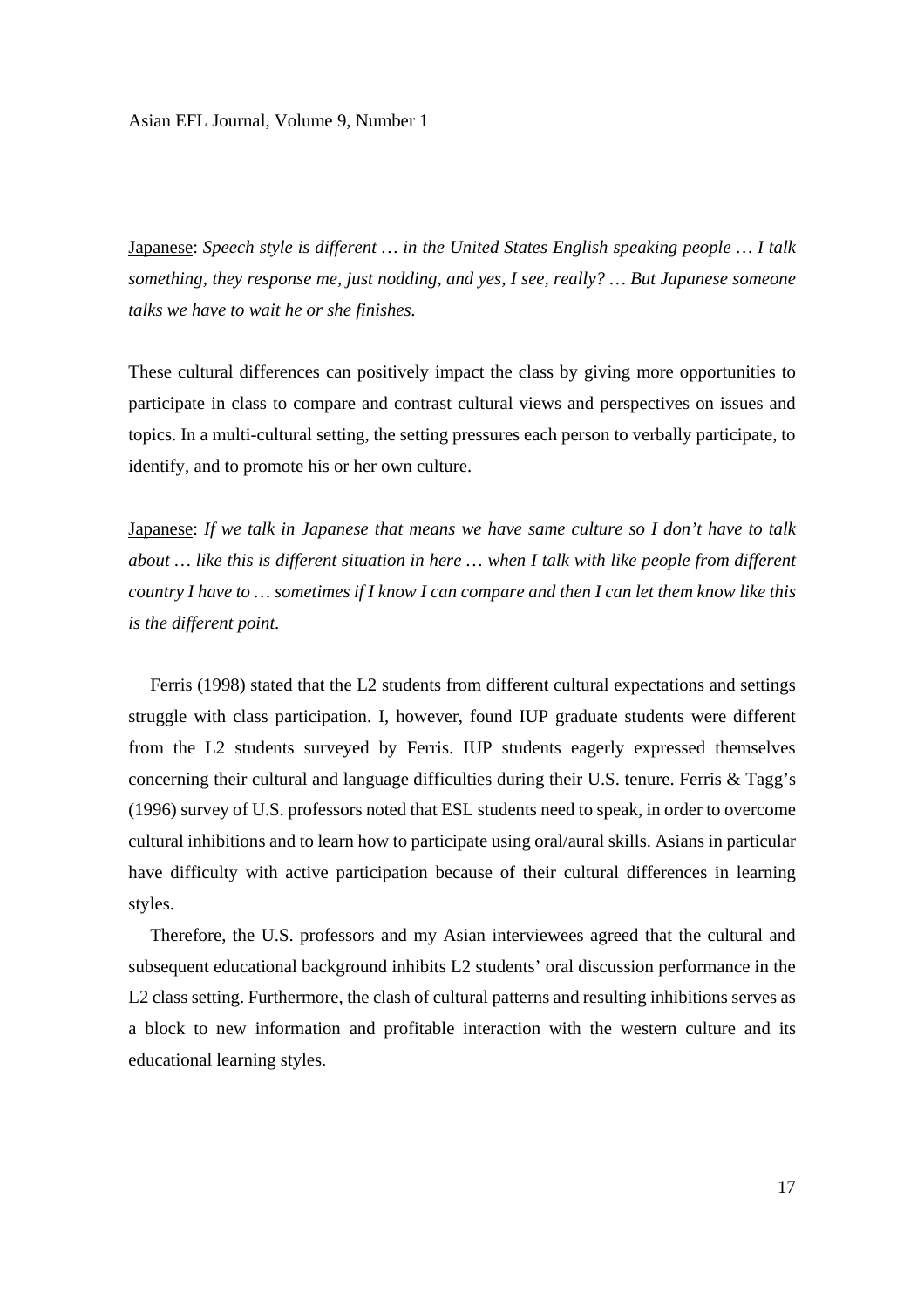# **4.5. Self-perceptions of L2 students' comparing/contrasting class discussion participation in L1 verses L2 class**

L1 performance skills, such as speaking and listening, come naturally to L1 speakers. Assuming this, I asked all of my interviewees to express what differences might occur in their class discussion participation level if they were in L1 class setting. The most common response was that they were more comfortable in their native setting and this would increase their participation level (personal interview, June, 2003). L2 students continually use as a base of reference and comparison their L1 class setting even during their L2 class participation. The implication here is that the L2 students struggle with active class participation in the U.S. classroom but would not have the same high stress level if the class participation were in their native setting, free from any language interruption of their learning process.

Chinese: *There is no problem for me use native language.*

Korean: *If I have some idea to say, I can say in my native language.* 

Thai: *I understand almost hundred percent … we can talk, we understand the content better … I can follow the discussion much better … I can bring up some questions about problems that I don't understand and ask my peer to explain.* 

Japanese: *If the class were taught in Japanese maybe I always speak up.* 

Korean: *If I participate in the oral discussion in Korean language, I think I can participate more often than discussion in English.* 

 However, some interviewees expressed that the L1 or L2 class setting was not an issue; their real concern was the topic to be discussed and their own familiarity with that topic (personal interview, June, 2003). That is, various academic disciplines approach this problem of active class participation by providing questions to clarify the content to be used in the class setting. Several graduate students increased their participation in class discussion by focusing on the topic and its clarity. Prior research of American professors reflects their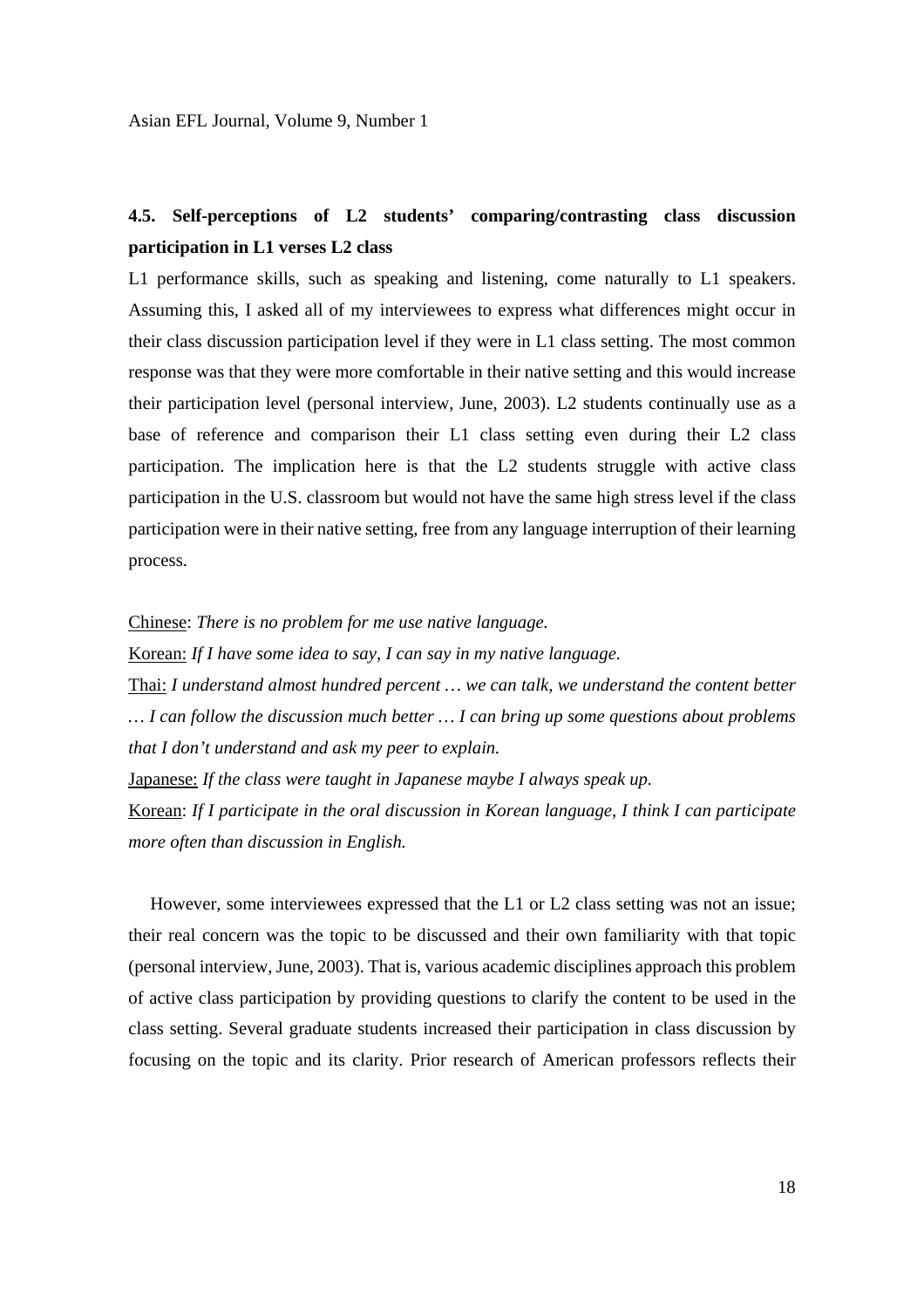admiration of the L2 students' motivation and subsequent academic achievements (Ferris & Tagg, 1998).

Thai: *When I have question, I need to clear that question, so I just ask.*  Chinese: *I don't see the topic, depends of the topic … I am familiar or not …*  Japanese: *I really focus on the content. If in Japanese university, they talk about sociolinguistics, I don't know about sociolinguistics even I read article … of course I understand … it is easy just to talk … but opinion should be reflect my own something in the background … if I take the course in Japanese will be not so big difference.* 

#### **4.6. Other comments on participation in class discussion**

Due to the difficulties of speaking and listening in class discussion, a Korean native speaker pointed out the need for a language class at her program school in U.S. which emphasizes oral/aural skills. Ferris (1998) also noted that ESL students expressed the need to have an additional oral/aural skill training course which would enhance their listening comprehension, conversation and formal presentation.

#### Korean: *I want to the courses that focus on listening and speaking proficiency improvement.*

All of the interview participants, except one student, expressed that their professors and peers supported them to become more involved in class discussion. A supportive and constructive class environment helps L2 students to improve their speaking and listening skills. In addition, through their oral/aural class discussion, L2 students are able to see their English learning curve consistently improve.

#### **5. Conclusions**

L2 students strive diligently to overcome the language barriers in U.S. universities in order to find success in their particular academic fields. When L2 students are exposed to academically required class and group discussion techniques, the oral/aural language skills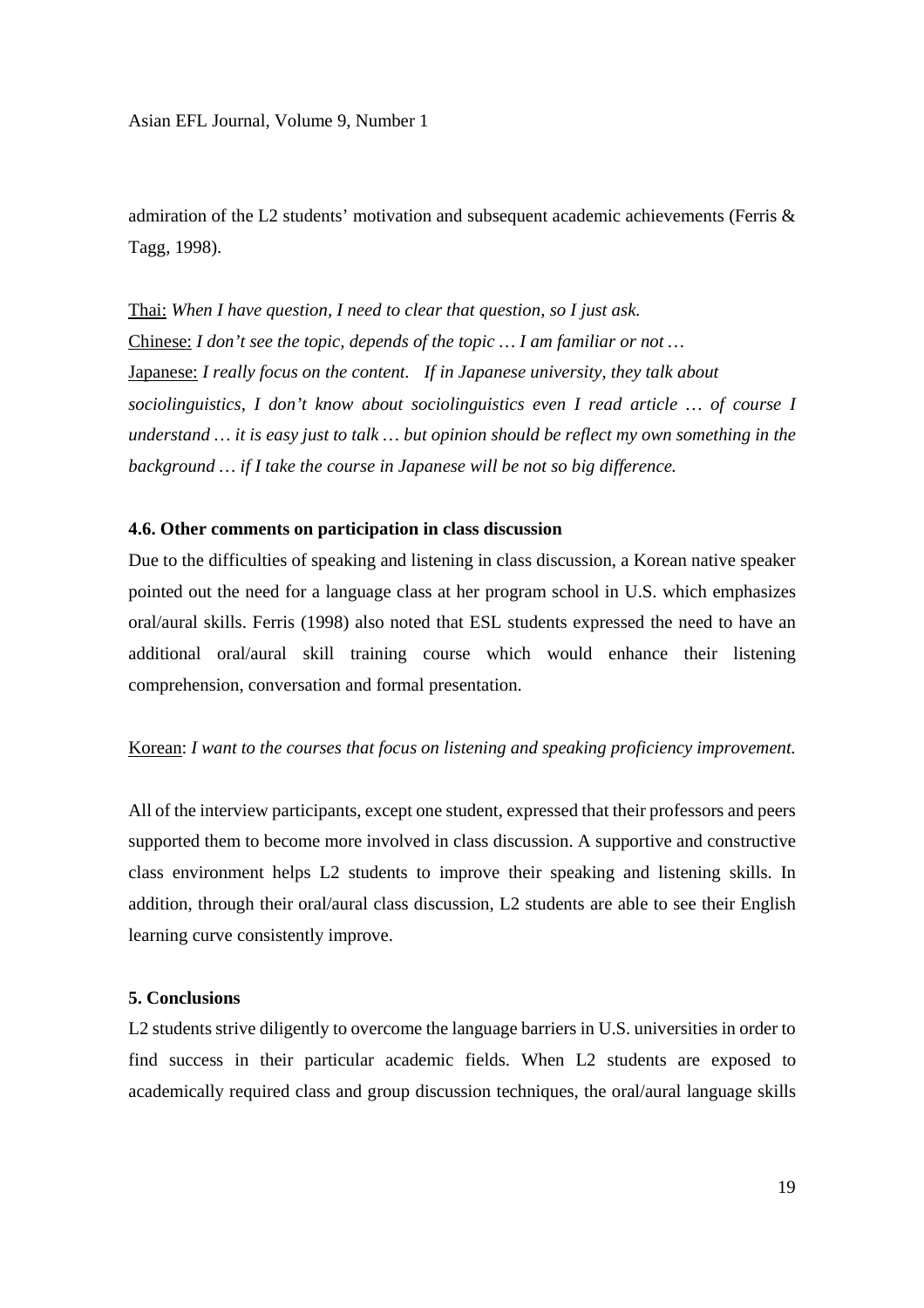become a high hurdle for the L2 students to overcome. Interestingly, both the L2 students and the U.S. professors are searching for the reason why the L2 students experience such an inhibition toward the active use of their speaking and listening skills in a class or small group discussion.

 My study of participation in academic class discussion has helped identify several problematic areas of which L2 students and teachers need to be aware. First, when L2 students participate in the class discussion, insufficient content knowledge is a key issue which for most L2 students serves only to inhibit their active participation in class discussion. The individual L2 students' amount of reading to build a pre-class knowledge base for a given topic or issue insures a higher frequency of participation in class discussion. When L2 students gain confidence in their knowledge, then they are more motivated to participate freely in the oral discussion.

 Secondly, L2 students' participation in the extremely difficult class discussion must be achieved through self-motivation. Continued participation is the only way to get over the inhibitions that arise from the L2 students' feelings, brought on by their lack or perceived lack of English proficiency. That is, in order to facilitate comprehension of the discussion topic, L2 students need to speak out, ask questions, and add ideas throughout the class discussion. Even though the difficulty level is very high, the L2 students must have frequent interaction not only with the professor, but also their peers in the classroom. Furthermore, by pre-developing discussion strategies the L2 students can predict the challenges related to interaction with their peers and professors as well. This process helps the L2 students break the major barriers to participation.

 Finally, L2 students need to realize that they are in a U.S. class which is vastly different from their native language education system. What are the expectations of the U.S. educational system? What seems to be its basic focus? What contributions can the L2 students make from their own cultural systems to achieve a balance with the U.S. educational system? As the L2 students become more familiar with the U.S. class environment, their ability to discuss with topic comprehension will become more evident.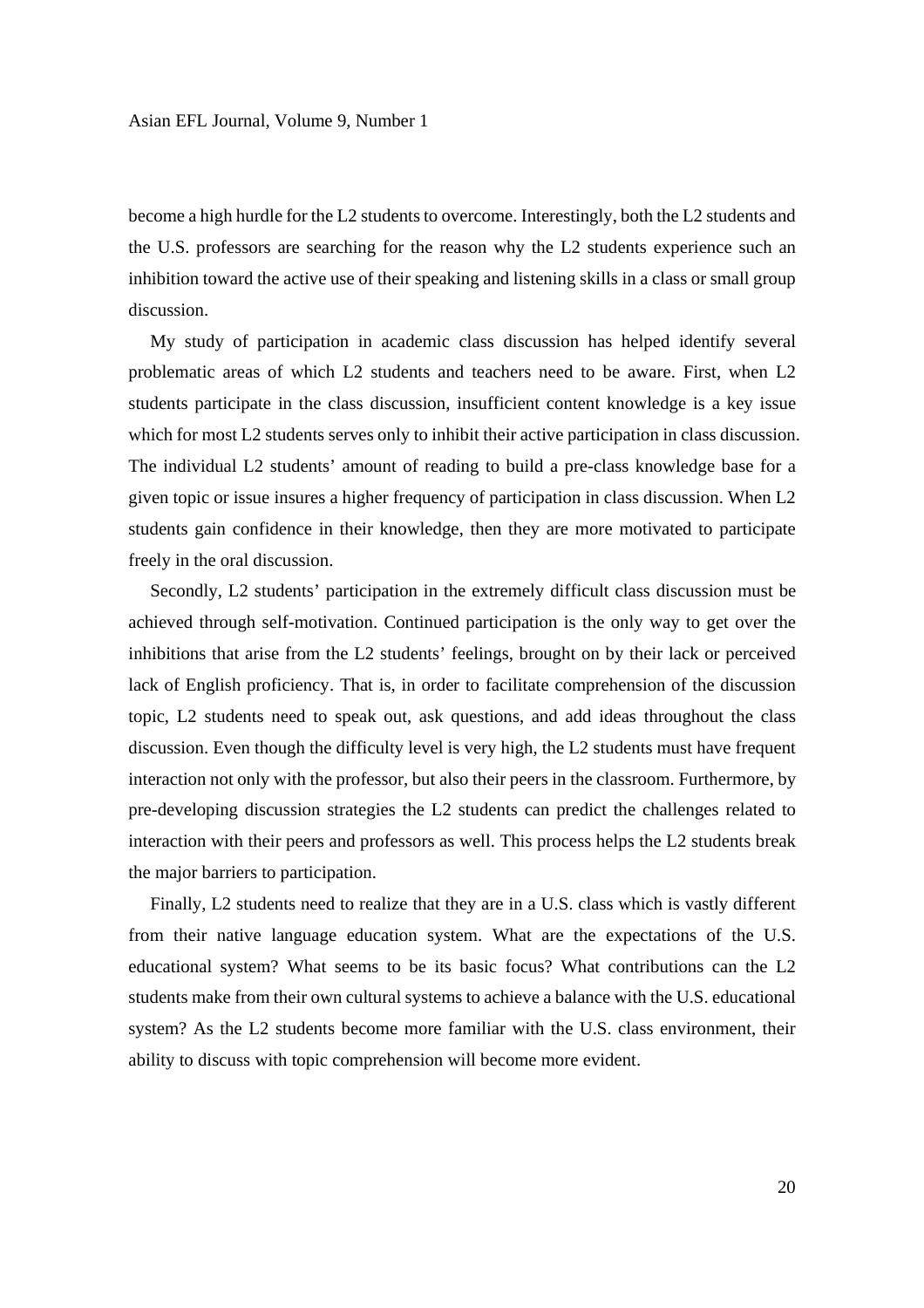L2 students have the benefit of studying abroad. This provides opportunities for the L2 students to compare and contrast with their own cultures' educational systems. It opens the potential for adopting a unique and integrated new system for the student in his or her own professional development. Many potential benefits exist in spite of the difficulties to achieve success in the academic arena of speaking and listening. Ferris and Tagg (1996) stated that "ESL students need to move out of their comfort zone in preparing for college course work" (p. 313). Speaking and listening skills are not the only problematic areas in the academic discussion task. Pre-reading to build a content base for the discussion topic will help provide the L2 students with the structure for guiding his or her thought during the discussion time period. This pre-preparation will enhance the students' listening ability while making it possible for the L2 students to positively participate academically in the discussion class. This increased confidence will strengthen the students' oral language learning curve.

#### Note

1. All excerpts from the audio taped are used with permission.

#### **References**

- Basturkmen, H. (2001). Descriptions of spoken language for high level learners: The example of questioning. *ELT Journal*, *55*(1), 4-13.
- Basturkmen, H. (2002). Leaner observation of, and reflection on, spoken discourse: An approach for teaching academic speaking. *TESOL Journal, 11*(2), 26-30.
- Ferris, D. (1998). Students' views of academic aural/oral skills: A comparative needs analysis. *TESOL Quarterly*, *32*(2), 289-318.
- Ferris, D., & Tagg, T. (1996). Academic listening/speaking tasks for ESL students: Problems, suggestions, and implication**.** *TESOL Quarterly*, *30*(2), 297-317.
- Leki, I. (2001). "A narrow thinking system": Nonnative-English-speaking students in group projects across the curriculum. *TESOL Quarterly*, *35*(1), 39-67.
- Stewart, T. (2003). Debate for ESOL students. *TESOL Journal*, *12*(1), 9-15.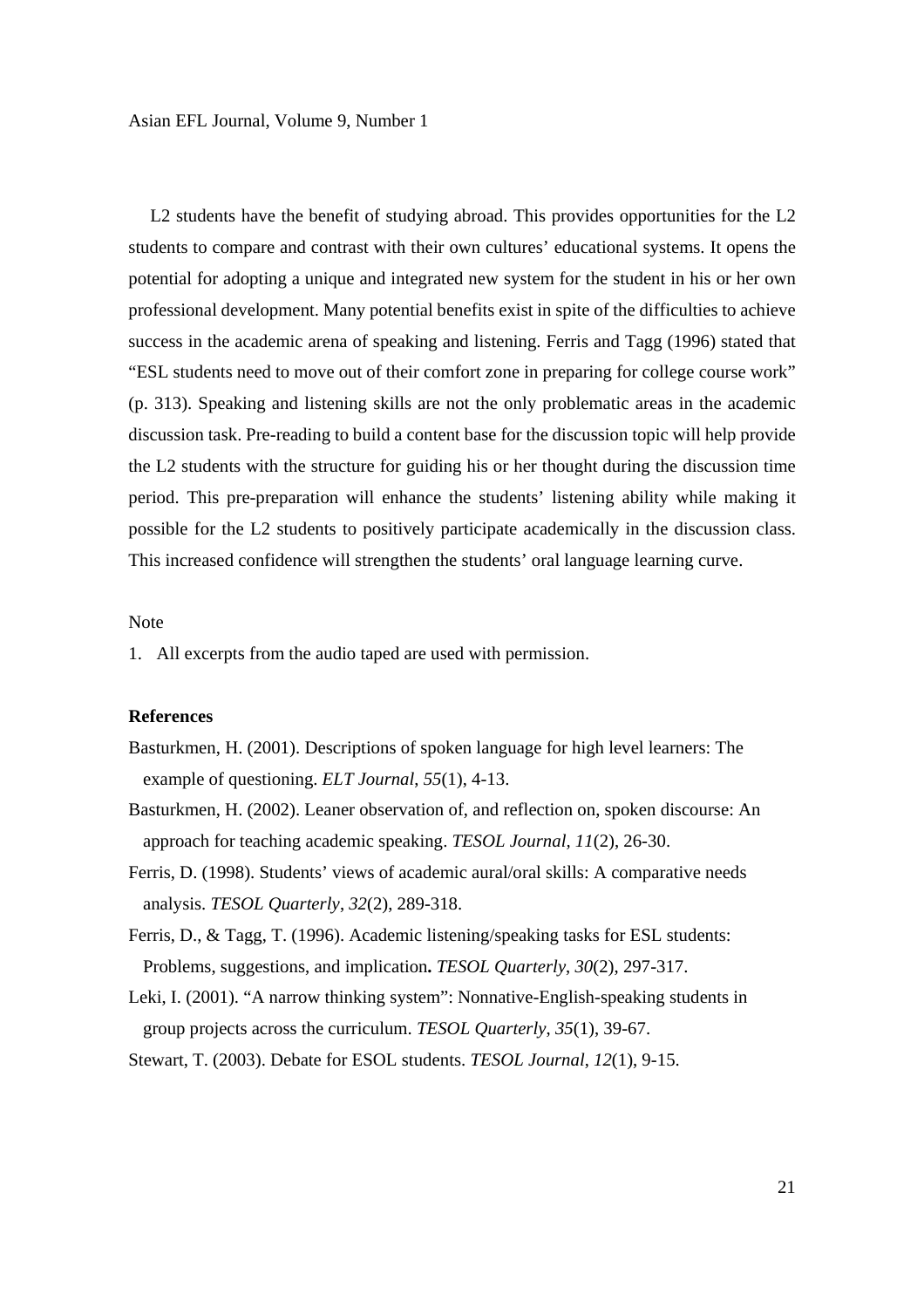

# **Discourse Markers in Academic Lectures**

**Zohreh R. Eslami**  *Texas A&M University, U.S.* 

**Abbass Eslami-Rasekh**  *Esfahan University, Iran* 

#### **Bio Data:**

Zohreh R. Eslami is an Assistant Professor of ESL Education in the Department of Teaching, Learning, and Culture in the College of Education at Texas A&M University in College Station. She has taught and educated teachers of ESL/EFL for more than 10 years. Her current research interest include sociocultural aspects of ESL teaching and assessment, intercultural and developmental pragmatics, and ESL teacher education.

Abbass Eslami-Rasekh is an Assistant Professor in the Faculty of Foreign Languages at Esfahan University in Iran. He has taught graduate and undergraduate level courses in English as a second language for the last 10 years. His research interests include issues related to the education of EFL and EAP students, EAP needs assessment, discourse analysis, and translation.

#### **Abstract**

With the expansion of English, academic English has established itself a firm position in curricula for all university fields. Consequently, the need for research into the processes underlying academic performance in English has increased. The aim of the present study was to gain insight into the effect of discourse markers on academic listening comprehension of university students in English as a foreign language setting. Two groups of students listened to two different versions of a lecture. The two versions were different according to quantity and type of discourse markers. Listening comprehension tests and their mean scores were compared. The findings clearly indicate that subjects comprehended the lecture better when discourse markers were included than when they were deleted. The findings have implications for material designers, teachers, teacher trainers, and lecturers and provide suggestions for further research.

**Key words:** Discourse markers, English for Academic Purposes, Academic lectures.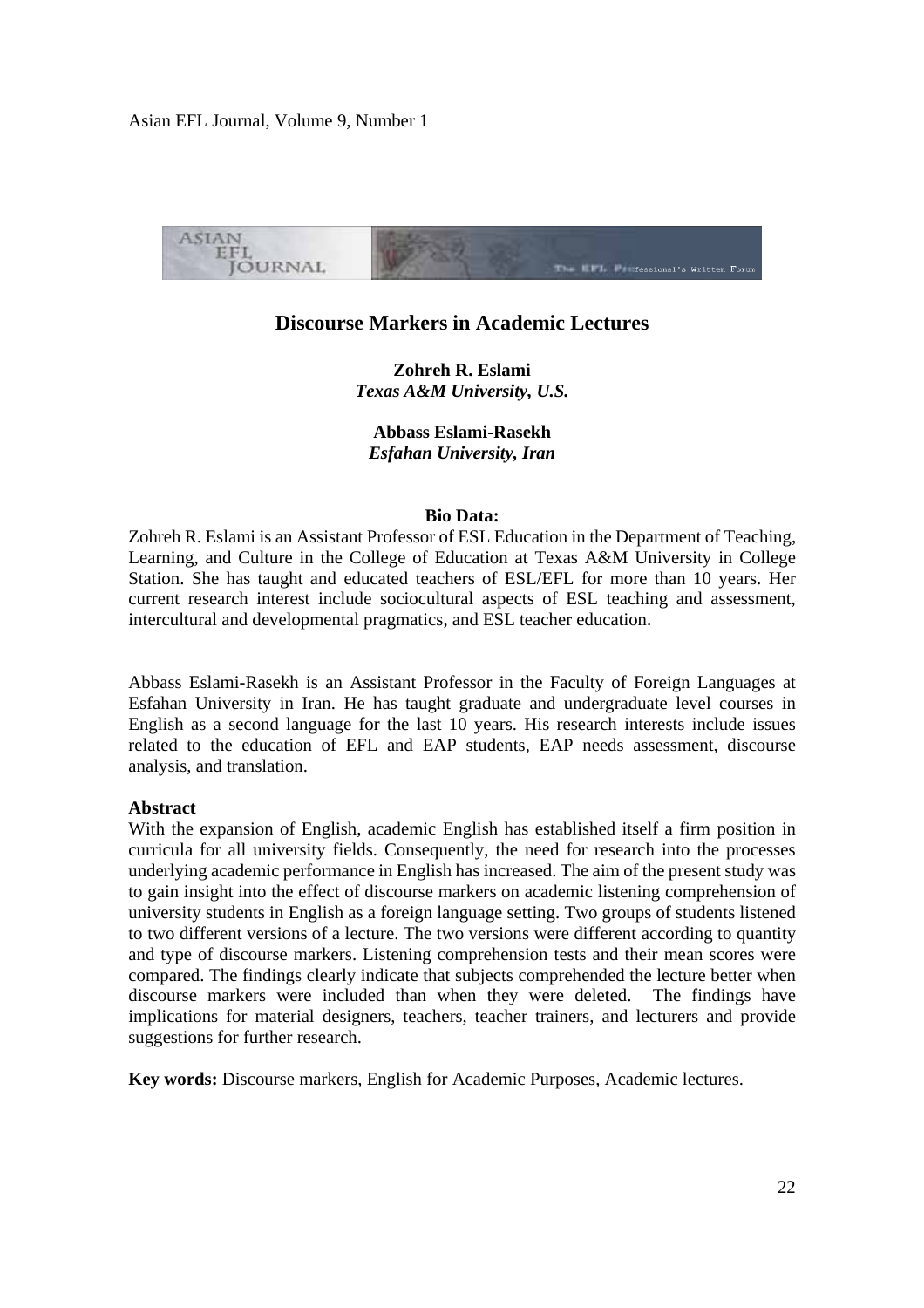### **Introduction**

Interest in learning English has increased to such an extent that English is now considered by many researchers to be an international language (McKay, 2002). In expanding circle (Kachru, 1992) countries like Iran, where English is mainly used for academic purposes, EAP plays a highly important role. Additionally, in Iran, after the Islamic revolution, in an effort to defy westernization of the country, there has been a strong tendency to teach a variety of English that can somehow be taught/learned as a value-free system. It is believed that in EAP, the teaching of language can be separate from the dominant culture attached to it. Therefore, EAP has increasingly expanded so that currently it forms a considerable part of the curricula for all academic fields at university.

 In parallel to the EAP programs, a considerable amount of research has been conducted and reported concerning the description of academic discourse in English (Flowerdew, 2002, p. 2). Academic lecture, as one type of academic discourse, is an important part of most university fields worldwide. The ability to comprehend academic lectures in English is thus an important need for university students (Flowerdew and Miller, 1992).

 Some researchers (Long, 1985; Flowerdew, 1994; MacDonald, Badger, and White, 2000) have investigated the features of lectures (repetitions, paraphrases, rate of speech, authenticity, and syntactic complexity) that might aid L2 learners' comprehension. However, the role of discourse markers in aiding listening comprehension has not been fully explored yet.

 Additionally, while several researchers have studied discourse markers from the descriptive and contrastive perspectives, there is a relative lack of experimental work on this topic. In order to fill the gap in research, this study investigates the effect of the use of discourse markers in academic listening comprehension of Iranian university students. The research is based on the premise that the knowledge derived from this investigation will provide insights to facilitate the academic listening comprehension.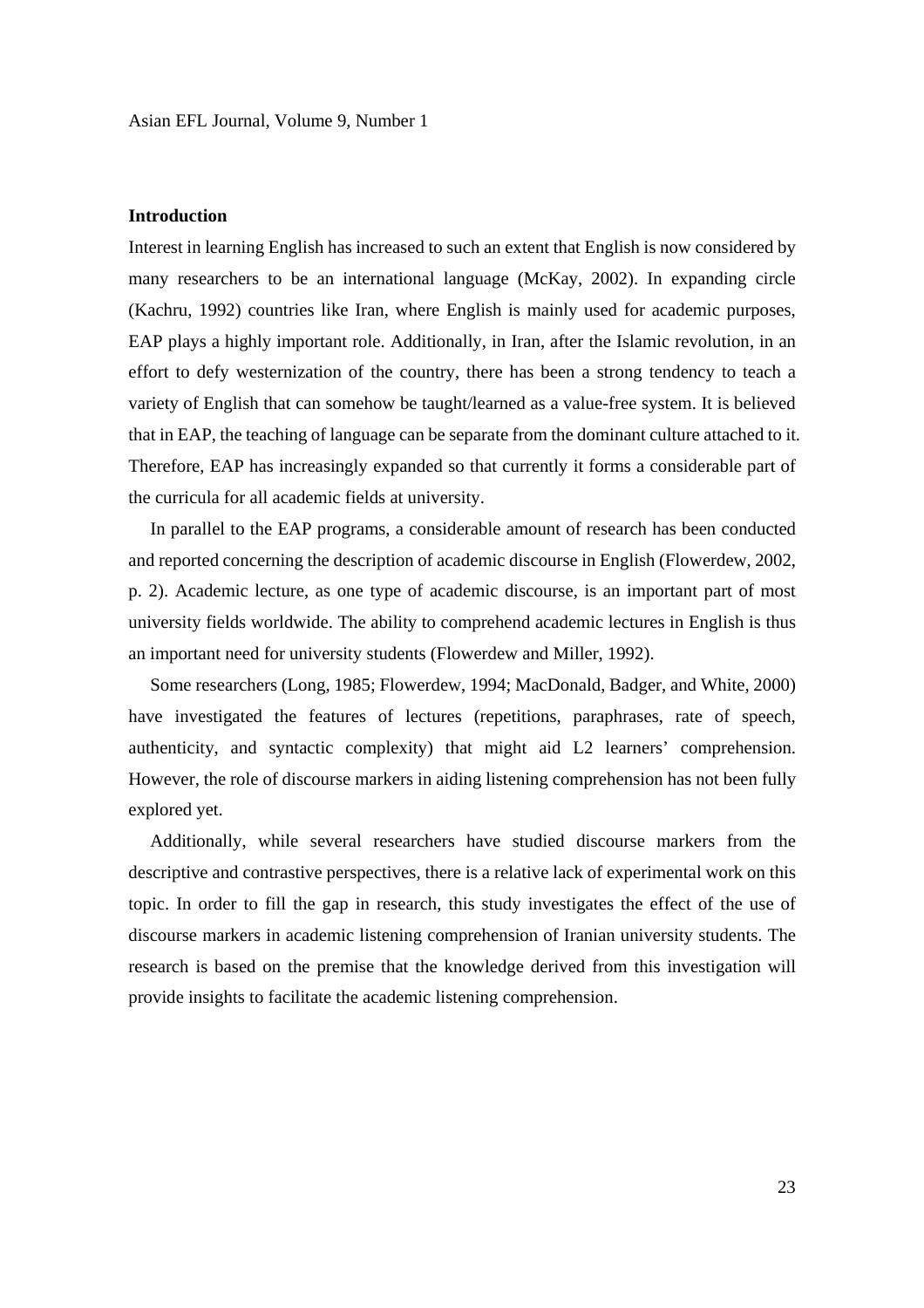# **Discourse Markers**

Theoretically, discourse markers are a functional class of verbal and non-verbal devices which provide contextual coordination for ongoing talk (Schiffrin, 1987). Discourse markers are "metalingual comments" in which the speaker specifically comments on how what he is saying is to be taken (Brown  $& Y$ ule, 1989). It is clear that the thematized metalingual comments are not integrated with the representation of content which the recipients are constructing. They merely give them directions about the type and structure of mental representation they should be constructing. Fraser (1993) believes that discourse markers are one type of commentary pragmatic marker. Fraser divides discourse markers into discourse topic markers, discourse activity markers, and message relationship markers. Each type has a list of markers. According to Hyland (1999), in expert to non-expert communication discourse markers help to present information in a clear, convincing and interesting way in an effort to promote acceptance and understanding. Discourse markers are an important persuasive resource used to influence listeners' reactions to texts according to values and established conventions of a given discourse community.

 Several studies have discussed the positive effects of the presence of discourse markers in texts (Chaudron & Richards, 1986; Flowerdew & Tauroza, 1995; Williams, 1992). The presence of more global discourse makers and phrases which signal a change in topic or point of emphasis appears to aid recall in lectures (MacDonald et al. 2000). Flowerdew and Tauroza (1995, 449) found that the presence or absence of lower level discourse markers, "words that speakers use to mark relationships between chunks of discourse such as *so, well, OK,* and *now"* aids comprehension.

 Chaudron & Richards (1986) found that macro-markers help more than micro-and macro-markers together and more than micro-markers alone in second language learners' understanding and recall of lectures. However, Dunkel and Davis (1994) study indicated that discourse markers do not assist L2 listeners in comprehending English-medium lectures. Inspired by Chaudron & Richards' (1986) research, Perez & Macia (2002) conducted an exploratory study to find out to what extent the presence or absence of discourse markers effect comprehension as perceived and reflected upon by students and to see if students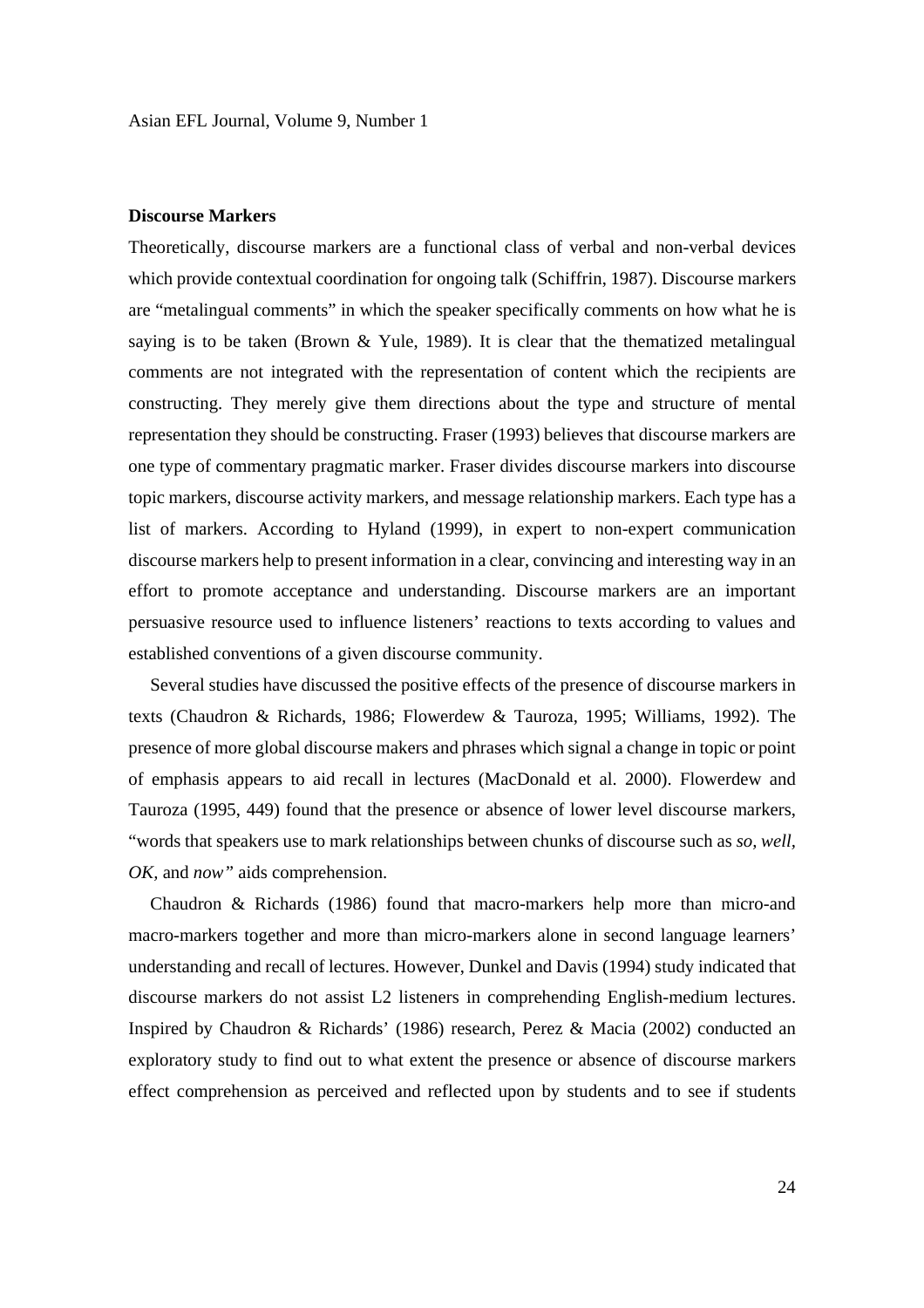notice the presence or absence of discourse markers in a lecture. Their results suggest that students' level of language proficiency in English and different types of discourse markers present in lectures are two intervening factors that influence the level of listening comprehension. This research expands the previous studies to other contexts and focuses on the role of discourse markers on listening comprehension of Iranian EAP students. In EAP courses in Iran, the focus is mostly on written texts and students do not have much access to spoken discourse. Listening comprehension of academic discourse is a required skill and therefore it needs to be addressed in EAP/ESP courses. Students need to be able to understand academic information presented in English at professional conferences in their academic fields and therefore focus on the comprehension of academic lectures as an area of study is worthwhile.

#### **Academic Lectures**

Academic lectures have been identified as a register distinct from written text or conversation ( Flowerdew, 1994; MacDonald et al.; 2000; Morell, 2004). Obviously, lectures tend to be monologic and relatively planned with respect to the content. Still a certain amount of adjustment and unplanned speech can be evident, indicative of the lecturer's awareness of listener's presence and needs (Chaudron, 1995).

 With the status of English as an international language and the expansion in the use of English an increasing number of second language learners are engaged in academic pursuits that require them to listen to and comprehend great amounts of second language input. Academic lecture, as one type of academic discourse, is an important part of most university fields worldwide. The ability to comprehend academic lectures in English is thus an important need for university students (Flowerdew and Miller, 1992).

 In recent years, applied linguists working in academic settings have increased our knowledge concerning academic listening tasks and their significance for second language teaching and learning. Some researchers have dealt with the macro structure of lectures (Olsen & Huckin, 1990; Young, 1994), others have analyzed the rhetorical function of introductions (Thompson, 1994), others with interactional practices of lecture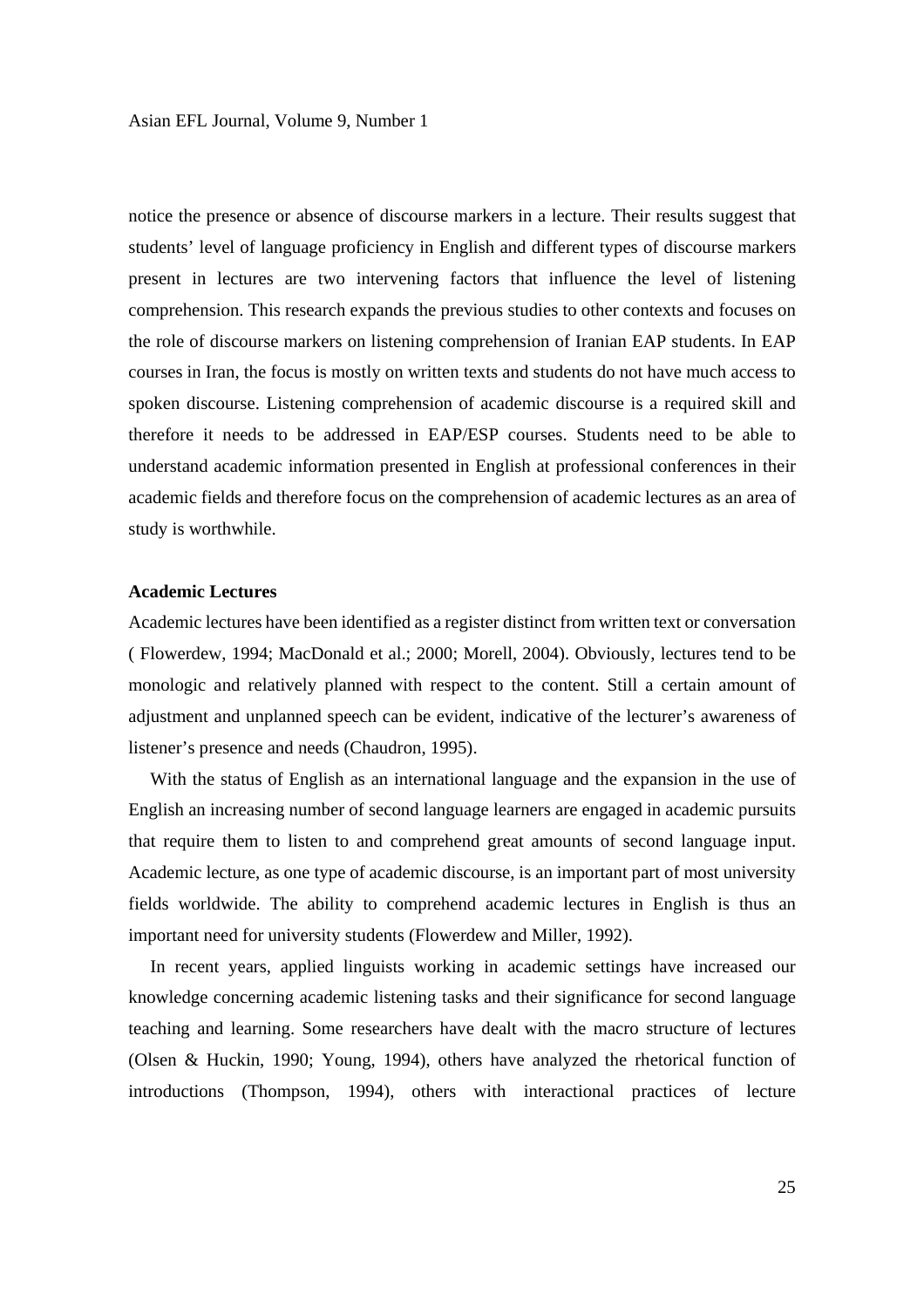comprehension (Morell, 2004), and yet others have investigated the use of specific variables in lectures. Flowerdew (1994) is one the most comprehensive publications on this topic which includes specific papers dealing with cognitive discoursal, ethnographic and pedagogical issues involved in academic listening and lecture comprehension.

 The use of discourse markers in academic lectures has been investigated by other scholars (Chaudron & Richards, 1986; Flowerdew & Tauroza, 1995; Perez & Macia, 2002). A prominent characteristic of lectures is the use of certain lexical phrases or rhetorical markers which help to signal the major content and sequence in argument, and to demarcate boundaries of non-essential information. These have attracted researchers' attention both for their inherent usefulness in understanding the structure of the discourse, and as-potential aids in training listeners to understand better (Chaudron & Richards, 1986; Flowerdew & Tauroza, 1995; Morell, 2004). Nattinger & Decarrico (1992) display at some length the differences in such forms between less and more formal lecture styles, making the further distinction between "global" and "local" macro-organizers. Strodt-Lopez (1991) shows that asides, which have identifiable markers, are important features of lectures that maintain audience-speaker rapport and may in fact clarify the speaker's orientation to the main points.

 Discourse markers signal the information structure of discourse by emphasizing directions and relations within discourse. Nonetheless, the research regarding the role of discourse markers in listening comprehension is meager (Perez & Macia, 2002). The present study, therefore focuses on the use of discourse markers in academic lectures in an EFL setting. Thus, we are dealing with a context of language learning that has not been the focus of most academic lecture comprehension studies.

#### **Methodology**

#### *Subjects*

The participants of this study were 72 EAP students. There were 14 male and 58 female students majoring in teaching English as a foreign language at Najafabad Azad University. All the students were native speakers of Persian. They aim to be teachers of English at the secondary level or enter a field where expert use of the English language is required. The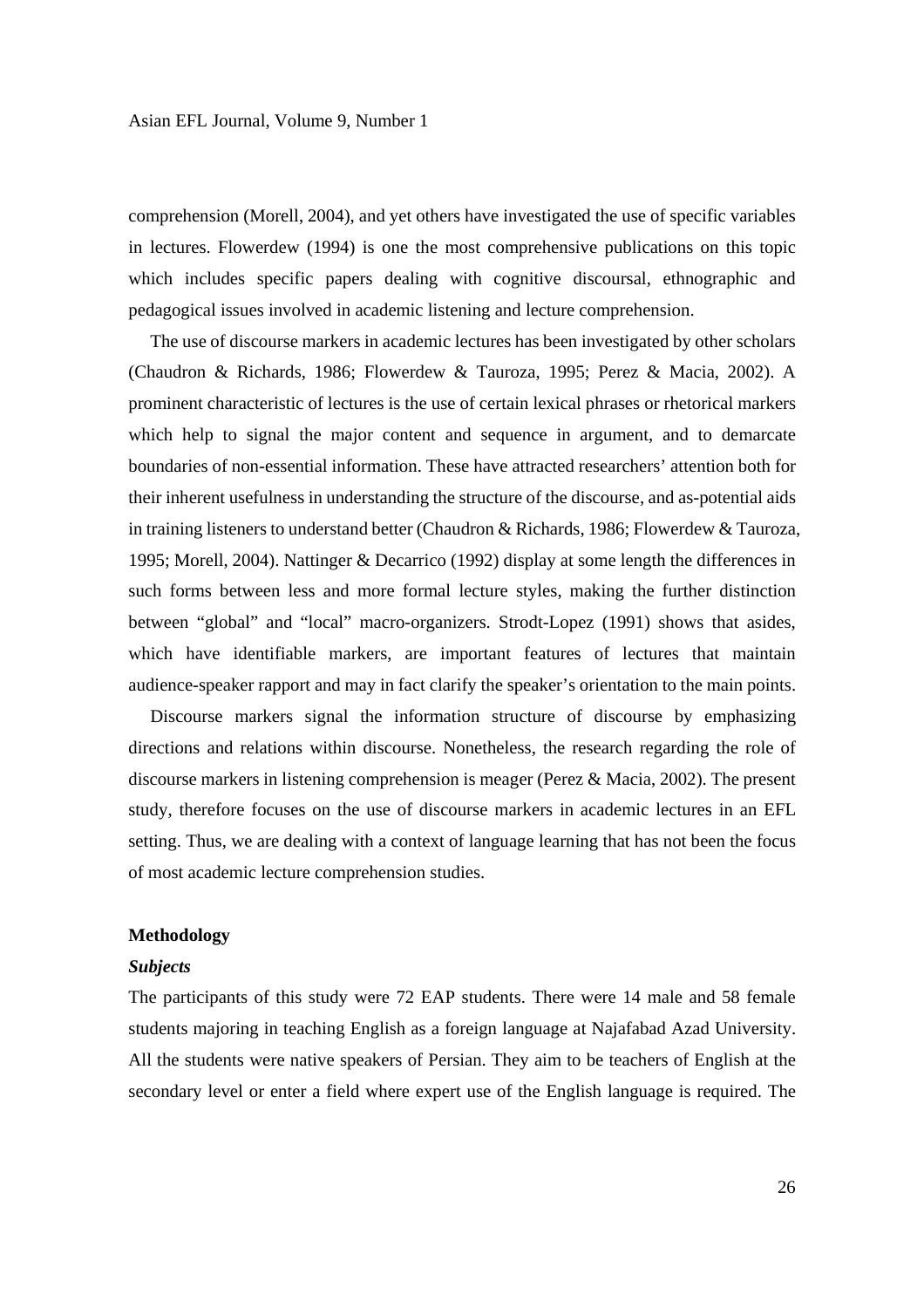students had at least 6 years of formal education in English. The participants were enrolled in language lab two and language lab three courses which are part of the bachelors' degree curriculum for students majoring in English. These courses are designed in order to improve the listening comprehension of the students. The reason for using students from this academic discipline was to ensure a certain level of language proficiency (intermediate or above) required for discourse markers to be noticed and to show their facilitating effect (Perez & Macia, 2002). The participants were randomly divided into two groups of experimental and control. To assess their language proficiency a Test of English as a Foreign Language (TOEFL) which included three parts of listening comprehension section; structure section; and vocabulary and reading comprehension section was used and based on the students' scores which were between 350-450, they were categorized as intermediate to upper intermediate EAP students. The TOEFL test was chosen from the book "Reading for TOEFL". The result of the proficiency test (see tables 1 and 2 below) showed no significant difference between the two groups in terms of language proficiency in general and listening comprehension in particular.

#### Table 1

|                    | Group 1 | Group 2 |
|--------------------|---------|---------|
| Number of students | 34      | 38      |
| Sample mean        | 375     | 390     |
| Standard deviation | 70.6    | 76.7    |

*Distribution of Groups and Results of the Language Proficiency Test* 

 $P < 0.05$ Table 2

*Distribution of Groups and Results of the Listening Comprehension Section of TOEFL* 

|                    | Group 1 | Group 2 |  |
|--------------------|---------|---------|--|
| Number of students | 34      | 38      |  |
| Sample mean        | 30      | 32      |  |
| Standard deviation | 5.05    | 6.01    |  |
| _ _ _              |         |         |  |

 $P < .05$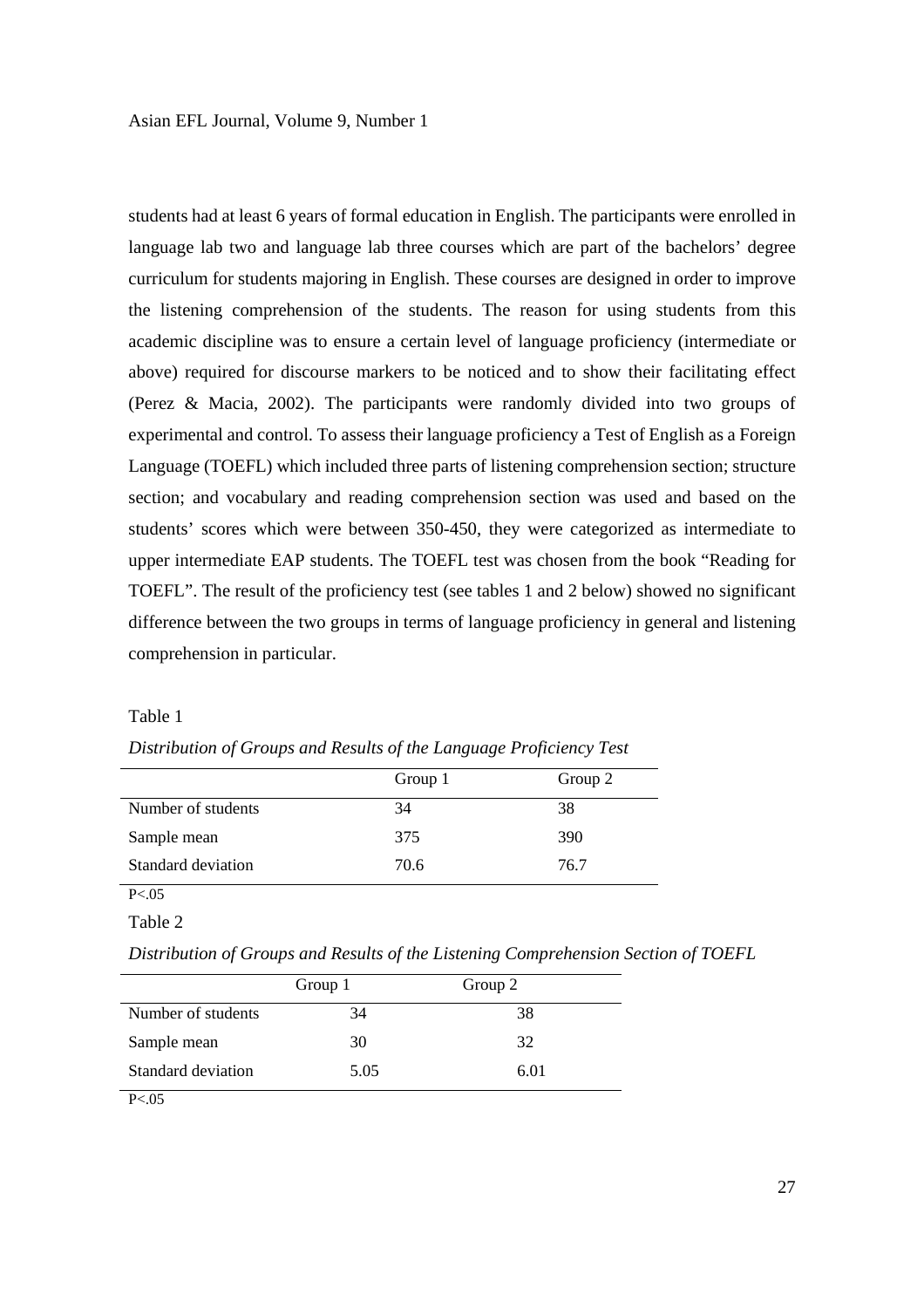## *Materials*

Three academic texts were used for this study. The texts were selected from the materials that students typically encounter in their classes. Two versions of the same lectures were used. The two versions of the three texts differed only in the amount of discourse markers used. An assistant lecturer from the U.S. was asked to prepare a talk based on the three texts provided by the researcher. The version submitted, which included discourse markers, served as the baseline. Two other native speakers in addition to the researcher examined the scripted listening comprehension texts to make sure the texts have an appropriate number and type of discourse markers and added a few more (Chaudron & Richards, 1986; Flowerdew & Tauroza, 1995; Murphy & Candlin, 1979). Another version of the three texts was made in which discourse markers which were not necessary for the propositional content of the texts were removed. The two versions of the lecture were scripted taking special care to make it resemble a speech (extracts from the texts are listed below with the discourse markers italicized). Based on Dudley-Evans and Johns (1981) categorization of lectures, the present study deals primarily with lectures in the reading style. That is, the lecturer reads from notes, or speaks as if he was reading from notes. This reading style for lectures is typical of the lectures students hear in English language labs and at conferences. The native speaker delivered both versions of the three lectures, reading aloud at a normal rate of speech. Table 3 below gives the details on the composition of the three lectures.

# Table 3

| Features              | <b>First Lecture</b> |        | Second Lecture |        | Third Lecture |        |
|-----------------------|----------------------|--------|----------------|--------|---------------|--------|
|                       | Without              | With   | Without        | With   | Without       | With   |
|                       | marker               | marker | marker         | marker | marker        | marker |
| No. of words          | 424                  | 456    | 305            | 329    | 438           | 473    |
| Duration of lectures  | 4.00                 | 4.35   | 2.35           | 3.00   | 3.55          | 4.35   |
| οf<br>Average<br>rate | -108                 | 107    | 119            | 114    | -114          | 112    |
| delivery (wd/min)     |                      |        |                |        |               |        |

*Features of the Two Versions of the Three Lectures*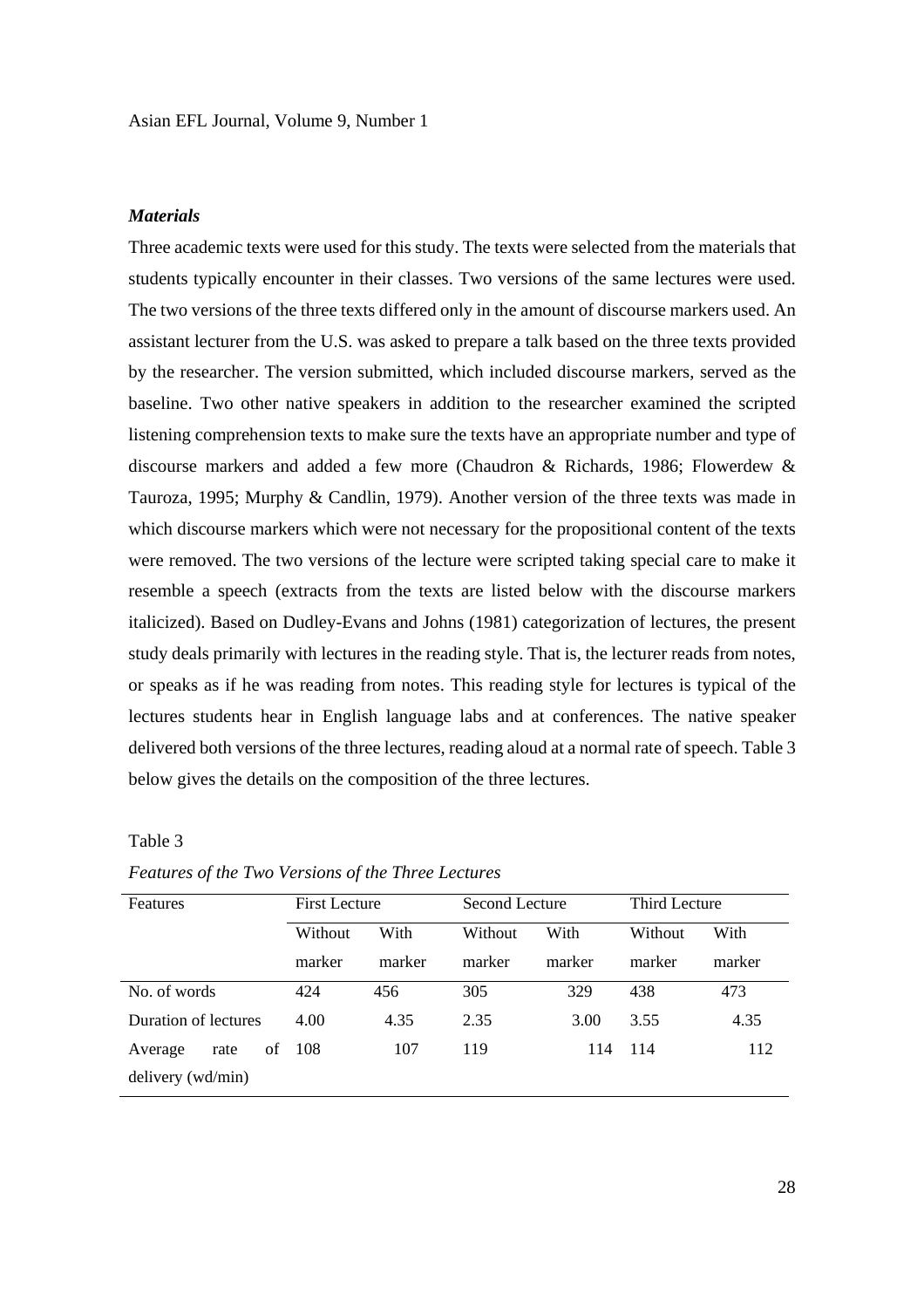The following summarizes the steps taken to construct the lectures used in this study:

- 1. Three texts selected from textbooks.
- 2. An educated native speaker in the field was asked to give a lecture based on the provided texts with extra care for the inclusion of discourse markers.
- 3. Lectures were scripted and a few more discourse markers (both textual and interpersonal) were added to the scripted lectures.
- 4. A second version of the scripted lectures was prepared by omitting the discourse markers which were not necessary for the propositional content of lectures.
- 5. Both text versions were checked for authenticity by two educated native speakers and necessary adjustments made (one was judged as dry and stiff and the other one as more user friendly and more informal in tone).

The lectures with more discourse marker were delivered to group 1 and the ones without were delivered to group 2.

 The first lecture was on 'Productivity of language' from the book *The Study of Language*, the second one on 'Learning a native language', from the book *The Foreign Language Learners*, and the third one on 'Adapting readings to encourage slower readers from *Forum*.

 The extracts were analyzed in terms of the quality and quantity of discourse markers found in them. The classification and analysis of discourse markers was based on functional criteria, drawing both on the analysis of lecture and on the study of different classifications proposed from functional perspective (Hyland, 2000; Crismore, Markkanen, & Steffensen, 1993). Two main types of discourse markers, textual and interpersonal were identified and used in our classification.

### Table 4

|                | Category      | <b>Function</b>                                                                                                             | Examples                                                   |
|----------------|---------------|-----------------------------------------------------------------------------------------------------------------------------|------------------------------------------------------------|
| <b>farkers</b> | Frame markers | Signal or preview a discourse act or text<br>phase<br>(i.e., indicate topic shift, show sequence,<br>mark main transitions) | Now let's turn to;<br>before going into; first,<br>second; |

*Classification of Discourse Markers*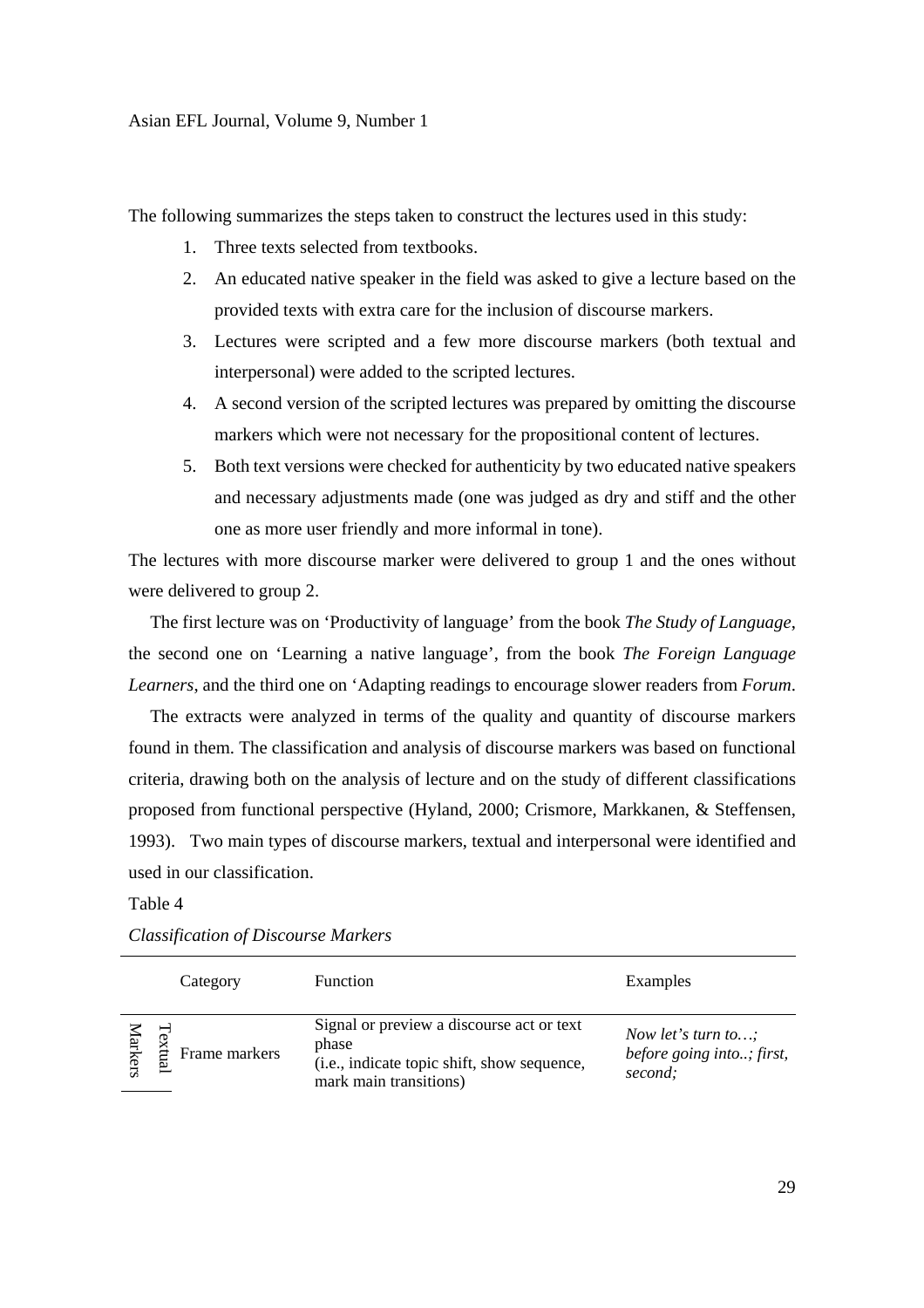| Code glosses             | Help in understanding a particular text<br>element (i.e., clarify, explain, rephrase, or<br>exemplify propositional meaning) | For instance, that is,<br>such as, in other words;                                     |
|--------------------------|------------------------------------------------------------------------------------------------------------------------------|----------------------------------------------------------------------------------------|
| Logical<br>connectives   | Express relations between clauses/sentences                                                                                  | However, and,<br>therefore, but, still;                                                |
| Evidentials              | Refer to other information sources (i.e,<br>provide support for the speaker's arguments)                                     | Because of increasing<br>evidence; as it is<br>mentioned by other<br>scholars          |
| Endophoric<br>markers    | That refer to other parts of the lecture                                                                                     | As I mentioned before;<br>Throughout the lecture;                                      |
| Illocutionary<br>markers | Naming the act the speaker performs or<br>announcing the speaker's intentions                                                | $I'$ d like to discuss; I<br>shall highlight; I have<br>attempted to compare;          |
| <b>Boosters</b>          | Express communicative force or the<br>speaker's certainty and commitment to the<br>statement                                 | There is no such thing<br>as, of course, plain<br>and simply, for sure,<br>definitely, |
| Hedges                   | Modify the speaker's commitment to the<br>proposition                                                                        | Perhaps, mostly, may,<br>might, it appears that,<br>$I$ think                          |
| Attitude markers         | Express speaker's stance/attitude towards<br>the propositional content                                                       | The more interesting<br>part is, it is my<br>opinion that, strangely<br>enough         |
| Relational<br>markers    | Create relationship/rapport with the<br>audience (i.e., rhetorical questions, direct<br>appeals to the audience, etc.)       | You may think that ,<br>Can we learn from?<br>Don't you think ?                        |
| Person markers           | First person pronouns indicating the<br>speaker's presence                                                                   | $~\lq\lq T$                                                                            |

Examples from the texts

Interpersonal Markers

Interpersonal Markers

Frame marker + booster *must+ person marker (The first issue we must consider is that ….)*

Code gloss (*For example, Cicadas have 4 signals……)* 

Logical connectives *(In contrast, the human…..)* 

Code gloss to expand on the concept of '*productivity*' (….*has been termed productivity, which means…)*

Code gloss to further explain *two opposing forces* (*On the one hand ….)*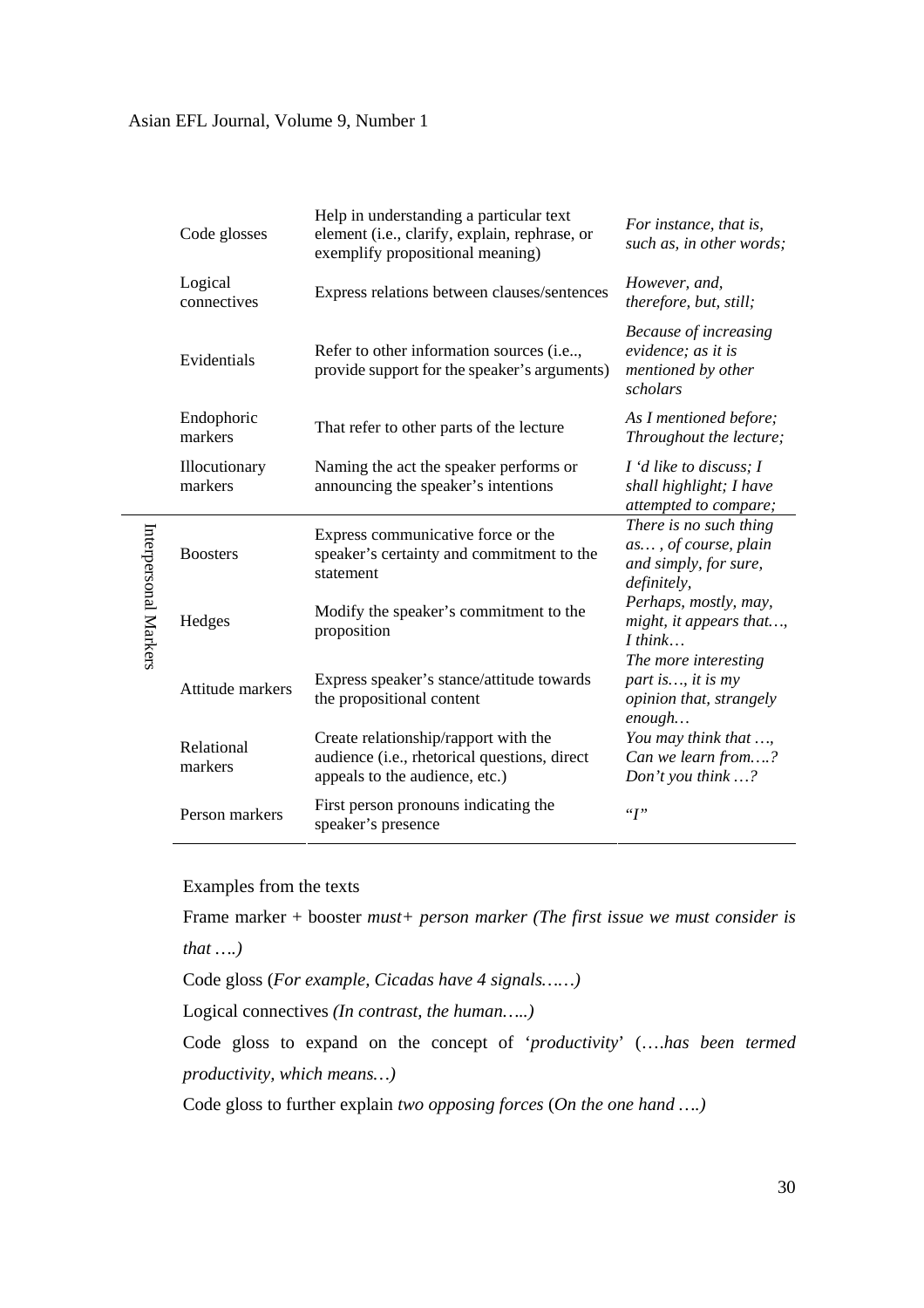Frame marker + hedging verb (*…it seems best at this stage to have some engaging activities for …….)* 

 It should be noted that one discourse marker could be assigned to more than one category. For example, this indirect rhetorical question acts both as a frame marker, indicating a topic shift, and as relational device:

…. *you might be wondering what the difference is between human language and nonhuman signaling*…..

 In other cases, one marker was found to be embedded within a larger discourse marker unit. The following frame marker indicates a change of topic (*Now, let's turn to…)* and includes an attitude marker (…*the more important issue related to …*), -nevertheless, as part of an idiomatic expression, it was not counted as such.

Example extract from Lecture 3 (Encouraging slow readers) with discourse markers Lecture –With

*Today I am going to talk about the adaptations in reading activities that teachers can use to encourage the slower readers to read faster. What I am going to cover may sound familiar to those of you who have given your students some in-class reading.* 

 In our classes, there are some students who finish reading the assigned text quickly and breeze through the post reading exercises. *However, there are* other students who may still be reading and haven't even started the exercises. Many may be leafing through dictionaries. *It is not uncommon for* students who finished first to be *perhaps* chatting, and the slower students to be showing annoyance.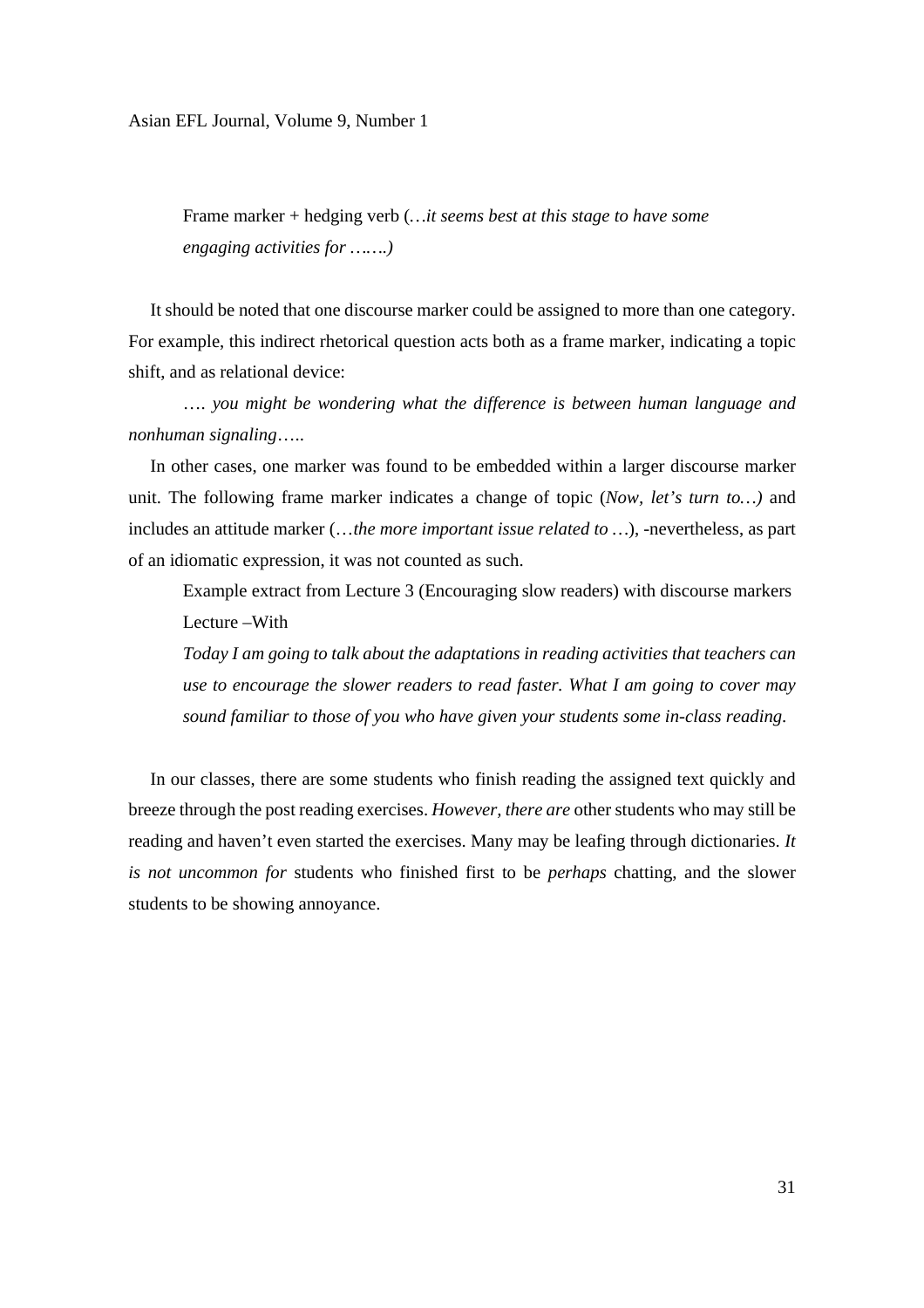#### Table 5

| Frequency of Discourse Markers in the Two Lecture Versions |  |  |  |
|------------------------------------------------------------|--|--|--|
|------------------------------------------------------------|--|--|--|

|                        |                       | Text 1         |                | Text 2         |                | Text 3         |                |
|------------------------|-----------------------|----------------|----------------|----------------|----------------|----------------|----------------|
|                        |                       | Version        | Version        | Version        | Version        | Version        | Version        |
|                        |                       | $\mathbf{A}$   | B              | $\mathbf{A}$   | B              | $\mathbf{A}$   | B              |
|                        | Frame markers         | $\overline{3}$ | $\overline{2}$ | 3              | $\overline{2}$ | $\overline{4}$ | 3              |
| <b>Textual Markers</b> | Code glosses          | 6              |                | 5              |                | $\overline{4}$ |                |
|                        | Logical connectives   | 5              | 3              | 6              | $\overline{2}$ | 5              | $\overline{2}$ |
|                        | Evidentials           |                |                | $\overline{2}$ |                | 1              |                |
|                        | Endophoric markers    | $\mathbf{2}$   | 1              | $\mathbf{1}$   | $\mathbf{1}$   | 3              | $\mathbf{1}$   |
|                        | Illocutionary markers | 1              |                | $\overline{2}$ |                |                |                |
|                        | <b>Boosters</b>       | $\overline{2}$ |                | 3              |                | 3              |                |
| Interpersonal Markers  | Hedges                | $\overline{4}$ |                | 3              |                | 5              |                |
|                        | Relational markers    | $\overline{2}$ |                | 1              |                | $\overline{2}$ |                |
|                        | Attitude markers      | $\overline{2}$ |                | 3              |                | 3              |                |
|                        | Person markers        | 1              |                | 1              |                | $\overline{2}$ |                |
| Total                  |                       | $28\,$         | 6              | 30             | 5              | 32             | 6              |

 A multiple choice test of listening comprehension which included 16 items checking for both global and local understanding was designed and administered to both groups of participants. Each lecture was followed by 5-6 multiple choice questions which tapped into factual, inferential, and global understanding of the lectures. All three lectures and the questions were read by a native speaker of English, tape recorded and presented orally to EAP students in a language laboratory. The listening comprehension test had a high reliability (KR-21 r=.87). Additionally, Pearson product-moment correlations calculated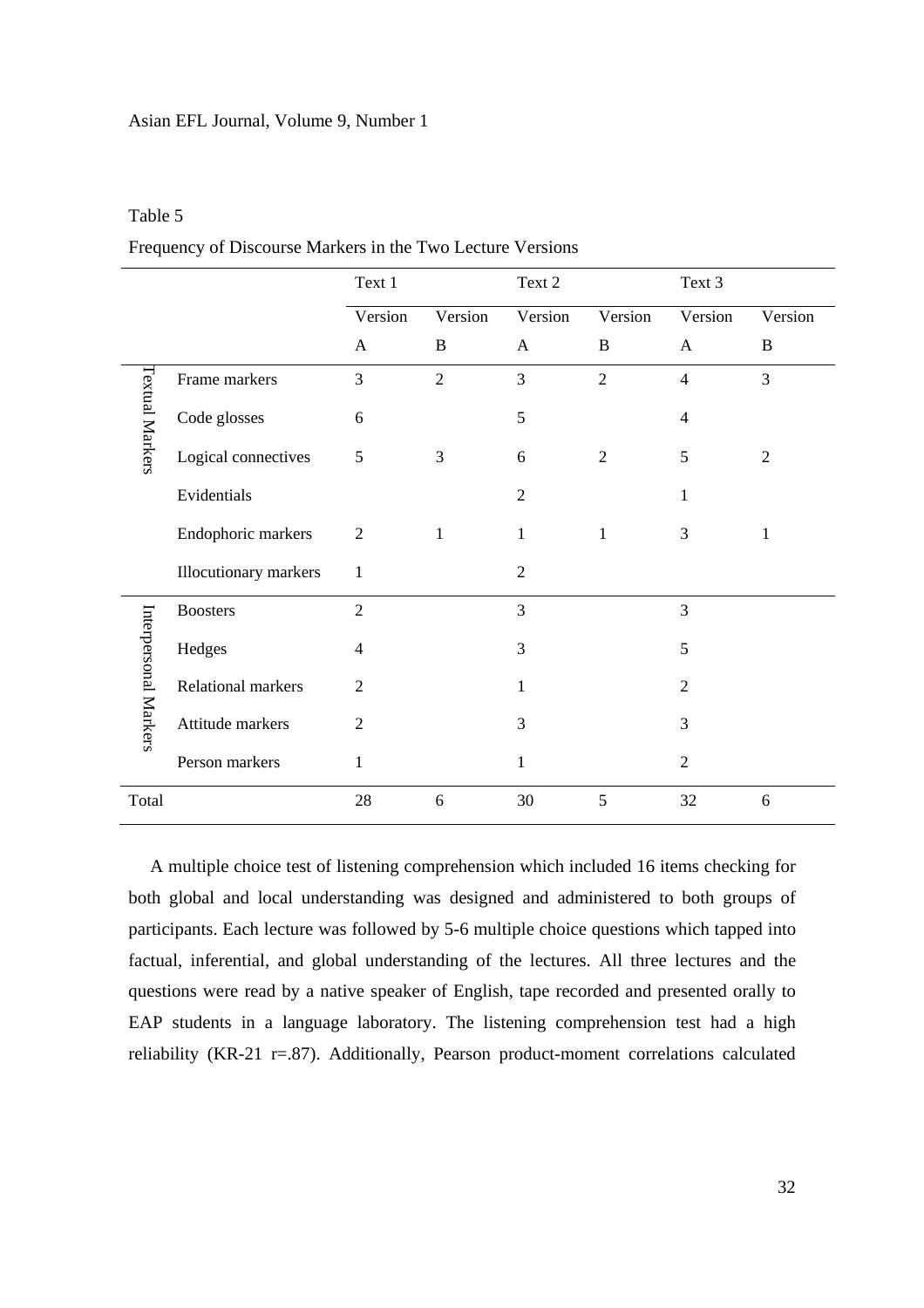between the dependent listening comprehension test scores and the TOEFL listening comprehension test scores were significant (r=.76).

#### *Data Analysis*

The mean performance of the two groups on the listening comprehension test was compared by using an independent sample two-tailed *t*-test, with a .05 level of significance required to reject the null hypothesis that there would be no statistically significant differences between the two groups .

# Results

 Table 6 illustrates the results of the *t*-test analyses for the listening comprehension test. Out of the maximum score of 16, the mean scores were 10.62 for group 1 and 8.93 for group 2. The difference between the two means was statistically significant at 0.05.

#### Table 6

 *Listening Comprehension Test Results Compared between the 2 Groups* 

|                                   |  |      |                 | N Mean Score $SD$ <i>t</i> -value Level of significance df. |    |
|-----------------------------------|--|------|-----------------|-------------------------------------------------------------|----|
| Group 1 (with markers) 34 10.62   |  |      | 3.86 2.004 0.05 |                                                             | 70 |
| Group 2 (without markers) 38 8.93 |  | 2.91 |                 |                                                             |    |

 As shown in table 6 there is a significant difference between the performances of the two groups. Group 1 who listened to the lectures with discourse markers outperformed the other group.

#### **Discussion**

The statistical analysis of the mean scores produced evidence that the extracts containing discourse markers were more comprehensible than the extracts without. The findings revealed that the more extensive use of frame markers in which the author's intentions are signaled and the concepts are introduced before exemplification, and the discourse pattern of introduction of concept followed by an example, facilitates the listening comprehension of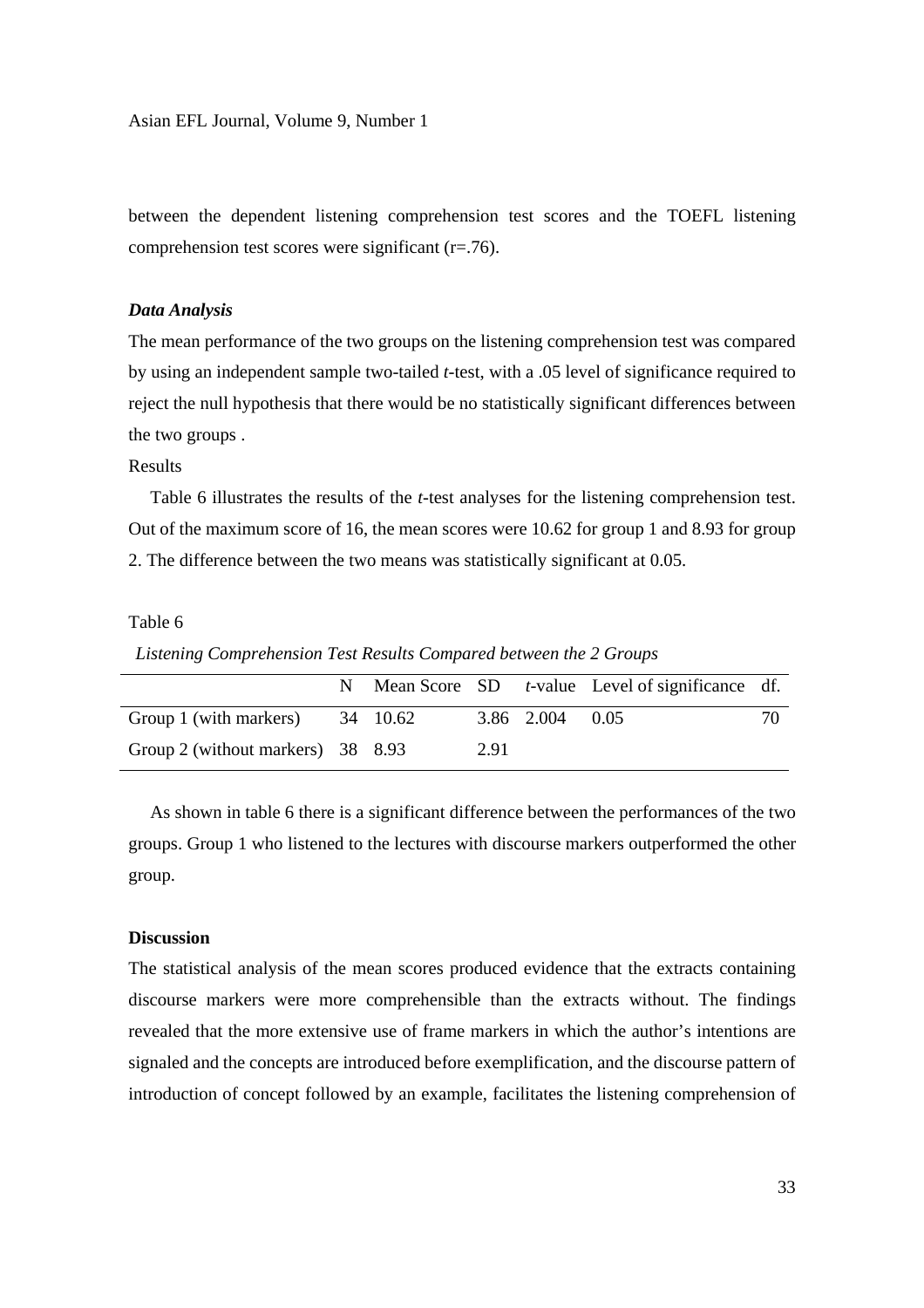EAP students. This pattern provides the listeners with repetition and reinforcement of the content. It is also worth noting that the three extracts for group 1 (with discourse markers) make the most use of person markers, which tends to support the idea that this form of speaker-audience solidarity promotes comprehension (Crismore, 1989; Morell, 2004). Furthermore using hedges to mitigate the speaker's authorial stance may render the lectures more user-friendly.

 In general, the results of this study lend further support to the idea that discourse markers have a positive influence on comprehension. The greater presence of some types of discourse markers (e.g., frame markers, person markers, hedges, and glosses) could be linked to the better performance of the first group. However, it should be noted that the students in this study were judged to be at intermediate level of language proficiency based on the TOEFL test result. A large-scale study with more participants and more levels of language proficiency (e.g., Perez & Macia, 2002) would yield more reliable statistics. Additionally, only multiple choice test of listening comprehension was used as a dependent variable in this study. Other global measures such as Cloze test, or summary tasks may add to the validity of the study and provide us with more insights. Nevertheless, the findings of this study indicate that discourse markers as a topic of research in ESP/EAP listening comprehension, teaching, and material design deserve attention. It would seem that certain types of discourse markers (interpersonal/textual; macro/micro) may be more facilitating than others during listening. For instance, the findings of a study by Chaudron & Richards (1986) showed that the combination of micro-macro markers did not seem to help students understand the lecture as much as micro and macro discourse markers alone. It would be valuable to set up more articulated experiments that isolate these different forms of discourse markers in order to determine their effect on listening comprehension of different types of texts for different levels of language proficiency and in different disciplines.

#### **Conclusion**

A psycholinguistic approach (Flowerdew & Miller, 1992) to lecture comprehension such as the one adopted in this study yields results which are useful for language processing in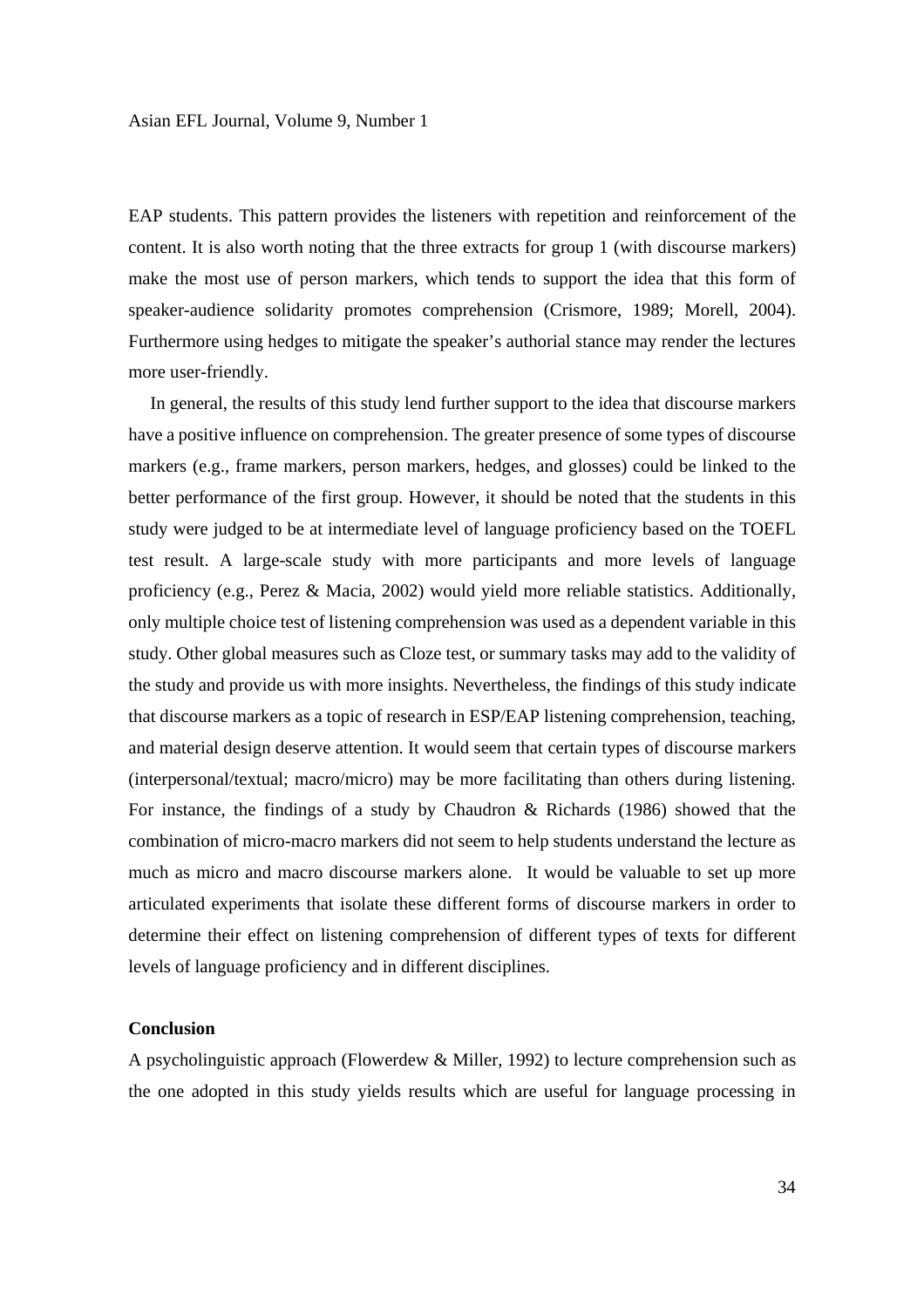relation to second language lecture comprehension. The findings of this study also have wider implications within the content of lecturing in English to speakers of other languages.

 Practical implications of this study suggest that our findings may be used to determine instructional actions to be undertaken in different teaching contexts. Students should be made aware of the presence, importance, and facilitating effects of discourse markers for academic lecture comprehension. From the textual viewpoint, students can be asked to identify instances of frame markers previews and then predict content. Attention to logical connectives will help students analyze the writer's/speaker's line of reasoning and rhetorical strategies. Tracing endophoric markers can help students understand the macro structure of a text and also encourage them to retain and build on newly acquired knowledge (Steffensen & Cheng, 1996). On the interpersonal level, students can look for hedges, boosters, and first person pronouns and reflect on why the speaker has chosen to use these features. Attitude markers can prompt students to contribute their own idea and thus critically react to the text. This research not only heightens our understanding of the listening process and different intervening factors, but would hopefully lead to more effective teaching methodologies and will provide more criteria for the selection of materials for ESP listening instruction. Lastly, the use of discourse markers can be considered as an area of strategic competence that can be taught and may have an immediate effect on comprehension. This means that nonnative speakers can compensate for skills that they lack by using appropriate strategies.

 In conclusion, our study has revealed the facilitative effect of discourse markers in the comprehension of lectures in a second language. The findings show that how the academic content should be delivered to the student is of high significance and that content lecturers should consider how best they could assist the students to cope with the academic system of education faster and better.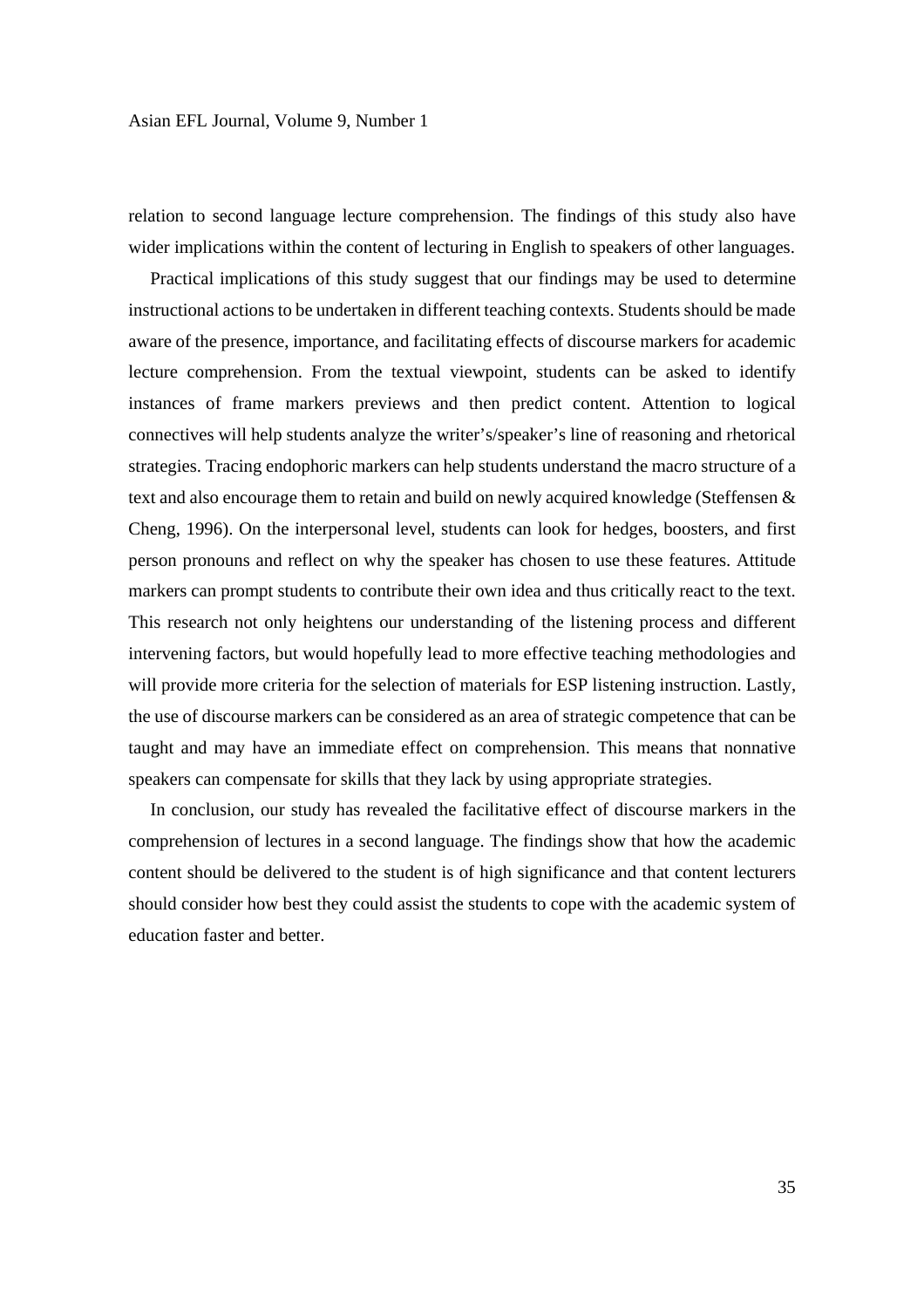## **References**

- Brown, G., & Yule, G. (1989). *Discourse Analysis*. Cambridge: Cambridge University Press.
- Chaudron, C. (1995). Academic listening. In D. Mendelsohn & J. Rubin (eds.), *A Guide for Teaching Second Language Listening* (pp. 74-96). San Diego: Dominie Press.
- Chaudron, C. & Richards, J.C. (1986). The effect of discourse markers on the comprehension of lectures. *Applied Linguistics, 7,* 113-127.
- Crismore, A. (1989). *Talking with readers: Metadiscourse as rhetorical act*. Frankfurt: Peter Lang.
- Crismore, A., Markkanen, R., & Steffensen, M.S. (1993). Metadiscourse in persuasive writing: A study of texts written by American and Finnish university students. *Written Communication, 10*(1)*,* 39-71.
- Dunkel, P. A., & Davis, J. M. (1994). The effects of rhetorical signaling cures on the recall of English lecture information by ESL and ENL listeners. In J. Flowerdew (Ed.), *Academic listening: Research perspectives* (pp. 55-74). Cambridge: Cambridge University Press. Flowerdew. J (Ed.). (2002). *Academic Discourse.* Longman: London.
- Flowerdew. J (Ed.). (1994). *Academic listening: research perspectives.* Cambridge: Cambridge University Press.
- Flowerdew. J., & Miller, L. (1992). Student perceptions, problems and strategies in L2 lectures. *RELC Journal, 23* (2), 60-80.
- Flowerdew, J., & Tauroza, S. (1995). The effect of discourse markers on second language lecture comprehension. *Studies in Second Language Acquisition, 17,* 435-458.
- Fraser, B. (1993). Discourse marker across languages. In L. F. Bouton (Ed.), *Pragmatics and language learning.* (Monograph Series Vol. 4, 1-6).
- Dudley-Evans, A. & Johns, T. F. (1981). A team teaching approach to lecture comprehension for overseas students. *Teaching of Listening Comprehension.* London: The British Council.
- Hyland, K. (1999). Talking to students: Metadiscourse in introductory textbooks. *English for Specific Purposes, 18,* 3-26.
- Hyland, K. (2000). *Disciplinary discourses: Social interactions in academic writing.* Harlow, UK: Longman.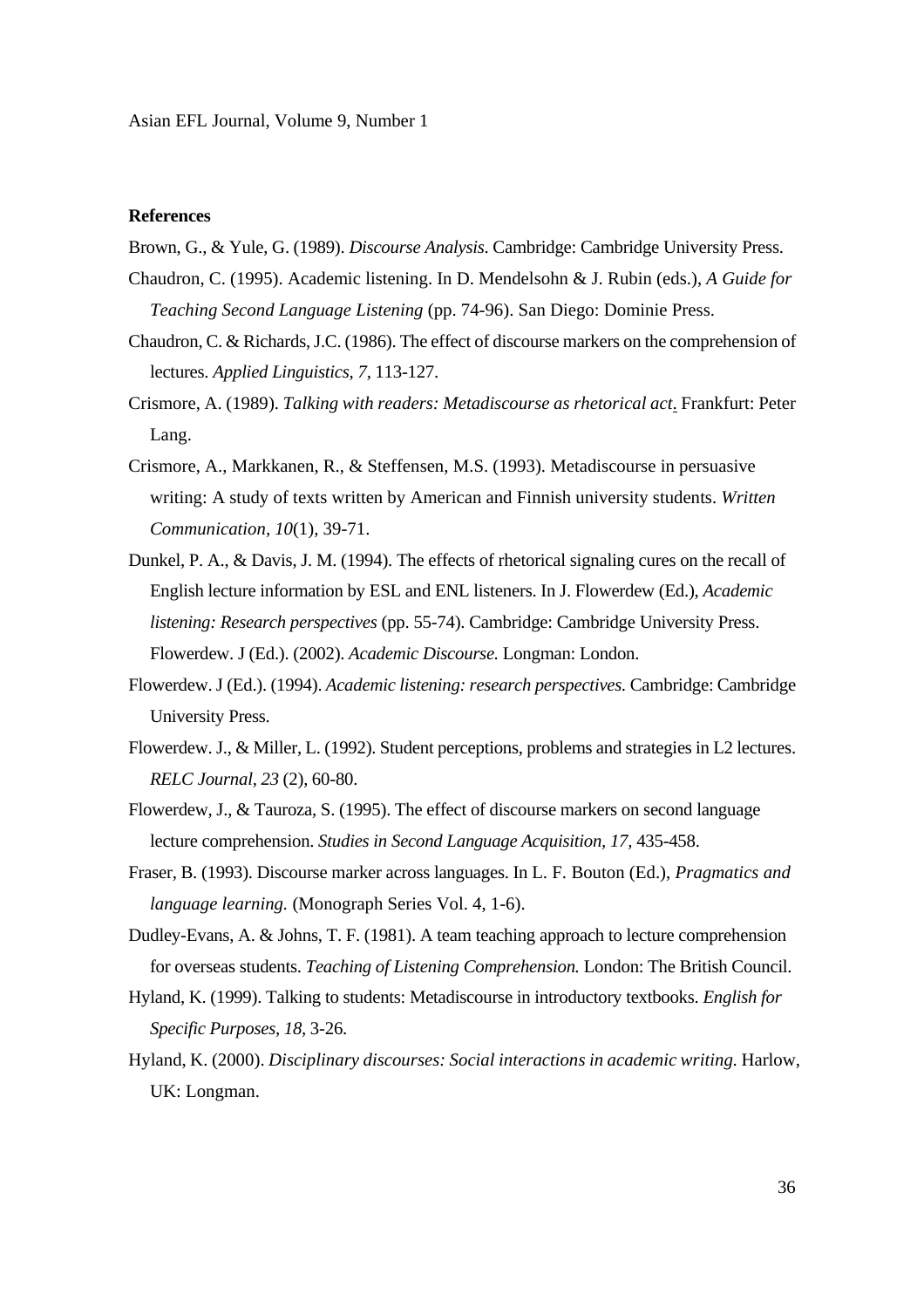- Kachru, B. B. (Ed.) (1992b) The Other Tongue: English Across Cultures. (2nd revised edition). Urbana, Il: University of Illinois Press.
- Long, M. H. (1985). Input and second language acquisition theory. In S. Gass, & C. Madden, (Eds.), *Input in second language acquisition* (pp. 377-93). Rowley, MA: Newbury House.
- MacDonald, M.; Richard, B.; & White, G. (2000). The real thing?: authenticity and academic listening. *English for Specific Purposes (19),* 253-267.*.*
- McKay, S. (2002). *Teaching English as an International Language.* Oxford: Oxford University Press.
- Morell, T. (2004). Interactive lecture discourse for university EFL students. *English for Specific Purposes (23)*, 325-338.
- Murphy, D.F. & Candlin, C.N. (1979). The engineering lecture discourse and listening comprehension. *Practical Papers in English Language Education, 2,* 1-79.
- Nattinger, J.R. & Decarrico, J.S. (1992) *Lexical phrases and language teaching*. London: Longman.
- Olsen, L. A., & Huckin, T. N. (1990). Point-driven understanding in engineering lecture comprehension. *English for Specific Purposes, 9,* 33-47.
- Perez, M. A. & Macia, I. A. (2002). Metadiscourse in lecture comprehension: Does It really help foreign language learners? *Allantis, 14*(2), 3-21.
- Schiffrin, D. (1987). *Discourse markers.* Cambridge: Cambridge University Press.
- Sloan, G. (1984). The frequency of transitional markers in discursive prose. *College English, 46* (2), 158-75.
- Steffensen, M. S., & Cheng, X. (1996). Metadiscourse and text pragmatics: How students write after learning about metadiscourse. In L. F. Bouton (Ed.), *Pragmatics and language learning.* (Monograph Series Vol. 7, pp. 153-170).
- Strodt-Lopez, B. (1991). Tying it all in: Asides in university lectures. *Applied Linguistics, 12*(2)*,* 117-140.
- Thompson, S. (1994). Frameworks and contexts a genre-based approach to analyzing lecture introductions. *English for Specific Purposes, 13*(2), 171-187.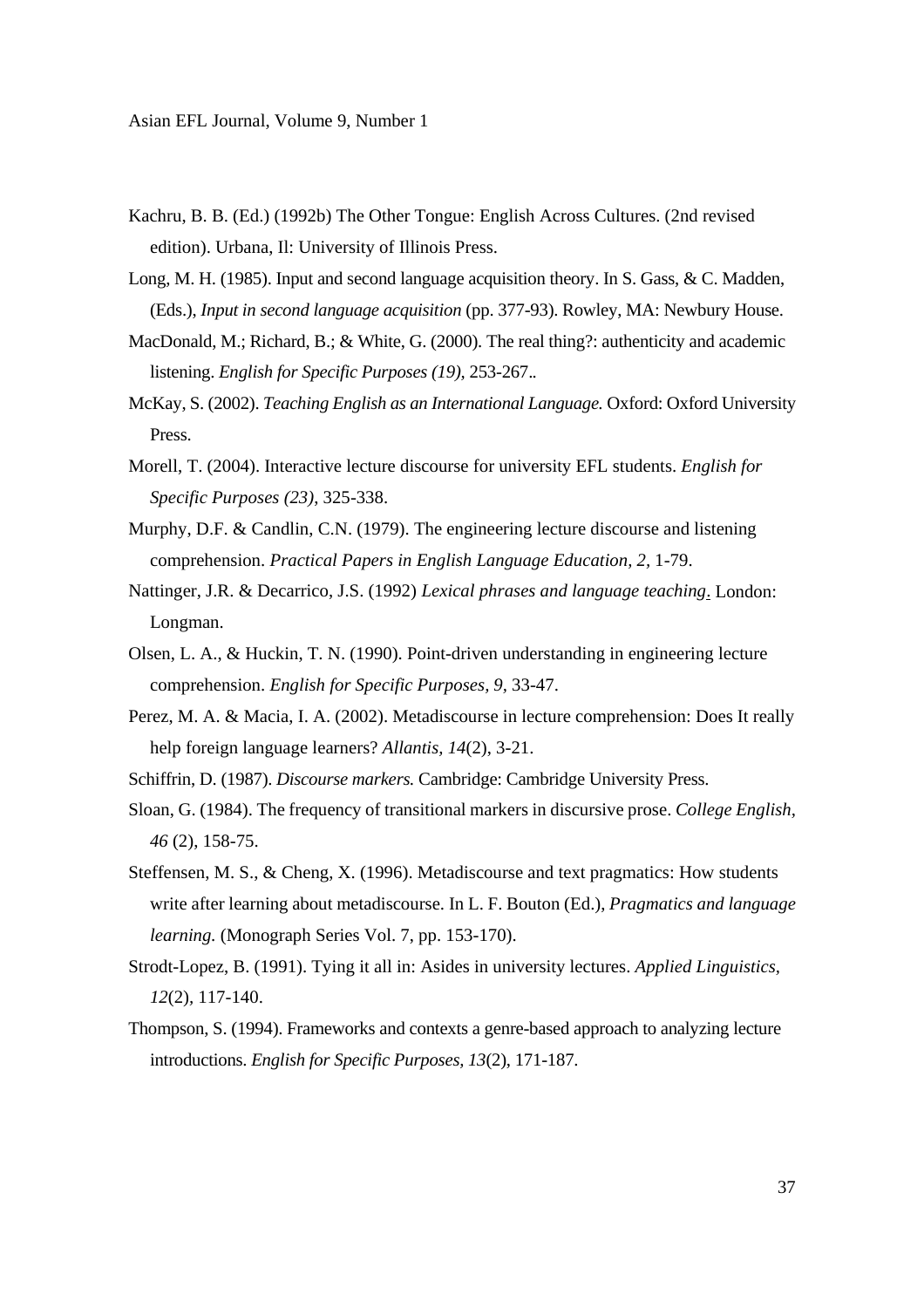- Williams, J. (1992). Planning, discourse marking and the comprehensibility of international teaching assistants. *TESOL Quarterly, 25*(4)*,* 693- 708.
- Young, L. (1994). University lectures macro-structures and micro-features. In J. Flowerdew (Ed.), *Academic listening: research perspectives* (pp. 159-179). Cambridge: Cambridge University Press.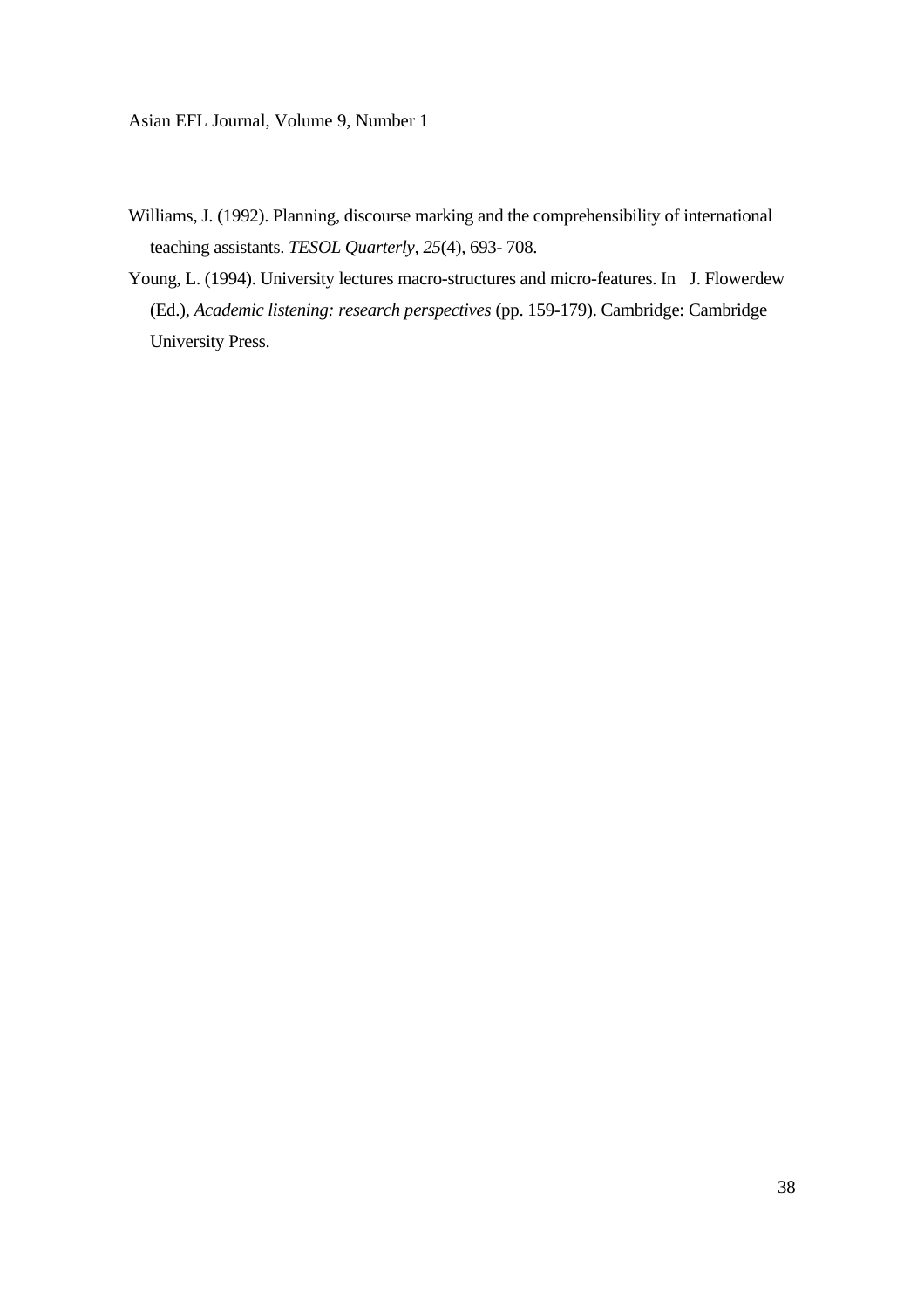

# **Collaborating Together: Linked Intercultural Learning Activities for Undergraduate Japanese and American Students**

# **Linda Heuser, Ph.D.**

 *Willamette University, USA* 

#### **Bio Data:**

Linda Heuser has taught sociology courses in English to Japanese students for the past 15 years. During that time, she has used a variety of pedagogical approaches such as service-learning and linked courses to enhance the educational experiences for students. A number of her publications have been devoted to describing these different instructional techniques.

#### **Abstract**

A sociologist, linguist, and Applied English professor designed a joint curriculum for Japanese students enrolled in an American Society course and for American students registered for a Modern Japanese Society and Culture course. Students collaboratively engaged in a series of short-term linked tasks, conducted in English, related to the topics of dating, weddings, elementary education, and the sempai-kohai relationship. Additionally, seven groups, with equal representation from Japanese students and American students, worked on a semester-long project in which they researched, scripted, and acted out a play about dating or weddings. Written from the sociologist's perspective, this paper tells our story about how, grounded pedagogically in intercultural learning and learning communities, we used these activities as a way to increase students' intercultural competence and language fluency.

**Keywords:** intercultural learning, intercultural competence, language learning, task-based learning, collaborative education, learning communities

# **Introduction**

As Morgan (1998), O'Dowd (2003), and Otten (2003) acknowledge, intercultural competence and language proficiency do not automatically occur by simply bringing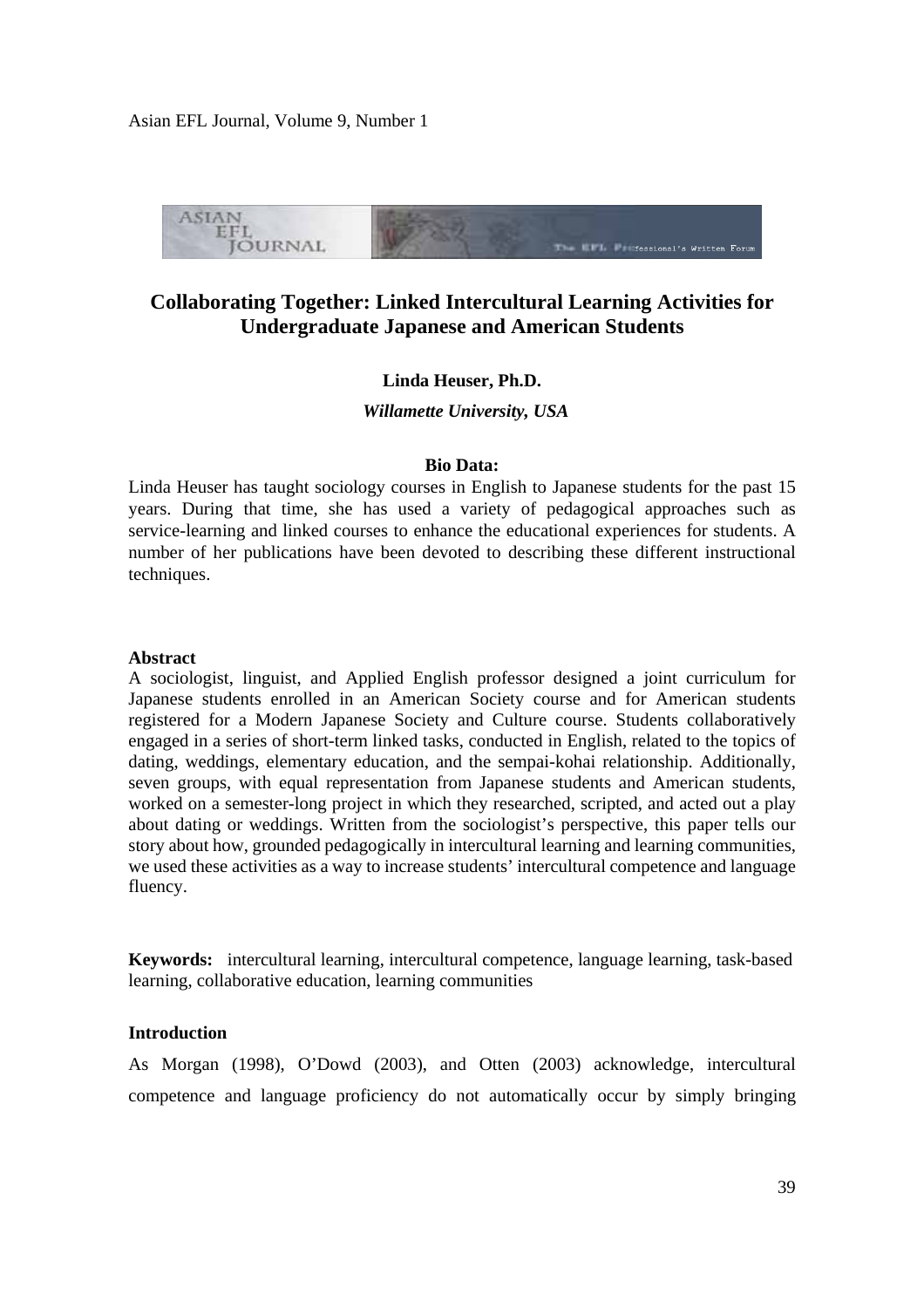together students from different cultures. On the contrary, achievement of these objectives requires shared reflection about social experiences through carefully structured language tasks central to the process of intercultural learning (Candlin, 1987; Muller-Hartmann, 2000; O'Dowd, 2003). Moreover, involving students collaboratively in experiential, meaning-negotiation situations (Muller-Hartmann, 2000) provides not only opportunities for linguistic interaction (Met, 1994), but the development of attitudes, knowledge, and skills central to Byram's (1997) notion of intercultural competence.

Appreciating the value of teaching culture and language as an integrated whole (Byram, Nichols, & Stevens, 2001) and embracing a pedagogical approach that foregrounds cooperative, task-based learning (Muller-Hartmann, 2000), we, a sociologist, linguist, and Applied English professor, created what we termed a joint curriculum for Japanese students enrolled in a sheltered content course called American Society and for American students registered for a course entitled Modern Japanese Society and Culture (later referred to as Japanese Society). As one component of intercultural learning, we designed a series of linked activities for students around the topics of dating, weddings, and elementary education. Short-term tasks, conducted in English, included playing an intercultural card game, working in pairs to compare Japanese and American electronic dating websites, preparing questions for and listening to speakers' panels on intercultural marriage and the sempai-kohai relationship (the association between elders and juniors in Japanese schools, companies, and so forth and the formal/informal rules governing their behaviors), and watching and talking about a video concerning Japanese elementary education. Forming seven groups, with three Japanese students and three American students each, members also undertook a semester-long project in which they researched, scripted, and acted out a play related to dating or weddings.

 This article, written from the sociologist's perspective, chronicles our story with one caveat. Being our first sojourn into this type of collaboration, we focused our time and energy on curriculum design, recognizing that future linkages must include a systematic assessment of content and language learning outcomes. As such, we describe a pedagogical model that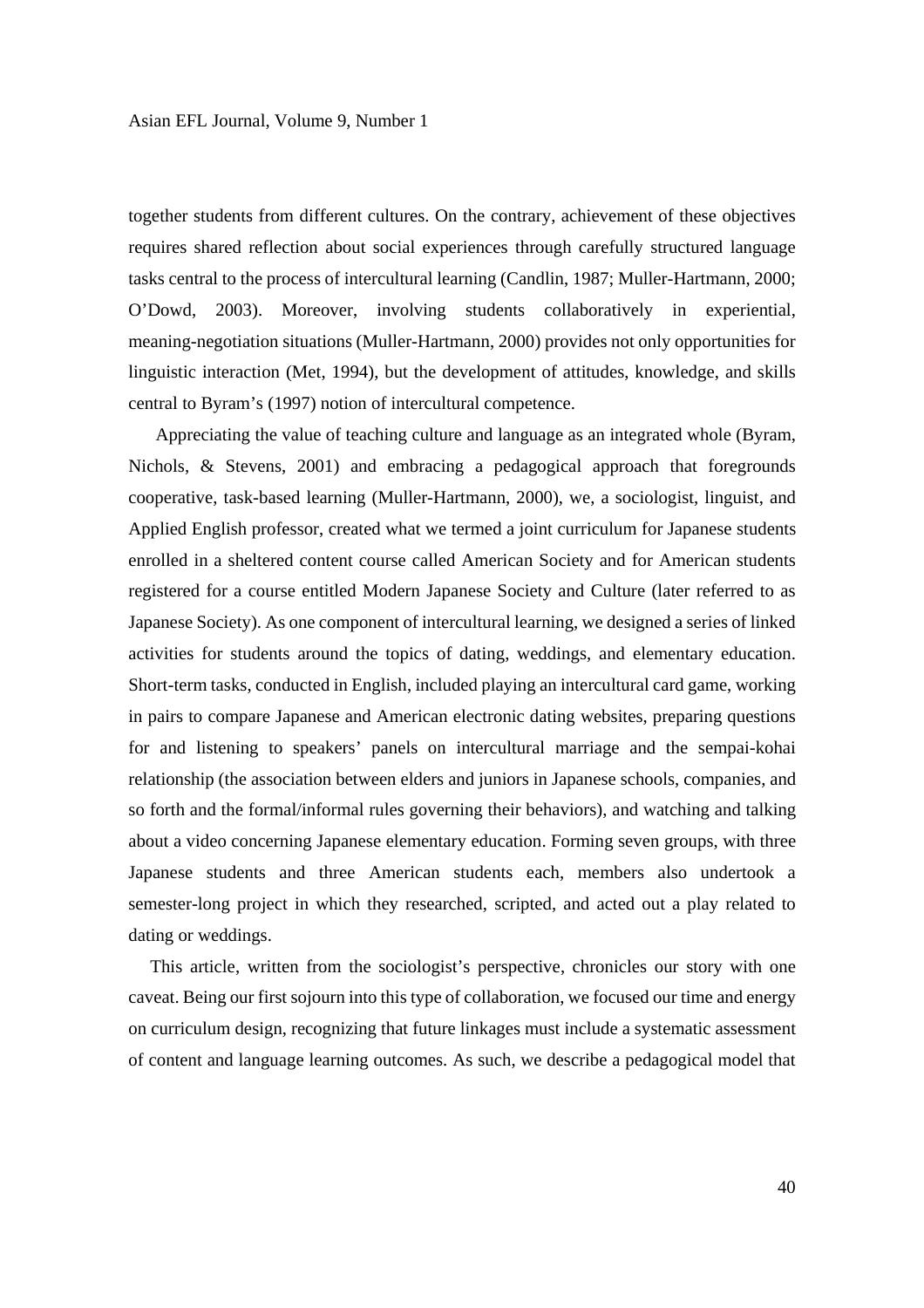places a high priority on a process sensitive to the complexities of moving students beyond mere coexistence to active participation in cross-cultural exchange.

#### **The Setting**

The Japanese students enrolled in American Society attended a ten-month credit-bearing academic program at Tokyo International University of America (TIUA). Founded in 1989 through a partnership between Tokyo International University (TIU) in Kawagoe, Japan and Willamette University in Salem, Oregon, this institution, supporting global education and international exchange, serves approximately 100 Japanese sophomores and juniors annually who, while living and socializing with Americans, receive separate educational instruction. Beginning in February with a twelve week spring semester, students concentrate on cultural and language literacy under the supervision of TIUA Applied English faculty. During the six week intensive summer session and fifteen week fall semester, elective content offerings linked with Applied English courses make up the curriculum. These elective courses, taught by Willamette University professors, introduce students to subject matter such as sociology, psychology, literature, and history. The accompanying Applied English courses, staffed by TIUA faculty, then use the content for cultural, language, and study skills development.

American Society and its related Applied English course are one such pairing available each fall semester for interested TIUA students. We, the American sociologist and American Applied English professor assigned to these courses, routinely plan learning exercises geared toward exposing students to a wide variety of cultural and language experiences. Viewing our courses as inseparable, our foci, nonetheless, vary slightly with the sociologist attending to content through the use of language and the Applied English professor highlighting language abstracted from disciplinary-based materials. As a team who had worked together for eight years, we prized those teachable moments when we could connect students with their American peers. Thus, when asked by our Japanese colleague, a linguist who taught Japanese Society, to take part in linked activities with her American students, we eagerly accepted her gracious invitation.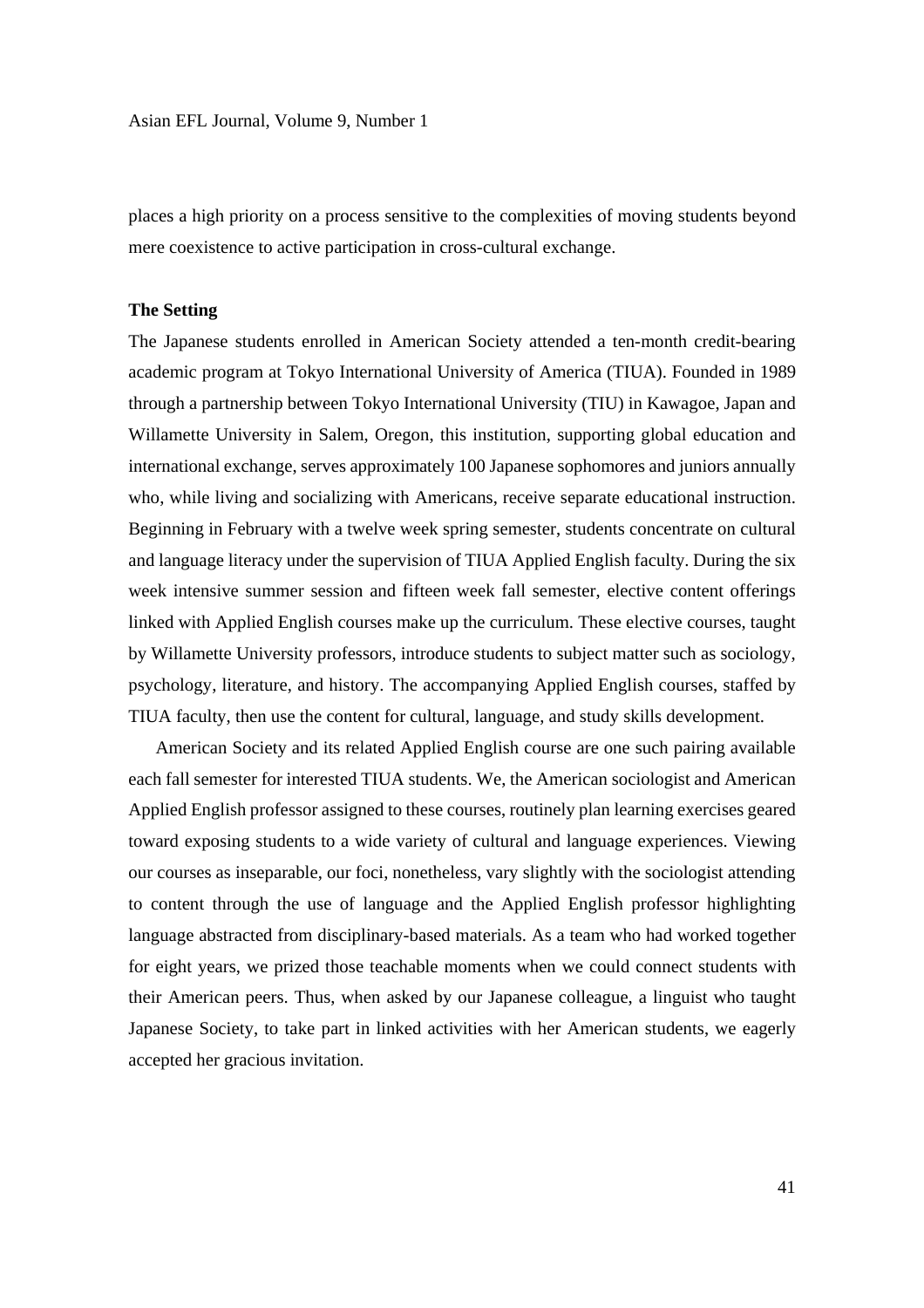Fortuitously, our courses enrolled equal numbers of students with 8 males and 13 females of sophomore or junior standing in American Society and 13 males and 8 females including freshmen to seniors in Japanese Society. TOEFL scores for the former group varied from 370-507, which, while low in certain cases, did not prove to be an insurmountable obstacle. In the end, we constituted an intercultural team of faculty and students about to embark on a new learning enterprise.

## **Pedagogical Orientation**

Operating from the premises that all classroom pedagogy proceeded through interaction (Allwright, 1984) and that peers represented an important source of influence on intellectual and social development during the undergraduate years (Astin, 1993), we opted for a caring, relational style of collaboration among students in both courses. As Barr and Tagg (1995) discuss, our orientation emphasized the discovery and construction of knowledge among a community of learners. Consequently, students and faculty engaged in meaningful educational activities that took advantage of and celebrated our cultural and language differences (Adams, Harmon, Reneke, Thomasenia, Hartle, & Lamme, 1997).

Undeniably, our commitment to such an approach required extensive organization and coordination, since we intended to merge the content of three separate courses: American Society, Applied English, and Japanese Society. Scheduling five multi-hour meetings, we followed Minkler's (2002) advice by not only talking at length about our teaching philosophies, but collectively designing curricula and syllabi, devising common lesson plans, and conceiving of complementary activities reinforcing interdisciplinary links. Additionally, ongoing dialogue about our specific course objectives anchored each session.

Philosophically, we agreed that team work and carefully crafted linked activities would give students the opportunity to integrate learning through interactive experiences (Hamm  $\&$ Adams, 2002). Moreover, we aspired to build a sense of community that involved consensus and conflict as students joined together in completing assigned group tasks (Harris, 1989; Wiley, 2001). To attain such ends, we consciously redefined ourselves as coaches (Barr &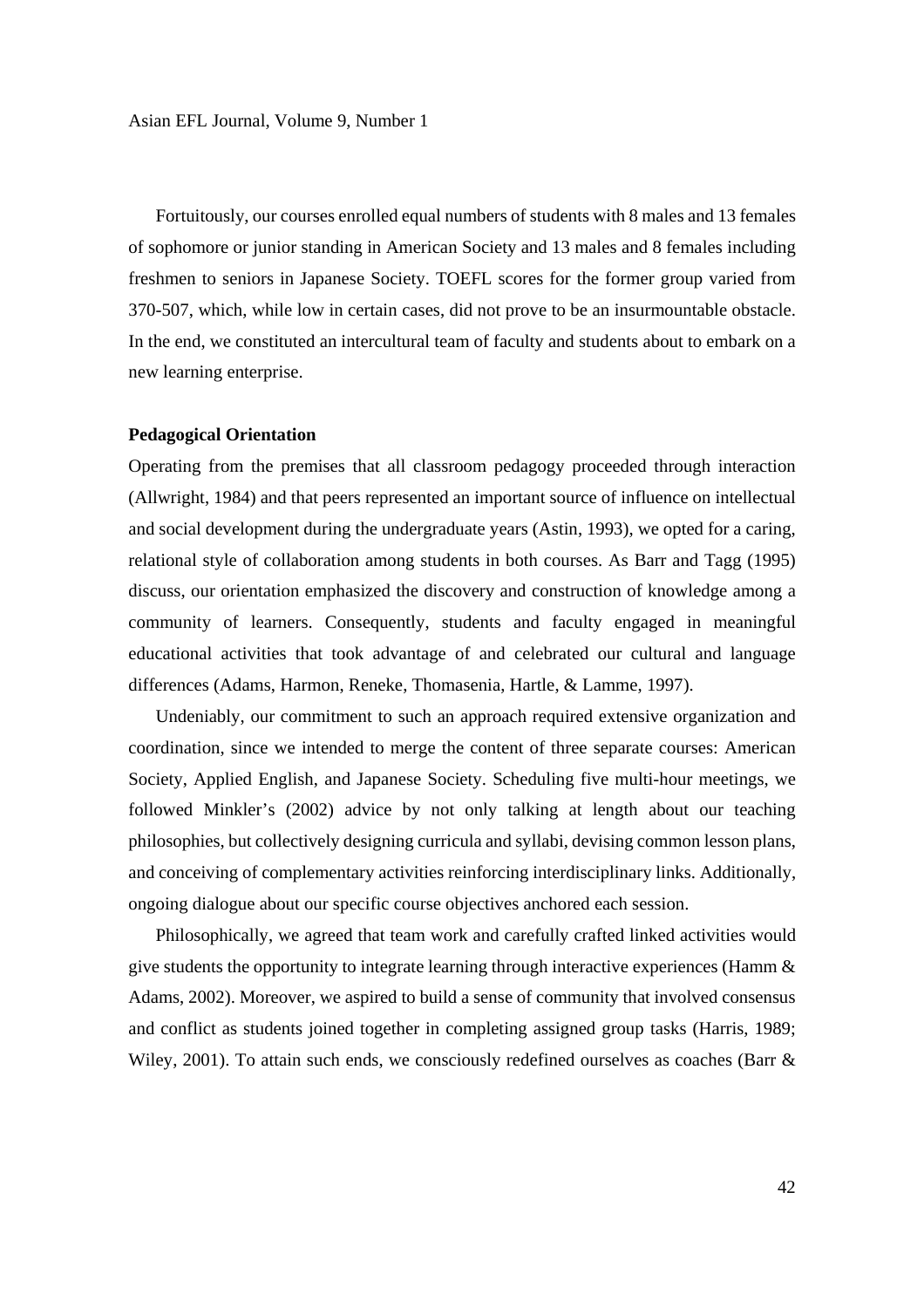Tagg, 1995) and guides (Hamm & Adams, 2002) rather than dispensers of authoritative knowledge.

In executing our plan, we realized that a number of crucial decisions had to be made. First, we determined that two of our three topic areas, mainly selected for their high level of student interest, would match: 1) interpersonal relationships, dating, and weddings and 2) elementary education. The remaining unit was left to the instructor's discretion with poverty and homelessness chosen in American Society and adolescence in Japanese Society. Second, we fixed our topic order, starting with dating and weddings followed by elementary education and ending with poverty or adolescence, thereby giving students ample time to complete their semester-long projects. Third, we came up with learning tasks that would, hopefully, promote a richer cultural and language exchange.

Ultimately, we divided these learning tasks into two tracks. Described later, Track 1 included one-time only linked activities featuring students and invited guest speakers who, as cultural informants, described and answered questions about electronic dating websites, intercultural marriage, elementary education, and sempai-kohai relationships. Especially for Japanese students, these exercises afforded them the opportunity to learn culture and language as they communicated with native speakers about familiar and stimulating topics, thereby increasing their motivation to speak (Olson, 2002; Rivers, 1988; Stoller, Hodges, & Kimbrough, 1995).

In Track 2, we created learning communities in which seven groups, with equal representation from Japanese students and American students, would carry out a long-term linked project on some aspect of dating or weddings. As a pedagogical approach, learning communities promoted an active process of learning wherein students used knowledge and personal experiences in cultivating sustained classroom alliances for academic and social gains (Harada, Lum & Souza, 2002-2003; Howard & England-Kennedy, 2001; Matthews & Smith, 1996). In accord with Coombe (1999), an ethic of caring undergirded these communities as we stressed respect for opposing opinions, personal connections among faculty and students, and a concern for the well-being of others (Lewis, Schaps, & Watson, 1996; Noblit & Rogers, 1995).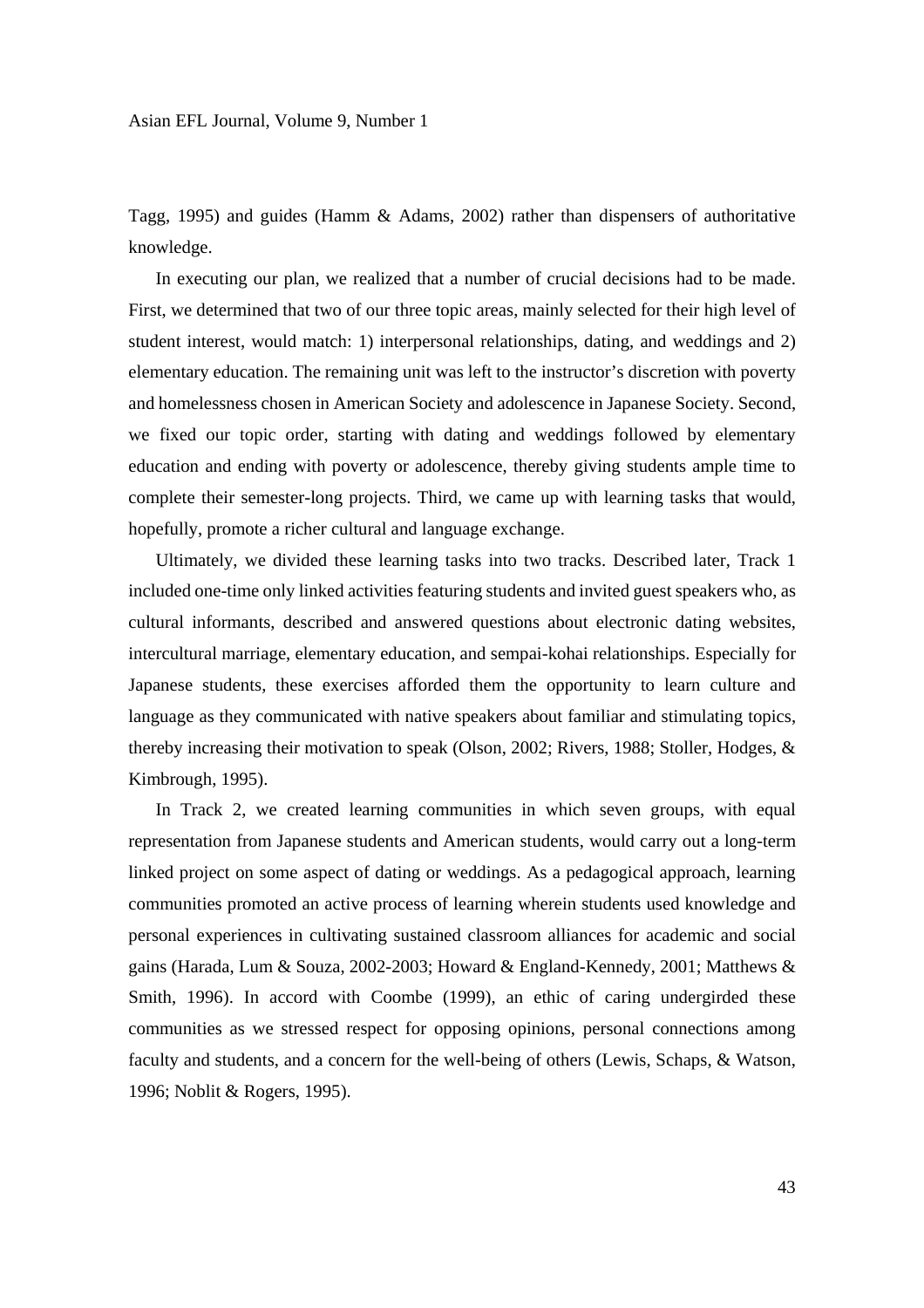Obviously, we faced the additional challenge of bringing together two culturally distinct groups, one of them whose members were non-native speakers. Mindful of this situation, intercultural learning became a core curricular principle through which students expanded their understanding of another culture's values, behaviors, and communication patterns while simultaneously raising awareness of their own (Bredella, 2003; Kaikkonen, 1997). As a result, intercultural learning coupled with learning communities helped us to achieve our overarching goal of intercultural competence.

Adopting Byram's (1997) model of intercultural competence, our objectives adopted in each course, with varying degrees of emphasis, strove to:

- develop intercultural attitudes that demonstrated a willingness to decenter or relativize one's own beliefs,
- increase knowledge of social processes and their resulting products, and
- refine skills of discovery and interaction leading to the ability to interpret and apply what had been learned.

For the Japanese students in American Society and Applied English, language acquisition represented another chief objective. Subscribing to the position held by a growing number of educators (Byram & Fleming, 1998; Bryam & Morgan, 1994; Kramsch, 1983; Liaw & Johnson, 2001; Met, 1994; Muller-Hartmann, 2000), we wedded language learning with content learning. Hence, instructional exercises enabling students to regularly communicate with professors and their peers extended possibilities for linguistic interchange (Met, 1994).

To assist us in this intercultural undertaking, we hired a tutor who, given her rich and varied background, exemplified Bochner's (1986) version of a mosaic multicultural individual. Not only had she been a student at TIU in Japan and TIUA in the United States, she obtained a two-year scholarship to study and graduate from Willamette University. More than any other student we knew, she had become bicultural, preserving, even enhancing her Japanese identity, while displaying an intimate understanding and respect for American ways of life. In reality, her duties went far beyond her role as tutor, since she operated as our cultural and language liaison who identified and brokered instances of misunderstanding and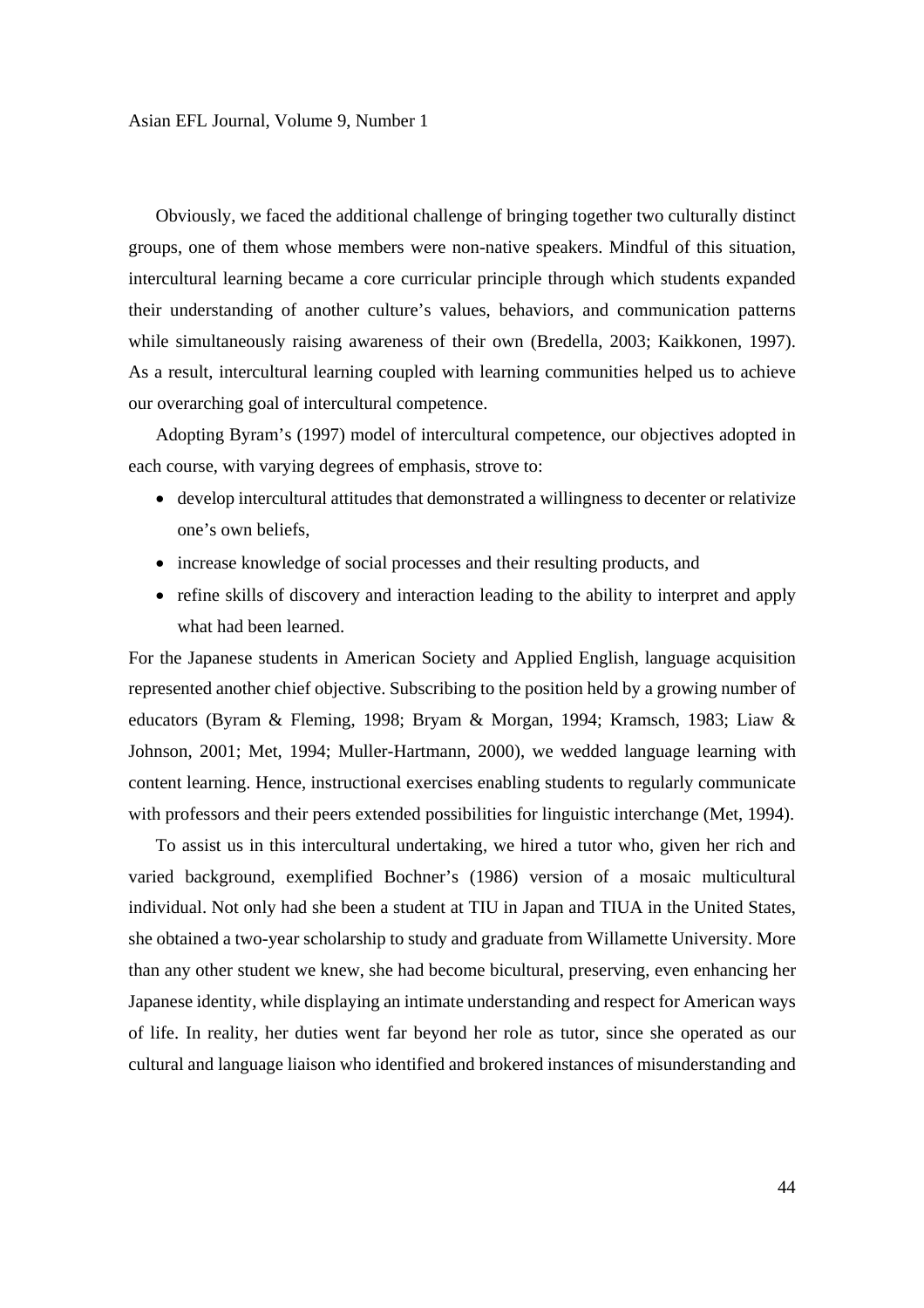miscommunication. Being an internationally experienced person, she, as Wilson (1993) depicts, built bridges over which others could walk, a critical key to our success.

In the end, our pedagogical orientation embodied what Murray and Bollinger (2001) labeled as reactive autonomy in which teacher-directed learning activities, once initiated, transferred responsibilities to students who then organized resources and negotiated cultural and language differences in completing assigned tasks. Through their active contributions, they played an instrumental part in shaping the attitudes, knowledge, and skills central to their growth as interculturally competent adults (Candlin, 1987; Muller-Hartmann, 2000).

# **Linked Courses**

For scheduling purposes, the sociologist planned to teach American Society in a 60 minute time slot on Mondays, Wednesdays, and Fridays. To insure a common time when Japanese students and American students could meet, the linguist and Applied English professor held their classes during the same 90 minute instructional period on Tuesdays and Thursdays when the sociologist was also available. As such, we arranged for students to come together on seven separate occasions over the 15 week semester to participate in the short-term and long-term linked activities described below.

## **Track 1: Short-Term Linked Activities**

In American Society and Applied English, we adopted an educational model for linked activities taken from the field of service-learning that consisted of preparation, action, reflection, and evaluation (Rice, 1996). To prepare Japanese students, the sociologist offered content instruction about the upcoming short-term linked activity, the Applied English professor practiced English, and the cultural liaison/tutor provided academic and language support two evenings per week. Action entailed the actual coming together of Japanese students and American students as they collectively participated in these one-time only exercises under guided faculty supervision. Reflection gave Japanese students the chance, through various written and oral assignments, to process the meaning of these linked activities within the sociological framework presented to them during the preparation phase.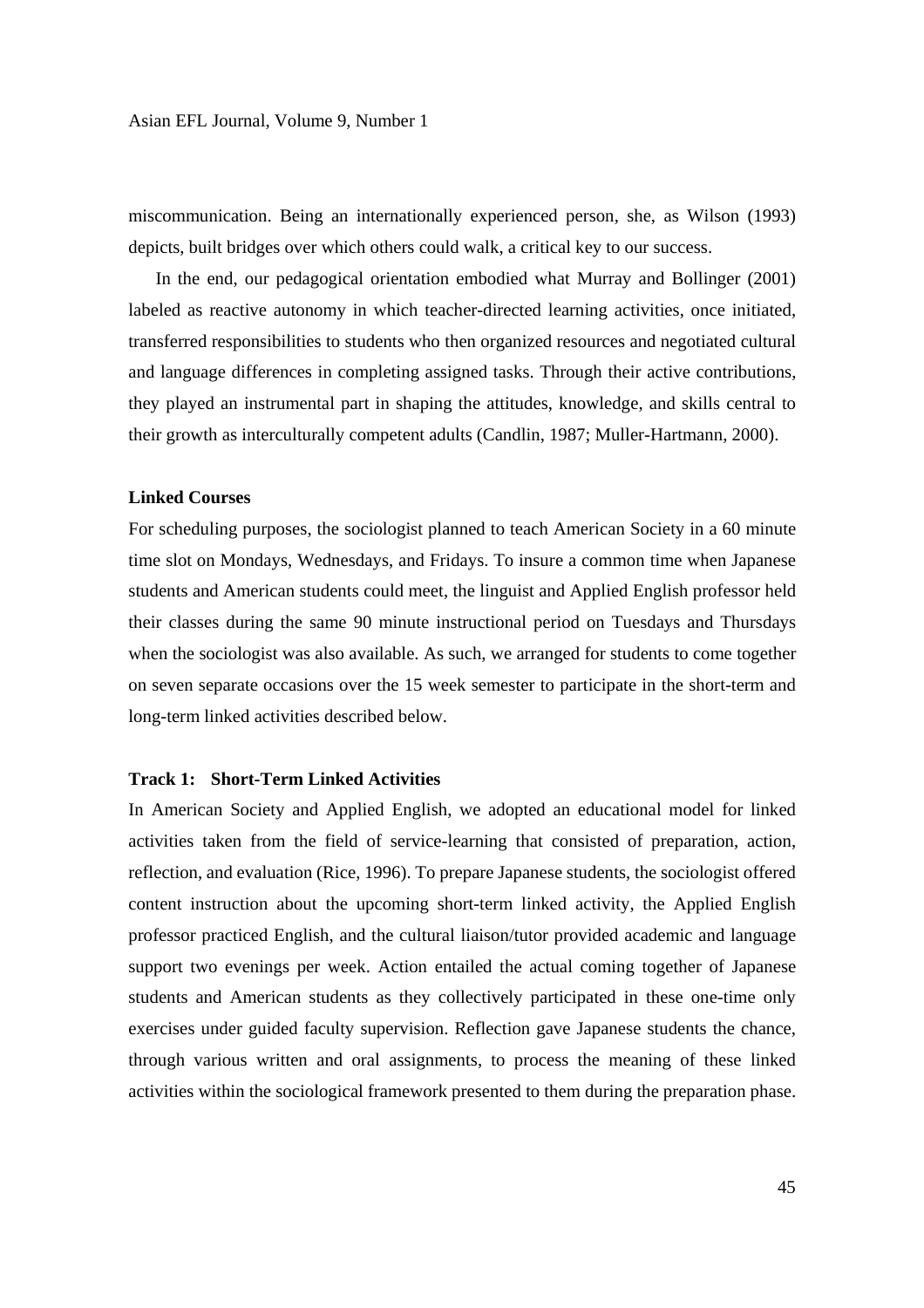Finally, ongoing evaluation made it possible to tailor the curriculum to changing student and faculty needs.

Applying this model to our first unit on interpersonal relationships, dating, and weddings, we thought that an inspection of electronic dating websites might prove fascinating. As part of our advance preparation (see Table 1 for pre- and post-language exercises for each linked activity), Japanese and American students located websites from their respective countries that were then screened by the linguist for their appropriateness as shared learning tools. Additionally, the sociologist explored with Japanese students how dating practices in general and electronic dating specifically affected the mate selection process in the United States.

Our first linked meeting, representing the action phase, began by forming seven mixed groups, so Japanese students and American students could take part in an intercultural card game conceived by the Applied English professor. Drawing two cards from an age-related pile and a "slice of life" pile, student talked about their favorite food at age 5-6, their most beloved holiday costumes at 9-10, or their fondest memory of their grandparents at 13-14. By describing past memories and experiences, students found a common ground on which to interpersonally connect. In bridging what may have previously been perceived as an irreconcilable cultural and language gap, they could begin to see how it might be possible for them to work together on future linked activities.

Moving onto the subject of dating, we divided students into cross-cultural pairs whose assigned task was to access pre-approved Japanese and American dating websites, dialogue about their similarities and differences, and identify the underlying values made evident by this comparison. While a general discussion ensued, facilitated by the linguist, it was only during oral reflection in the next American Society class period when Japanese students realized that websites in their country had a more serious, family-oriented approach whereas American websites seemed somewhat casual and individualistic reinforcing idealistic notions of falling in love with the perfect mate.

Realizing the need for ongoing assessment, we judged our first linked activity as particularly successful in increasing students' awareness about their own beliefs, knowledge, and practices concerning interpersonal relationships and dating. Moreover, Japanese students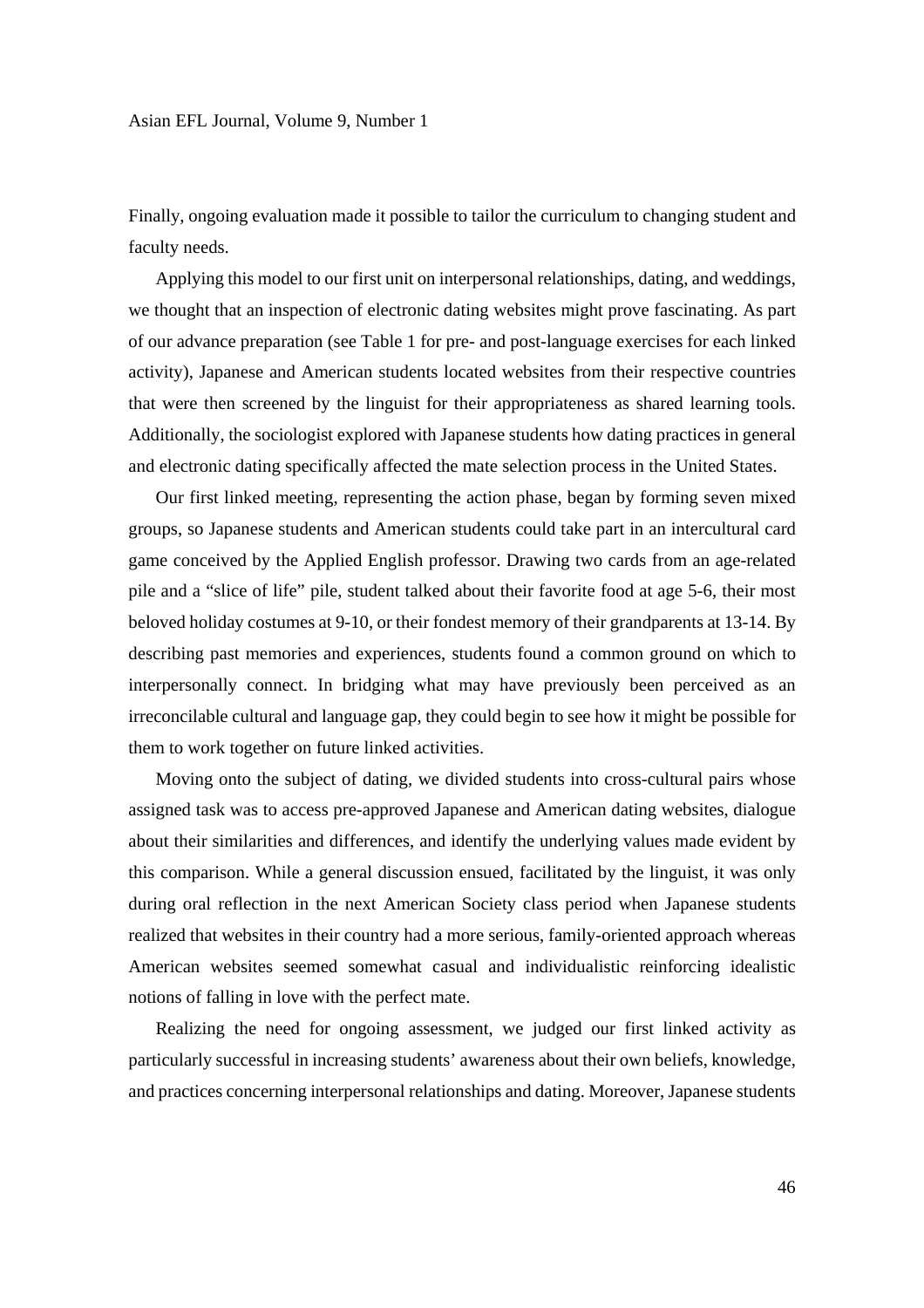gained language experience in listening, speaking, and reading English together with their American peers. Nonetheless, we noted that American students dominated the general discussion, a fact that we attributed to the advantage of speaking in their native language and their greater familiarity with an interactive style of learning. To remedy this situation, we consciously incorporated a system of "turn-taking" to assure more equal participation in future linked activities.

Our next linked meeting occurred two weeks later after students in American Society received sociological and language instruction about weddings, alternative weddings, non-marital cohabitation, intermarriage, and intercultural marriage. On this occasion, Japanese students hosted the class session, a rotating responsibility, by greeting an American student at the classroom door and inviting her/him to sit together for the upcoming panel presentation. As a planned second activity, they heard from four professors and administrators from Japan, Ecuador, Germany, and Greece about their intercultural marriages to partners from Italy and the United States. After answering a common set of questions supplied to them by the sociologist, students queried the panelists. To avoid the possible domination by American students, Japanese students produced a list of questions in advance to which they referred when the sociologist, as panel facilitator, took turns soliciting their participation. Written reflections afterwards proved enlightening as Japanese students elaborated upon their newly found understanding of the complexities of intercultural marriage beyond what they had read about and discussed in American Society.

Prior to the next linked activity scheduled two weeks later, Japanese students' studied the United States' educational system through reading, lecture, conversation, and videos. Coming together with their American peers, they watched a 15 minute video about a typical day in a Japanese elementary school produced by the linguist. Adopting the protocol established earlier, each American student greeted a Japanese student and asked her/him to sit together for today's class session. After viewing the video, students, working in pairs, engaged in lively exchanges based on questions supplied by the linguist about school cleaning responsibilities, lunches, walking groups, classroom activities, and so on. Alternating between Japanese students and American students, the linguist asked them to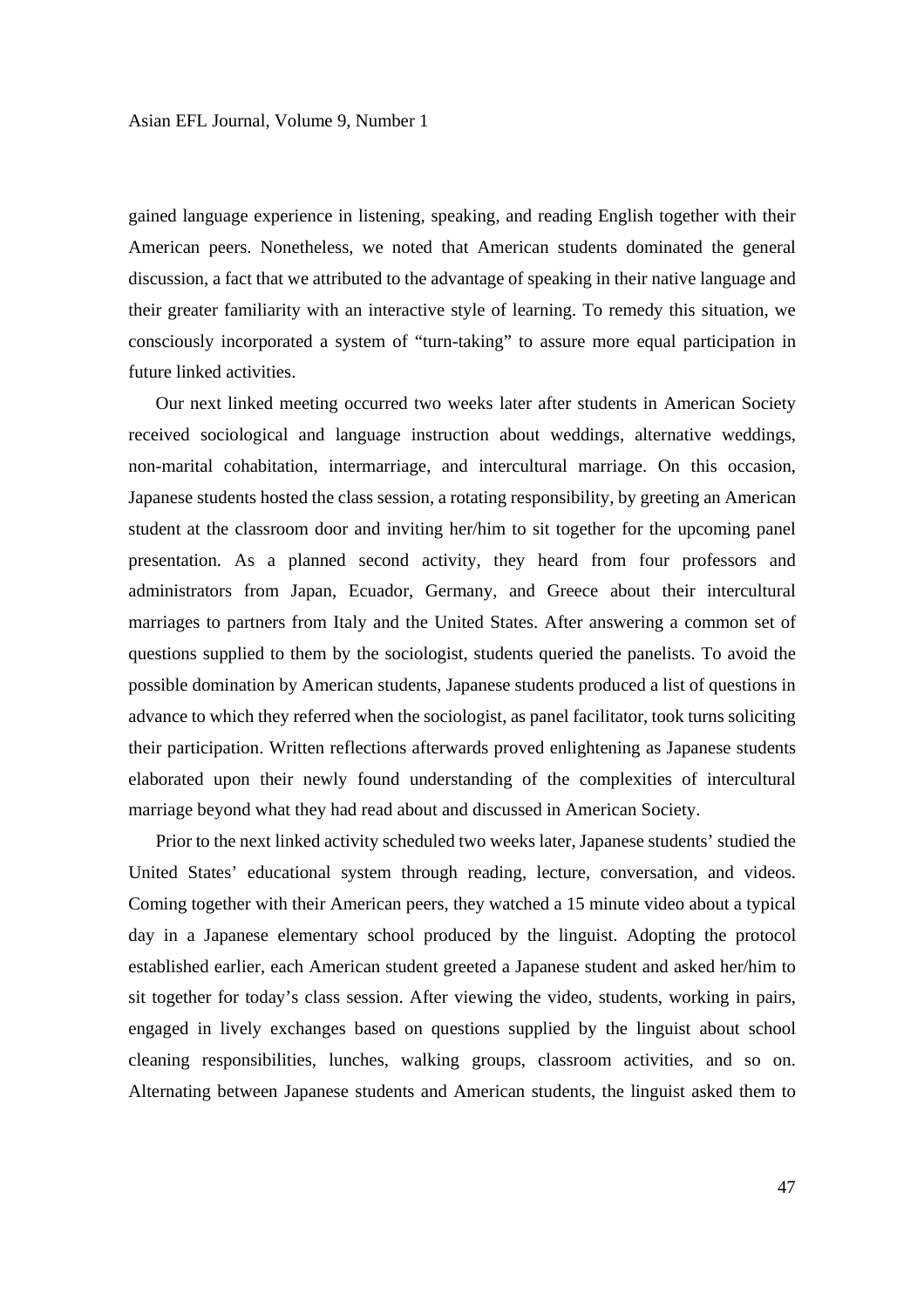speculate about the reasons for these sometimes striking educational differences. Grounded in what they had learned during preparation and action, Japanese students in American Society further reflected orally and in writing about the larger social significance these intriguing cross-cultural insights evoked.

 The fourth and last short-term linked activity involved a presentation about the sempai-kohai relationship by TIUA administrators and our own cultural liaison/tutor. Each guest speaker met with two mixed groups of Japanese students and American students to explain this relationship and answer their questions. Japanese students also acted as cultural informants contributing stories about their own sempai-kohai experiences. As such, American students learned firsthand about a style of interaction largely unknown to them in the United States.

In conclusion, Track 1 short-term linked activities, employing service-learning instructional techniques, served several key purposes: to initiate the formation of what we hoped to be close intercultural connections between students, to develop the interpersonal skills to work across cultures, and to acquire knowledge about the values and norms characterizing other ways of life. Such task-based learning afforded Japanese students the added benefit of practicing English with native speakers. Complimenting this type of collaboration, the Track 2 long-term linked group project offered another promising avenue for educating students interculturally.

# **Track 2: Long-Term Linked Group Project**

Track 2 consisted of a long-term linked project that involved seven groups, with three Japanese and three American students each, who researched, scripted, and acted out a play about dating or weddings. We expected that Japanese students and American students would be excited about taking part in sustained cross-cultural work for two primary reasons. First, many American students had ties to Japan that included majoring in Japanese Studies, preparing to study in Japan, formerly residing in Japan, or descending from Japanese ancestry. Second, the majority of Japanese students, as survey results revealed over the years, came to TIUA to meet American people, study English, and experience American culture.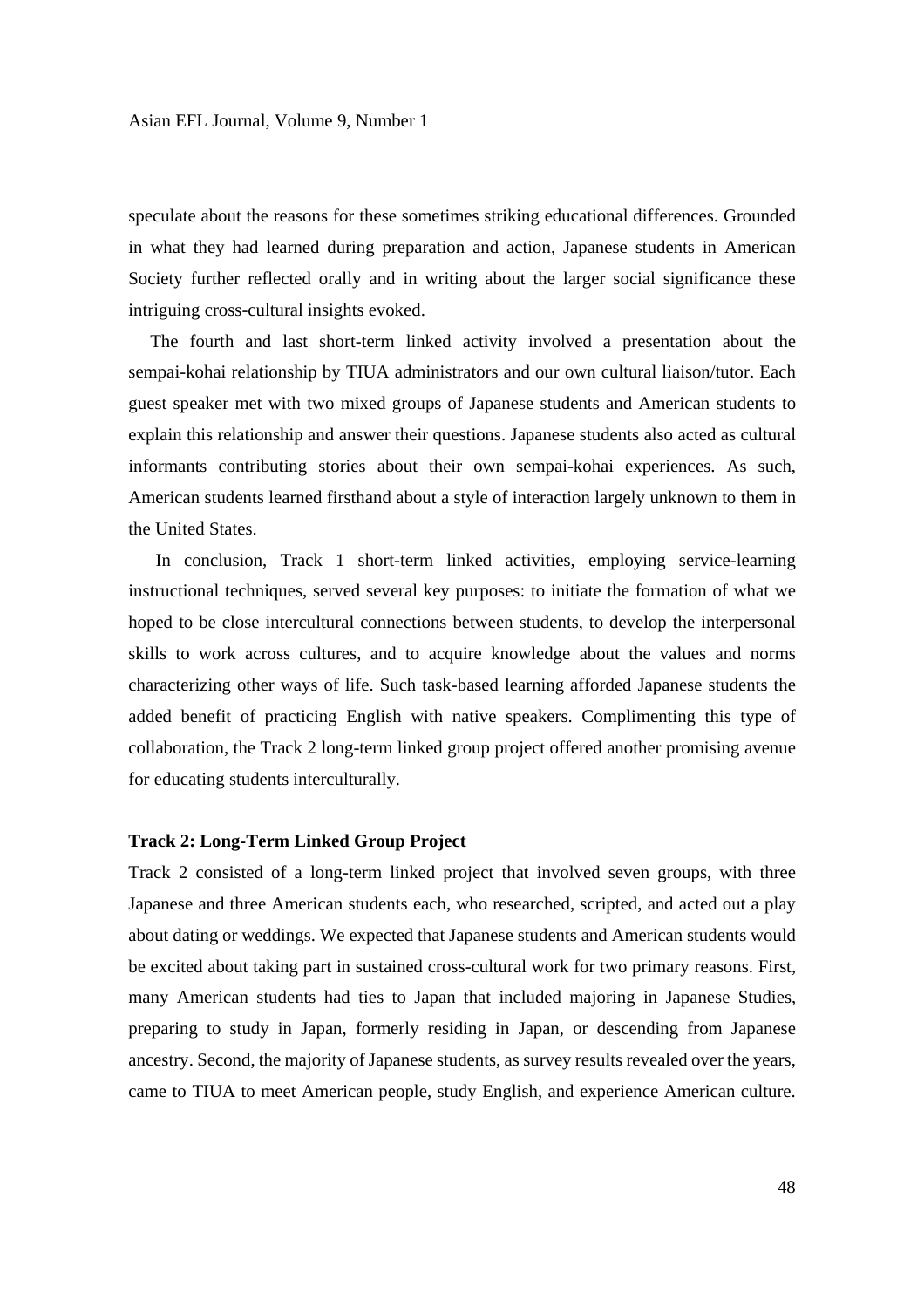Thus, the project presented an extraordinary opportunity for both groups to satisfy some basic interests and needs.

Aware of their heightened curiosity about dating and weddings, we came up with 15 project options and requested that students rank their top three preferences. Based on their first, second, or third choice, we assigned them to one of the following groups: intercultural dating between a Japanese student and an American student (two project teams), interracial dating, intercultural marriage between a Japanese student and American student, interracial marriage, Navajo wedding ceremony, or homosexual commitment ceremony. During the same class session as the intercultural marriage panel, students received the announcement of their groupings. Gathering for their first official meeting, they greeted one another, exchanged contact information, and reviewed the project task list specifying the steps involved in project planning and implementation (Table 2).

In addition, students divided themselves into three pairs with one Japanese student and one American student each whose task was to find books, articles, and movies related to their chosen topic. As a complementary activity, the sociologist and linguist arranged 60 minute library training sessions for students to obtain special directions and a four page handout from one of the university librarians about locating hard copy and online resources in encyclopedias, magazines, and newspapers. The sociologist also developed a handout of her own detailing the proper format for putting together bibliographies. Likewise the Applied English professor prepared a series of language exercises geared toward helping Japanese students identify at least five references (for a group total of 15), type a bibliography, and understand the unfamiliar vocabulary used in articles and movies (see Table 2 for a listing of language exercises).

At the same time, groups organized regular planning meetings to consult and assign assorted tasks. As the semester progressed and students became more knowledgeable about their project topic, they turned their attention to script design. At this juncture, Japanese students worked on a script outline separate from American students to afford them greater latitude and comfort in generating their own ideas. To assist them in this effort, the sociologist and Applied English professor created two handouts that delineated how and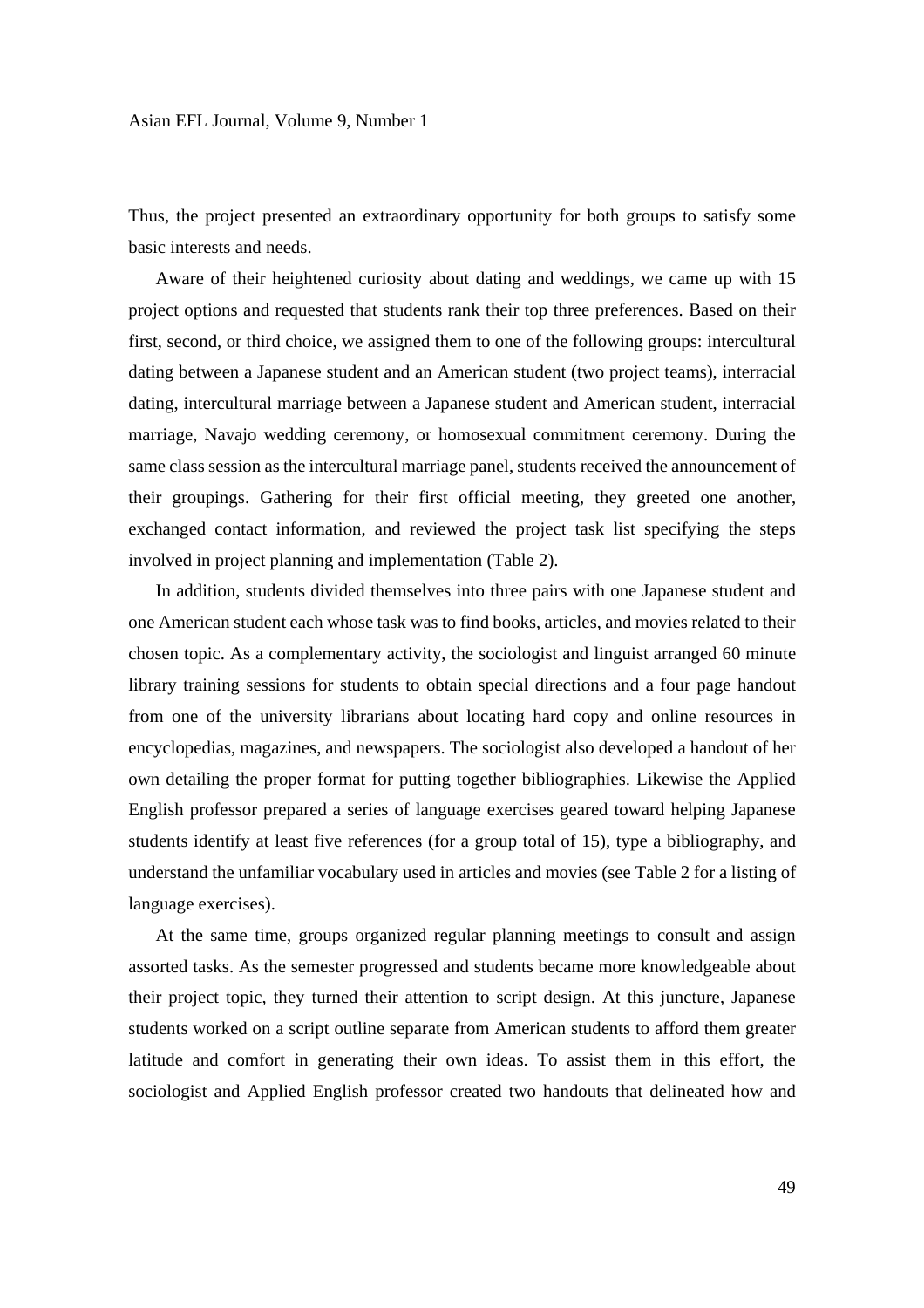what to incorporate in their script proposals plus they devoted extra class time to answering questions and reviewing preliminary drafts.

Having approximately three weeks to generate an outline, Japanese students met outside of class to confer on script details such as characters, setting, and story line as well as dialogue, music, costumes, and props. At the first of three linked class meetings explicitly dedicated to project work, Japanese students distributed copies of their script outline to American students, summarized their ideas orally, and invited a collaborative exchange among all group members about how this proposal might be further expanded upon and improved. By the end of this class period, responsibility shifted to the American students who, enrolled in Japanese Society as a writing-centered course, were charged with transforming this outline into a more polished script due two weeks later.

Meeting together, we, the three professors and cultural liaison/tutor, read and critiqued their initial drafts. Returning our written comments to each group, we instructed them to make the necessary revisions before moving into the final two-week phase of production. A flurry of activity now absorbed students as they assembled costumes, located music, and designed sets for their on-stage performances. Production meetings and advice-seeking consumed most of the second linked class period while dress rehearsal for the upcoming evening extravaganza occupied students' attention at the third and last linked session.

Advertising the event campus wide, students presented their 20-25 minute plays before what we considered to be a packed audience, about 50 students, faculty, and administrators, on a rainy December evening during the last week of classes. As an example of just one excellent performance, six students acted out three scenes about the proposal, marriage, and everyday life of an intercultural couple. In the first scene, Scott, an American working in Japan, spoke of his return to the United States with his best friend, Masahiro. The dilemma confronting him was: what do I do about my Japanese girlfriend, Mari? While he struggled with the downside of uprooting her from her native Japan, he had already made a decision; he was going to propose to her that very evening. Mari's best friend, Rie, joined them in this conversation as they awaited Mari's arrival. With the departure of Masahiro and Rie, Scott,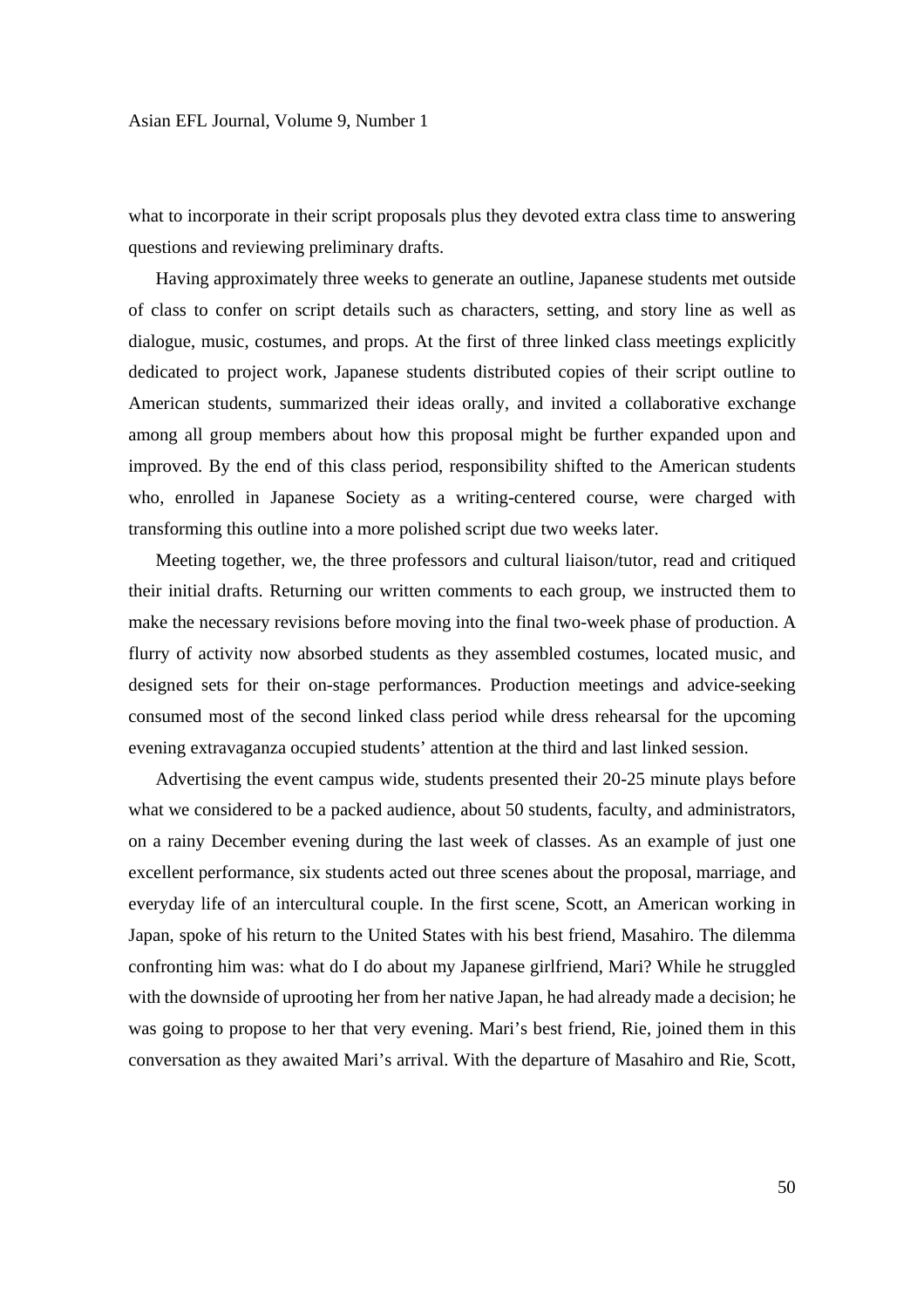fumbling for the right words, made a stereotypical American proposal, on his knees, offering Mari an engagement ring and his everlasting love.

In scene two, Scott and Mari were blissfully wed in a secular American style wedding ceremony with music, gowns, attendants, marital vows, and the wedding processional. To the regret, but laughter of the audience, the "kiss" by the bride and groom took place behind a censor sign. After one thwarted attempt, the bride succeeded in throwing her bouquet to a male in the audience, which, as one might imagine, "brought down the house."

In the third and final scene, the actors and actresses thoughtfully depicted some of the challenges facing a married intercultural couple. They lightheartedly dealt with the matter of food when Scott, in an uncharacteristic outburst, exclaimed that he could no longer stomach the same Japanese dinner over and over again. Thankfully, Scott's mother, Sarah, unexpectedly arrived to avert a heated argument. Trying to be culturally sensitive, she asked Scott how to greet Mari in Japanese, but then proceeded to hug her, making Mari very uncomfortable. Sensing some tension, Sarah learned of Mari's distress over her inability to prepare American style food. Graciously, Sarah offered to teach Mari American cooking if Mari reciprocated by giving Sarah lessons on Japanese cuisine. With harmony reestablished, Mari took advantage of the calm to tell Scott and Sarah about her pregnancy. Overjoyed, Scott embraced Mari as she explained that, similar to American custom, her parents would pay a visit to help out mother and baby. The scene ended with Scott telling Mari to call her parents with the wonderful news.

Without exaggeration, all seven groups produced top-notch performances. Their efforts were warmly received by an appreciative audience who offered an enthusiastic ovation for their work. With show time winding down, students gathered at a cast party afterwards to eat pizza and celebrate their success. With the final project script and bibliography submitted three days later, a demanding, but rewarding educational exercise in intercultural collaborative learning drew to a close.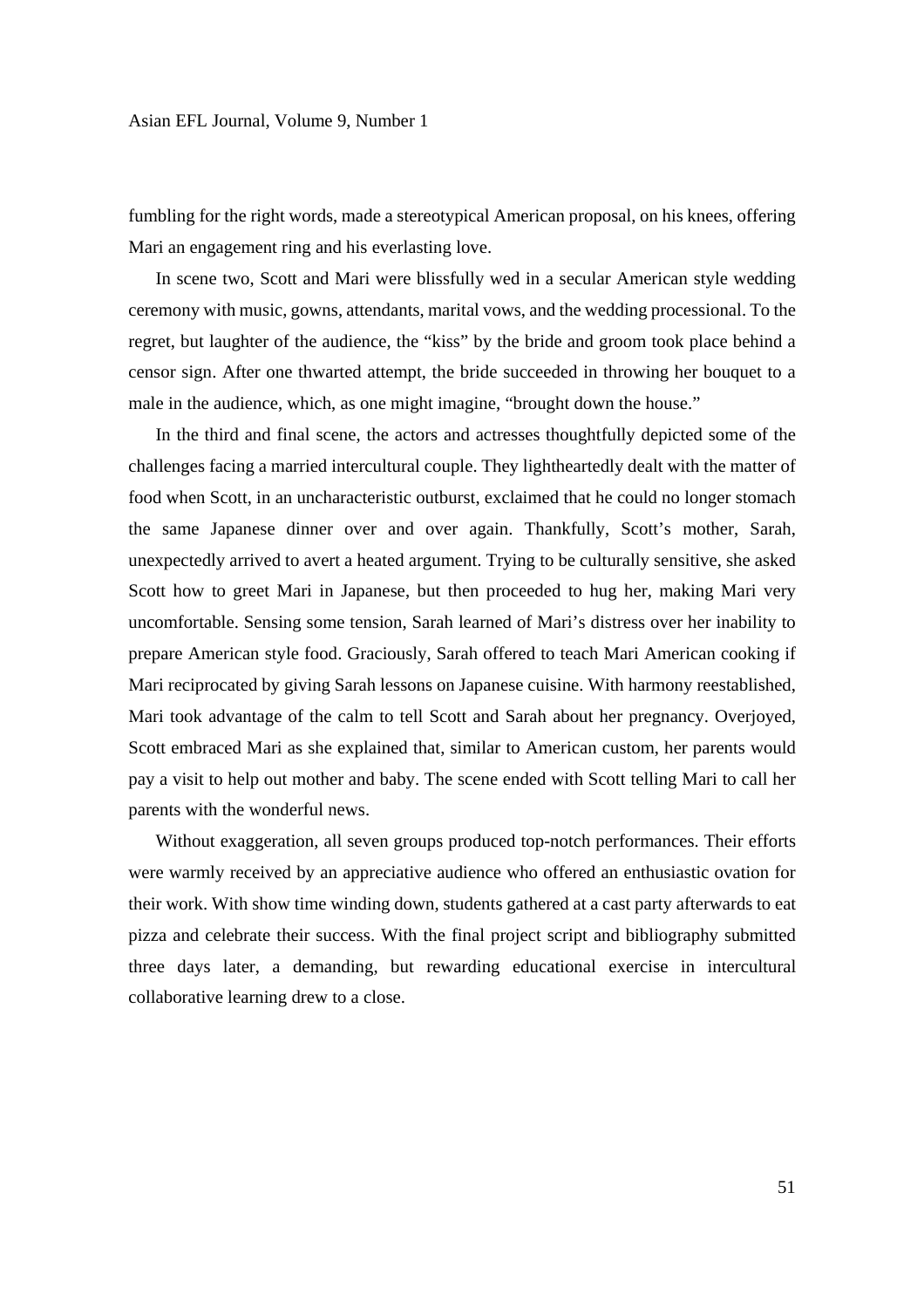# **Linked Activities Evaluation**

We routinely solicited feedback from students and one another to better evaluate and modify our curriculum and integrated lesson plans. After each short-term linked activity, we, the sociologist and Applied English professor, requested written commentary from the Japanese students which, for the most part, revealed their enthusiasm and excitement about the cross-cultural opportunities afforded them. When surveyed at the end of the semester, the majority of Japanese students and American students liked or strongly liked the linked activities with one notable exception: the intercultural card game (Table 3). Mainly, students reported that we did not give them ample time or adequate explanation about the rationale and rules of the game. Therefore, they were puzzled about what they were doing and why they were doing it.

 The remaining activities received far more positive feedback for various reasons. Particularly, the intercultural marriage panel and the sempai-kohai panel (especially for Americans) piqued students' interest in cultural practices with which they may have been largely unfamiliar (Table 3). The viewing of and discussion following the elementary education video was also favorably evaluated, since they could talk about themselves and their own experiences, compare divergent systems of education, and discover alternative styles of learning. In truth, the long-term linked project required more constant vigilance and monitoring. Therefore, we put in place an ongoing system of assessment which we now describe.

#### **Student Evaluation**

Our interim evaluation of long-term linked projects began two weeks after the initial formation of groups when we asked Japanese students and American students to furnish written responses to our open-ended questions: how is your group working out? What has worked well and what has not been going well? Among the 21 Japanese students, having good discussions, recognizing the need for more meetings, holding these meetings, divvying up task assignments among group members, and anticipating an interesting, challenging, and fun project were the most commonly cited answers (Table 4). While the 21 American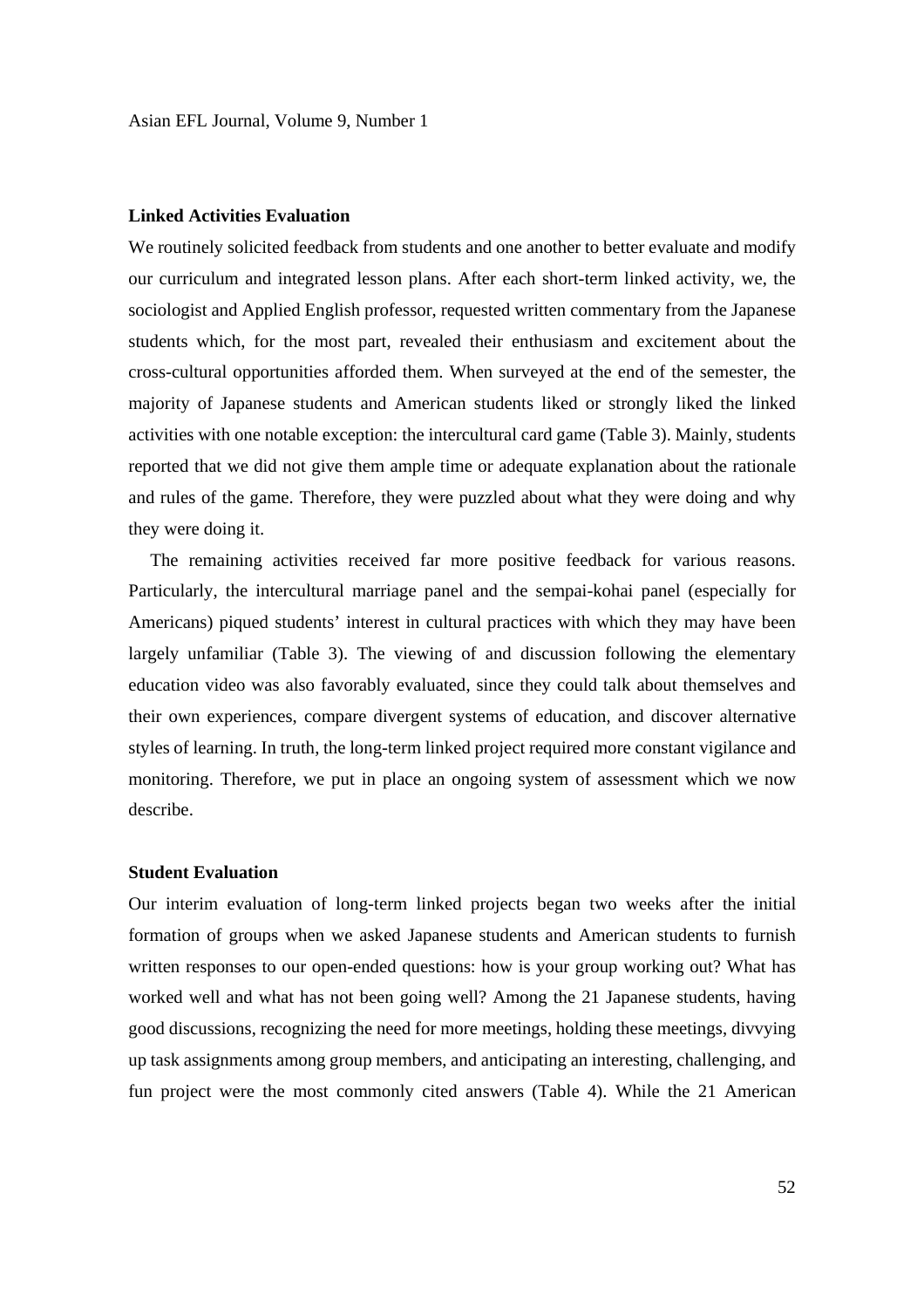students made similar remarks, they also mentioned that the Japanese students' had difficulties in expressing their ideas and that they had attempted to include them in group conversations (Table 4).

Two weeks later, replying to the same questions, Japanese students noted the progress made on script development with some of them calling attention to their good group discussions while others reported on the problems associated with scheduling and attending project meetings. Overwhelmingly, American students characterized group interaction positively stating that script development received the highest priority now that most background research had been finished. They too raised concerns about meeting scheduling and attendance (Table 4).

As Japanese students progressed on their basic script outline, we queried them about how we could help beyond what we had done in terms of handouts, verbal instructions, and in-class activities. They indicated: listen to our ideas and give us feedback (33%) or nothing in particular, because you have already offered your advice (43%). Responding to their former concern, the sociologist added a class session to go over script ideas with each group while the Applied English professor scheduled group conferences to review written drafts.

When polled at the end of the semester, most Japanese students and American students liked or strongly liked the long-term linked project and gave almost unanimous support for its continuation (Table 3). As shown in Table 5, they valued the opportunity to join together in a fun and enjoyable activity with others from another culture to increase their understanding of dating and weddings. As for improvements, Japanese students recommended more class contact and further explication of the project rationale. Along with the need for more time, American students proposed additional cross-cultural training and a wider range of project topics from which to choose.

From the student perspective, this long-term linked activity went incredibly well. It allowed them to forge close bonds with five peers as they worked across cultures putting faith in their abilities to listen and discuss. While certain problems did surface, such as difficulties in expressing ideas and in attending meetings, students seemed remarkably open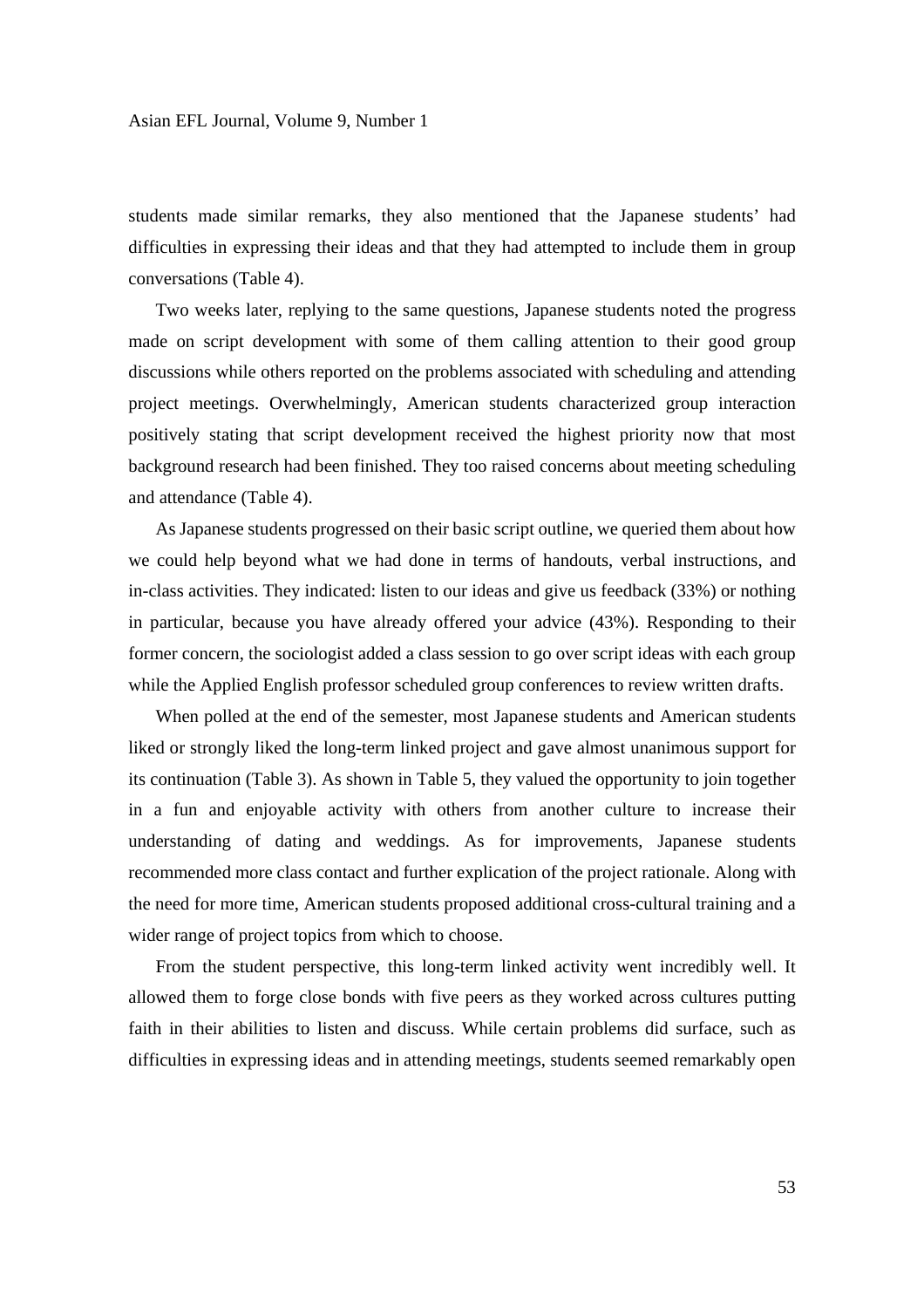and amenable to seeking solutions to whatever cultural and language hurdles they sometimes encountered.

#### **Faculty and Cultural Liaison/Tutor Evaluation**

Our evaluation of Track 1 and Track 2 linked activities took place during monthly debriefing meetings along with shorter conversational exchanges after the seven class periods when we met together. To be honest, the tutor, our cultural liaison, was our window into how students perceived and reacted to our planned curriculum. During our linked sessions, she circulated among student groups, as did we, to answer questions, iron out language and cultural misunderstandings, and offer her advice. Moreover, she attended every American Society class and held regular tutoring hours two times per week. Establishing a close relationship with Japanese students and American students, she elicited their trust, thereby enabling them to more honestly communicate with her about persistent problems. Unencumbered by the power inequities inherent in the student-professor relationship, she had the best read on what was happening.

Based on her input, our own observations, and students' verbal feedback (that did not necessarily appear in their written status reports), we uncovered some "unhealthy" interaction dynamics among two of the seven groups. Oddly enough, difficulties, in one group, stemmed not from cultural or language misunderstandings, but from a personality clash between two American students who could not reach agreement on any aspect of their long-termed project and whose apparent inability to compromise threatened to splinter the group. Averse to participating in this conflict, Japanese students took to the sidelines and watched. Our attempts at diplomatic intervention eventually resulted in an uneasy truce between the two individuals involved. Nonetheless, acrimonious feelings remained until the final performance when one of them admitted: "Because even though hating the project throughout its creation, watching the plays and the energy of all those involved at the end was so surprising and so satisfying that all that bitterness transformed into joy and appreciation for having worked as we did."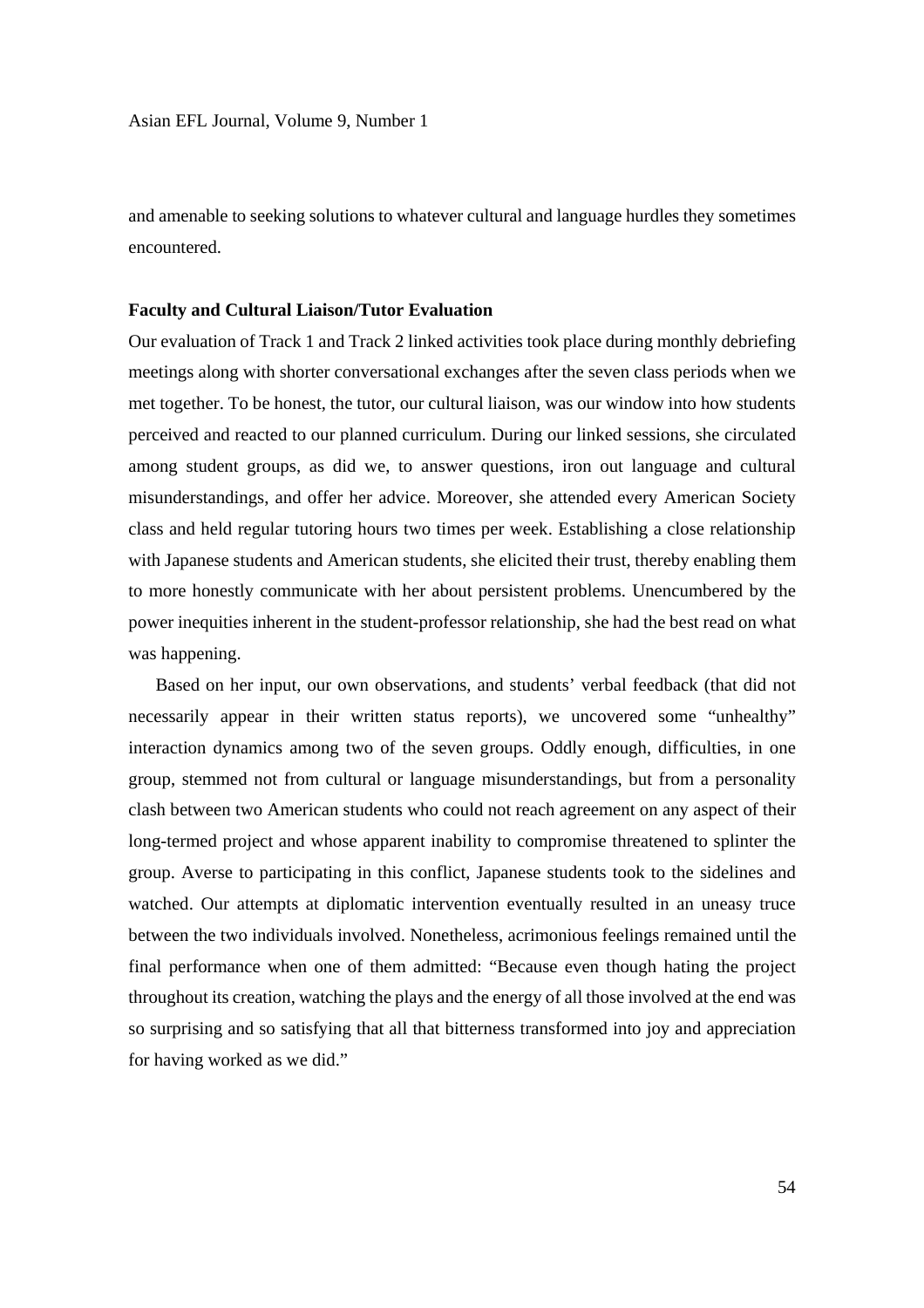In the second instance, the group found themselves hampered by a self-assured American student who wanted it her way, since she had extensively researched their topic, interracial marriage, and knew the most about it. Unfortunately, she possessed many common misconceptions that the sociologist tried to tactfully counter by recommending movies and other relevant resources that would call into question her firmly entrenched beliefs. Additionally, we coached the Japanese students in this group to take advantage of the script outline as a way to interject their ideas. While she never really changed, students managed to proceed despite her.

In contrast, interactions between members of the other five groups proceeded relatively smoothly. Of course, they had their fair share of stumbling blocks, but their willing and flexible attitude to resolve their disagreements resulted in a generally positive experience. Moreover, their indefatigable dedication and genuine interest in each other provided the extra incentive to reach consensus. In many ways, they epitomized our vision of learning communities, composed of caring, motivated students, who respectfully came together in the spirit of intercultural cooperation for academic and social gains.

As for ourselves, we professionally benefited from the planning and execution of this linked curriculum. We thrived on the excitement generated by testing different pedagogical styles and working as a team. Moreover, we found it gratifying to be in an environment that stretched us beyond our own cultural boundaries toward heightened intercultural competence. Equally as important was the renewed enthusiasm for teaching and learning that we derived from this experience. We found ourselves reinvigorated and even more deeply committed to intercultural education based on its transformative potential for faculty and students.

# **Conclusion**

Although encouraged by the success of this collaboration, we fully realize the need for further improvement. Taking into consideration student feedback, we could search for other means of intercultural training or make sure that we sufficiently explain the rationale and rules for the existing game. As for other short-term linked activities, they could be retained or scaled back to reallocate the time to the long-term project, thereby satisfying students' needs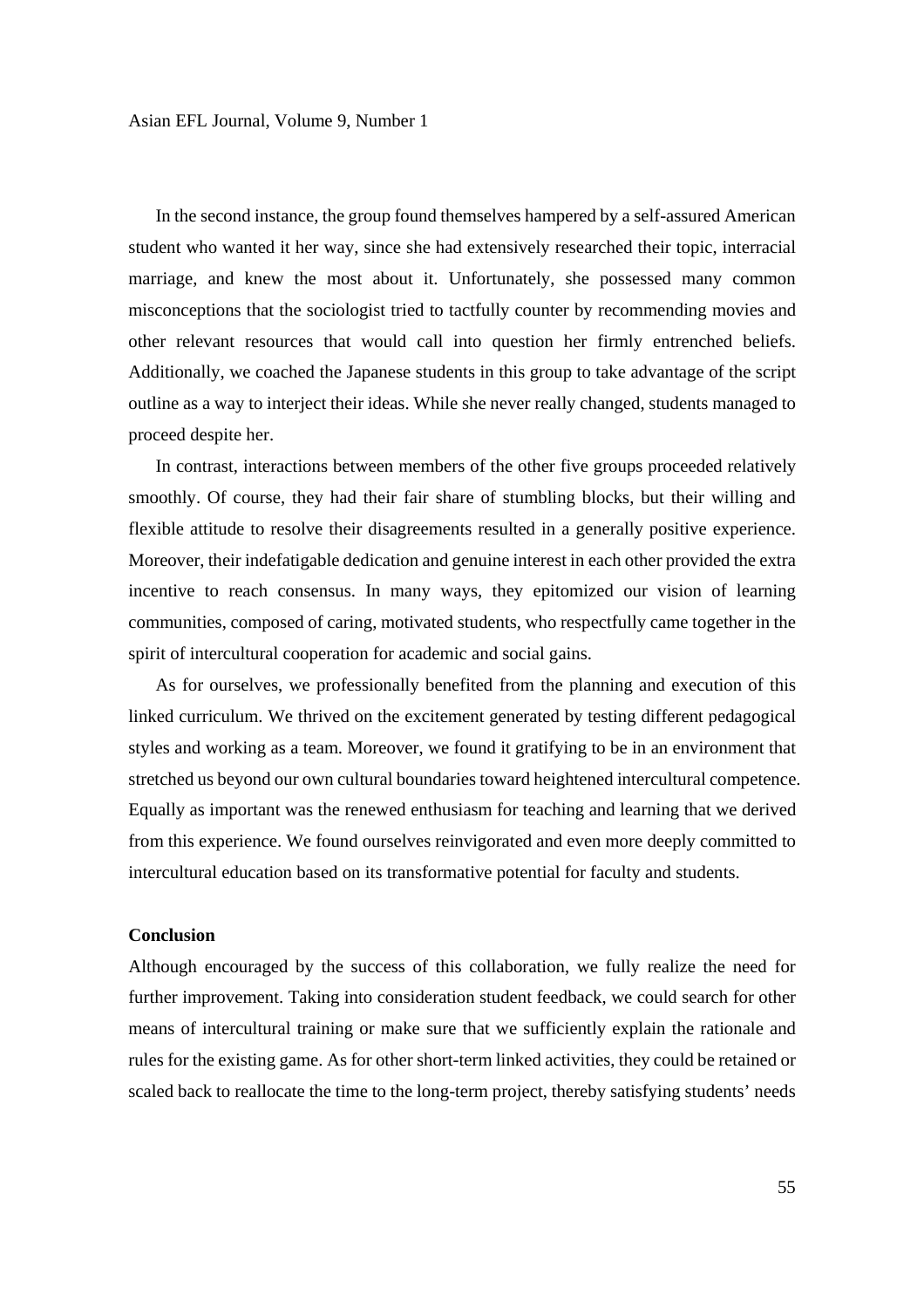to: clarify expectations, seek advice from faculty and the cultural liaison/tutor, and solve some of the attendance problems occurring with out-of-class meetings. Whatever tradeoffs we decide to make, we have passed the pilot stage and must now institute more systematic measures for assessing content and language learning outcomes. Without such important yardsticks in place, we cannot make any claims that we have achieved our original learning objectives.

As an "experiment" in intercultural collaborative learning, we believe that we developed a valuable pedagogical model that led to a progressive change in students' attitudes and a mounting curiosity in and readiness to learn about dating, weddings, and elementary education in another country. Moreover, as topical knowledge expanded, their abilities to understand and interpret customs, traditions, and events from another cultural perspective and relate it to their own correspondingly grew. Communicating in English, they applied their newfound knowledge and skills to researching, scripting, and performing a play of their own creation. In the end, through this structured, but fluid, process of intercultural learning, students and faculty moved closer to acquiring some of qualities central to Byram's (1997) conception of intercultural competence.

# **Acknowledgements**

The author wishes to extend her deep appreciation to her colleagues, Miho Fujiwara and Julie Varga, and former student and sociology major, Harumi Namise, for their unwavering support in making this collaboration a reality.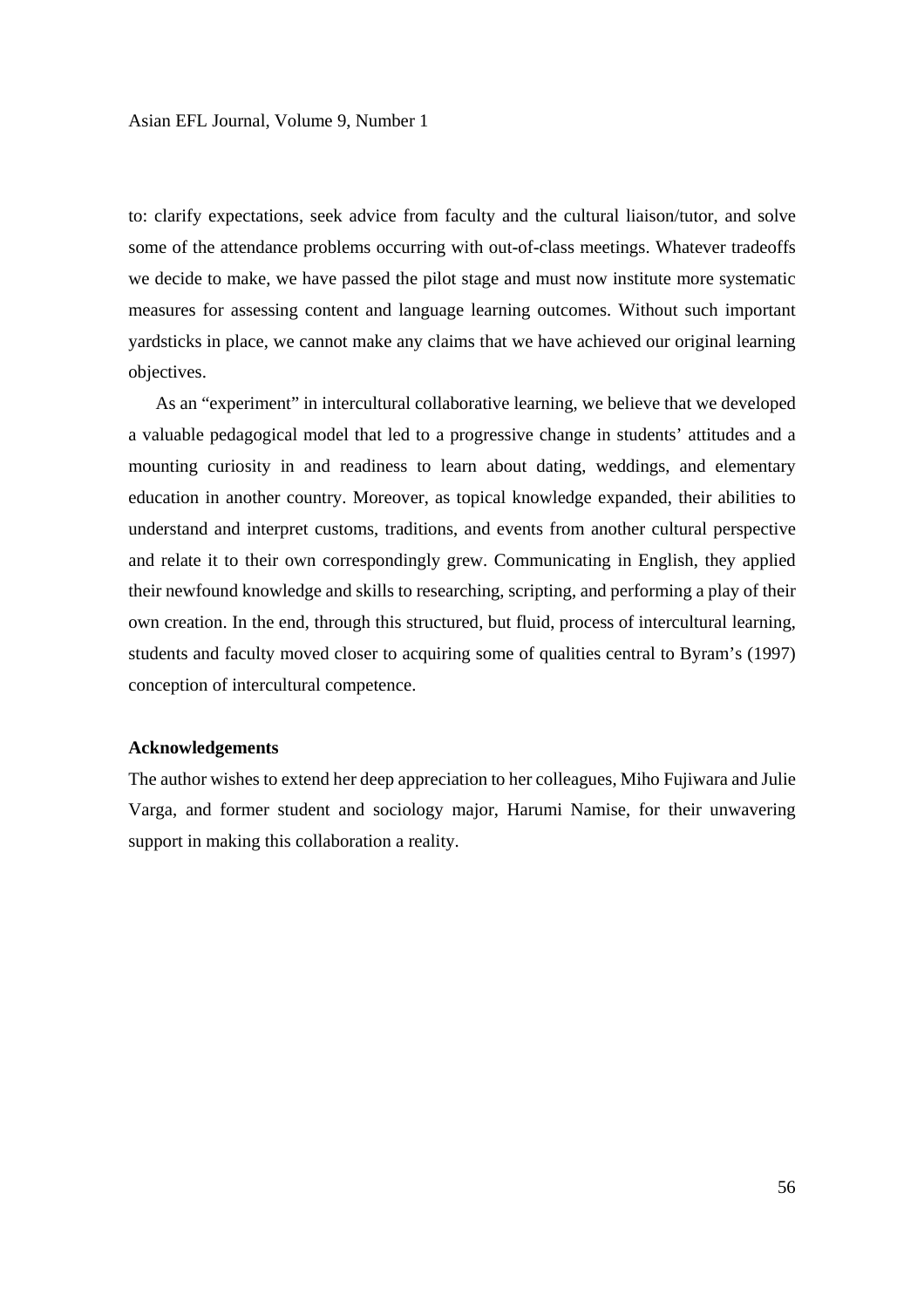| <b>LINKED</b>   | PRE-LINKED ACTIVITY                | POST-LINKED ACTIVITY                    |
|-----------------|------------------------------------|-----------------------------------------|
| <b>ACTIVITY</b> | <b>LANGUAGE EXERCISES</b>          | <b>LANGUAGE EXERCISES</b>               |
| Intercultural   | Listened to the Applied English    | Prepared a short written reaction       |
| card game       | professor explain in English the   | paper in English analyzing the          |
|                 | basic rules and format of the      | significance of intercultural group     |
|                 | game before meeting the            | work.                                   |
|                 | American students.                 |                                         |
|                 | Asked the Applied English          |                                         |
|                 | professor questions about the      |                                         |
|                 | unfamiliar vocabulary she used     |                                         |
|                 | to describe the game.              |                                         |
| Computer        | Practiced verbal translation of    | Discussed in English similarities       |
| dating websites | information from Japanese          | and differences between Japanese        |
|                 | websites into English.             | and American dating websites.           |
| Intercultural   | Wrote a list of questions in       | Paired Japanese students to talk in     |
| marriage panel  | English to ask panelists.          | English about the advantages and        |
|                 | Practiced saying each question in  | disadvantages of intercultural          |
|                 | English before meeting the         | marriage.                               |
|                 | panelists.                         | Changed partners three times to         |
|                 |                                    | practice speaking in English and to     |
|                 |                                    | listen to a variety of reactions to the |
|                 |                                    | panelists' comments.                    |
|                 |                                    | Verbally shared with the entire         |
|                 |                                    | class the important ideas learned in    |
|                 |                                    | the paired conversations.               |
| Elementary      | Rehearsed an oral explanation in   | Paired Japanese students to discuss     |
| school video    | English of their own Japanese      | in English their answers to             |
|                 | elementary school experiences in   | questions formulated by the             |
|                 | anticipation of the questions they | Applied English professor about         |
|                 | would be asked by their            | the education video and subsequent      |
|                 | American peers.                    | exchanges with their American           |
|                 |                                    | peers.                                  |
|                 |                                    | Wrote their answers to these            |
|                 |                                    | questions in English based on their     |
|                 |                                    | earlier paired conversations.           |
| Sempai-kohai    | No preparation. Specially          | No debriefing. Specially designed       |
| panel           | designed activity exclusively for  | activity exclusively for American       |
|                 | American students.                 | students.                               |

**Table 1** English Language Exercises for Short-Term Linked Activities Used by Applied English Professor in Her Class Sessions with Japanese Students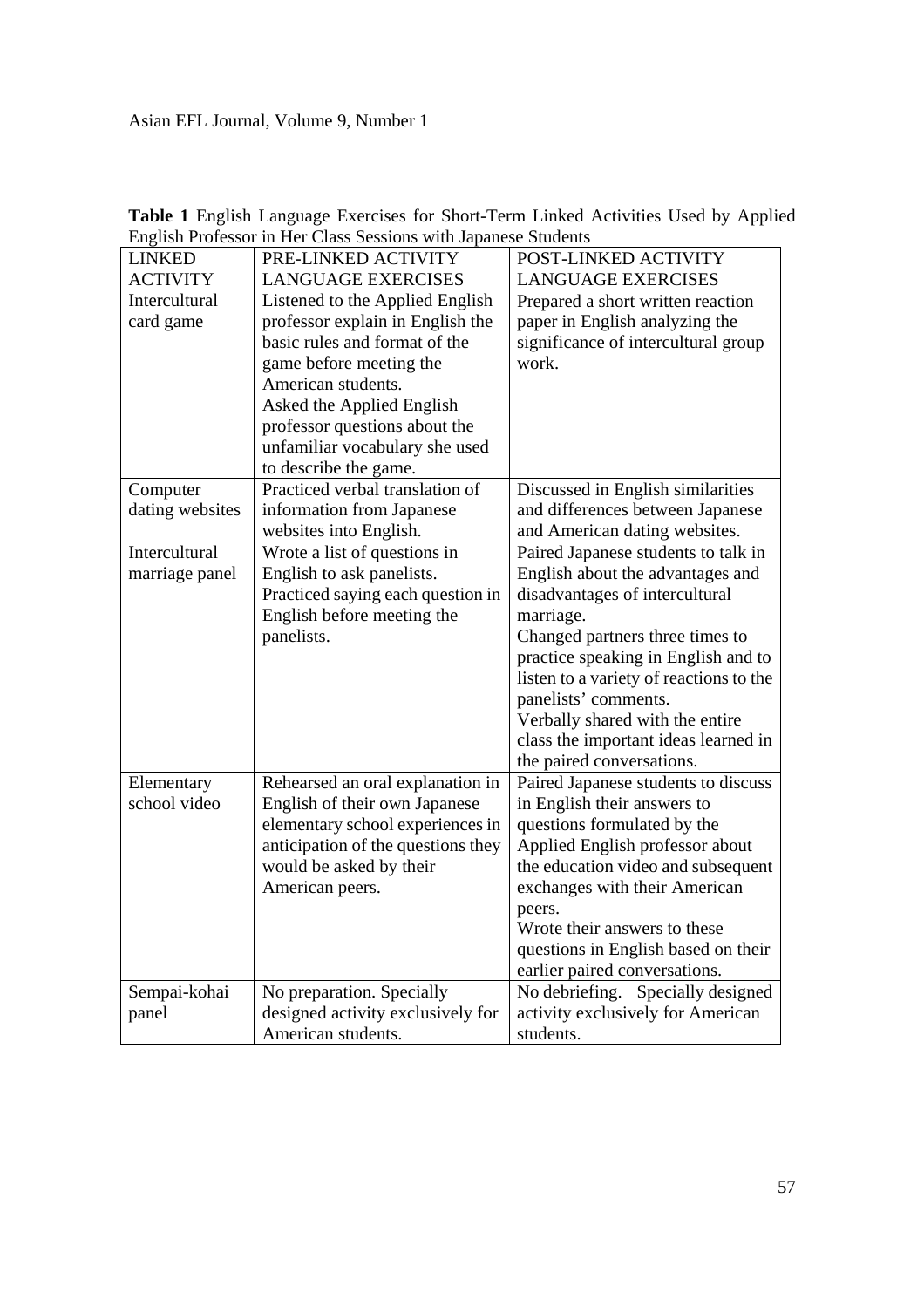| <b>Table 2</b> Steps Involved in Completing the Final Long-Term Linked Group Project and |  |  |
|------------------------------------------------------------------------------------------|--|--|
| Examples of English Language Preparatory Exercises                                       |  |  |

| PROJECT TASKS                                    | <b>ENGLISH LANGUAGE EXERCISES</b>                        |
|--------------------------------------------------|----------------------------------------------------------|
| Each pair found 5 references related to          | Applied English professor spent time:                    |
| their project topic. This involved:              | Assisting students' search for literature in             |
| Preparing a bibliography.                        | English relevant to their project topic.                 |
| Reading, watching, and interviewing<br>$\bullet$ | Reviewing written instructions from the<br>$\bullet$     |
| identified references.                           | sociologist for compiling a bibliography.                |
| Meeting as a group to discuss what               | Helping students edit drafts of their typed<br>$\bullet$ |
| they had learned.                                | bibliographies.                                          |
| Deciding on a project focus.<br>$\bullet$        | Explaining unfamiliar vocabulary in the<br>$\bullet$     |
| Doing research to gather additional              | articles and books that students had                     |
| information on their project focus.              | located.                                                 |
| Regularly scheduled group meetings -             | The Applied English professor received                   |
| once a week.                                     | regular oral and written feedback about                  |
|                                                  | group work and offered remedies about                    |
|                                                  | communication problems as they arose.                    |
| Japanese students worked independently           | Applied English professor devoted time:                  |
| of American group members to come up             | Reviewing written instructions from the                  |
| with script ideas at regularly scheduled         | sociologist about script development.                    |
| weekly meetings.                                 | Facilitating students' conversation in                   |
|                                                  | English about their initial script ideas.                |
|                                                  | Designing a script template to record in                 |
|                                                  | English thoughts about characters,                       |
|                                                  | dialogue, setting, props, costumes, etc.                 |
| Japanese students shared their script ideas      | Applied English professor took charge of:                |
| orally and in writing with their American        | Teaching students how to summarize<br>$\bullet$          |
| group members.                                   | their script ideas in English.                           |
|                                                  | Aiding with the editing of written scripts.<br>$\bullet$ |
|                                                  | Orally debriefing with students about<br>$\bullet$       |
|                                                  | intercultural difficulties that surfaced                 |
|                                                  | when discussing their ideas with                         |
|                                                  | American group members.                                  |
| American group members authored a                | The Japanese professor offered assistance to             |
| more fully developed script incorporating        | the American students in crafting a script.              |
| Japanese students' written ideas.                |                                                          |
| Final project preparation included:              | At this stage, the Applied English professor             |
| Revising and rehearsing script                   | mainly worked with students on                           |
| Preparing costumes, music, and sets.             | pronunciation, voice projection, voice                   |
|                                                  | intonation, and memorizing their lines.                  |
| Performed project script.                        | No other language assistance provided.                   |
| Turned in final version of written script.       | No other language assistance provided.                   |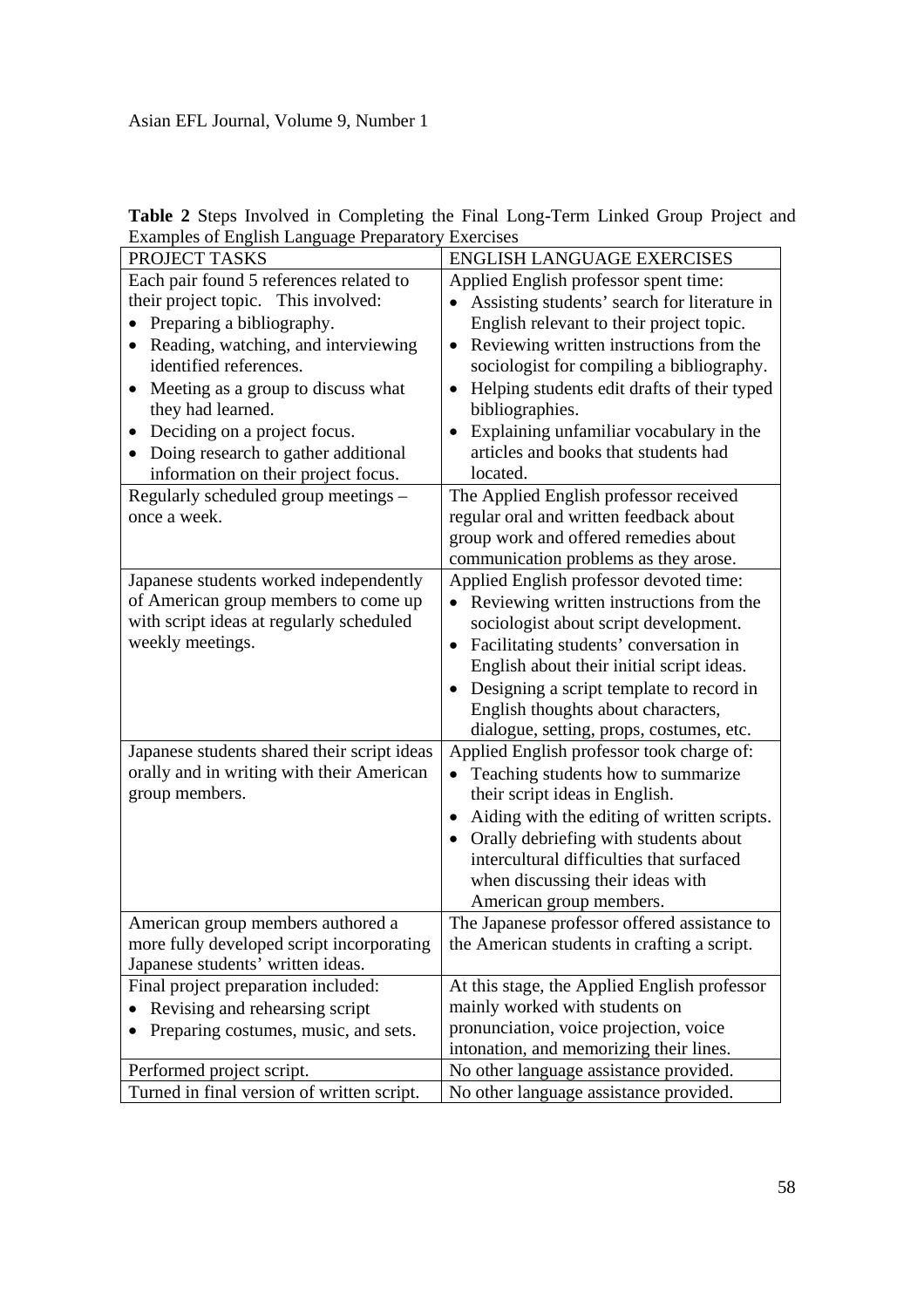|                       |                       |                       | <b>JAPANESE</b>       | <b>AMERICAN</b>       |
|-----------------------|-----------------------|-----------------------|-----------------------|-----------------------|
|                       | <b>JAPANESE</b>       | <b>AMERICAN</b>       | <b>STUDENTS</b>       | <b>STUDENTS</b>       |
|                       | <b>STUDENTS</b>       | <b>STUDENTS</b>       | DO                    | DO                    |
| <b>LINKED</b>         | LIKE/STRONGLY         | LIKE/STRONGLY         | <b>ACTIVITY</b>       | <b>ACTIVITY</b>       |
| ACTIVITY <sup>1</sup> | <b>LIKE</b>           | <b>LIKE</b>           | <b>AGAIN</b>          | <b>AGAIN</b>          |
| Intercultural         | 31%                   | 40%                   | 47%                   | 47%                   |
| card game             | $(5 \text{ of } 16)$  | $(8 \text{ of } 20)$  | $(7 \text{ of } 15)$  | $(9 \text{ of } 19)$  |
| Computer              | 79%                   | 75%                   | 79%                   | 95%                   |
| dating websites       | $(11$ of 14)          | $(15 \text{ of } 20)$ | $(11$ of 14)          | $(18 \text{ of } 19)$ |
| Intercultural         | 94%                   | 94%                   | 100%                  | 95%                   |
| marriage panel        | $(15 \text{ of } 16)$ | (16 of 17)            | $(16$ of $16)$        | $(18 \text{ of } 19)$ |
| Elementary            | 94%                   | 90%                   | 94%                   | 95%                   |
| school video          | $(15 \text{ of } 16)$ | $(18 \text{ of } 20)$ | $(15 \text{ of } 16)$ | $(18 \text{ of } 19)$ |
| Sempai-kohai          | 81%                   | 85%                   | 81%                   | 100%                  |
| panel                 | $(13 \text{ of } 16)$ | $(17 \text{ of } 20)$ | $(13 \text{ of } 16)$ | $(19 \text{ of } 19)$ |
| Dating/wedding        | 79%                   | 70%                   | 100%                  | 90%                   |
| group project         | $(11 \text{ of } 14)$ | $(14 \text{ of } 20)$ | $(16$ of $16)$        | $(18$ of 20)          |

**Table 3** Summary of Student Feedback about Short-Term and Long-Term Linked Activities

<sup>1</sup>Some students chose not to answer all questions about linked activities.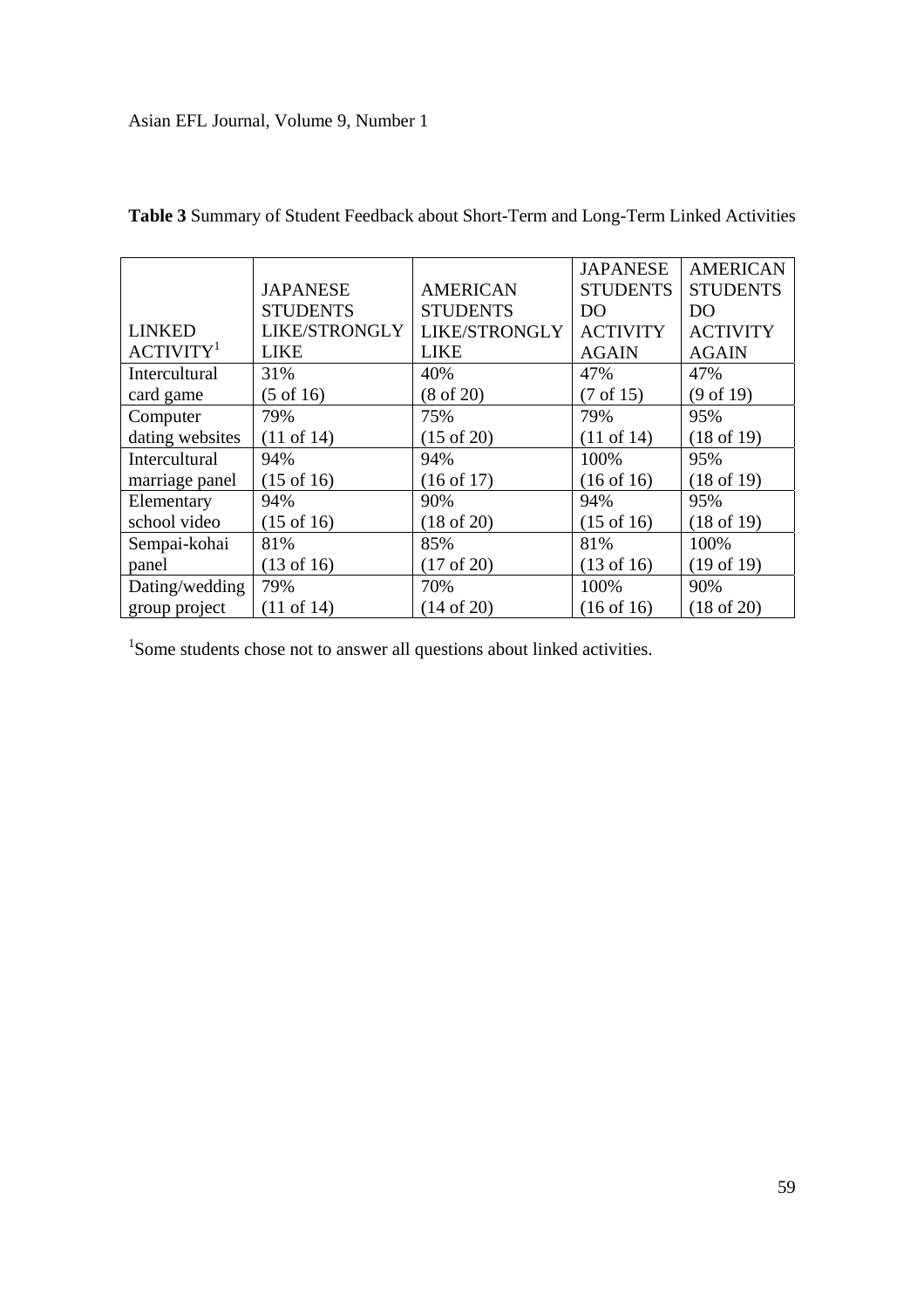|                         | <b>JAPANESE</b>   | <b>AMERICAN</b>   | <b>JAPANESE</b>   | <b>AMERICAN</b>   |
|-------------------------|-------------------|-------------------|-------------------|-------------------|
|                         | <b>STUDENTS</b>   | <b>STUDENTS</b>   | <b>STUDENTS</b>   | <b>STUDENTS</b>   |
|                         | <b>OCTOBER 15</b> | <b>OCTOBER 15</b> | <b>OCTOBER 31</b> | <b>OCTOBER 31</b> |
| COMMENT <sup>1</sup>    | $(n=21)$          | $(n=21)$          | $(n=21)$          | $(n=21)$          |
| Good<br>group           | 67%               | 33%               | 33%               | 90%               |
| discussions             | (14)              | (7)               | (7)               | (19)              |
| More meetings           |                   |                   |                   |                   |
| work<br>out<br>to       | 29%               | 5%                | 14%               |                   |
| project details         | (6)               | (1)               | (3)               |                   |
| Meetings                |                   |                   |                   |                   |
| regularly               | 19%               | 14%               | 19%               | 10%               |
| scheduled               | (4)               | (3)               | (4)               | (2)               |
| Problems                |                   |                   |                   |                   |
| scheduling and          |                   |                   |                   |                   |
| attending               |                   | 10%               | 38%               | 24%               |
| meetings                |                   | (2)               | (8)               | (5)               |
| <b>Tasks</b><br>already | 29%               | 14%               | 14%               | 19%               |
| divided                 | (6)               | (3)               | (3)               | (4)               |
| Work                    |                   |                   |                   |                   |
| proceeding<br>on        |                   |                   | 38%               | 38%               |
| script                  |                   |                   | (8)               | (8)               |
| Most research           |                   |                   | 14%               | 29%               |
| completed               |                   |                   | (3)               | (6)               |
| Efforts made to         |                   |                   |                   |                   |
| include                 |                   |                   |                   |                   |
| Japanese                |                   |                   |                   |                   |
| students<br>in          |                   |                   |                   |                   |
| project                 | 10%               | 24%               |                   | 5%                |
| discussions             | (2)               | (5)               |                   | (1)               |
| <b>Difficulties</b>     |                   |                   |                   |                   |
| among Japanese          |                   | 19%               | 5%                |                   |
| students<br>in          |                   | (4)               | (1)               |                   |
| expressing              |                   |                   |                   |                   |
| ideas                   |                   |                   |                   |                   |
| Interesting, fun,       |                   |                   |                   |                   |
| challenging             | 19%               | 14%               | 10%               | 5%                |
| project                 | (4)               | (3)               | (2)               | (1)               |
|                         | 14%               | 14%               | 24%               | 14%               |
| Other                   | (3)               | (3)               | (5)               | (3)               |

| Table 4 Interim Status Reports on Long-Term Linked Dating/Wedding Group Project |  |  |
|---------------------------------------------------------------------------------|--|--|
|                                                                                 |  |  |

<sup>1</sup>Percentages exceed 100%, because students could give multiple answers.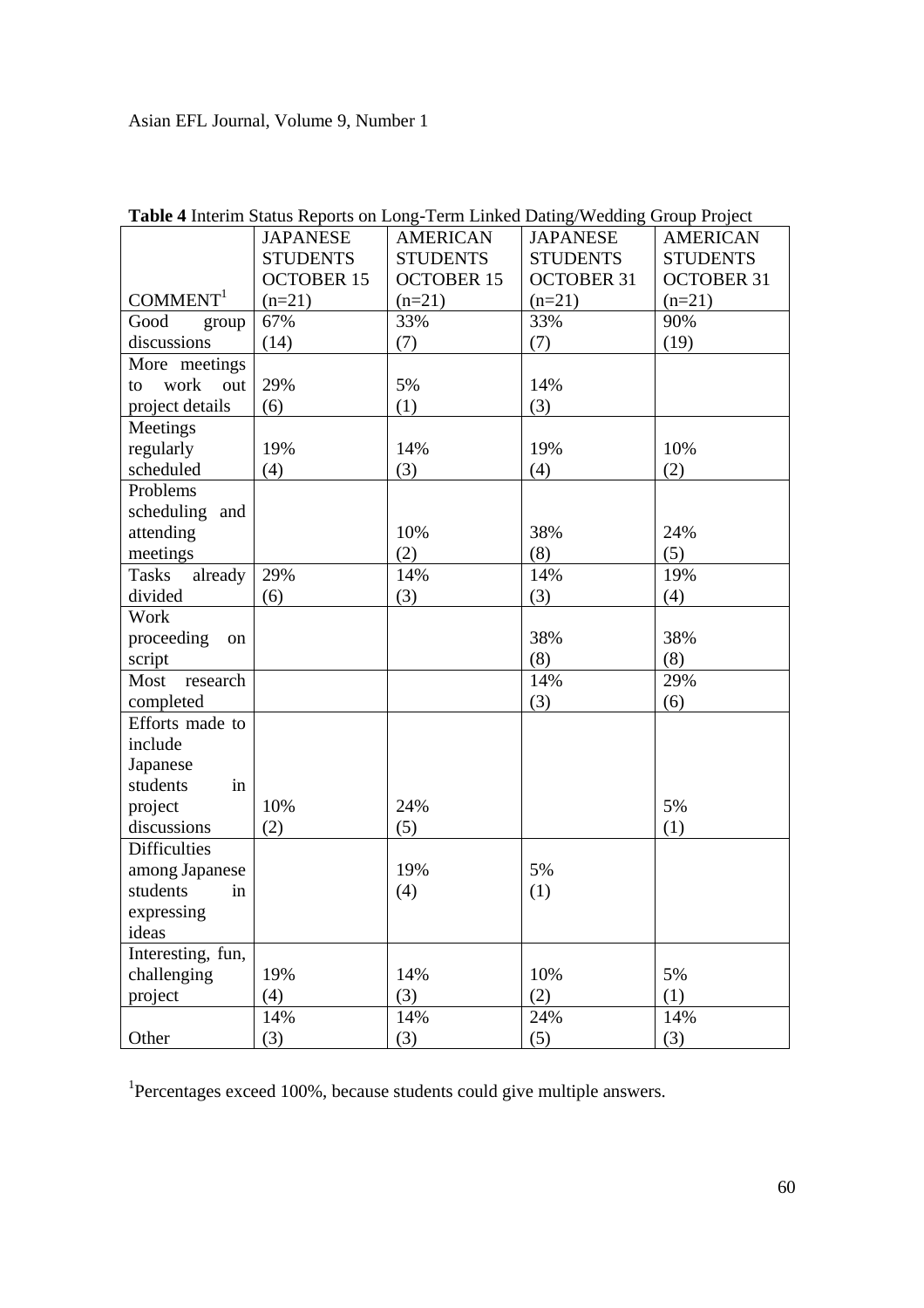**Table 5** Reasons Students Recommended Doing Long-Term Linked Dating/Wedding Group Project Again and Suggestions for Improvement

| <b>REASONS TO DO IT</b>      | <b>JAPANESE STUDENTS</b> | <b>AMERICAN STUDENTS</b> |
|------------------------------|--------------------------|--------------------------|
| AGAIN <sup>1</sup>           | $(n=16)$                 | $(n=20)$                 |
| Opportunity to talk, work,   |                          |                          |
| perform with students from   | 56%                      | 55%                      |
| another culture              | (9)                      | (11)                     |
| Increase understanding<br>of |                          |                          |
| dating and weddings<br>in    | 25%                      | 30%                      |
| another culture              | (4)                      | (6)                      |
| Fun, enjoyable, interesting  | 50%                      | 20%                      |
| activity                     | (8)                      | (4)                      |
| Challenging                  |                          | 15%                      |
|                              |                          | (3)                      |
| Other                        |                          | 10%                      |
|                              |                          | (2)                      |
|                              |                          |                          |
| <b>SUGGESTIONS FOR</b>       | <b>JAPANESE STUDENTS</b> | <b>AMERICAN STUDENTS</b> |
| IMPROVEMENT <sup>2</sup>     | $(n=16)$                 | $(n=20)$                 |
| More classes together        | 31%                      |                          |
|                              | (5)                      |                          |
| More time to complete all    | 6%                       | 15%                      |
| parts of the project         | (1)                      | (3)                      |
| More cross-cultural training |                          | 20%                      |
| before forming groups        |                          | (6)                      |
| More explanation of project  | 12%                      |                          |
| rationale                    | (2)                      |                          |
| Wider range of topics than   |                          | 10%                      |
| just dating and weddings     |                          | (2)                      |
| Other                        | 12%                      |                          |

<sup>1</sup>Percentages exceed 100%, because students could give multiple answers.

 $2$ Not everyone who completed the survey offered suggestions for improvement, so the percentages do not add up to 100%.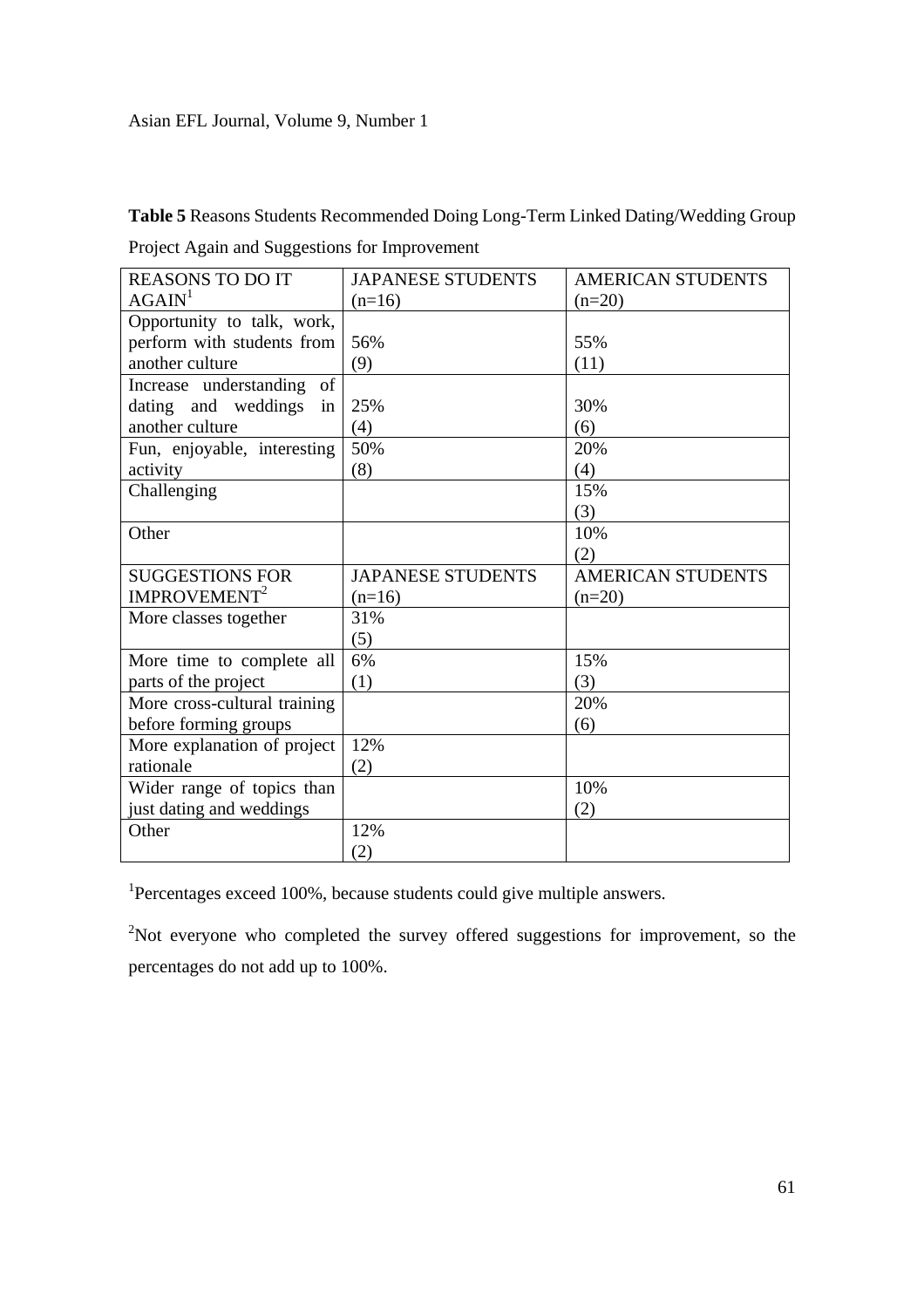# **References**

- Adams, D., Harmon, C., Reneke, S., Thomasenia, L. A., Hartle, L., & Lamme, L. (1997). Project Friends: A multi-age learning community. *Early Childhood Education Journal, 24*(4), 217-221.
- Allwright, R. L. (1984). The importance of interaction in classroom language learning. *Applied Linguistics, 5*(2), 156-171.
- Astin. A. W. (1993). *What matters in college: Four critical years revisited*. San Francisco: Jossey-Bass.
- Barr, R. B., & Tagg, J. (1995). From teaching to learning--A new paradigm for undergraduate education. *Change, 27*(6), 12-25.
- Bochner, S. (1986). Coping with unfamiliar cultures: Adjustment or culture learning? *Australian Journal of Psychology, 38*(3), 347-358.
- Bredella, L. (2003). What does it mean to be intercultural? In G. Alred, M. Byram, & M. Fleming (Eds.), *Intercultural experience and education* (pp. 225-239). Buffalo, NY: Multilingual Matters.
- Byram, M. (1997). *Teaching and assessing intercultural communicative competence.*  Clevedon, England: Multilingual Matters.
- Byram, M., & Fleming, M. (1998). Introduction. In M. Byram & M. Fleming (Eds.), *Language learning in intercultural perspective: Approaches through drama and ethnography* (pp. 1-10). Cambridge: Cambridge University Press.
- Byram, M., & Morgan, C. (1994). *Teaching-and-learning language-and-culture*. Philadelphia: Multilingual Matters.
- Byram, M., Nichols, A., & Stevens, D. (2001). Introduction. In M. Byram, A. Nichols, & D. Stevens (Eds.), *Developing intercultural competence in practice* (pp. 1-8). Buffalo, NY: Multilingual Matters.
- Candlin, C. N. (1987). Towards task-based language learning. In C. N. Candlin & D. Murphy (Eds.), *Language learning tasks* (pp. 5-22). Englewood Cliffs, NJ: Prentice-Hall International.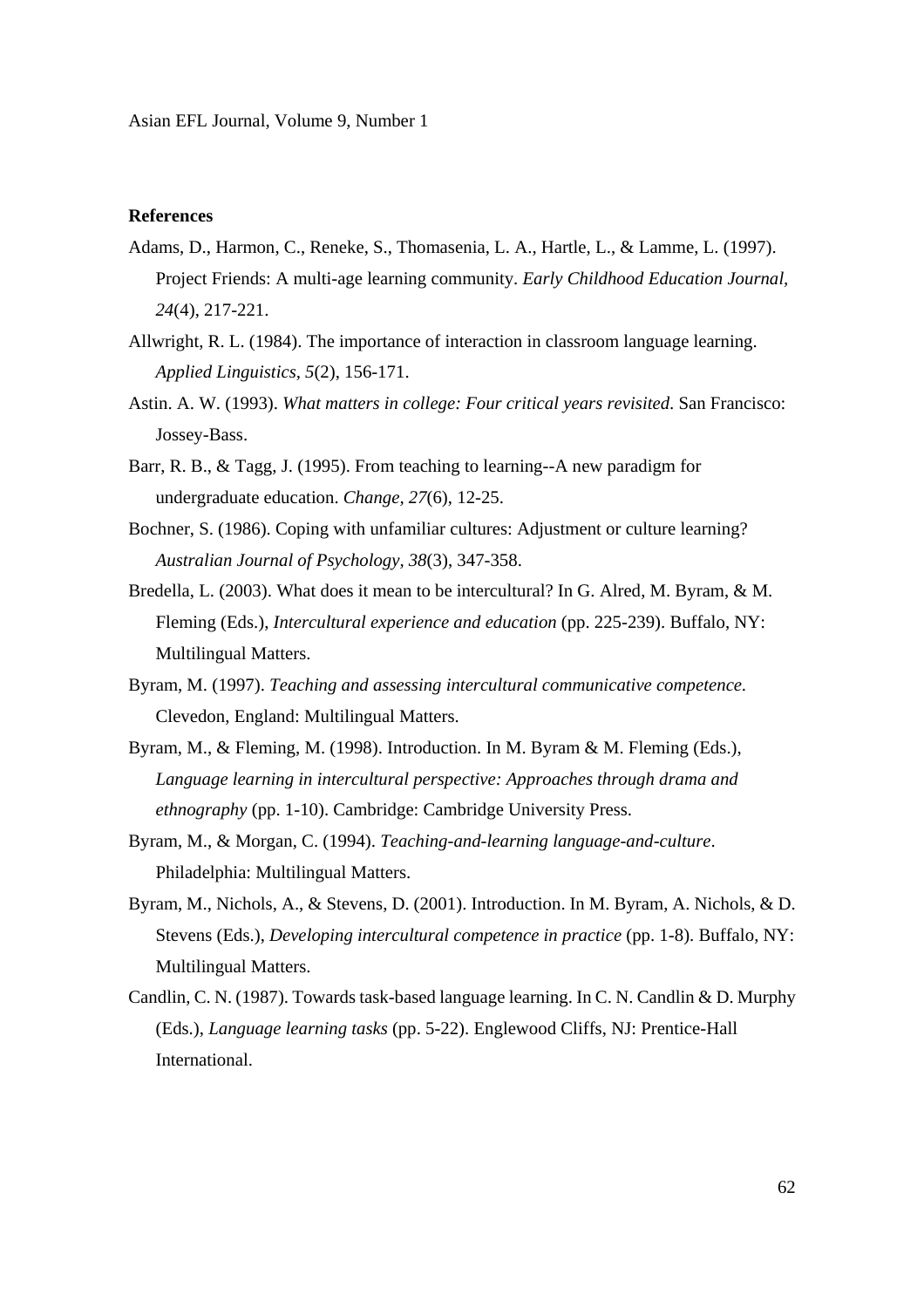- Coombe, K. (1999). Ethics and the learning community. In J. Retallick, B. Cocklin, & K. Coombe (Eds.), *Learning communities in education: Issues, strategies, and contexts* (pp. 86-104). New York: Routledge.
- Hamm, M., & Adams, D. (2002). Collaborative inquiry: Working toward shared goals. *Phi Delta Pi Record, 38*(3), 115-118.
- Harada, V. H., Lum, D., & Souza, K. (2002-2003). Building a learning community: Students and adults as inquirers. *Childhood Education, 79*(2), 66-71.
- Harris, J. (1989). The idea of community in the study of writing. *College Composition and Communication, 40*, 11-22.
- Howard, A., & England-Kennedy, E. S. (2001). Transgressing boundaries through learning communities. *Journal of Cooperative Education, 36*(1), 76-82.
- Kaikkonen, P. (1997). Learning a culture and a foreign language at school--Aspects of intercultural learning. *Language Learning Journal, 15*, 47-51.
- Kramsch, C. J. (1983). Culture and constructs: Communicating attitudes and values in the foreign language classroom. *Foreign Language Annals, 16*(6), 437-448.
- Lewis, C. C., Schaps, E., & Watson, M. S. (1996). The caring classroom's academic edge. *Educational Leadership, 54*(1), 16-21.
- Liaw, M.-L., & Johnson, R. J. (2001). E-mail writing as a cross-cultural learning experience. *System, 29*(2), 235-251.
- Matthews, R., & Smith, B. L. (1996). Learning communities: A structure for educational coherence. *Liberal Education, 82*(3), 4-9.
- Met, M. (1994). Teaching content through a second language. In F. Genesee (Ed.), *Educating second language children: The whole child, the whole curriculum, the whole community*  (pp. 159-182). Cambridge: Cambridge University Press.
- Minkler, J. E. (2002). ERIC review: Learning communities at the community college. *Community College Review, 30*(3), 46-63.
- Morgan, C. (1998). Cross-cultural encounters. In M. Byram & M. Fleming (Eds.), *Language learning in intercultural perspective: Approaches through drama and ethnography (pp.* 224-241). Cambridge: Cambridge University Press.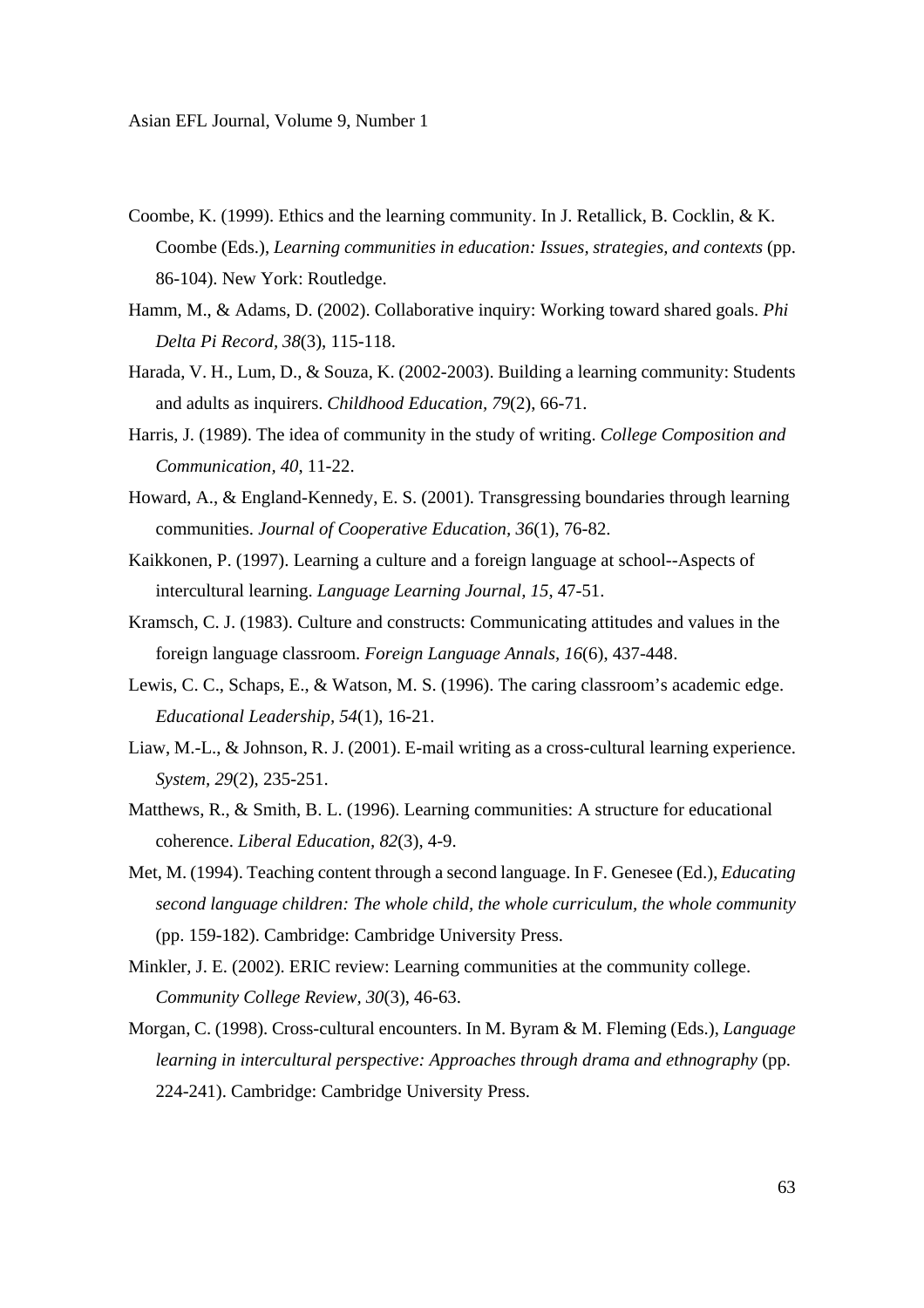- Muller-Hartmann, A. (2000). The role of tasks in promoting intercultural learning in electronic learning networks. *Language Learning & Technology, 4*(2), 129-147.
- Murray, G. L., & Bollinger, D. J. (2001). Developing cross-cultural awareness: Learning through the experiences of others. *TESL Canada Journal, 19*(1), 62-72.
- Noblit, G. W., & Rogers, D. L. (1995). In the meantime: The possibilities of caring. *Phi Delta Kappan, 76*(9), 680-685.
- O'Dowd, R. (2003). Understanding the "other side": Intercultural learning in a Spanish-English e-mail exchange. *Language Learning & Technology, 7*(2), 118-144.
- Olson, K. (2002). Content for conversation partners. *ESL Magazine, 5*(1), 22-24.
- Otten, M. (2003). Intercultural learning and diversity in higher education. *Journal of Studies in International Education, 7*(1), 12-26.
- Rice, K. (1996). Strengthening service-learning through faculty and student affairs partnerships. In M. G. Ender, B. M. Kowalewski, D. A. Cotter, L. Martin, & J. DeFiore (Eds.), *Service-learning and undergraduate sociology: Syllabi and instructional materials* (pp. 14-20). Washington, DC: American Sociological Association.
- Rivers, W. M. (1988). Opening doors and windows through interactive language teaching. *Babel, 23*(1), 6-14.
- Stoller, F. L., Hodges, R., & Kimbrough, J. (1995). Examining the value of conversation partner programs. *Applied Language Learning, 6*(1 & 2), 1-12.
- Wiley, M. (2001). Rehabilitating the "idea of community". *Journal of Basic Writing, 20*(2), 16-33.
- Wilson, A. H. (1993). Conversation partners: Helping students gain a global perspective through cross-cultural experiences. *Theory into Practice, 32*(1), 21-26.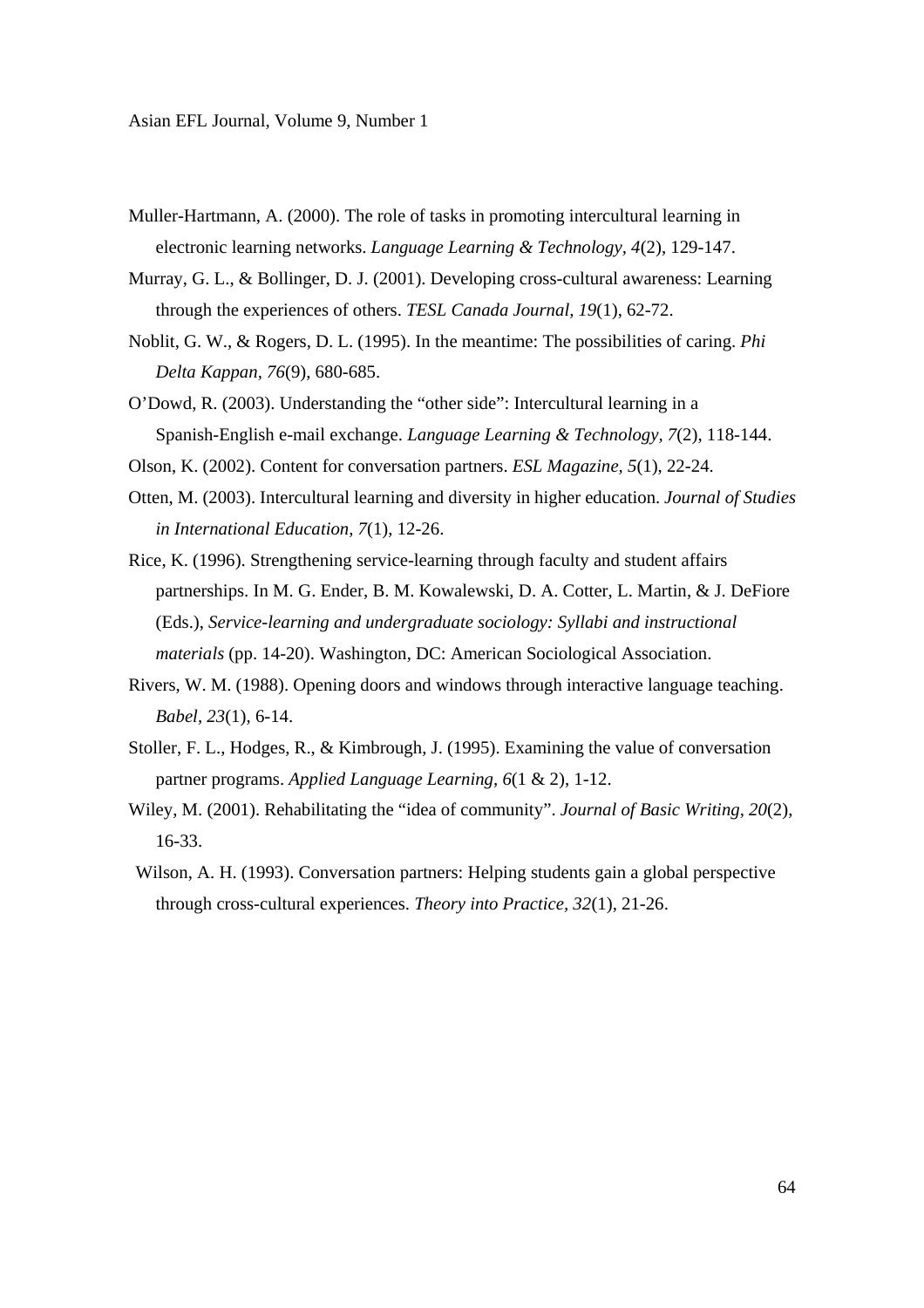

# **Rethinking Validity of the L2 Proficiency Concept: Lessons for EIL**

# **Leila B. Iyldyz**

#### **Bio Data:**

Leila has completed an Education Undergraduate Course in Foreign Language Teaching and Translations at East Kazakhstan State University. She participated in the successful ESL/EFL curriculum development, IGCSE and IB MYP implementation and CIS/NEASC accreditation for the first Kazakhstani international school from 2001 to 2004. Leila has recently obtained an MPhil Researching Second Language Education from the University of Cambridge which she attended as an FCO/OSI scholar. Her dissertation focused on trilingual/quadrilingual education policies, immersion programmes and plurilingual competence.

#### **Abstract**

There might be considerable consensus on the models of "proficiency" among L2 education specialists but there is currently no empirically validated description. The more fundamental concept of "communicative competence" and an ongoing debate towards a more detailed analysis of communicative activities have overshadowed the concept of "proficiency." The concept seems to be understood and be a useful reference point in the discourse of L2 professionals until it is questioned and further explored. Defining "proficiency" is a more complex topic than is generally assumed. In this article, the author attempts to explore the validity of the concept of 'proficiency' in L2 education and indicate some aspects useful for careful consideration when constructing the "EIL competence" framework.

#### **Keywords**

Proficiency; Communicative Competence; Proficiency Tests; Native Speaker; EIL

# **Introduction**

In this article, I outline different angles for looking at the criticized concept of "proficiency" which might usefully be considered when debating the concept of English as an International Language competence. I begin with the impetuses which led me to write this paper; then I state the aims and discuss the evolution of the concept from the point of view of proficiency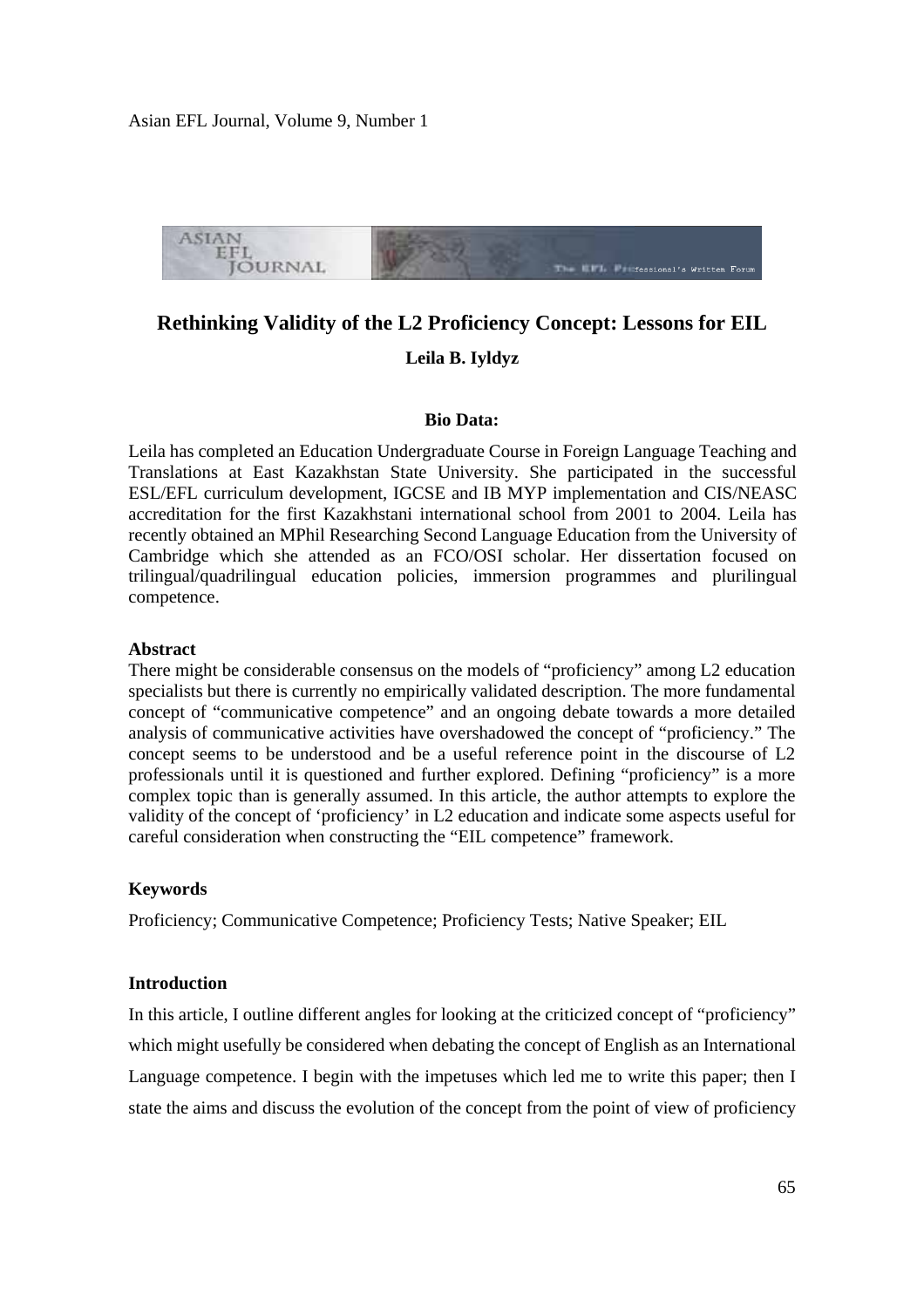tests and scales. Speculations on the native speaker concept bring us back to the concept of EIL competence. I conclude with a summary of my arguments for undermining the concept of proficiency and proposing ideas for consideration in the development of the concept of "EIL competence".

#### **Justification**

The first impetus which led me to write this paper is the myriad of intricacies around the concepts of "proficiency" and "competence". The concept of "proficiency" occupies a curious position: theoretically it is full of ambiguity and may be treated not as a single concept but as a combination of concepts. On the one hand, it is widely used; on the other hand, it is argued to be invalid in L2 education. Based on this ambiguous situation, I suggest that weaknesses be clarified and taken into account when constructing the concept of "EIL competence".

 This thinking has brought me to consider "proficiency" within the situation in Kazakhstan. Mottos to achieve "proficiency" in Kazakh are common and L2 education is becoming one of the priorities in educational developments due to the contentious nature of language issues in the Kazakhstan context. Unfortunately, the term appears to be widely used but without attention being paid to its actual meaning. This has served as another impetus to consider the issues below. An overview of the public discourse has prompted me to conclude that there seems to be little understanding in regard to the general complexity of the concept. It is not a secret to state that there has not been a validated description of "proficiency" and/or "competence" yet.

 A curious fact from the etymological perspective comes across at this point. This might also be the case in some other contexts. Due to the natures of Kazakh and Russian languages only one word is used interchangeably for "proficiency" and "competence," which adds to confusion in understanding the concept. The word "proficiency" simply does not exist and is given the same translation as the word "competence" and might not raise awareness of a possibility of two different concepts. One may feel confusion regarding the entire concept of "proficiency", proficiency-based teaching, and proficiency testing; for some the notions of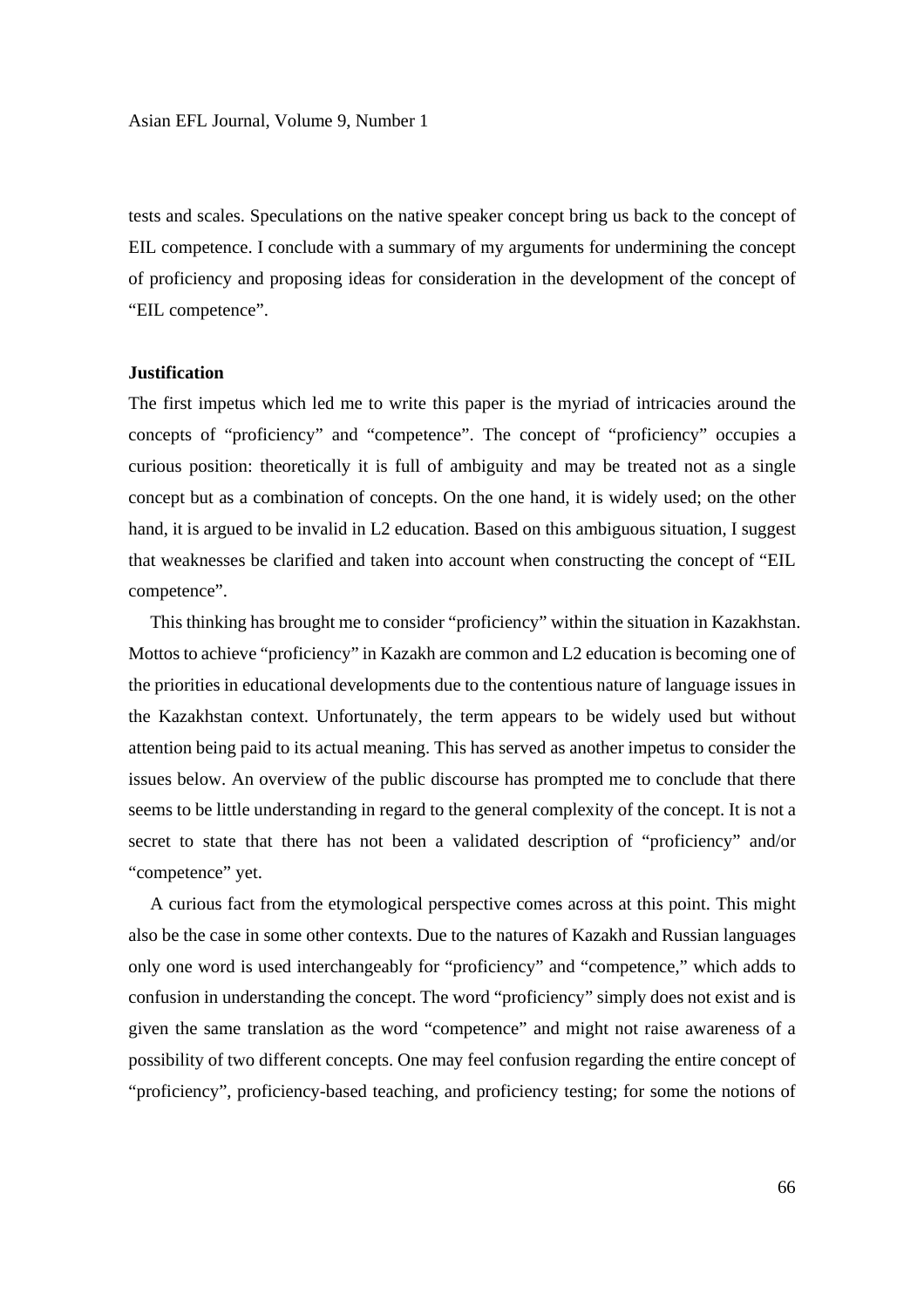communicative competence and language proficiency are used interchangeably. Given these and similar circumstances, a desire among professionals and scholars to develop a unitary "proficiency" theory in clear categories with unambiguous relations is understandable. Such a framework would make pedagogical knowledge and educational activities more manageable but at present identifying proficiency/competence categories is problematic (North, 2000).

 Finally, the growing global interest toward the EIL concept has prompted a revision of the "communicative competence" concept. Educationalists are now formulating procedures and priorities for EIL which will challenge native speakers and L2/FL speakers of English to learn how to communicate in cross-cultural settings (Richards, 2002). The most problematic aspect of defining EIL remains the notion of "competence" (Nunn, 2005). In the light of this complexity, a meaningful concept of generic "EIL competence" cannot exist. Therefore, careful analysis of every problematic aspect of the dilemma is requested. Nunn (ibid.) warns that there might be potential for neglecting "linguistic competence" in the field of EIL.

 My belief is that before establishing the boundaries and categories for the concept of EIL and developing a proper "EIL competence" framework, educationalists should return to the origins of the "proficiency" concept which has been theoretically debated and empirically investigated for at least half a century. "Proficiency" and "competence" are different, at the same time related and merge into one another and can reflect the issues of interest and concern in relation to "EIL competence". Previous experiences cannot and should not simply go away and it would not be reasonable to disregard all valuable work to be applied in efficient research agenda to address the weaknesses and limitations that have already been identified.

 This paper will pursue three aims: to increase awareness of the debatable issues on the concept of "proficiency", to attempt to undermine the concept and indicate some specific areas for consideration of the concept of "EIL competence". It is hoped that this work will address some issues of interest to our readers who may happen to be not only professionals but also students and parents. Some issues discussed might have been further elaborated and considered in more depth. For the present purpose, however, the paper will attempt to raise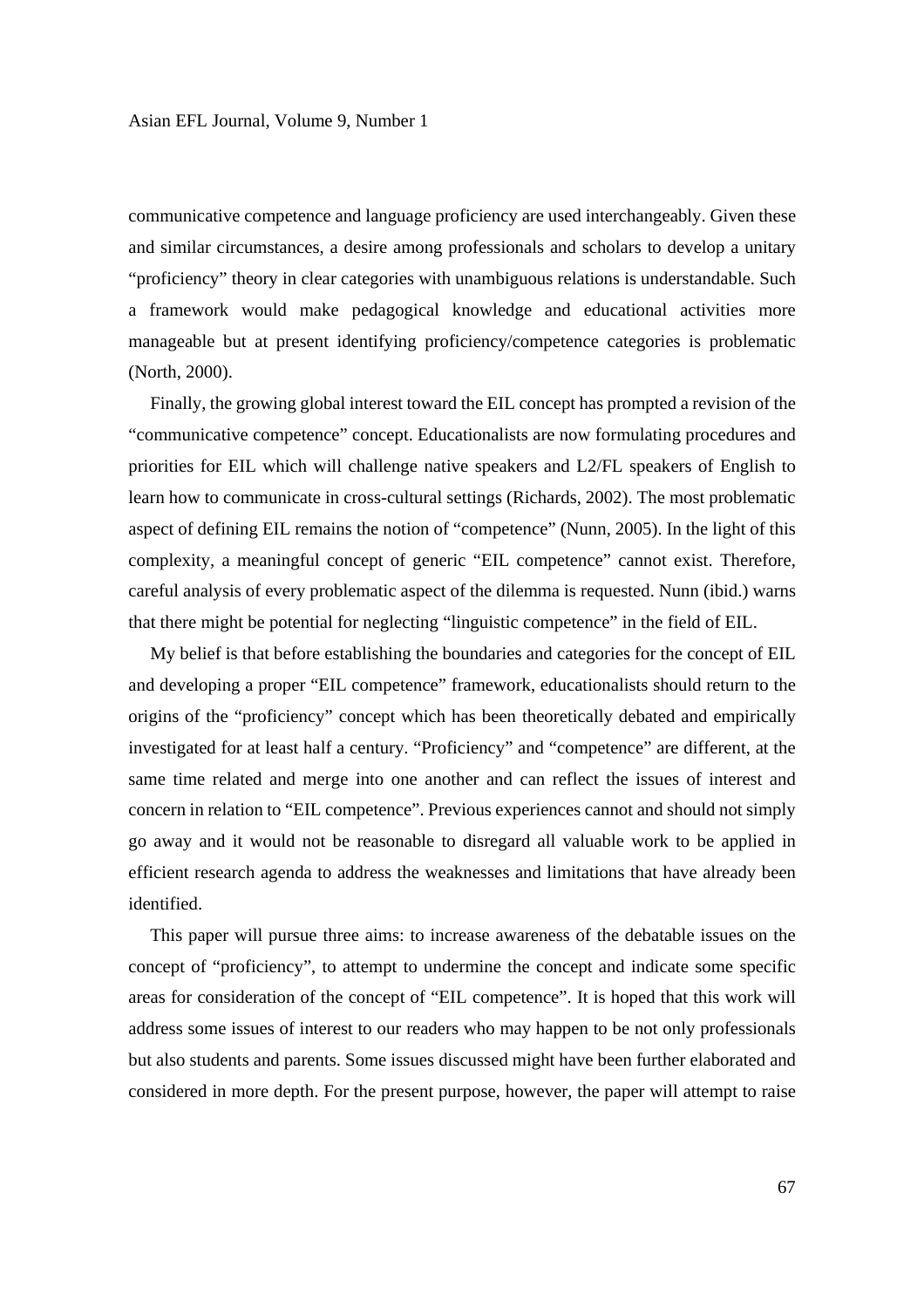some of the key issues that must be taken care of when discussing the concept of "EIL competence". Our concern in this paper is not to provide a final clear definition of "proficiency" but to underline specific angles for further investigation.

#### **Problematic Sides of "Proficiency"**

Over time theoretical linguists have made a number of attempts to construct frameworks of "proficiency/competence." Given the complexity of the issue, a general background on the views on "proficiency/competence" to see how they have changed over time and influenced L2 education is provided to contribute to the reader's understanding of the foundation for the debate.

 One of the initial theoretical frameworks for linguistic competence is derived from the structuralist school of linguists who maintained the view that learning a second language involved mastering its elements or components (Fries, 1966). Early models distinguished listening, speaking, reading, and writing skills and knowledge components, but did not clearly indicate whether skills manifested knowledge or whether they had different relations with knowledge components. L2 education at that time was based on the postulation that skills and knowledge components could be taught and tested separately.

 The structural linguistic theory, along with behaviourist psychology theory, influenced L2 education producing the audio-lingual teaching method that assumed that speech was primary and each language was to be viewed within its own context as a unique system. In this view the speaker did not have to acquire knowledge 'about the language', although he/she could be capable of using it. According to Lado (1961), the approach which influenced L2 education development implied learning a new language was viewed as a sequence of activities leading to 'habit formation.' Audiolingualism focusing on the sequence of introducing the 'four skills' made this perspective popular in the 1960s. Nonetheless, Stern (1992) argues that the four skills; remain useful expressions of proficiency in modern L2 education.

 Chomsky (1965) started the evolutionary process by postulating a fundamental distinction in his theory of transformational generative grammar. Hymes (1971) put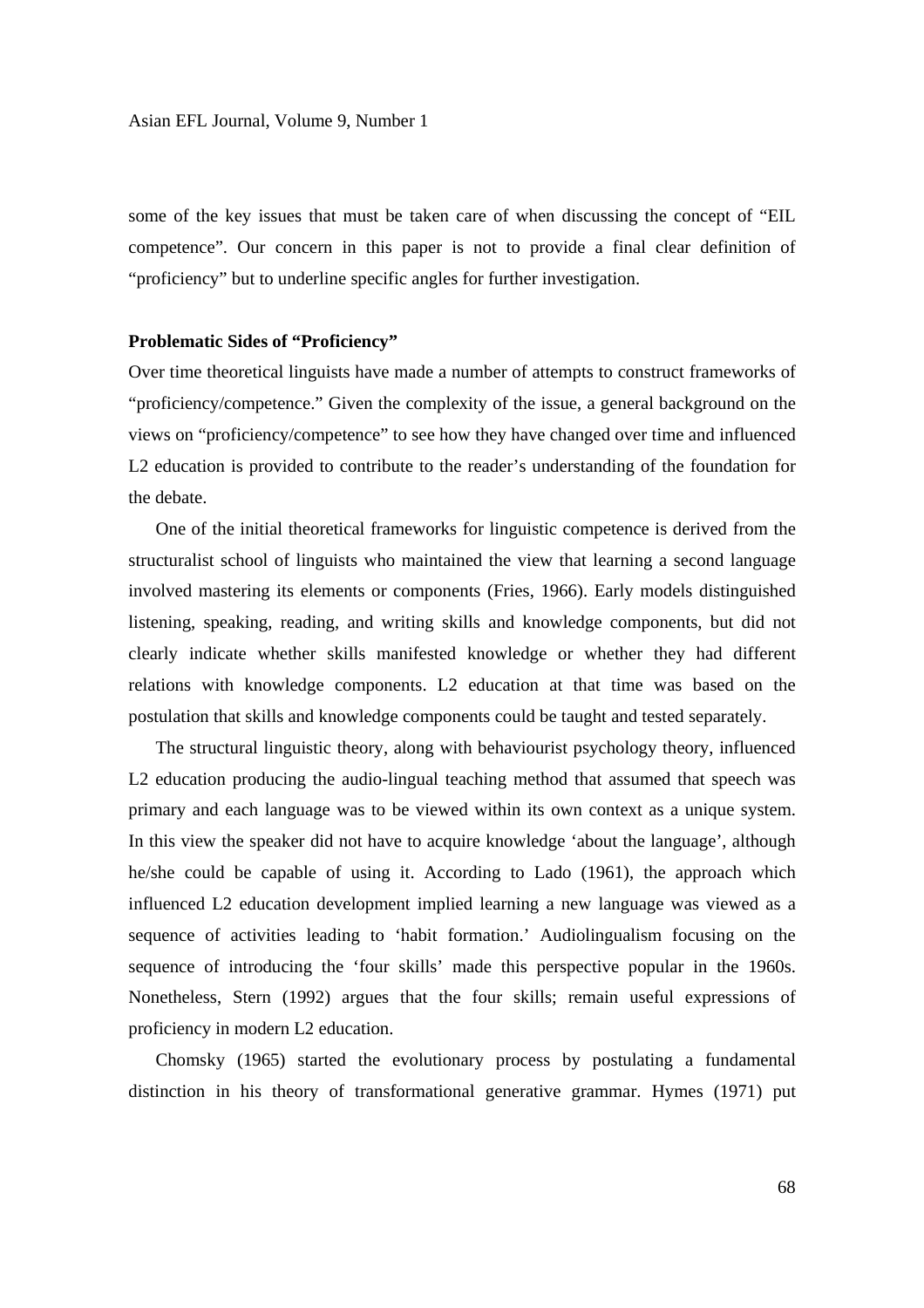forward the concept of communicative competence to include not only grammatical competence but also sociolinguistic competence. (For instance, Campbell and Wales (1970) suggested that appropriacy of language is even more important than grammaticality). The two approaches have caused the major debate as to whether "communicative competence" included "grammatical competence" or not. Whilst early researchers paid more attention to the formal characteristics of language, Oller (1976, 1979) made an assumption that pragmatics was fundamental. He proposed one underlying factor – "global language proficiency" / "expectancy grammar," thus presenting "proficiency" as a unitary construct.

 Communicative Language Teaching came to replace Audiolingualism and the Structural-Situational Approach. The 1980s saw a new stage when the discussion of "proficiency" reflected more communicative terms. The emergence of the constructs of "communicative competence" and "proficiency," led to major shifts in conceptions of syllabuses and methodology, the effects of which continue to be seen today. Another set of concepts, psychological or behavioural, viewed "proficiency" as "competence" and determined it in intralingual and crosslingual terms. Savignon (1972) admitted the need for communicative functions. Cummins (1980; 2000) made a distinction between two components of "proficiency": "basic interpersonal and communicative skills" ("BICS") and "cognitive/academic language ability" ("CALP").

 I would like to consider in more detail the concept proposed by Canale and Swain (1980). Whilst there has been a lot of discussion as to the nature of the concept, they are the first scholars to present an extended concept of language components to facilitate such issues important for L2 education as language testing and curriculum development. Turning our thoughts to the introduction of this framework, we observe that it does not exemplify a perfect view of "proficiency," as attempts to prove this framework empirically failed. However, it has opened a new era through the introduction of new components of "communicative competence" and extended language testing theory and facilitated test development by giving attention to communicative testing. This framework, later refined by Canale in 1983, distinguished four principal types of "competence": "grammatical" (emphasis on language code), "sociolinguistic" (emphasis on appropriate use and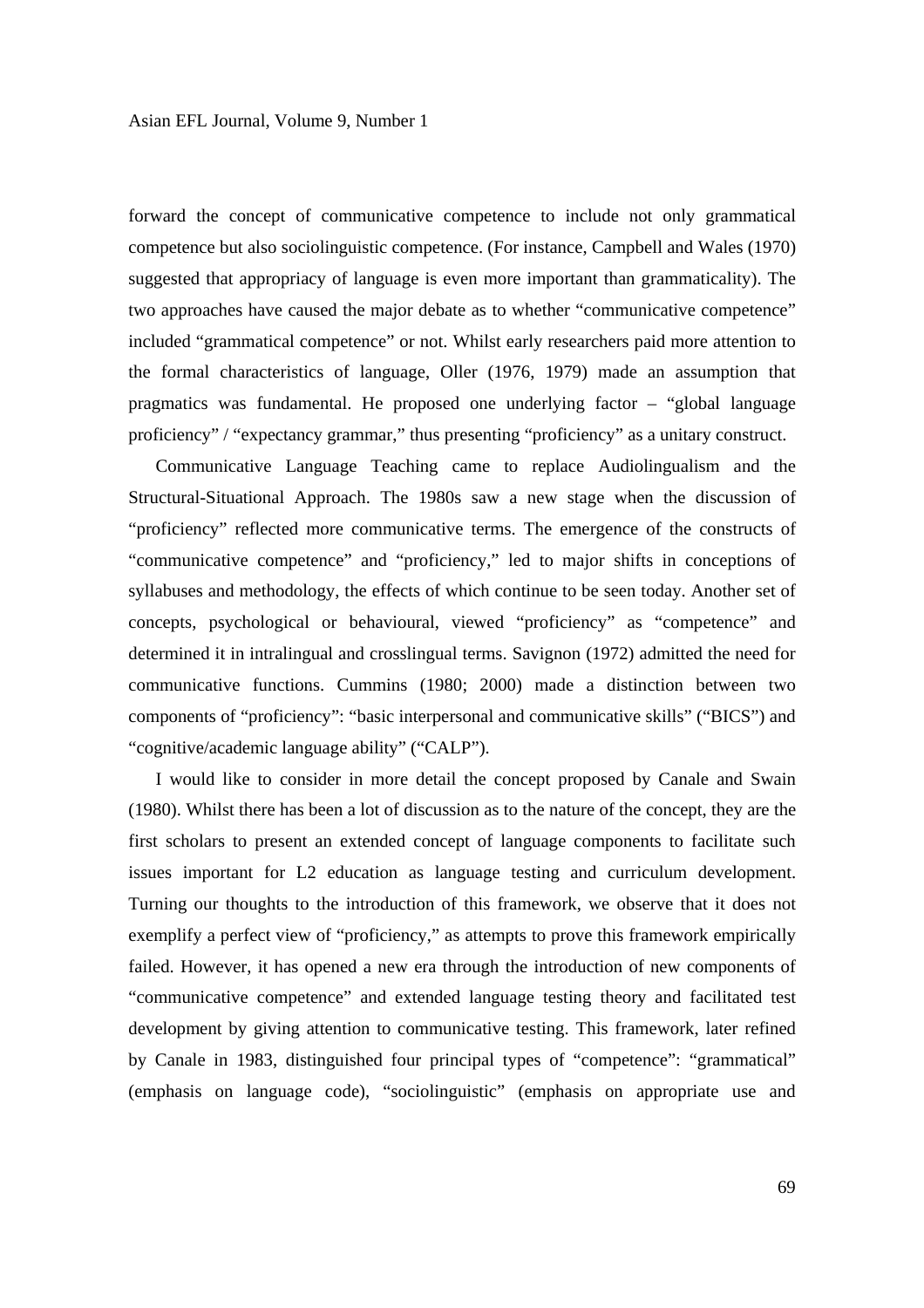understanding of language in different sociolinguistic contexts / appropriateness of both meanings and forms), "discourse" (emphasis on combination and interpretation of meanings and forms as well as the use of cohesion devices to relate forms and coherence rules to organize meanings), and "strategic" (emphasis on verbal and nonverbal strategies to compensate for breakdowns in communication).

 Canale and Swain abstractly interpret "proficiency" as "communicative competence" and include "linguistic competence" within "communicative competence" to point out their indivisibility by putting forward an argument that grammar rules do not have meaning without rules of use. In their view, the grammatical component is as important as the sociolinguistic. Indeed, they view "grammatical competence" as knowledge of the rules of grammar and "sociolinguistic competence" as the knowledge of the rules of language use. A distinction is made between knowledge of use ("communicative competence") and a demonstration of this knowledge ("performance"). "Performance" in their view is regarded as the realization of "competencies" and their interaction in the production and understanding of utterances. It can be assumed from the framework that "communicative competence" can be observed indirectly in actual "communicative performance."

 Bachman and Palmer (1982) also argue that language is not a simple enough a phenomenon to be described by only one general factor. They empirically support "linguistic," "pragmatic" and "sociolinguistic competences" as the components of so-called "communicative proficiency." Bachman and Palmer suggest that a model should include both a general factor and one or more specific factors to provide a better description for the concept of 'proficiency'. Taking empirical evidence as a foundation, Bachman (1990a and 1990b) describes "proficiency" in terms of competence in a redefined way, suggesting organizational competence that includes morphology, syntax, vocabulary, cohesion, and organization and "pragmatic competence," that includes Bachman and Palmer's "sociolinguistic competence" and abilities related to the functions that are performed through language use.

 The world has witnessed theories which sparked both proficiency-oriented teaching and teaching for "communicative competence." The "proficiency" concept was said to guide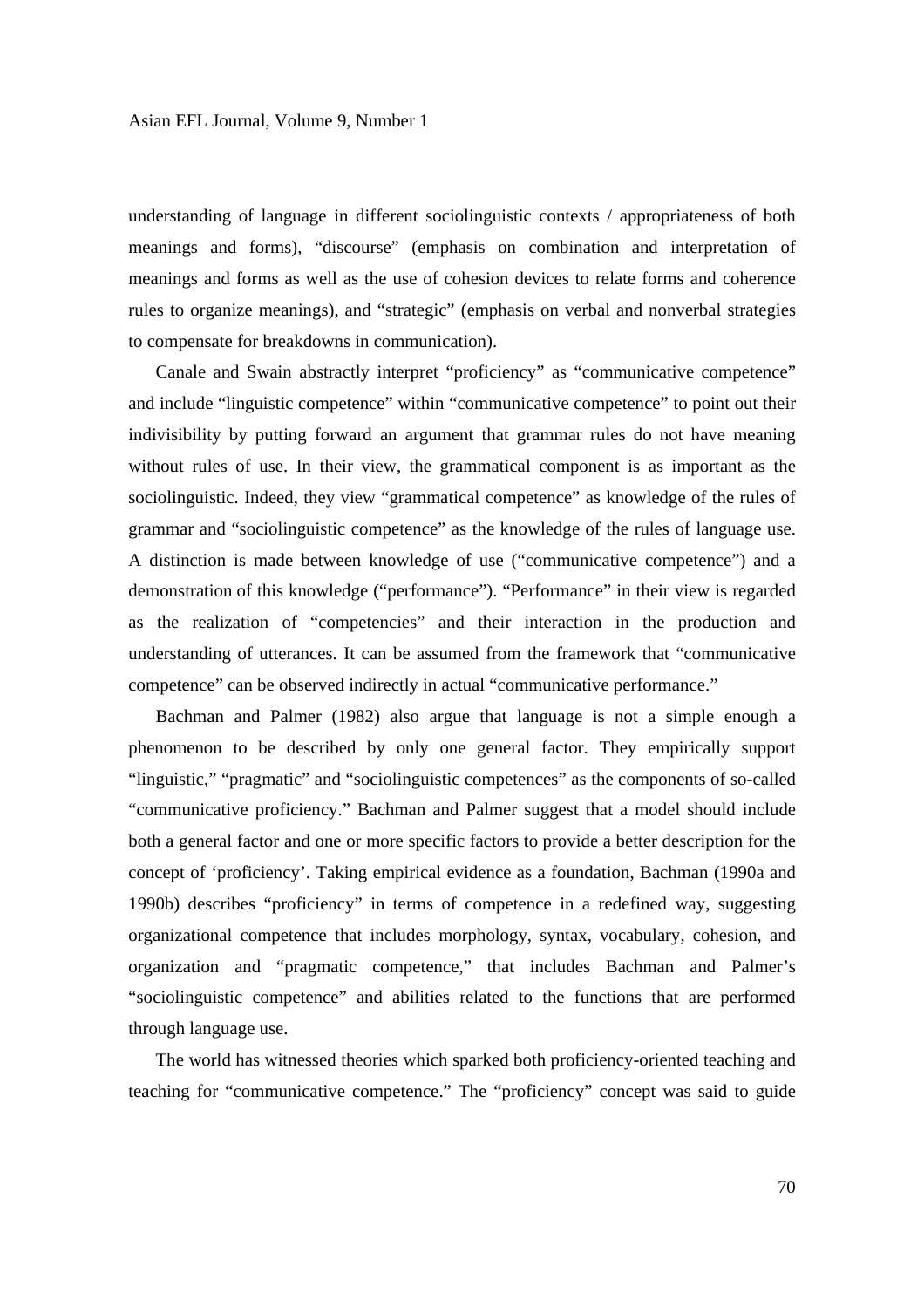teachers in regard to course objectives and course content and help determine outcomes. How to "prepare students for advanced and competent use of a foreign language both within and outside an academic setting" was one of the predominant themes in language teaching (Freed, 1989, p. 57). Now professional teachers have started to express concern about various aspects of proficiency standards, proficiency-based teaching, proficiency tests, and proficiency texts. For instance, sharp criticism focused on the US oral proficiency interview and the ACTFL proficiency guidelines and emphasized their being too teacherand test-bound, lack of validity, inappropriate emphasis on grammatical accuracy, narrowly conceived views of communicative language use and failure to acknowledge adequately the underlying notion of "communicative competence." These problems have been acknowledged due to a lack of a unitary theory.

 Whilst the natures of "proficiency" and "competence" are complex, theorists see "proficiency/competence" in various views and arrive at different frameworks undermining the concepts. The step toward solving the problem would be to define the terms stemming from a plethora of viewpoints and raising a myriad of questions. Is "proficiency" the same as mastery of a specific language? Knowledge? The four skills? Is it simply "competence" which can help students to develop functionally useful foreign language skills? Is "proficiency" the same as "competence"? What constitutes both? The terminology for describing these notions has not, of course, always been the same.

 It would be easier to propose a term "communicative language proficiency" to provide a more comprehensive definition of language use, but the relationship between "competence" and "proficiency" is a complex subject related to the distinction between theoretical and operational models (North, 2000). On the one hand, "proficiency" may also be considered a part of "competence"; on the other, it may serve as an umbrella term. Vollmer (1981) points out that the term "proficiency" tends to stress the competence or performance aspects. Although "proficiency" is commonly associated with knowledge, Ingram (1985) puts forward that "proficiency" is more than knowledge – rather the ability to apply it in specific communication contexts. Taylor (1988) suggests the term "communicative proficiency" and sees "proficiency" as "the ability to make use of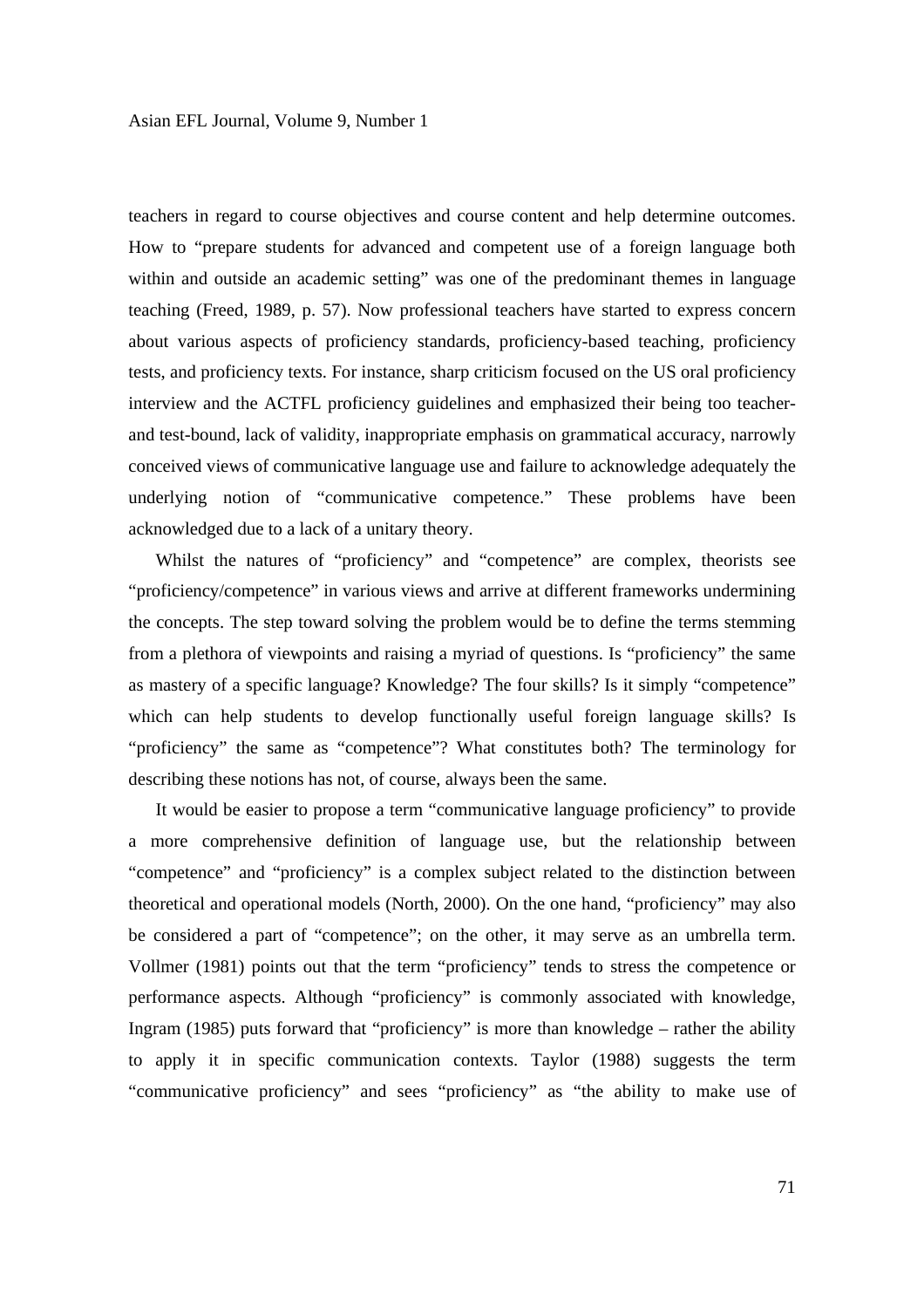competence" and "performance" as "what is done when proficiency is put to use." Davies (1989) points out that it is shapeless and defines "proficiency" as a part of communicative competence, along with innate ability and performance. Kasper (1997, p.345) points out, "in applied linguistics, models of communicative competence serve as goal specifications" in L2 education. The most applicable general approach would be expressing "proficiency" as "communicative competence." But in this case the goal is a comprehensive but unspecified command of L2 (Stern, 1992). A part of the problem is in the construct of communicative competence itself as theories have not yet provided a theoretical basis for a satisfactory description of the components of "proficiency" or their boundaries but it has been believed that a formalized theory of communicative competence should eliminate the concept of "proficiency." In any case, a satisfactory validated clear theory would serve as a foundational background for efforts to construct EIL competence but at the time being a diverse foundation complicates the work of EIL theorists.

## **Proficiency Tests and Scales**

Although there might be considerable consensus on the models of "proficiency' among L2 education specialists, there is currently no empirically validated description. Stern (1983) maintains that a concept of "L2 proficiency" has had several interpretations but has not achieved a satisfactory outcome. In the same vein, Lantolf and Frawley (1988) point out a lack of even approaching a clear reasonable and unified theory.

 As it has been outlined, Canale and Swain have played an important role in developments in L2 education by stressing the relevance of "communicative competence" to both L2 teaching and testing as they developed their framework when they faced the issue of language test development. With regard to testing, we infer that communicative testing deals not only with knowledge and ways of using this knowledge, but the demonstration of this knowledge in performance. It is clear that a theory of "communicative competence" is required to approach the challenge of language proficiency testing. The theory of "communicative competence" is a theory of "knowledge" and "proficiency," as outlined by Spolsky (1989). In his view, a test should make it possible to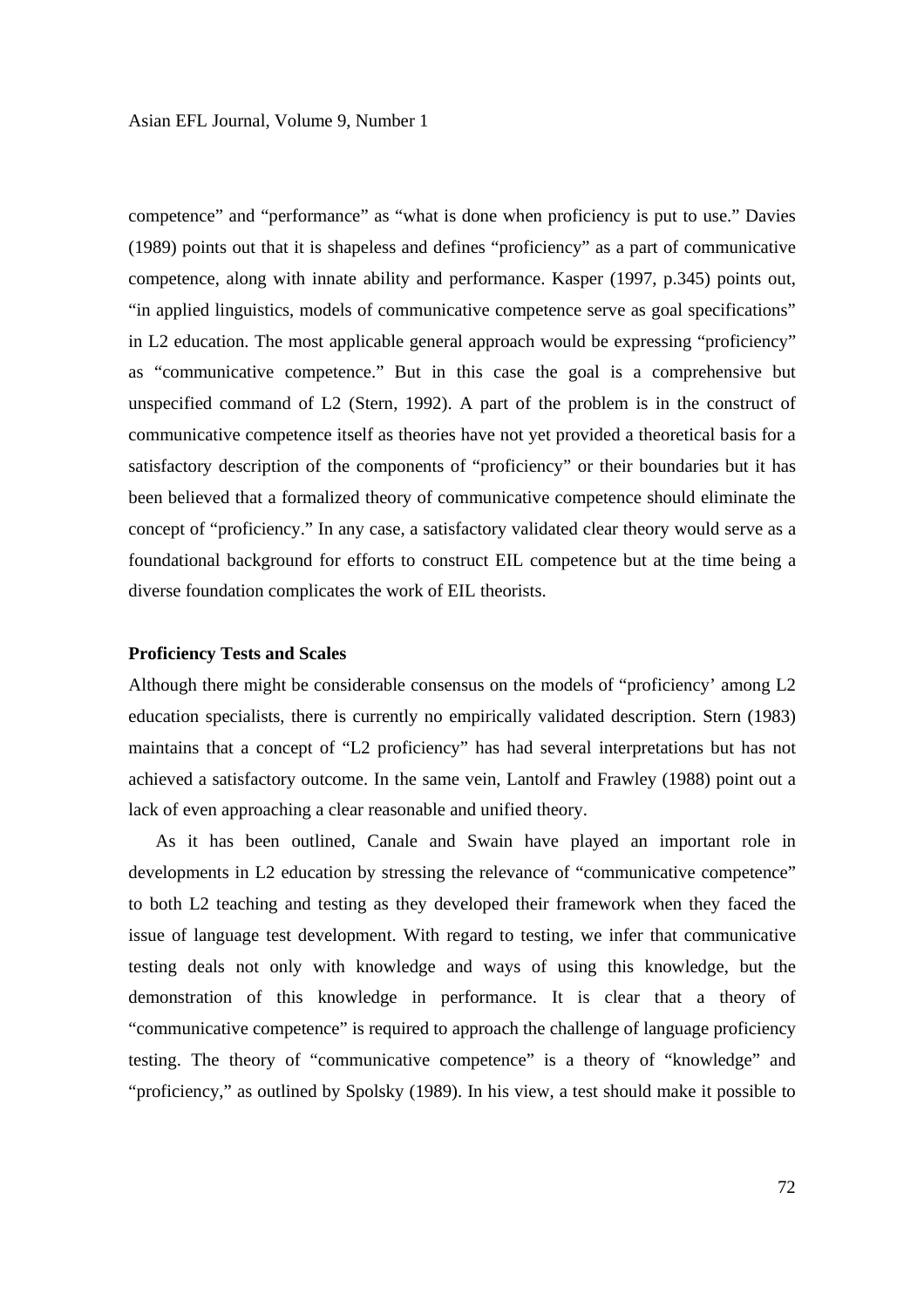describe "proficiency" "as the ability to perform some defined tasks that use language." But such a test would have limitations concerning "the ultimate possibility of a direct translation from functional to structural terms." Spolsky noted that, "the problem of determining which of the many functions which language fulfils should be included in a test of language proficiency."

 Literature reviews show that most current texts focus on proficiency tests rather than on the concept of "proficiency'" in general. "Proficiency" as a term appears in the most famous renowned language examination – the Cambridge Certificate of Proficiency in English. Proficiency tests are an important field for L2 education: as we teach we think about measuring the progress of our students and monitoring their success but the description of "proficiency" has been dominated by a psychometric principle although it is questionable whether "proficiency" can be scaled.

 We arrive at the most important theoretical issue in proficiency testing. According to Bachman (1990a), if tests are to have value and importance in L2 education, they should be valid, reliable and practicable. Lantolf and Frawley (1988) argue that "proficiency" will be valid as a concept when it becomes independent of psychometrics, and saliently remark that the theory must be proven and consistent with empirical research. How valid are the scores in determining one's proficiency? Learners demonstrate various performances on different tasks they are asked to perform. From my personal teaching experience, I have found that one may demonstrate a high performance outcome on one task whilst failing a task of a different nature. At this point a question arises whether one, according to various degrees of performance, has different proficiencies or a single proficiency which is used to varying degrees, subject to a number of factors such as familiarity with similar tasks, the topic, the complexity of the task, time limitations, etc. (North 2000). It is difficult to judge which view should be used – performance- related or competence-related.

 The lack of theoretical consensus on what it means to know a language and what language components should be tested and assessed have caused problems in the development of tests which partially cover what constitutes "proficiency" (Stern, 1983). Here we regard knowledge or skill; implicit or explicit knowledge of discrete items or of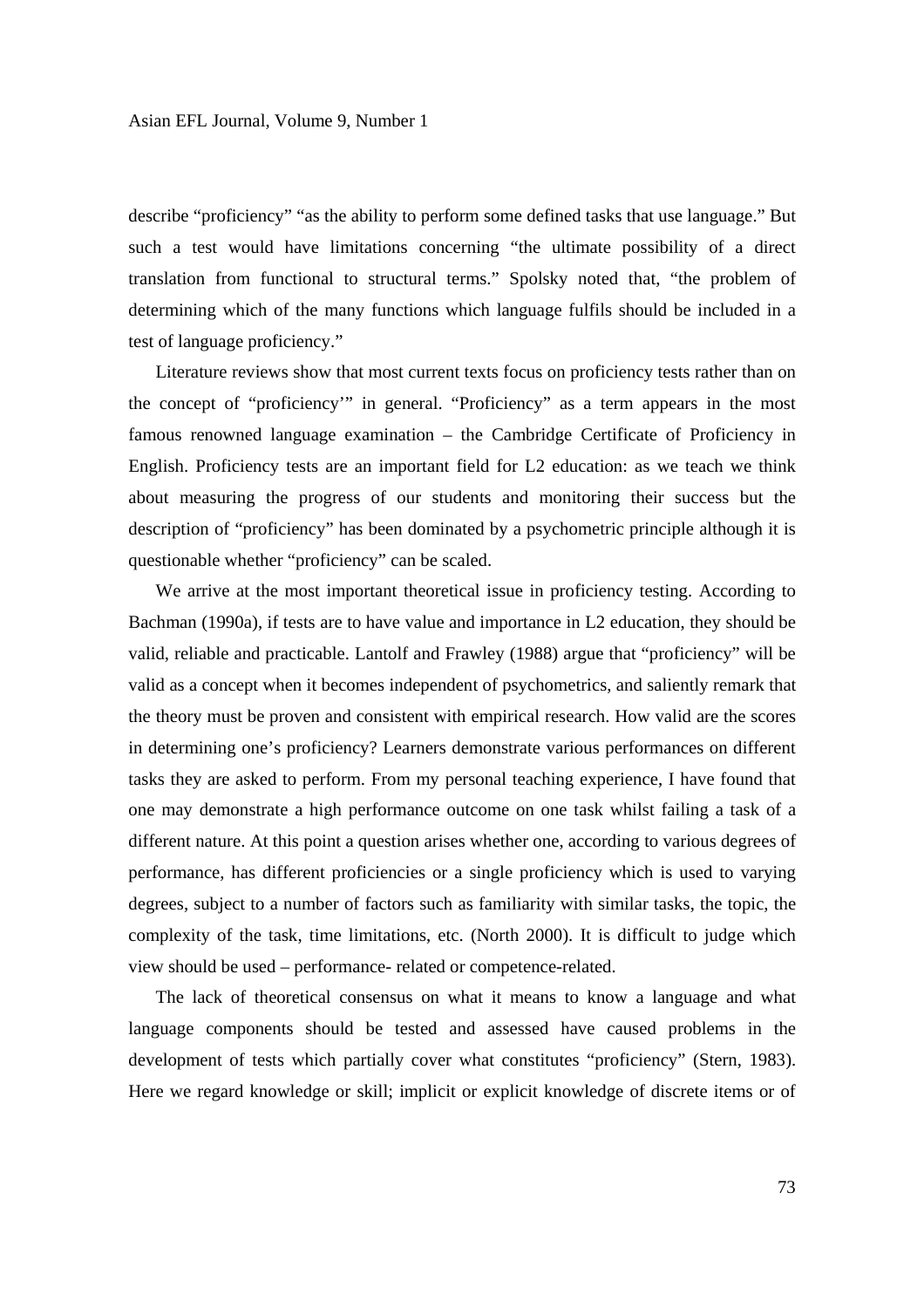larger linguistics units; any selected functional skills, whether academic or communicative, receptive or productive. Current reality displays that academic skills may be tested but proficiency tests are not able to assess communicative or creative components. Due to dependence of tests on theoretical frameworks, there is some danger of making inappropriate estimates of students' language abilities that may serve as potential threat to L2 education. The validity and reliability of tests based on an EIL competence framework must be addressed.

 Existing proficiency testing methods are a concern for L2 education and will become a concern for EIL education. The problem is obvious: testing is associated with exactitude and outcomes are only represented by figures, which is inappropriate for communicative testing. Tests have face validity but do not provide proper feedback for instruction and learning because of difficulties in the interpretation of scores. A score may be interpreted as a learner's proficiency level relative to others, and it may predict future achievement but may not guarantee it. We surely have come across students who have reached high levels on tests but are still unable to use language in academic or even communicative situations.

 Frameworks for tests should be validated but as North (2000) argues, the attempt to validate any framework will be obstructed by problems of isolating and operationalising the desired construct in test items and dangers of the data reflecting characteristics of a particular learner population. What is measured through taking into consideration generally accepted views on the nature of 'proficiency' should be made clear. Instead of asking whether the test is valid, we should ponder the utility of such a test, which brings us back to the faults of proficiency tests. Some teachers demonstrate a negative view of tests and favourable attitudes toward various exams. However, this might not be true in all cases. Shohamy (1992) outlines benefits of testing: achievement and proficiency assessment multi-dimensional diagnostic information; teaching and learning connections; norm-referenced and criterion-referenced information, etc. Bachman (1990a) justifies tests for their most prevalent use of language tests is for purposes of evaluation in educational programmes. Certification is crucial for various purposes such as placement in overseas universities, employment of better qualified staff, etc. But again we arrive at the question of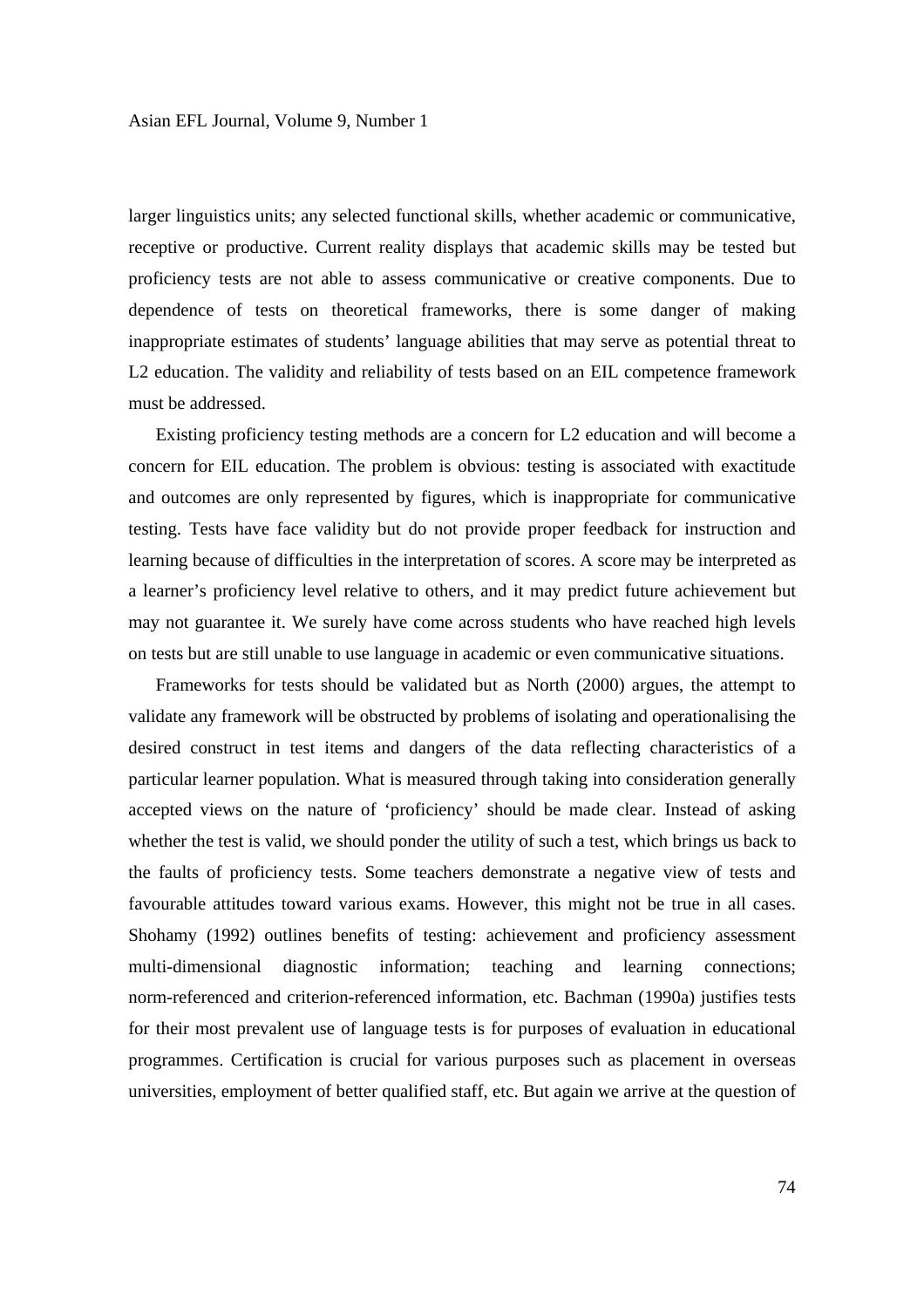how assessment for certification can be carried out as we still must assess "proficiency." What do we need to measure? The concern of certification must be carefully considered from a theoretical point of view and mutual understanding must be sought.

 Problems related to the development of proficiency tests are in turn, related to the development of proficiency scales. Various scales of proficiency may serve as rating scales, examination levels, or stages of attainment. They are outcome oriented in terms of what and to what degree learners can perform and thus are behaviour oriented. Since proficiency scales concentrate on behaviour, they tend toward a functional view of proficiency and, therefore, should be effective. Brindley (1998) argues that some proficiency tests and scales seem to have acquired popular validation due to their longevity. If we try to understand the essence of scales we realize that what happened is that test grades were assigned descriptors and levels. Attempts to find out how descriptors were developed may be a complicated issue. Some descriptors were developed for use in certain specific contexts but other scales 'borrowed' the descriptors for adaptation to different contexts. Each set of scales of proficiency is based on a different theoretical view on "proficiency." North (2000) points out that 'it is intended to give meaning to numbers at a very general level, primarily to help students orient their learning. A purely numerical scale like the TOEFL scale can mean a lot to insiders, but does not say much to someone unfamiliar with the test. Scales of proficiency provide us with levels of attainment in L2 education and people may interpret them, but in reality the descriptions provided may not be valid because what happens is that descriptions of levels represent an inevitable and possibly misleading oversimplification of the language learning process.

 We may extend the list of problems related to proficiency scales but would still have to admit that if "proficiency" were a unitary concept, proficiency scales would influence L2 education positively in terms of direction and organization of language learning. The considerations of the "EIL competence" framework should not exclude the possibility that properly established scales may have positive influences on professionals in terms of producing curricula and textbooks and applying methods and strategies appropriate for various language levels of learners.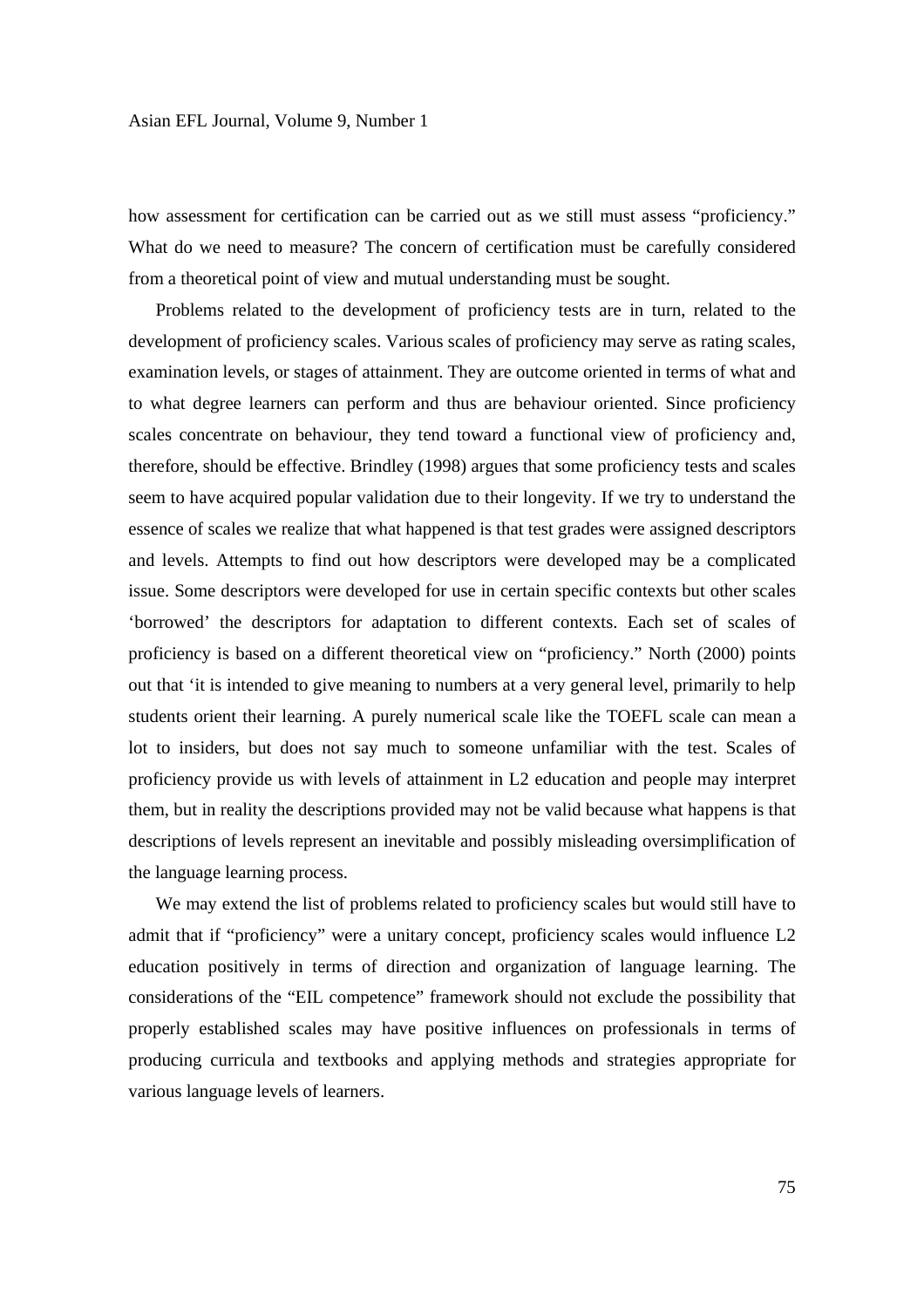## **Native Speaker Concept**

The discussion of "proficiency" will not be complete without consideration of native speaker "proficiency" which is seen as the ultimate comparison point in L2 teaching, development of proficiency tests, and construction of proficiency scales. Although this notion is not the primary focus of this work, a review of angles will be provided for casting the validity of this criterion into doubt. Lee (2005) employs a wide range of arguments for evaluating appropriacy of the native speaker model in L2 education. In Kazakhstan students, parents and even some teachers believe and do not doubt the native speaker as an ideal standard and a reference point; thus questioning linguistic potential of local teachers. Theoretically, the notion of the native speaker could have clarified the views on "proficiency" but literature reviews indicate that this concept is dubious. Some may argue that it is a unitary concept; however, Lee (2005) encourages the quest for a better understanding which has been critically discussed in recent times.

 To put the idea simply, I will ask a few questions. Is one proficient because one can be compared to a native speaker, or, because native speakers think of themselves as being proficient? A reference or comparison is usually made to the notion of the native speaker of English due to the increasing popularity of L2 English teaching and learning. According to our everyday experience, one of the aims of L2 learners is to be able to communicate with native speakers of their L2. Native speakers are the people with whom L2 learners can practice their language skills in a variety of settings and situations. Classroom practice demonstrates that with regard to language proficiency learners try to match themselves, teachers and others against mysterious native speakers.

 Numerous scholars have made recent attempts to explore and define this popular notion in L2 education. A review of literature (e.g. Coulmas, 1981; Davies, 1991, 2003; Medgyes, 1992; Phillipson, 1996; Ramptom 1990; McArthur, 1992; Maum, 2002) outlines such criteria for a native speaker as early childhood language acquisition, its maintenance, intuitive knowledge of the language, abilities for fluent, spontaneous discourse, creative use of the language, abilities to communicate within different social settings, accent, etc.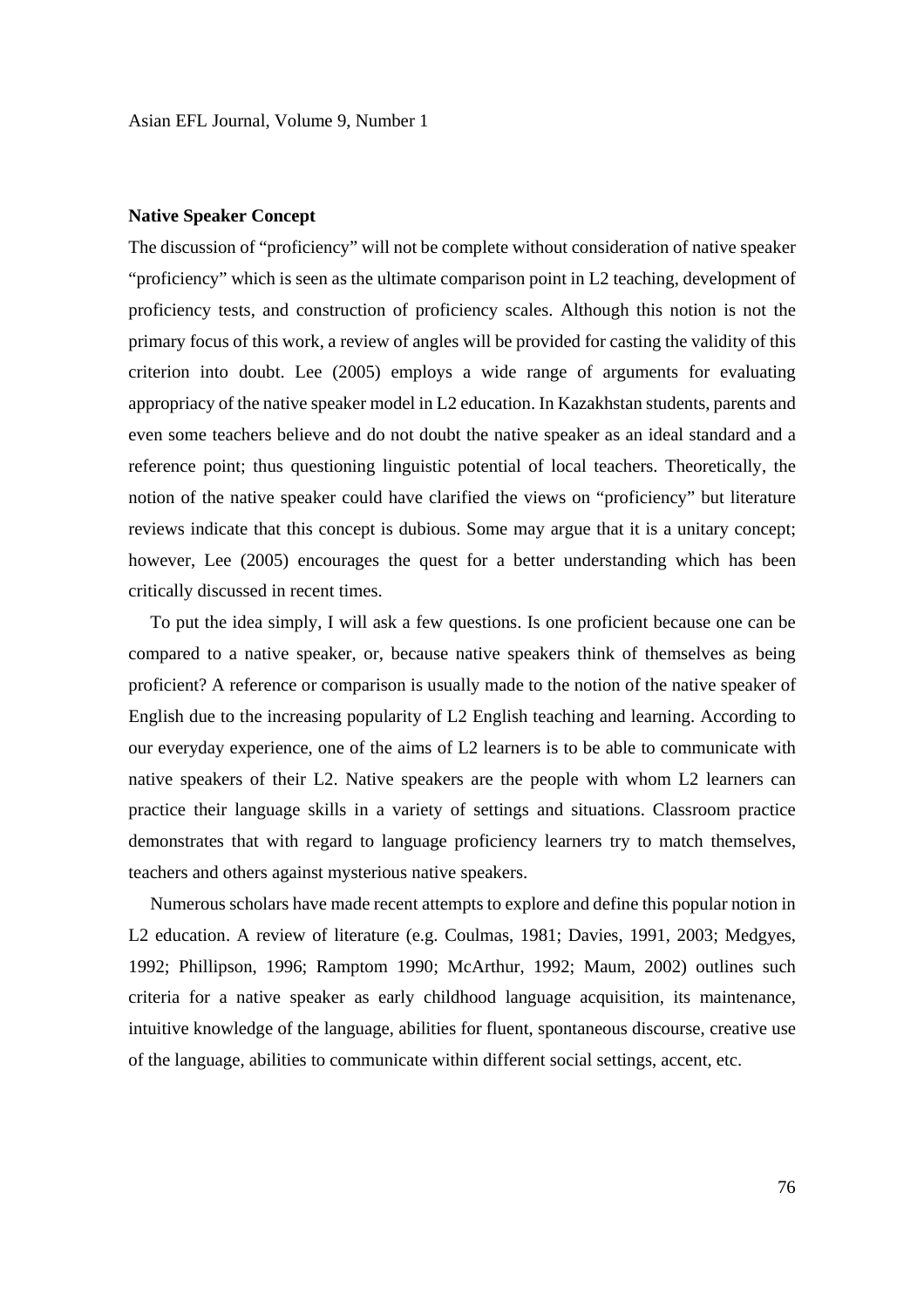Tests claim to use native speakers as the standard of measure, but some native speakers do not demonstrate linguistic and cognitive patterns attributed to the ideal level that L2 learners strive to attain. The ACTFL scale, for example, adopted the notion of the 'educated native speaker' from its origins in the government oral proficiency interview. The 1980s noted "a special place to the native speaker as the only true and reliable source of language data" (Ferguson 1983: vii). This is not always true and we can doubt the concept of the native speaker because native speakers vary from each other in their command of different aspects of language.

 Nayar (1994, p.4) argues that native speakers are not "ipso facto knowledgeable, correct and infallible in their competence." Judging from our own L1 experience, we can say that various factors such as age, education, social class, dialect, etc. can disqualify the native speaker as being the best point of reference. A specific study (Hamilton et. al., 1993) conducted research, which tested groups of people by means of the IELTS assessment battery, and discovered important differences between the performances of even well-educated native speakers. Hamilton found that variability was due to the level of education and work experience and concluded that native speakers should not be taken as a criterion.

 International schools recruit native teachers of EFL/ESL are recruited from all over the world. The concern stems from the discussion of the development of "English" and "Englishes" (Nunn, 2005). This issue in fact goes beyond L2 education boundaries as attempts to establish ideal English to some specific area in the world may even raise political issues, especially in the context of the changing international status of English. Students and local teachers might wonder whether a British teacher should be considered the ideal standard? What about an American, an Australian, a Canadian, or a New Zealander? What about such English-speaking countries as India which absorbed the language due to historic reasons. An ongoing debate in Kazakhstan establishes a specific dichotomy of British English and American English. But the following argument is worth considering: American English is different from British English; therefore, other "Englishes" should be considered different but not inferior (Singh, 1998).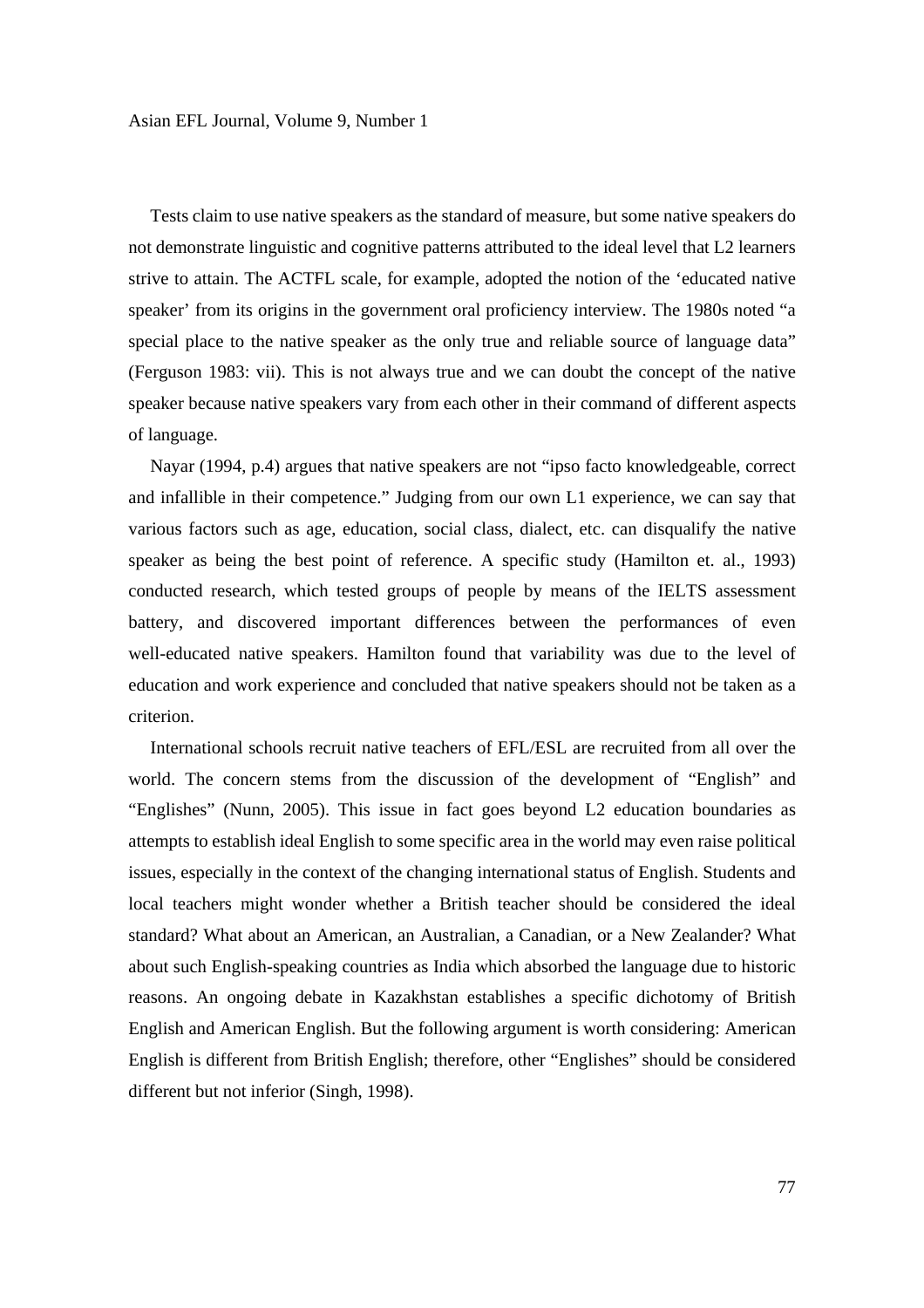The theoretical debate about native speakers may be unresolved, but in the daily practice of language teaching and testing resolution is necessary and agreement on a model and a goal required. The global expansion of English has been widely discussed (e.g. Crystal, 1997; Graddol, 1999). Graddol (p. 68) challenges language educationalists: 'large numbers of people will learn English as a foreign language in the  $21<sup>st</sup>$  century and they will need teachers, dictionaries and grammar books. But will they continue to look towards the native speaker for authoritative norms of usage?'

 We can doubt the concept of the native speaker for many reasons but the simple way of expressing this would be to say that native speaker proficiency is not homogeneous and cannot be considered a perfect criterion and reference point in L2 education. The notion used as a reference point to the concept of proficiency is dubious and difficult to define and might have already become a label which needs revision and reevaluation. The implication here is that the time has come to negotiate clear formulations of the concept as it is also important for the future of "proficiency" as a concept. At the time being the native speaker concept remains ambiguous and the issue of theoretical description of "native speaker proficiency" is open to question.

## **Conclusions for EIL**

The search for solving the dilemma of native-non-native speakers bring us to the EIL concept. What can we learn from the history of "proficiency" debates? What are the lessons for us in regard to EIL competence? The debate has shown that various viewpoints and separated efforts have undermined the concept of proficiency and, moreover, caused criticized approaches to L2 teaching and testing. EIL research should foresee issues which can represent dangers to the validity of the concept, the pragmatics of the development of tests and the application of language scales. Inappropriate decisions with regard to language testing, curricula and materials development will not simply undermine the concept but disadvantage learners. Taking into account the difficulties with the concept of proficiency, a warning is for the "world" of theoretical linguists, the "world" of tests developers and the "world" of teaching practitioners to unite their efforts.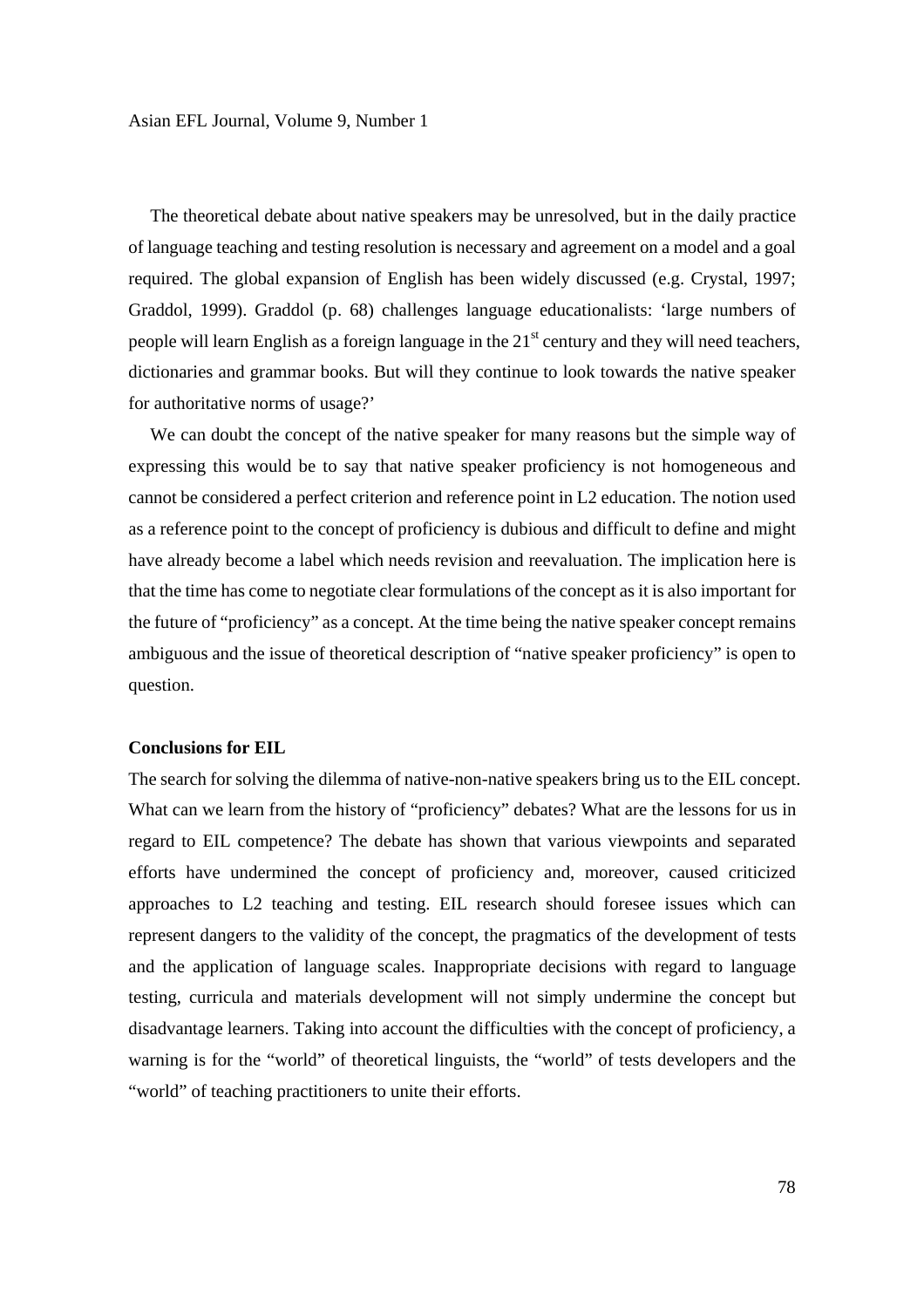A worrying point comes from the fact that a body of research on English as an International Language is growing, yet it has already indicated the widespread inconsistency in terms and differences in terminology, which recalls a never-finishing debate discussed above. Seidlhofer (2004) points out that in addition to the plural terms "Englishes" (Kachru, 1992) and the term "World Englishes" (Crystal, 1997), confusion is caused by "English as an International Language" (e.g. Modiano, 1999a, 1999b; Jenkins, 2000, 2002), English as a Lingua Franca (e.g. Gnutzmann, 2000), English as a global language (e.g. Crystal, 1997; Gnutzmann, 1999), English as a World Language (e.g. Mair, 2003) and English as a Medium for Intercultural Communication (e.g. Meierkord, 1996).

 The panacea represented by the concept of English may also cause drawbacks. Each proposed concept bears advantages and disadvantages. A range of approaches such as "the traditional foreigner"; "the revisionist foreigner"; "the other native" as well as "English as a Lingua Franca," "International English" / "English as an International Language" (e.g. Davies 1989; Kachru 1985; Medgyes, 1999; Mohanan 1998; Paikeday, 1985; Seidlhofer, 2000; Singh, 1998; Smith 1983) has suggested a way out from the sensitive and complicated situation with the native speaker concept, including issues beyond the scope of linguistics and language teaching. Although the movement has started recently, there has not been a consensus as to which approach offers the best solution. It has been argued that some proposed approaches suggest similar core ideas, whilst others stipulate contradictions (e.g. Kachru, 1985, Smith (1983), Davies (1989). Problems concern the order of language acquisition of considered languages  $(L1; L2; L1$  and  $L2; FL$ , etc.), "Circles" of language use (Kachru, 1992), language status in the country, etc. For instance, the English as a Lingua Franca (ELF) concept is a remedy which does not differentiate between L1 and L2 speakers (Seidlhofer, 2000 and 2004).

 The confusing point in regard to "EIL competence" is whether we are contemplating "EIL proficiency" or "EIL competence." Is the "competence" we are talking of viewed from the perspectives of L1 or L2? The understanding of "proficiency" becomes more complicated as not only L2 competence is variable but also "native competence." The concept of "proficiency" could have provided a valuable basis; however, due to its ambiguity and lack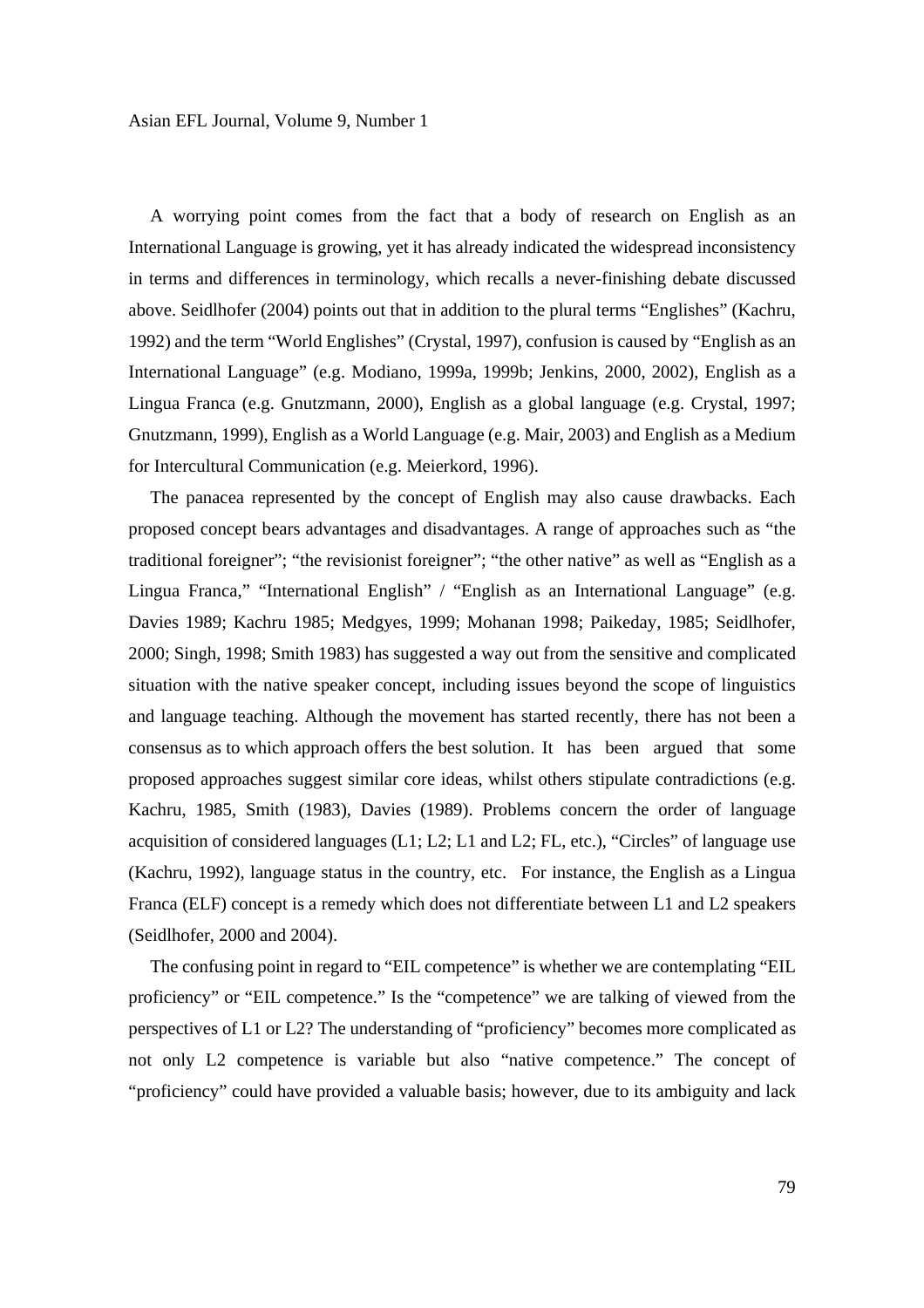of agreement among theorists, questions are raised with regard to "EIL competence." How will interrelationships among the components be addressed? The issue is not only to identify components but also find how competencies interact and are acquired. Will *"*basic interpersonal and communicative skills" and "cognitive/academic language ability" be accounted for? Will the practical use and ability for use be considered? The idea is not only to identify a theoretical framework to illustrate what components "communicative competence" may include without establishing a model to show how competencies interact and become acquired. Is "linguistic competence" viewed within "communicative competence" to point out their indivisibility? What is the view for grammar rules without rules of use? Is the grammatical component as important as the sociolinguistic? As it has been noted, efforts of theorists and test developers should be united to arrive at a sound framework. But whilst aiming at a theory, one should not forget about assessment methodologies and testing issues.

 The routes are numerous but my point of view is that the above discussed concepts and research they engendered may provide tremendously valuable assistance for articulating "EIL competence" problems and suggesting possible solutions. The development of the EIL concept requires strong research considering already learnt lessons to provide a better sound construct for "EIL competence." This leaves abundant space for research and contemplations for further discussion. I hope that the article has been able to indicate the most appealing to further stimulate the Asian EFL discussion in order to outline the entire set of issues for further consideration.

#### **Acknowledgments**

The author would like to express her sincerest infinite appreciation to Dr Edith Esch at the University of Cambridge. The author gratefully acknowledges FCO Chevening and OSI scholarship networks and OSI/ CARTI /HESP. The author would also like to thank Dr Roger Nunn and the two anonymous reviewers from the *Asian EFL Journal*.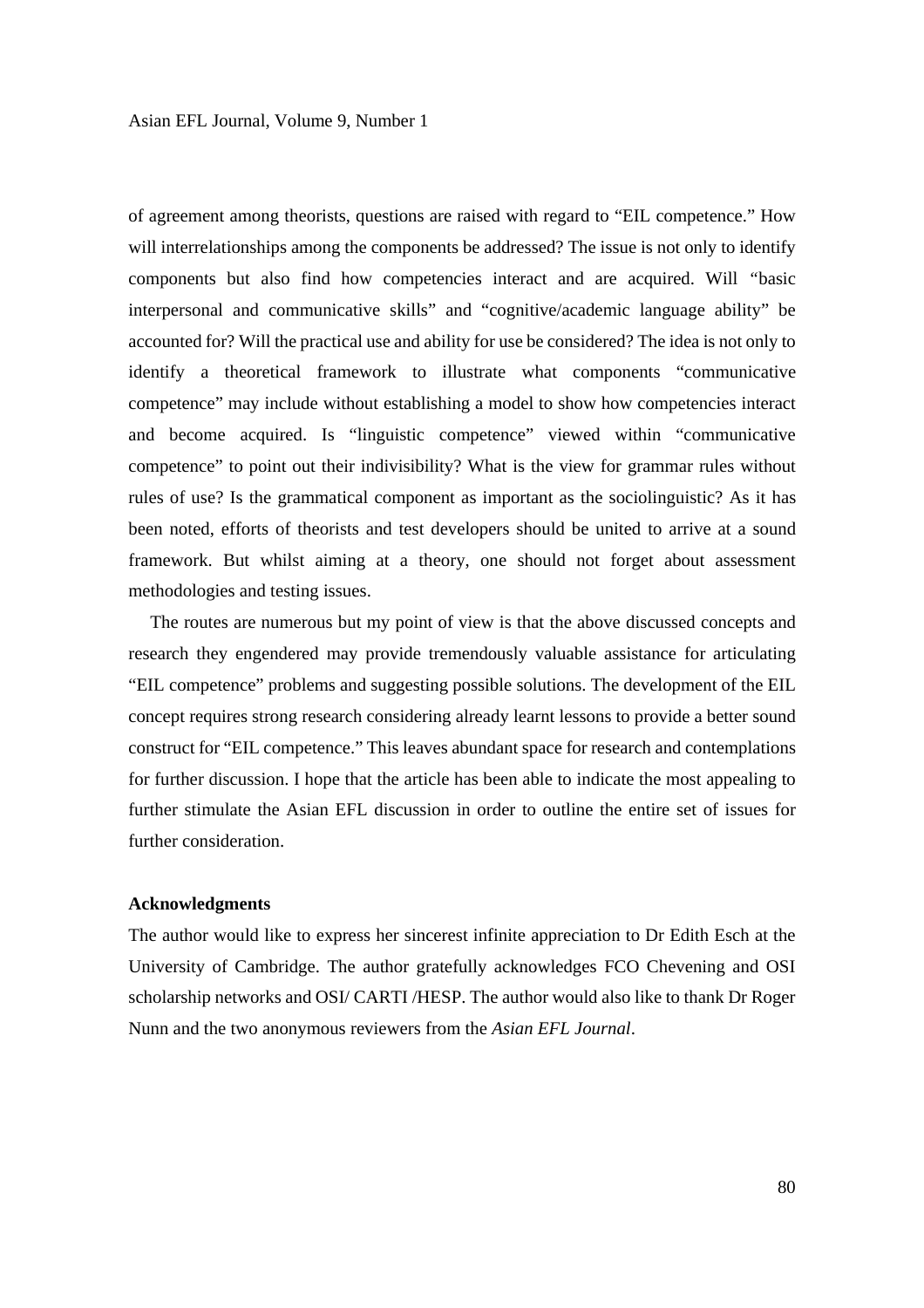# **References**

- Bachman, L. & Palmer, A. (1982). The construct validation of some components of communicative proficiency. *TESOL Quarterly*, *16*(4), 449-465.
- Bachman, L. (1990a). *Fundamental considerations in language testing.* Oxford: Oxford University Press.
- Bachman, L. (1990b). Constructing measures and measuring constructs. In B. Harley, P. Allen, J. Cummins & M. Swain (Eds.), *The development of second language proficiency*  (pp 39-49).Cambridge: Cambridge University Press.
- Campbell, R. & Wales, R. (1970). The study of language acquisition. In J. Lyons (Ed.), *New horizons in linguistics* (pp. 242-262). Harmondsworth: Penguin Books.
- Canale, M. (1983). From communicative competence to communicative language pedagogy. In J. Richards and R. Schmidt (Eds.), *Language and communication* (pp. 2-28). London: Longman.
- Canale, M., & Swain, M. (1980). Theoretical bases of communicative approaches to second language teaching and testing. *Applied Linguistics*, *1*, 1-47.
- Chomsky, N. (1965). *Aspects of the theory of syntax*. Cambridge: MIT Press.
- Coulmas, F. (1981). Spies and native speakers. In F. Coulmas (Ed.), *A festschrift for native speaker* (pp. 355-367). The Hague: Mouton.
- Crystal, D. (1997). *English as a global language*. Cambridge: Cambridge University Press.
- Crystal, D. (2001). *Language and the internet*. Cambridge: Cambridge University Press.
- Cummins, J. (1980). The construct of language proficiency in bilingual education. In J. Alatis (Ed.), *Current issues in bilingual education* (pp. 81-103). Washington, D. C.: Georgetown University Press.
- Cummins, J. (2000). Putting language proficiency in its place: responding to critiques of the conversational / academic language distinction. In J. Cenoz & U. Jessner (Eds.), *English in Europe: The acquisition of a third language* (pp. 54-83). Clevedon: Multilingual Matters.
- Davies, A. (1989). Communicative competence as language use. *Applied Linguistics, 10*(2), 157-170.
- Davies, A. (1991). *The native speaker in applied linguistics*. Edinburgh: Edinburgh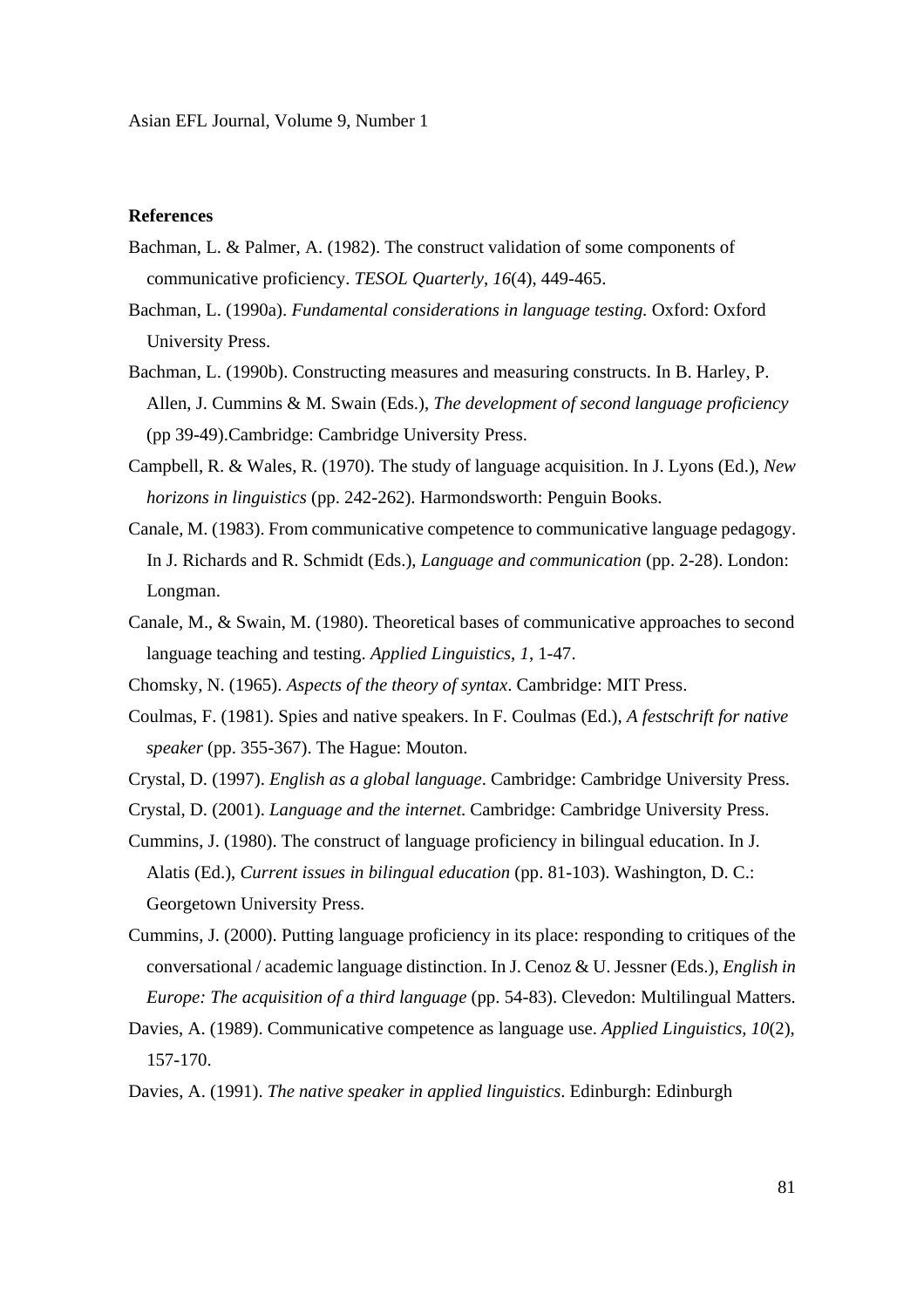Asian EFL Journal, Volume 9, Number 1

University Press.

Davies, A. (1996). Proficiency or the native speaker: what are we trying to achieve in ELT? In G. Cook & B. Seidlhofer (Eds.), *Principle and practice in applied linguistics* (pp. 145-157). Oxford: Oxford University Press.

Davies, A. (2003) *The native speaker: Myth and reality.* Clevedon: Multilingual Matters

- Ferguson, C. (1983). Language planning and language change. In H. Cobarrubias & J. Fishman (Eds.), *Progress in language planning: International perspectives* (pp. 29-40). Berlin: Mouton.
- Freed, B. (1989). Perspectives on the future of proficiency-based teaching and testing. *ADFL Bulletin, 20*(2), 52-57.
- Fries, C. (1966). *Teaching and learning English as a second language.* Ann Arbor: University of Michigan Press.
- Graddol, D. (1999). The decline of the native speaker. In D. Graddol & U. Meinhof (Eds.), *English in a changing world, AILA Review, 13*, 57-69.
- Hamilton, J., Lopes, M., McNamara, T. & Sheridan, E. (1993). Rating scales and native speaker performance on a communicatively-oriented EAP test. *Melbourne Papers in Applied Linguistics, 2*(1), 1-24.
- Hymes, D. (1971). Competence and performance in linguistic theory. In R. Huxley and E. Ingram (Eds.), *Language acquisition: Models and methods* (pp. 3-28). London, New York: Academic Press.
- Ingram, D. (1985). Assessing proficiency: An overview of some aspects of testing. In K. Hyltenstam & M. Pienemann (Eds.), *Modelling and assessing second language development* (pp. 215-276). Clevedon: Multilingual Matters.
- Jenkins, J. (2000). *The phonology of English as an international language*. Oxford, England: Oxford University Press.
- Jenkins, J. (2002). A sociolinguistically based, empirically researched pronunciation syllabus or English as an international language. *Applied Linguistics*, *23*, 83-103.
- Gnuztmann, C. (1999). English as a global language: Perspectives for English language teaching and for teacher education in Germany. In C. Gnutzmann (Ed.), *Teaching and*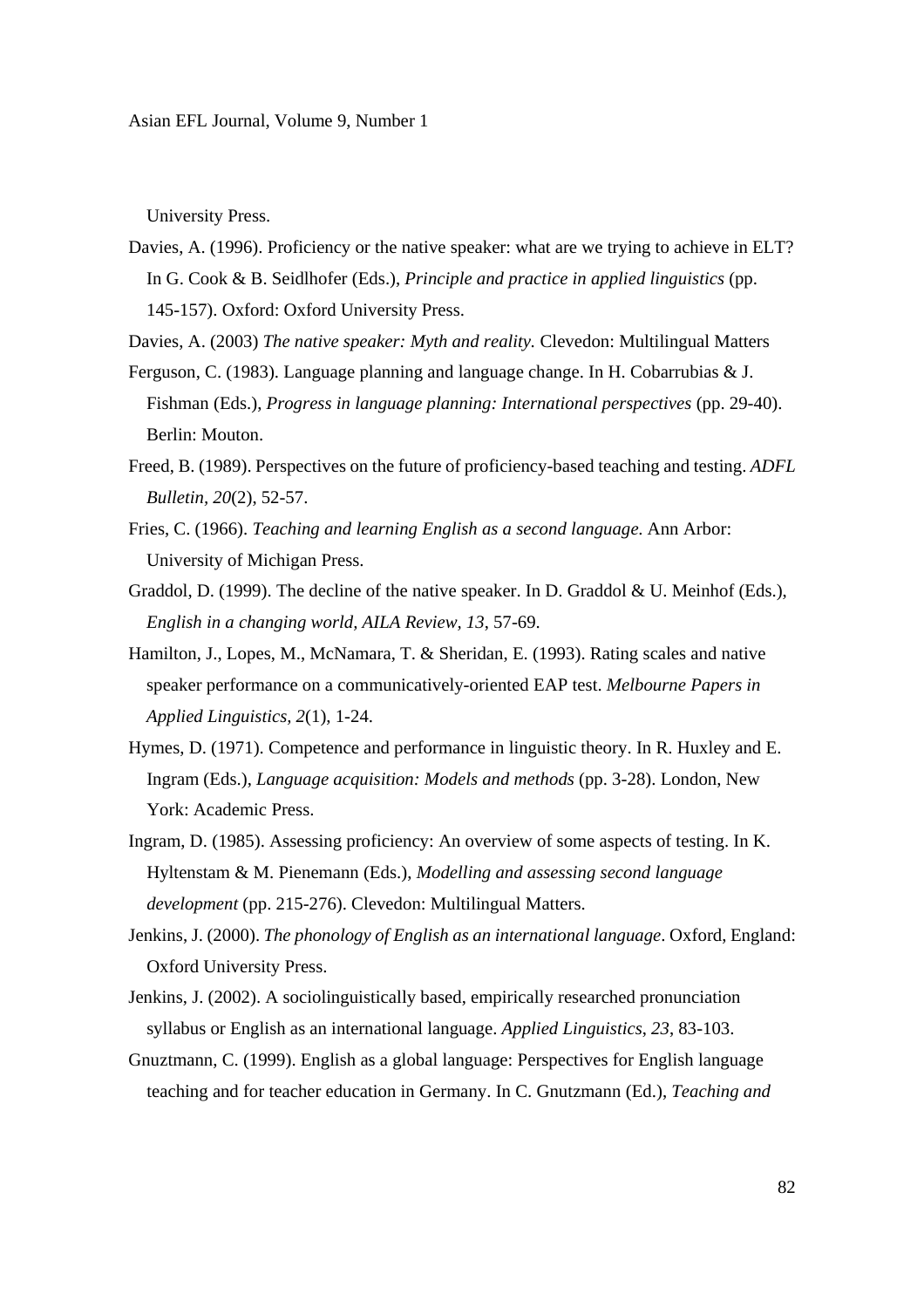*learning English as a global language: Native and non-native perspectives (pp. 157-169).* Tuebingen, Germany: Stauffenburg.

- Gnutzmann, C. (2000). Lingua franca. In M. Byram (Ed.), *The Routledge encyclopedia of language teaching and learning* (pp. 356-359). London: Routledge.
- Kachru, B. (1985). Standards, codification and sociolinguistic realism: the English language in the outer circle. In R. Quirk & H. Widdowson (Eds.), *English in the World: Teaching and learning the language and literatures* (pp. 11-30). Cambridge: Cambridge University Press and the British Council.
- Kachru, B. (Ed.). (1992). *The other tongue* (2nd ed.). Urbana: University of Illinois Press.
- Kasper, G. (1997). Beyond reference. In G. Kasper & E. Kellerman (Eds.), *Communication strategies* (pp. 345-360). Harlow: Longman.
- Lado, R. (1961). *Language testing: The construction and use of foreign language tests; A teacher's book.* London: Longman.
- Lado, R. (1964). *Language teaching: A scientific approach.* New York: McGraw-Hill.
- Lantolf, J. & Frawley, W. (1988). Proficiency: understanding the construct. *Studies in Second Language Acquisition, 10*(2)*,* 181-195.
- Lee, J. (2005) The Native Speaker: An Achievable Model? *Asian EFL Journal.* Retrieved March 10, 2006 from http://www.asian-efl-journal.com/September\_05\_dn.php
- Mair, C. (Ed.). (2003). *The politics of English as a world language: New horizons in postcolonial cultural studies*. Amsterdam: Rodopi.
- Maum, R. (2002). *Nonnative-English-speaking teachers in the English teaching profession*. Washington, D.C.: Center for Applied Linguistics. Retrieved May 15, 2004, from http//:www.cal.org/resources/digest/0209maum.html
- McArthur, T. (Ed.). (1992). *The Oxford companion to the English language.* Oxford: Oxford University Press.
- Medgyes, P. (1992). Native or non-native: Who's worth more? *ELT Journal*, *46*(4), 340-349.
- Medgyes, P. (1999). *The Non-native teacher* (revised 2nd edition). Ismaning, Germany: Hueber Verlang.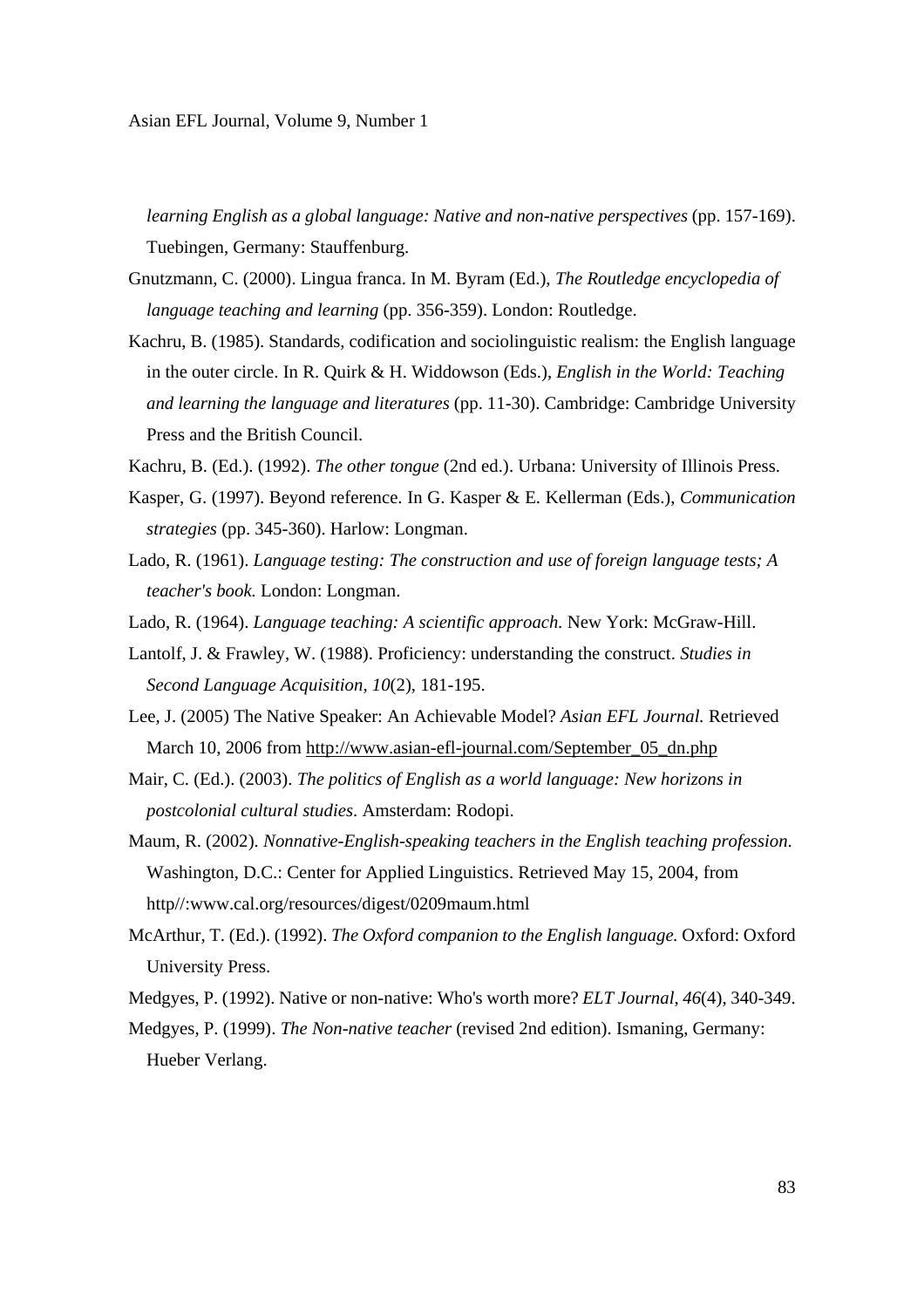- Meierkord, C. (1996). *Englisch als Medium der interkulturellen Kommunikation. Untersuchungen zum non-native-/non-native speaker Diskurs*. Frankfurt am Main, Germany: Lang.
- Modiano, M. (1999a). International English in the global village. *English Today*, *15*, 22-28.
- Modiano, M. (1999b). Standard English(es) and educational practices for the world's lingua franca. *English Today*, *15*, 3-13.
- Mohanan, K.P. (1998). On new/non-native Englishes: A quartet: second response. In R. Singh, (op cit) (pp. 50-53).
- Nayar, P. B. (1994). Whose English is it? [Electronic version]. *TESL-EJ*, *1*(1), Retrieved May 6, 2004, from http://www.writing.berkeley.edu/TESLEJ/ej01/f.1.html
- North, B. (2000). *Development of a common framework scale of language proficiency.* New York: Peter Lang Publishing.
- Nunn, R. (2005) Competence and teaching English as an international language. *Asian EFL Journal, 7*(3), 61-74.
- Oller, J. W. (1976). Evidence for a general language proficiency factor: an expectancy grammar. *Die neueren sprachen, 2,* 165-174.
- Oller, J. W. (1979). *Language tests at school.* London: Longman.
- Oller, J. W. (1983).A consensus for the eighties? In J. W. Oller, Jr. (Ed.), *Issues in language testing research* (pp. 351-356). Rowley, Mass.: Newbury House.
- O'Neill, R. (1974). *Kernel lessons intermediate*. Harlow: Longman
- Paikeday, T. M. (1985). *The native speaker is dead!* Toronto and New York: Paikeday Pub. Co.
- Phillipson, R. (1996). ELT: The native speaker's burden. In T. Hedge & N. Whitney (Eds.), *Power, pedagogy, & practice* (pp. 23-30). Oxford: Oxford University Press.
- Rampton, M.B.H. (1990). Displacing the "native speaker": expertise, affiliation and inheritance. *ELT Journal, 44*(2)*,* 338-343.
- Richards, J. S. (2002). 30 years of TEFL/TESL: A personal reflection [Electronic version]. Retrieved March 15, 2006, from http://cupkorea.co.kr/popup/camday2002.htm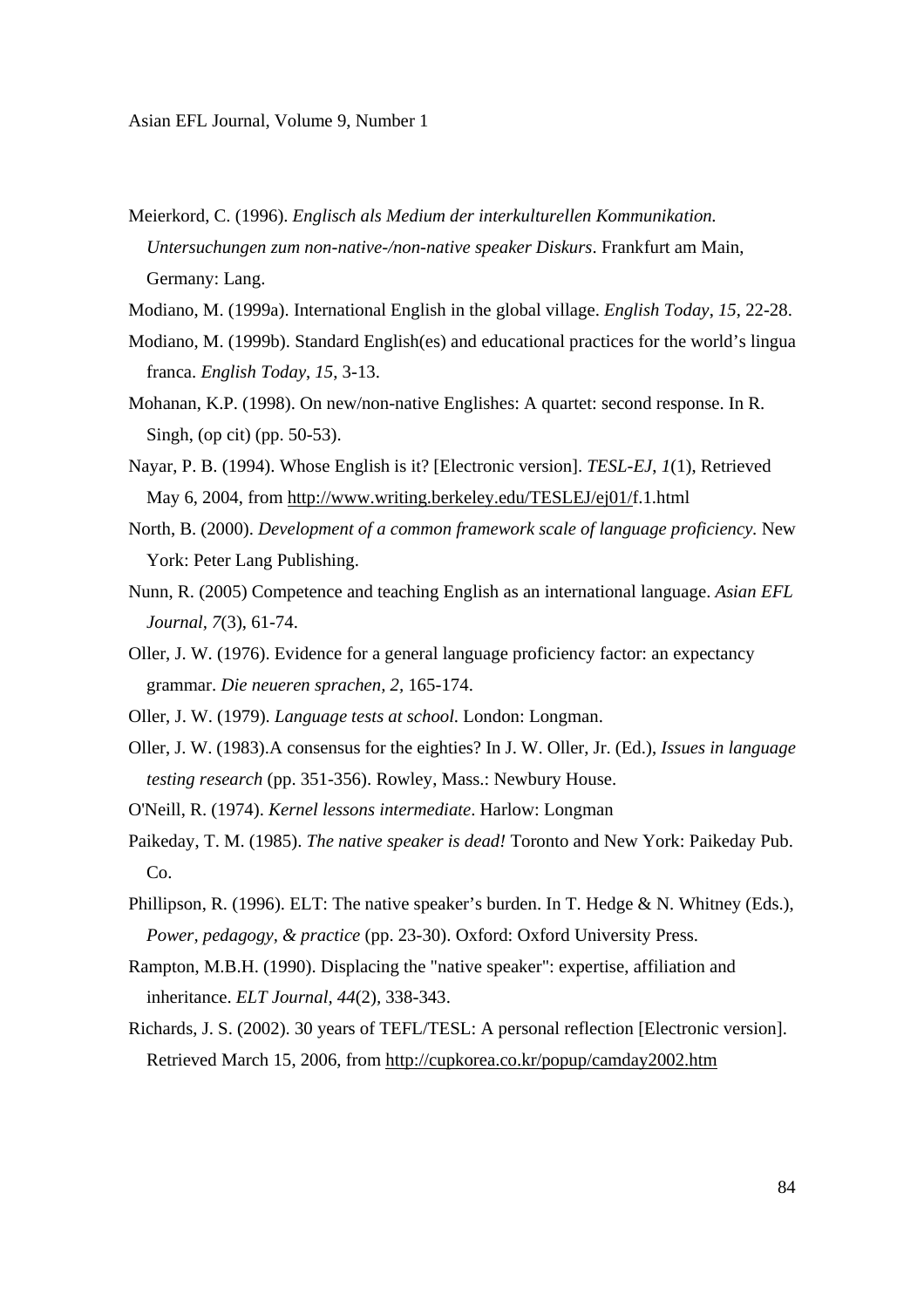Asian EFL Journal, Volume 9, Number 1

- Savignon, S. (1972). *Communicative competence: An experiment in foreign language teaching.* Philadelphia: Center for Curriculum Development.
- Seidlhofer, B. (2000). Mind the gap: English as a mother tongue versus English as a lingua franca. *Views (University of Vienna Department of English), 9*(1)*,* 51-68
- Seidlhofer, B. (2004). Research perspectives on teaching English as a lingua franca. *Annual Review of Applied Linguistics*, *24*, 209-239.
- Shohamy, E. (1992). Beyond proficiency testing: A diagnostic feedback testing model for assessing foreign language learning. *Modern Language Journal, 76*(4)*,* 513-521.
- Singh, R. (Ed.) (1998) *The native speaker: Multilingual perspectives.* New Delhi: Sage.
- Smith, L. (Ed) (1983). *Readings in English as an international language.* Oxford: Pergamon Press.
- Spolsky, B. (1989). Communicative competence, language proficiency, and beyond. *Applied Linguistics, 10*(2), 138-156.
- Stern, H. (1992). *Issues and options in language teaching.* Oxford: Oxford University Press.
- Stern, H.H. (1983). *Fundamental Concepts of Language Teaching*. Oxford: Oxford University Press.
- Taylor, D. (1988). The meaning and use of the term 'competence' in linguistics and applied linguistics. *Applied Linguistics, 9*(2), 148-168.
- Vollmer, H. (1981). 'Why are we interested in 'general language proficiency'? In J. Alderson & A. Hughes (Eds.), *ELT documents 111 - Issues in language testing* (pp. 152-175). London: British Council.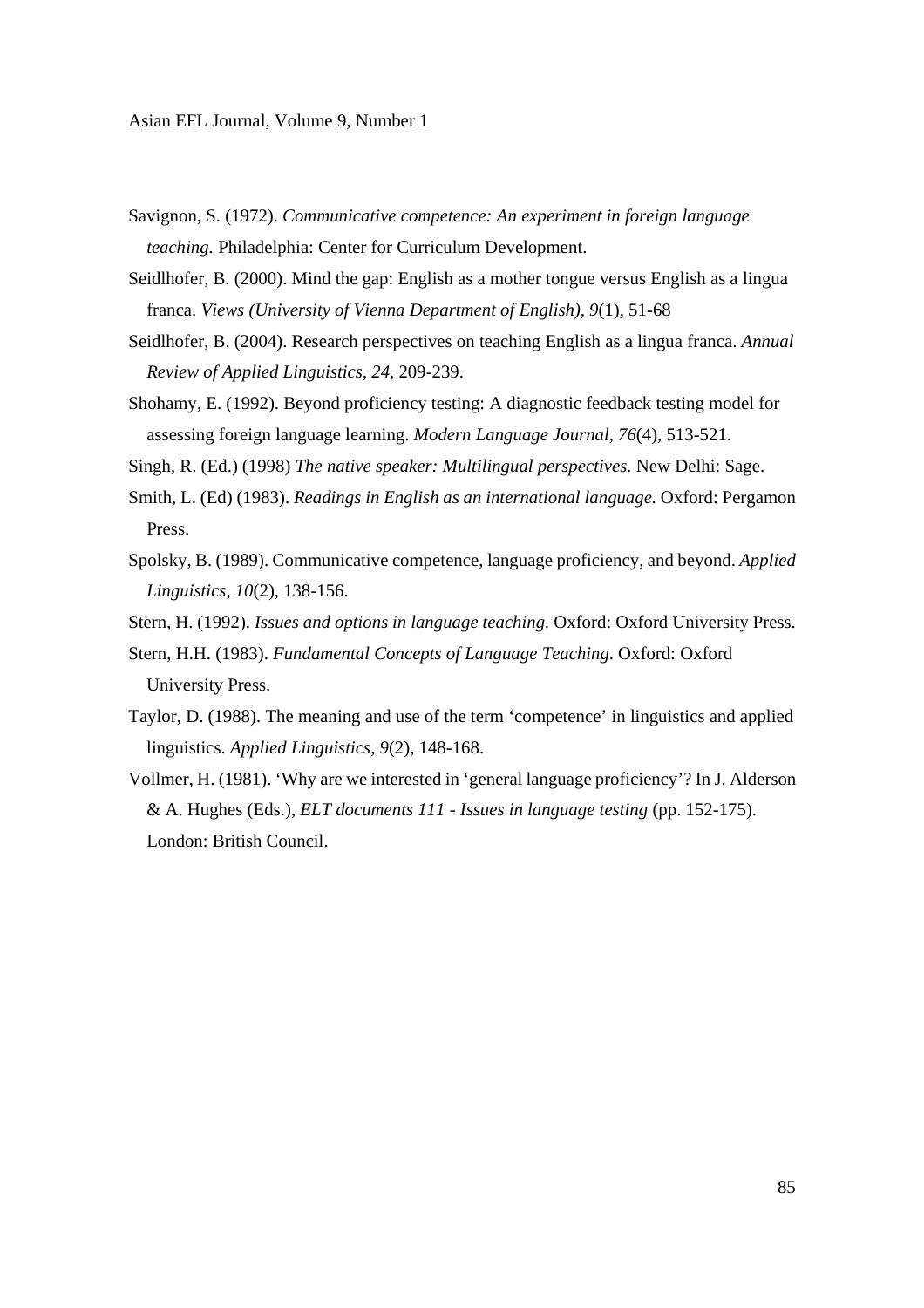Asian EFL Journal, Volume 9, Number 1



# **A Survey on the Relationship between English Language Proficiency and the Academic Achievement of Iranian EFL Students**

**Ataollah Maleki**  *University of Medical Sciences, Zanjan, Iran*  **Ebrahim Zangani**  *Zanjan Islamic Azad University, Iran* 

#### **Bio Data:**

Dr. Attaollah Maleki is an associate professor of TEFL at University of Medical Sciences at Zanjan. He received his Ph.D from Tehran University in 1996, and holds a B.A degree in English, an M.A in TEFL, and Diploma in Applied Linguistics, Phonetics, and the Teaching of English. He has taught English at different levels for 20 years, and has published a number of books and articles on language in general and the English language-related topics in particular.

Ebrahim Zangani is a lecturer of TEFL at Zanjan Islamic Azad University and English Language teacher in the Ministry of Education. He received his M.A in TEFL from Tehran Science and Research Campus in 2003, and holds a B.A degree in English Translation. He has taught general English at different levels and ESP courses for 12 years. He has written general English books for university students and papers in English language teaching.

# **Abstract**

One of the most serious problems that Iranian EFL students face in their field of study is their inability to communicate and handle English after graduating from university. This is due to their weaknesses in general English, which influence their academic success. The intent of the present study was to examine the strength of the relationship between English language proficiency and the academic achievement of Iranian EFL students. Accordingly, the relation between English language proficiency and academic achievement was examined in this study, and a significant connection was found between proficiency and grade point averages of academic achievement. Similarly, the results revealed significant correlation between English language proficiency and achievement in English speaking and writing subjects.

**Key Words:** Language proficiency, General English, EFL Writing and speaking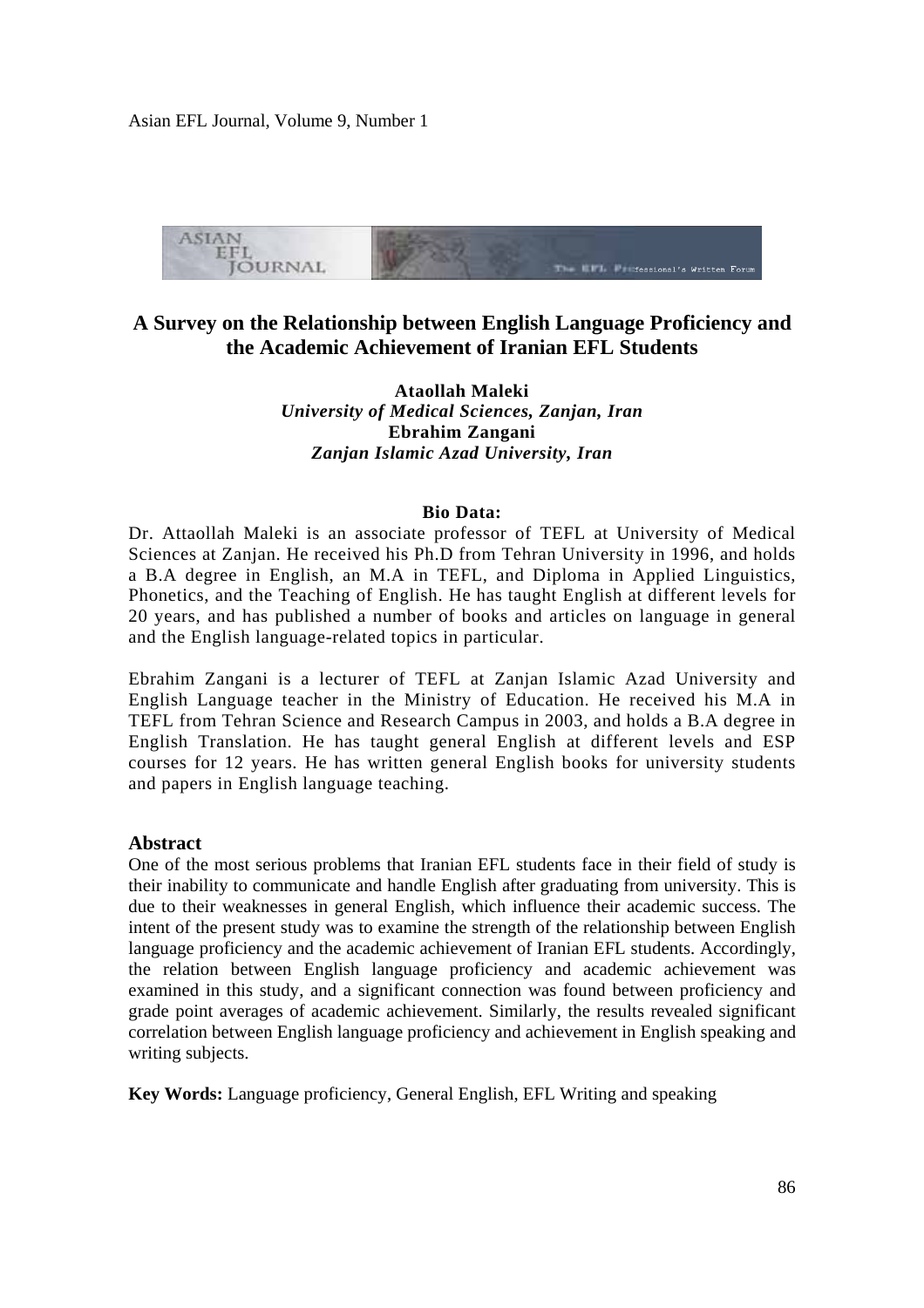# **Introduction**

Many students who are majoring in English language in Iran have chosen their field of study with little degree of capability in language use and its components, in other words, they have low ability or proficiency in English language use and usage when they begin to study. The term "capability" can refer to the ability of the examinee to recognize, comprehend, or produce language elements, in other words, "… at a given point in time the language learner may be a listener, speaker or both" (Farhady *et al.*, 1994).

 Having difficulties in grasping fully the contents and concepts of the course given in the target language seems to be one of the most serious problems that EFL students face in their particular course of study. This might be due to their weaknesses in general English, which may have a drastic impact on their academic success. Passing some courses successfully is not a determining yardstick in assessing students' overall language ability. Having passed some courses and having graduated, Iranian EFL students in general seem not to be as proficient and qualified in language use and components as might be expected (Farhady, *et al*., 1994). In other words, they fail to understand fully the context of language use – the contexts of discourse and situations. Savignon (1983) states that communication takes place in an infinite variety of situations and success in a particular role depends on one's understanding of the context and on the prior experience of a similar kind (pp. 8-9). Therefore, the overall performance of EFL students in language use depends on their English language proficiency. To determine whether this proficiency affects the academic achievement of the EFL students, we decided to conduct the present research. The intent of this study was to examine the strength of the relationship between English language proficiency and the academic achievement of Iranian EFL students.

In this connection, the following research questions were proposed:

- 1. Is there any relationship between English language proficiency and the academic achievement of Iranian EFL students?
- 2. Does English language proficiency have a significant impact on achievement in English speaking subjects (lessons) of Iranian EFL students?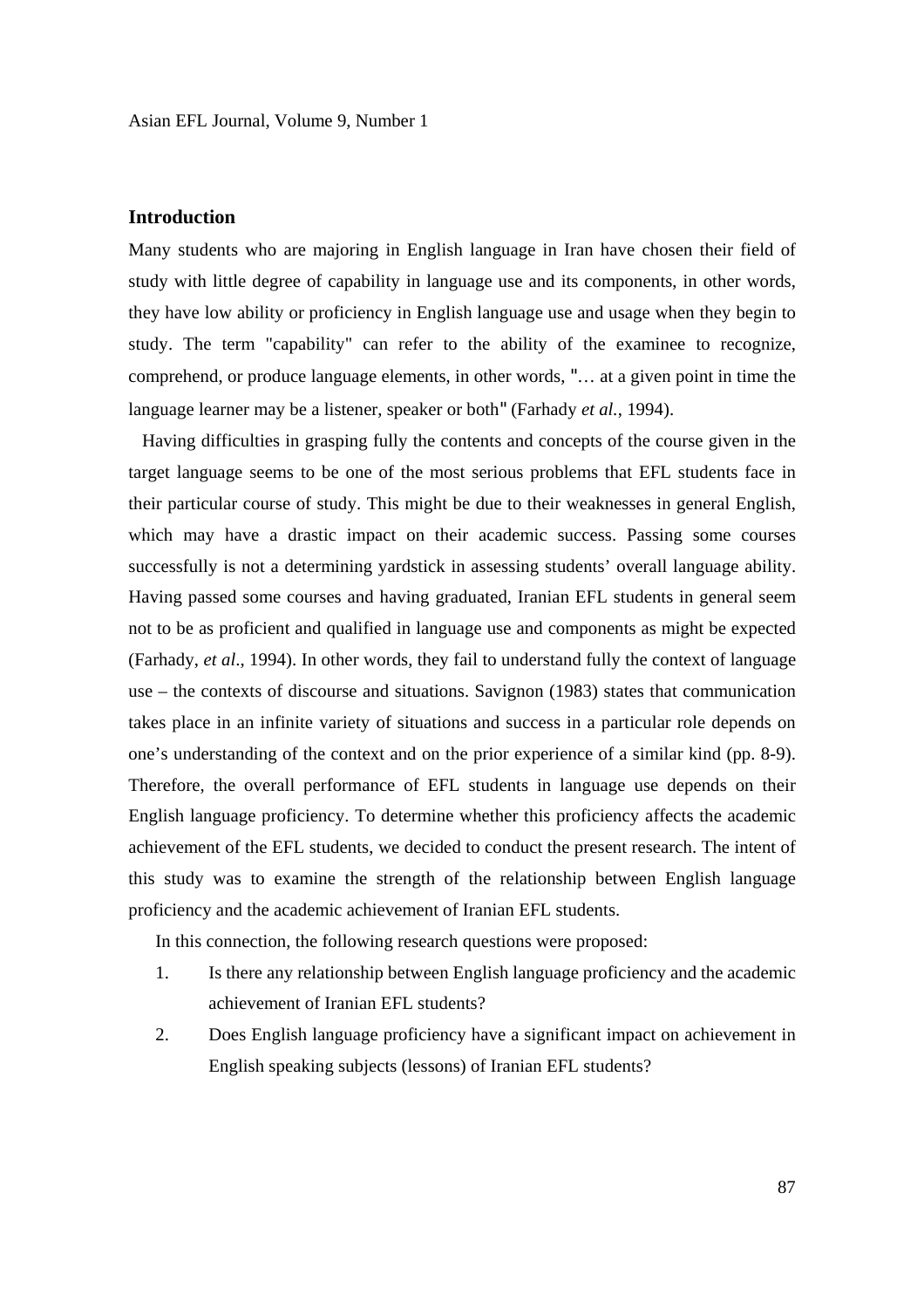3. Does English language proficiency have a significant impact on achievement in English writing subjects (lessons) of Iranian EFL students?

On the basis of the above-mentioned research questions, the following null hypotheses were formulated:

1. There is no relationship between English language proficiency and the academic achievement of Iranian EFL students.

2. English language proficiency does not have a significant impact on achievement in English speaking subjects (lessons).

3. English language proficiency does not have a significant impact on achievement in English writing subjects (lessons).

# **Review of Literature**

According to Stern (1983), proficiency can be looked at as a goal and thus be defined in terms of objectives or standards. These can then serve as criteria by which to assess proficiency as an empirical fact, that is, the actual performance of given individual learners or groups of learners. He states that "proficiency ranges from zero to native - like proficiency. The zero is not absolute because the second language learner as speaker of at least one other language, his first language, knows language and how it functions. Complete competence is hardly ever reached by second language learners" (p.341). Bachman (1990) defines language proficiency as the language ability or ability in language use. Oller (1983) states that language proficiency is not a single unitary ability, but that it consists of several distinct but related constructs in addition to a general construct of language proficiency. Farhady, et al. (1983) state that the term 'proficiency' refers to the examinee's ability in a particular area of competency in order to determine the extent to which they can function in a real language use situation.

 According to Best and Kahn (1989) achievement tests attempt to measure what an individual has learned. They are particularly helpful in determining individual or group status in academic learning. Achievement test scores are used in diagnosing strengths and weaknesses and as a basis for awarding prizes, scholarship, or degrees. They are used also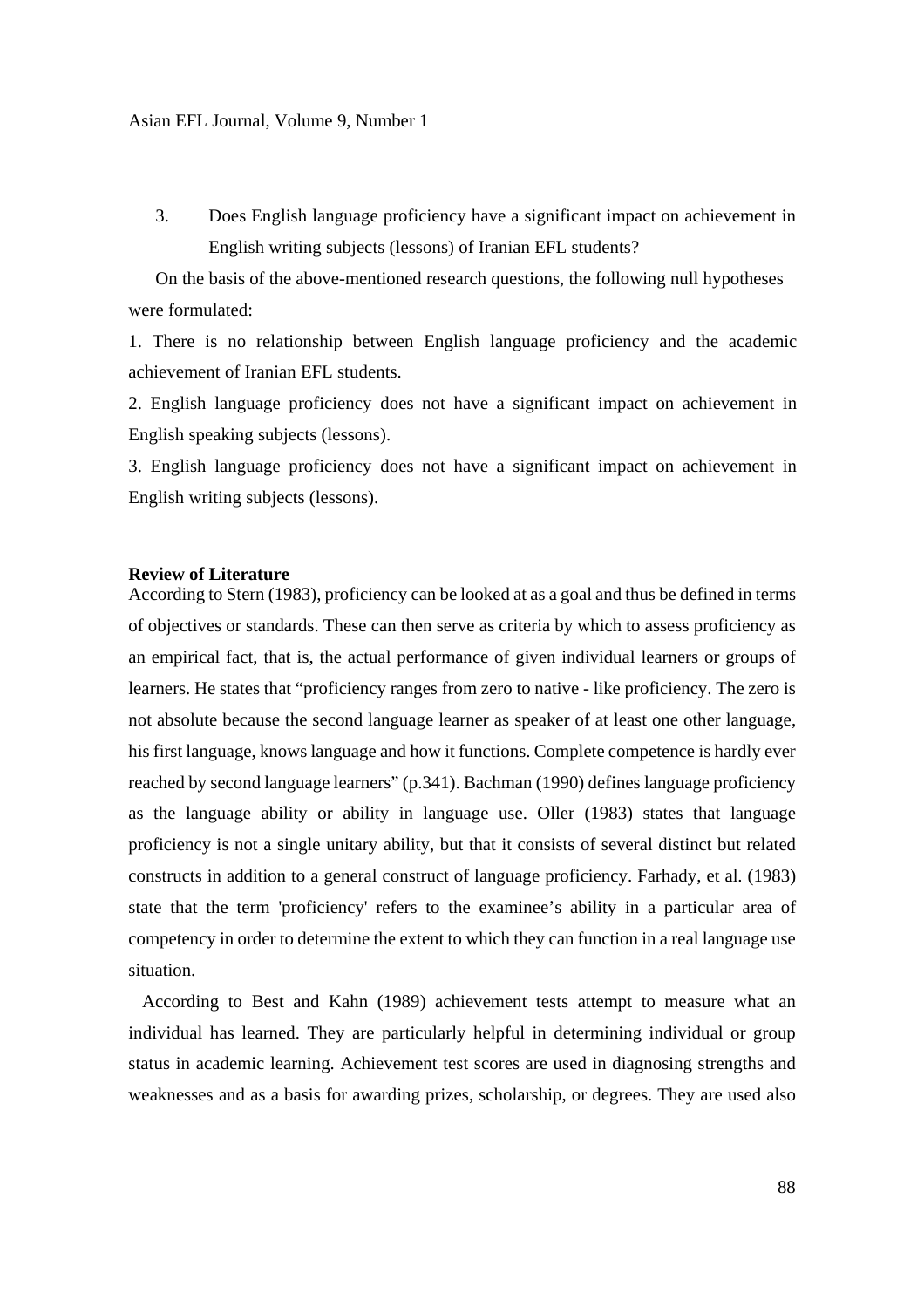in evaluating the influences of courses of study, teachers, teaching methods, and other factors considered to be significant in educational practice. Graham (1987) pointed out the problems associated with research that attempts to delineate the relationship between language proficiency and academic performance, including the nature of the measures used to define L2 proficiency; the definition of academic success, especially when the reported GPA may be based on unequal numbers of courses or on dissimilar courses; and the possible influence of other variables in determining academic success.

 Butler and Castellon-Wellington (2000) compared student content performance to concurrent performance on a language proficiency test. This study established a correlation relationship between English language proficiency and performance on standardized achievement tests in English. Ulibarri, et al. (1981) compared the performance of 1st, 3rd, and 5th-grade Hispanic students on three English language tests with their achievement data for reading and math; they found that the language test data were not very useful in predicting achievement in reading and math.

 Stevens et al. (2000) investigated the relationship between the language and performance of seven-grade English language learners on two tests- a language proficiency test and a standardized achievement test. They stated that the correspondence between the languages of the two tests was limited. Bayliss and Raymond (2004) examined the link between academic success and second language proficiency in the context of two professional programs. They conducted two studies. First, they investigated the link between ESL scores on an advanced ESL test and the grade point average (GPA) obtained over two semesters. Second, they investigated the link between French second language scores on an advanced L<sub>2</sub> test and both the number of courses failed and the first semester GPA. In recent years, researchers have examined the relationship between language proficiency and such various areas as intelligence, aptitude, and language skills. Garcia-Vasquez et al. (1997) compared the reading achievement scores of Hispanic middle and high school students with measures of their proficiency in English and found that the highest correlations were between English proficiency and English academic achievement  $(r = 0.84)$ . Lower, significant correlations were observed between Spanish reading and English reading  $(r = 0.24)$ , and no correlation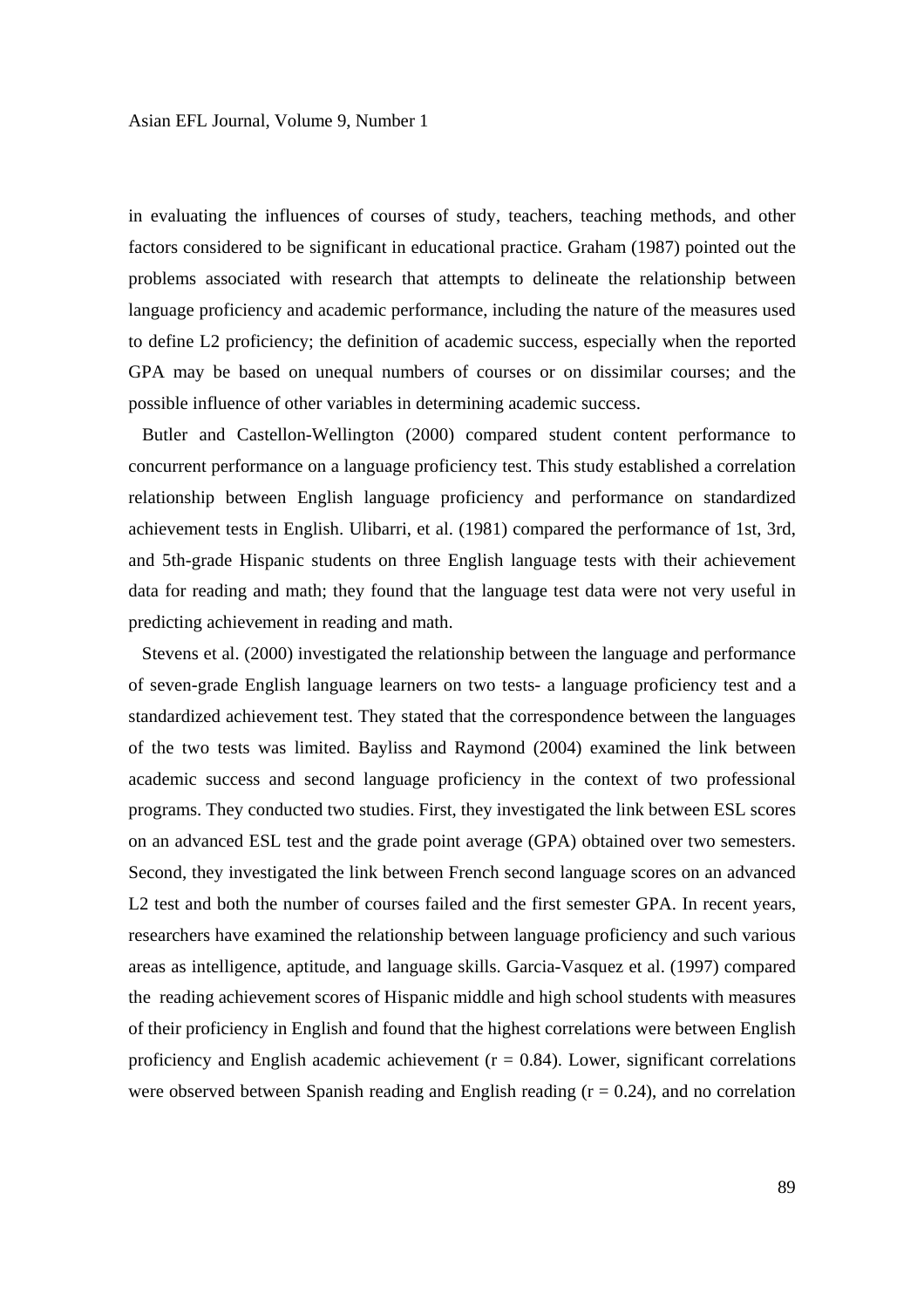was found between Spanish proficiency and English academic achievement ( $r = 0.03$ ). Ulibarri et al. (1981) demonstrated that English language proficiency is the best predictor of English reading achievement for students with lower levels of English proficiency, even when students are just beginning to read. De Avila (1990) observes that the relationship between academic achievement and language proficiency disappears as students approach native- like proficiency levels.

#### **Methodology Participants**

EFL students majoring in English translation at the Islamic Azad University, Takestan campus, were randomly selected to participate in this study. The selection procedures yielded a sample of 50 students, all in the last semester of their course of study. Of the 50 participants, 80% were female and 20% were male.

### **Procedure**

As mentioned earlier, the purpose of this study was to find out the relationship between language proficiency and academic achievement of Iranian EFL students. So, in order to achieve this goal, a standardized TOEFL paper test was first administered to the participating students, so as to decide their overall English language proficiency. The subtests included listening, reading comprehension, grammar and written expressions, and vocabulary. To test the speaking ability of the subjects, we also arranged an interview. The grading criteria for assessing the interview were pronunciation, style, vocabulary, grammar, suitability, fluency, and accuracy, to all of which equal points were assigned. Data on academic achievement was obtained from students' cumulative folders. After administrating the TOEFL paper test and conducting the interview, the results of different parts of the test and the interview were used in total as an indicator of each student's estimated English language proficiency score. Grade point averages (GPAs) included those specialized subjects, which were in the areas of language learning and teaching. The computed GPA was comprised of content areas such as linguistics, methodology, testing, English literature, phonology, and advanced writing which students had passed in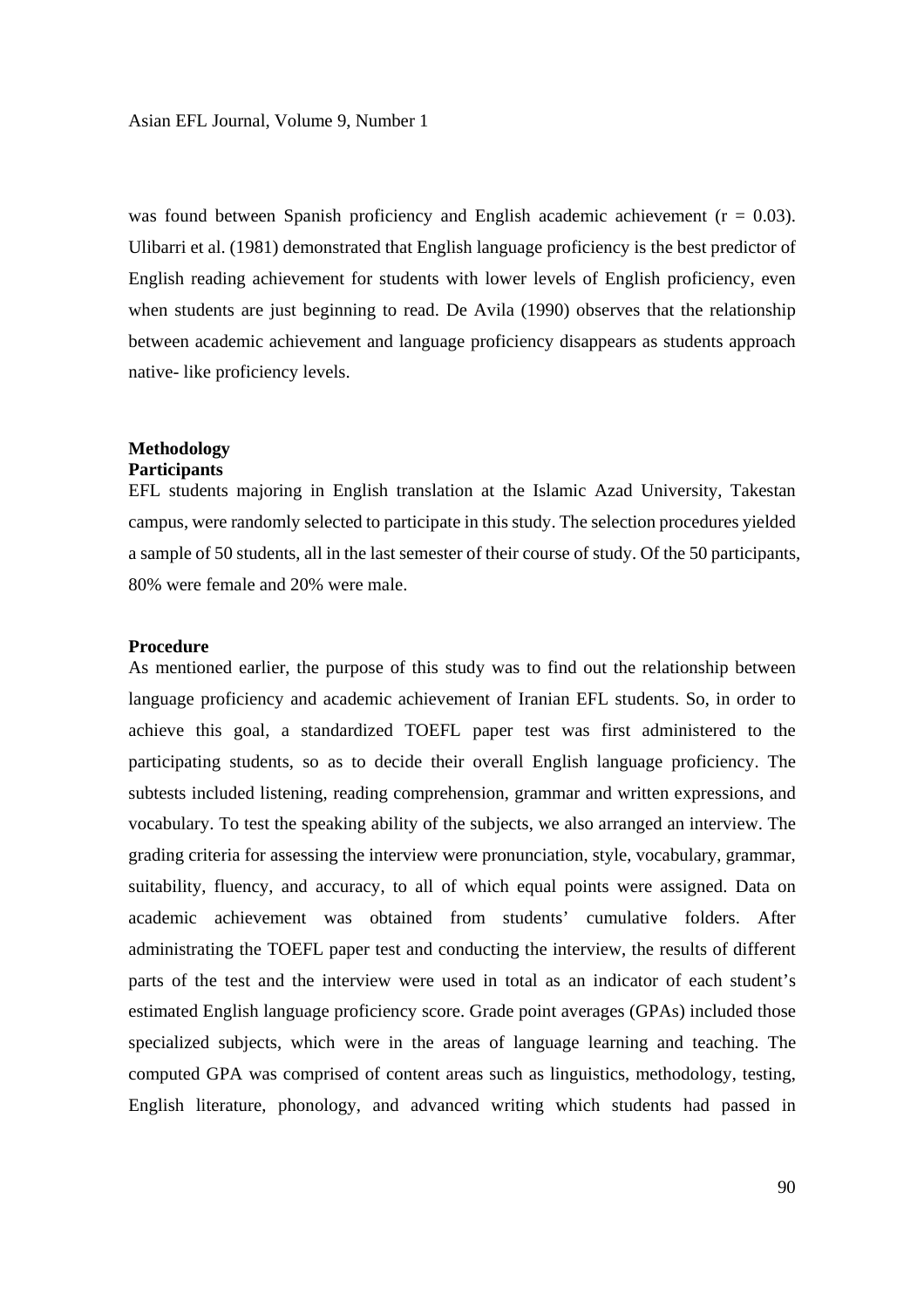subsequent semesters. Then the coefficient of correlation between two sets of scores obtained from the students' GPAs and the results of language proficiency test was calculated.

 To decide whether the calculated proficiency scores have a significant impact on the students' achievement in speaking and writing subjects, the authors computed two different GPAs for each student. The first GPA was comprised of oral contents, that is, those subjects that had been assessed orally such as oral reproduction of a story etc. The second GPA was restricted to the written language, that is, those subjects which had been evaluated in a written form.

 Later, the correlation analysis was used to determine the relations between scores on language proficiency and achievement in speaking and writing subjects. This was done to demonstrate the impact of language proficiency on achievement in speaking and writing subjects respectively.

# **Results**

The results of descriptive analysis of the data showed that the mean of the language proficiency score of participating students was 9.49, and the standard deviation was 1.62. This indicates that the language ability of almost all students was low. The mean of the English speaking and writing subjects (lessons) scores were 14.68 and 13.60 while the standard deviations were 1.72 and 2.14 respectively. This demonstrates that these EFL students performed much better on English speaking subjects than on English writing subjects (see Table 1).

 The result of the correlation revealed a significant relation between English language proficiency and academic achievement (GPA). The correlation coefficient of the two sets of scores was 0.48. This suggests that as English proficiency increases, so does academic success. In other words, there is a positive correlation between the two variables.

 Significant correlations were also observed between English proficiency and achievement in speaking and writing subjects. The results of the Pearson correlation revealed that the English language proficiency of Iranian EFL students correlates positively with achievement in speaking subjects (0.36) and achievement in writing subjects (0.40)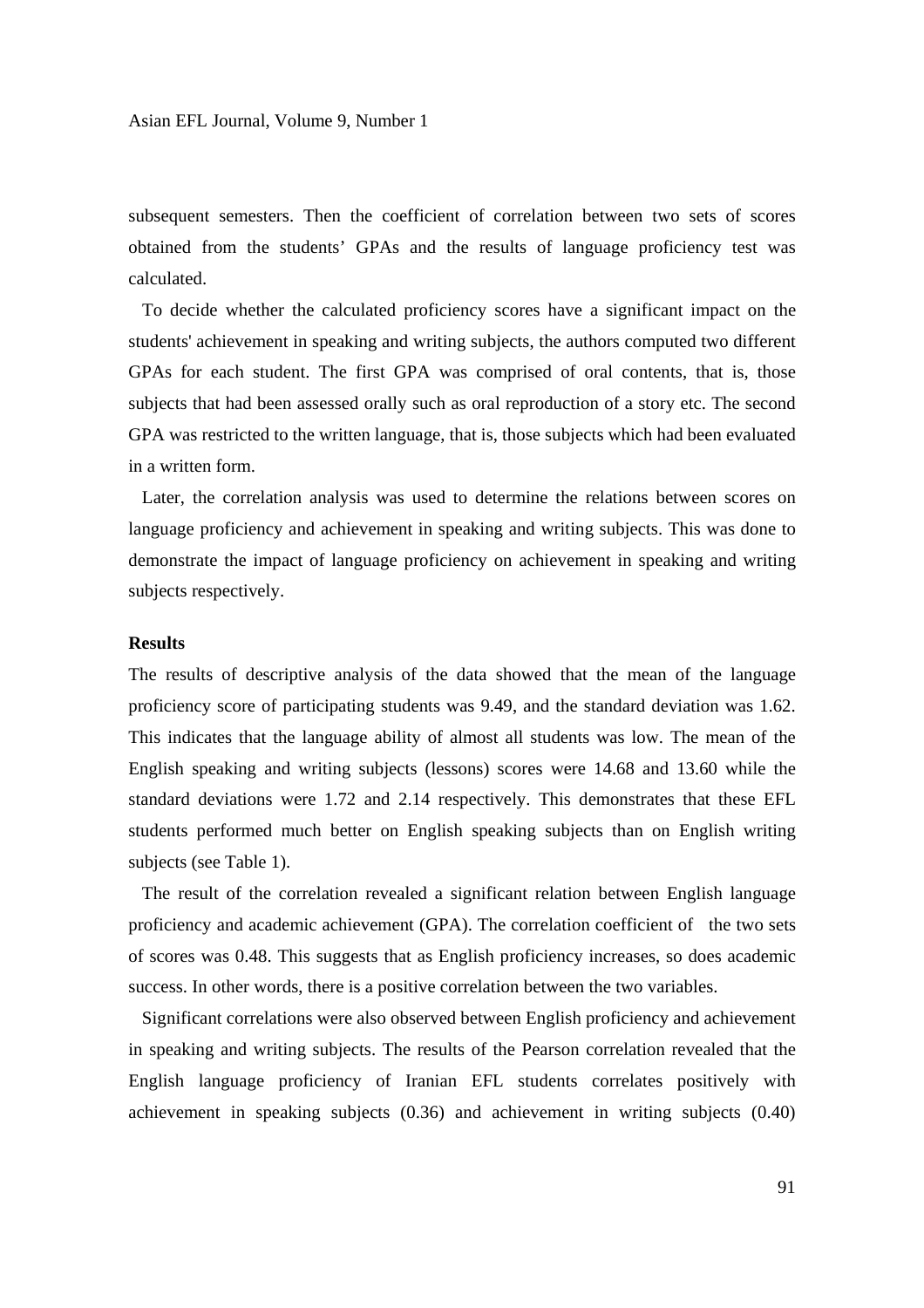respectively (see Table 2). These findings indicate that proficiency in English influences achievement in English writing subjects of students more than achievement in English speaking subjects.

| Variable                          | N  | Mean   | Median | Tr Mean | St Dev | <b>SE</b> Mean |
|-----------------------------------|----|--------|--------|---------|--------|----------------|
| Language<br>Proficiency           | 48 | 9.49   | 9.75   | 9.43    | 1.72   | 0.315          |
| Speaking<br><b>Subjects Score</b> | 48 | 14.684 | 14.675 | 14.588  | 1.728  | 0.249          |
| Writing<br><b>Subjects Score</b>  | 48 | 13.608 | 13.745 | 13.595  | 2.141  | 0.309          |

**Table 1 - Descriptive Statistics of Data** 

#### **Table 2 - Correlation Analysis**

|                      | Language proficiency |
|----------------------|----------------------|
| Academic achievement | 0.48                 |
| Writing subjects     | 0.40                 |
| Speaking subjects    | 0.36                 |

#### **Discussion**

The results of data analysis demonstrated that the first null-hypothesis of this study, which asserts, "there is no relationship between English language proficiency and the academic achievement" was rejected at 0.05 level of significance. Therefore, there is a relationship between these two variables; in other words, the English language proficiency correlates positively with the academic success.

 This study presents some evidence that success in completing university assessment tasks may be related to proficiency in English, especially for students studying English. Students with lower levels of proficiency in English had low academic performance. This suggests that there is a direct relationship between academic success and language proficiency. Researchers have long noted that there seems to be a correlation between first and second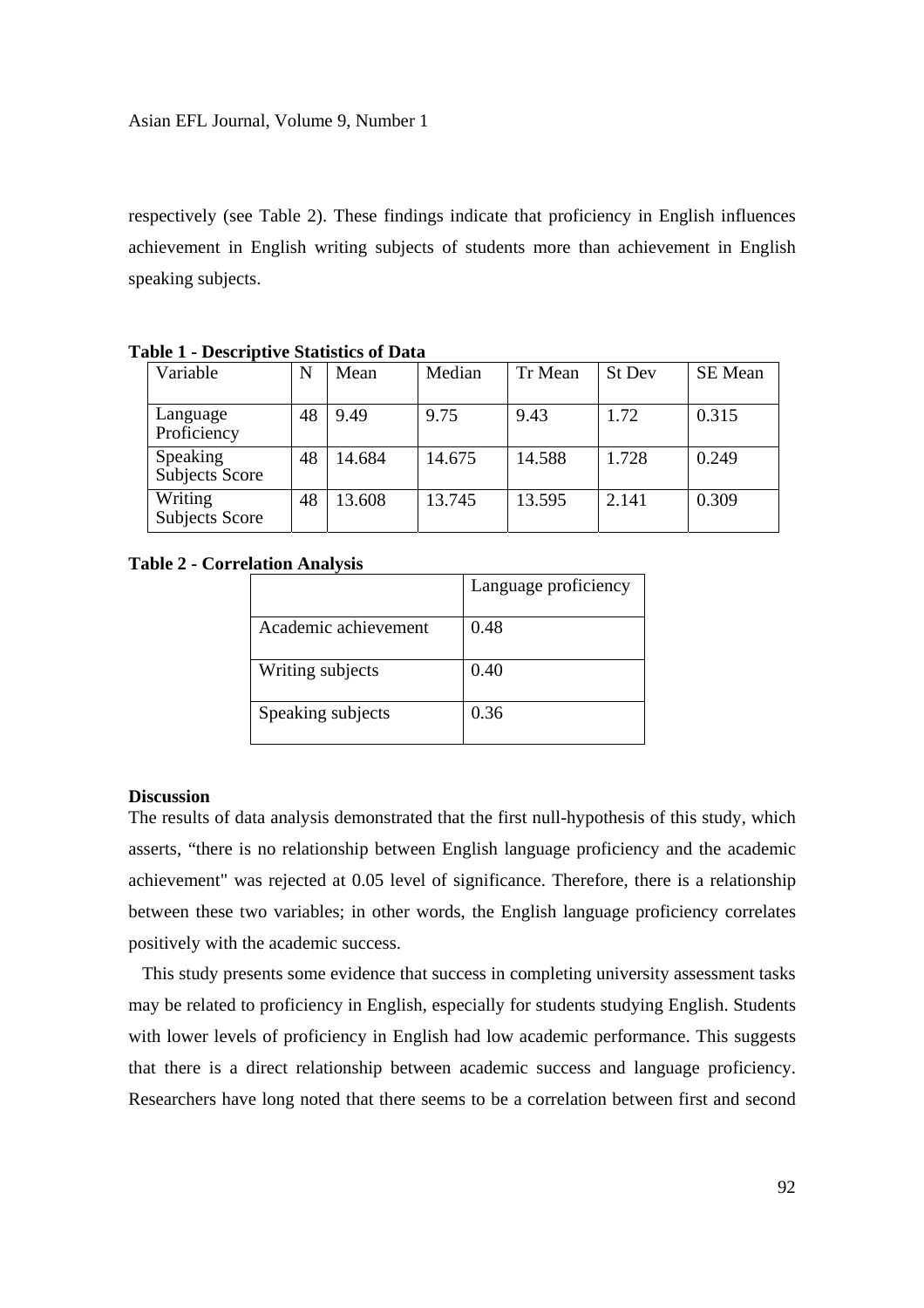language proficiency, and academic achievement in the first and second language. Feast (2002) found a significant and positive relationship between English language proficiency as measured by IELTS test scores, and performance at university as measured by Grade Point Average (GPA).

 Although, it is logical to assume that English proficiency influences scores on academic achievement grade point average, the findings of this study revealed that the goals of educating language learners to be proficient have not been fulfilled. Stern (1992) states that proficiency goals include general competence, mastery of the four skills, or mastery of specific language behaviors. The low results of the administered TOEFL test indicated that the EFL students in undergraduate programs of Iranian universities are not sufficiently proficient and capable to act as English language experts. Their weak overall language ability affects drastically the academic success of the students in subsequent semesters. It seems that present general English courses have not been sufficient or successful in preparing students for their future careers. Graves (2001) points out that the tests that measure proficiency are also a part of needs assessment because they help determine what students already know and where they are lacking. Accordingly, we believe that the Iranian University Entrance Examinations for the admission of EFL students should be reviewed critically; otherwise, the academic achievement of the admitted EFL students may not meet the intended course goals.

 The results of statistical analysis of data also showed that the second and third nullhypotheses of this study, which assert that "English language proficiency does not have any significant impact on achievement in English speaking and writing subjects, were rejected at 0.05 level of significance. Therefore, there is a positive correlation between English language proficiency and achievement in English speaking and writing subjects. In other words, it should be asserted that, in the light of this finding, as English language proficiency increases, so doe's performance of EFL students on English speaking and writing subjects.

 Another important point which is worth highlighting is that language proficiency had greater impact on achievement in writing subjects than in speaking subjects. That is, those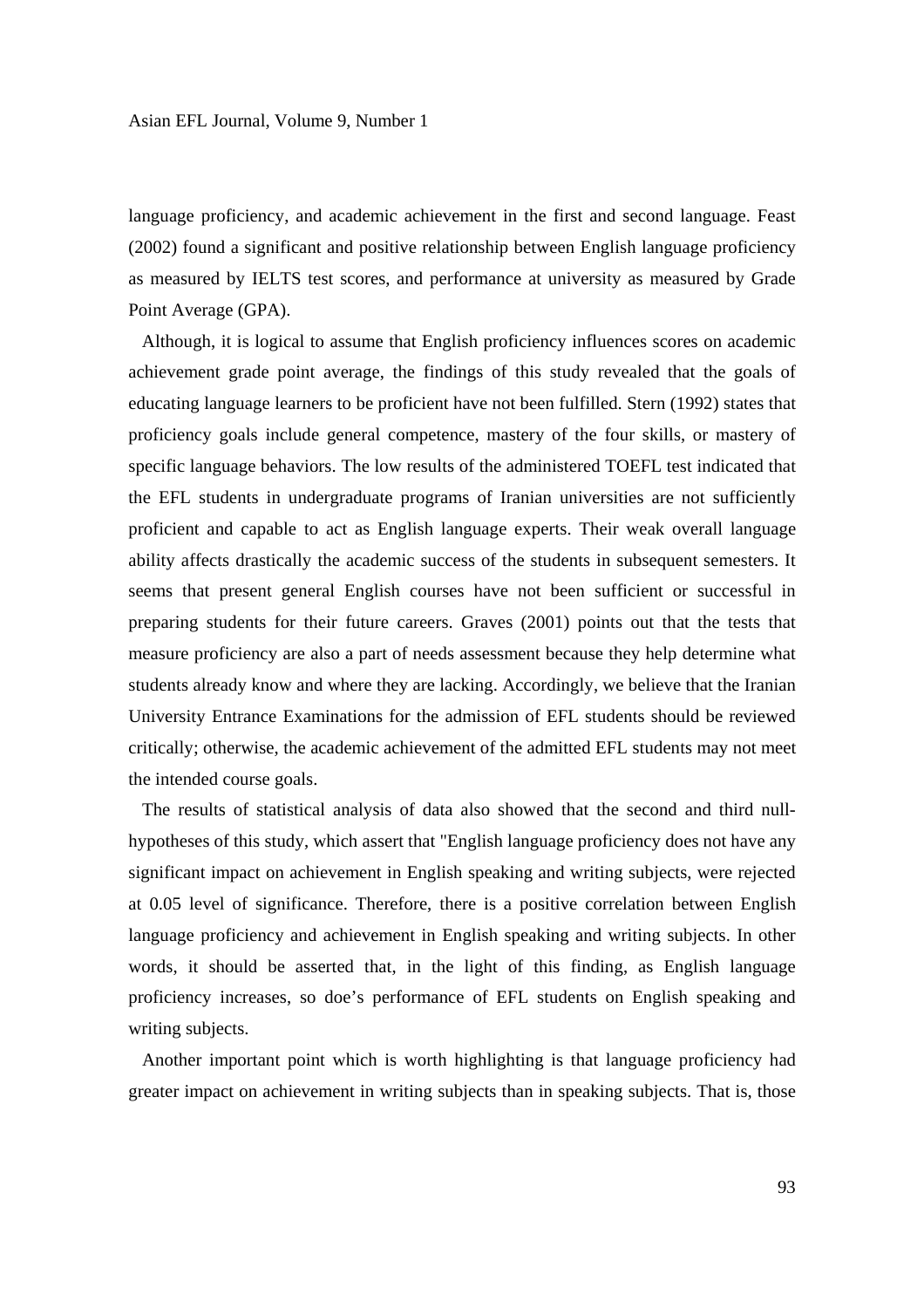with higher language proficiency had higher achievement scores in written language compared with spoken language. However, this does not undermine the significance of proficiency in relation to student's spoken language, as Farhady (1983) observed performance on language proficiency tests was closely related to students' educational background, major field of study, sex, and nationality. So, the students' performance and proficiency are related, even though a variety of parameters such as subjectivity of scoring, affective variables, physical conditions, and backwash effect of test produce varying scores.

#### **Conclusion**

In summary, English language proficiency is a good indicator and predictor of academic achievement for those students who are majoring in English (the EFL area), at least in the Iranian context. It is also representative of the performance of EFL students in written and spoken subjects respectively. In the Iranian case, EFL students with higher proficiency perform much better in writing subjects than speaking subjects. It seems that the deficiency is due to non-standardized university entrance screening tests that need to be corrected. Therefore, it is recommended that the selection process be appraised and changed carefully. This requires the attention of higher education authorities in Iran and elsewhere in order to choose more proficient candidates from the very beginning. Such a measure will have potential implications in all areas of academic development. Also, general English should be given special attention at university level not only for EFL students, but also for students majoring in other fields.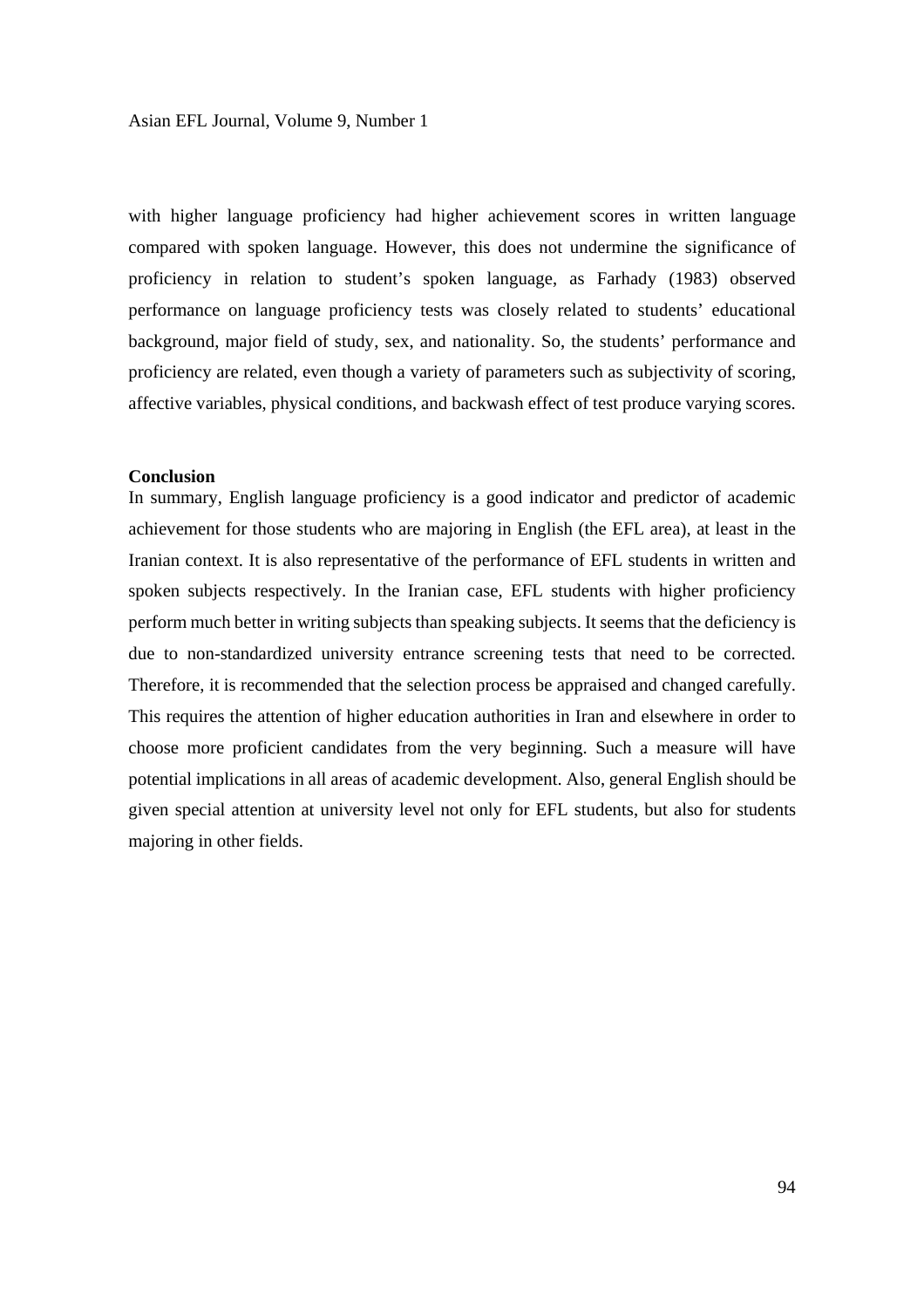## **References**

- Bachman, L. F. (1990). *Fundamental consideration in language teaching.* Oxford: Oxford University Press.
- Bayliss, D., & Raymond, P.M. (2004). The link between academic success and L2 proficiency in the context of two professional programs. *The Canadian Modern Language Review, 61*(1), 29-51.
- Best, J. W., & Kahn, J.V. (1989). *Research in education*. Englewood cliffs: Prentice Hall.
- Butler, F. A., & Castellon-Wellington, M. (2000). Students' Concurrent performance on tests of English language proficiency and academic achievement. In, the validity of administrating large-scale content assessments to English language learners: An investigation from three perspectives. *National Center for Research on Evaluation, Standards, and student testing.* University of California, Los Angeles.
- De Avila, E. (1990). Assessment of language minority students: Political, technical, practical and more imperatives. *Proceedings of the first research symposium on limited English proficient student issues.* OBEMLA.
- Farhady, H. (1983). New directions for ESL proficiency testing. In J.W. Oller (Ed.), *Issues in language testing research.* (pp.253-268). U.S.A: Newbury House.
- Farhady, H., Jafarpoor, A., and Birjandi, P. (1994). *Testing language skills: From theory to practice.* Tehran: SAMT Publications.
- Feast, V. (2002). The impact of IELTS scores on performance at university. *International Education Journal, 3*(4), 70- 85.
- Garcia-Vazquez, E., Vazquez, L. A., Lopez, I. C., & Ward, W. (1997).
- Language proficiency and academic success: Relationships between proficiency in two languages and achievement among Mexican American students. *Bilingual Research Journal, 21*(4), 334 – 347.
- Graham, J.G. (1987). English language proficiency and the prediction of academic success. *TESOL Quarterly, 21*(3),505-521.
- Graves, K. (2001). A framework of course development processes. In D.R. Hall, & A. Hewings (Eds.), *Innovation in English language teaching* (pp. 178- 196). London: Routledge.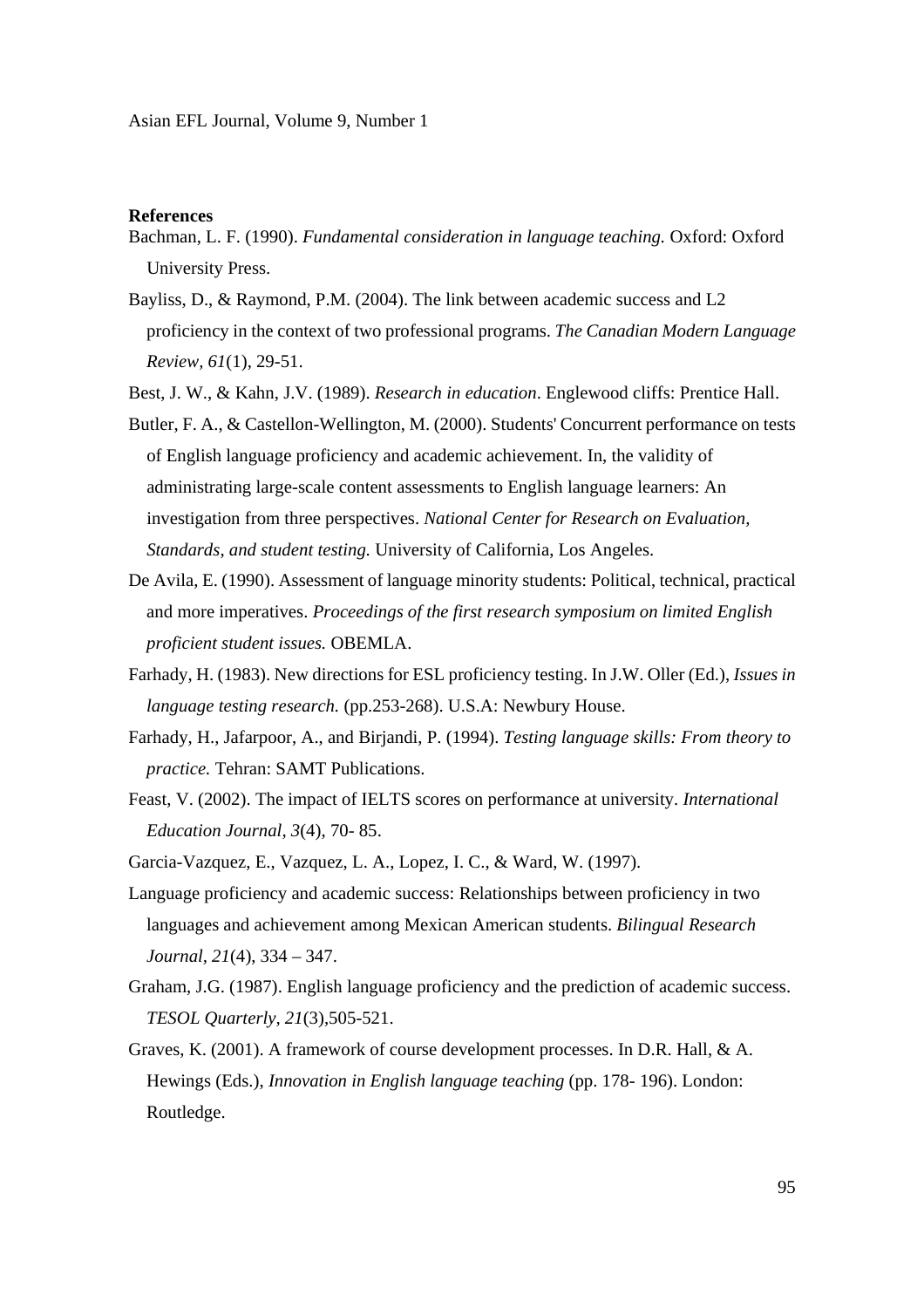- Nunan, D. (1999). *Second language teaching and learning*. Boston: Heinle and Heinle.
- Oller, J. W. (Ed.) (1983). *Issues in language testing research.* Rowley, Mass: Newbury House.
- Savignon, S. J. (1983). *Communicative competence: Theory and classroom practice.* Reading, Mass: Addison-Wesley.
- Stern, H. H. (1983). *Fundamental concepts of language teaching*. Oxford: Oxford University Press.
- Stern, H. H. (1992). *Issues and options in language teaching.* Oxford: Oxford University Press.
- Stevens, R. A., Butler, F. A., & Castellon-Wellington, M. (2000). Academic language and content assessment: Measuring the progress of English language learners. *National Center for Research on Evaluation, Standards, and student testing.* University of California, Los Angeles.
- Ulibarri, D., Maria, M., Spencer, L., & Rivas, G. A. (1981). Language proficiency and academic achievement: A study of language proficiency tests and their relationships to school rating as predictors of academic achievement. *NABE Journal, 5*, 47- 80.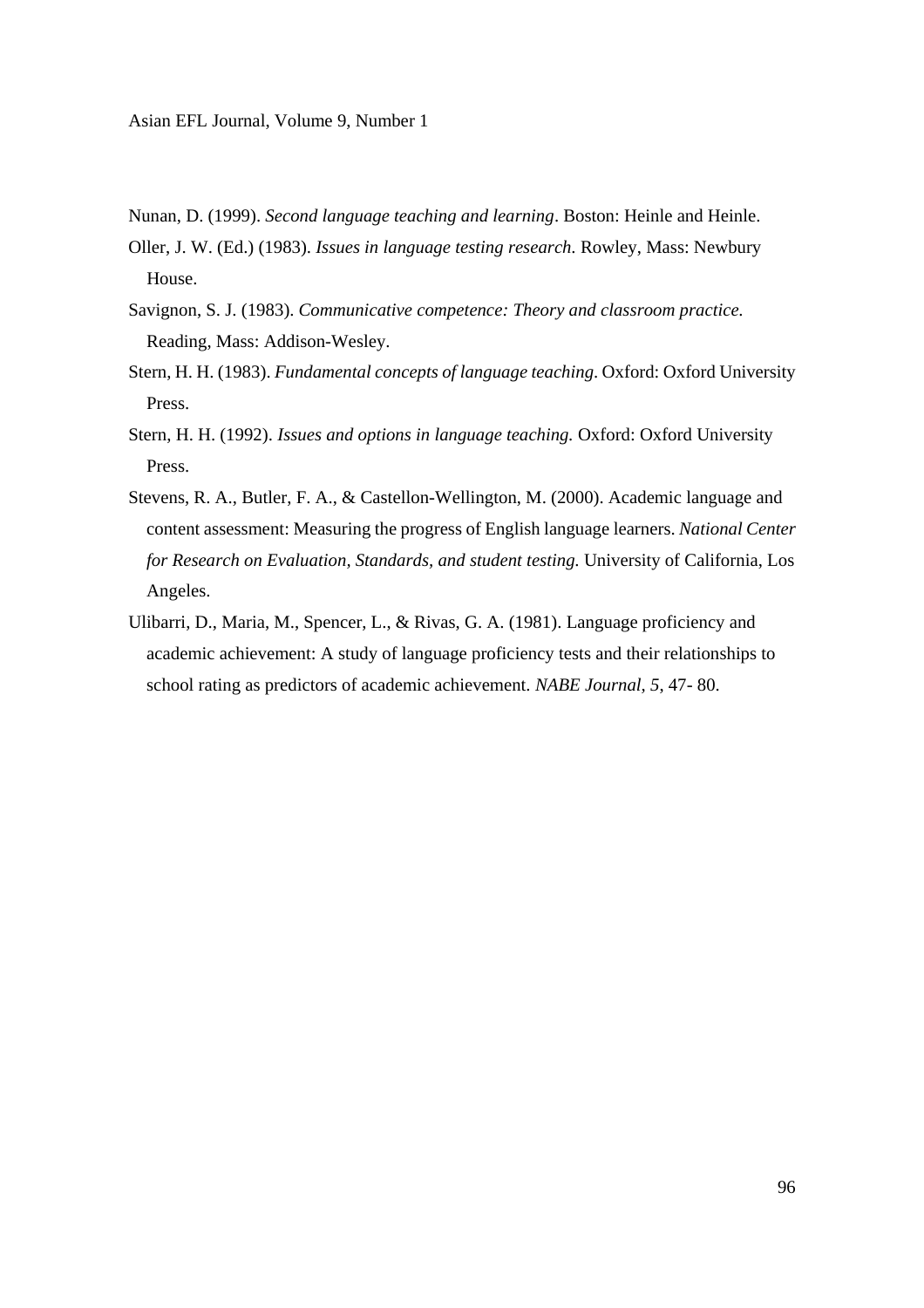Asian EFL Journal, Volume 9, Number 1



# **Language Learning Style Preferences: A Students Case Study of Shiraz EFL Institutes**

# **Abdolmehdi Riazi**  *Shiraz University, Iran*

## **Mohammad Javad Riasati**

#### **Bio Data:**

Abdolmehdi Riazi holds a Ph.D. in Teaching English as a Second Language from the OISE/University of Toronto. He is currently an Associate Professor in the Department of Foreign Languages and Linguistics of Shiraz University. His areas of interest include academic writing, language learning strategies and styles, and language assessment.

Mohammad Javad Riasati holds an MA in TEFL from the Department of Foreign Languages and Linguistics of Shiraz University. He teaches English courses in different institutes in Shiraz.

#### **Abstract**

This study aimed at investigating the language learning style preferences of Iranian EFL learners, and the degree of teachers' awareness of them. To this end, 219 language learners (121 males and 98 females) from different levels of instruction and different ages (14-44), studying at two language institutes took part in the study. As a further step, 14 teachers working with the same students were called for cooperation. A 13-item language learning preference questionnaire adopted from Brindley (1984) was employed to elicit information for the study. The data obtained through the questionnaire were subjected to Chi-square tests in order to check the significance of the difference between the responses. Results showed the learning preferences of students in different areas. Results also indicated that teachers are aware of their students' learning preferences in some cases, but unaware in some others. Therefore, there needs to be a closer cooperation between teachers and students in some instances.

**Key Words:** Learning preferences, cooperative instruction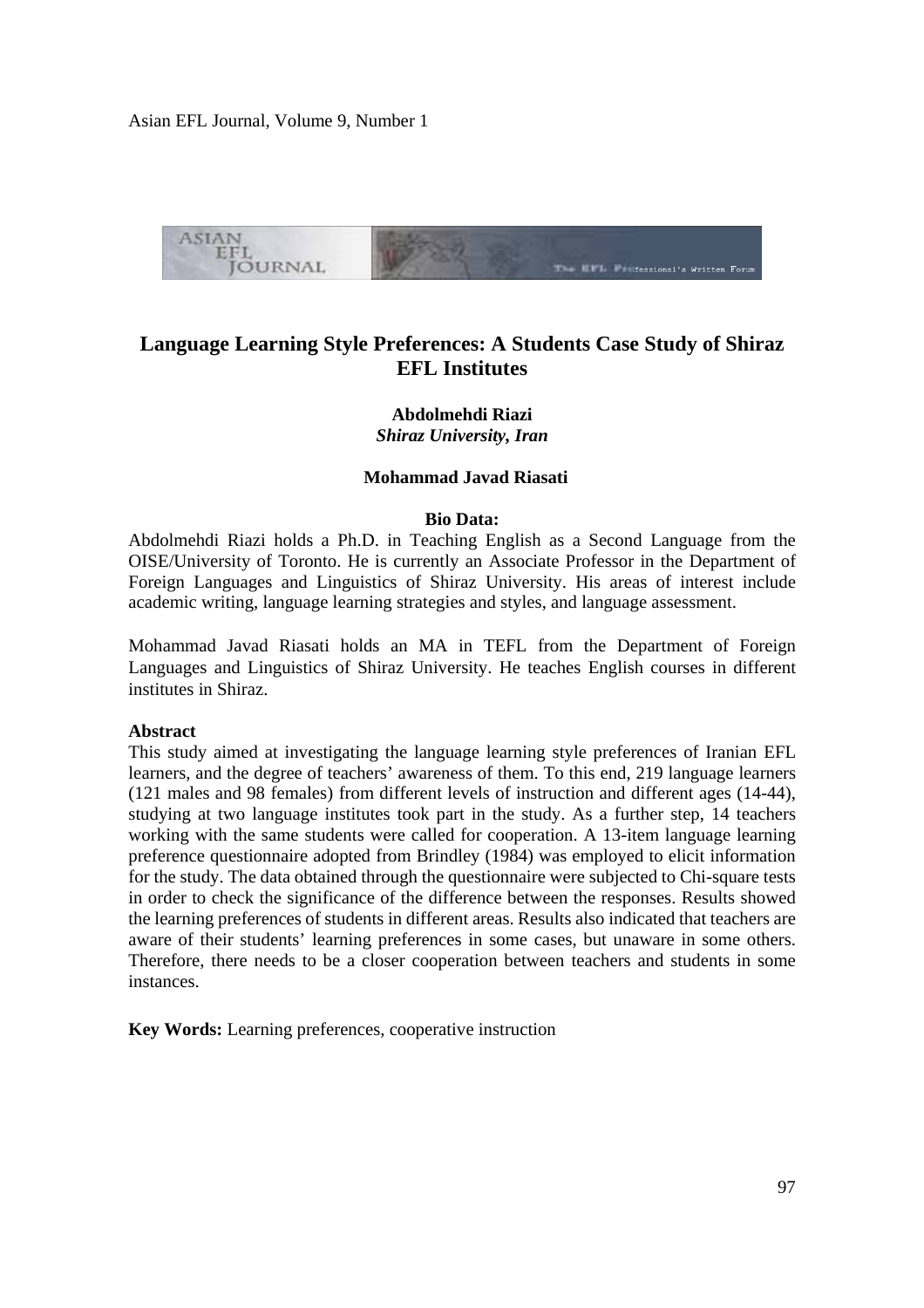#### **1. Introduction**

In recent years with the shift from an instructional paradigm to a learner-oriented approach towards language learning/teaching, understanding the way people learn is of crucial importance and is the key to educational improvement. There is no doubt that students take in and comprehend information in different manners. Some like to see and others like to hear. Some prefer to learn individually, independent of others, while others enjoy interaction and relationship with their peers. It is widely believed (e.g. Reid, 1987; Celcc-Murcia, 2001) that the different ways of how a learner takes in and processes information are collectively referred to as learning styles or learning preferences. To achieve a desired learning outcome, teachers should provide teaching interventions and activities that are compatible with the ways through which learners like to learn the language or any other subject matter. When mismatches exist between learning styles of the learners in a class and the teaching style of the teacher, the students may become bored and inattentive in class, do poorly on tests, get discouraged about the courses, the curriculum, and themselves, and in some cases change to other curricula or drop out of school (Felder, 1996).

 Most teachers are not aware of the ways their students prefer to learn the language, or even if they are, they pay little, if any, attention to them. Although most teachers believe that their students come to language classroom with different interests and preferences, they are still reluctant to consult learners in conducting language learning activities, hence being unable to meet the learning needs of individual students. Teachers, therefore, need to discover their students' preferred way of learning the language. This way they can teach in a way that is appealing to most students, if not all, and do what works best for them. Such information can also help material designers and syllabus planners to devise a language learning syllabus that is in line not with their own perceptions and experiences, but with what is most likely to meet with the students' approval. And as Spratt (1999) argues, often, those involved in syllabus, materials, and activity design predict what learners like or dislike on the basis of their own experience or by consulting the relevant literature. It has been proved that such an approach would have failed to capture many of the students' learning preferences, and how useful it is to consult learners and involve them in the teaching/learning design process. It is, therefore,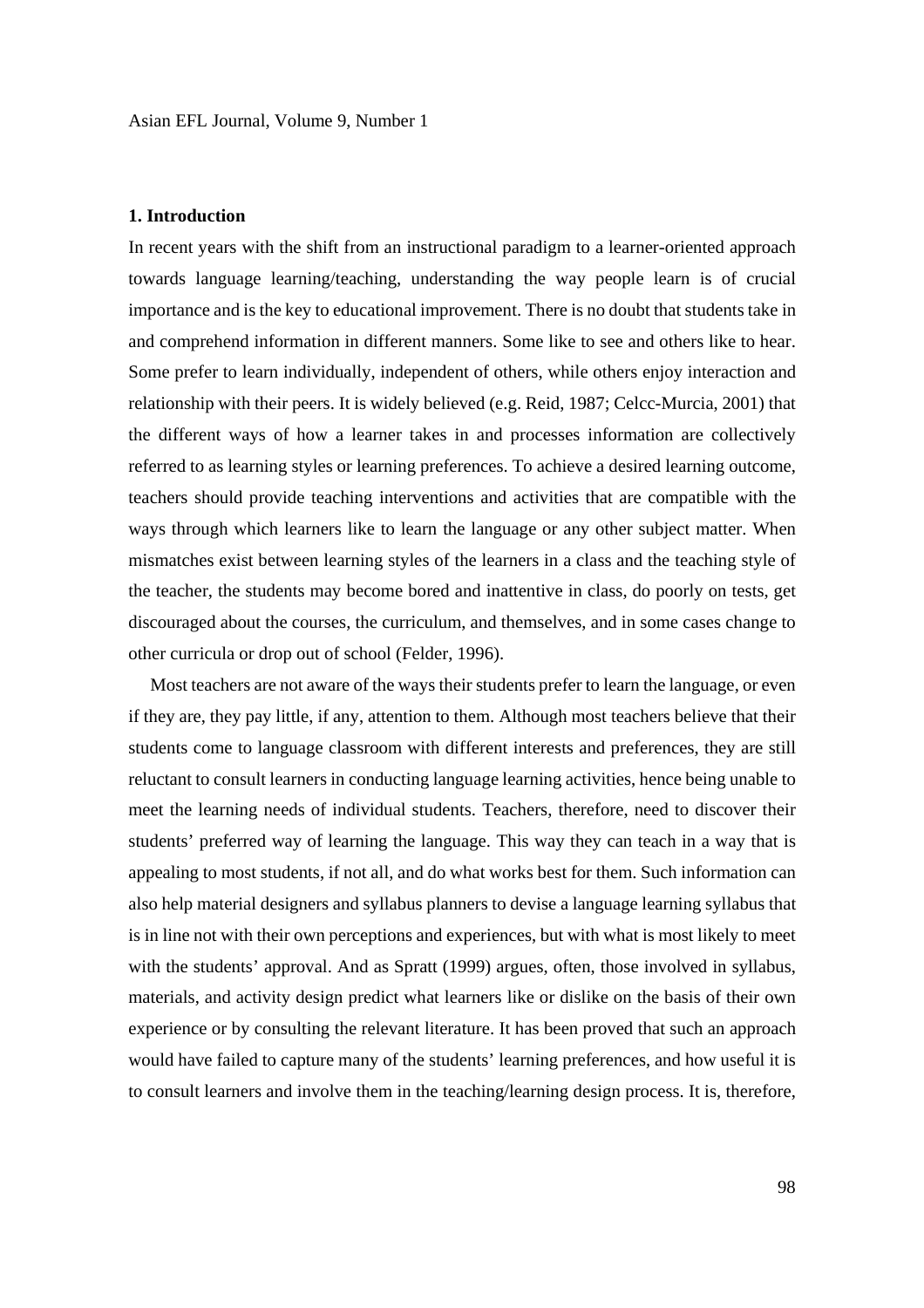crucial to find out the ways through which students prefer to learn the language, hoping that such information can help teachers, in general, and Iranian EFL teachers, in particular, to be more effective in their career.

# **2. Literature Review**

## **2.1. Categorization of learning styles**

Reid (1995) divides learning styles into three major categories: *cognitive learning styles*, *sensory learning styles*, and *personality learning styles*.

# **Cognitive learning styles**

*Field-independent vs. Field-dependent***:** Field-independent learners learn more effectively step by step, beginning with analyzing facts and proceeding to ideas. Field-dependent learners, in contrast, prefer to learn in context and holistically.

*Analytic vs. Global*: Analytic learners learn individually, and prefer setting goals. Global learners, on the other hand, learn more effectively through concrete experience, and by interaction with other people.

*Reflective vs. Impulsive***:** Reflective learners learn more effectively when they have time to consider options before responding. This is while, impulsive learners are able to respond immediately and take risks.

## **Sensory learning styles**

# **Perceptual learning styles**

*Auditory learner***:** learns more effectively through the ear (hearing)

*Visual learner*: learns more effectively through the eyes (seeing)

**Tactile learner:** learns more effectively through touch (hands-on)

*Kinesthetic learner***:** learns more effectively through body experience (movement)

*Haptic learner*: learns more effectively through touch and body involvement

## **Environmental learning styles**

*Physical vs. Sociological*: Physical learners learn more effectively when variables such as temperature, sound, light, food, time, and classroom arrangement are considered.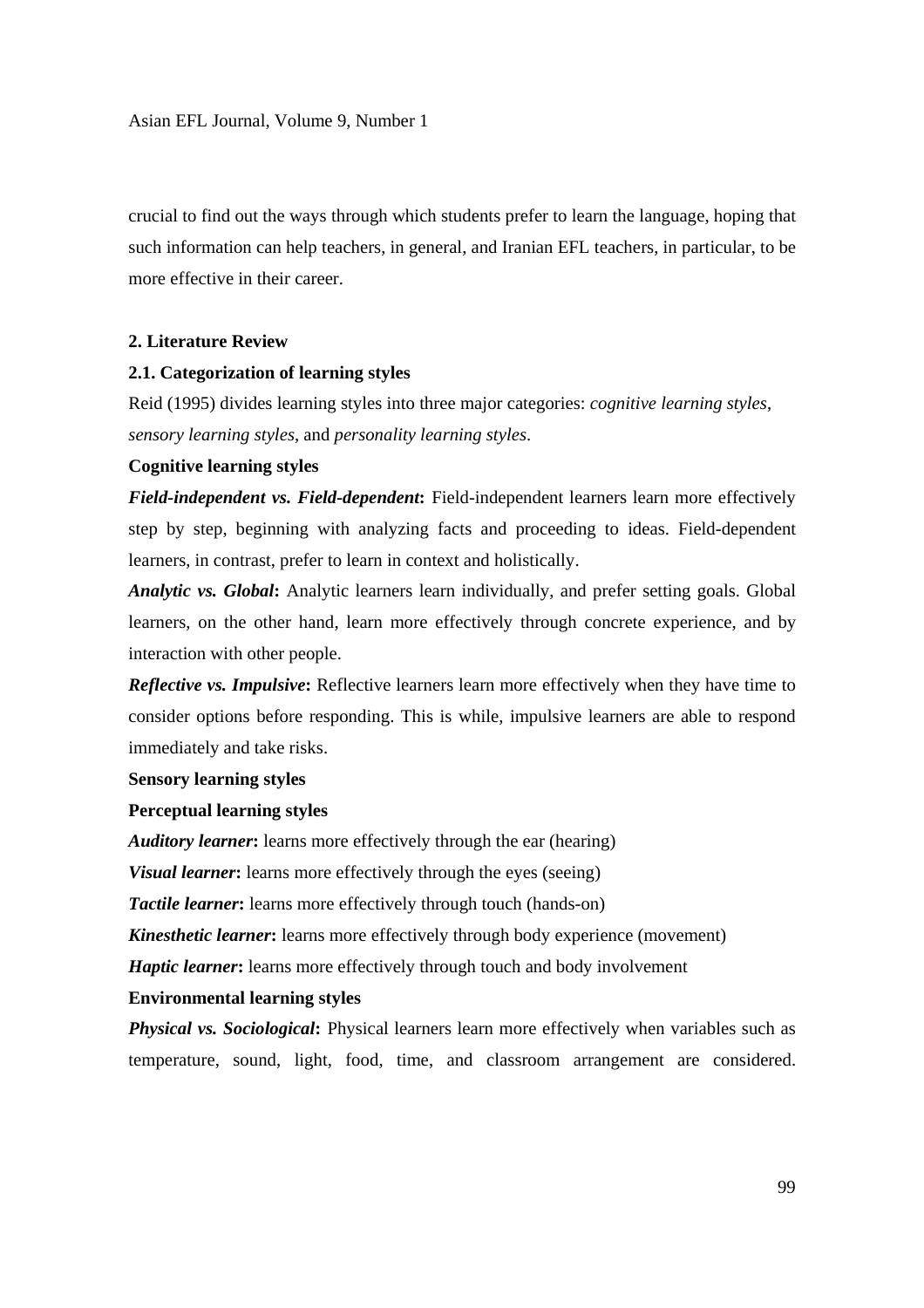Sociological learners, in contrast, learn more effectively when variables such as group, individual, pair, and team work, and level of teacher authority are regarded.

#### **Personality learning styles**

*Extroversion vs. Introversion:* Extroverted learners are interested in concrete experience, contact with outside, and relationship with others. Introverted learners, on the other hand, are more interested in individual, independent situations.

*Sensing vs. Perception:* Sensing learners learn best from reports of observable facts and happenings, and rely on their five senses. This is while, perception learners learn more effectively from meaningful experiences and relationships with others.

*Thinking vs. Feeling***:** Thinking learners learn best from impersonal circumstances and logical consequences. On the other hand, feeling learners prefer personalized circumstances and social values.

*Judging vs. Perceiving***:** Judging learners learn by reflection, analysis, and processes that involve closure. Perceiving learners, in contrast, learn through negotiation, feeling, and inductive processed that postpone closure.

*Ambiguity-tolerant vs. Ambiguity-intolerant***:** Ambiguity-tolerant learners learn best when opportunities for experience and risk, as well as interaction, are present. Ambiguity-intolerant learners, however, learn most effectively when in less flexible, less risky, and more structured situations.

*Left-brained vs. Right-brained***:** Left-brained learners tend toward visual, analytic, reflective, self-reliant learning. Right-brained learners, on the contrary, are more interested in auditory, global, impulsive, interactive learning.

## **2.2. Learners' learning preferences**

Over the past three decades researchers have started to work on the learning preferences. Research that identifies and measures perceptual learning styles relies primarily on self-reporting questionnaires by which students select their *preferred* learning styles. Reid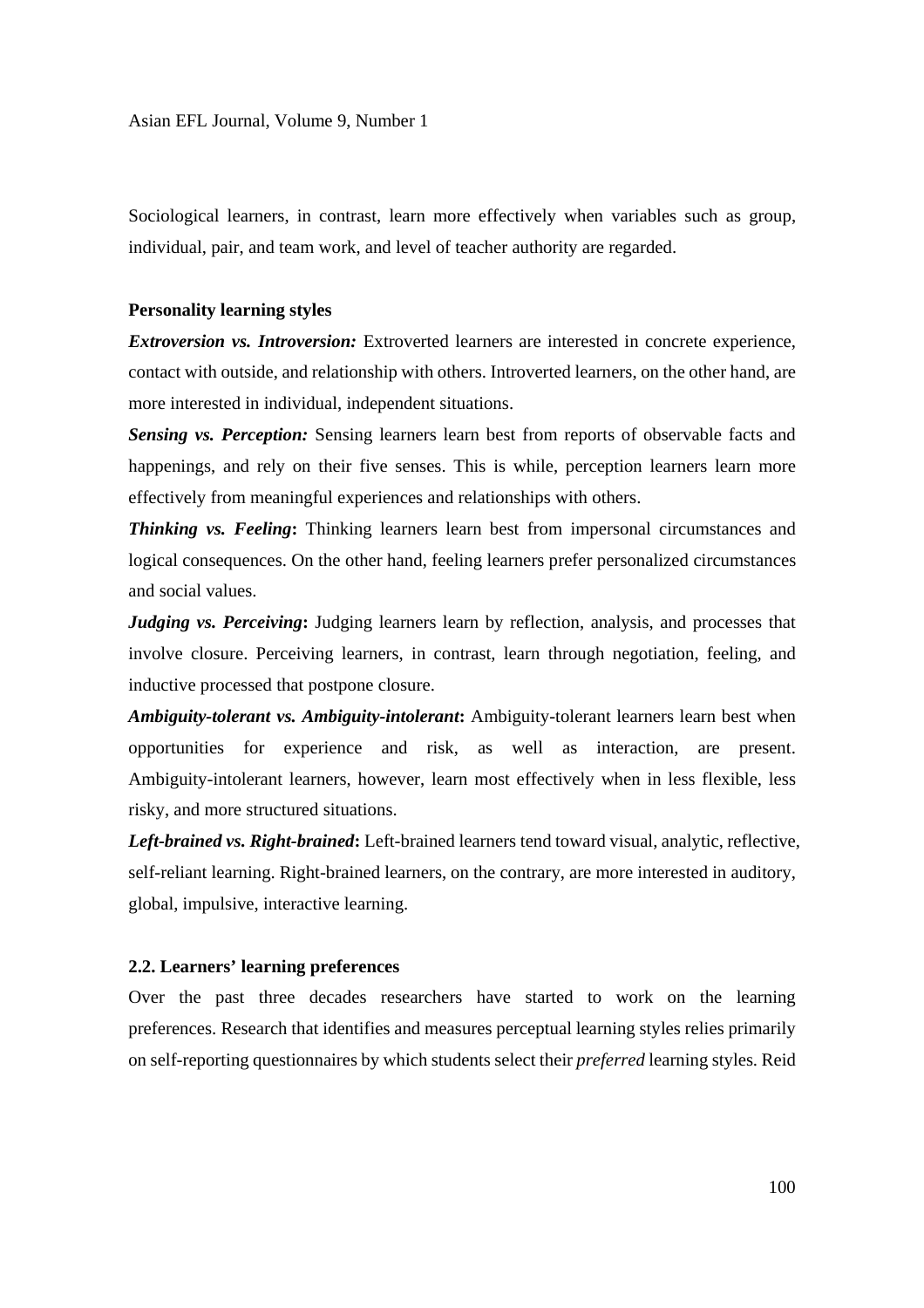(1987), for example, based on the findings of a survey, distinguished four perceptual learning modalities:

1) Visual learning (for example, reading and studying charts)

- 2) Auditory learning (for example, listening to lectures or audiotapes)
- 3) Kinesthetic learning (involving physical responses)
- 4) Tactile learning (hands-on learning, as in building models)

 Results of Reid's study showed that ESL students strongly preferred kinesthetic and tactile learning styles. Most groups showed a negative preference for group learning. Reid came to the conclusion that the learning style preferences of nonnative speakers often differ significantly from those of native speakers; that ESL students from different language backgrounds sometimes differ from one another in their learning style preferences; and that variables such as sex, length of time in the United States, length of time studying English in the U. S., field of study, level of education, TOEFL score, and age are related to differences in learning styles.

 Wintergerst, DeCapua, and Marilyn (2003) tried to explore the learning style preferences of three different populations (Russian EFL students, Russian ESL students, and Asian ESL students). Findings revealed that these three groups of language learners clearly preferred group activity above individual work, with the Russian EFL and Asian ESL students favoring group work and project work. The researchers further suggested that at least some cultural influences were at play. Both quantitative and qualitative studies in cross-cultural settings support a relationship between culture and learning and contend that culture, ethnicity, class, and gender play important roles in shaping the learning preferences and learning styles of students (see Anderson, 1993).

 In an attempt to investigate the issue of learners' preferences of the methodology of learning a foreign language, Kavaliauskiene (2003) drew three main conclusions from this research. First, slightly more than half of the learners favor a communicative approach to perfecting their language skills by working in pairs/small groups, taking part in projects and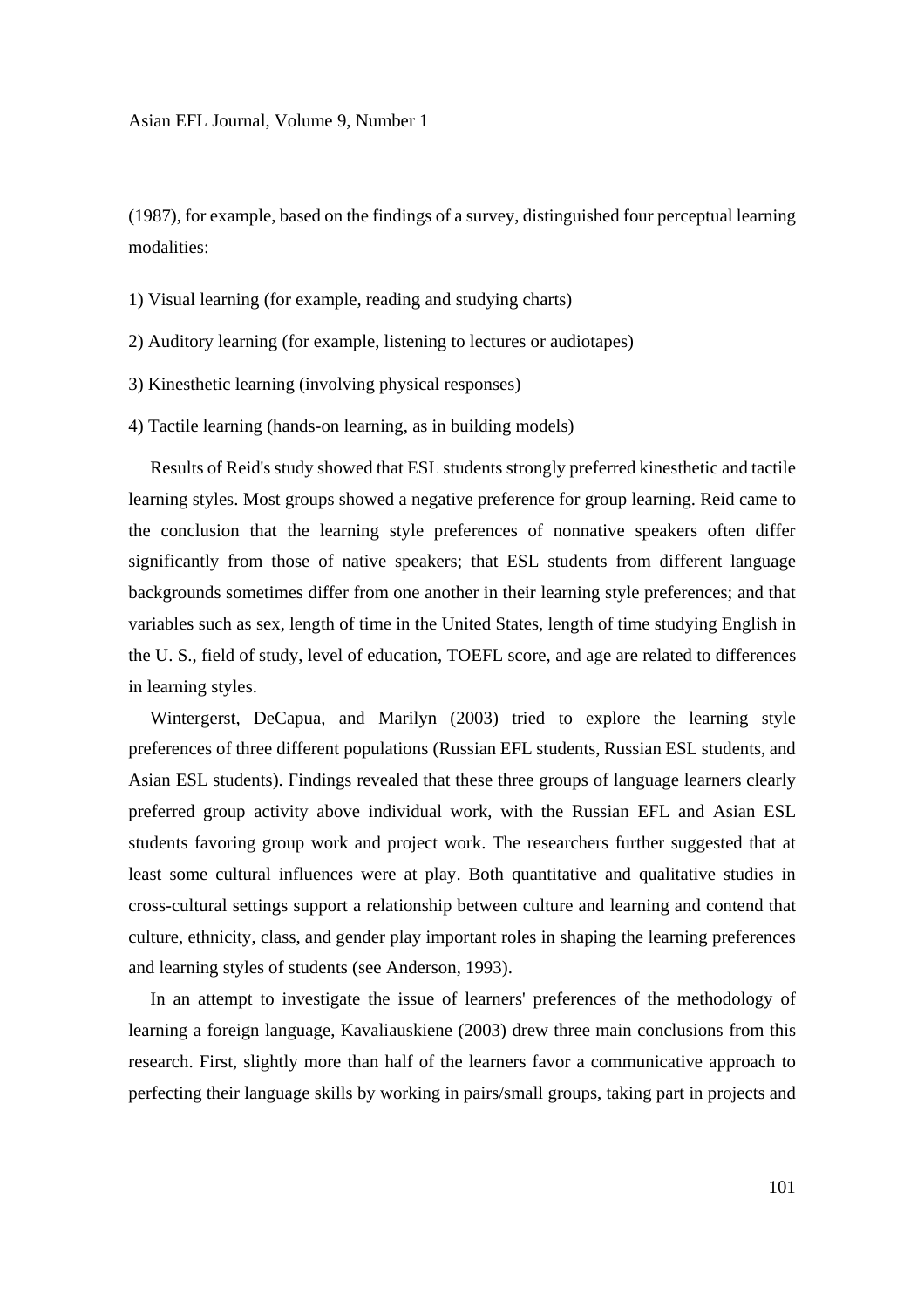practicing English by talking to their peers. Second, given assignments 93 percent of learners support the idea of homework against 7 percent who reject it. Third, a short-term approach to studying a foreign language prevails. Learners seek passing their exams and getting good marks, and are not concerned with improving language skills and competence for the future usage.

 To conclude, it is very important to understand and explore each individual's learning style. Analyzing one's own particular learning style can be very helpful and beneficial to the student by aiding them in becoming more focused and an attentive learner, which ultimately will increase educational success. Discovering this learning style will allow the student to determine his or her own personal strengths and weaknesses and learn from them.

#### **2.3. Comparing students' and teachers' opinions**

Various studies have shown that there can be considerable discrepancies of opinion between learners and their teachers or syllabus experts. A divergence of opinion between these two groups has been noted in relation to what learners need, what they prefer, and the nature of language and language learning (Brindley, 1984).

 The teachers in Barkhuisen's (1998) survey were frequently surprised to learn about the thoughts and feelings of their students. In other words, the students' perceptions did not match those of teachers. The implication of this piece of research is that if teachers are aware of where their learners are coming from, how they approach language learning, what they feel about their language learning experiences, and how they like to learn the language, they will be able to facilitate desired learning outcomes in the classroom. Learners must be encouraged to express their learning preferences, both for themselves and teachers. Doing so would allow learners to consider why they are participating in certain activities, how these activities help them learn English, and what use they can make of them both for academic purposes and outside classrooms.

 Spratt's (1999) study, too, showed a considerable lack of correspondence between the learners' preferences and teachers' perceptions of them. It was seen that teachers' perceptions of learners' preferences corresponded in approximately 50% of cases with learners' actual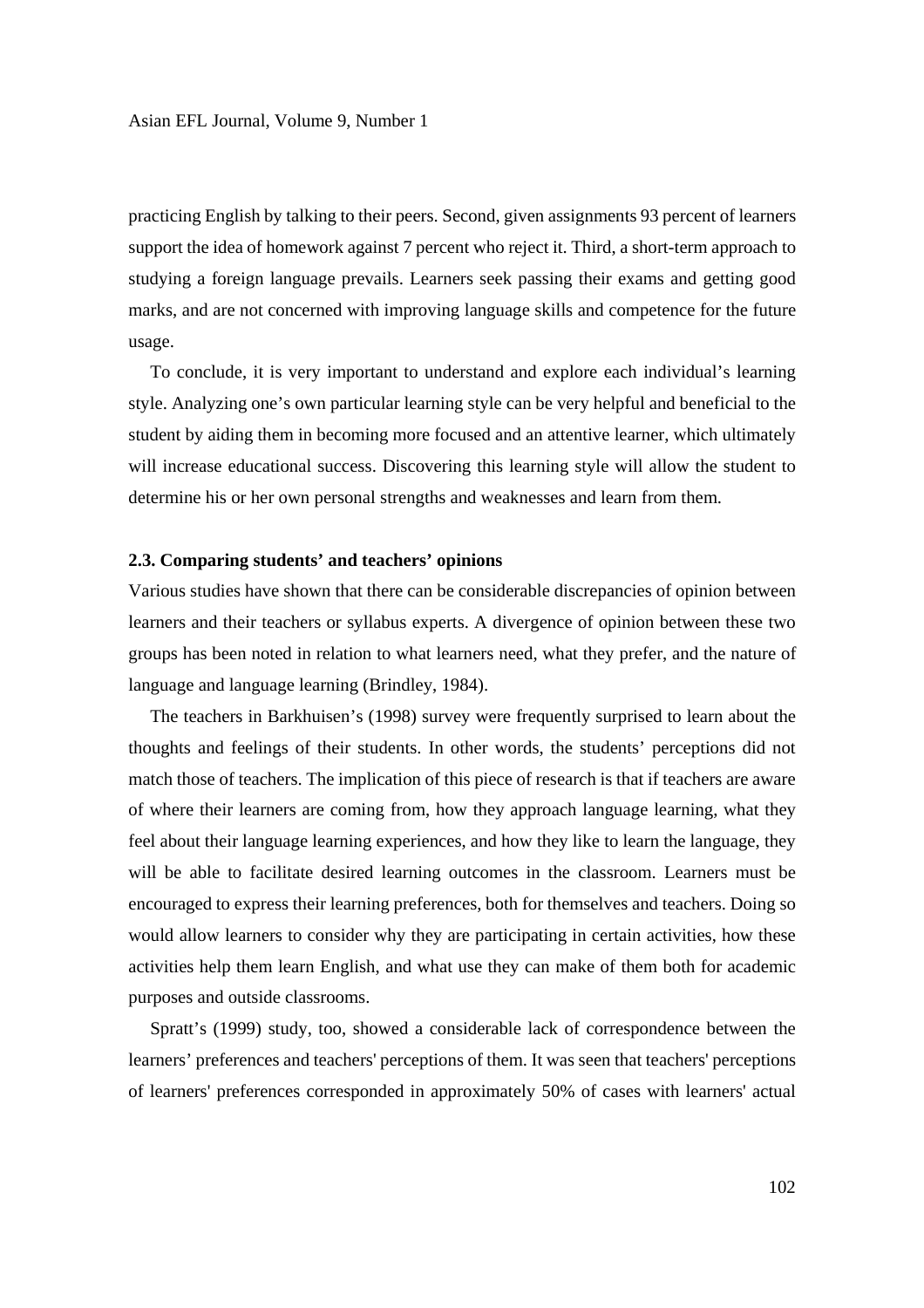preferences. It was also found that there is no obvious pattern to the correspondences or lack of them. This means that it is hard to discern reasons for why they occurred and hard too to predict where they might occur.

 Finally, Stapa (2003) concluded that students' preferences do indeed correlate with those of teachers in many instances. The findings of his study reveal significant results suggesting a need for a closer cooperation between students and teachers as to how learning activities should be arranged and implemented in the classroom.

 Along with all the studies stated above, the present study strived to investigate the learning styles preferred by the Iranian EFL learners. More importantly, it attempted to examine the extent to which teachers are aware of the students' learning preferences. This second issue has been worked upon by quite a few researchers in a number of settings. It has not, however, been duly delved into in the Iranian context, particularly in the context of language institutes which are home to myriads of language learners across the country. As a result, a detailed and comprehensive study of the learning preferences of Iranian EFL learners seemed to be of paramount necessity and importance. To this end the present study with the following goals and objectives was designed.

## **3. Objectives of the study**

The present study intended to investigate the language learning preferences of the Iranian EFL students and the extent of teachers' awareness of them. Specifically, the study sought answers to the following questions:

- 1. What are the learning style preferences of the Iranian EFL learners?
- 2. To what extent, if any, are teachers aware of their students' learning preferences?
- 3. How can these students be categorized in terms of learning styles typologies?

## **4. Method**

#### **4.1. Participants**

Two hundred and nineteen language learners (121 males and 98 females) from different levels of instruction (Elementary, Intermediate, and Advanced levels) and different ages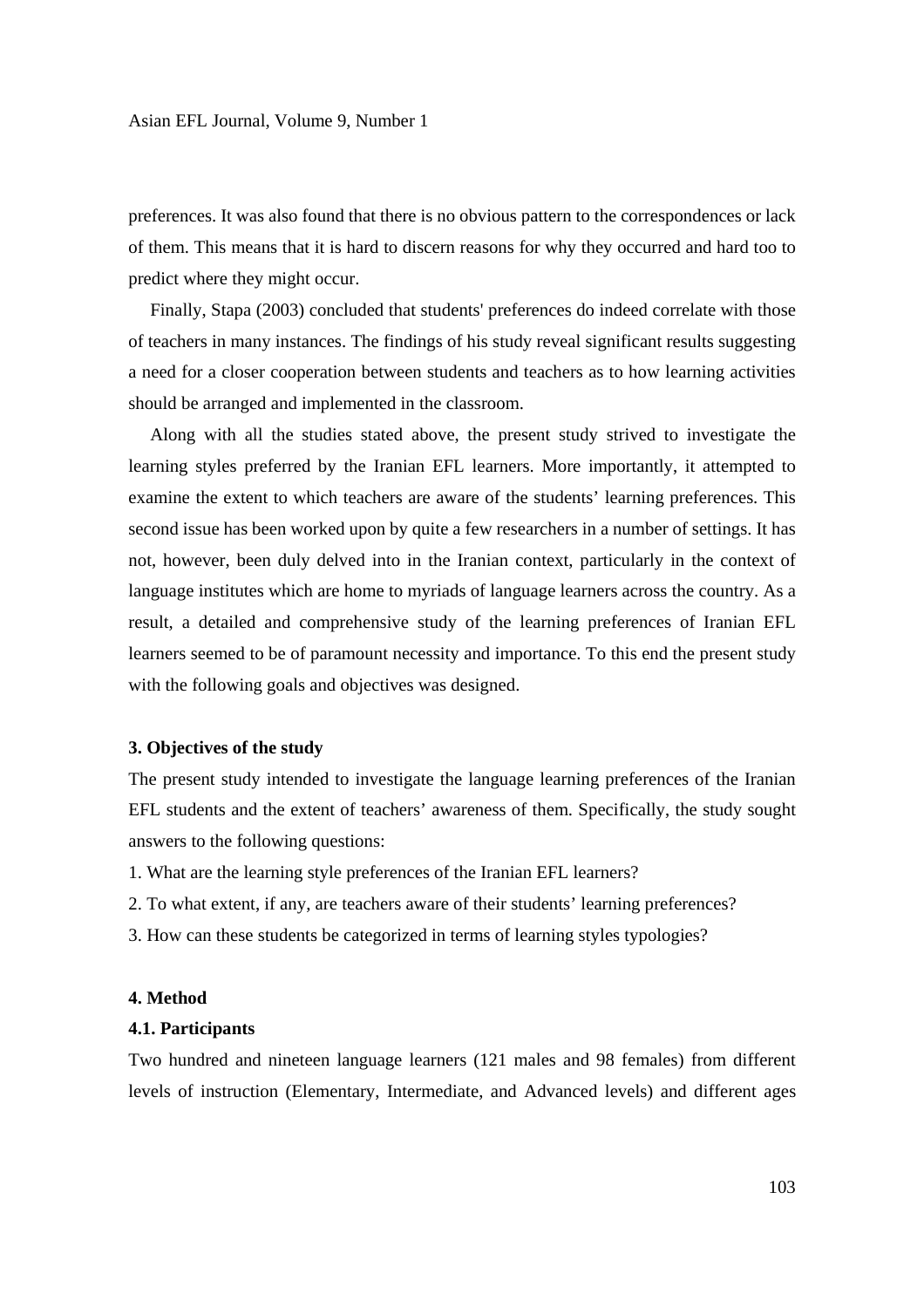(14-44) took part in the study. Moreover, 14 teachers working with the same students were asked to express their views regarding the extent of their awareness of their students' learning preferences. The data were collected from 14 intact classes of two language institutes. The first institute was Shiraz University Language Center (SULC), and the second was Navid Language Institute.

# **4.2. Instrument**

The instrument used in this study was a 13-item language learning preference questionnaire adopted from Brindley (1984). It consisted of two versions: version 1 was designed for students and version 2 for teachers. In the students' version, the students were supposed to state how they prefer to learn the language. In the teachers' version, the teachers were asked to express their opinions as to how they feel their students prefer to learn the language (See the Appendix for a copy of the questionnaire). Since one of the objectives of the study was to examine the degree of agreement between teachers and students in terms of language learning preferences, this questionnaire was employed due to the fact that it has two versions, taking into account both teachers' and students' responses.

## **4.3. Procedures for data collection and analysis**

The required data were collected in one session. The questionnaire was given to students during their class session. Instruction as to how to complete the questionnaire was given in Persian. At the same time and during the same session, the teachers were provided with the questionnaire (teachers' version) to complete.

The data obtained through the questionnaire were subjected to Chi-square tests in order to define the significance of the difference between the responses.

## **5. Results and Discussion**

Results of some of the items in the questionnaire are presented in this section. Some of the responses received rendered significant results, while some others did not. This section will briefly present those responses which were statistically significant. However, it should be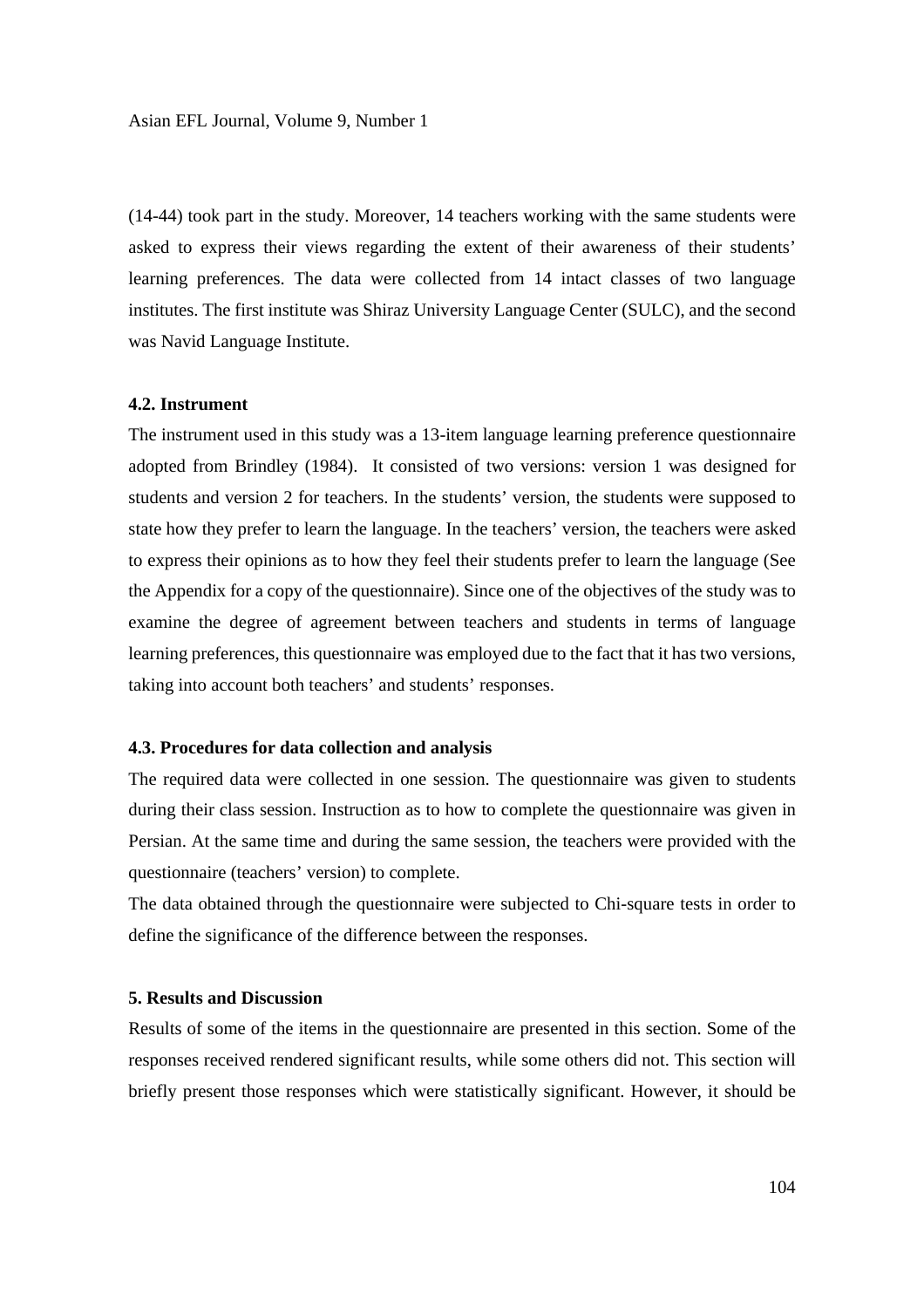noted that for the purpose of not making this paper lengthy and hence difficult to read, only some of the most prominent responses (that is, items 2, 6, 7, 8, 10, 11, 12, and 13) are briefly discussed.

 In item 2, students were asked to express whether they preferred working individually, in pairs, in small groups, or in a large group. Results are presented below:

| <b>Learning</b><br><b>Individually</b> | observed | $\frac{0}{0}$ | expected | <b>Chi-square</b> | P      |
|----------------------------------------|----------|---------------|----------|-------------------|--------|
| Yes                                    | 77       | 35.2          | 109.5    | 19.29             | 0.0001 |
| No                                     | 142      | 64.8          | 109.5    |                   |        |
| Total                                  | 219      |               |          |                   |        |

**Table 1: Learning Mode** 

As shown, only 35.2% of students expressed their preference for working individually. This is while, 64.8% of the students preferred other modes of learning the language, such as learning in pairs or in groups.

 It can be concluded from the results of this item that learners seem to favor a communicative approach to language learning by showing reluctance to working on their own. It seems they feel more comfortable, productive, and relaxed by working in other ways, e.g. in pairs, or in groups where their voices would be heard, and views listened to and valued.

 In the teachers' version, teachers were asked whether their students liked working individually, in pairs, or in groups. The following table illustrates the pertaining results:

**Table 2: Teachers' view on students' learning mode** 

| <b>Learning</b>     | observed | $\frac{0}{0}$ | expected | <b>Chi-square</b> | P    |
|---------------------|----------|---------------|----------|-------------------|------|
| <b>Individually</b> |          |               |          |                   |      |
| Yes                 |          | 78.6          |          | 4.57              | 0.03 |
| N <sub>o</sub>      |          | 21.4          |          |                   |      |
| Total               | 14       |               |          |                   |      |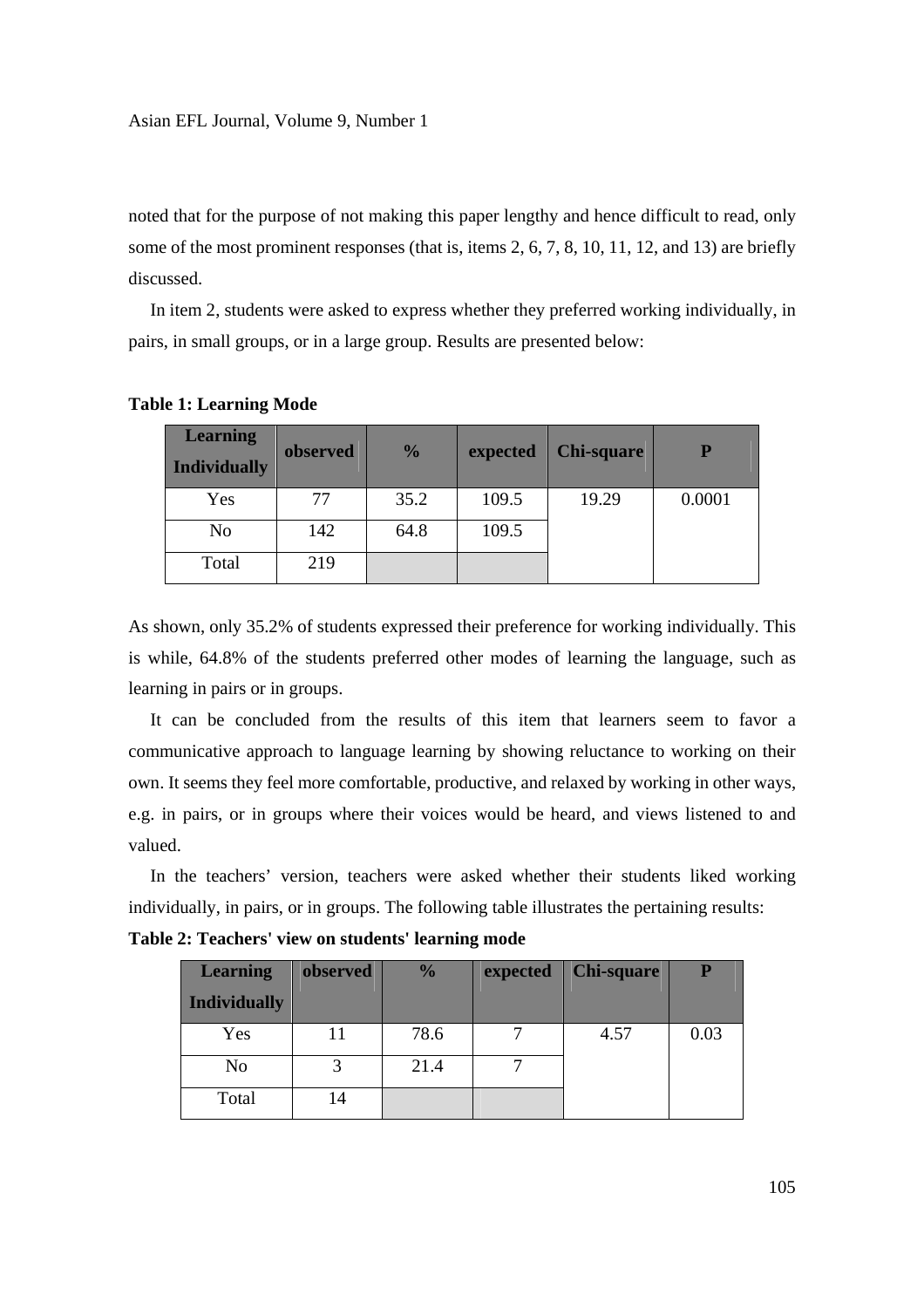As can be seen in the table above, 78.6% of teachers were of the opinion that their students liked working individually, while 21.4% did not hold such a belief. Teachers generally believe that students do not like to have interaction with their classmates and form groups. Instead, they think their students prefer to work by themselves independently of their peers. Evidently, teachers are not aware that their students do not like to work on their own, and prefer to work in other ways such as in pairs or in groups. In other words, there seems to be disagreement between students and teachers with respect to this issue.

 Item 6 asked whether students liked learning by listening, reading, repeating what they hear, listening and taking notes, copying from the board, and making summaries. Results can be seen below:

| <b>Listening</b> | <b>Observed</b> | $\frac{1}{2}$ | expected | <b>Chi-square</b> | P      |
|------------------|-----------------|---------------|----------|-------------------|--------|
| & taking         |                 |               |          |                   |        |
| notes            |                 |               |          |                   |        |
| Yes              | 172             | 78.5          | 109.5    | 71.34             | 0.0001 |
| No               | 47              | 21.5          | 109.5    |                   |        |
| Total            | 219             |               |          |                   |        |

**Table 3: Preferring listening and taking notes** 

**Table 4: Preferring reading and taking notes** 

| <b>Reading</b> | <b>Observed</b> | $\frac{0}{0}$ | expected | <b>Chi-square</b> | D      |
|----------------|-----------------|---------------|----------|-------------------|--------|
| & taking       |                 |               |          |                   |        |
| notes          |                 |               |          |                   |        |
| Yes            | 148             | 67.6          | 109.5    | 27.07             | 0.0001 |
| N <sub>0</sub> | 71              | 32.4          | 109.5    |                   |        |
| Total          | 219             |               |          |                   |        |

"Listening and taking notes" received high percentage from students (78.5%). "Reading and taking notes," too, received rather high percentage from students (67.6%).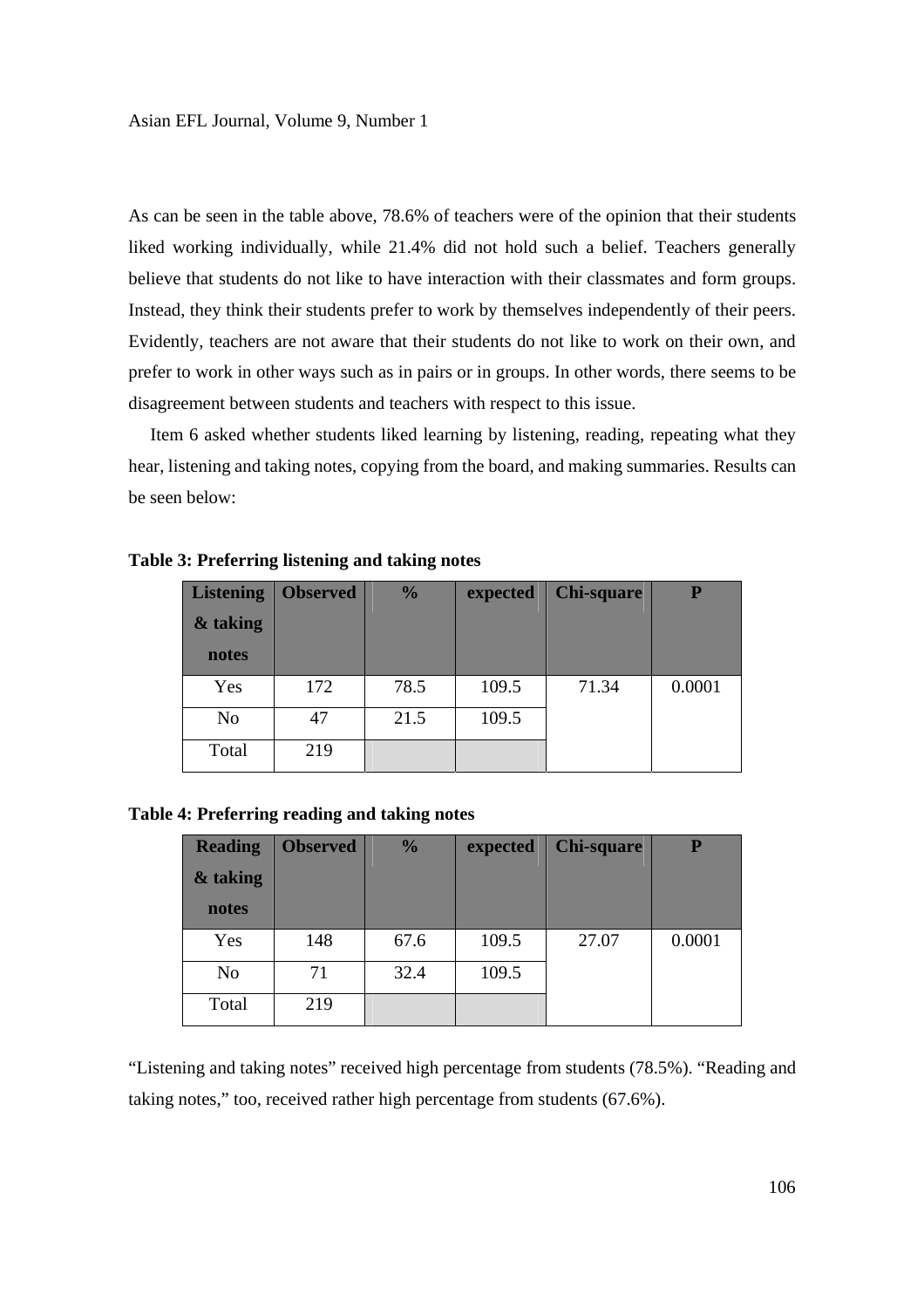What can be inferred from the results displayed in Tables 3 and 4 above is that students do not want to adopt a totally passive role in the learning process, since they could have otherwise focused on the first two options, "Listening" or "Reading." They are inclined to be involved in classroom interactions and not just sit and see what is going on. This is a message for language teachers to take steps that would enable students to be as much involved in what is happening in classroom as possible.

 Item 7 aimed to find out how students would like to learn new vocabulary. The options were: (1) by using the word in a sentence, (2) by thinking of relationship between known and new, (3) by saying or writing words several times, (4) by avoiding verbatim translation, (5) by guessing the unknown, and (6) by reading with no dictionary help. Table 5 displays the results:

| <b>Using the</b><br>word in a<br>sentence | observed | $\frac{0}{0}$ | expected | <b>Chi-square</b> | P      |
|-------------------------------------------|----------|---------------|----------|-------------------|--------|
| Yes                                       | 200      | 91.3          | 109.5    | 149.59            | 0.0001 |
| N <sub>o</sub>                            | 19       | 8.7           | 109.5    |                   |        |
| Total                                     | 219      |               |          |                   |        |

**Table 5: Using new words in a sentence** 

 As is clear from results in the table, the majority of students (91.3%) give priority to using new words in a sentence. This shows that learners prefer to learn the new vocabulary by making a sentence with them and using them in a context. This obligates teachers to help students make sentences with new words in order to enhance their vocabulary learning. Such finding is in congruence with Stapa's (2003) study in which learners, who were doing an ESP course in Malaysia, preferred to learn the new words when they are contextualized.

Another option for learning new words was "Avoiding verbatim translation." Results received for this choice are tabulated below: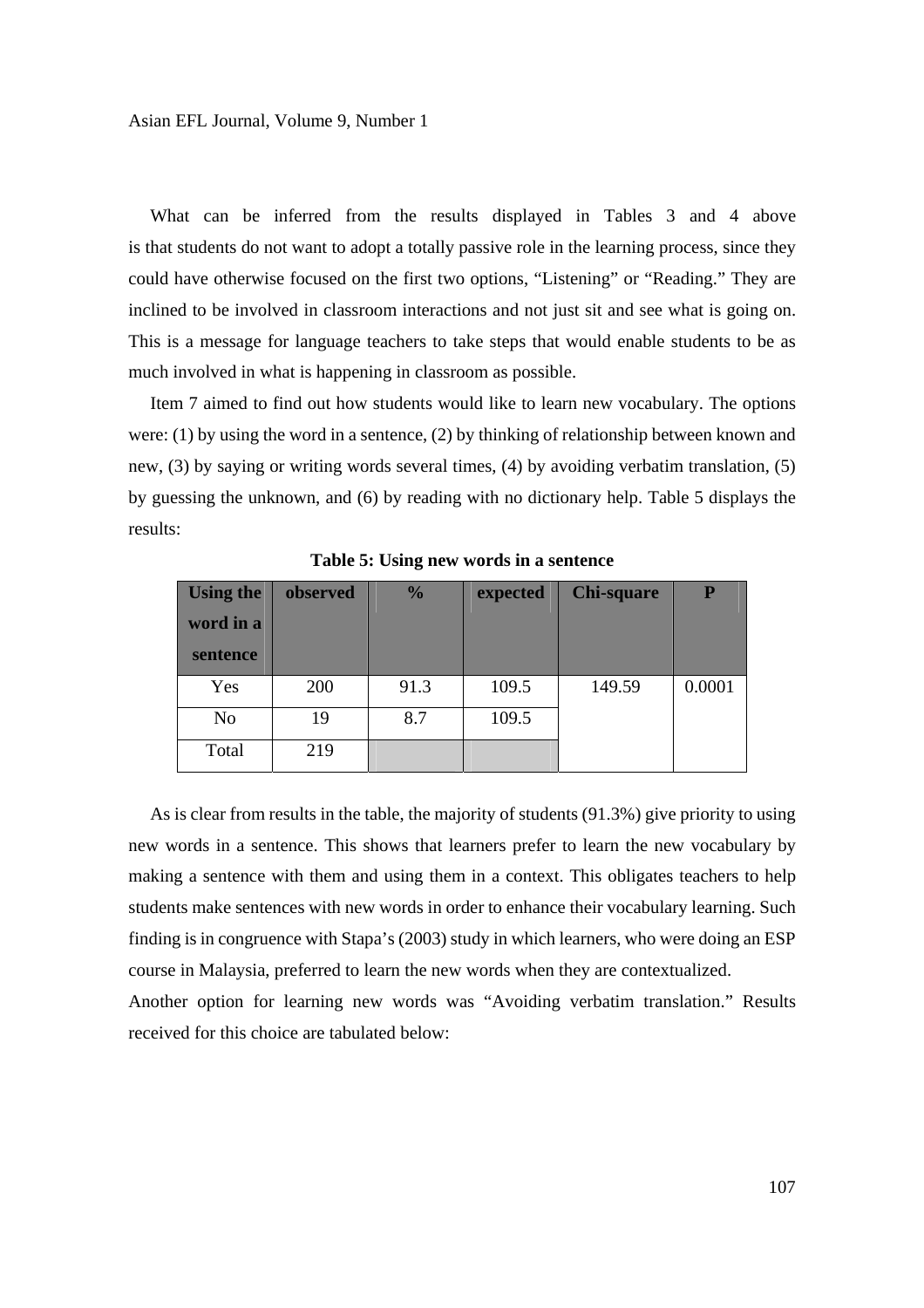| <b>Avoiding</b> | observed | $\frac{1}{2}$ | expected | <b>Chi-square</b> | P     |
|-----------------|----------|---------------|----------|-------------------|-------|
| translatio      |          |               |          |                   |       |
| n               |          |               |          |                   |       |
| Yes             | 135      | 61.6          | 109.5    | 11.87             | 0.001 |
| No              | 84       | 38.4          | 109.5    |                   |       |
| Total           | 219      |               |          |                   |       |

**Table 6: Avoiding verbatim translation** 

As shown, 61.6% of the learners expressed their reluctance towards verbatim translation as a way of learning the new vocabulary.

 It can be understood from the results that students do not generally favor translating new words to learn them. One reason for this finding can be the institutes from which the data were obtained which claimed to follow a communicative approach to language teaching/learning. In recent years with a trend towards communicative language teaching it appears that our students are more and more oriented towards using authentic materials and do not like to make use of translation in their learning.

 In the teachers' version, teachers were asked about their students' preference for learning vocabulary. The following table presents the pertaining results:

| <b>Avoiding</b> | observed | $\frac{0}{0}$ | expected | <b>Chi-square</b> |      |
|-----------------|----------|---------------|----------|-------------------|------|
| translation     |          |               |          |                   |      |
| Yes             |          | 21.4          |          | 4.57              | 0.03 |
| N <sub>o</sub>  | 11       | 78.6          |          |                   |      |
| Total           | 14       |               |          |                   |      |

**Table 7: Avoiding verbatim translation** 

As is clear form the table above, 21.4% of teachers believed that their students do not like verbatim translation, while most teachers (78.6%) held that students were inclined to learn new vocabulary through translation. It can be inferred that most teachers think of translation as an effective way of teaching vocabulary, and that their students are fond of such strategy.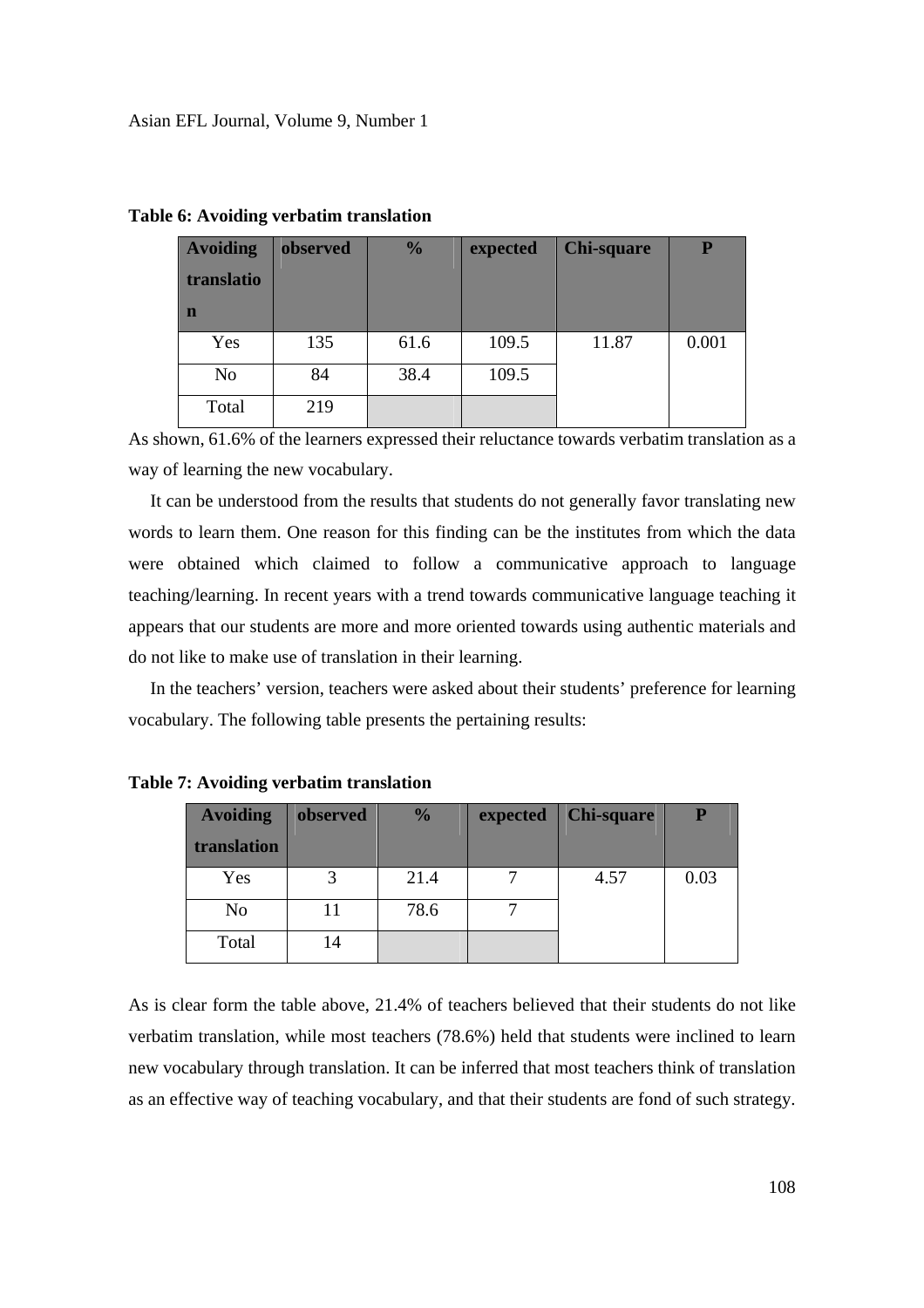Another option which received relatively high percentage from students is "Guessing the unknown." Results of this option can be observed in the following table:

| <b>Guessing</b> | observed | $\frac{0}{0}$ | expected | <b>Chi-square</b> | D      |
|-----------------|----------|---------------|----------|-------------------|--------|
| the             |          |               |          |                   |        |
| unknown         |          |               |          |                   |        |
| Yes             | 172      | 78.5          | 109.5    | 71.34             | 0.0001 |
| No              | 47       | 21.5          | 109.5    |                   |        |
| Total           | 219      |               |          |                   |        |

**Table 8: Guessing the unknown** 

As can be observed, a good number of students (78.5%) expressed their preference towards guessing the unknown word as a way of learning the new vocabulary. Results show that learners are not reluctant to guess the meaning of new vocabulary or infer the meaning from the context. This shows that students are not willing to learn new words in isolation, nor by simple rote memorization. It is important that new vocabulary items be presented in contexts rich enough to provide adequate clues for students to guess a word's meaning. The reason behind such tendency may be the fact that in students' view, meaningful information is retained longer and retrieved more easily.

 Item 8 asked students how they would prefer to be corrected by their teachers, whether they would like to be corrected immediately in front of everyone, or later at the end of the activity in front of everyone, or later in private. Results are displayed in the table below:

**Table 9: Students' preference for feedback** 

| Later           | observed | $\frac{0}{0}$ | expected | <b>Chi-square</b> |        |
|-----------------|----------|---------------|----------|-------------------|--------|
| <b>feedback</b> |          |               |          |                   |        |
| Yes             | 83       | 37.9          | 109.5    | 12.82             | 0.0001 |
| N <sub>o</sub>  | 136      | 62.1          | 109.5    |                   |        |
| Total           | 219      |               |          |                   |        |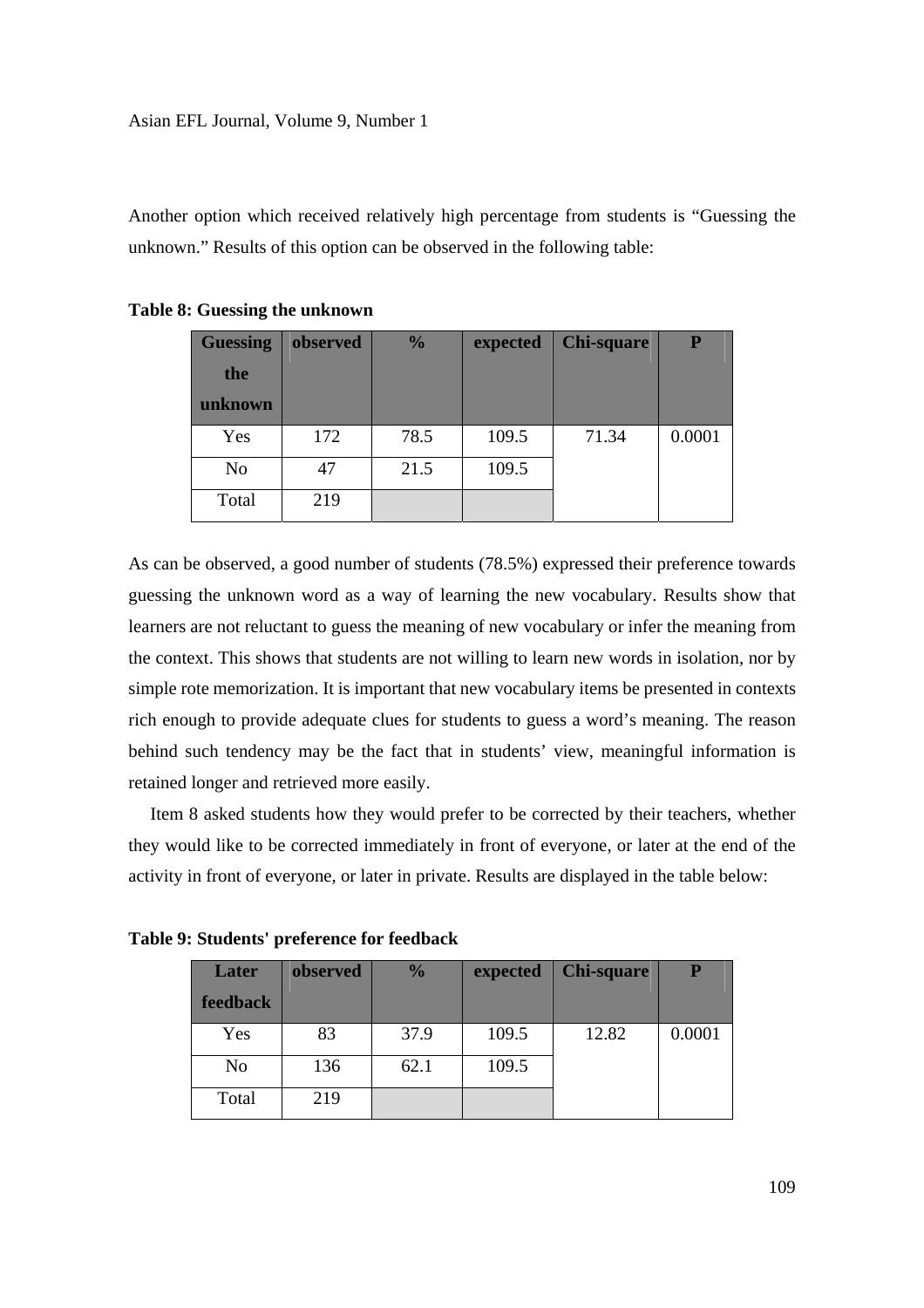As is apparent from the results, only 37.9% of the learners preferred to be corrected later in private. This is while, 62.1% of the students did not hold such a belief. This shows that students are against delayed correction and prefer other kinds of error correction such as what exists in the first two options of this item. The reason is hidden in the fact that students think of immediate correction to be more effective than delayed correction.

 It seems that students do not mind having their instructors correct them immediately in front of everyone, although correcting students' errors directly may not necessarily lead to more correct language usage in the future, and even worse, it may result in negative affective feelings that interfere with learning. However, the results of this item reveal that students consider the teacher as an authority and would rather be corrected on the spot, though this may be embarrassing to some students, especially the shy ones.

 As a tool for language teaching/learning, media have undoubtedly always facilitated the task of language learning and teaching. All language teachers seem to agree that media *can* and *do* enhance language teaching and learning (Brinton, 1997). Such being the case, item 10 asked students whether they like learning from (1) television/video/films, (2) radio, (3) tapes/cassettes, (4) written material, (5) blackboard, or (6) pictures/posters. Results are tabulated below:

| Television/video/ | observed | $\frac{0}{0}$ | <b>Expected</b> | <b>Chi-square</b> | P      |
|-------------------|----------|---------------|-----------------|-------------------|--------|
| films             |          |               |                 |                   |        |
| Yes               | 197      | 90            | 109.5           | 151.32            | 0.0001 |
| N <sub>o</sub>    | 22       | 10            | 109.5           |                   |        |
| Total             | 219      |               |                 |                   |        |

| <b>Table 10: Television/video/films</b> |  |
|-----------------------------------------|--|
|-----------------------------------------|--|

What can be inferred from the results above is that television and video, being powerful media, are most popular with language learners. The reason, according to Celce-Murcia (2001), may be the fact that such media motivate students by bringing a slice of real life into the classroom and by presenting language in its more complete communicative context.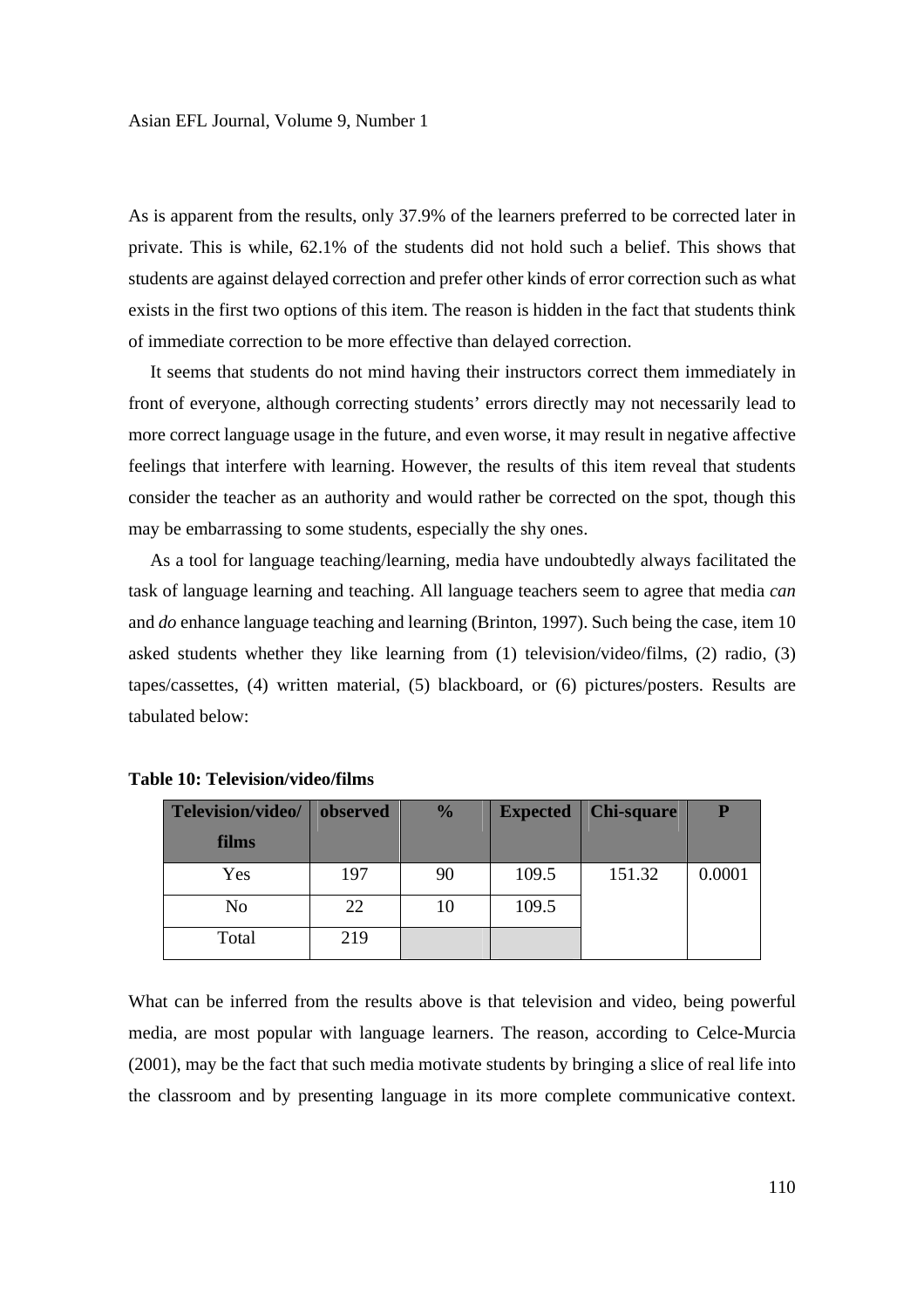Another reason may be the fact that students like to see what they hear, and such media are more vivid and attention-catching than radio or tapes.

The following table presents the teachers' responses to this very option:

| Television/video/ | observed | $\frac{0}{0}$ | Expected   Chi-square | P    |
|-------------------|----------|---------------|-----------------------|------|
| films             |          |               |                       |      |
| Yes               | 11       | 78.6          | 4.57                  | 0.03 |
| No                |          | 21.4          |                       |      |
| Total             | 14       |               |                       |      |

**Table 11: Teachers' view on students' preference for Television/video/films** 

The results indicate that most teachers think that their students prefer television/video/films to other media. It is promising that teachers are aware of their students' media preference, and hence should make more effective use of such media in their teaching. In fact, since students in their daily lives are surrounded by technology, they expect to see it in their language classroom as well.

 Another option to be discussed here is "Tapes/Cassettes." Table 12 displays the results of this option:

| <b>Tapes/cassettes</b> | observed | $\frac{6}{6}$ | <b>Expected</b> | <b>Chi-square</b> | P      |
|------------------------|----------|---------------|-----------------|-------------------|--------|
| Yes                    | 153      | 69.9          | 109.5           | 34.56             | 0.0001 |
| No                     | 66       | 30.1          | 109.5           |                   |        |
| Total                  | 219      |               |                 |                   |        |

**Table 12: Using tapes/cassettes** 

It can be inferred from the results that students tend to listen to tapes either in classroom environment or outside the classroom. The rationale might be the fact that tapes are relatively cheap and easy to use and carry. Furthermore, they are the main source (other than the teacher) of spoken language texts in most classrooms.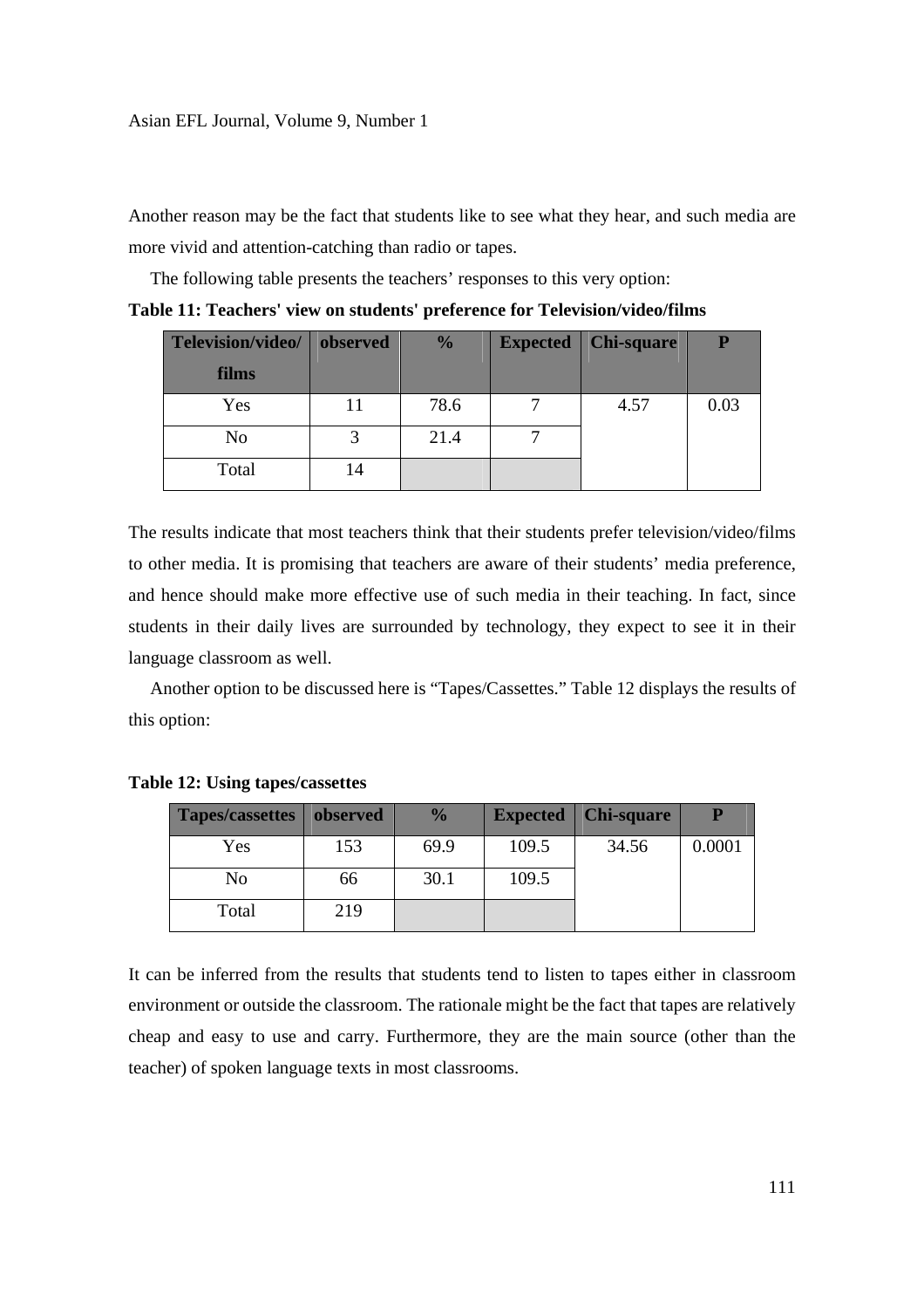Item 11 delves into the activities learners find very useful in classroom. These include role play, language games, songs, talking with and listening to other students, memorizing dialogues, getting information from guest speakers, getting information from planned visits, writing a learning diary, and learning about culture. One option which received rather high percentage from students is "Talking with and listening to other students." The results are cited in the table below:

| <b>Interacting</b> | observed | $\frac{0}{0}$ | expected | <b>Chi-square</b> | P      |
|--------------------|----------|---------------|----------|-------------------|--------|
| with others        |          |               |          |                   |        |
| Yes                | 179      | 81.7          | 109.5    | 74.23             | 0.0001 |
| N <sub>o</sub>     | 40       | 18.3          | 109.5    |                   |        |
| Total              | 219      |               |          |                   |        |

**Table 13: Talking with and listening to other students** 

The striking point about these results is that in students' view, student-to-student interaction is highly beneficial to their learning. Students would like to talk to and listen to other students. One explanation for such preference may be the fact that when language learners interact with each other, they experience some difficulties as they attempt to use the target language to communicate. As a result, they become aware of what they need to know in order to express themselves effectively. They, then, may ask their fellow students for help. Needless to say, such interaction makes the classroom a more pleasant and friendly place.

 The last option of the item was "Learning about culture." Table 14 illustrates the results received for this option:

| <b>Learning</b> | observed | $\frac{0}{0}$ | expected | <b>Chi-square</b> |        |
|-----------------|----------|---------------|----------|-------------------|--------|
| culture         |          |               |          |                   |        |
| Yes             | 157      | 71.7          | 109.5    | 34.85             | 0.0001 |
| No              | 62       | 28.3          | 109.5    |                   |        |
| Total           | 219      |               |          |                   |        |

**Table 14: Learning about culture**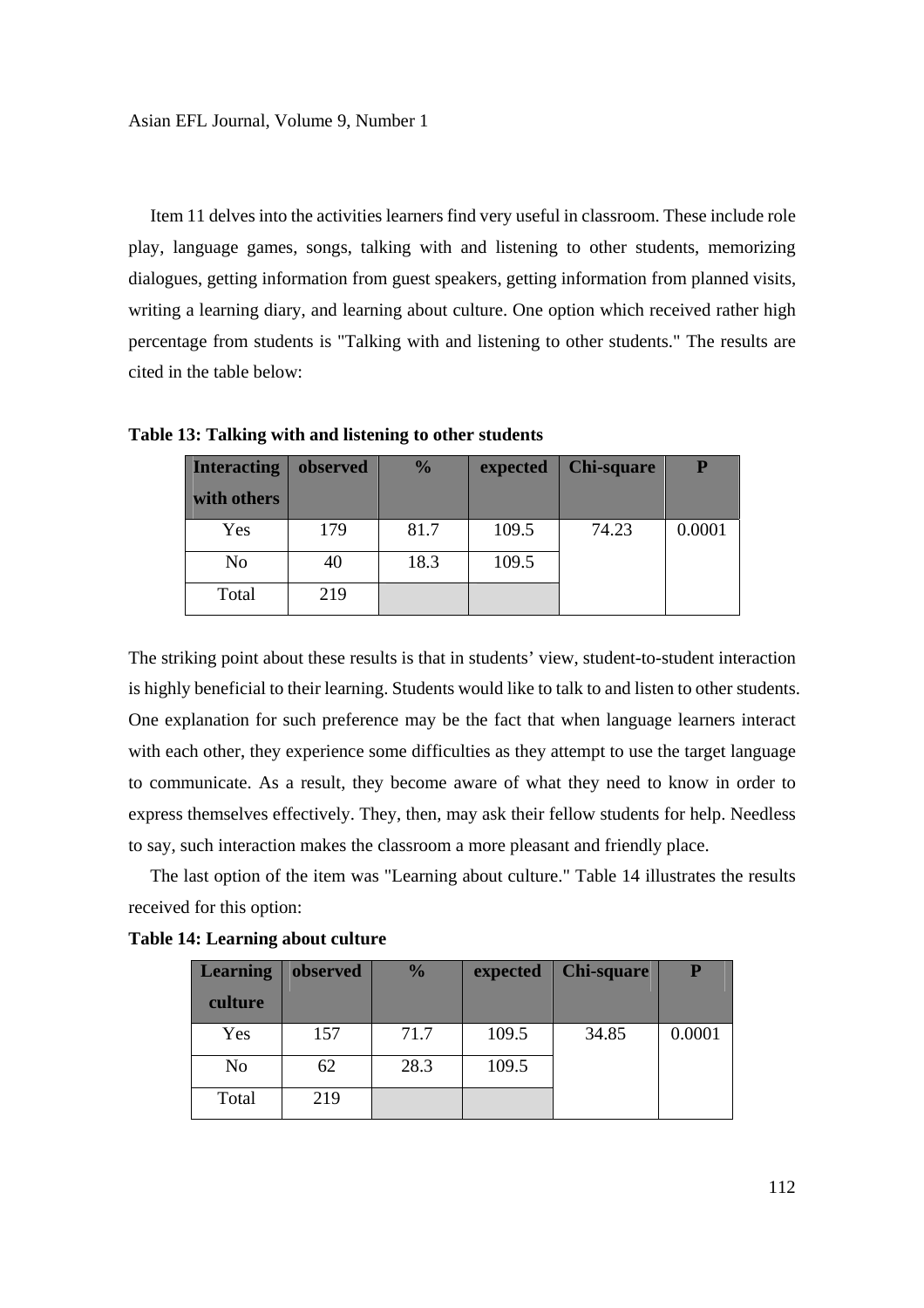It can be inferred from the results presented in Table 14 that most of the students (71.7%) believe that culture and language are interwoven and should be treated as such. Although teachers devote a good deal of time, effort, and attention to the teaching of language skills, gaining linguistic competence is not adequate for many learners to achieve their goals. To be able to communicate effectively, learners need to attain foreign language cultural competence. Results of this option prove that students are eager to attain such knowledge and are aware of culture involvement in learning. So, the burden is upon the shoulder of all EFL/ESL teachers to acquaint their students with cultural values, concepts, and norms on people' speech and behavior.

The following table shows teachers' responses to this very option:

| <b>Learning</b> | observed | $\frac{0}{0}$ | expected | <b>Chi-square</b> |      |
|-----------------|----------|---------------|----------|-------------------|------|
| culture         |          |               |          |                   |      |
| Yes             |          | 78.6          |          | 4.57              | 0.03 |
| No              |          | 21.4          |          |                   |      |
| Total           | 14       |               |          |                   |      |

**Table 15: Teachers' view on students' preference for learning about culture** 

According to the results presented in the table above, most teachers believed that students are willing to learn about culture, and are aware of the importance of developing cultural competence when learning the language. There seems to be agreement between teachers and students in this regard. Teachers are apparently aware that their students are eager to attain knowledge regarding cultural issues.

 Item 12 asked about assessment. Here, the learners were asked how they would like to find out how much their English is improving. The choices were: (1) through written tasks set by the teacher, or (2) the ability to use language in real-life situations. Results are illustrated below: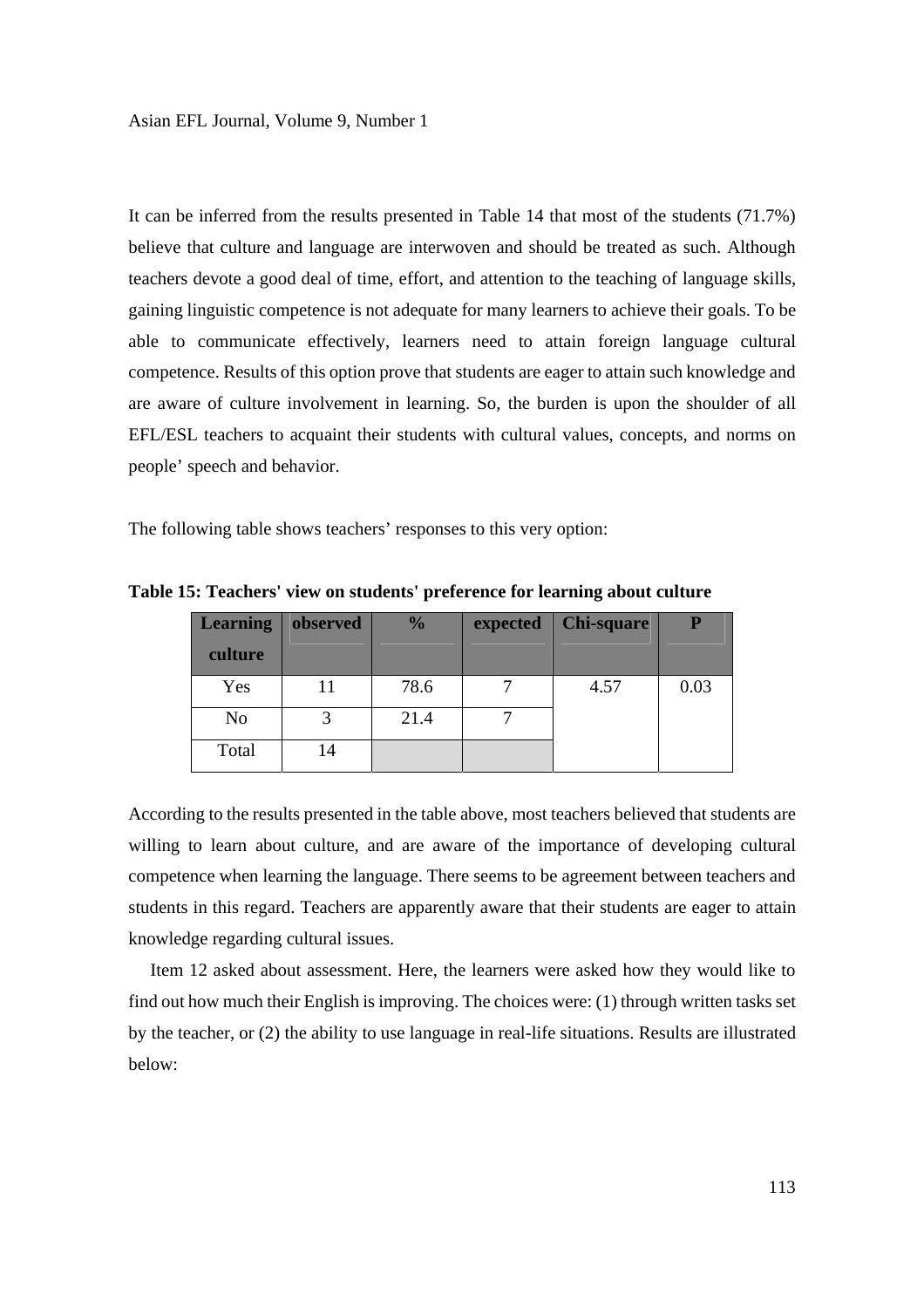| <b>Using</b> | observed | $\frac{0}{0}$ | expected | <b>Chi-square</b> | P      |
|--------------|----------|---------------|----------|-------------------|--------|
| language     |          |               |          |                   |        |
| in real      |          |               |          |                   |        |
| situations   |          |               |          |                   |        |
| Yes          | 200      | 91.3          | 109.5    | 149.59            | 0.0001 |
| No           | 19       | 8.7           | 109.5    |                   |        |
| Total        | 219      |               |          |                   |        |

**Table 16: Using language in real-life situations** 

An overwhelming majority of the students (91.3%) stated that they would evaluate themselves and their knowledge based on their performance in authentic communications. They would prefer to judge their L2 improvement on the basis of their capability to use the language effectively in real-life communicative events, rather than being assessed formally by the teacher. Evidently, students see tests as a threat to their competence, because they are afraid that they will not perform well. Perhaps, that is why the students of the study were more willing to assess themselves based on the extent to which they are successful in real-life situations. Such finding contradicts the findings of Stapa's (2003) study in which most of the students showed their preference towards being assessed formally by the teacher.

 Item 13 asked students if they get a sense of satisfaction from (1) having their work graded, (2) being told that they have made progress, or (3) feeling more confident in situations they found difficult before. Only the third option proved significant. Results can be seen below:

**Table 17: Feeling more confident in situations you found difficult before** 

| <b>Sense of</b> | observed | $\frac{0}{0}$ | expected | <b>Chi-square</b> | P      |
|-----------------|----------|---------------|----------|-------------------|--------|
| satisfaction    |          |               |          |                   |        |
| Yes             | 172      | 78.5          | 109.5    | 71.34             | 0.0001 |
| N <sub>o</sub>  | 47       | 21.5          | 109.5    |                   |        |
| Total           | 219      |               |          |                   |        |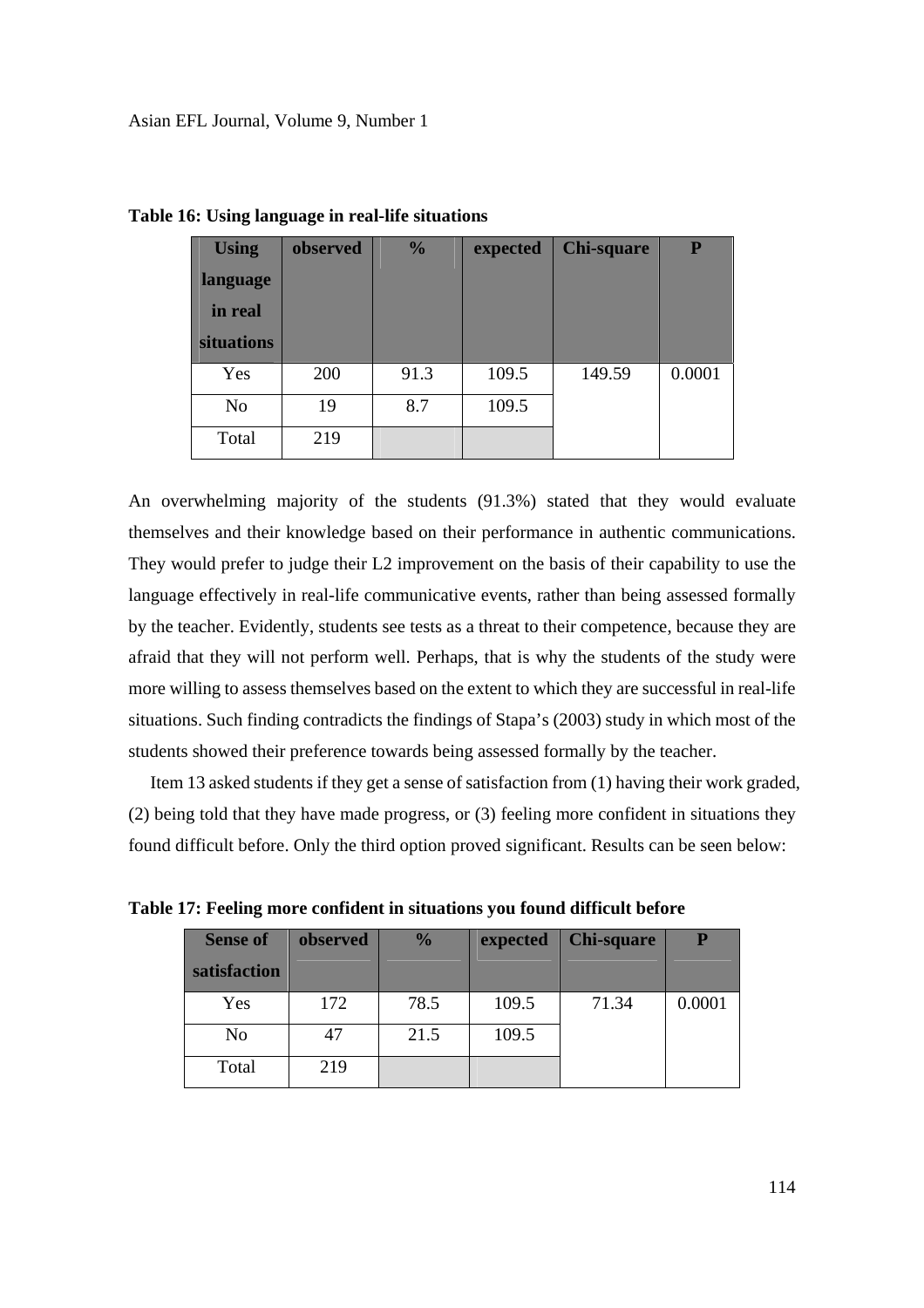A quick look at the data presented in the table reveals that a great number of learners (78.5%) feel satisfied in seeing themselves performing successfully in situations which they felt less successfully before. There is no doubt that the satisfaction learners get from their L2 performance differs from one student to another. Some are after high marks; some after command of L2; and some after both. From the results of this choice, it is apparent that most of the students are after command of English, and feel content if they can communicate easier and more efficiently than before.

 The findings are in sharp contrast with those of Kavaliauskiene's (2003) study which reported that learners seek passing their exams and getting good grades, and are not concerned with improving language skills and competence for future usage.

 In conclusion, one can say that most of learners in the study seem to favor a *communicative* approach to perfecting their language skills by working in pairs/ groups, tending to be actively engaged in classroom discussions, practicing their English by talking to their peers and having interaction with other people. This is in line with Spratt's (1999) and Kavaliauskiene's (2003) studies which reported similar results.

 Another point which can be inferred from the results is that students' preferences do correlate with teachers' perceptions in some instances, but not in some others. This is consistent with Barkhuizen's (1998) research which showed that teachers were frequently surprised to learn about the thoughts and preferences of their students. Simply, the students' perceptions did not match those of teachers in several cases. This study, too, showed that teachers' perceptions are consistent with those of students in some areas. This, of course, does not mean that the situation of language teaching/learning is perfect and totally satisfactory. There still needs to be closer cooperation between teachers and students as to how language learning activities should be arranged and implemented in classroom.

#### **6. Conclusions**

Some major points concluded from the study are summarized below:

1) Regarding studying style, students do not like working individually, but teachers did not know this.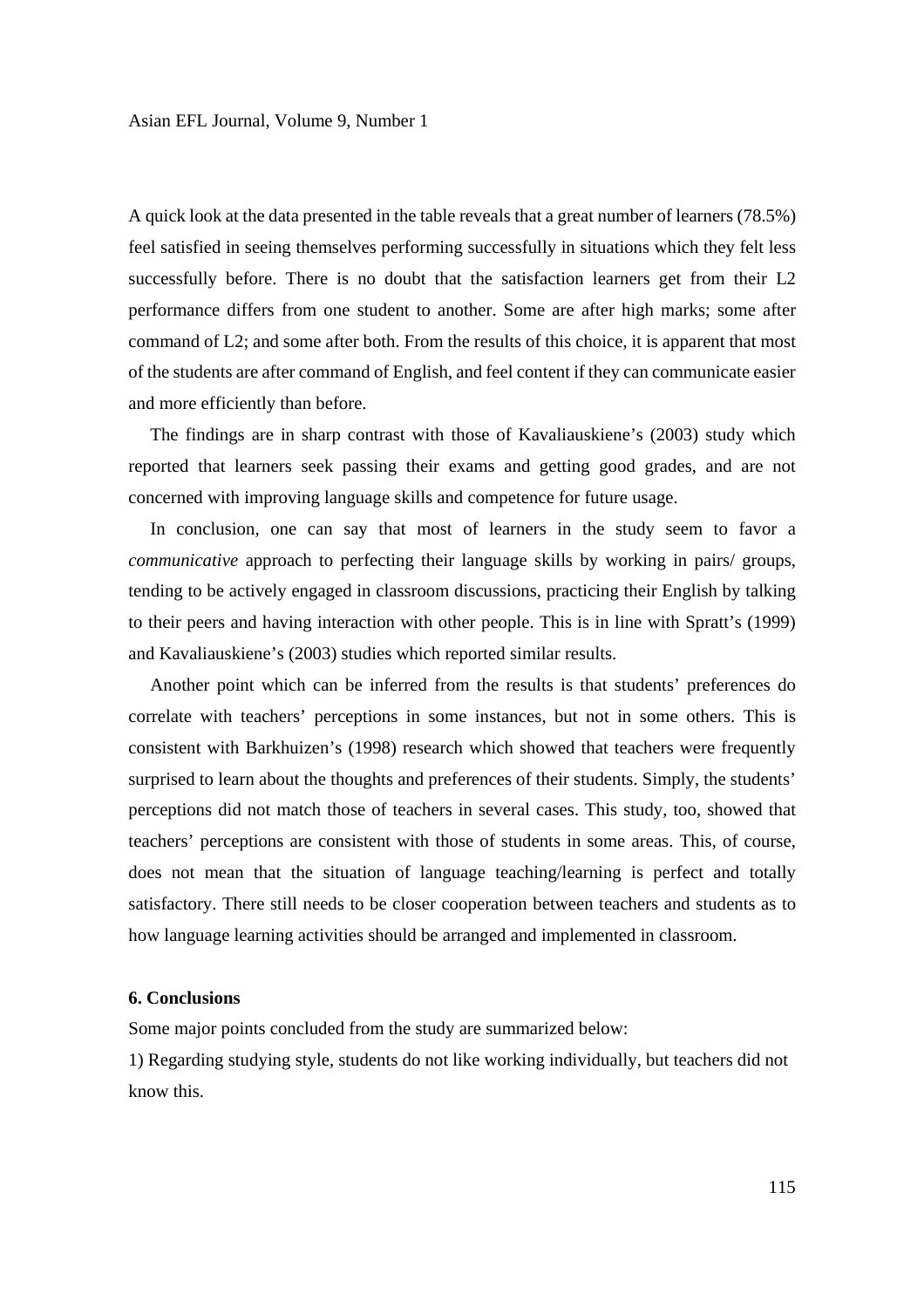2) Types of learning that emphasize receptive skills only were not appealing to students. Students expressed their views towards class content that focuses on receptive and productive skills equally. They did not like to be sitting passively in classroom, but to be actively engaged in classroom practices.

3) Students' most favored vocabulary learning strategies were using words in a sentence, and guessing the meaning of unknown words, not looking them up in dictionary. Teachers wrongly thought that their students like to learn the new words through translation. 4) Being corrected immediately in front of every one did not seem to bother students. Students did not like to be corrected later in private.

5) In terms of media, students would like to see more television programs and video films which make language learning more exciting and meaningful. Teachers appeared to endorse their students' opinion. Moreover, learners showed tendency to pictures/posters, since they would like to see what they are learning. However, some learners were more interested in listening to tapes. The former group can be labeled "visual" learners, while the latter are referred to as "auditory" learners (using two terms in Reid's (1995) classification).

6) "Language games" did not highly catch the attention of the students. But, most students enjoyed talking with and listening to other students and having interaction with each other (global learners).

7) "Learning about culture" caught the interest of both students and teachers, showing that they were aware of the crucial importance of developing cultural competence when teaching or learning the language.

8) Students would feel satisfied with their achievement in English if only they could use the language effectively in real-life situations.

9) Finally, students got a sense of satisfaction not just by getting high grades, but by seeing that they were more successful than before in using the language to communicate.

 To sum up, in order to answer the third research question, learners, based on Reid's (1995) classification, were classified into several categories. However, it should be noted that this classification is partly in keeping with that of Reid; that is, it includes some of the categories touched upon by her.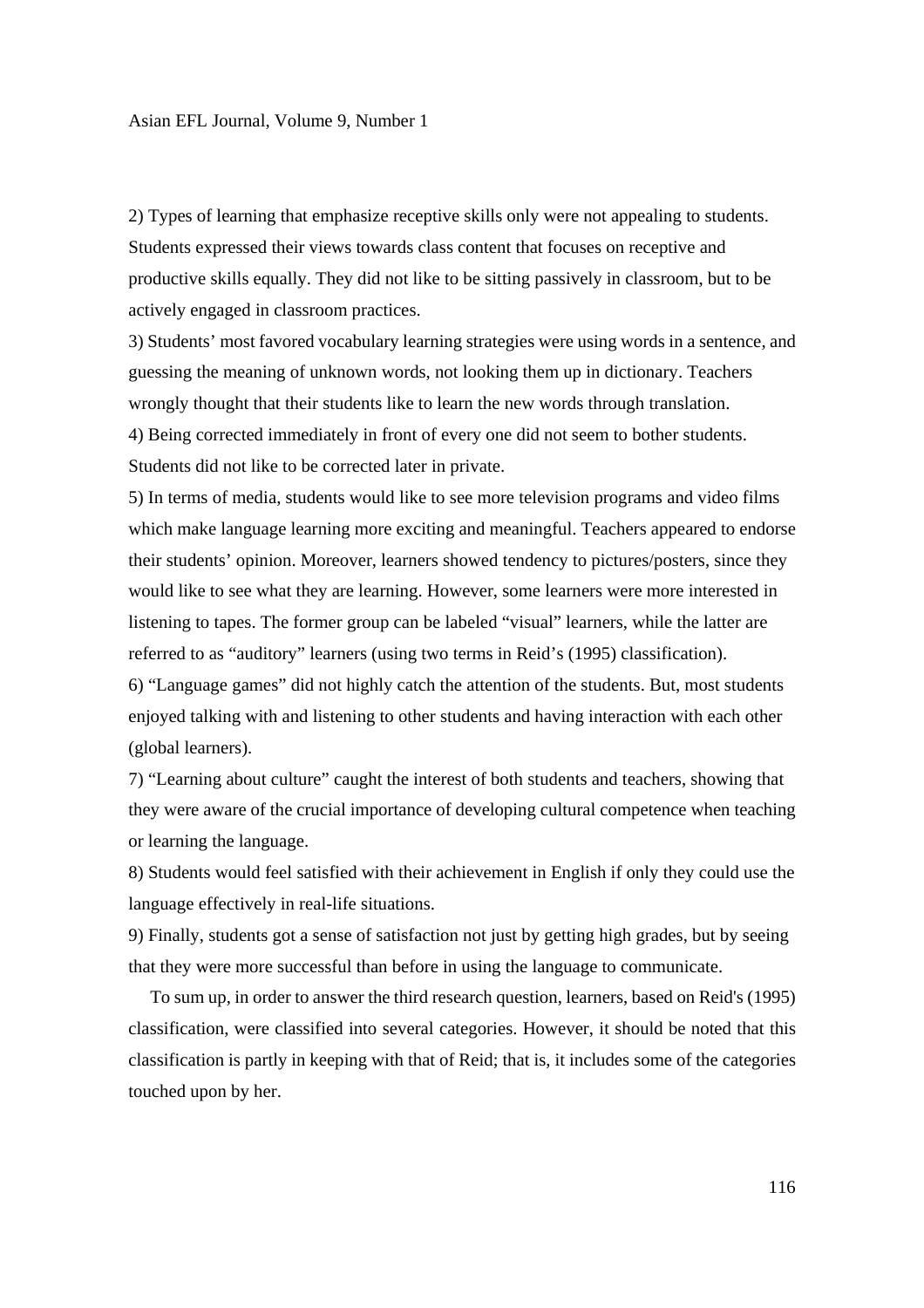**Visual learners:** by enjoying reading and seeing the words; enjoying seeing what they are hearing, and learning by looking at pictures/posters

**Auditory learners:** by enjoying conversations and the chance for interactions with others, as well as listening to tapes

**Global (Relational) learners:** by learning more effectively through interactions with other people

**Extroverted learners:** by having tendency to work in groups and have relationship with others

#### **7. Pedagogical Implications**

It was pointed out earlier that one of the reasons for conducting this study was to come across findings that could feed into classroom practice, and provide guidance for students and teachers as well as material designers and syllabus planners. Having the findings at hand, one can suggest sound implications as follow:

1) The first implication is for students. The findings of this study are helpful to students in demonstrating the importance of learning style identification. Students are recommended to identify the best way(s) through which they can learn the language more fruitfully. Knowledge of one's learning style may be beneficial in that the learner will now be aware of his or her strengths and weaknesses in terms of learning experiences. Therefore, future learning may be enriched if the learners maintain their strengths and improve on their weaknesses. Aside from that, this process will improve one's self esteem because now the students will feel more comfortable and prepared to take on the learning challenge, also gives students the confidence needed to achieve their goals.

2) Teachers should keep in mind that students do not like working individually. So it is strongly recommended that teachers exert their utmost effort to encourage students to form groups and share ideas.

3) It is essential that teachers assign some work for students to do outside the classroom, either in the form of reviewing the day's work or preparing for the next session.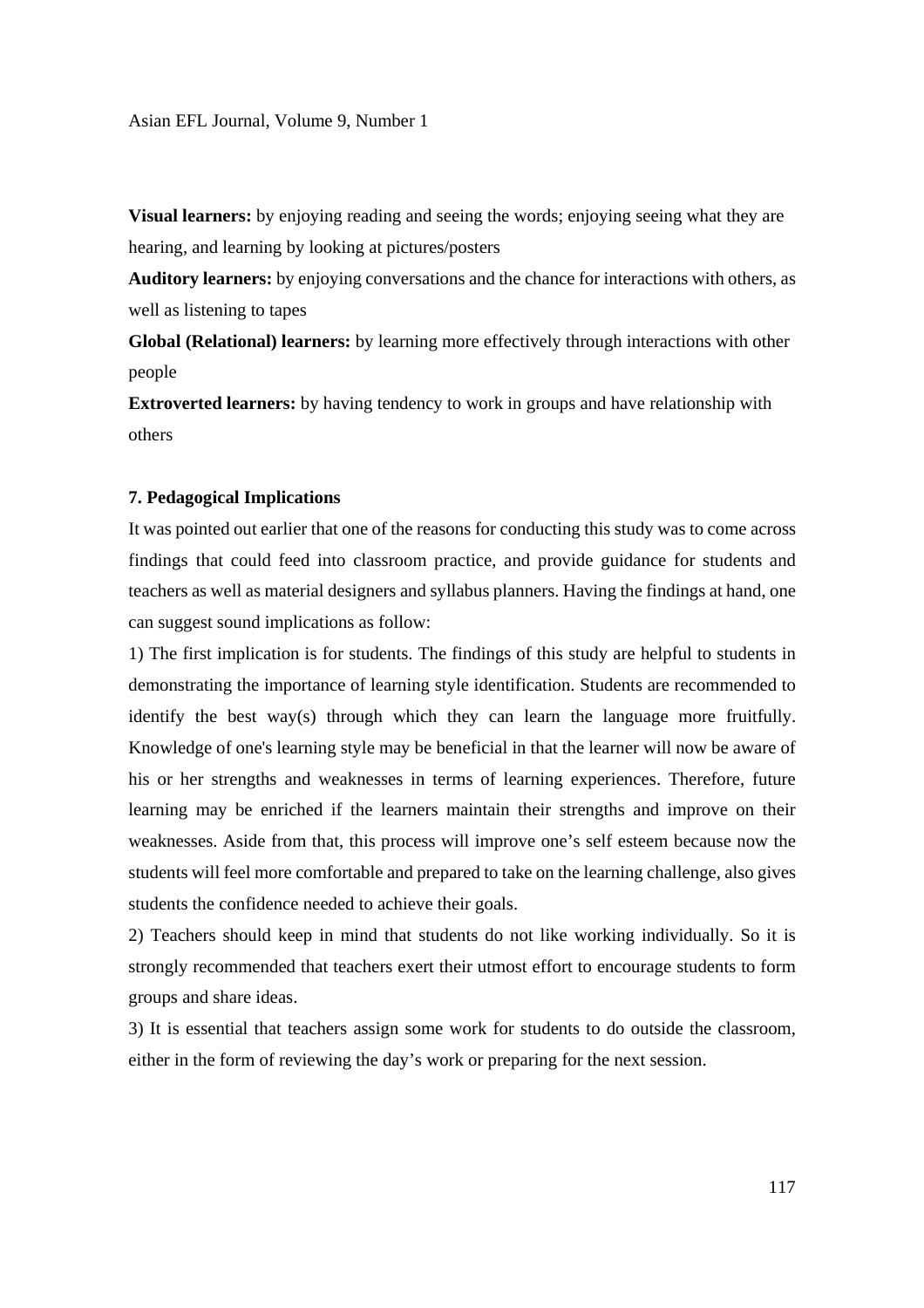4) Teachers need to organize the lesson content in a way that equally emphasizes both receptive and productive skills.

5) It is a good idea that teachers motivate their students to use the new words in a sentence, or try to infer the meaning of the new vocabulary. Furthermore, they should remember not to translate new words into Persian since learners do not like such vocabulary learning strategy. 6) The way error correction is done is much more important than the error itself. Teachers must be very careful and tactful in correcting errors and try to employ encouraging correction.

7) Teachers should bear in mind that students like to watch television programs or video films since they like to see what they hear. Also, they like to learn from pictures/posters.

8) Teachers ought to be aware that students like to interact with each other and be actively engaged in classroom debates.

9) Teachers should not think that their students learn English just to get grades or a degree, but also to attain command of L2.

10) Teachers should keep in mind that students would like to be evaluated on the basis of their progress and their improvement in English. They get satisfaction from their achievement in English if they see they can use the language effectively in real-life communications.

11) Teachers should help students discover their own learning preferences and provide constructive feedback about the advantages and disadvantages of various styles. Also, teachers should respect the learners' present preferences and encourage their development, while at the same time creating opportunities for students to try different ways of learning.

12) The outcomes of the study can, too, contribute to materials and syllabus design by indicating which activities or areas of language are most likely to meet with students' approval. Hence, the pivotal role of the students in the actual processes of materials and syllabus design must not be ignored.

13) Moreover, researchers may make use of the results of the present study to conduct some pieces of research as to the effect of variables such as gender, age, level of education, and cultural influences on the students' choice of learning styles.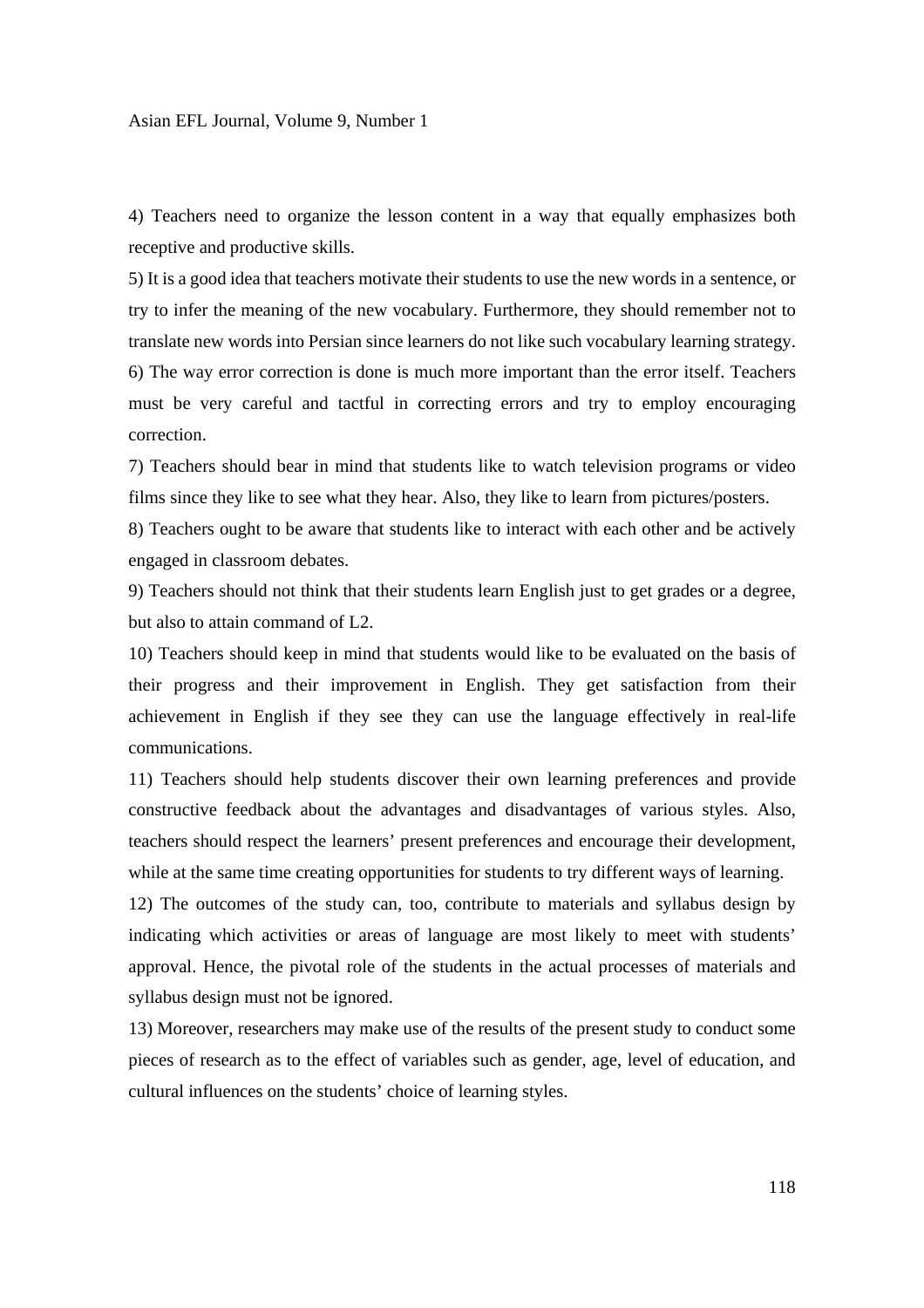Asian EFL Journal, Volume 9, Number 1

## **References**

- Anderson, J. (1993). Cognitive styles and multicultural populations. *Journal of Teacher Education, 39,* 2-9.
- Barkhuizen, G.P. (1998). Discovering learners' perceptions of ESL classroom teaching/learning activities in a South African context. *TESOL Quarterly, 32,* 85-108.
- Brindley, G. (1984). *Needs analysis and objective setting in the adult migrant education program.* Sydney, NSW: Adult Migrant Education Service.
- Brinton, D. M. (1997). The use of media in language teaching. In M. Celcia-Murcia (2001), *Teaching English as a second or foreign language* (pp. 459-76.). Dewey Publishing Services: NY.
- Celce-Marcia, M. (2001). *Teaching English as a second or foreign language* (3rd ed.). Dewey Publishing Services: NY.
- Felder, R.M. (1996). 'Matters of styles'. *ASEE Prism*, 6(4), 18–23. Also available at http://www2.ncsu.edu/unity/lockers/*users/f/felder/public/Papers/LS-Prism.htm*.
- Kavaliauskiene, G. (2003). English for specific purposes: Learners' preferences and attitudes**.** *Journal of Language and Learning*, *1*(1).
- Reid, J. M. (1987). The learning style preferences of ESL students. *TESOL Quarterly, 21,*  87-111.
- Reid, J. (1995). *Learning styles in the ESL/EFL classroom*. Boston, MA: Heinle and Heinle Publishers.
- Spratt, M. (1999). How good are we at knowing what learners like? *System*, *27,* 141-155.
- Stapa, S. H. (2003). *ESP students' learning preferences: Are the teachers aware?* Retrieved from http://www.Esp-world.Info/rticles/stapa.htm.
- Wintergerst, A. C., DeCapua, A., & Marilyn, A. V. (2003). Conceptualizing learning style modalities for ESL/EFL students. *System, 31,* 85-106.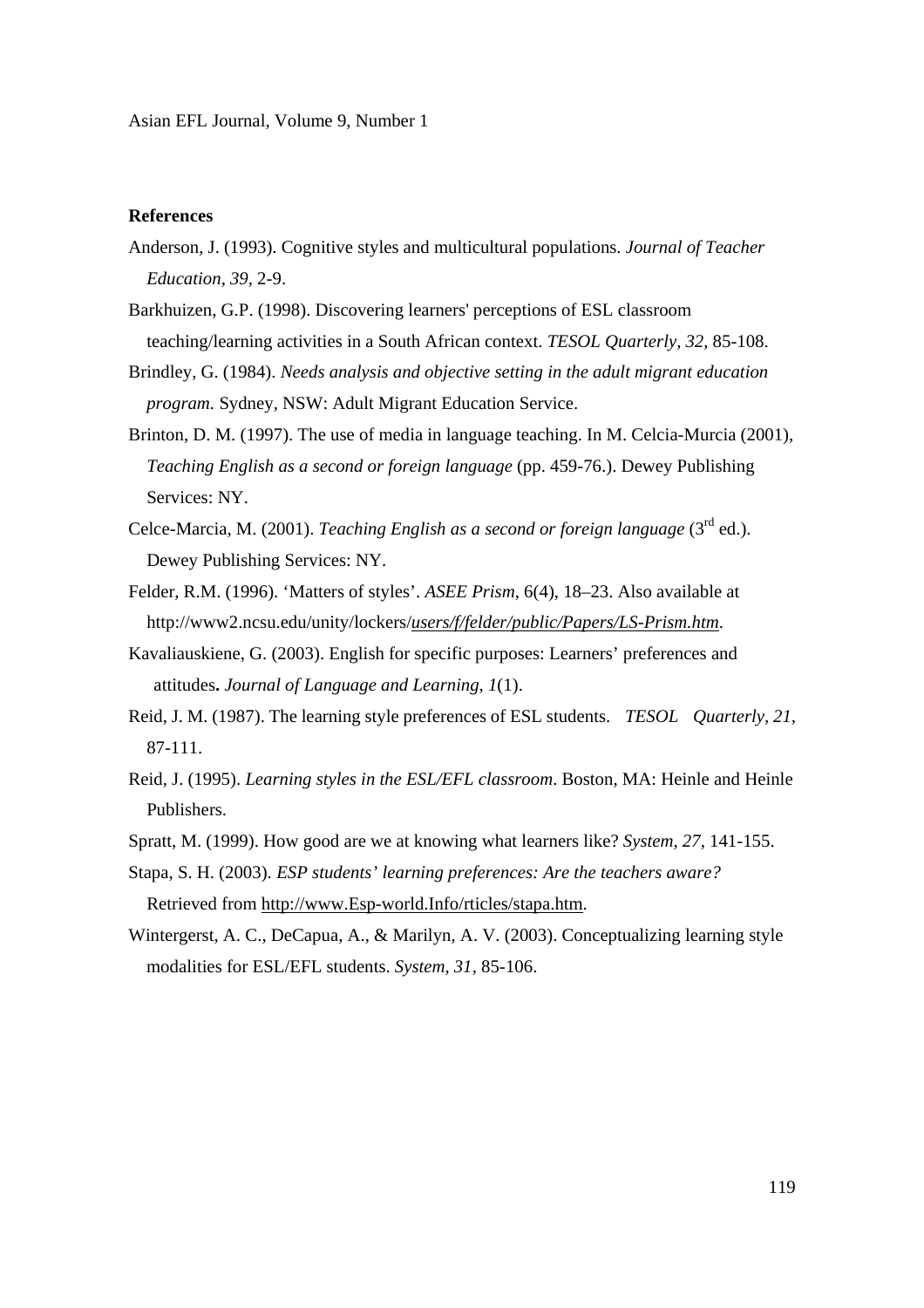Asian EFL Journal, Volume 9, Number 1

Appendix 1: Questionnaire (Version 1)

# **HOW DO YOU LIKE LEARNING?**

# **Please put a circle around your answer.**

# **Name:**

**Age:** 

# **1 Male**

## **2 Female**

| 1) Are you satisfied with your achievement in English?           | YES NO     |           |
|------------------------------------------------------------------|------------|-----------|
| 2) In class do you like learning                                 |            |           |
| a) individually?                                                 | <b>YES</b> | NO        |
| b) in pairs?                                                     | <b>YES</b> | <b>NO</b> |
| c) in small groups?                                              | <b>YES</b> | NO        |
| d) in one large group?                                           | YES NO     |           |
|                                                                  |            |           |
| 3) Do you want to do homework?                                   | YES NO     |           |
| If so, how much time do you spend                                |            |           |
| for homework outside class hours?  hours a day or  hours a week. |            |           |
| 4) How would you like to spend this time?                        |            |           |
| a) preparing for the next class?                                 | <b>YES</b> | NO        |
| b) reviewing the day's work?                                     | YES NO     |           |
|                                                                  |            |           |
| 5) Do you want to                                                |            |           |
| a) spend all your learning time in the classroom?                | YES NO     |           |
| b) spend some time in the classroom and some time                |            |           |
| practicing your English with people outside?                     | YES NO     |           |
|                                                                  |            |           |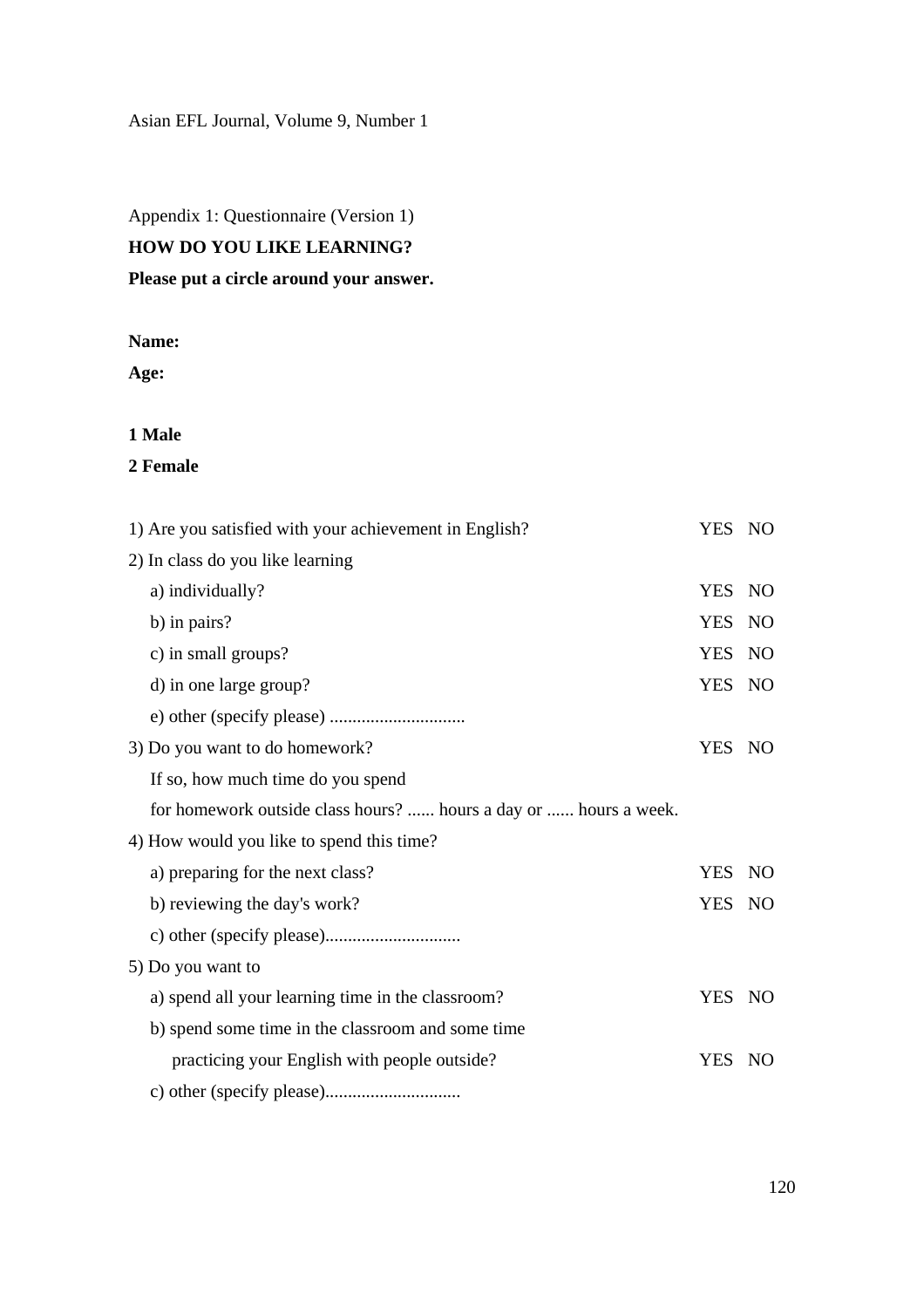6) Do you like learning a) by listening? YES NO b) by reading? YES NO c) by copying from the board? YES NO d) by listening and taking notes? YES NO e) by reading and making notes? YES NO f) by repeating what you hear? YES NO g) by making summaries? YES NO h) other (specify please).............................. 7) When learning new vocabulary, do you like learning a) by using new words in a sentence YES NO b) by thinking of relationships between known and new YES NO c) by saying or writing words several times YES NO d) by avoiding verbatim translation YES NO e) by guessing the unknown YES NO f) by reading without looking up words YES NO g) other (specify please).............................. 8) When you speak do you want to be corrected a) immediately, in front of everyone? YES NO b) later, at the end of the activity, in front of everyone? YES NO c) later, in private? YES NO d) other (specify please).............................. 9) Do you mind if other students sometimes correct your written work? YES NO Do you mind if the teacher sometimes asks you to correct your own work? YES NO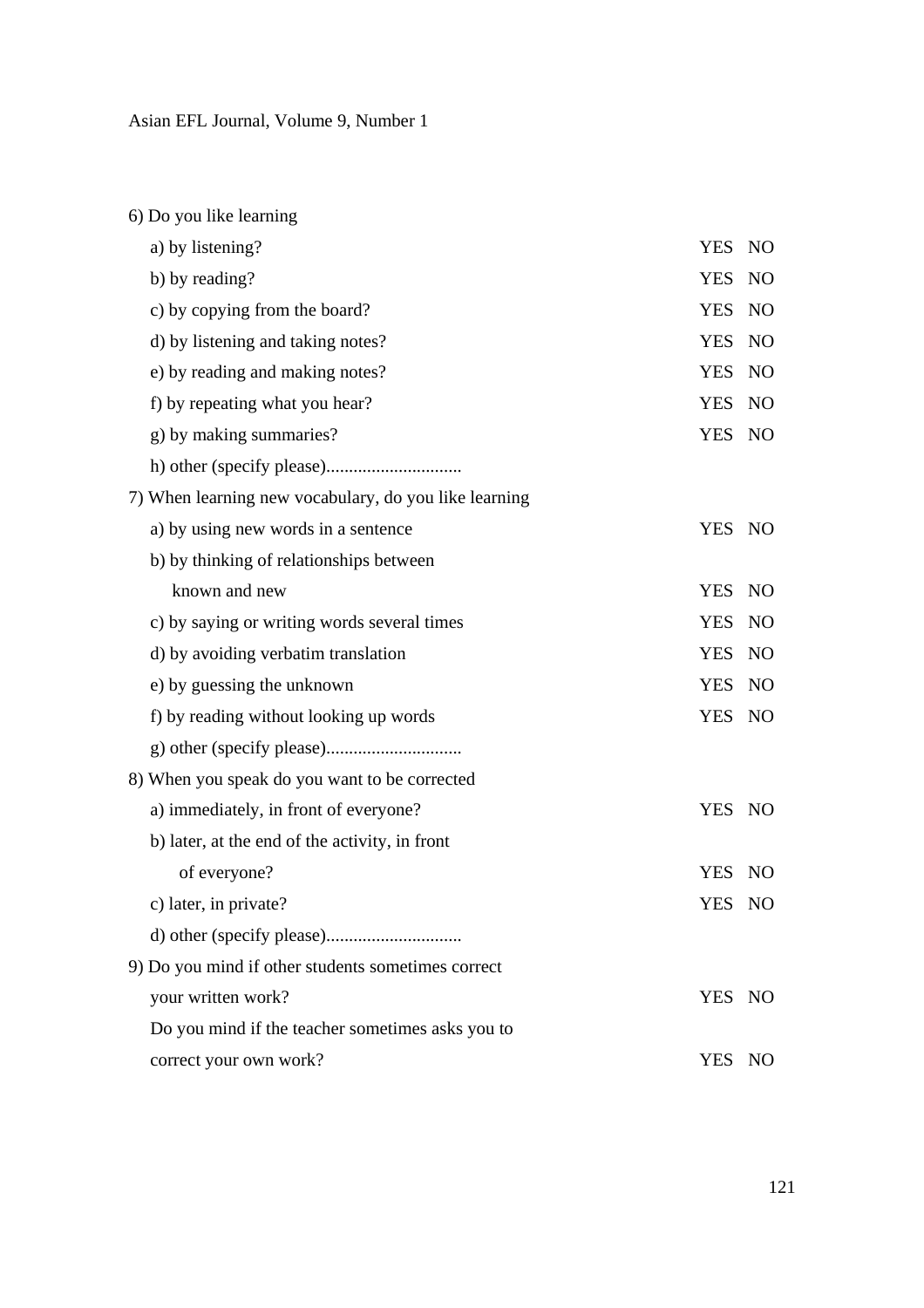| 10) Do you like learning from                                       |            |                 |
|---------------------------------------------------------------------|------------|-----------------|
| a) television/video/films?                                          | <b>YES</b> | NO              |
| b) radio?                                                           | <b>YES</b> | NO              |
| c) tapes/cassettes?                                                 | <b>YES</b> | NO <sub>1</sub> |
| d) written material?                                                | <b>YES</b> | <b>NO</b>       |
| e) the blackboard?                                                  | <b>YES</b> | <b>NO</b>       |
| f) pictures/posters?                                                | YES NO     |                 |
|                                                                     |            |                 |
| 11) Do you do the following in your class?                          |            |                 |
| a) Role play                                                        | <b>YES</b> | NO              |
| b) Language games                                                   | <b>YES</b> | N <sub>O</sub>  |
| c) Songs                                                            | <b>YES</b> | <b>NO</b>       |
| d) Talking with and listening to other students                     | <b>YES</b> | <b>NO</b>       |
| e) Memorizing conversations/dialogues                               | <b>YES</b> | <b>NO</b>       |
| f) Getting information from guest speakers                          | <b>YES</b> | N <sub>O</sub>  |
| g) Getting information from planned visits                          | <b>YES</b> | NO              |
| h) Writing a learning diary                                         | <b>YES</b> | NO              |
| i) Learning about culture                                           | <b>YES</b> | NO              |
| 12) How do you like to find out how much your English is improving? |            |                 |
| a) By written tasks set by the teacher?                             | YES NO     |                 |
| b) By seeing if you can use the language you have                   |            |                 |
| learnt in real-life situations?                                     | <b>YES</b> | NO              |
|                                                                     |            |                 |
| 13) Do you get a sense of satisfaction from                         |            |                 |
| a) having your work graded?                                         | <b>YES</b> | NO.             |
| b) being told that you have made progress?                          | <b>YES</b> | NO <sub>1</sub> |
| c) feeling more confident in situations that                        |            |                 |
| you found difficult before?                                         | YES NO     |                 |
|                                                                     |            |                 |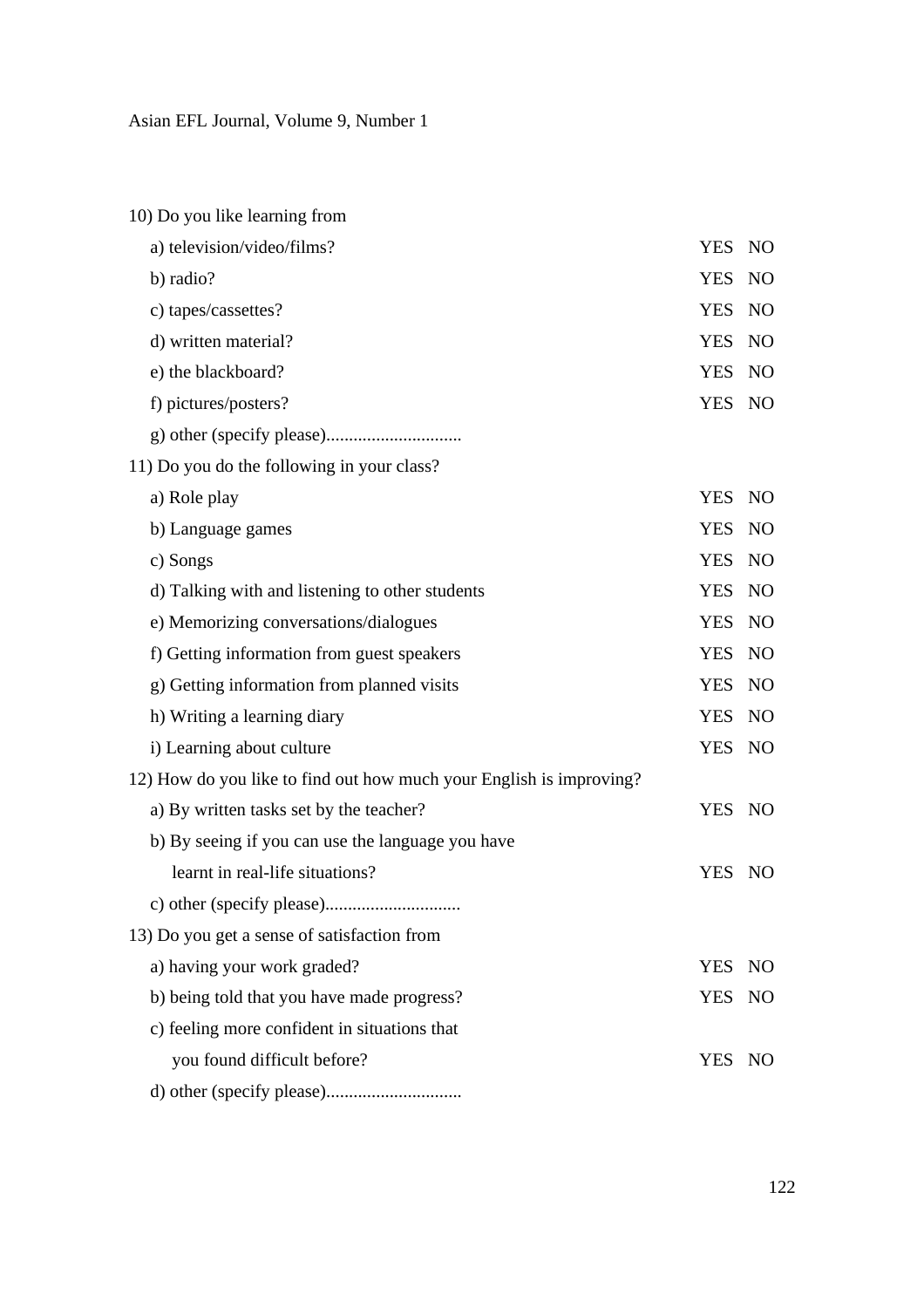# Asian EFL Journal, Volume 9, Number 1

Appendix 2: Questionnaire (Version 2)

# **HOW DO YOUR STUDENTS LIKE LEARNING?**

# **Please put a circle around your answer.**

**Name:** 

**Age:** 

# **1 Male**

**2 Female** 

| 1) Are you satisfied with your students' achievement |            |                 |
|------------------------------------------------------|------------|-----------------|
| in English?                                          | YES NO     |                 |
| 2) In class do your students like learning           |            |                 |
| a) individually?                                     | <b>YES</b> | NO              |
| b) in pairs?                                         | <b>YES</b> | N <sub>O</sub>  |
| c) in small groups?                                  | <b>YES</b> | NO              |
| d) in one large group?                               | YES NO     |                 |
|                                                      |            |                 |
| 3) Do they want to                                   |            |                 |
| a) spend all their learning time in the classroom?   | YES NO     |                 |
| b) spend some time in the classroom and some time    |            |                 |
| practicing their English with people outside?        | YES NO     |                 |
|                                                      |            |                 |
| 4) Do they like learning                             |            |                 |
| a) by listening?                                     | YES NO     |                 |
| b) by reading?                                       | <b>YES</b> | <b>NO</b>       |
| c) by copying from the board?                        | <b>YES</b> | N <sub>O</sub>  |
| d) by listening and taking notes?                    | <b>YES</b> | NO <sub>1</sub> |
| e) by reading and making notes?                      | <b>YES</b> | <b>NO</b>       |
| f) by repeating what they hear?                      | YES NO     |                 |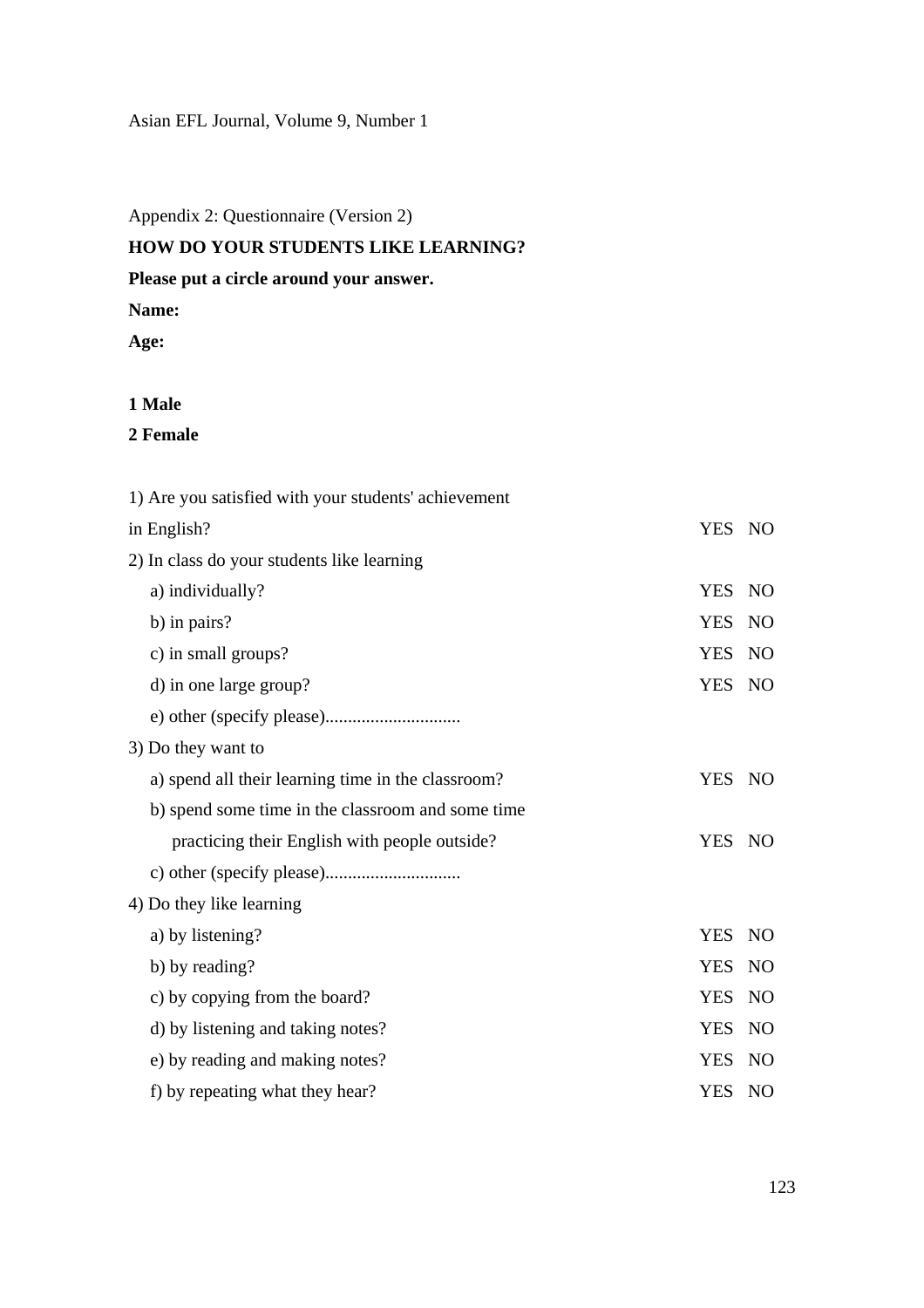| g) by making summaries?                                | YES NO     |                |
|--------------------------------------------------------|------------|----------------|
|                                                        |            |                |
| 5) When learning new vocabulary, do they like learning |            |                |
| a) by using new words in a sentence                    | YES NO     |                |
| b) by thinking of relationships between                |            |                |
| known and new                                          | <b>YES</b> | <b>NO</b>      |
| c) by saying or writing words several times            | <b>YES</b> | <b>NO</b>      |
| d) by avoiding verbatim translation                    | <b>YES</b> | NO             |
| e) by guessing the unknown                             | <b>YES</b> | NO             |
| f) by reading without looking up words                 | <b>YES</b> | NO             |
|                                                        |            |                |
| 6) When they speak do they want to be corrected        |            |                |
| a) immediately in front of everyone?                   | YES NO     |                |
| b) later, at the end of the activity, in front         |            |                |
| of everyone?                                           | YES NO     |                |
| c) later, in private?                                  | YES NO     |                |
|                                                        |            |                |
| 7) Do they mind if other students sometimes correct    |            |                |
| their written work?                                    | YES NO     |                |
| Do they mind if you as the teacher sometimes ask       |            |                |
| them to correct their own work?                        | YES NO     |                |
| 8) Do they like learning from                          |            |                |
| a) television/video/films?                             | YES        | NO             |
| b) radio?                                              | <b>YES</b> | N <sub>O</sub> |
| c) tapes/cassettes?                                    | <b>YES</b> | N <sub>O</sub> |
| d) written material?                                   | <b>YES</b> | N <sub>O</sub> |
| e) the blackboard?                                     | <b>YES</b> | N <sub>O</sub> |
| f) pictures/posters?                                   | <b>YES</b> | NO             |
|                                                        |            |                |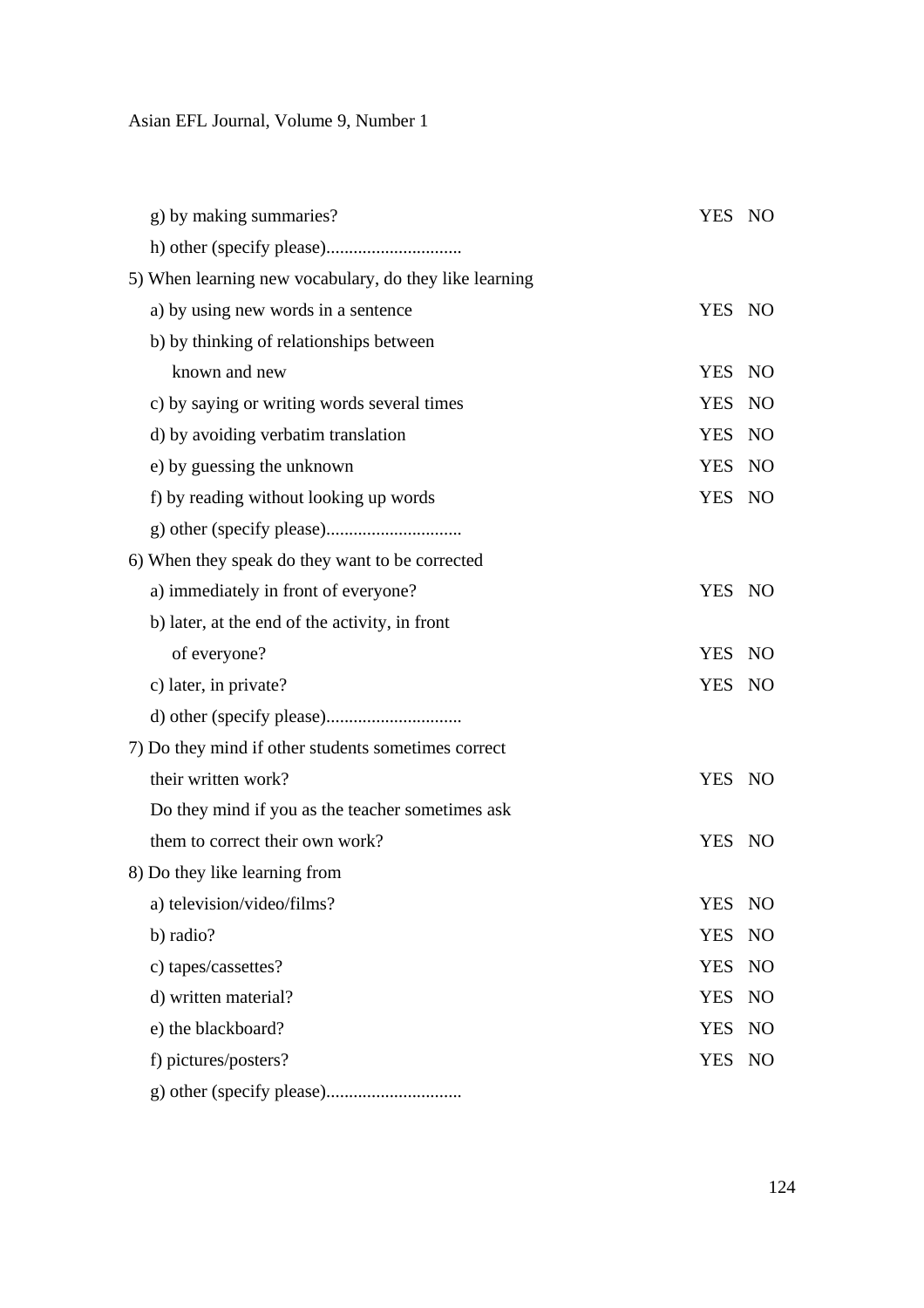9) Do you do the following in your class?

| a) Role play                                               | <b>YES</b> | <b>NO</b>       |
|------------------------------------------------------------|------------|-----------------|
| b) Language games                                          | <b>YES</b> | N <sub>O</sub>  |
| c) Songs                                                   | <b>YES</b> | N <sub>O</sub>  |
| d) Talking with and listening to other students            | <b>YES</b> | <b>NO</b>       |
| e) Memorizing conversations/dialogues                      | <b>YES</b> | N <sub>O</sub>  |
| f) Getting information from guest speakers                 | <b>YES</b> | N <sub>O</sub>  |
| g) Getting information from planned visits                 | <b>YES</b> | N <sub>O</sub>  |
| h) Writing a learning diary                                | <b>YES</b> | <b>NO</b>       |
| i) Learning about culture                                  | <b>YES</b> | <b>NO</b>       |
| 10) How do you think students like to find out how much    |            |                 |
| their English is improving?                                |            |                 |
| $By$                                                       |            |                 |
| a) written tasks set by you?                               | YES NO     |                 |
| b) seeing if they can use the language they have           |            |                 |
| learnt in real-life situations?                            | YES NO     |                 |
|                                                            |            |                 |
| 11) Do you think students get a sense of satisfaction from |            |                 |
| a) having their work graded?                               | <b>YES</b> | NO <sub>1</sub> |
| b) being told that they have made progress?                | <b>YES</b> | NO              |
| c) feeling more confident in situations that               |            |                 |
| they found difficult before?                               | <b>YES</b> | NO              |
|                                                            |            |                 |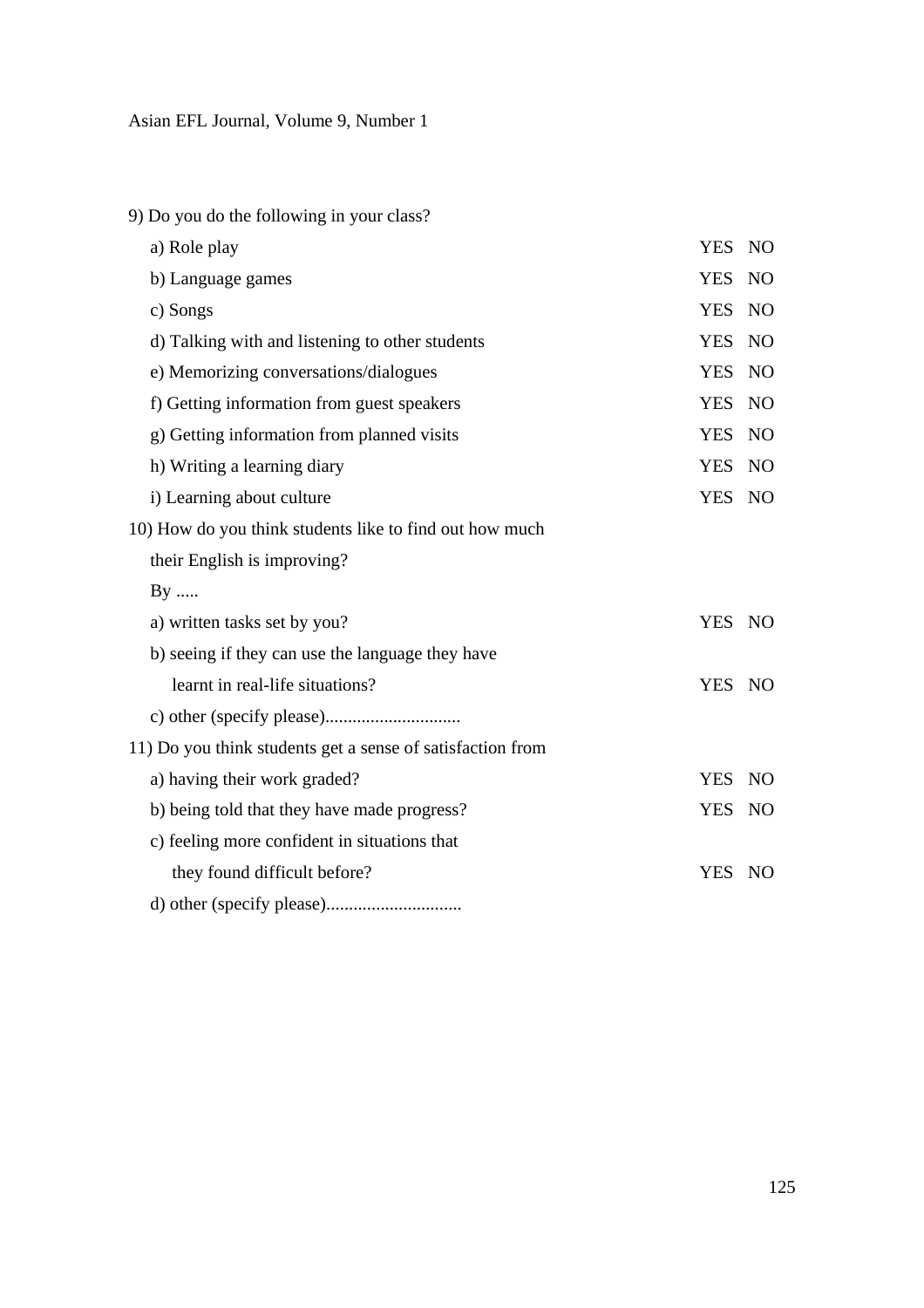Asian EFL Journal, Volume 9, Number 1



# **Chinese Students' Motivation to Learn English at the Tertiary Level**

# **Meihua Liu**  *Tsinghua University, China*

#### **Bio Data:**

Dr. Meihua Liu, a lecturer of English at the Department of Foreign Languages, Tsinghua University, China, is mainly interested in EFL teaching and learning in the Chinese context, classroom research, and EFL writing. Her recent publications include "Anxiety in EFL classrooms: Causes and consequences" in *TESL Reporter* (2006), "Anxiety in Chinese EFL students at different proficient levels" in *System* (2006), and "Cohesive features in argumentative writing produced by Chinese undergraduates" in *System* (2005).

#### **Abstract**:

This study investigated Chinese university students' attitudes towards and motivation to learn English and the correlations of the said variables with the students' English proficiency. A modified 44-item survey adapted from Gardner's (1985) and Clėment et al.'s (1994) was administered to 202 third-year non-English majors in a southern university in China. The study revealed that the students had positive attitudes toward learning English and were highly motivated to study it, that the students were more instrumentally than integratively motivated to learn English, and that the students' attitudes and motivation were positively correlated with their English proficiency. Based on these findings, some pedagogical implications are discussed.

**Key words**: attitude; motivation; undergraduate non-English majors; English proficiency

## **1. Introduction**

The study of motivation in second language acquisition has become an important research topic with the development of the socio-educational model on second language motivation (Gardner & Lambert, 1972; Gardner, 1985, Gardner & MacIntyre, 1993; Tremblay & Gardner, 1995). According to Gardner and Lambert (1972), motivation to learn a second language is grounded in **positive attitudes** toward the second language community and in a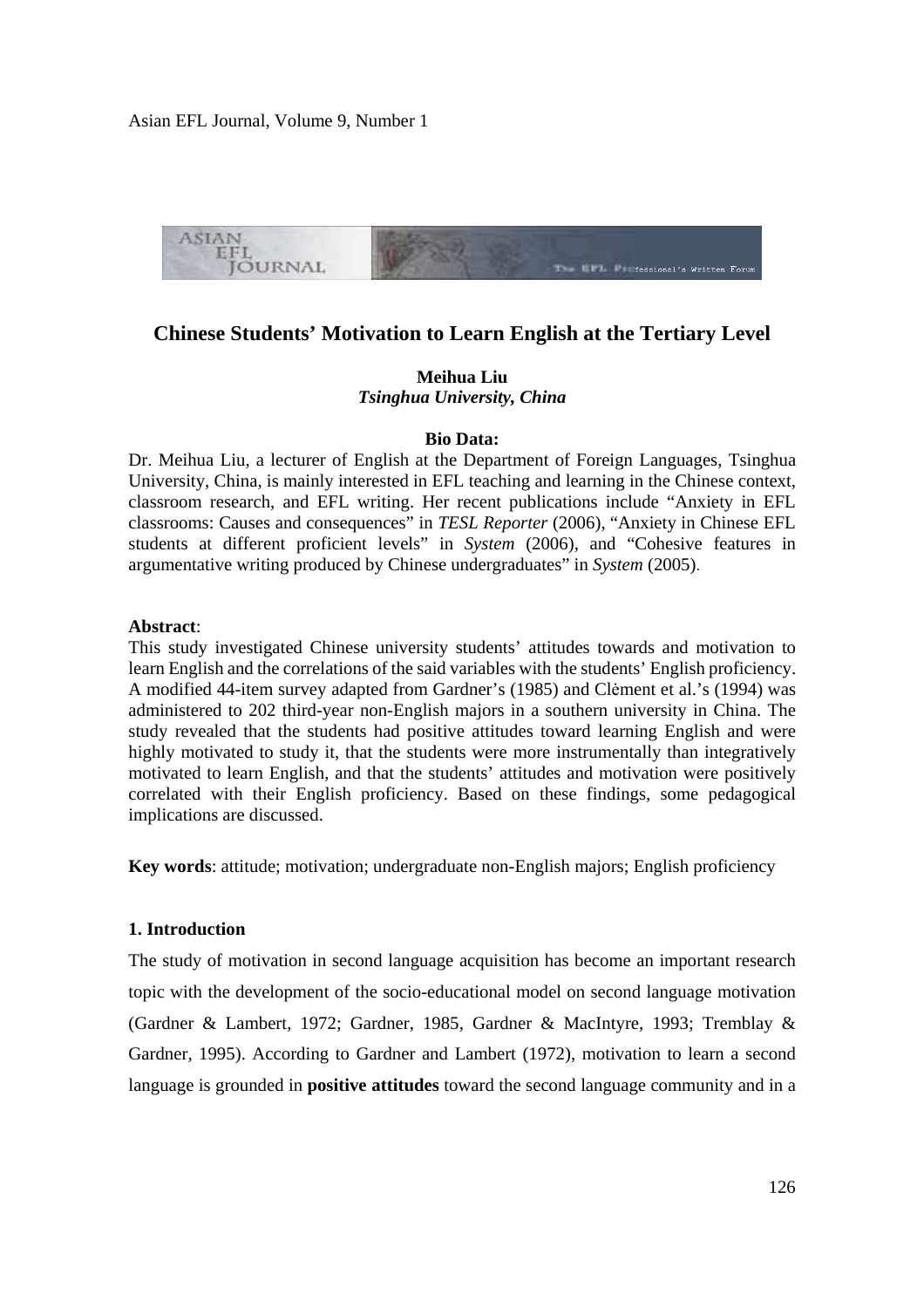desire to communicate with valued members of that community and become similar to them. This latter desire is **integrative orientation**, which is a better support for language learning, while an **instrumental orientation** is associated with a desire to learn L2 for pragmatic gains such as getting a better job or a higher salary (Dörnyei, 2001; Gardner & Lambert, 1972). The role of orientation is to help arouse motivation and direct it towards a set of goals, either with a strong interpersonal quality (integrative orientation) or a strong practical quality (instrumental orientation) (Dörnyei, 2001). To measure L2 learners' motivation, Gardner (1985) developed the Attitude/Motivation Test Battery (AMTB), a multi-component motivation test made up of around 130 items concerned with such variables as attitudes towards French Canadians, European French people and learning French, interest in foreign languages, orientation to learn French, French class anxiety, parental encouragement, motivation intensity, desire to learn French, and motivation index.

 The development of the Battery has resulted in numerous research studies on L2 motivation, which reveal that, in general, motivation enhances second/foreign language acquisition, and that learners ranking high on integrative orientation work harder and learn faster than those who are low on integrative motivation (Clėment et al., 1994; Gardner, Lalonde & Pierson, 1983; Gardner, Lalonde & Moorcroft, 1985; Gardner, Lalonde, Moorcroft & Evers, 1987; Gardner, Moorcroft & Metford, 1989; Gardner & MacIntyre, 1991; Lai, 2000; Masgoret & Gardner, 2003; Tremblay & Gardner, 1995). Gardner et al.'s study (1983) supported the claim that proficiency in a second language was affected by attitudinal variables, which was confirmed by a later research study (Gardner et al., 1985). The study also showed that motivation had a direct effect on situational anxiety and second language achievement. In addition, two other studies led to the conclusion that integrative orientation was closely related to persistence, language attrition and retention (Gardner et al., 1987; Gardner et al., 1989).

 In order to investigate the role of motivation in foreign language learning, Clėment, Dörnyei, and Noels (1994) applied Gardner and Lambert's (1972) social and psychological constructs to the acquisition of English in the unicultural Hungarian setting. A survey assessing students' attitude, anxiety, and motivation toward learning English as well as their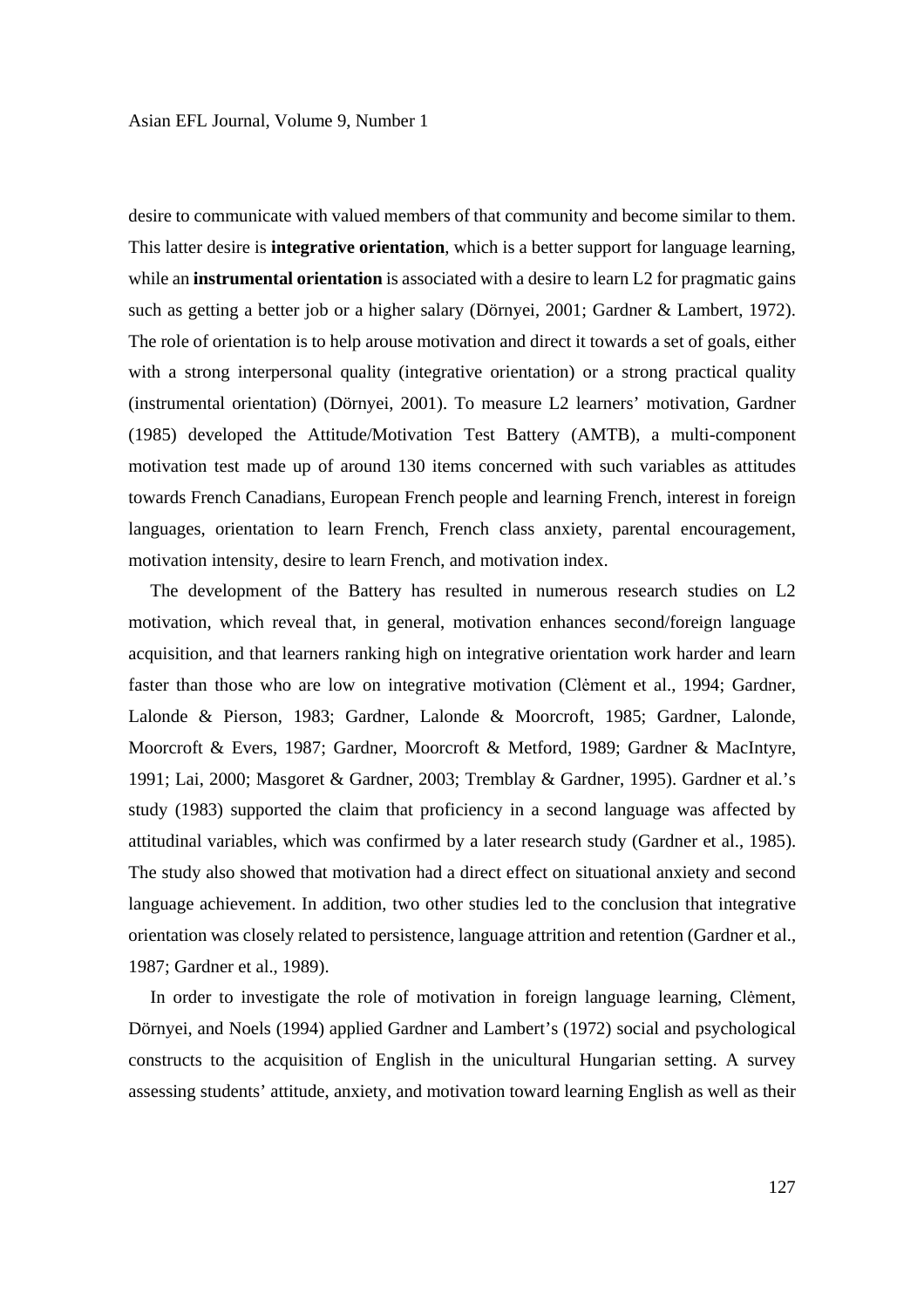perception of classroom atmosphere and cohesion was administered to 301 students in Grade 11. Meanwhile, the teachers were asked to rate each of the students on proficiency and a number of classroom behaviors and to evaluate the cohesion of each class group. It was revealed that achievement in English was significantly related to self-confidence, the evaluation of the learning environment and the motivational indices. The attitude and effort index was also found to be related to self-confidence, the learning environment, and a cluster of affectively based attitudes and motivational factors.

 As empirical studies on second language learning motivation blossom, it has been found integrative and instrumental orientations are not opposite ends of a continuum (Belmechri & Hummel, 1998; Dörnyei, 1994). Instead, they are positively related and both are affectively loaded goals that can sustain learning. They both may be in return enhanced by better proficiency and higher achievement in the target language (Oxford & Shearin, 1994; Belmechri & Hummel, 1998; Dörnyei, 1994, 2001). Students' **learning goals** also proved to break up into different motivation clusters, the definition of which varies depending upon the socio-cultural setting in which the data are gathered (Clėment et al., 1994; Oxford & Shearin, 1994). Thus, new **motivation clusters** have been identified such as intrinsic and extrinsic motivations, orientations for travel and becoming intellectual which are considered specific types of orientations for learning the target language (Clėment et al., 1994; Noels, Clėment & Pelletier, 2001; Oxford & Shearin, 1994). **Extrinsic** motivation, like instrumental orientation, refers to the desire to learn a second/foreign language because of some pressure or reward from the social environment (such as career advancement or a course credit), internalized reasons for learning an L2 (such as guilt or shame), and/or personal decisions to do so and its value for the chosen goals (Noels et al., 2001). **Intrinsically** motivated students, like integratively motivated ones, learn an L2 because of the inherent pleasure in doing so; they are expected to maintain their effort and engagement in the L2 learning process, even when no external rewards are provided (Oxford & Shearin, 1994; Noels et al., 2001). When a learner has no extrinsic or intrinsic goals for learning a language, **amotivation** arises. Consequently, the learner may quit learning the target language at the earliest convenience (Noels et al., 2001). As these concepts have gained popularity, it is claimed that intrinsic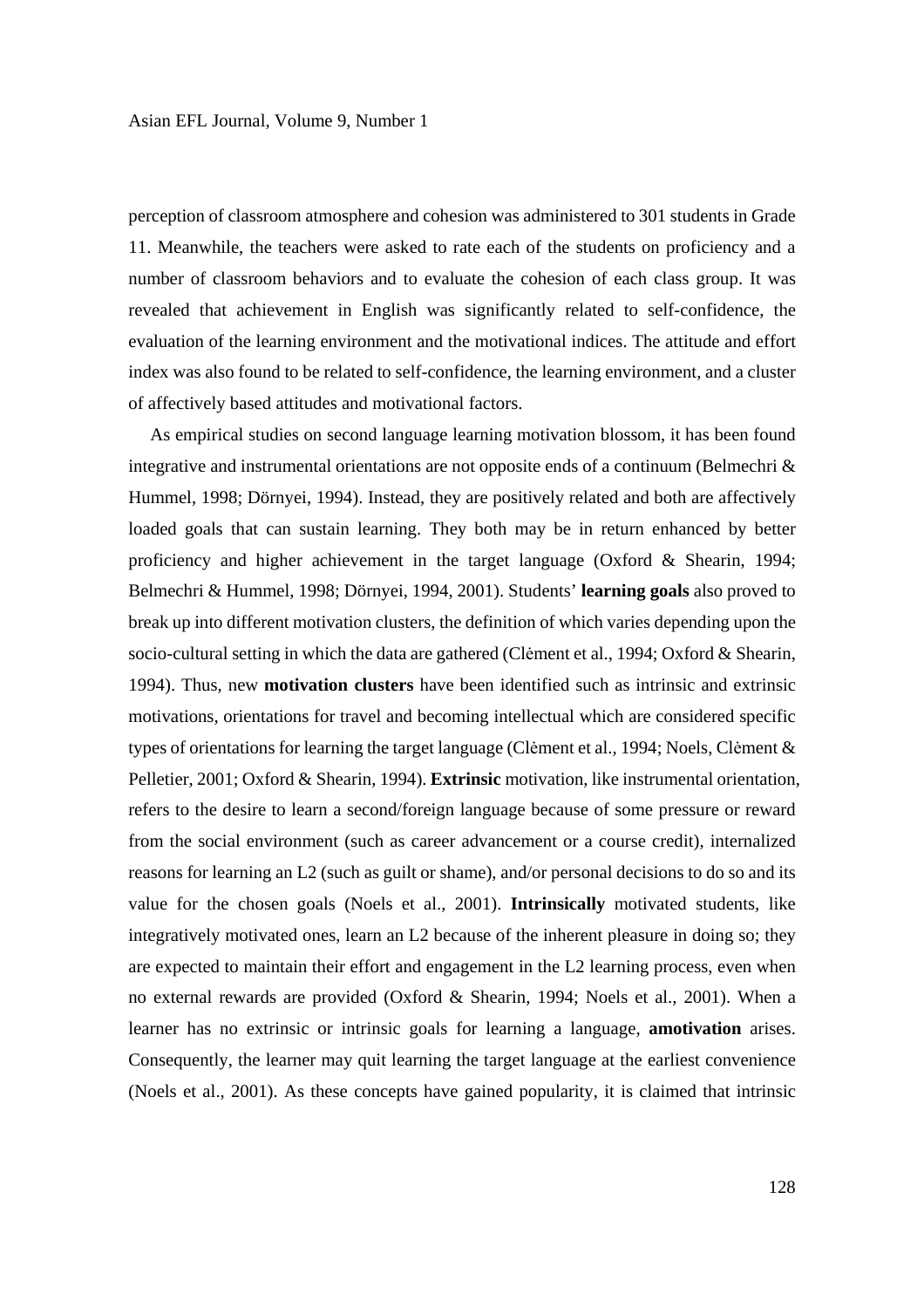motivation plays a central role in learning a second/foreign language (Noels et al., 2001; Oxford & Shearin, 1994).

 In conclusion, both integrative and instrumental orientations or intrinsic and extrinsic motivations contribute to the learning of a second/foreign language. Nevertheless, as to which one is more important varies from context to context. Likewise, students in different contexts may be motivated to learn a second/foreign language by different orientations. This is why the issue is still worth further exploration in situations with different groups of learners.

 Although integrative orientation or intrinsic motivation plays a more important role in second/foreign language learning than instrumental or extrinsic motivation (Gardner et al., 1987; Gardner et al., 1989; Noels et al., 2001), it may not be true in all learning situations, especially in Mainland China. As China's economy is developing fast and Chinese people are in more contact with those from other cultures in various ways (such as attending conferences, studying and traveling), English is becoming more important. It plays a major role in determining what university middle school graduates can choose and in selecting college graduates for further education. It is also an influential factor in deciding what jobs and salaries people can get in the job market. As Chinese people become richer and have more contact with people from other countries, the probability for them to travel abroad becomes higher too. For these reasons, Chinese students are often highly motivated to study English (Hao, Liu & Hao, 2004). Nevertheless, the learning and teaching of English has long been a difficult task for both EFL students and teachers in Mainland China due to reasons such as lack of resources and little contact with the target language (Liu, 2005). Therefore, it will be interesting and worthwhile to investigate Chinese students' motivation to learn English, especially non-English majors' learning motivation because they constitute the main portion of the EFL population in the country. Surprisingly, not many empirical studies have been done in this area (Hao et al., 2004; Hu, 2002; Zhou, 1998).

 In Mainland China, English courses (such as intensive reading, extensive reading, speaking, listening, and reading) are compulsory for non-English majors during the first one or two years in 3-year or 4-year colleges or universities. The type of courses and textbooks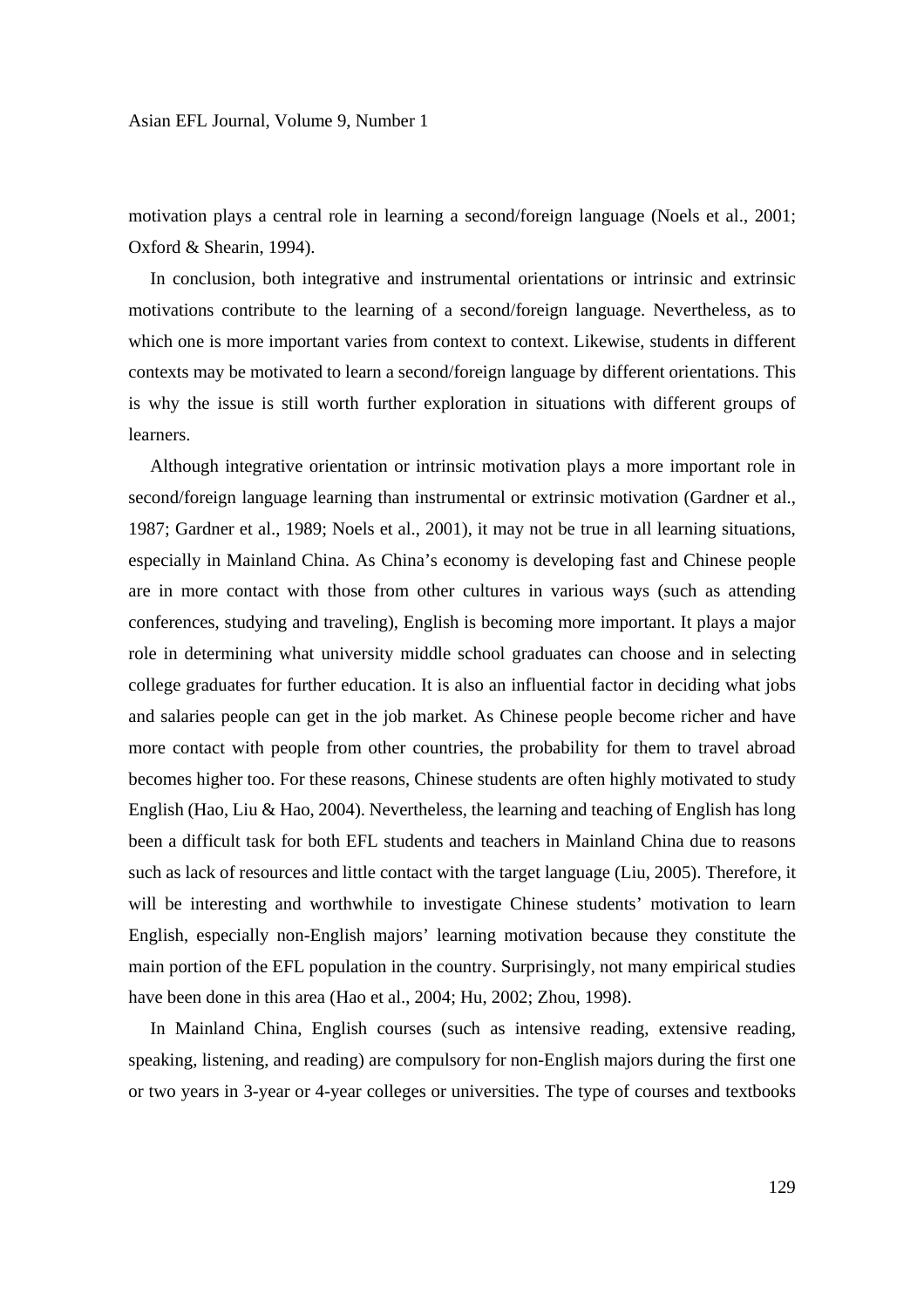and the teaching hours per week vary from university to university. For example, in the university where the present study was conducted, mainly the course of *College English* (reading, speaking and writing were integrated into one course with enormous emphasis on reading) was offered to the students who met the teacher(s) twice per week, each meeting lasting for two hours, while in top universities such as Tsinghua University, only a 90-minute lesson was offered to students per week. After that, English courses become selective and the majority of the students stop taking any of them, especially after they have passed the College English Test (CET) band  $4<sup>1</sup>$ . Because of the absence of pressure, most students stop making efforts to learn the language. Consequently, they often find that their English proficiency decreases and feel frustrated about it and even often complain about it. Targeting third-year university students, the present study sought to identify their English-learning motivation types and their relationships with the students' achievements in English, hoping to shed some light on the teaching and learning of English for third- and fourth-year students. To achieve the aim, the following research questions were proposed:

(1) What are Chinese third-year university students' attitudes towards learning English?

(2) What are the English-learning motivation level and types of Chinese third-year university students?

(3) Is there any relationship between students' attitudes and motivation types on the one hand, and their achievement in English on the other?

## **2. Research methodology**

## **2.1 Participants**

202 third-year students (51 females and 151 males) in six classes were randomly selected for the study. With an average age of 21.3, these students were from Xia'men University, a national key comprehensive university situated in a harbor city in the south of China. 182 (90%) were from the Department of Mechanical Engineering, and the rest were from the Department of Business Administration and the Department of Economics and Management. Beginning to study English in junior high school and having passed the CET band 4 in the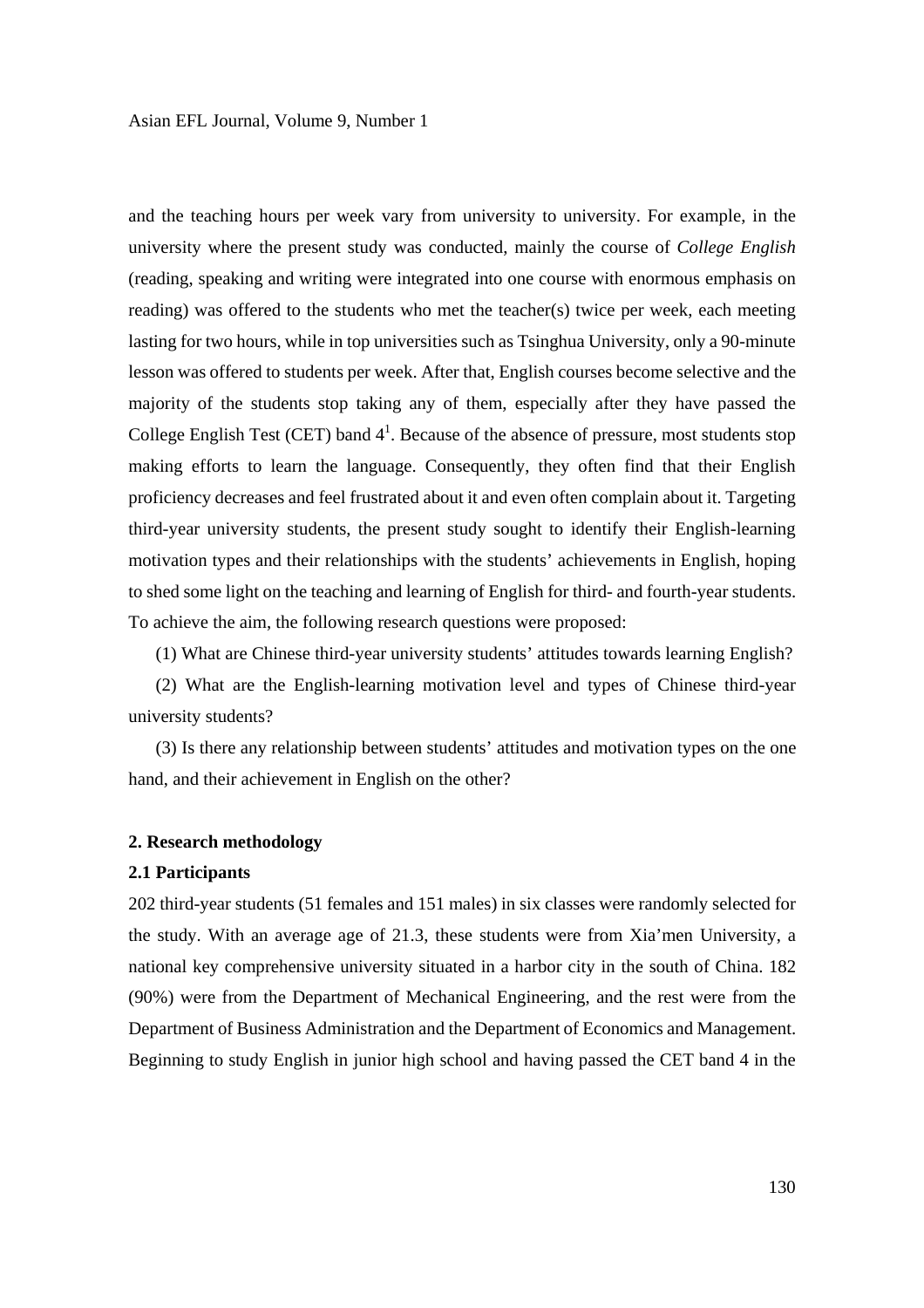University, all these students stopped taking any English course when the study was conducted.

#### **2.2 Instrument**

The instrument used in the study consisted of a motivation survey, an open-ended question and an English proficiency test.

## *The motivation survey*

The motivation survey used in this study was adopted from the questionnaires developed by Gardner (1985) and Clėment et al. (1994) respectively under the condition that repetition was avoided. To fit the present situation, only items about students' attitudes towards learning English and their learning orientations were retained; other items such as classroom anxiety were omitted because the students did not take any English courses when they participated in the study. Likewise, the item "English is an important part of the school program" was deleted. To better suit the EFL learning situation in Mainland China, further modifications were made. For example, items "It is important for me to know English in order to think and behave like the English/Americans do", "I like the way the Americans behave" and "It is important for me to know English in order to be similar to the British/Americans" were omitted because the students did not have much contact with native speakers of English. It was rather difficult to imagine being similar to them.

 Designed on a 5-point Likert-scale ranging from "Strongly Disagree" to "Strongly Agree" with values 1-5 assigned to each alternative, the modified survey had two main parts: Attitudes towards Learning English (ALE) (items 1-8, see Appendix) and the English-learning Motivation Scale (MS) (items 9-44, see Appendix). The MS was composed of three subcomponents: integrative orientation (IntO) (items 9-22, see Appendix), instrumental orientation (InsO) (items 23-38, see Appendix) and travel orientation (TO) (items 39-44, see Appendix) designed by Clėment et al. (1994). The survey for travel orientation was adopted mainly because the participants, living in the harbor city of Xia'men which attracts many native and foreign tourists every year, might be specifically motivated to learn English by travel, different from those living inland.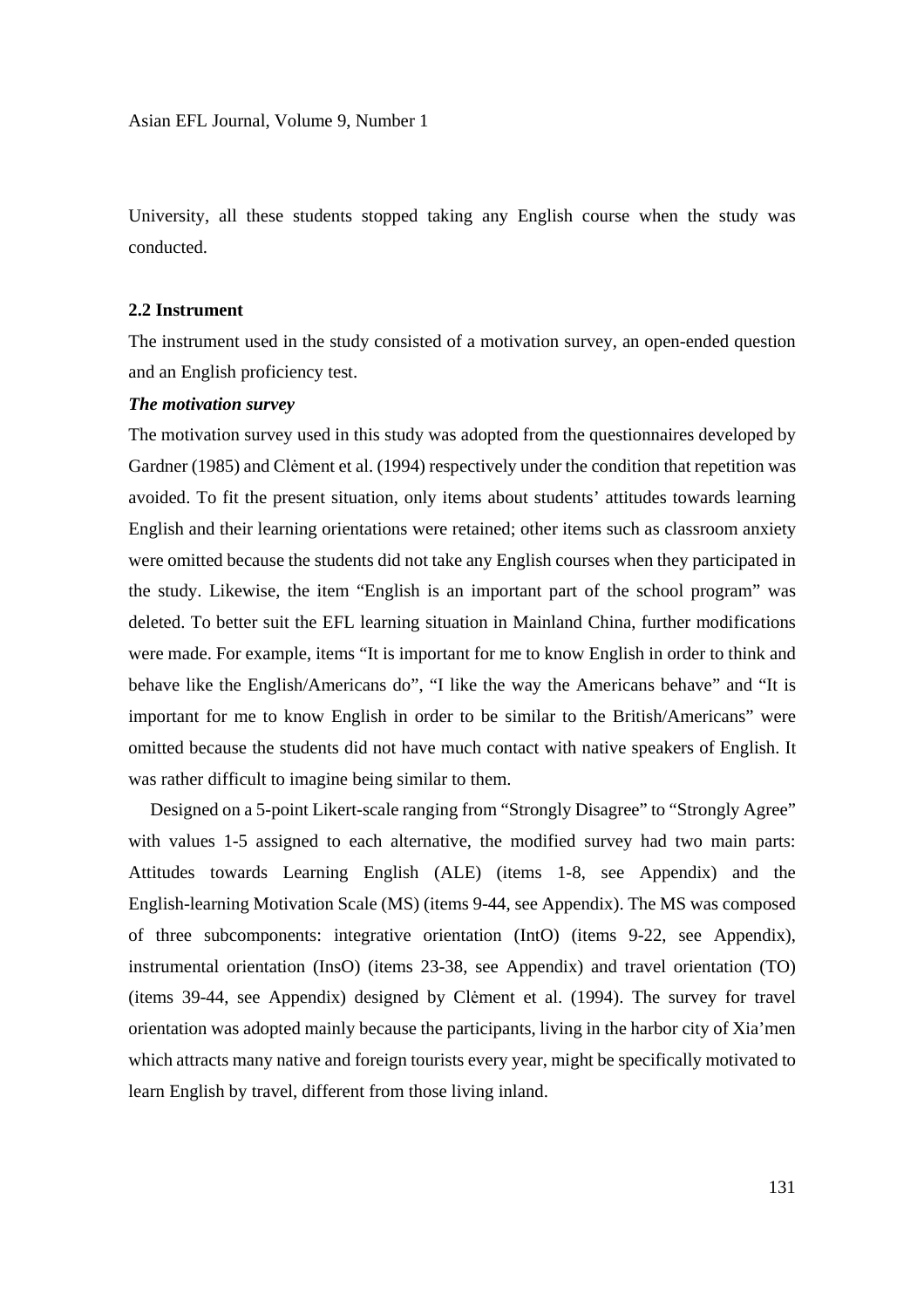At the end of the survey, an open-ended question was added: Are you more or less motivated to learn English than when you were a first-year or second-year student? Why?

#### *Background information*

The background questionnaire was designed to obtain demographic data about the participants such as name, gender, age, and department.

## *English proficiency test*

To test the participants' English proficiency, a 2-hour simulated CET band 4 English proficiency test was specifically designed. The test, like the real CET band 4, consisted of six parts arranged in the same order: listening comprehension (20 items, 15 points); vocabulary (20 items, 10 points); cloze (10 items, 10 points); reading comprehension (20 items, 40 points); translation from Chinese to English (5 items, 10 points); and writing (15 points). The first four parts were multiple-choice questions to test students' knowledge of English grammar and vocabulary, and understanding of the details, intentions and implications of listening and/or reading materials. The translation part required the students to translate five English sentences into Chinese which were excerpted from the reading passages in the test. Finally, the students had to write an argumentation of at least 150- words in 30 minutes.

# **2.3 Procedure**

The survey items were translated into Chinese and checked twice by a professor with a Ph.D degree in translation. The survey was first piloted to a small sample and then administered to 212 third-year students in 6 classes by their content course teachers on the same day in the middle of the second term of the academic year 2002-2003. The students were asked to finish the survey within 15 minutes during the normal teaching period. All the questionnaires were collected by the teachers and given to the researcher and 202 were complete for statistical analysis. A week later, the simulated CET band 4 English proficiency test was administered to the students on a Friday evening.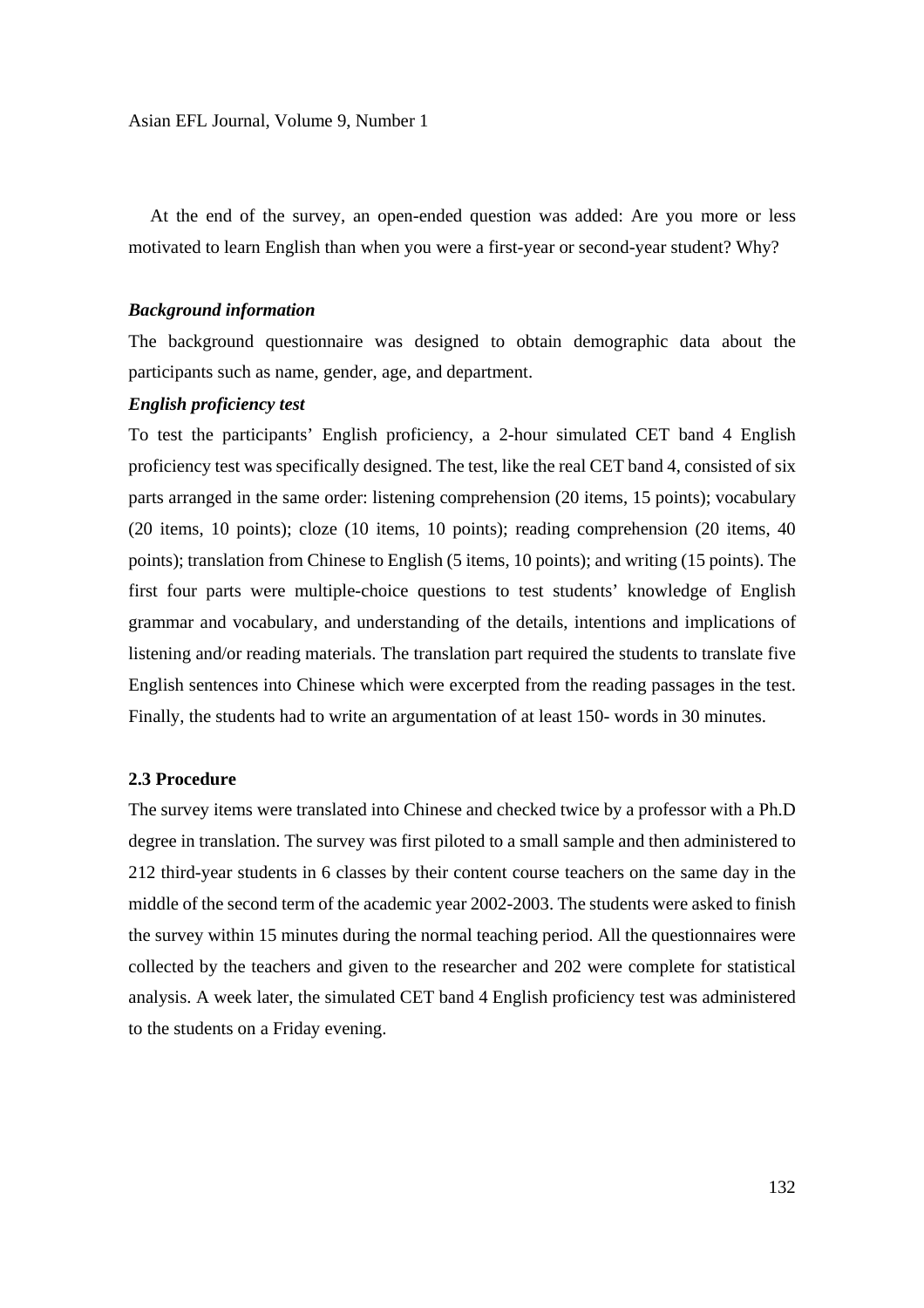Asian EFL Journal, Volume 9, Number 1

### **2.4 Statistical analysis**

The results of the survey were computed in terms of mean, standard deviation, mode, median and range to examine the students' levels of attitudes towards and motivation to learn English. The correlation analysis was conducted to determine the relationships between the students' attitudes and English-learning motivation and their English proficiency. The responses to the opened-ended question were analyzed and calculated according to different themes (Krippendorff, 1980).

 To avoid bias, only the multiple-choice objective measures—listening comprehension, vocabulary, cloze and reading comprehension were marked to examine the relationships between students' English proficiency and their attitudes and motivation to learn English.

#### **3. Results and Discussion**

#### **3.1 Attitudes towards Learning English**

Achieving a reliability score of .89 in the present research, the 8-item Attitudes towards Learning English (ALE) scale had significant part-whole correlations with the total score, with the mean item-total correlation being .74.

 In order to know the general tendency of the students' attitudes towards learning English, the mean, standard deviation, median, mode and range of the ALE were computed. When doing so, the researcher adjusted the values assigned to different alternatives from 'Strongly Disagree' to 'Strongly Agree' of some items. Items 4-8 which expressed negative attitudes towards learning English had values assigned to their alternatives reversed. Namely, to these items, the response 'Strongly Disagree' got a value of 5 instead of 1, the response 'Strongly Agree' got a value of 1 instead of 5, and so on. Thus, the total score of the ALE revealed the respondent's degree of positive attitudes towards learning English. The higher the score, the more positive attitudes a respondent had toward learning English.

 Since the ALE comprises 8 items with a score range of 8 to 40, a total score of more than 32 implies that a respondent has strongly positive attitudes towards learning English, a total score of 24 to 32 represents moderately positive attitudes and a score of less than 24 signifies (strongly) negative attitudes. The results are shown in Table 1.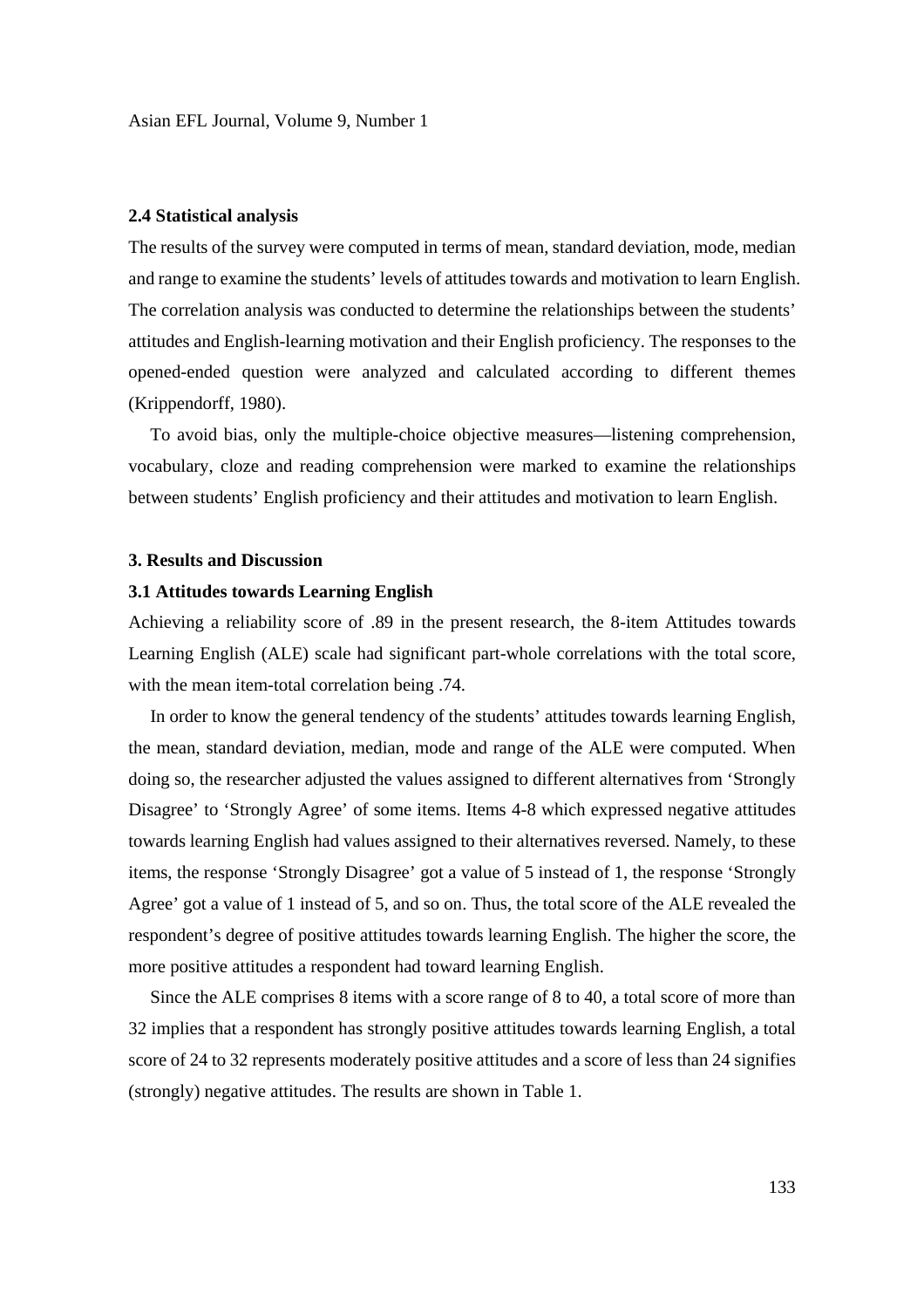**Table 1: Statistical Analysis of the ALE**  $(N = 202)$ 

| Mean  | Standard deviation | Median | Mode  | Range |
|-------|--------------------|--------|-------|-------|
| 32.31 | 3.01               | 33.00  | 34.00 | 10-38 |

As can be seen from Table 1, some students (with a score of 10) showed extremely negative attitudes towards learning English. To them, studying English was dull and not enjoyable at all, as indicated in the survey items. They might even hate English or would give up the study of English entirely when leaving the University. Irrespective of this, a mean score of 32.31, a mode of 34.00 and a median of 33.00 on the ALE, all far more than the average score of 24.00, indicate that the majority of the students had moderately or strongly positive attitudes towards learning English, as found in Yang and Lau's (2003) study. Many of them believed that studying English was an enjoyable experience and planned to learn as much English as possible.

#### **3.2 English Learning Motivation**

Achieving a reliability score of .746 in the present research, the 36-item English-learning Motivation Scale (MS) had significant part-whole correlations with the total score, with the mean item-total correlation being .67.

 In order to know the general tendency of the students' English learning motivation, the mean, standard deviation, median, mode and range of the MS were computed. Since the scale has 36 items with a score range of 36 to 180, a total score of more than 144 on the scale implies that a respondent is strongly motivated to learn English. A total score of 108 to 144 signifies moderate motivation and a total score of less than 108 indicates no/little motivation. Namely, the higher the score, the more motivated a respondent was to learn English.

 It is worth noting that the motivation survey consists of three components: integrative orientation (IntO), instrumental orientation (InsO) and travel orientation (TO). The mean, standard deviation, median, mode and range of each of these three subscales were also computed. Given the total number of items of each subscale, a total score of more than 56 on the IntO which has 14 items (with a score range of 14 to 70) implies that a respondent is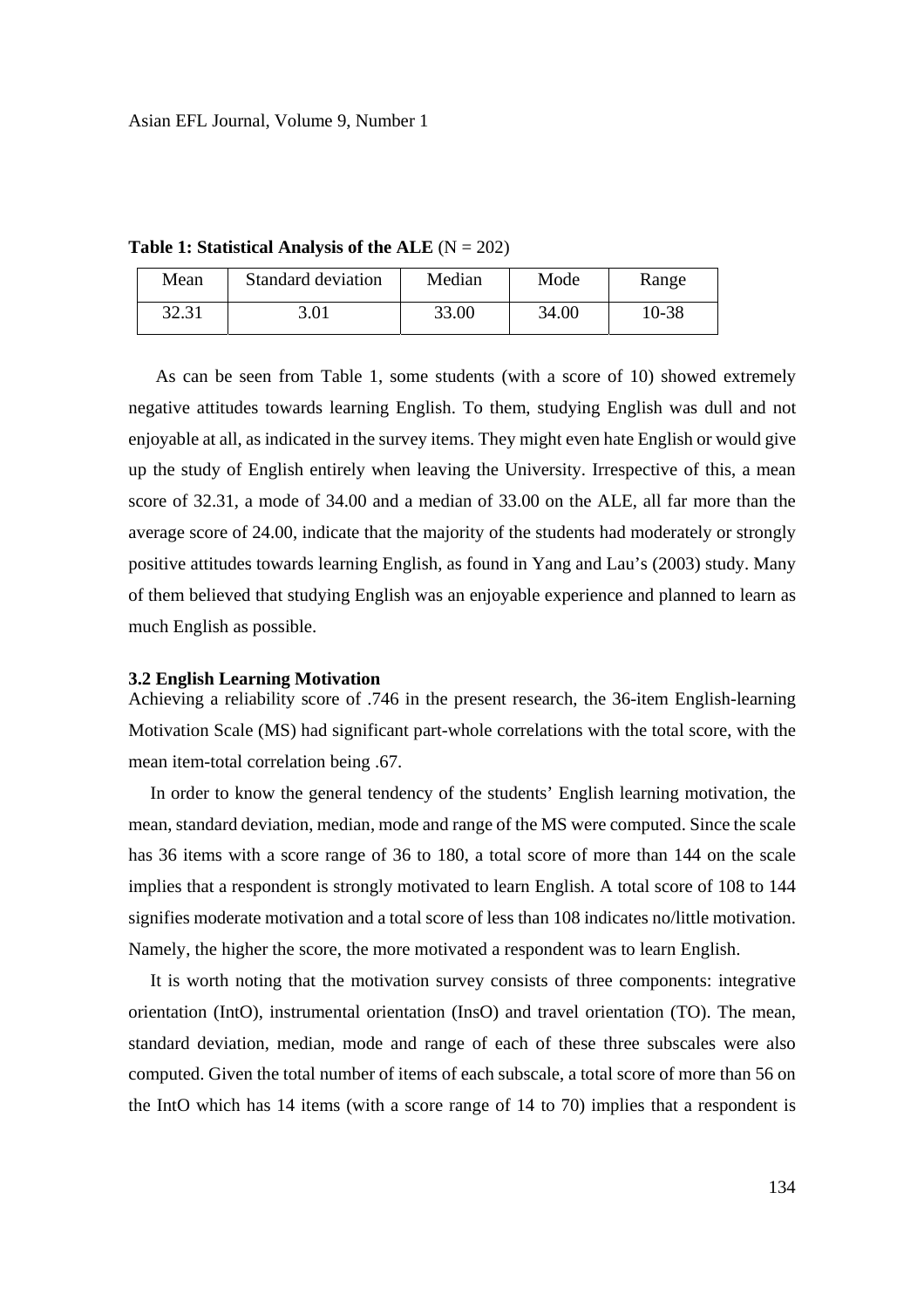strongly integratively motivated to learn English, a total score of 42 to 56 represents moderate integrative orientation and a score of less than 42 signifies no/little integrative orientation. A total score of more than 64 on the InsO which has 16 items (with a score range of 16 to 80) implies that a respondent is strongly instrumentally motivated to learn English, a total score of 48 to 64 represents moderate instrumental orientation and a score of less than 48 signifies no/little instrumental orientation. A total score of more than 24 on the TO which comprises 6 items (with a score range of 6 to 30) implies that a respondent has a strong orientation to learn English for travel, a total score of 18 to 24 represents moderate travel orientation and a score of less than 18 signifies no/little travel orientation. It holds true for all the three subscales that the higher the score the more motivated the respondent was to learn English integratively, instrumentally, or by travel. The results are reported in Table 2.

|                                 | Mean   | Standard  | Median | Mode   | Range      |
|---------------------------------|--------|-----------|--------|--------|------------|
|                                 |        | Deviation |        |        |            |
| Integrative Orientation         | 32.67  | 4.54      | 33.00  | 35.00  | 14-48      |
| <b>Instrumental Orientation</b> | 61.78  | 6.41      | 63.00  | 65.00  | $27 - 76$  |
| <b>Travel Orientation</b>       | 21.87  | 3.11      | 21.00  | 24.00  | $6 - 36$   |
| English-learning                | 121.39 | 15.97     | 122.00 | 125.00 | $47 - 160$ |
| <b>Motivation Scale</b>         |        |           |        |        |            |

**Table 2: Statistical Analysis of the MS and its Subscales** (N = 202)

 As presented in Table 2, although with a maximum score of 48.00, a mean score of 32.67, a median of 33.00 and a mode of 35.00 on the Integrative Orientation, all far below the average score of 42.00, suggest that the majority of the students were not integratively motivated to learn English, unlike Lamb's (2004) study. Some students with a total score of 14 even strongly disagreed with all the statements. All these imply that it was not a concern for the students whether they were able to better understand and appreciate English art and literature or know the life of English-speaking nations. They were not motivated to learn English to know more about British or American people either. This might be due to the fact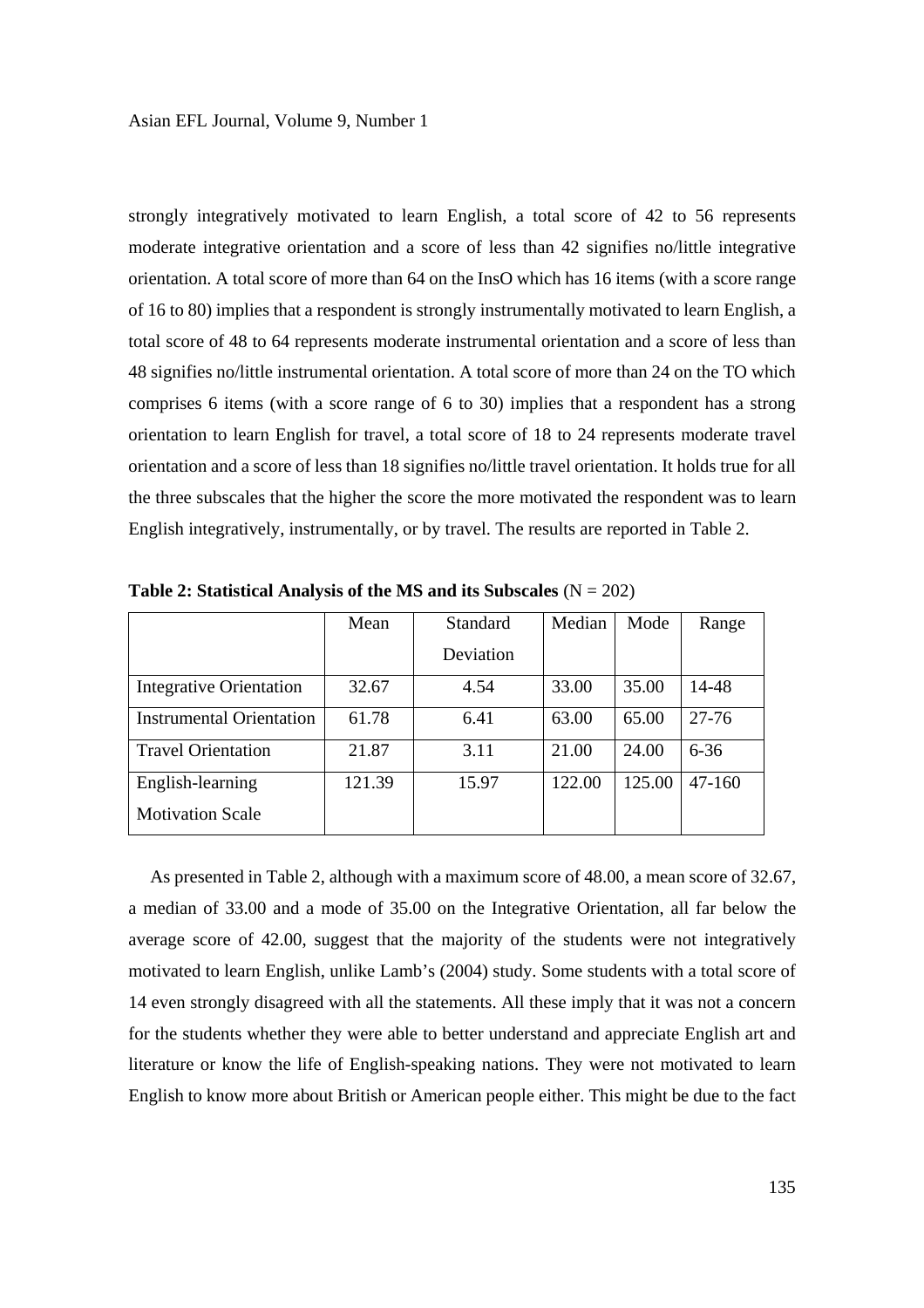that the students still had little contact with native speakers or the target language in their daily life even though Xia'men is a harbor tourism city. It might also be because the students put much less effort into exposing themselves to English after they had finished all compulsory English courses and had passed the CET band 4. Most of them might just occasionally access English by watching or listening to English programs or reading English books and so on. As a result, they seldom had the idea to learn English well enough to be like native speakers of English such as American or British people.

 Although the students were not integratively motivated to learn English, as seen in Table 2, they were fairly strongly instrumentally motivated to learn the language. Despite the fact that some students (with a score of 27) were not instrumentally motivated, a mean score of 61.78, a median of 63.00 and a mode of 65.00 on the Instrumental Orientation, all far above the average score of 48.00, reveal that the majority of them were strongly or moderately instrumentally motivated to learn English, as found in previous studies (Belmechri  $\&$ Hummel, 1998; Dörnyei, 2001; Gardner, 1985; Gardner & MacIntyre, 1991, 1993; Noels et al., 2001). To them, English was important to have a brighter future, to search for information and materials on the Internet, to be more knowledgeable, and to know what was happening in the world, as indicated in the survey items. Hence, they studied it hard.

 The case was almost the same with travel orientation. A mean score of 21.87, a median of 21.00 and a mode of 24.00 on the Travel Orientation, all slightly above the average score of 18.00, indicate that most of the students were moderately or strongly motivated to learn English by travel, as found in Belmechri and Hummel's (1998) and Oxford and Shearin's (1994) studies. They believed that they needed to study English in that it would enable them to travel abroad and make their life easier when staying abroad, as implied in the survey items. In addition, the language could broaden their outlook and enable them to make friends with foreigners. This might be because of the fact that Xia'men, as a harbor tourism city, usually attracts tourists from different places of the world. Consequently, many of the students might have also developed the idea of traveling around the world.

 On the whole, more than half of the students in the present study were moderately or strongly motivated to learn English because of different reasons, as evidenced by a mean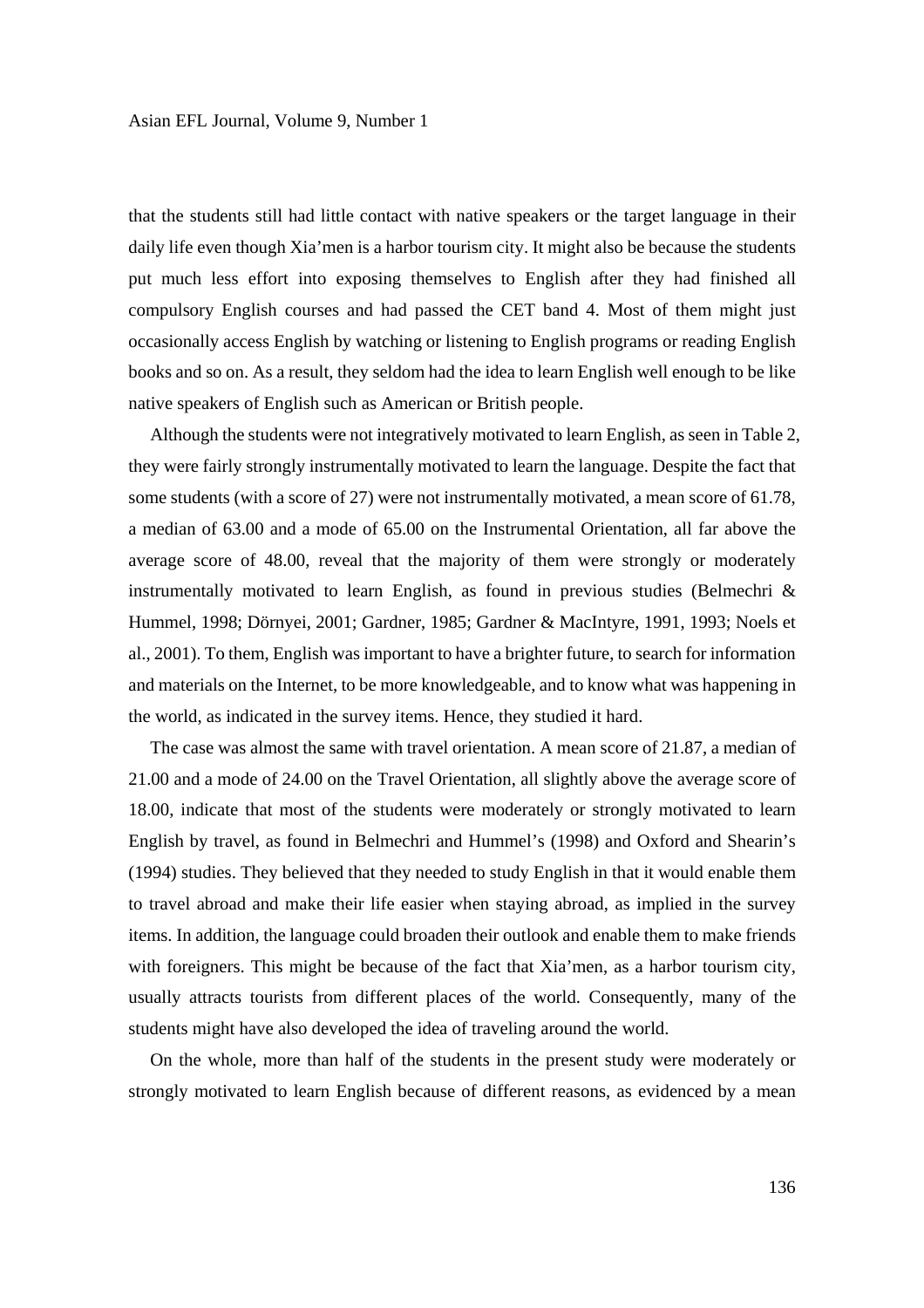score of 121.39, a median of 122.00 and a mode of 125.00 on the Motivation Scale, all far more than the average score of 108, as reported in Table 2. Meanwhile, the students were more instrumentally than integratively motivated to learn English, as indicated by their mean scores presented in Table 2. Travel was a principal motivation as well.

# **4. Relationships between Students' Attitudes, Motivation and their English Proficiency 4.1 English proficiency test**

As previously stated, only the scores of multiple-choice objective measures of the test were used in the present research to examine the relationships between students' English proficiency and their attitudes and motivation. With a possible score range of 0 to 75, the test achieved a high reliability score of .79 with the level of difficulty of .61. The result of the statistical analysis is reported in Table 3.

**Table 3: Statistical Analysis of the Test**  $(N = 202)$ 

| Mean | <b>Standard Deviation</b> | Median | Mode | Range     |
|------|---------------------------|--------|------|-----------|
| 48   | 3.61                      | 49     |      | $31 - 64$ |

**4.2 Correlations between Students' Attitudes, Motivation and their English Proficiency**  In addition to the statistical analysis of the students' attitudes towards English learning and different learning orientations, a correlation analysis was conducted to explore the relationships between the students' attitudes and motivation and their English proficiency. The results are presented in Table 4.

|                    | Table 4: Correlations between Students' Attitudes, Motivation and their English |
|--------------------|---------------------------------------------------------------------------------|
| <b>Proficiency</b> |                                                                                 |

|              | Attitudes | Integrative | Instrumental | Travel      | Motivation |
|--------------|-----------|-------------|--------------|-------------|------------|
|              |           | Orientation | Orientation  | Orientation | Scale      |
| Integrative  | .106      |             |              |             |            |
| Orientation  |           |             |              |             |            |
| Instrumental | $.851**$  | .117        |              |             |            |
| Orientation  |           |             |              |             |            |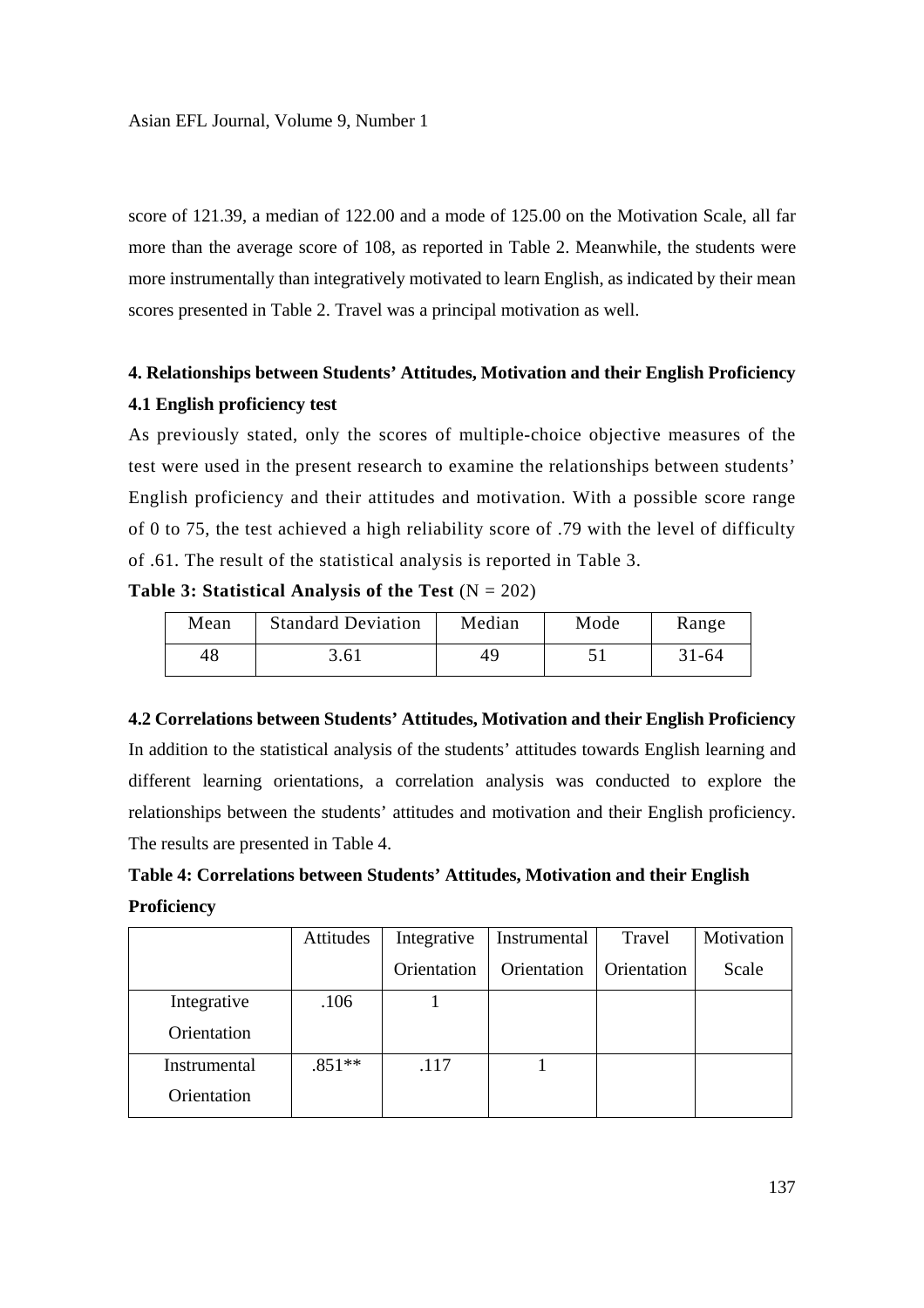| Asian EFL Journal, Volume 9, Number 1 |  |  |
|---------------------------------------|--|--|
|---------------------------------------|--|--|

| <b>Travel Orientation</b> | $.724**$       | $.201*$ | .889**   |          |        |
|---------------------------|----------------|---------|----------|----------|--------|
| <b>Motivation Scale</b>   | $.867**$       | .150    | $.901**$ | $.345**$ |        |
| English proficiency       | $.225**$       | .101    | $.425**$ | $.321**$ | .405** |
| *. $p < 0.05$ ;           | **. $p < 0.01$ |         |          |          |        |

 As shown in Table 4, the students' attitudes and different English-learning orientations except for integrative orientation were not only significantly but positively correlated with their English proficiency. The more positive attitudes the students had towards learning English, the higher they scored on the proficiency test  $(r = .225, p < 0.01)$ , as found in previous studies (Gardner & Lambert, 1972; Gardner et al., 1985; Olshtain et al., 1990). Nonetheless, the coefficient was not so high as that in Gardner's studies (1982, 1985; Gardner et al., 1972; Gardner et al., 1985; Gardner et al., 1989), which might be attributed to the fact that Gardner's studies were mainly situated in SL situations in Canada while the present study targeted Chinese EFL learners. Hence, the impact of attitudes towards the target language on proficiency in that language might vary.

 Likewise, the more instrumentally motivated the students were to learn English, the higher scores they achieved on the proficiency test ( $r = .425$ ,  $p < 0.01$ ). It was the same with travel orientation and the overall motivation scale  $(r = .321$  and .405 respectively,  $p < 0.01$ ), similar to previous studies (Gardner & Lambert, 1972; Gardner et al., 1985; Hao et al., 2004; Olshtain et al., 1990). It seemed that the more positive attitudes and the higher travel and instrumental orientations, the more proficient in English the student was. However, it might be bi-dimensional: the more proficient in English the student was, the more positive attitudes s/he had towards English learning and the more motivated s/he was to learn the language, and vice versa.

 In addition, Table 4 reveals that the students' attitudes towards English learning and their learning orientations were significantly positively correlated with one another. The more positive attitudes the students had towards learning English, the more motivated they were to learn English ( $r = .867$ ,  $p < 0.01$ ). They were more instrumentally and travel motivated as well ( $r = .851$  and .724 respectively,  $p < 0.01$ ).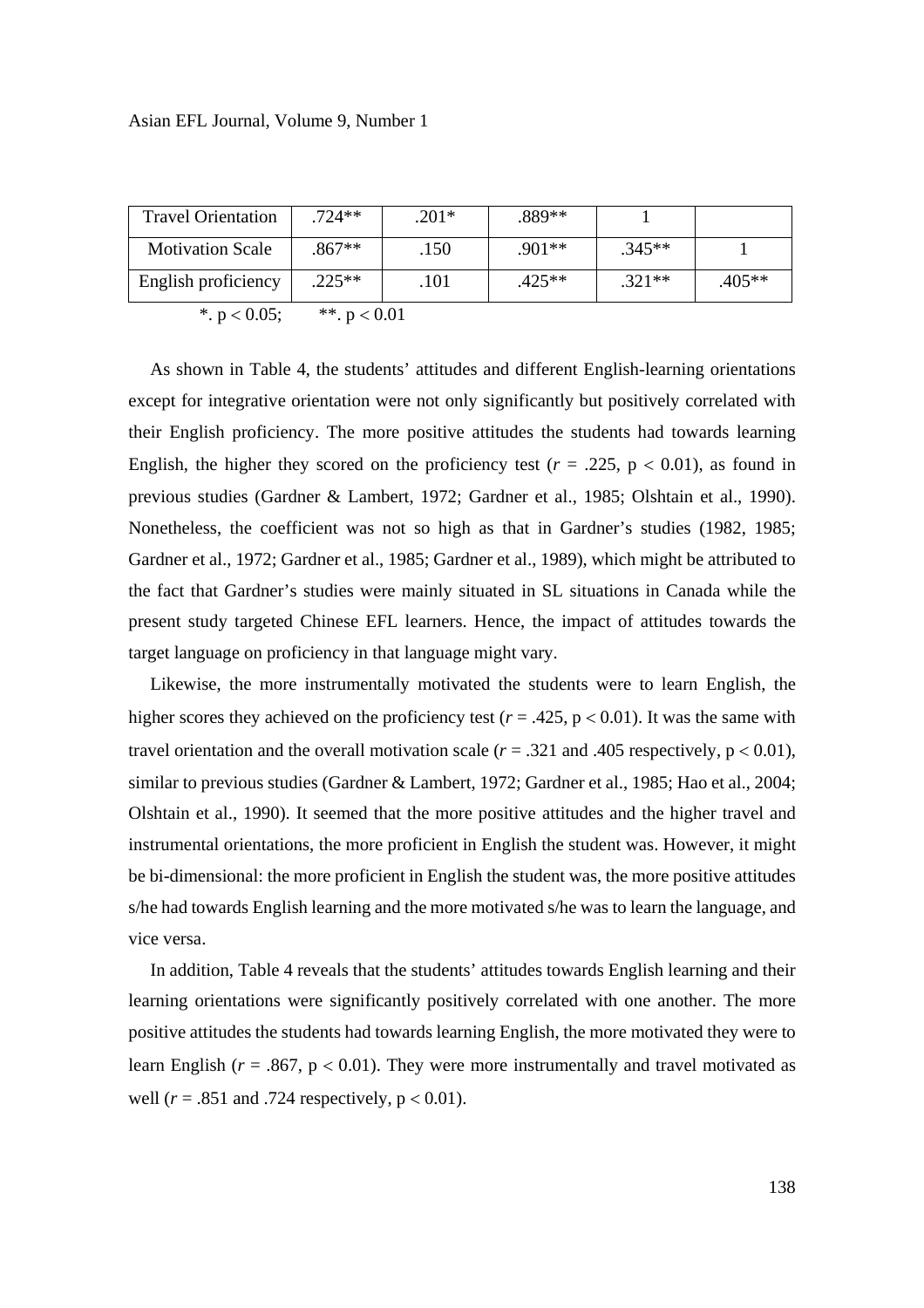#### **5. Conclusions and implications**

This study attempted to investigate Chinese third-year undergraduate non-English majors' attitudes toward learning English, English-learning orientations, and the correlations between these measured variables and the students' English proficiency. The statistical analyses reveal that these third-years had positive attitudes toward learning English and were highly motivated to learn the language as well. This could be attributed to the fact that the rapid development of economy in China in recent years has yielded an increasingly high demand for university graduates with high English competency in various fields such as education, market, business and science and technology. Meanwhile, maybe due to limited contact with English native speakers or the target language, the students were more instrumentally than integratively motivated to learn English, which was different from Gardner's (1985) claim that integrative orientation was more influential in achieving success in second language learning. To have a brighter future (such as a better job) seemed to be a more deciding factor for these students to learn English than to better know or behave like the British or American people. The common instrumental orientations found among these students were: getting promoted in career development, getting a good job, searching for information on the Internet, being better educated, knowing the world, studying and working abroad. They were highly motivated by travel as well.

 The correlation analysis revealed that the students who had more positive attitudes towards learning English tended to score higher in the proficiency test and that the students who were more instrumentally and/or travel motivated tended to perform better in the test. Nevertheless, more positive attitudes and higher instrumental and travel orientations might be also the result of higher English proficiency.

 Despite the high motivation found in the present study, most of the students reported that they had actually become demotivated to learn English. According to their responses to the open-ended question, only 15.84% (32) of the students believed they retained the same amount of motivation as in the first two university years; 10.4% (21) thought they became more motivated in that they had a clear plan of going abroad for further education. The majority of them (149/73.76%) reported that they became less motivated to learn English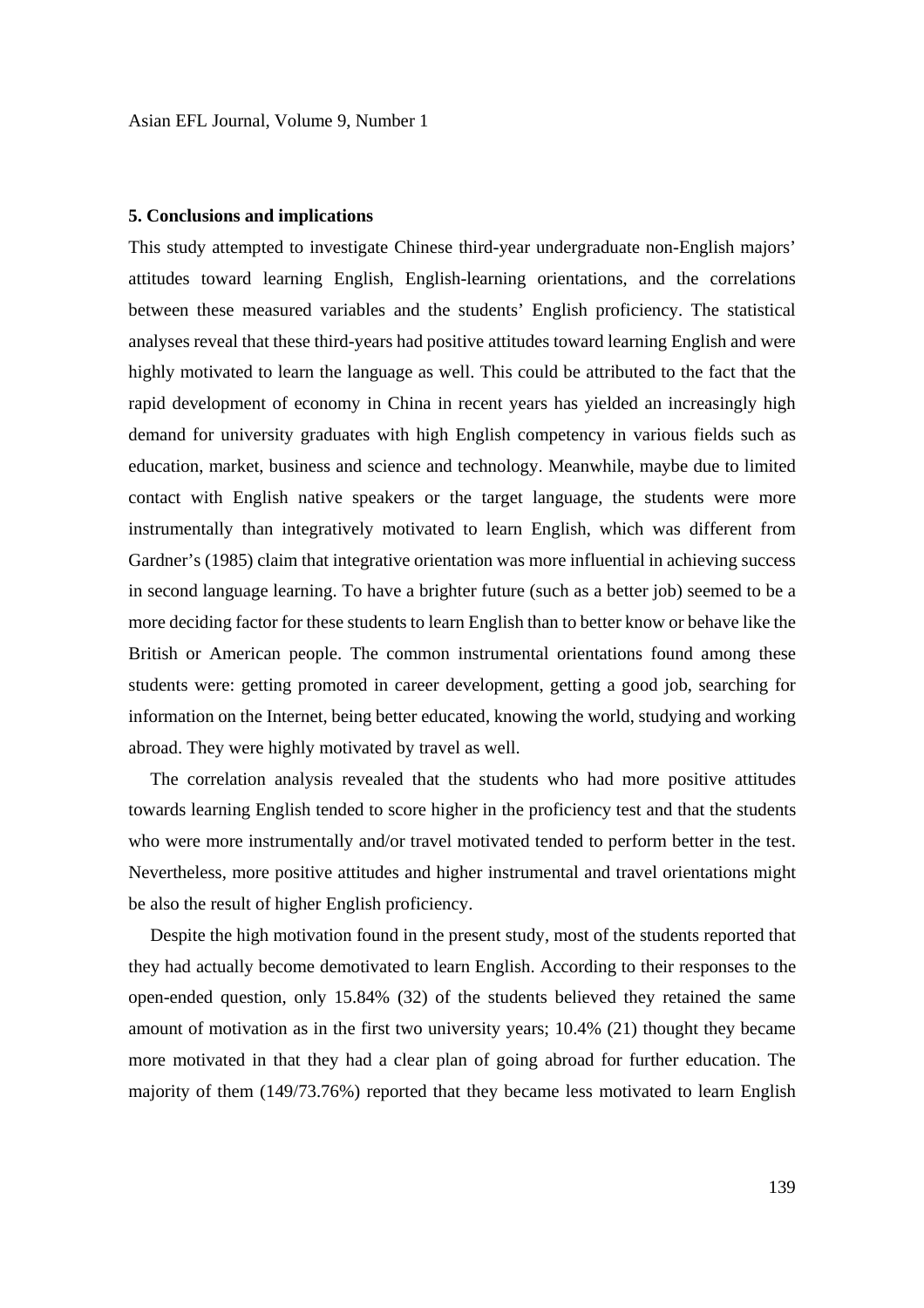mainly because of no immediate pressure of learning English, little contact with the target language and heavy burden of major study.

 As mentioned previously, most of the third- and fourth-year students, especially those who had passed the CET band 4, stopped taking any English courses. Coupled with the fact that the burden of their major study became heavier, many of the students had fewer chances to access English and/or made little effort to continue to learn the language. As a result, their English proficiency would have probably decreased. To maintain or enhance the students' positive attitudes toward and motivation to learn English and ultimately improve their English proficiency, it might be beneficial for the University to offer ESP courses throughout the university years so that non-English majors could have constant contact with the target language. Otherwise, they might lose the motivation soon since most of them were principally instrumentally motivated to learn English, while according to Gardner et al. (1987), integrative orientation played a more important role in urging adult learners to continue to learn the target language after the language class was over and helping them retain the language proficiency longer.

 Because Xia'men University is a national key comprehensive university in Mainland China, the findings may have some relevance for third- and fourth-year non-English majors in other EFL learning situations across the country. However, due to the nature of the particular sample which was limited to the students at only one university, inferences drawn from the results of this study are limited. Replication of the study with language learners at similar proficiency levels with varying backgrounds in different learning contexts is necessary to understand how well the results may be generalized to other EFL students in the country. Students majoring in international business, foreign affairs and information technology and so on may demonstrate a different trend of orientation to learn English. The case may also be different if there are more female participants. Moreover, other research methods such as interviews and reflective journals can be employed to supplement the survey so that the changes or differences in attitude and motivation among students can be explained.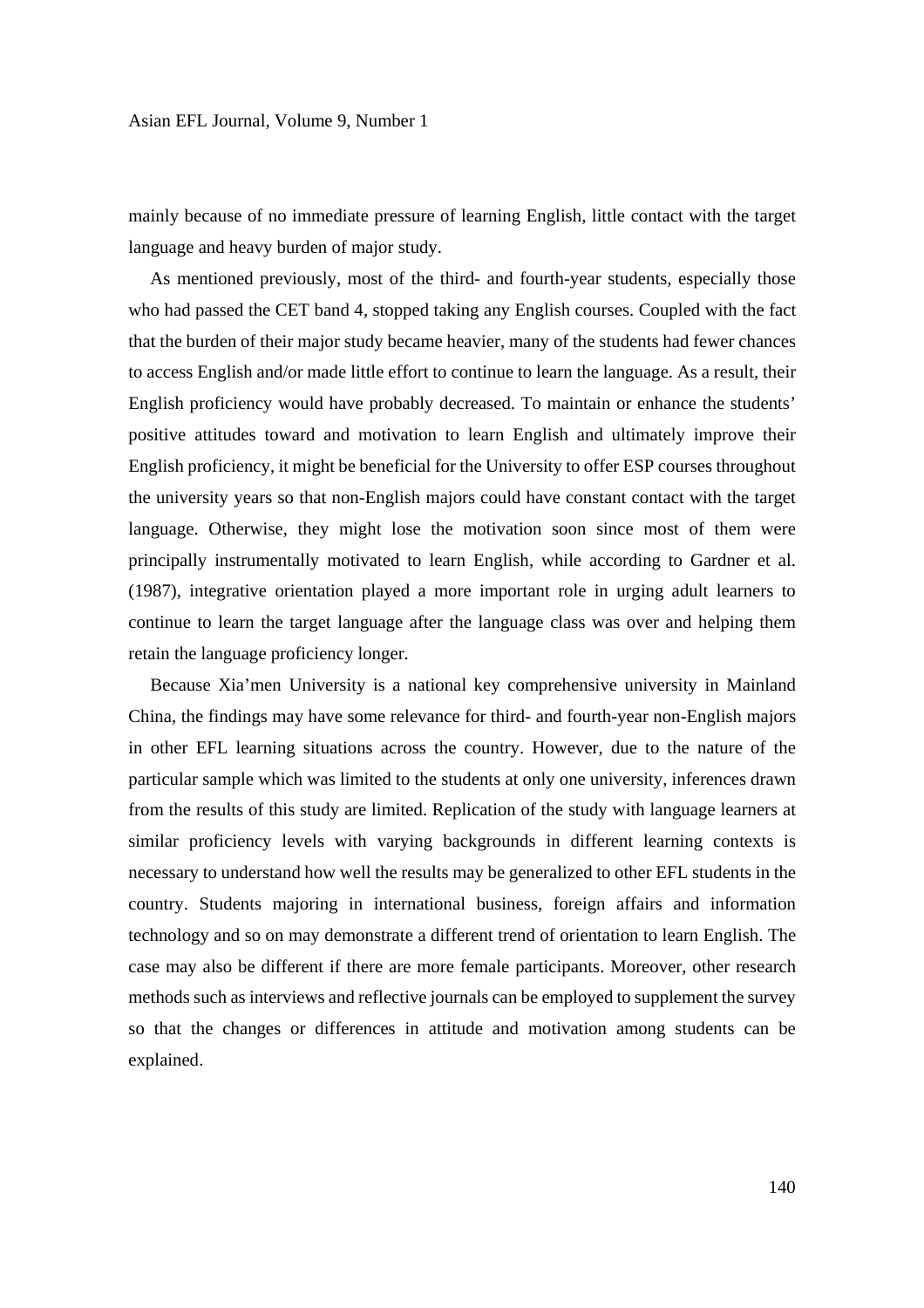# **References**

- Belmechri, F., and Hummel, K. (1998). Orientations and motivation in the acquisition of English as a second language among high school students in Quebec City. *Language Learning*, *2*, 219-244.
- Black, T. R. (1999). *Doing quantitative research in the social sciences*. London: Sage Publications.
- Clėment, R., Dörnyei, Z., and Noels, K. A. (1994). Motivation, self-confidence, and group cohesion in the foreign language. *Language Learning*, *3*, 417-448.
- Dörynei, Z. (1994). Motivation and motivating in the foreign language classroom. *Modern Language Journal, 78,* 273-284.
- Dörnyei, Z. (2001). *Teaching and researching motivation*. Longman: Pearson Education Limited.
- Gardner, R. C. (1982). Language attitudes and language learning. In E. B. Ryan, and H. Giles (Eds.), *Attitudes towards language variation* (pp. 132-147). London, United Kingdom: Edward Arnold.
- Gardner, R. C. (1985). *Social psychology and second language learning*. Edward Arnold.
- Gardner, R. C., Lalonde, R. N., and Pierson, R. (1983). The socio-educational model of second language acquisition: An investigation using LISREL causal modeling. *Journal of Language and Social Psychology*, *2*, 1-15.
- Gardner, R. C., Lalonde, R. N., and Moorcroft, R. (1985). The role of attitudes and motivation in second language learning: Correlational and experimental considerations. *Language Learning*, *35*, 207-227.
- Gardner, R. C., Lalonde, R. N., Moorcroft, R., and Evers, F. T. (1987). Second language attrition: The role of motivation and use. *Journal of Language and Social Psychology*, *6,*  29-47.
- Gardner, R. C., and Lambert, W. E. (1972). *Attitudes and motivation in second language learning*. Rowley, MA: Newbury House.
- Gardner, R. C. and MacIntyre, P. D. (1991). An instrumental motivation in language study. *Studies in Second Language Acquisition, 13,* 57-72.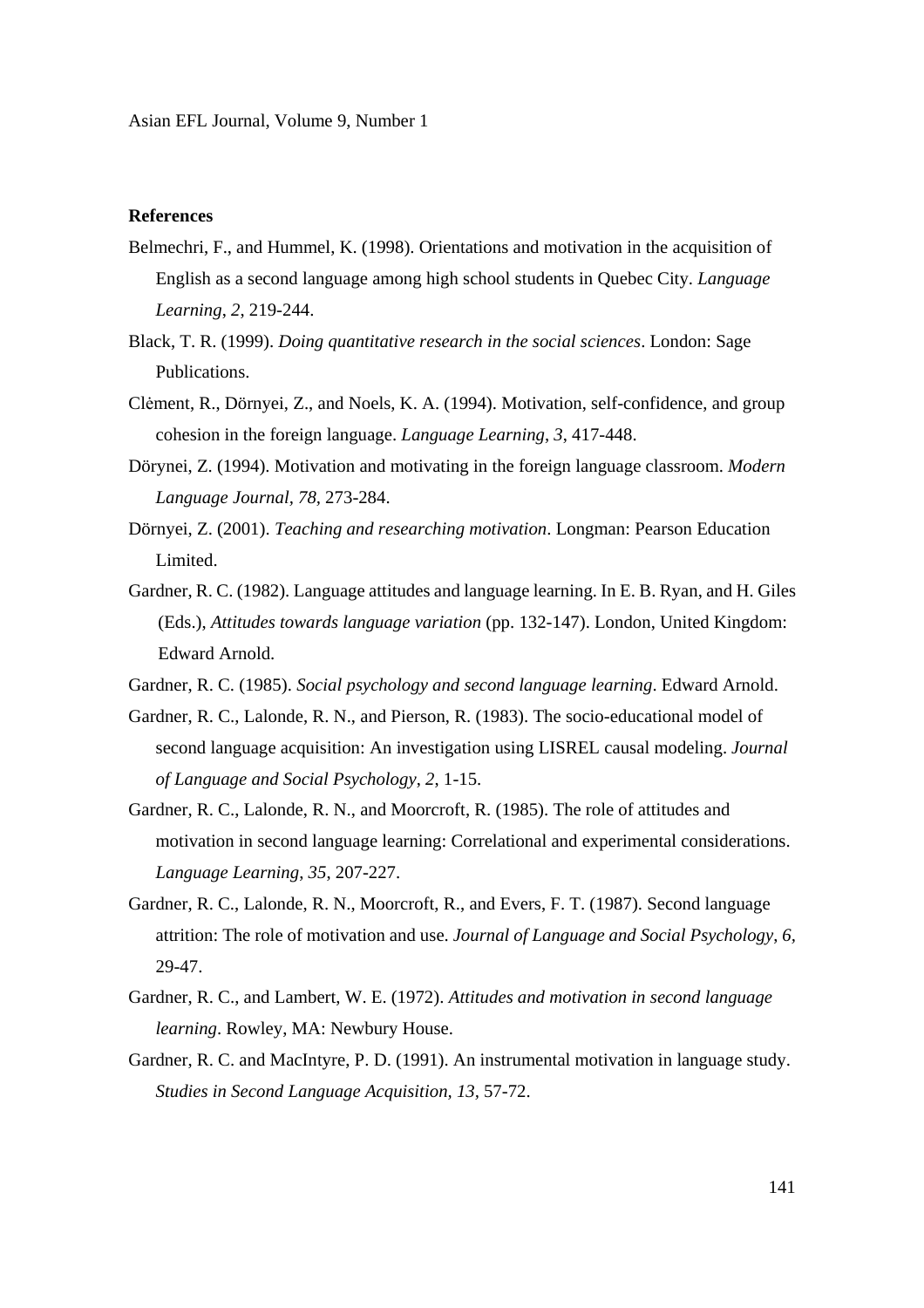Asian EFL Journal, Volume 9, Number 1

- Gardner, R. C., and MacIntyre, P. D. (1993). A student's contributions to second language learning. Part II: Affective variables. *Language Teaching, 26,* 1-11.
- Gardner, R. C., Moorcroft, R., and Metford, J. (1989). Second language learning in an immersion program: Factors influencing acquisition and retention. *Journal of Language and Social Psychology, 8, 287-305*.
- Hao, M., Liu, M., Hao, R. P. (2004). An Empirical Study on Anxiety and Motivation in English as a Foreign Language. *Asian Journal of English Language Teaching, 14,*  89-104.
- Hu, J. (2002). Dörnyei's three-leveled learning motivation model and oral English teaching. *Shangdong Foreign Language Teaching, 1,* 8-12.
- Krippendorff, K., 1980. *Content analysis: an introduction to its methodology*. Beverly Hills: Sage Publications.
- Lai, M. L. (2000). Motivation of English language learners in Hong Kong—use of case histories. *Asia Pacific Journal of Language in Education, 3,* 43-60.
- Lamb, M. (2004). Integrative motivation in a globalizing world. *System, 32,* 3-19.
- Liu, M. (2005). Reticence, anxiety and oral English performance of Chinese university students in oral English lessons and tests. Unpublished Ph. D dissertation, the Chinese University of Hong Kong.
- Masgoret, A., and Gardner, R. (2003). Attitudes, motivation, and second language learning: A meta-analysis of Studies. *Language Learning*, *53*(1), 123-163.
- Noels, K. A., Clėment, R., and Pelletier, A. G. (2001). Intrinsic, extrinsic, and integrative orientations of French Canadian learners of English. *The Canadian Language Review, 57,*  424-442.
- Olshtain, E., Shohamy, E., Kemp, J., and Chatow, R. (1990). Factors predicting success in EFL among culturally different learners. *Language Learning, 40,* 23-44.
- Oxford, R., and Shearin, J. (1994). Language learning motivation: Expanding the theoretical framework. *The Modern Language Journal, 78,* 12-27.
- Tremblay, P. F., and Gardner, R. C. (1995). Expanding the motivation construct in language learning. *The Modern Language Journal, 79,* 505-518.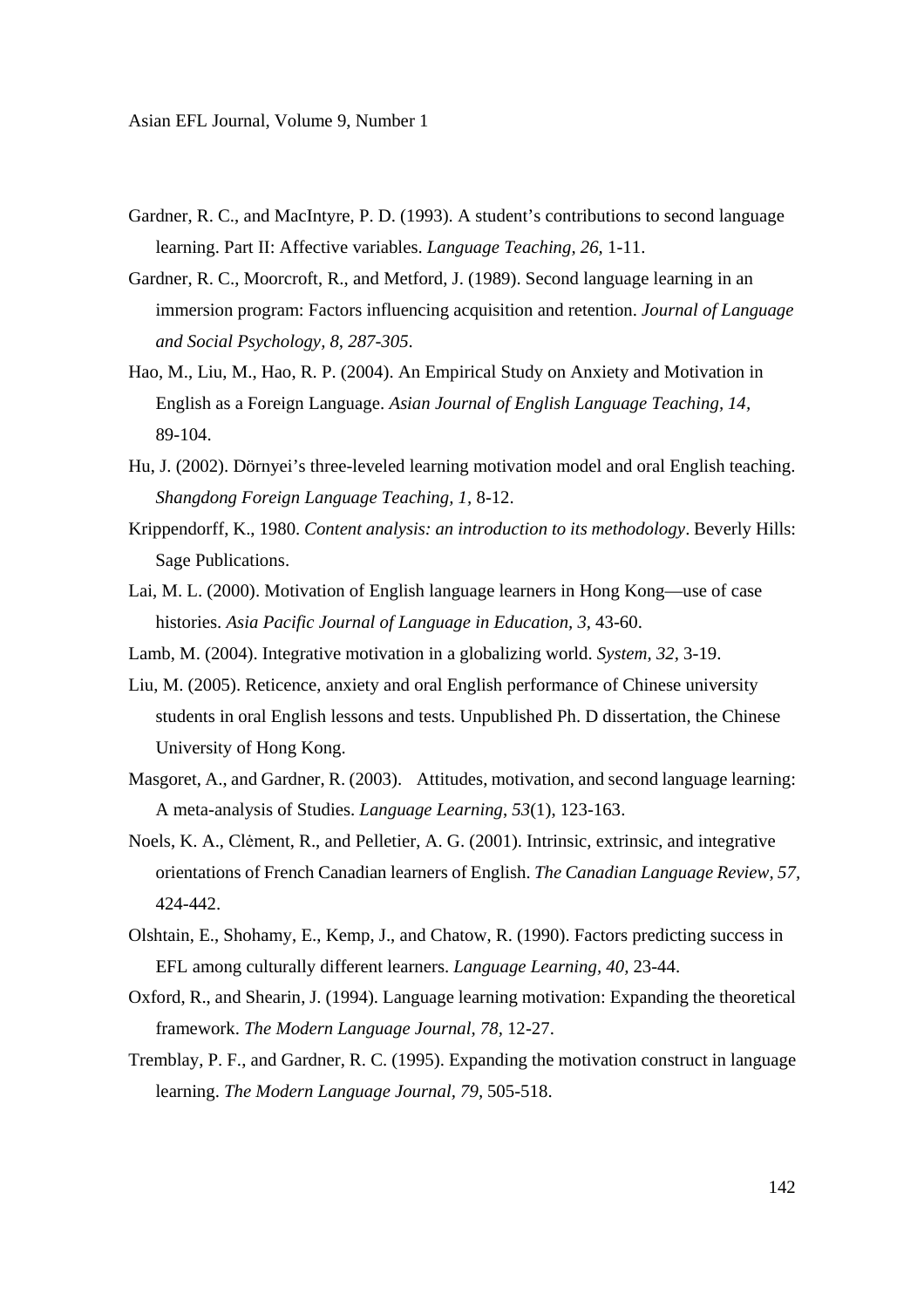Yang, A., and Lau, L. (2003). Student attitudes to the learning of English at the secondary and tertiary level. *System, 31,* 107-123.

Zhou, J. F. (1998). How to motivate students to learn. *The Journal of the College of PLA Foreign Languages, 5,* 84-88.

<sup>1</sup>The CET band 4, the most important English proficiency test for undergraduate non-English majors across the country, is held once a term. It consists of six parts: listening comprehension, vocabulary, cloze, reading comprehension, translation and writing. Students, especially 4-year college students, can take it any time, but mostly in the first or second year, during their university years in order to be granted the degree of certificate upon graduation on time.

#### **Appendix:** English-learning Motivation Scale

Direction: Please answer the following items by circling the letter of the alternative which appears most applicable to you. We would urge you to be as accurate as possible since the

success of this investigation depends upon it.

| Name $\frac{ }{ }$                                              |  |                      |                |                                  |                |      |      |
|-----------------------------------------------------------------|--|----------------------|----------------|----------------------------------|----------------|------|------|
|                                                                 |  |                      |                |                                  |                |      |      |
| $1 =$ strongly disagree                                         |  | $2 =$ disagree       |                | $3$ = Neither disagree nor agree |                |      |      |
| $4 = \text{agree}$                                              |  | $5 =$ strongly agree |                |                                  |                |      |      |
| Attitudes<br>1. Studying English is an enjoyable experience.    |  |                      | A <sub>1</sub> |                                  | B. 2 C. 3 D. 4 |      | D. 5 |
| 2. I really enjoy learning English.                             |  |                      | A <sub>1</sub> | B.2                              | C.3            | D.4  | D. 5 |
| 3. I plan to learn as much English as possible.                 |  | A <sub>1</sub>       | B.2            | C.3                              | D.4            | D. 5 |      |
| 4. I hate English.                                              |  |                      | A <sub>1</sub> | B.2                              | C.3            | D.4  | D. 5 |
| 5. I would rather spend my time on subjects other than English. |  |                      | A <sub>1</sub> | <b>B.2</b>                       | C.3            | D.4  | D. 5 |
| 6. Learning English is a waste of time.                         |  |                      | A <sub>1</sub> | B.2                              | C.3            | D. 4 | D. 5 |
| 7. I think that learning English is dull.                       |  |                      | A <sub>1</sub> | B.2                              | C.3            | D.4  | D. 5 |
| 8. When I leave school, I shall give up the study of            |  |                      |                |                                  |                |      |      |
| English entirely because I am not interested in it.             |  |                      | A <sub>1</sub> | B.2                              | C.3            | D.4  | D.5  |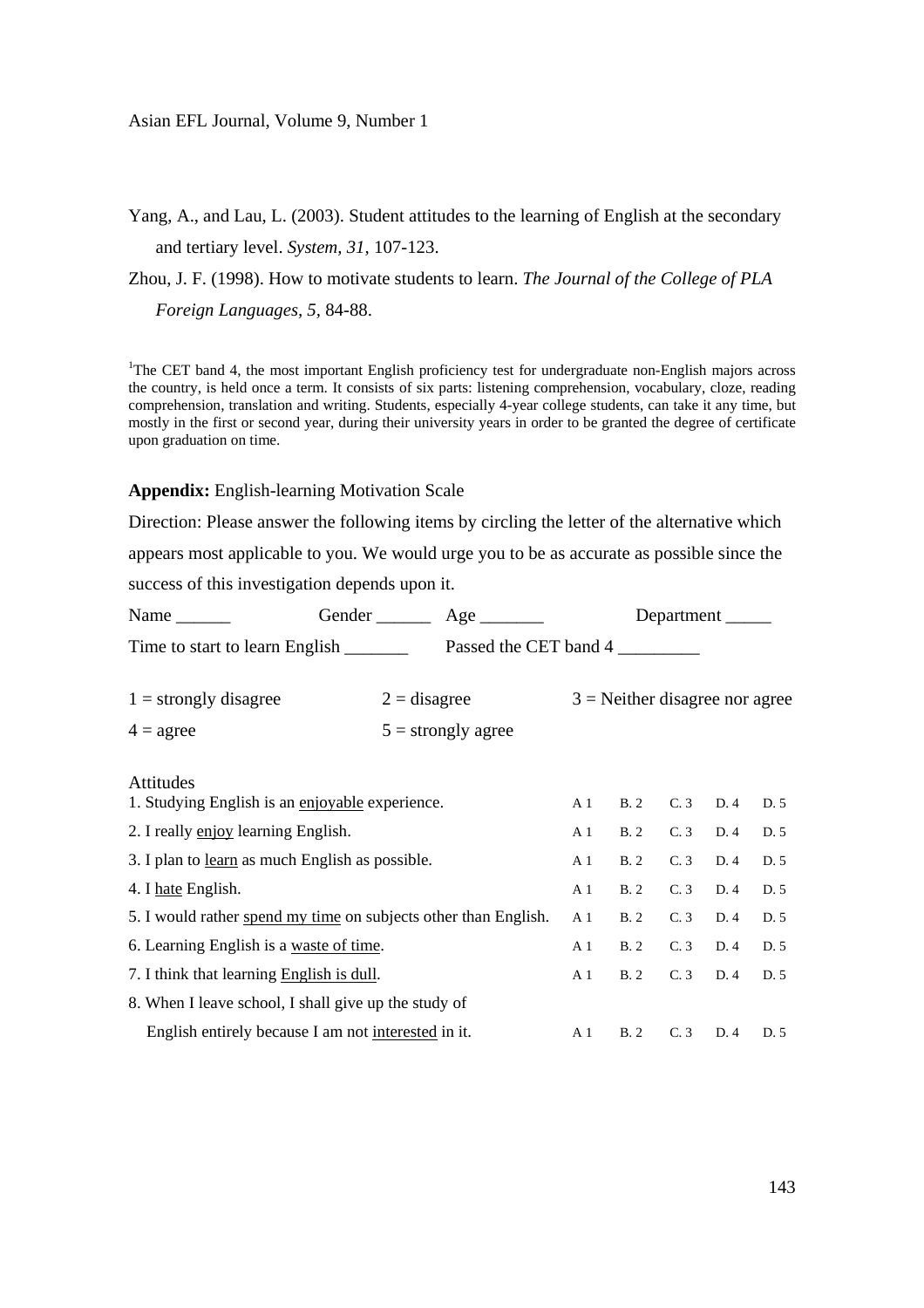# **Integrative Orientation**

| 9. Studying English can be important for me because I would                   |                |            |     |      |      |
|-------------------------------------------------------------------------------|----------------|------------|-----|------|------|
| like to meet foreigners with whom I can speak English.                        | A <sub>1</sub> | <b>B.2</b> | C.3 | D. 4 | D. 5 |
| 10. Studying English can be important for me because it will enable me to     |                |            |     |      |      |
| better understand and appreciate English art and literature.                  | A <sub>1</sub> | <b>B.2</b> | C.3 | D. 4 | D. 5 |
| 11. Studying English can be important for me because I will be able           |                |            |     |      |      |
| to participate more freely in the activities of English groups.               | A 1            | B.2        | C.3 | D. 4 | D. 5 |
| 12. It is important for me to know English in order to know the life          |                |            |     |      |      |
| of the English-speaking nations.                                              | A <sub>1</sub> | B.2        | C.3 | D. 4 | D. 5 |
| 13. The British people are open-minded and modern people.                     | A <sub>1</sub> | B.2        | C.3 | D. 4 | D. 5 |
| 14. Studying English is important to me so that I can understand              |                |            |     |      |      |
| English pop music.                                                            | A <sub>1</sub> | <b>B.2</b> | C.3 | D. 4 | D. 5 |
| 15. The Americans are sociable and hospitable.                                | A <sub>1</sub> | B.2        | C.3 | D. 4 | D. 5 |
| 16. The more I learn about the British, the more I like them.                 | A <sub>1</sub> | B. 2       | C.3 | D. 4 | D. 5 |
| 17. Studying English is important to me because it will enable                |                |            |     |      |      |
| me to get to know various cultures and peoples.                               | A <sub>1</sub> | B.2        | C.3 | D. 4 | D. 5 |
| 18. Studying English is important to me so that I can keep in                 |                |            |     |      |      |
| touch with foreign friends and acquaintances.                                 | A <sub>1</sub> | B.2        | C.3 | D. 4 | D. 5 |
| 19. I would like to know more about American people.                          | A <sub>1</sub> | B. 2       | C.3 | D.4  | D. 5 |
| 20. The British are kind and friendly.                                        | A <sub>1</sub> | B.2        | C.3 | D.4  | D. 5 |
| 21. The Americans are kind and cheerful.                                      | A <sub>1</sub> | B.2        | C.3 | D. 4 | D. 5 |
| 22. I would like to know more <b>British people</b> .                         | $\mathbf{A}$ 1 | <b>B.2</b> | C.3 | D. 4 | D. 5 |
| <b>Instrumental Orientation</b>                                               |                |            |     |      |      |
| 23. Studying English can be important for me because it will                  |                |            |     |      |      |
| make me a more knowledgeable person.                                          | A <sub>1</sub> | B. 2       | C.3 | D. 4 | D. 5 |
| 24. Studying English can be important for me because I may                    |                |            |     |      |      |
| need it later (e.g., for job, studies).                                       | A <sub>1</sub> | <b>B.2</b> | C.3 | D.4  | D. 5 |
| 25. Studying English can be important for me because other people will        |                |            |     |      |      |
| respect me more if I have a knowledge of a foreign language. A 1              |                | B.2        | C.3 | D.4  | D. 5 |
| 26. Studying English can be important for me because I will be able to search |                |            |     |      |      |
| for information and materials in English on the Internet.                     | A <sub>1</sub> | <b>B.2</b> | C.3 | D.4  | D. 5 |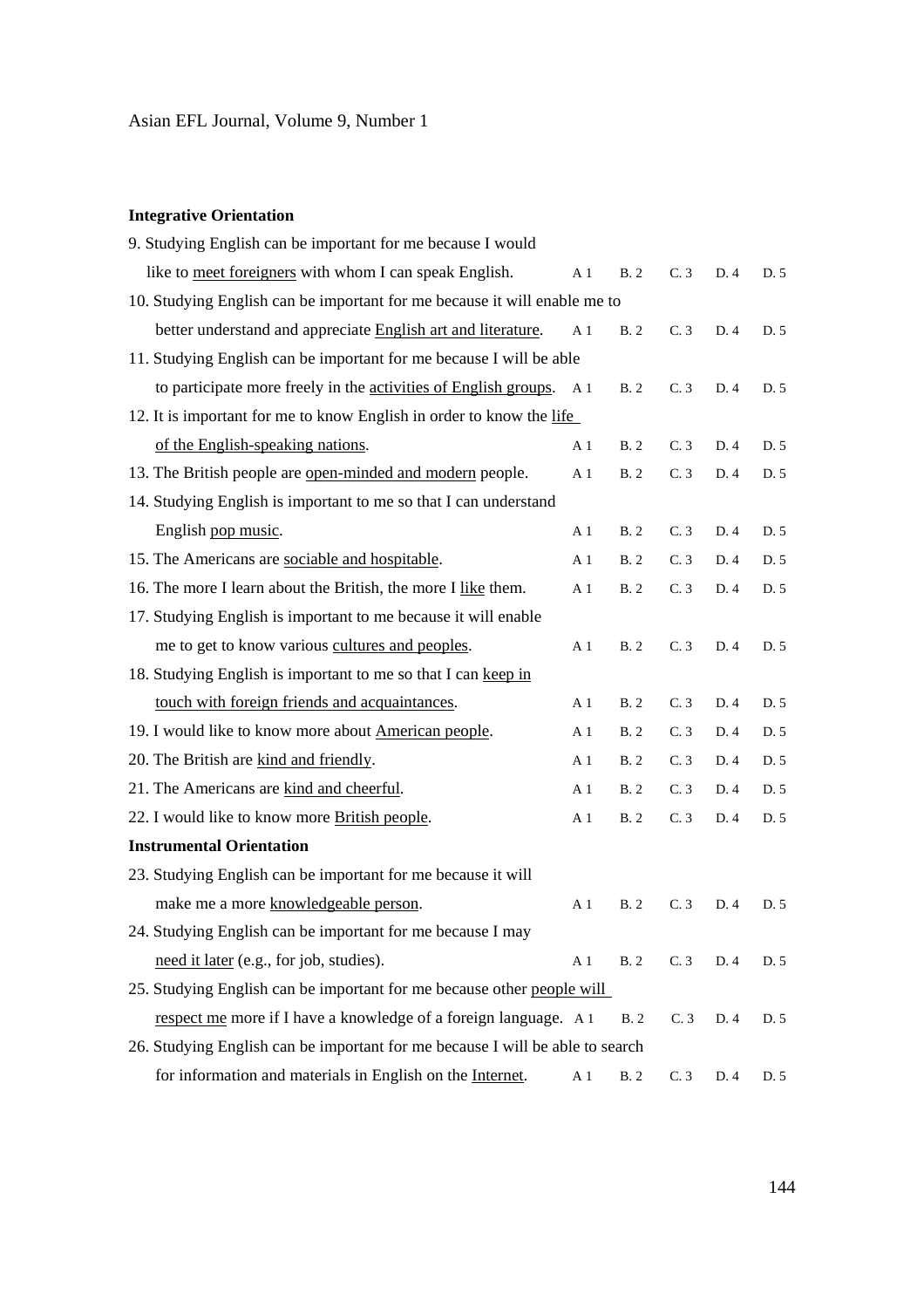# Asian EFL Journal, Volume 9, Number 1

| 27. Studying English can be important for me because I will               |                |            |     |      |      |
|---------------------------------------------------------------------------|----------------|------------|-----|------|------|
| learn more about what's happening in the world.                           | A <sub>1</sub> | B.2        | C.3 | D.4  | D. 5 |
| 28. Studying English can be important for me because language             |                |            |     |      |      |
| learning often gives me a <u>feeling of success</u> .                     | A <sub>1</sub> | B.2        | C.3 | D.4  | D.5  |
| 29. Studying English can be important for me because language             |                |            |     |      |      |
| learning often makes me happy.                                            | A <sub>1</sub> | <b>B.2</b> | C.3 | D.4  | D. 5 |
| 30. Studying English is important to me because it provides               |                |            |     |      |      |
| an interesting intellectual activity.                                     | A <sub>1</sub> | B.2        | C.3 | D. 4 | D. 5 |
| 31. Studying English is important to me because it offers a new challenge |                |            |     |      |      |
| in my life, which has otherwise become a bit monotonous.                  | A <sub>1</sub> | B.2        | C.3 | D. 4 | D. 5 |
| 32. Studying English is important to me because an educated person        |                |            |     |      |      |
| is supposed to be able to speak English.                                  | A <sub>1</sub> | B.2        | C.3 | D. 4 | D. 5 |
| 33. Studying English is important to me so that I can understand          |                |            |     |      |      |
| English-speaking films, videos, TV or radio.                              | A <sub>1</sub> | B.2        | C.3 | D.4  | D. 5 |
| 34. Studying English is important to me because without it one            |                |            |     |      |      |
| cannot be successful in any field.                                        | A <sub>1</sub> | <b>B.2</b> | C.3 | D.4  | D. 5 |
| 35. It is important for me to know English in order to better understand  |                |            |     |      |      |
| the English-speaking nations' behavior and problems.                      | A <sub>1</sub> | B.2        | C.3 | D.4  | D. 5 |
| 36. Studying English is important to me because it will enable me         |                |            |     |      |      |
| to get to know new people from different parts of the world.              | A <sub>1</sub> | B.2        | C.3 | D.4  | D. 5 |
| 37. Studying English is important to me so that I can read                |                |            |     |      |      |
| English books.                                                            | A <sub>1</sub> | B.2        | C.3 | D. 4 | D. 5 |
| 38. Studying English is important to me because it will enable me         |                |            |     |      |      |
| to learn more about the English world.                                    | A <sub>1</sub> | B.2        | C.3 | D.4  | D. 5 |
| <b>Travel Orientation</b>                                                 |                |            |     |      |      |
| 39. Studying English is important to me because I would like to           |                |            |     |      |      |
| spend some time abroad.                                                   | A <sub>1</sub> | <b>B.2</b> | C.3 | D. 4 | D. 5 |
| 40. Studying English is important to me because I would like to           |                |            |     |      |      |
| travel to countries where English is used.                                | $\mathbf{A}$ 1 | <b>B.2</b> | C.3 | D. 4 | D. 5 |
| 41. Studying English is important to me because it will                   |                |            |     |      |      |
| help me when traveling.                                                   | A <sub>1</sub> | <b>B.2</b> | C.3 | D. 4 | D. 5 |
|                                                                           |                |            |     |      |      |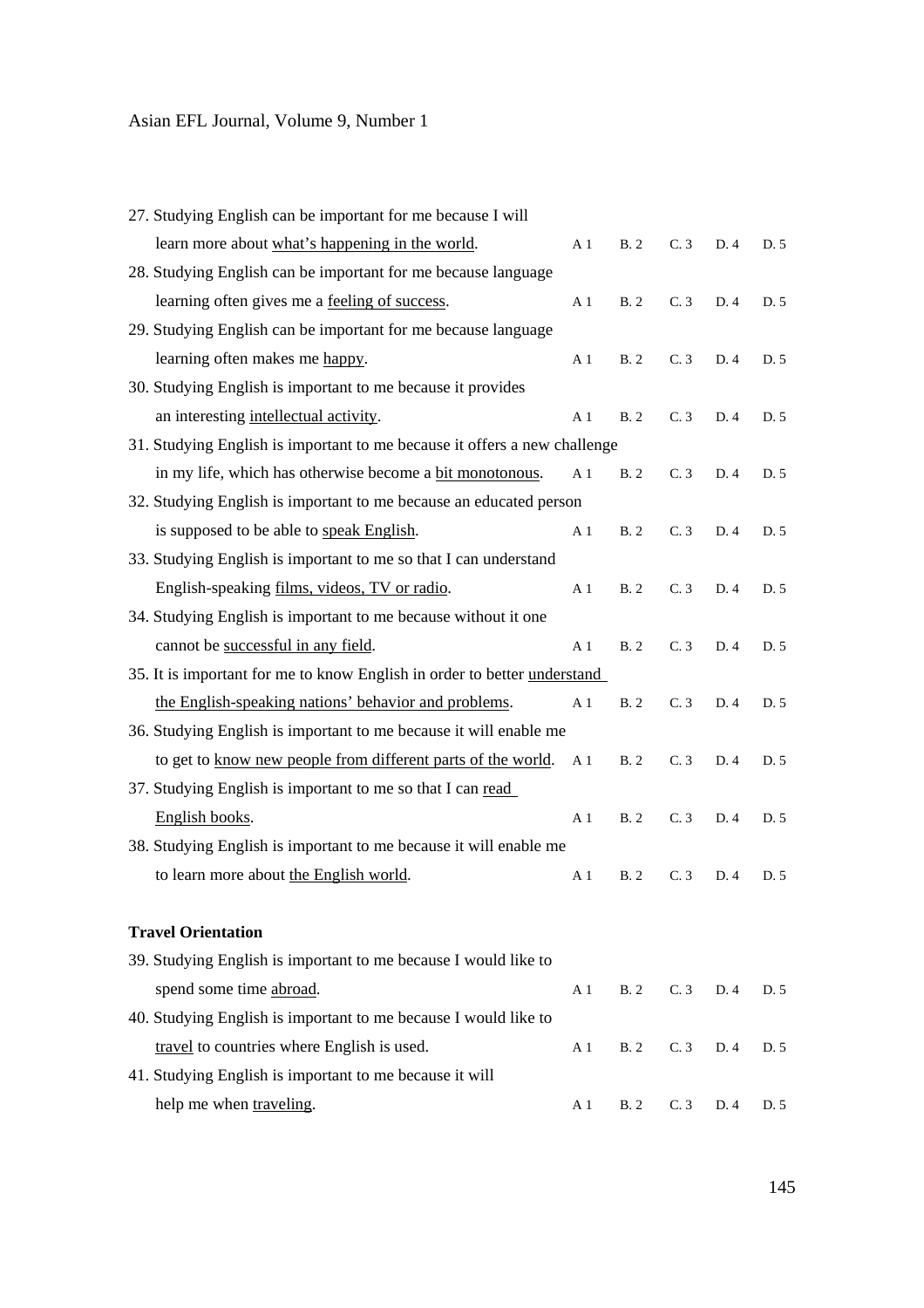Asian EFL Journal, Volume 9, Number 1

42. Studying English is important to me so that I can <u>broaden my outlook</u>. A 1 B. 2 C. 3 D. 4 D. 5 43. Studying English is important to me because without English I won't be able to <u>travel</u> a lot. A 1 B. 2 C. 3 D. 4 D. 5 44. Studying English is important to me because I would like to make friends with foreigners. A 1 B. 2 C. 3 D. 4 D. 5

**Open-ended question**: Are you more or less motivated to learn English than when you were a first-year or second-year student? Why?

\_\_\_\_\_\_\_\_\_\_\_\_\_\_\_\_\_\_\_\_\_\_\_\_\_\_\_\_\_\_\_\_\_\_\_\_\_\_\_\_\_\_\_\_\_\_\_\_\_\_\_\_\_\_\_\_\_\_\_\_\_\_\_\_\_\_\_\_\_\_\_\_\_

\_\_\_\_\_\_\_\_\_\_\_\_\_\_\_\_\_\_\_\_\_\_\_\_\_\_\_\_\_\_\_\_\_\_\_\_\_\_\_\_\_\_\_\_\_\_\_\_\_\_\_\_\_\_\_\_\_\_\_\_\_\_\_\_\_\_\_\_\_\_\_\_\_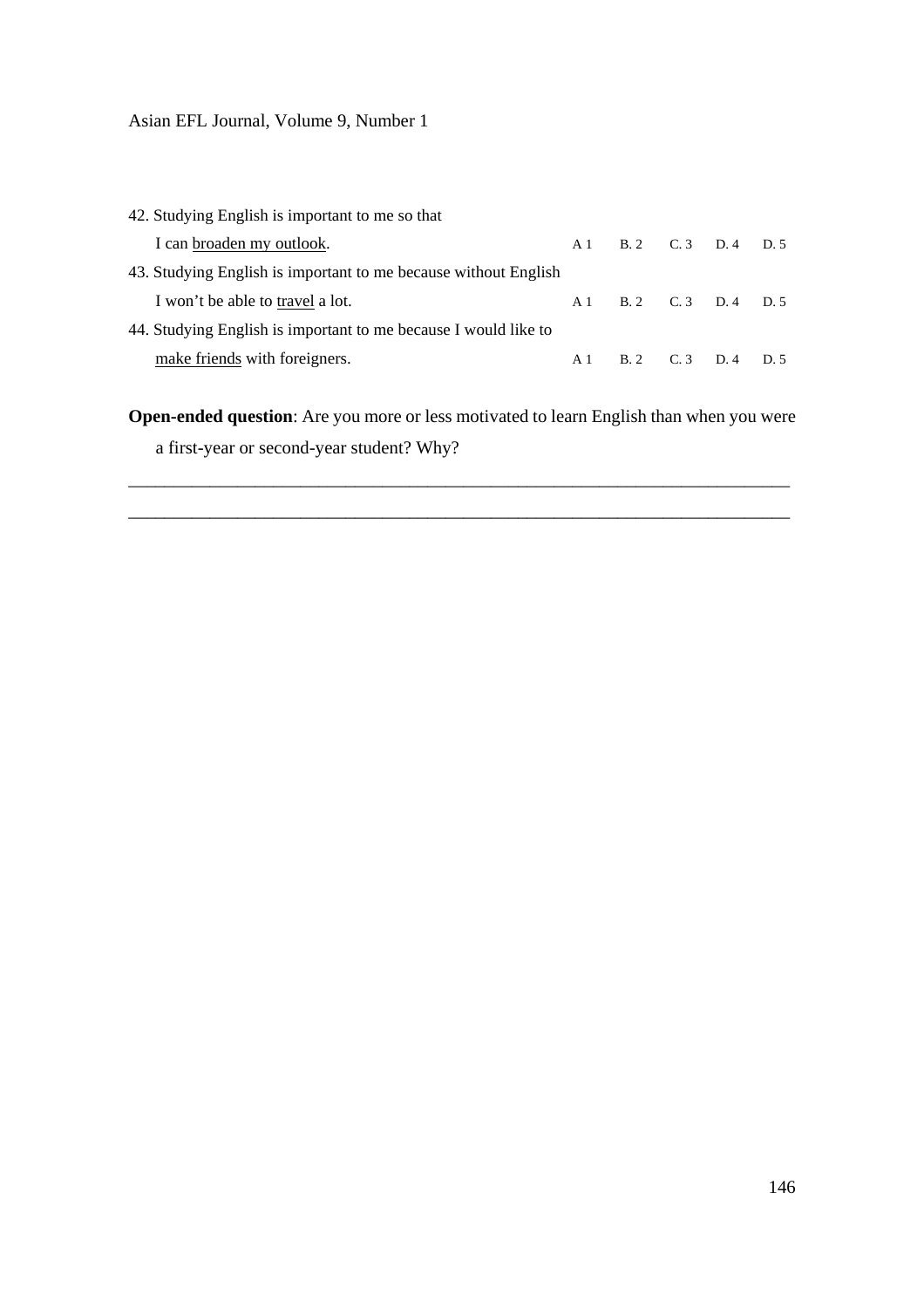

**A Survey of the Students and Interns' EFL Writing Problems in Shiraz University of Medical Sciences** 

**Nasrin Shokrpour Mohammad Hossein Fallahzadeh**  *Shiraz University of Medical Sciences, Iran* 

### **Bio Data:**

Nasrin Shokrpour is an Associate Professor in applied linguistics and the Vice Dean for Educational Affairs in the Faculty of Paramedical Sciences, Shiraz University of Medical Sciences. She has an MA in TEFL and PHD in Applied Linguistics from Sydney University, Australia. She has published eight ESP books and has also presented at several international conferences.

Mohammad Hossein Fallahzadeh is a professor in pediatric Nephrology, lecturing in the Medical School of Shiraz University of Medical Sciences. He is widely published and has presented at several international conferences.

# **Abstract**

Writing is a complex process reflecting the writers' communicative skills. To help EFL students write in English appropriately, the teachers must take their major problems in writing into account if they are expecting a favorable outcome. This research is concerned with EFL writing problems at the university level, trying to point out the major difficulties with which Iranian students face when writing their reports. This study aims at determining the defects in writing skill of medical students. The specific objective of this study is to determine whether language skills or writing skills are the major problem areas to which our fifth year medical students and interns are confronted. In order to compare these students, 101 admission and progress notes written in the internal medicine and pediatrics wards by these students were surveyed based on systemic sampling approach. The notes were scored for language skills comprising spelling, vocabulary, grammar and syntax, and writing skills including punctuation, cohesive devices, coherence and organization. Implications of the findings for EFL writing instruction are discussed. Data analysis indicates that Iranian EFL medical students have problem both in language and writing skills, but with a higher percentage of problem in writing skills. Although grammar, vocabulary and syntax are essential for a well written report, other more important areas are significant as well. Language accuracy, although very significant cannot alone result in effective writing; what our students need is also writing skills.

**Key Words:** Writing skills, process genre approach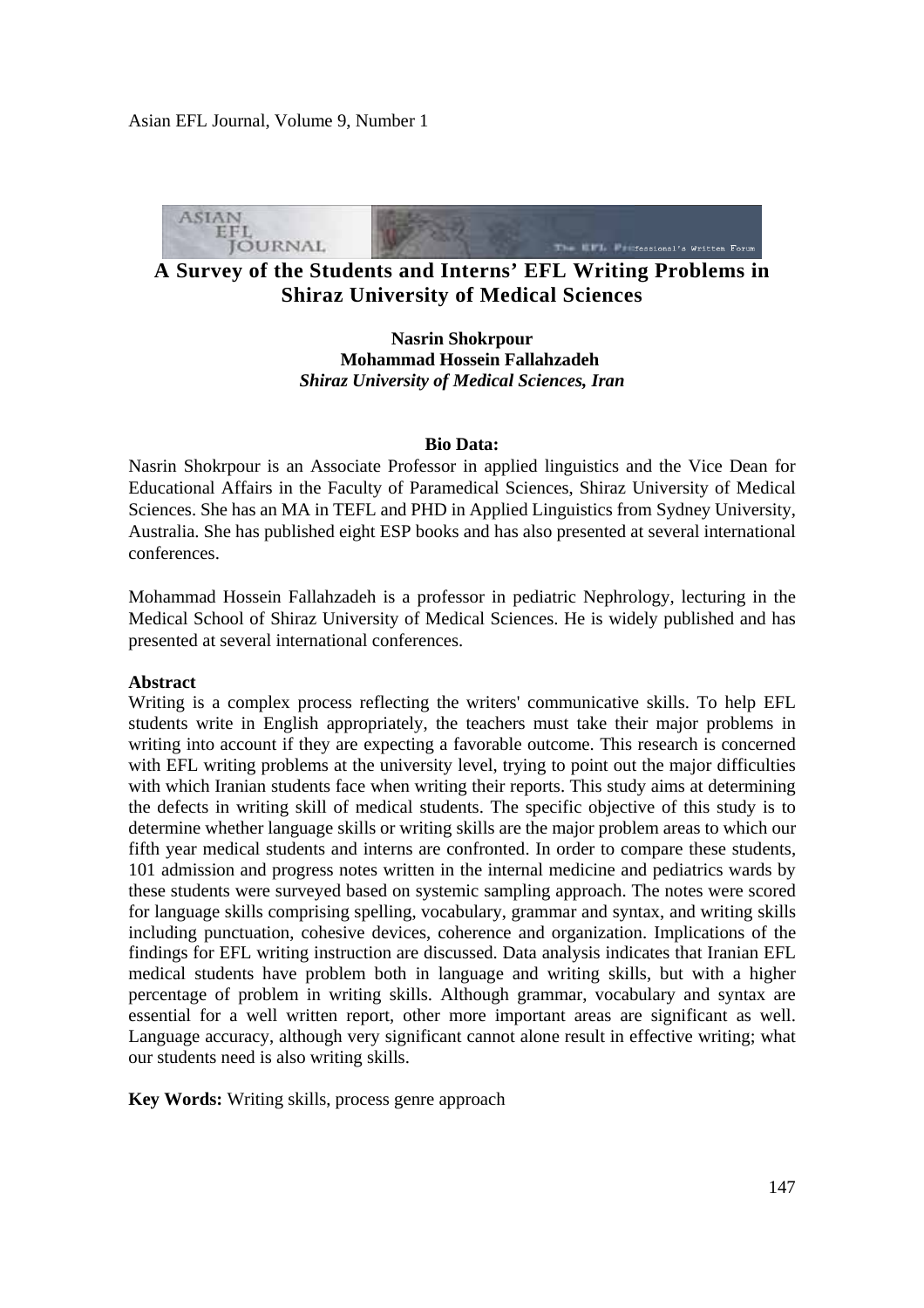# **Introduction**

Writing is a complex activity, a social act which reflects the writer's communicative skills which is difficult to develop and learn, especially in an EFL context. Research in this field has examined the nature and types of writing task and by providing better understanding of ESL/EFL students' writing needs, there has been an effort to help the development of this major skill theoretically and pedagogically (Zhu, 2004; Carson, 2001; Hale et al, 1996). Examining the features of EFL writing tasks and the students' problems in performing the task would certainly be pedagogically beneficial. As stated by Atkinson (2003), EFL students' writing in a language classroom context shows their ability to solve a rhetoric problem and their awareness of their own communicative goals, of the reader, and of the writing context. In spite of numerous approaches to the teaching of writing (communicative language teaching (CLT), process-based approach, product-based approach, genre-based approach, etc….) having evolved from different teaching methods, tackling EFL writing is still one of the challenging areas for teachers and students. The students of medicine in Shiraz University have to pass more English courses than those studying in other national medical universities and there is a 3 unit writing course specifically offered for graduate students. Nevertheless, these students still have many problems in their reports, notes and case histories. On the surface, when looking at the notes and reports written by students and interns involved in the clinical period and studying at Shiraz University, many EFL teachers think that grammar and vocabulary are the main problem area and that their writing would improve with remedial grammar/voc lessons. If looked more deeply, we see that the students and interns do not set out to write a good report in the first place, but a specific number of words which are organized loosely in sentences. As Widdowson (1995) points out, we need to consider the larger discourse context or the meaning that lies beyond grammatical structure. To go beyond grammar, language should be looked at as a form of social practice (Fairclough, 1992).

 Despite the need to write notes and also the increase in the number of medical students who write their theses in English, in Iran, there are very few researches into the difficulties encountered, or on writing courses designed to help such students write the thesis and notes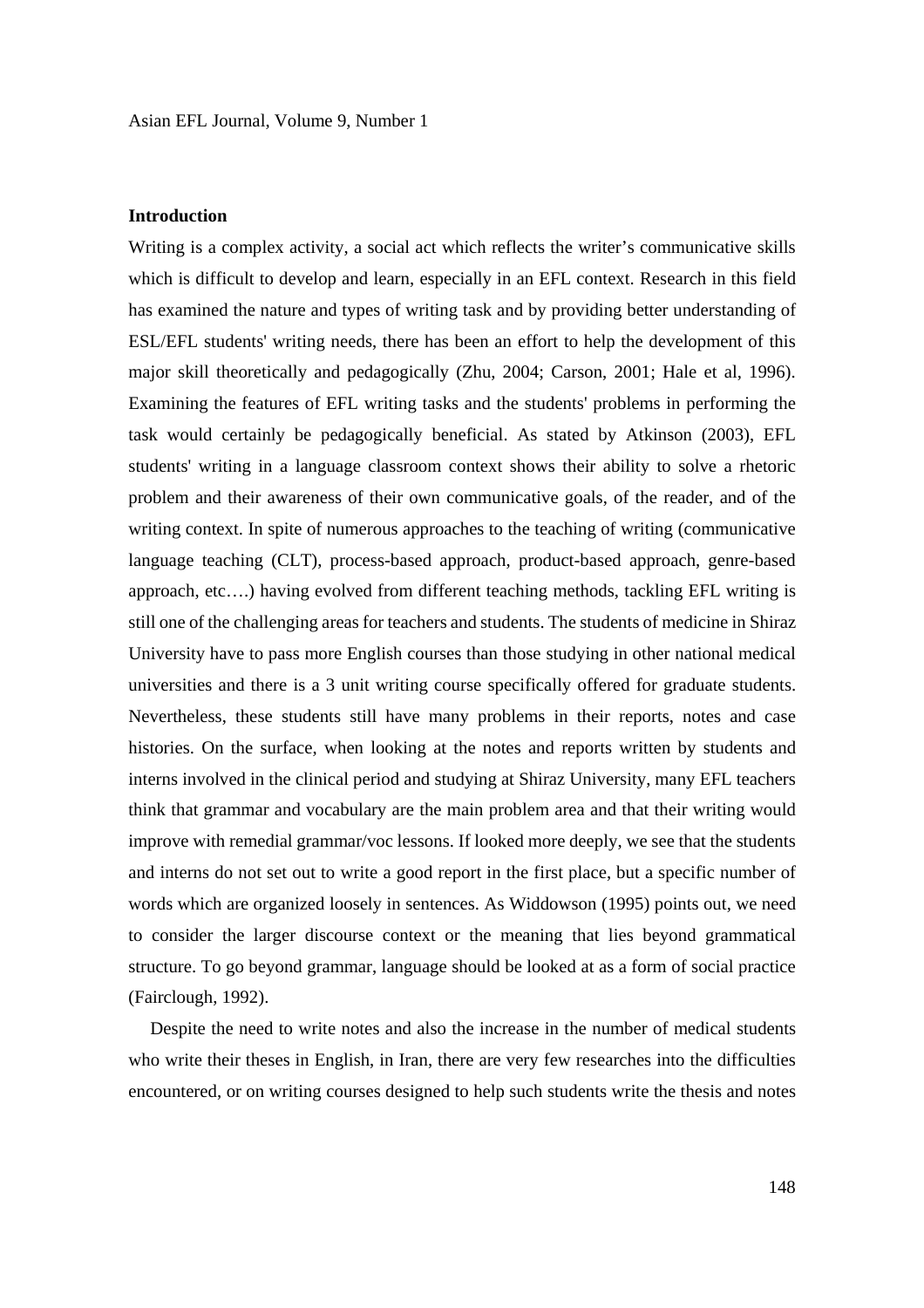to an acceptable standard. Many studies have been done in the area of EFL writing problems but only a few of them have pinpointed and found actual problems in both areas of language skills and writing skills.

 Therefore this research is concerned with EFL writing issues at the university level, trying to point out the major difficulties with which our students at Shiraz University of Medical Sciences face when writing their reports. It is hypothesized that medical students have problem in writing notes in the medical charts in the hospitals**.** The academic language has specific features and follows specific purposes and it requires the students to be trained to write in this particular social context. Such ESP courses require specific instructional and curricular approaches applied to our university writing classes. Also, language accuracy, although very significant, cannot alone result in effective writing; what our students need is also writing skills. Based on the hypotheses made, the following research questions are pursued:

- 1. Are grammar, vocabulary and syntax the main problem areas in EFL writing? In other words, would the EFL students' writing improve with remedial grammar/ vocabulary lessons?
- 2. Is lack of writing skill the main problem to which our students and interns are confronted?
- 3. Is there any difference between the fifth year medical students and interns in their skill in writing?

The findings of this research will hopefully have implications for teaching and will reduce the difficulties of our students in writing in English.

# **Material and method**

#### **Study setting**

The study reported in this article was conducted at the medical school of Shiraz University in the south of Iran, which enrolls approximately 120 medical students each year. Writing requirements for these students include a three unit course, consisting of three hours weekly during the term. This course is offered by English language experts in the English department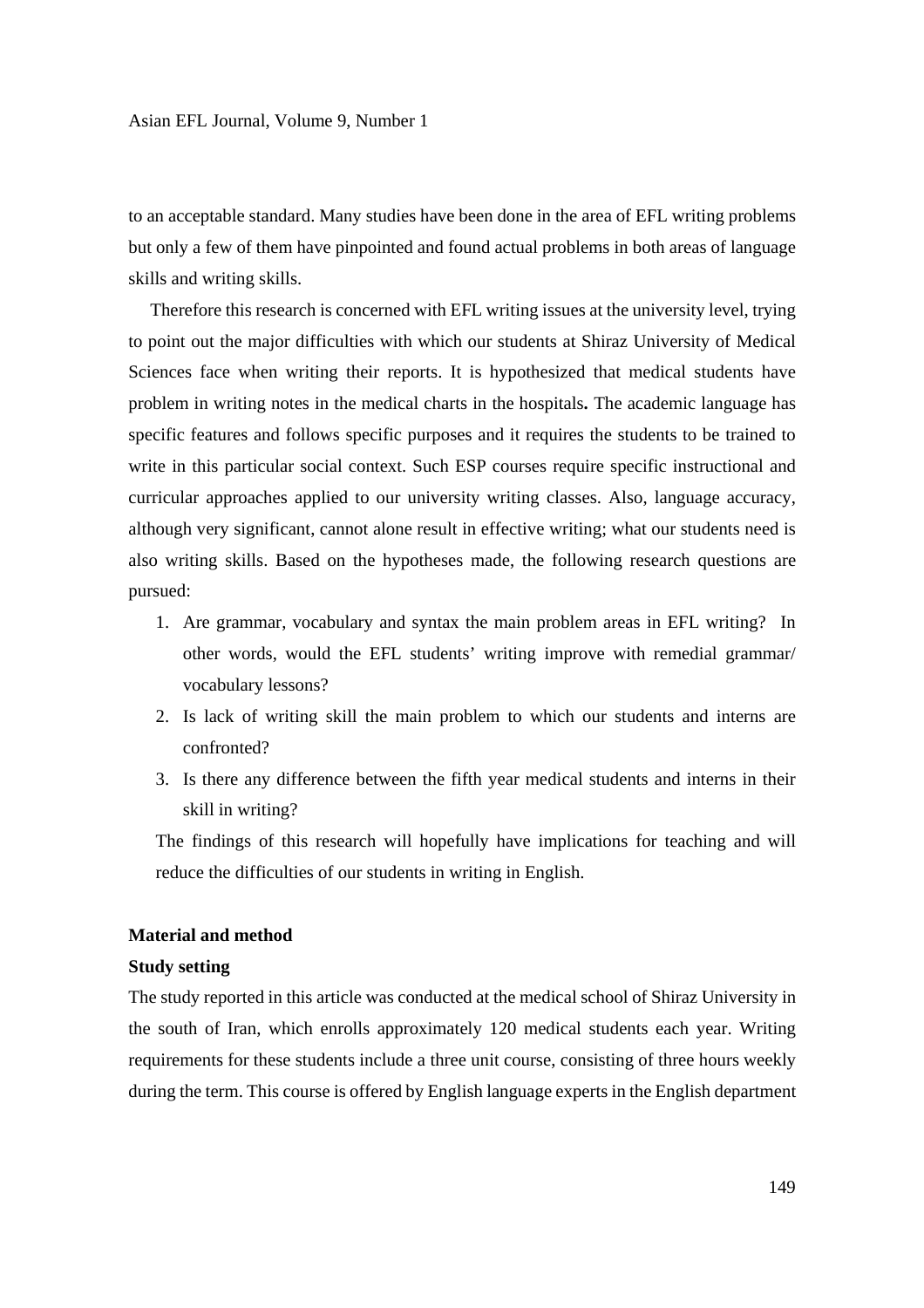of the university. During this course, the students are required to learn basic English structures as well as paragraph writing with different purposes and are encouraged to write both in class and through homework. After finishing their basic sciences period, these students enter the hospitals to start their clinical period as student first and then extern and intern. During this period they have to visit patients and write reports and notes in their files. This study examined 101 notes written by the fifth year medical students and interns in pediatric and internal wards of a teaching hospital of Shiraz University of Medical Sciences. Upon entering the university, these students have to take part in a placement test based on which they are put in pre-university, general English I or II. The other English courses required are ESP and academic writing. Except academic writing, the other courses aim at improving the students' reading comprehension. Based on the students' scores in our English courses, their level of English ranges from lower to upper intermediate.

 These notes were written in the academic year of 2004 in the hospitalized patients' charts as well as those filed in the medical record of the hospital. The notes were selected by systematic sampling from the admission and progress notes which are usually more complete than other types of notes and those written in other wards. Moreover, on-service, off-service and discharge notes were excluded due to their shortness. Therefore, the instruments of this study were the existing data while guest students, externs and foreigners were excluded from the studies. The subjects' name remained confidential by codes given to each note. Finally some of the students were interviewed to see what they view as their problems.

#### **Analysis**

The notes were analyzed to identify the major problems in EFL writing. They were examined from the point of view of language skills, i.e. spelling, grammar, syntax and vocabulary as well as for the writing skills, i.e. punctuation, cohesive devices, coherence and organization. As to spelling, any type of mistake was considered, for example writing "admession" instead of "admission" or "daybetic" instead of "diabetic". As to grammar, such sentences as "She developing a knee pain since one month ago" were considered as wrong. In syntax, the students sometimes did not follow the rules of grammar used for ordering and connecting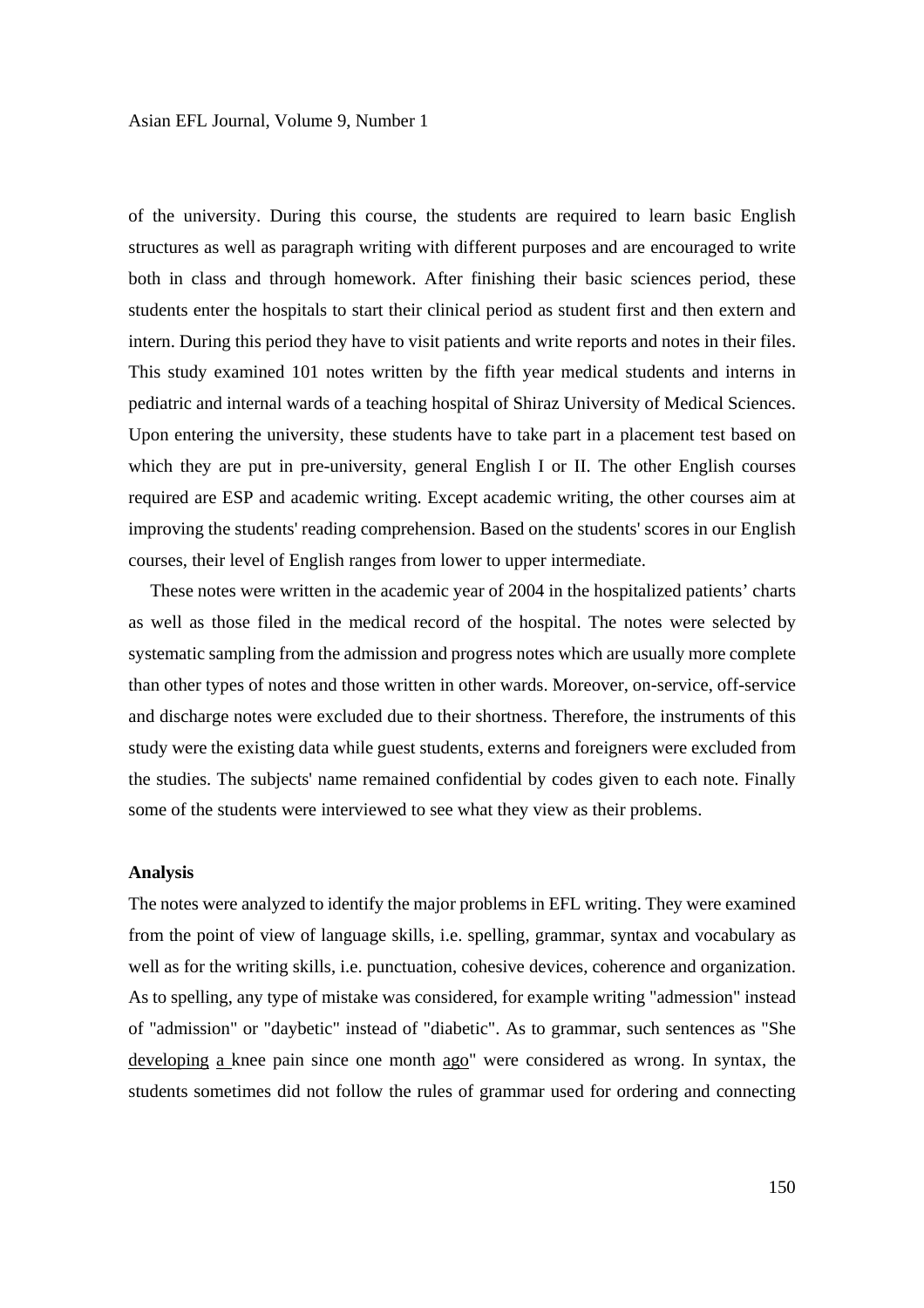words to form phrases and sentences. An example of the wrong use of vocabulary was using "breast" instead of "chest", and sometimes forgetting the word for "knee" and leaving it blank. Sometimes, there were no close relationship, based on grammar or meaning, between different parts of a sentence or between one sentence and another (cohesion). In some cases, there was no consistency or natural and reasonable connection between the parts of their notes (coherence). All such cases were considered as a mistake.

 The data were then analyzed to see whether any one of the factors mentioned is the cause of the main problem in writing then a comparison was made between students and interns' skill in writing. The statistical tests used for analysis of the data were descriptive statistics and chi-squares test.

# **Results**

To achieve the first and second research questions of this study, the data were first analyzed descriptively and the frequency tables, the percentage of errors for the 8 components described in the previous section were obtained (Table 1)

| Components              | of<br>Percent   | Mean errors | S.D   |
|-------------------------|-----------------|-------------|-------|
|                         | errorless notes |             |       |
| Spelling                | 10.9            | 2.89        | 1.821 |
| Use of Voc.             | 12.9            | 2.37        | 1.58  |
| <b>Grammar</b>          | 4               | 3.35        | 1.68  |
| Syntax                  | 5               | 2.38        | 1.41  |
| Punctuation             | 3               | 3.73        | 1.63  |
| <b>Cohesive Devices</b> | 5               | 2.84        | 1.65  |
| Coherence               | 2               | 2.67        | 1.24  |
| Organization            | 15.8            | 2.08        | 1.68  |

**Table 1** The percentages of errorless notes, mean of errors and standard deviation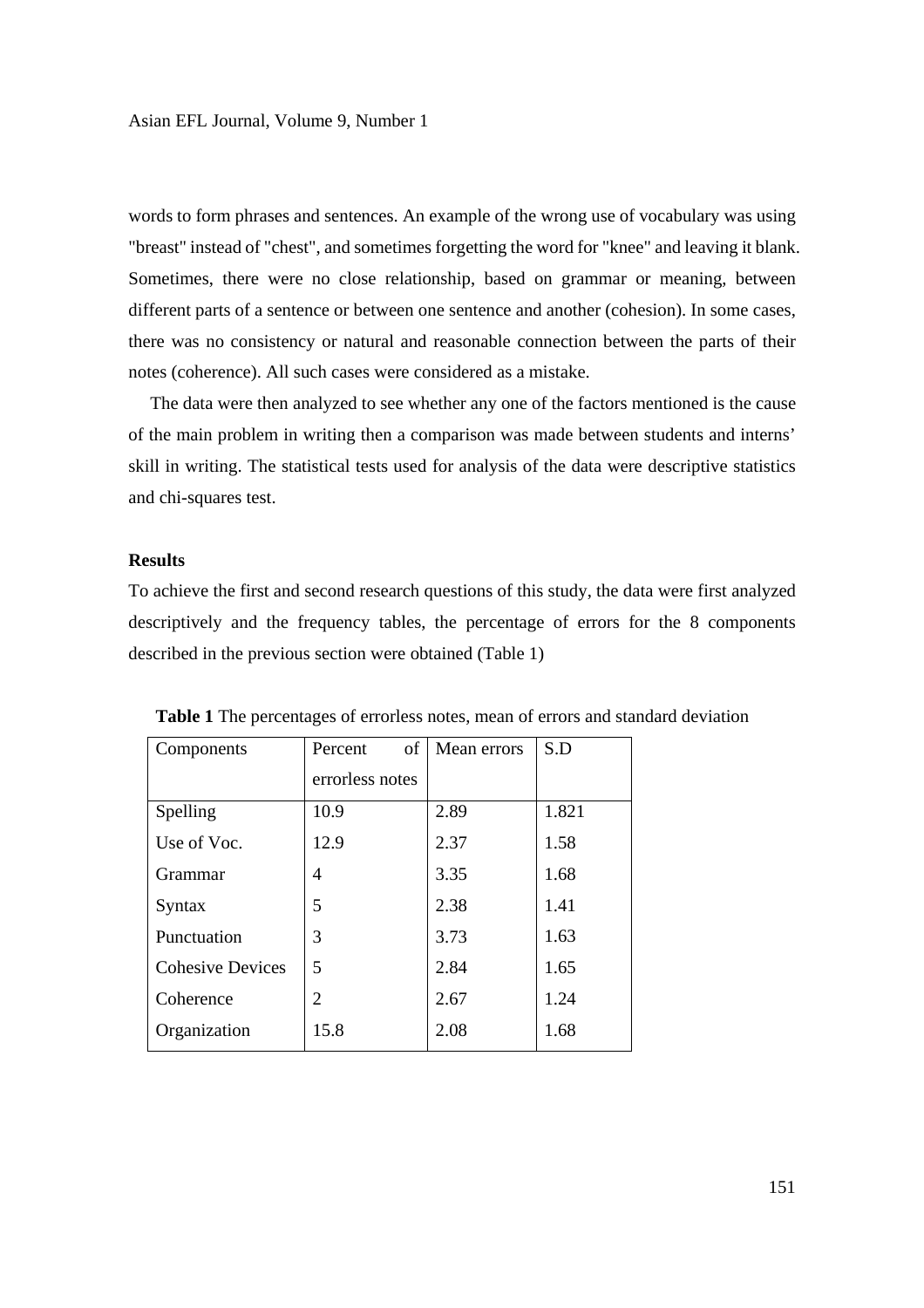As reflected in **Table 1**, descriptive statistics reveal that the highest errorless scores are given to organization, use of vocabulary and spelling while grammar, syntax, punctuation, cohesive devices and coherence comprise the most problematic areas, with cohesive devices being the maximum problem. The percentages of no error cases are very low. The use of vocabulary is better than that of correct cases in other components. The same picture is true with organization which had a higher percentage of errorless cases.

 On the other hand, the results displayed in the table reveal that the means of the errors in each component are very close to each other, indicating that there is problem in all components. The mean errors of spelling, punctuation, cohesive devices and coherence are higher than others.

 To further investigate whether most of the errors were generally found in the **language skills** (spelling, vocabulary, grammar and syntax) or writing skills (punctuation, cohesive devices, coherence and organization), descriptive statistics were performed. It was revealed that for language skills, the maximum of errors was 26 overall (mean=11) and for writing skill, it was 30 (Mean=11.31). Obviously, the difference between the means of the first four factors and the second ones is not statistically significant.

 To answer the third research question of this study and determine whether there is a difference between the students and interns' skill in EFL writing, crosstabulation and chi-square tests were carried out. As shown in Table 2, a higher percentage of interns had less than 22 errors than the students and a lower percentage of them had more than 22 errors. The results of the chi-square test for their total writing revealed a significant difference between students and interns  $(P=01)$ , with the interns showing a higher skill in their writing.

|          | Less   | than | 22 I | More   | than22 | total |
|----------|--------|------|------|--------|--------|-------|
|          | errors |      |      | errors |        |       |
| students | 40.4%  |      |      | 65.9%  |        | 51.5% |
| interns  | 59.6%  |      |      | 34.1%  |        | 48.5% |

**Table 2** Comparison between both groups in their total writing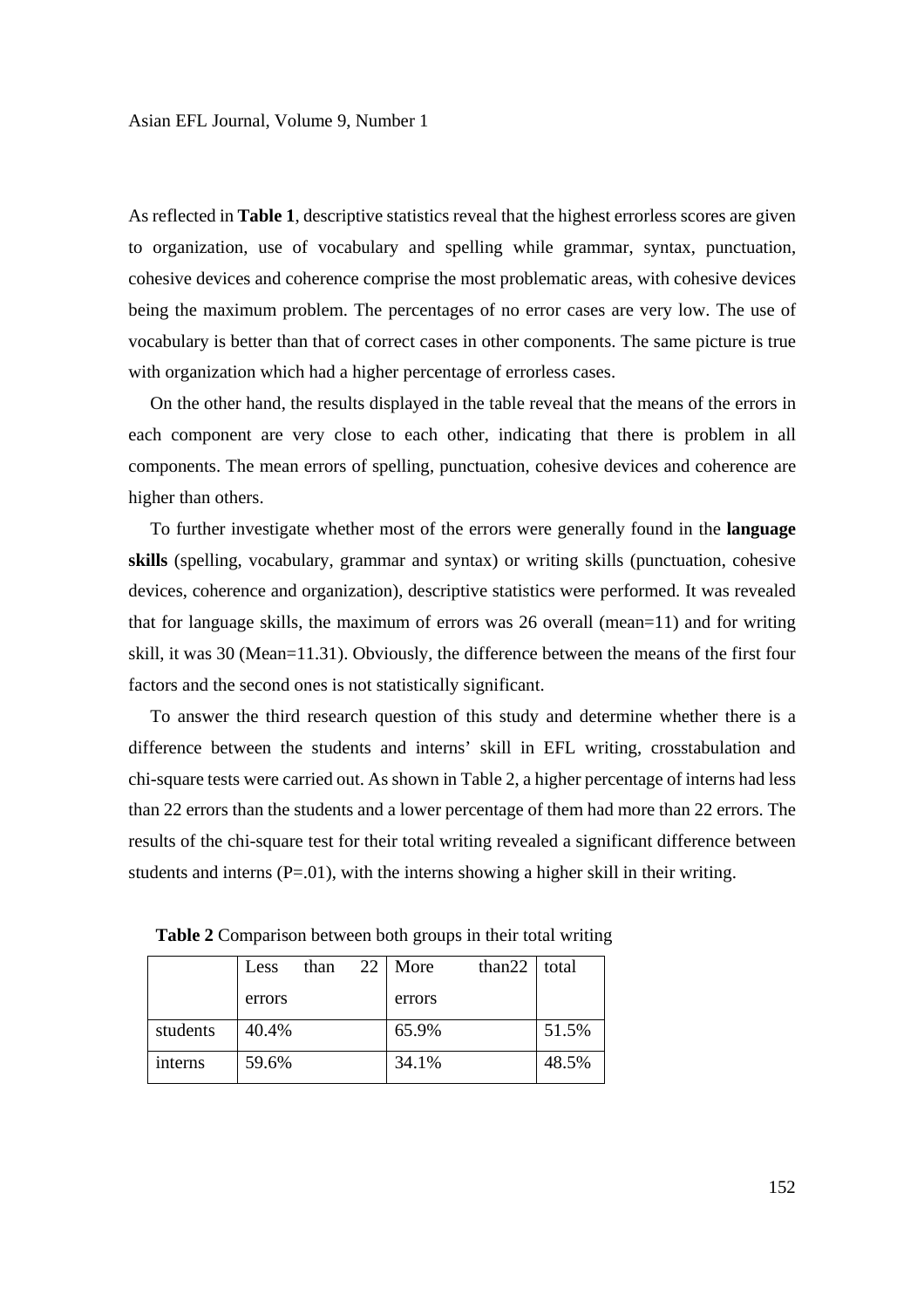To further investigate the difference between these two components of writing, chi-square test was carried out for both groups in the two components. The outcome of the crosstabulation and chi-square test revealed that the difference between the two groups of students and interns for language skills (the first four factors) was not significant (2 sided= .07) and also it was non-significant for the writing skill (2 sided=.163) (Tables 3, 4)

**Table 3** The comparison of both groups in their performance in 4 components of language skills

|                 | Less than 11 | More than 11 | total |
|-----------------|--------------|--------------|-------|
|                 | errors       | errors       |       |
| <b>Students</b> | 41.3%        | 6.28%        | 51.5% |
| interns         | 56.9%        | 37.2%        | 48.5% |

**Table 4** The comparison of both groups in their performance in 4 components of writing skill

|                 | Less   | than | 11 More | than | -11 | total |
|-----------------|--------|------|---------|------|-----|-------|
|                 | errors |      | errors  |      |     |       |
| <b>Students</b> | 44.4%  |      | 59.6%   |      |     | 51.5% |
| interns         | 55.6%  |      | 40.4%   |      |     | 48.5% |

 Although in their total writing (Table 2) and in the first four factors **of language skill** (Table 3) they have performed differently and the differences were statistically significant, the difference between the mean score of errors (Table 1) and also the difference between the first and second four factors (Table 4) were non-significant .

 Finally to compare both groups' performance in each component individually, the results of the chi-square tests revealed a significant difference between them only in the first component of language skill, i.e. spelling  $(P=0.022)$  but not in all other 7 components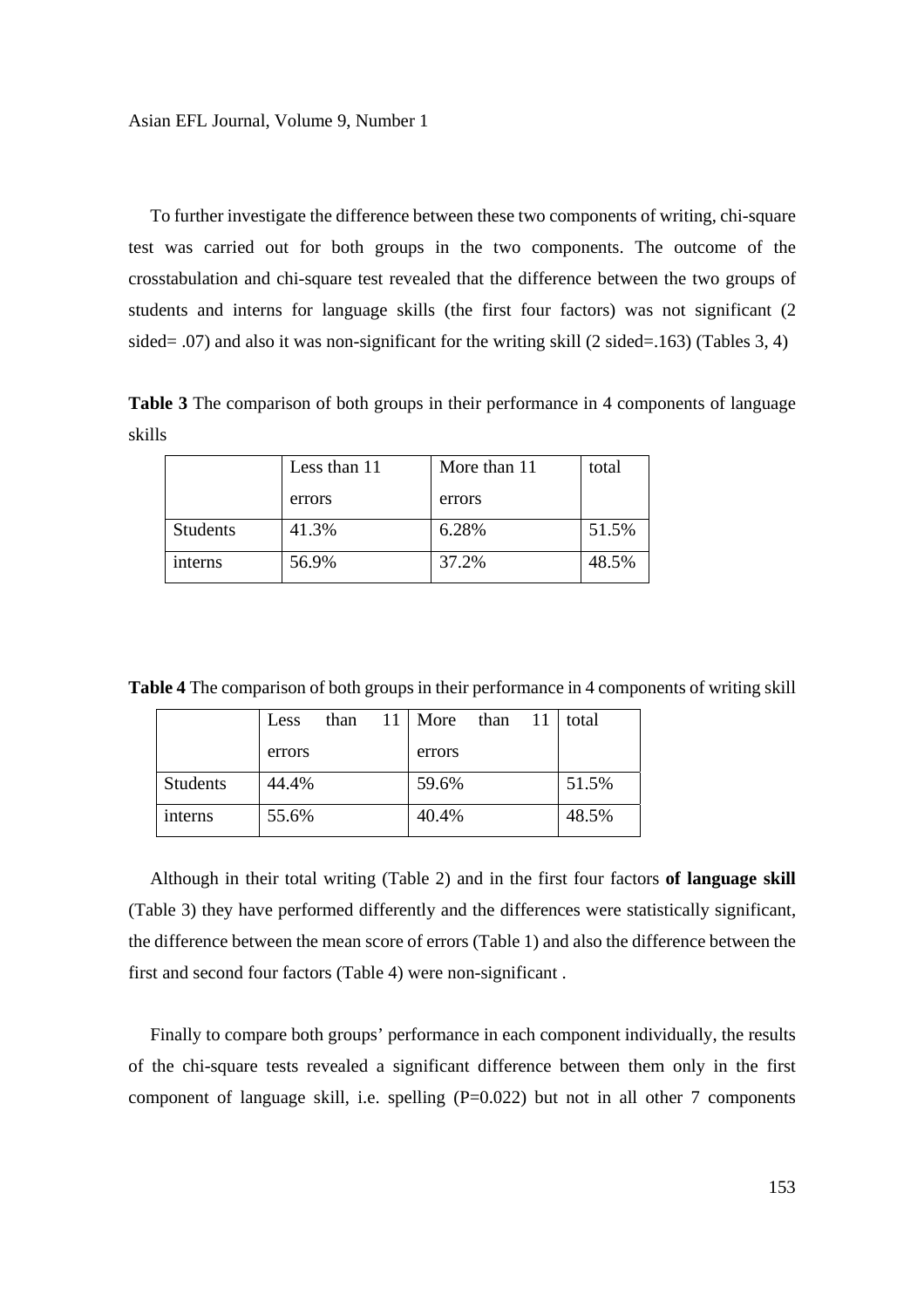(P=0.209, 0.216, 0.632, 0.129, 0.453 and 0.608, respectively). Tables 5 and 6 summarize different parts of this section. First the differences in 8 components individually and then the differences in the components of language skill and writing skill separately and finally the difference in their total mean scores of the errors were obtained.

**Table 5** Students' performance in all individual components, in language and writing skills and their total writing

| Components                                            | Mean         | SD         |
|-------------------------------------------------------|--------------|------------|
| 1. spelling                                           | 3.5          | 1.8        |
| 2. use of vocabulary                                  | 2.6          | 1.5        |
| 3. grammar                                            | 3.5          | 1.6        |
| 4. syntax                                             | 2.5          | 1.4        |
| 5. punctuation                                        | 3.7          | 1.6        |
| 6. cohesive devices                                   | 2.8          | 1.7        |
| 7. coherence                                          | 2.7          | 1.2        |
| 8. organization                                       | 2.4          | 1.5        |
| language skill components<br>writing skill components | 12.3<br>11.9 | 4.5<br>4.5 |
| total performance                                     | 24.2         | 8.2        |

**Table 6** Interns' performance in all individual components, in language and writing skills and their total writing

| Components |                      | Mean | S D |
|------------|----------------------|------|-----|
|            | spelling             | 2.2  | 1.5 |
|            | 2. use of vocabulary |      | 1.6 |
| 3.         | grammar              | 3.1  | 1.6 |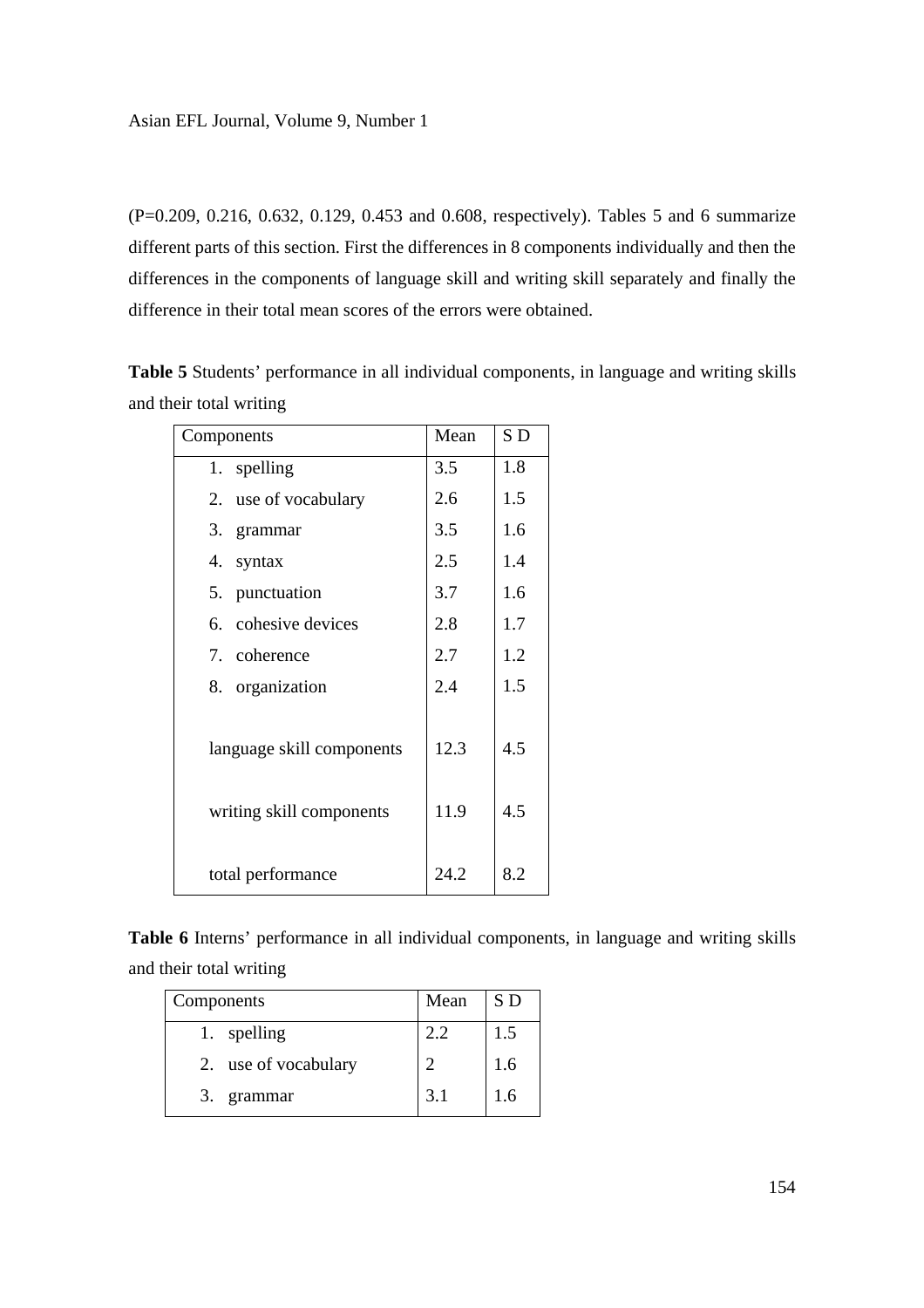Asian EFL Journal, Volume 9, Number 1

| 4.<br>syntax                                          | 2.1         | 1.3        |
|-------------------------------------------------------|-------------|------------|
|                                                       |             |            |
| 5. punctuation                                        | 3.6         | 1.6        |
| 6. cohesive devices                                   | 2.7         | 1.6        |
| 7. coherence                                          | 2.5         | 1.2        |
| organization<br>8.                                    | 1.6         | 1.7        |
| language skill components<br>writing skill components | 9.6<br>10.6 | 4.3<br>4.8 |
| total performance                                     | 20.3        | 8.5        |

 As explained previously, the mean errors of the students in each individual component of language skill and writing skill are very similar to those of interns. As to the comparison of language skill and writing skill and in general, the students performed less favorably than the interns. The mean errors in the students' writing were higher than those of the interns (language skills: 1.3 V.S. 9.61, writing skill: 11.94 V.S. 10.96 and total writing: 24.2 V.S. 20.30). This indicates that although statistically non-significant, the interns have performed better in their writing.

# **Discussion**

In order to help medical students perform EFL writing task in their academic career, understanding of the nature of writing task and students' writing needs and problems seems to be essential. The study reported here presents an effort to understand these. Although before the writing course, we offer 3-4 more other courses in reading skills, the development of which is indispensable for the development of writing skills, the students still have problems. This study identified the percentages of errors in each component of EFL writing. According to Table 1, some components of both language and writing skills cause problem for students and interns while trying to write in English. The percentages of no error cases are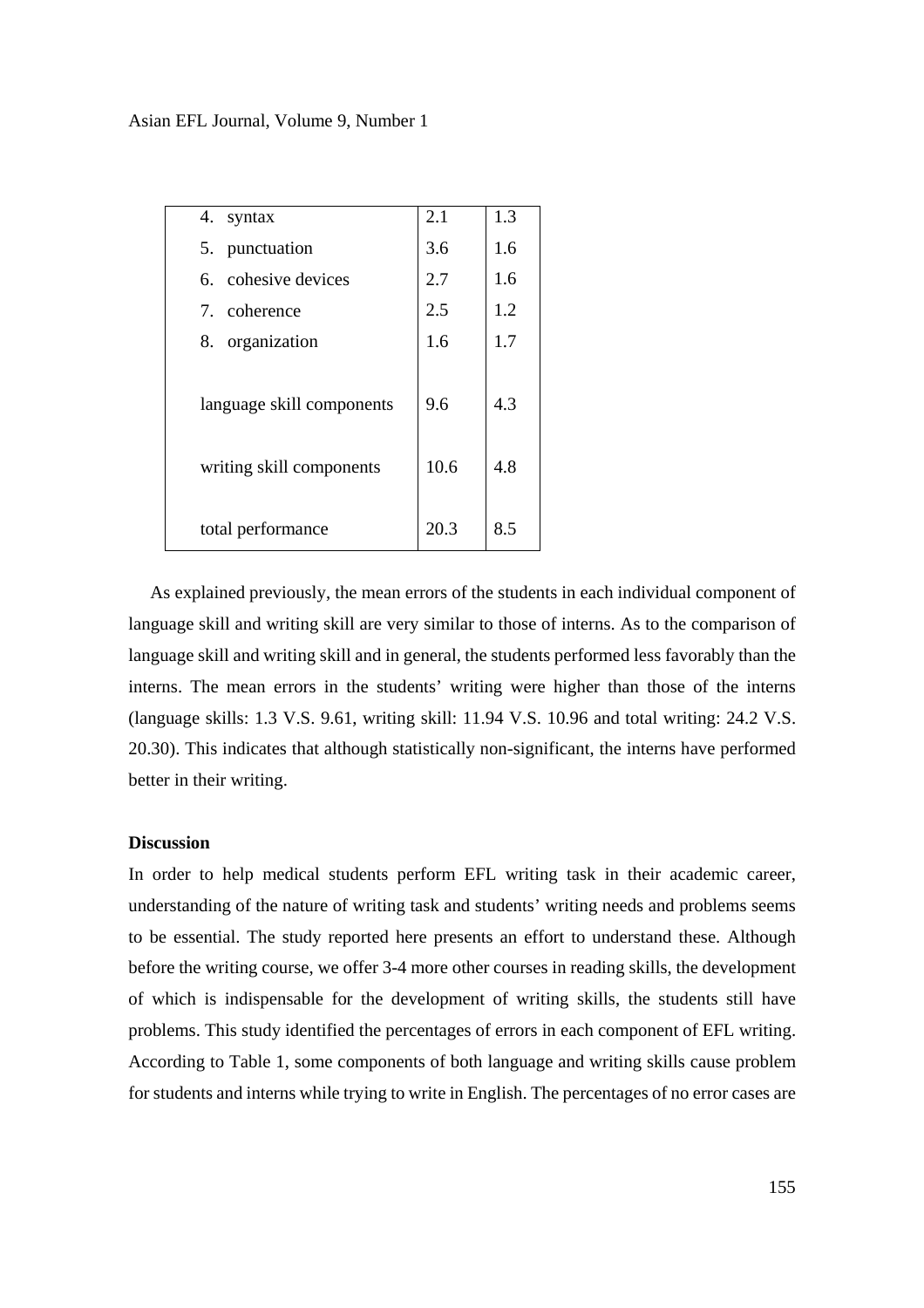very low, indicating that, overall, there is a major problem not only in language skills but also in writing skills. The use of vocabulary is better than the use of correct cases in other components. That's probably because the medical students have a good knowledge of technical terms. However, their writing reveals that in the use of general vocabulary, they have more problems. The same picture is true with organization which had a higher percentage of errorless cases. The reason is that there is a stereotype organization for writing reports starting with the patient's personal information, the complaints, symptoms, diagnosis and the drugs prescribed. But in practice we see that in writing a well organized paragraph, they still have some problems.

 On the other hand, the results reveal that the means of the errors in each component are very close to each other, indicating that there is problem in all components. The mean errors of spelling, punctuation, cohesive devices and coherence are higher than others. This may suggest that discoursal aspects of writing should be more emphasized in our writing classes.

 The descriptive statistics performed revealed that the difference between the means of language and writing skills was not significant, indicating that there is a major problem not only in language skills but also in writing skills. This finding was confirmed when the mean score of errors by the students and interns were compared statistically in all 8 components of writing. There was no significant difference. However, when descriptively examined, there was a difference between the scores, with the interns performing better. Therefore, they all have problem in the 8 components under the study and their writing will improve not only with remedial grammar/vocabulary lessons but also by focusing on writing skills. Of course, it can not be claimed that grammar, vocabulary and syntax are not essential for a well-written report or patient's note. Other more equally important areas such as cohesive devices, coherence, organization and even punctuation are important as well which might be ignored while over-concentrating on grammar and vocabulary. Based on the interactive approach to writing, the writer is "involved in a dialogue with his/her audience" (Johns, 1990) and he has to write effectively to have communication. A piece of writing might be good in terms of language; yet, it might not succeed the goal it has been written for and is unable to produce an effective text. In this regard, the study of Gabrielatos (2002) confirms our results, denoting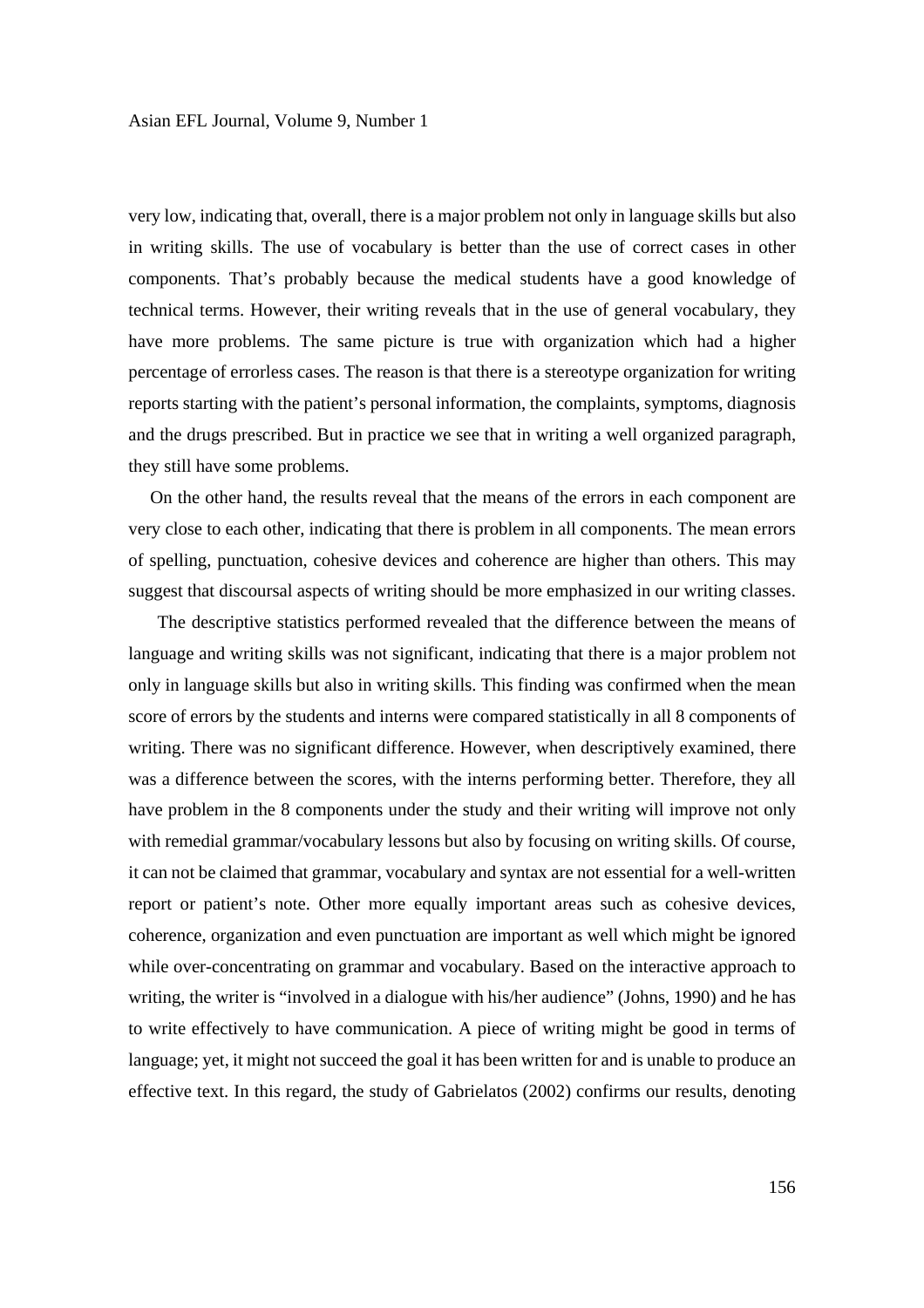that language accuracy, although important, cannot alone lead to efficient writing which needs writing skills to be developed as well. According to him, in most cases, learners have problems both in language and writing skills.

 As to the comparison of both groups in the total writing, the results of the chi-square test indicated a significant difference between them in general. The interns showed a better skill in writing. What is consistent with this finding is the fact that the difference between the two groups in the 4 components of language skill was significant; however, it was non-significant for writing skill components. Although interns write better in terms of language skills, both groups performed similarly regarding the writing skills. The difference between both groups was only significant for spelling but in all 7 other components, there was no statistically significant difference. These results were in the same line with the other results obtained in the study. Therefore, both groups had problems although interns performed better in language part. Of interest are their mean errors in each individual component of writing (8) components under the study) which were mostly similar. When these 8 components were divided into language and writing skills, the mean scores revealed that the students had more errors than the interns although these differences were statistically non-significant. Moreover, although for writing skill they were not significantly different, they showed a difference in language skills as well as the total writing which proved to be significant. In all, they had problem in all areas of writing and both aspects of writing must be focused in our classes. Better performance of interns may suggest that their more exposure to English texts during the clinical period for 2-3 years more than the students has enabled them to perform better. Therefore, in our classes we need to emphasize extensive reading.

 As to the results of the interview with the subjects, it was indicated that, as expressed by themselves, the students do not have enough time to devote to writing courses and in general to their English courses due to the simultaneous offering of their specialized courses. To them, it would be more beneficial not to spend more time on English language and EFL writing classes. Secondly, their courses are not presented in English and they don't have to write their tests in English. Moreover, they suffer from insufficient knowledge of general vocabulary so that they can write appropriately.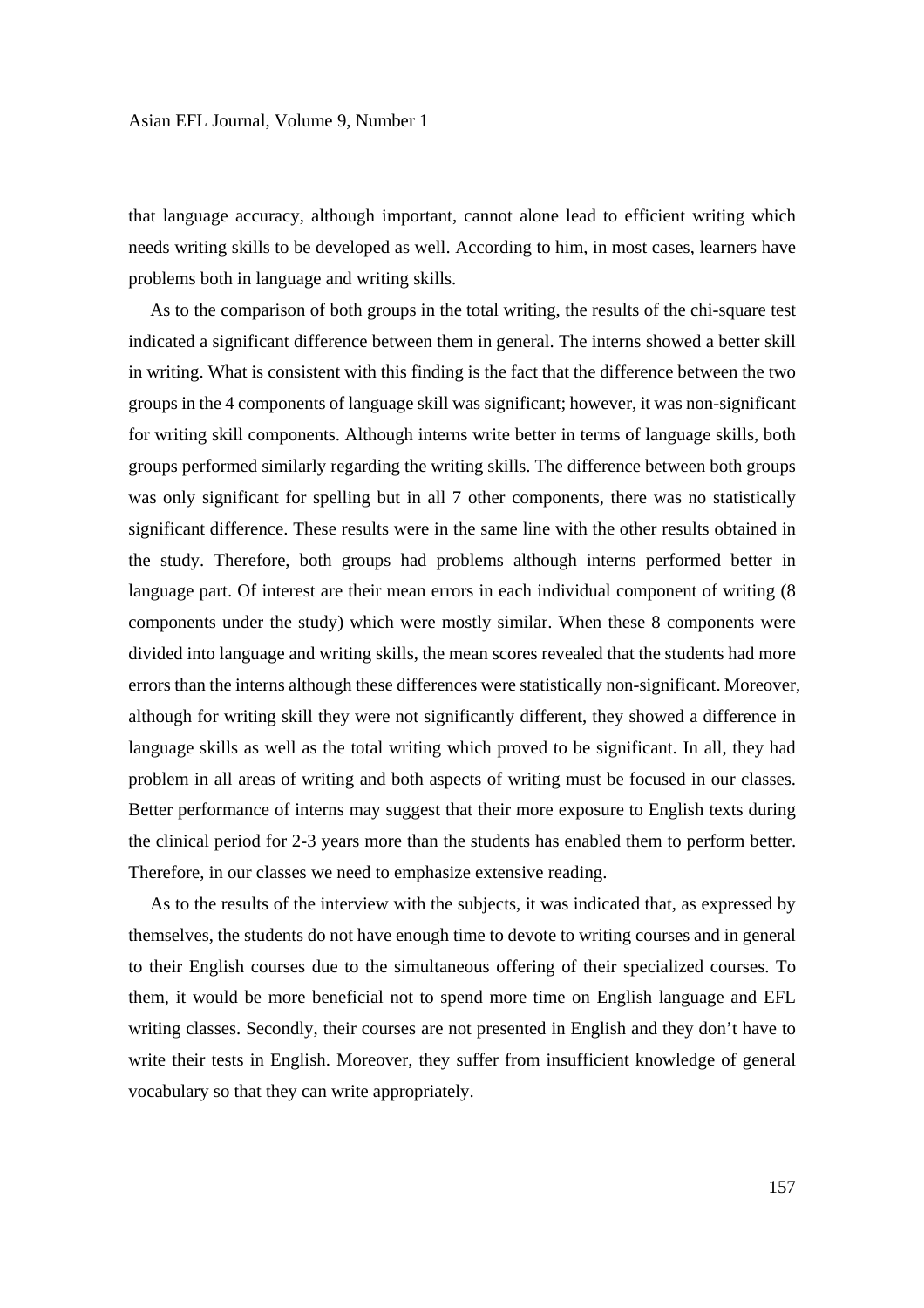The results of this part, the interview as well as the author's experience with these students lead us to the conclusion that some problems go back to our classes and method of teaching and some to our students' low knowledge of vocabulary and finally their low motivation for learning writing. In order to be able to help EFL students write in English appropriately, there is a need for teachers to take the processes involved in good writing and the favorable outcomes of a writing program into account. In our classes, the teachers mostly focus on sentence level problems and try to correct the compositions sentence by sentence. As stated by Nelson and Carson (2002, p.18), this causes the students not to be able to transform their thoughts into writing and tends to privilege product over process. In a study done by Hayland (2000, p. 46), it is recommended that correcting errors does not necessarily produce learning. Based on the results of this study, if ESL writing is one of the skills of language learning, first of all vocabulary and grammar is important. The need for EFL composition instructors, therefore, is not to cast-aside sentence level learning but to find new and better ways to do it.

 In addition to grammar and vocabulary work, our students' practical needs must be emphasized more; theoretical teaching does not suffice. The students must have more opportunity to write. We teachers need to facilitate the planning and production stages of writing for adult students of English as a foreign language. The problems in our classes is exactly what Holmes (2004) mentions," Teachers have trapped the students within the sentence and respond to the piece of writing as item checkers not as real readers. As he suggests, we need to develop a more top-down and student-centered approach to the teaching of writing. What is lacking in our classes is enough attention to the relevant issues of discourse and genre in our traditional, largely syntax-focused classrooms.

 Secondly, through examining the notes, it emerged that although in using technical words, they have no problem, they do not have access to a normal range of vocabularies to be able to write a well-organized and appropriate note, for example using the term "febrile" instead of "temperature" as used inappropriately in a specific context. In many cases, when they need a general word like "consistency", the students apparently do not remember the word and leave it blank. Lack of vocabulary probably causes more syntactic difficulties than any other single problem. As revealed in their interview, when they don't know the word for something, they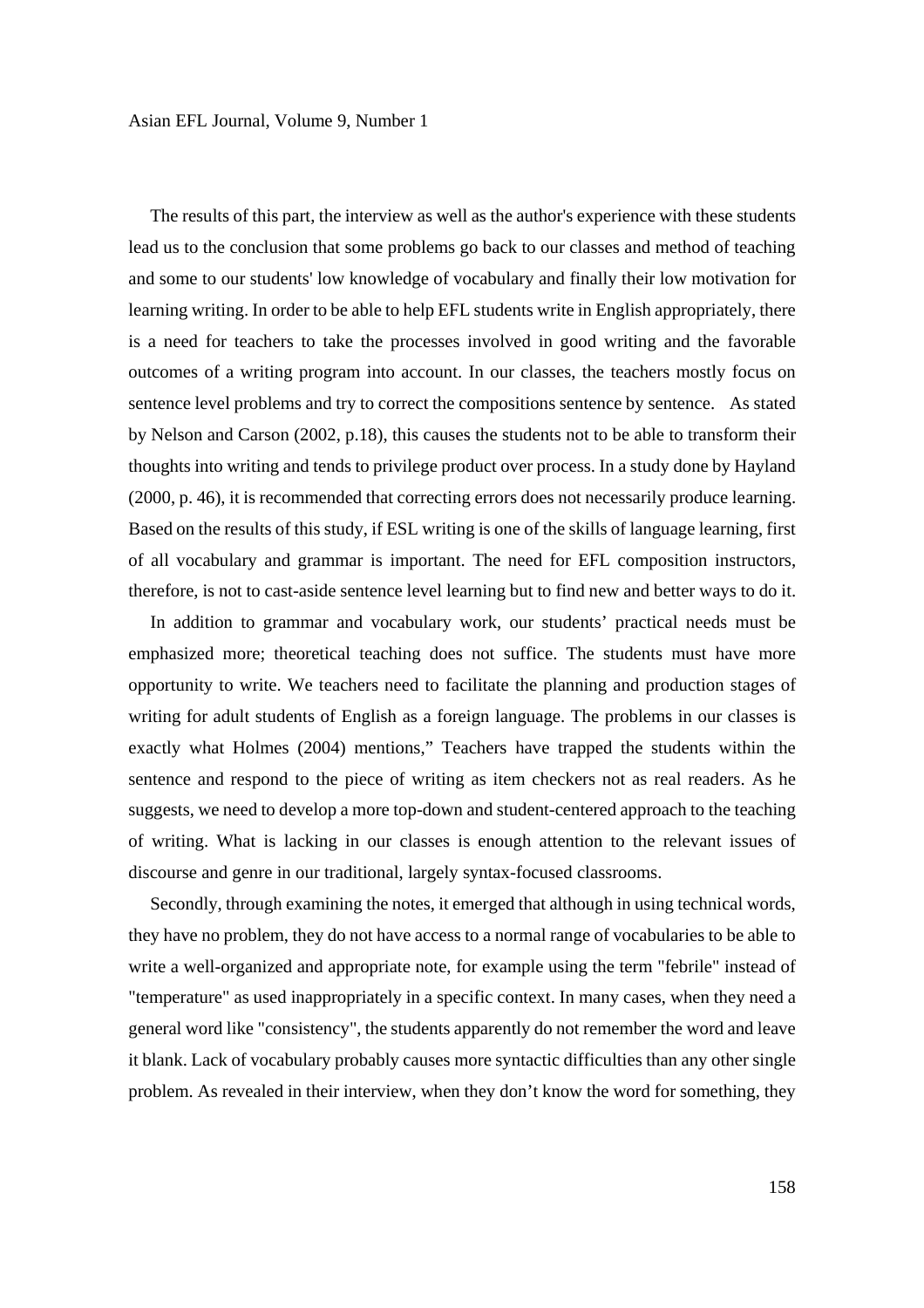use one of two strategies: they either use a bilingual dictionary and choose a word they have not acquired and therefore have no feeling for, or they "write around" the gap, describing the concept they are groping toward. The first strategy usually ends up with a word with inappropriate connotations, and the second often produces a complex and tangled sentence structure. What seems to be lacking is knowledge of general words since they know the technical terms in their field well, which seems to be necessary to be expanded to provide the learners with the means to access various types and levels of writing. So lexical remediation with respect to general language is recommended. As Muncie (2002) indicates, limited vocabulary is a major obstacle to students' learning to write in a foreign language. He concludes that vocabulary learning is very important to the development of ESL writing and that ESL writing instructors need to recognize and encourage vocabulary learning. Kosuth in University of Minnesota Dutch (2004) explains learning to write as reciprocally and simultaneously integrated with learning to read. Therefore, their range of vocabulary can be extended in reading comprehension classes.

 Moreover, our students do not have enough motivation to learn writing during the first years of university when they have to pass their writing course. We have to justify their future need to writing to be able to overcome this lack of strong motivation. Actually when syllabus and time constraints come to the fore, there is not enough provision for practice of the writing skill in our classes, the problem that must be solved anyway.

 To solve these problems in the way of effective teaching of writing some recommendations are presented hereafter. First of all, as the language teaching approaches have moved toward discoursal aspects of the language, we, as teachers of writing, need to develop a more top-down approach in our writing classes. We need to change our one-dimensional focus, i.e. reinforcement of grammatical and lexical patterns to the content and self expression. As stated by Holmes (2004), we need to change our focus from "writing to learn" to "learning to write" (p.118, developing teachers.com). To do this, Gabrielatos (2002) suggests awareness-raising in which learners are guided to discover/identify specific elements of good writing and features of different text types. Awareness raising procedures can include the following: analyzing a poorly formulated text in order to identify problems,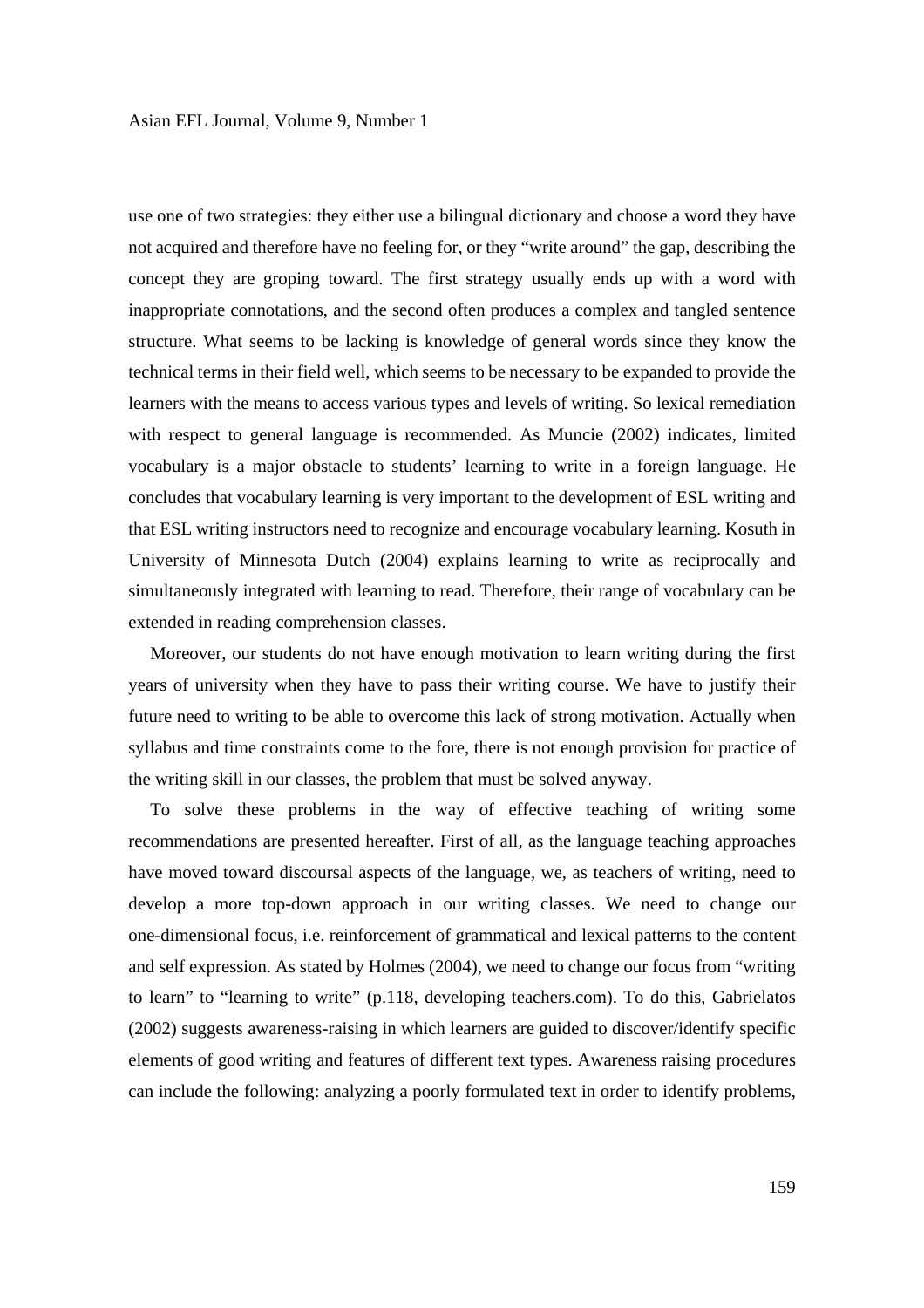propose remedies, analyzing learner texts for merits/shortcomings, for style/register, ordering jumbled sentences to create a paragraph/text, etc. Of interest is what stated by the proponents of social interactionist view of language literacy that holds that a learner's early attempts at writing are grounded in speech and that the development of written language is best enhanced within a supportive conversational environment (Weissberg, 1994). Therefore, it is concluded that more class hours are needed to offer the students the chance to use and experiment with the features of good writing discussed in classroom. It is recommended that the authorities and curriculum planners arrange the medical courses in a way that in the first year of the university the students be exposed to English language and other general courses before they start their specialized courses. Furthermore, more courses and, as a result, more hours are needed to be allocated to EFL and specifically to writing courses.

 As to the students' low motivation, we have to react thoughtfully to their writing. This could be of great significance because careless reaction could discourage the students from actively developing their writing "power". Excessive stress on grammar and focus on content accuracy may make them feel burdened (Graves, 1983).

What our students in writing classes need is recycling and enough practice on activities such as analyzing the text for elements of good writing, identifying problems, ordering jumbled sentences to make a paragraph or jumbled paragraphs to make a text, finding topic and supporting ideas. To achieve this goal, more individualized work is essential if our classes are to be effective. The problem is that our classes are too crowded to do it. Moreover, a 3 unit course does not seem to be sufficient for developing such skills. As Gabrielatos (2002) points out, learners need to be involved in the process of learning since what is taught is not necessarily what is learned. In this process, recycling is essential for learning. Writing, according to Fairclough (1992) is power. To gain such power, our learners learn to write and write to learn. Fortunately, researchers have suggested solutions to writing problems of ESL/EFL writing. For more details, refer to Muncie 2002, Kasper & Petrello, 1996, Hans 2002 and Riazi & Mir, 2002.

 As an example, recycling method of Gabrielatos (2002) can be used to give students enough practice in good writing in the actual classroom. He proposes a writing skill program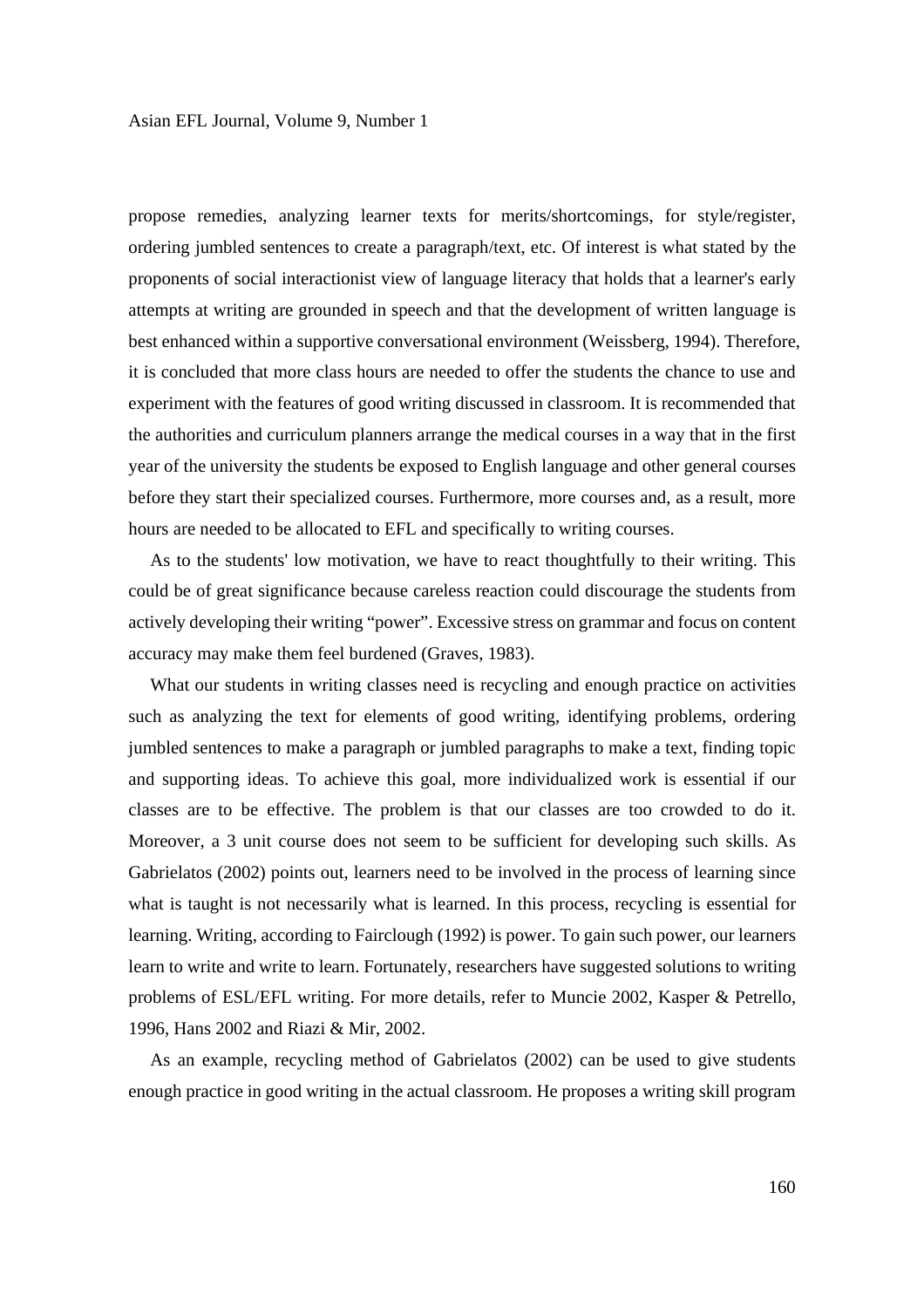in a developmental cycle based on learning procedures proposed by some researchers in writing (Altrichter et al 1993, Kolb 1984). According to him, special writing lessons are necessary during which the teacher guides the learners to be aware of all elements of good writing, give examples, create chances for practice and give them feedback. The cycle involves awareness, feedback, support, practice and feed back.

 Limitations of this study must be taken into account when interpreting the findings. Firstly, this study examined the notes written at two wards and one university only. Different medical schools offer different courses and even most of them offer no writing course. Secondly, the data were examined by two researchers only. Further research could involve more researchers to examine the notes. In spite of the limitations noted here, this study provides useful information concerning the major problems these students encounter when writing in English.

# **Conclusion**

Therefore, to help EFL learners write effectively, a distinction must be made between language accuracy and writing skills. It is not only language problems to which EFL learners are confronted when trying to write; the writing problems which lie beneath the surface must be looked at as well. It is also concluded that our students need more hours of EFL and writing classes. It is concluded that different approaches to teaching writing cannot be applied in our EFL context successfully unless we take our students' social and academic context, needs and purpose of writing into account. Considering our students' problems based on the results of this study, it seems that the model proposed by Badger and White (2000), entitled as "process genre approach" would be appropriate to be used in our university writing classes. In this model, writing is viewed as involving knowledge about language (as in genre and product approaches) and knowledge of the context in which writing happens and specially the purpose of writing (as in genre approach). Therefore, writing development happens by drawing out the learners' potential and providing input to which the learners respond. Our students need to get familiar with the academic discourse and workplace, so our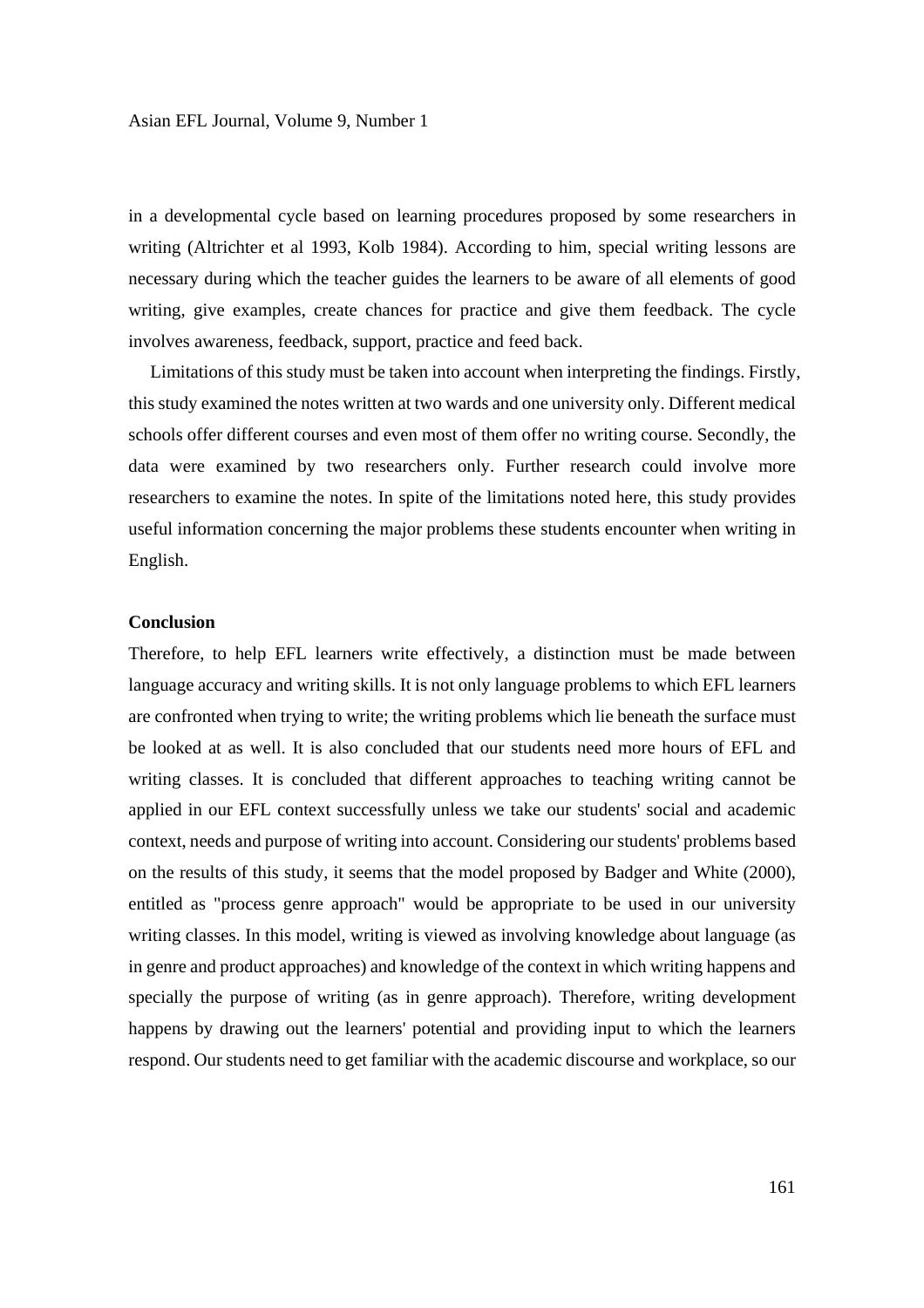teachers must emphasize the link between discourse, community and knowledge in an attempt to offer a new insight on EFL writing.

# **References**

- Altrichter, H., Posh, P. and Somekh, B. (1993). *Teachers investigate their work.* London, New York: Routledge.
- Atkinson, D. (2003). L2 writing in the post-process era: Introduction. *Journal of Second Language Writing, 1*(12), 3-16.
- Badger, R., & White, B. (2000). A process genre approach to teaching writing. *ELT Journal*, *54*(2), 153-160.
- Carson, J. (2001). A task analysis of reading and writing in academic contexts. In D. Belcher & A. Hirvela (Eds.), *Linking literacies: Perspectives on L2 reading writing connections*  (pp. 48-83). Ann Arbour, MI: the University of Michigan Press.

Fairclough, R. (1992). *Language power*. London: Longman.

Gabrielatos, C. (2002). *EFL writing: Product and process*. Karen's Linguistic Issues.

- Graves, D. (1983). *Writing: Teachers and children at work*. London: Heineman Educational Books.
- Hale, G., Taylor, C., Bridheman, B., Carson, J., Kroll, B. & Kantor, R. (1996). *A study of writing tasks assigned in academic degree program.* Princeton, NJ: educational testing service.
- Han, Z. (2002). A study of the impact of recasts on tense consistency in L2 output. *TESOL Quarterly*, *36*(4), 543-572.
- Hayland, F. (2000). ESL writers and feedback: Giving more autonomy to students. *Language Teaching Research, 4*(1), 33-54
- Holmes, N. (2004). The use of a process-oriented approach to facilitate the planning and production stages of writing for adult students of English as a foreign language. Retrieved on July 25, 2005 from *http://www.developingteachers.com/*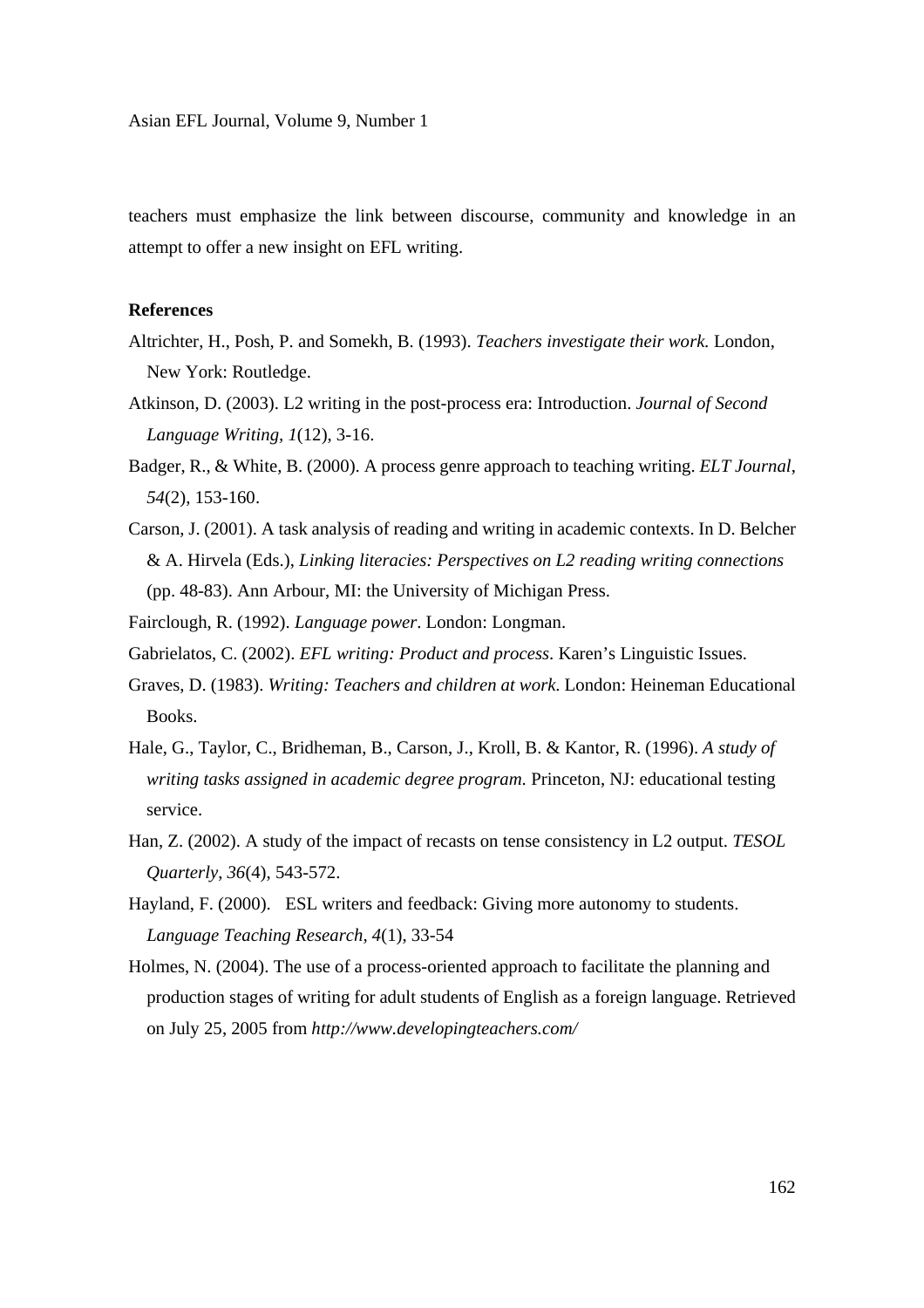- Johns, A.M. (1990). L1 composition theories: Implications for developing theories of L2 composition. In B. Kroll (Ed.), *Second language writing: Research insights from the classroom.* Cambridge: Cambridge University Press.
- Kasper, L.F. & Petrello, B.A. (1996). Responding to ESL student writing: The value of a non-judgemental approach. *Community Review, 14*, 5-12.
- Kolb, D. (1984). *Experimental learning: Experience as the source of learning and development*. London: Prentice-Hall.
- Muncie, J. (2002). Process writing and vocabulary development: Comparing lexical frequency profiles cross drafts. *System, 30*, 225-235.
- Nelson, G.L. & Carson, G. (2002). ESL student's perceptions of effectiveness in peer response groups. *Journal of SL Writing*, *7*, 113-131.
- Riazi, A. & Mir, F. (2002). Sentence combining plus (SC+): Its effects on students' writing quality and strategy use. *Academic Exchange Quarterly*, *6*, 231-6.
- University of Minnesota Duluth (2004). *UMD website*: Retrieved May 2004 from www.d.umn.edu/admissions/istudents/requirements.html.
- Weissberg, B. (1994). Speaking of writing: some functions of talk in the EFL composition class. *Journal of 2nd Language Writing*, *3*(1), 23-27.
- Widdowson, H.G. (1995). Discourse analysis: A critical view. *Language and Literature*, *4*(3), 157-72.
- Zhu, W. (2004). Writing in business courses: an analysis of assignment types, their characteristics, and required skills. *English for Specific Purposes*, *23*(2), 111-136.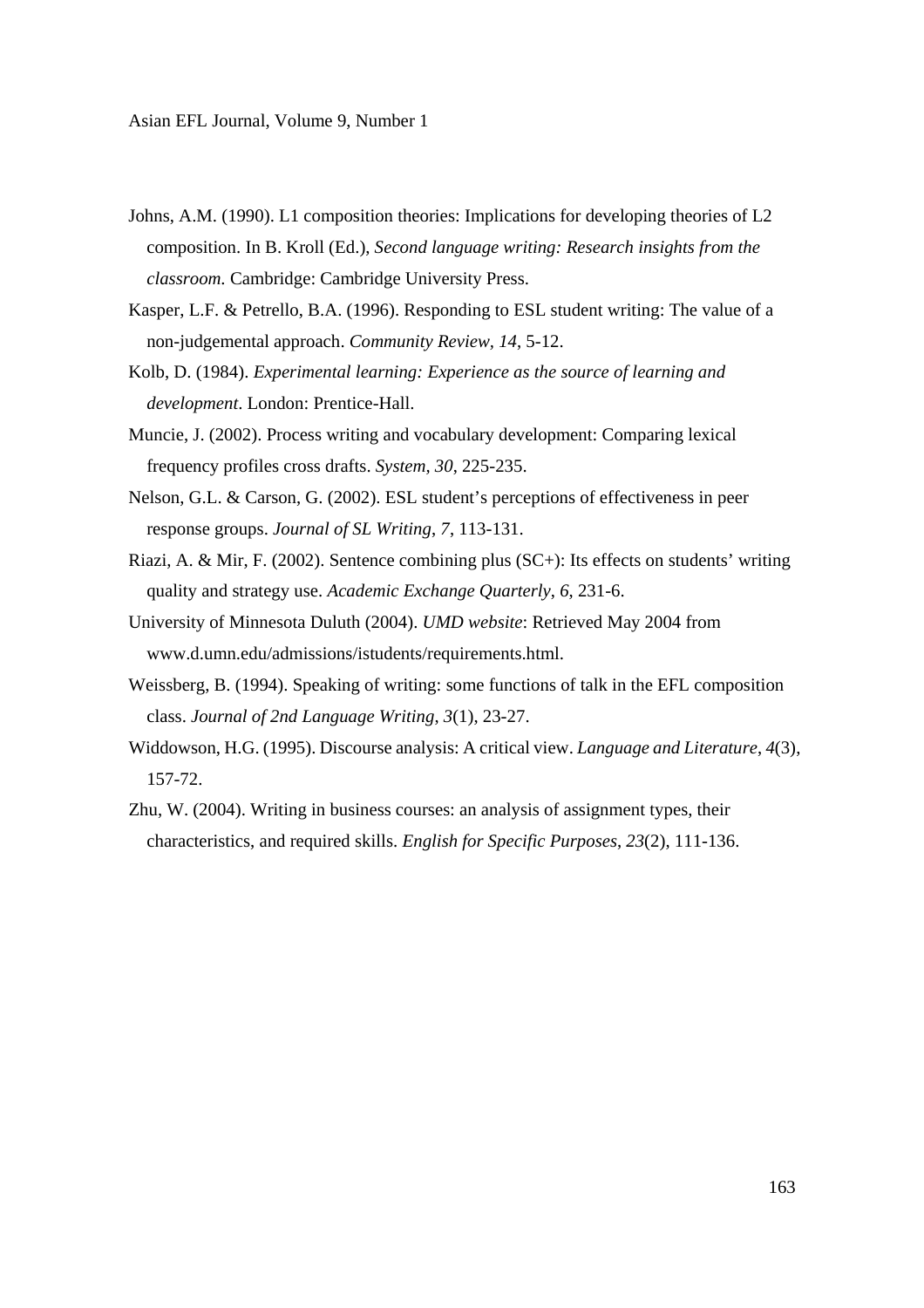

# **Theme and Rheme in the Thematic Organization of Text: Implications for Teaching Academic Writing**

**Lixia Wang**  *Nanjing University of Finance and Economics, P. R. China* 

### **Bio Data**:

Lixia Wang has a Masters Degree of Education (TESOL) from the University of South Australia. She is a Lecturer of Department of English Language, Nanjing University of Finance and Economics, China. Her research interests are in all areas of English teaching and learning approaches.

# **Abstract**

This paper explores the insights concerning the relationship between Theme and Rheme derived from theory of Systemic-Functional Grammar, with the aim to improve cohesion in academic texts. The paper shows that, by analyzing Theme and Rheme in a text, the students can learn to perform the same analysis in their own writings, and thus improve cohesion in their own work. The paper begins by briefly overviewing the theoretical framework underlying this approach, in particular discussing the definition of Theme and Rheme, together with three common problems resulting from misuse of Theme and Rheme, and overall Thematic Progression in an academic text. Using a university student's writing as an example, the paper demonstrates the application of this approach to show how the student's textual cohesion could be improved. The paper concludes by exploring the pedagogical implications of the relationship between Theme and Rheme.

**Keywords:** Theme; Rheme; Thematic Progression

# **Introduction**

It is generally recognized that many second language learners have difficulties with writing. One of the main difficulties is lack of cohesion in their writings, which contributes substantially to lower scores in examinations (Bamberg, 1983). Studies of cohesion often focus on cohesive ties as part of creating textual cohesion (Halliday & Hasan, 1976); however, cohesive ties themselves are not sufficient to create a coherent text (Stotsky, 1983).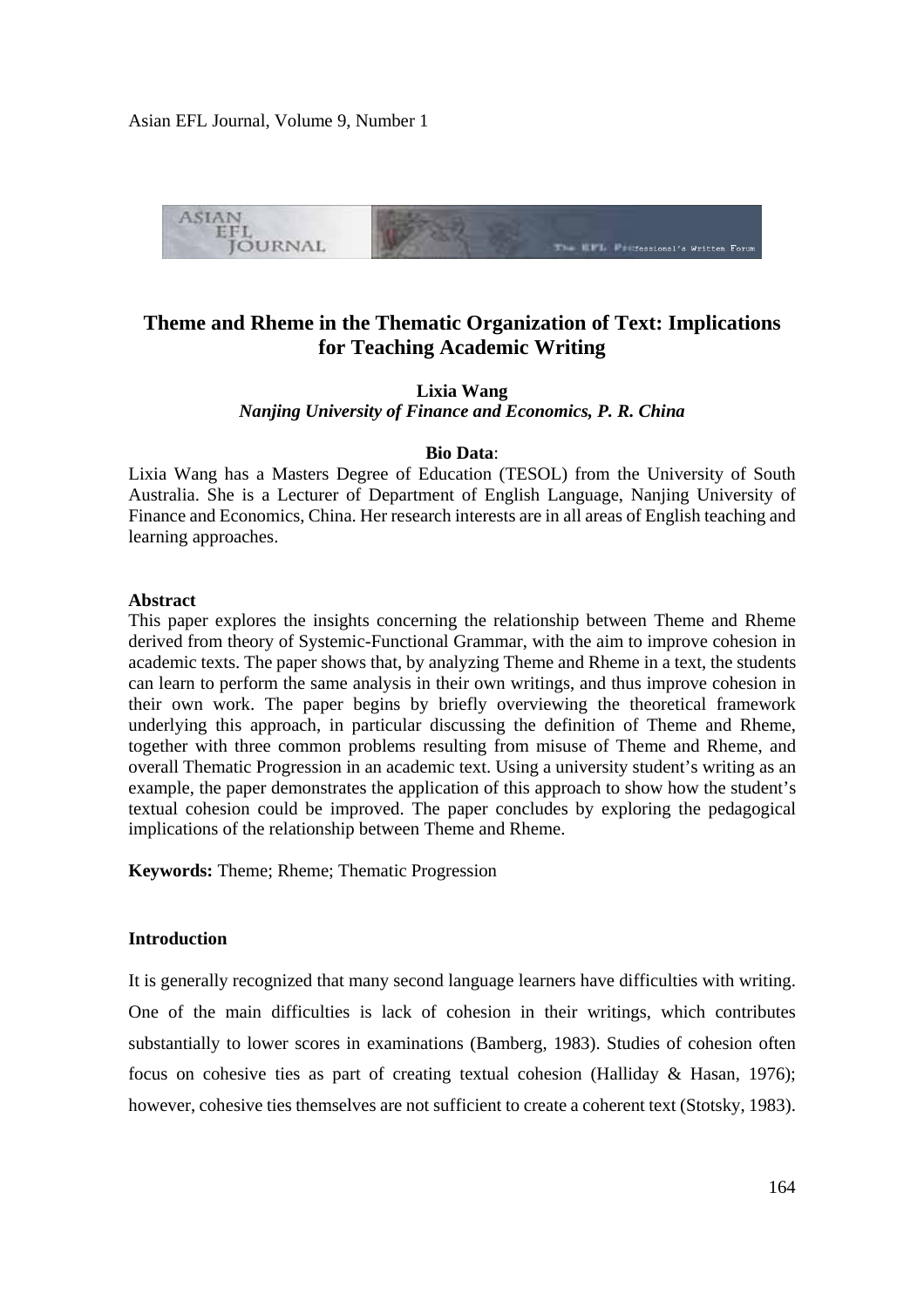So far there has been little pedagogic use made of the relationship between Theme and Rheme to the teaching of academic writing. Research done by Witt and Faigley (1981) found that students write better papers when they develop an ability to use Theme and Rheme more effectively in their writings. Currently, many language teachers still focus their feedback to learners on errors which occur below the clause level, such as lack of subject-verb agreement, incorrect use of verb tenses, and so on. They feel the lack of tools necessary to analyze their students' texts at the discourse level. The purpose of this paper is to apply insights gained from observing patterns of Theme and Rheme relations in students' writings to help improve cohesion at the discourse level. The paper begins by overviewing the theoretical framework underlying this approach, in particular discussing the definition of Theme and Rheme, it goes on to examine three common problems resulting from misuse of Theme and Rheme and its affect on Thematic Progression in academic writing. Using a university student's writing as an example, the paper demonstrates the application of the approach to diagnosing language weaknesses in the student's writing and to show how textual cohesion could be improved. The paper concludes by exploring the pedagogical implications of the relationship between Theme and Rheme.

# **Theoretical Framework**

#### **What is Theme and Rheme?**

The theoretical principles underlying the study of Theme and Rheme are derived mainly from the theory of Systemic-Functional Grammar, but these issues have been debated in linguistic research as early as the eighteen century (Weil, 1844). In Weil's influential thesis of 1844, he called *point of departure* and *enunciation* to refer to the structural division within a clause. Following Weil, linguists have produced quite a range of terms, such as *topic* and *comment* (Bates, 1976), *topic* and *dominance* (Erteschik-Shir, 1988) etc, in attempting to account for the certain aspects of the communicative function of a sentence. Theme and Rheme, on the other hand is the one favored by Halliday (1968, 1985), whose insights in this area form a very important part of this paper.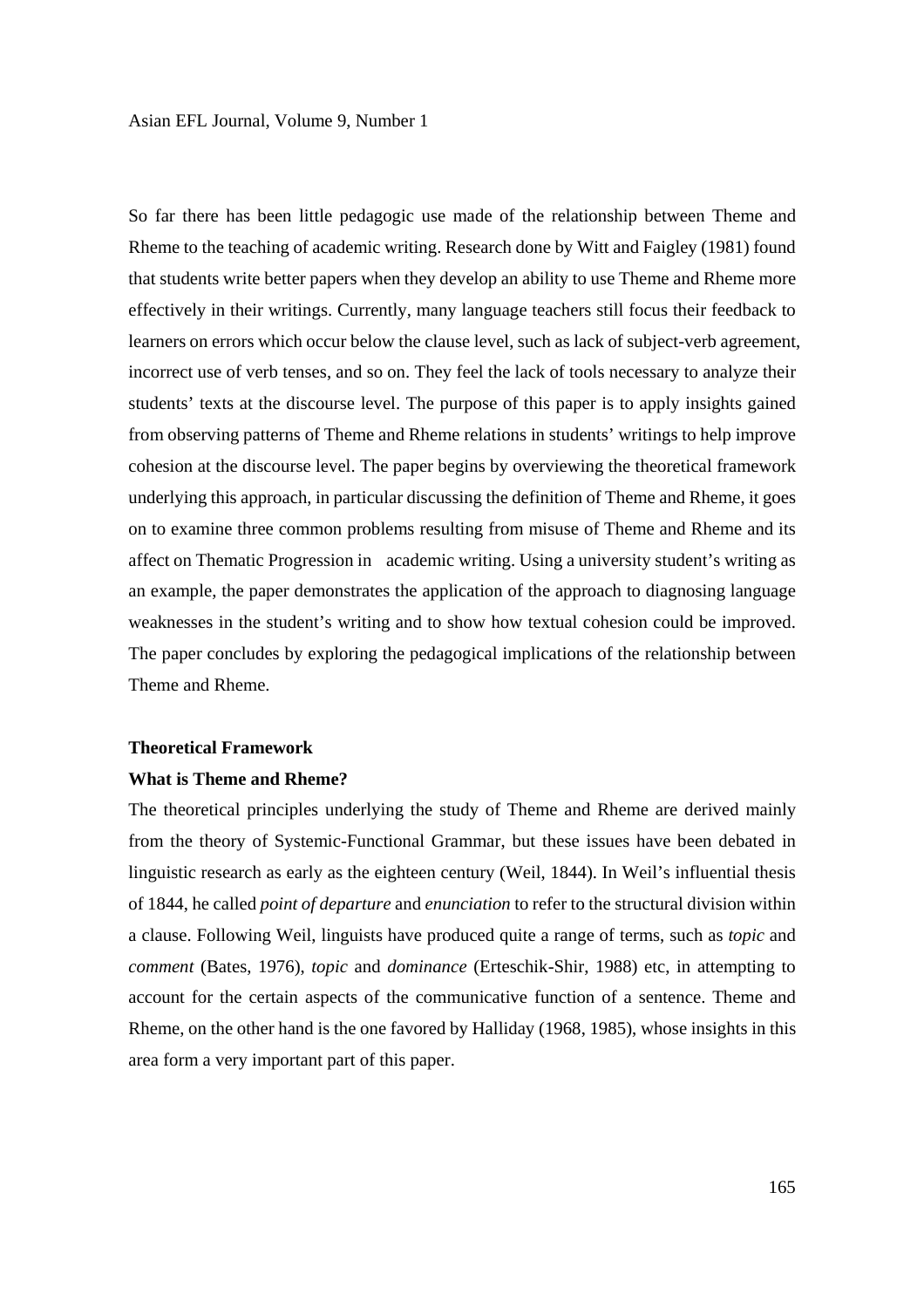Theme and Rheme are two terms which represent the way in which information is distributed in a sentence. The definition of Theme given by Halliday (1985, p.38) is that Theme is given information serving as "the point of departure" of a message. The given information is the information which has already been mentioned somewhere in the text, or it is shared or mutual knowledge from the immediate context. In other words, Theme typically contains familiar, old or given information. Theme provides the settings for the remainder of the sentence – Rheme. Rheme is the remainder of the message in a clause in which Theme is developed, that is to say, Rheme typically contains unfamiliar or new information. New information is knowledge that a writer assumes the reader does not know, but needs to have in order to follow the progression of the argument. The boundary between Theme and Rheme is simple: Theme is the first element occurring in a clause; the remainder clause is Rheme. For example:

| <b>Theme</b>                          | <b>Rheme</b>                          |
|---------------------------------------|---------------------------------------|
| The lion                              | beat the unicorn all round the town   |
| All round the town                    | the lion beat the unicorn             |
| However, the unicorn                  | still did not want to bow to the lion |
| The lion                              | decided to beat him to death          |
| Would the unicorn                     | give in to the lion                   |
| When the lion got to the battle field | the unicorn was ready for the battle  |

 From the above division of Themes and Rhemes in the sentences, we can see that Theme is not equated with the subject of a sentence; nor is Rheme equated with the predicate. However, in the example given above, two sentences e.g. in the first and fourth sentence, it happens that the Theme 'The lion' overlaps with the grammatical subjects of the sentences. This kind of Theme Halliday (1985) calls unmarked Theme. He states that unmarked sentences typically have Themes that overlap with subjects. On the other hand, marked sentences often contain a Theme that is separate from the subject containing pre-posed adverbial groups or prepositional phrases, for example 'All around the town' is Theme in sentence 2 above. From the above sample, we could conclude that Theme may be realized by a nominal group, verbal group, adverbial group, prepositional phrase or a dependent clause. The characteristic of these elements is that they appear first in a clause and represent 'given'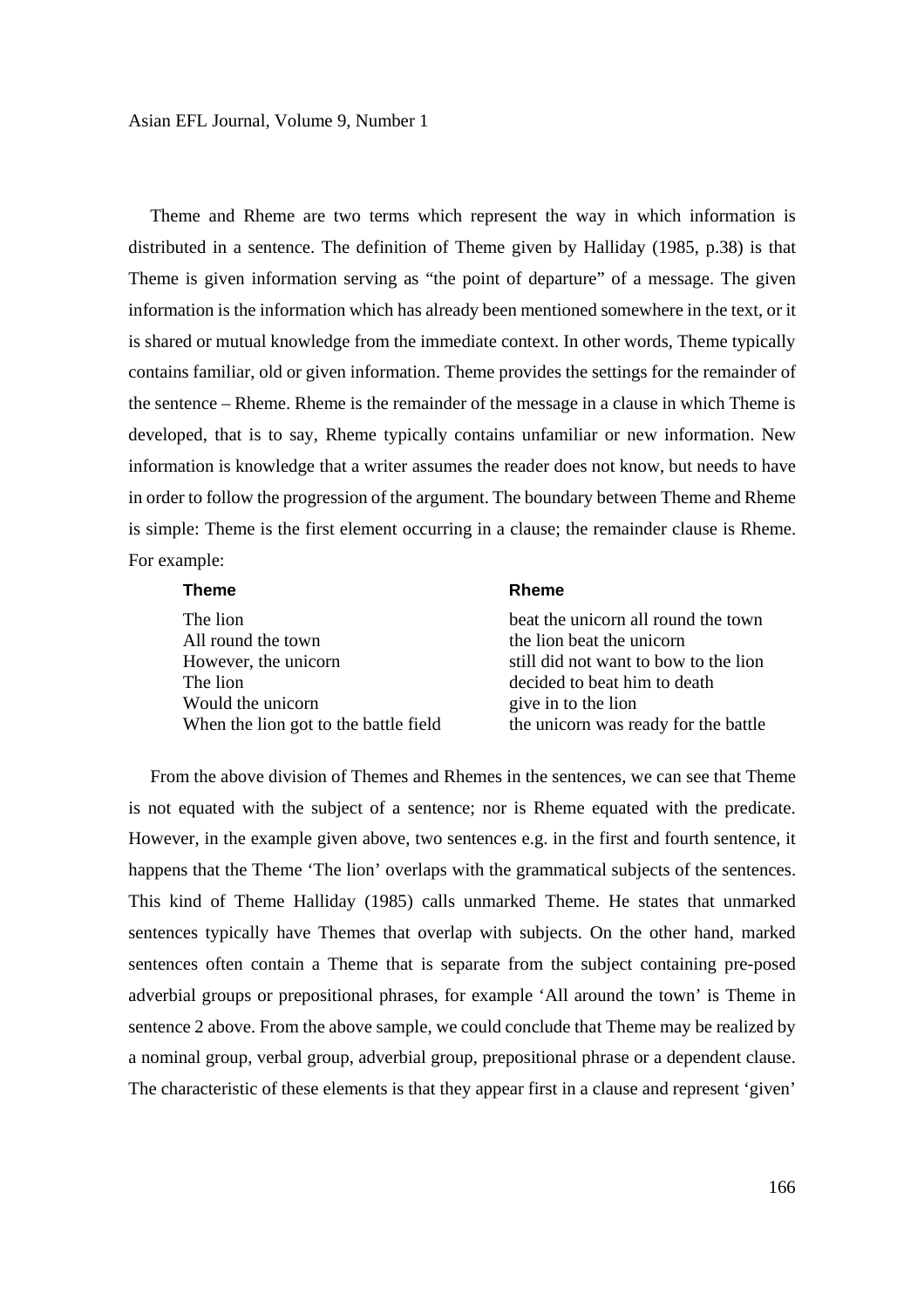information. All the rest of a clause is Rheme representing 'new' information. Knowing where to place the Theme-Rheme boundary in a more complex sentence requires a careful reading of the sentence in context to understand the meaning a writer is communicating. In a study of spoken data conducted by Lovejoy and Lance in1991, they found that there was a noticeable pitch drop at the end of Theme, and near the beginning of Rheme, often on the first word, an abrupt peak in pitch level.

 The initial place has an enormous importance in a clause. Whatever is chosen to be in the first place will influence a reader's interpretation of everything that comes next. Accordingly, in cohesive writing, 'given' information in a clause needs be presented in Theme position, which acts like a signpost signaling a reader where the meanings have come from and where they are going to. The new information needs to be located in Rheme position. The balance and movement of a clause between Theme and Rheme is an essential component in composing a cohesive text. If a writer fails to control the flow of information from Theme to Rheme, his or her text is difficult for a reader to follow, because there is no clear signpost directing the reader, who therefore cannot easily follow the progression of an idea or argument.

 The problems of inappropriately handling the flow of Theme and Rheme are quite common among inexperienced writers. Bloor & Bloor (1992) identify three common problems resulting from misuse Theme and Rheme.

### *The problem of the brand new Theme*

The problem of a brand new Theme is extremely common in the work of inexperienced writers, who put new information in Theme position. For example, the illiteracy rate is quite high in some rural areas. Here Theme 'The illiteracy rate' is in Theme position in the sentence, however this is the first mention of this information. Where this goes wrong, the communication can suddenly break down at the sentence level.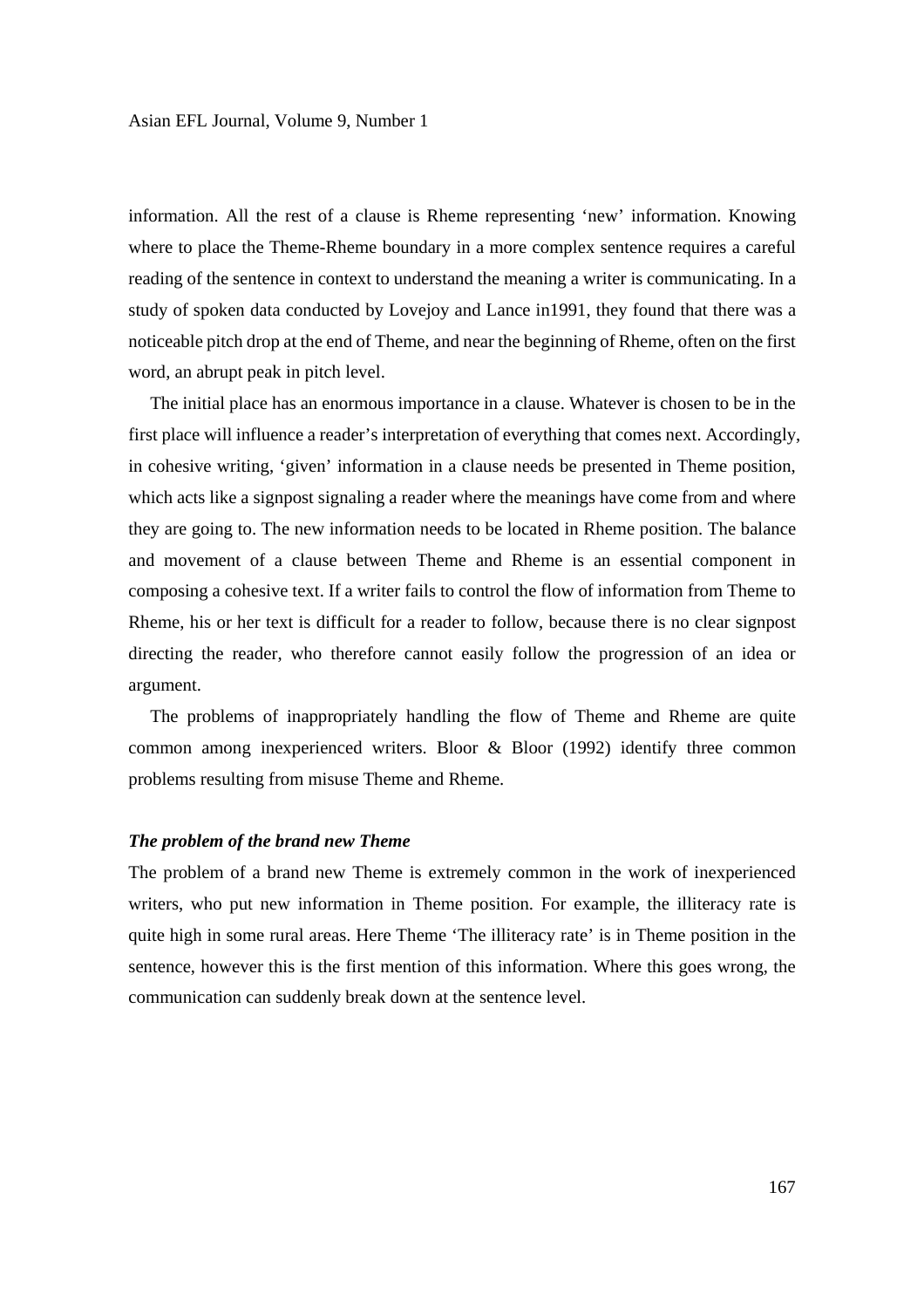# *The problem of the double Rheme*

The problem of the double Rheme means a sentence has two Rhemes with one of the Rheme not mentioned previously. For example, **t**he educational reform had a big influence on young teachers and the students' families paid a lot of money for their children. There are two Rhemes in this clause. One Rheme is 'had a big influence on young teachers'. The other Rheme is 'had a big influence on the students' families'. The latter Rheme has had no previous mention.

## *The problem of the empty Rheme*

The problem of empty Rheme is also common in students' writings, who fail to present 'new' information in Rheme position. For example, lack of qualified teachers is a serious problem. Rheme 'is a serious problem' fails to offer any information, which should be mentioned previously or it is shared by the potential readers.

# **Thematic Progression**

The flow of information in a sentence from Theme to Rheme is crucial in achieving communicative effectiveness in a message. The exchange of information between successive Theme and Rheme pairings in a text is called Thematic Progression (Eggins, 1994). Thematic progression contributes to the cohesive development of a text, that is to say, in a cohesive text the distribution of given and new information needs to follow certain patterns. There are several main types of Thematic progression, which depends on different text types. For example, in a narrative-type text we often repeat Theme of one clause into Theme of subsequent clauses. For example,

| <b>Theme</b>   | <b>Rheme</b>                                          |
|----------------|-------------------------------------------------------|
| A good teacher | need show great passion to the teaching               |
| He or she      | should be intellectually and morally honest           |
| He or she      | should have a genuine capacity to understand students |

 However the Thematic development of an academic text is different. Fries (1983) made the point that the Thematic progression of an academic text needs to have a high incidence of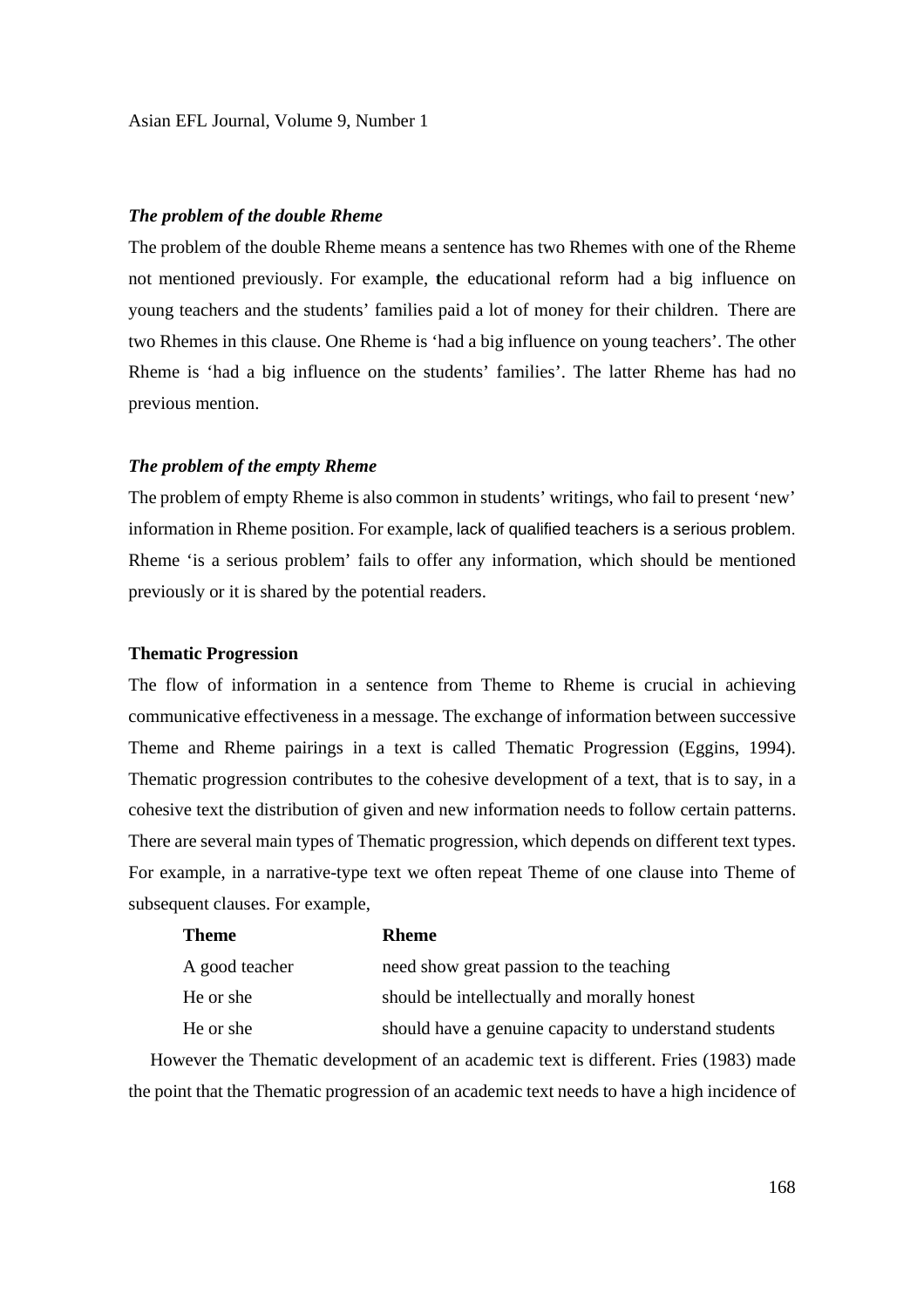below:

cross-referential links from the Rheme of one clause to the Theme of the next clause, as the academic texts present complex arguments in which each successive ideas is an expansion of an idea in the previous sentence. The Thematic development of an academic text is illustrated



 Let us have a look at an example of Thematic progression in an academic text: *'To stop the outbreak of the unknown disease, two medical teams were sent immediately to the affected area in Sichuan to diagnose the disease. Each medical team was formed by ten doctors selected from the first-rate hospitals across the country. The expertise of all the doctors was well-known in China, and some was world-famous.'* 

 In this example, the infinitive 'to stop the outbreak of the unknown disease' is Theme, 'two medical teams' first appearing as Rheme in the first clause becomes Theme of the second clause. The element 'doctors' which is Rheme of the second clause becomes Theme of the third clause. This text demonstrates high cross-referential linking between Rheme of one clause and Theme of the next. This Thematic progression gives a reader orientation as to where the information has come from and where it is going, and hence creates cohesion in a written text.

# **Diagnosing a Student's Writing**

The text to be analyzed was written by Bai, a sophomore majoring in Politics from South-Eastern University in China (see Appendix 1). A detailed analysis of Theme-Rheme structure can help us to diagnose whether her text is cohesive or not, and if not, how it can be improved.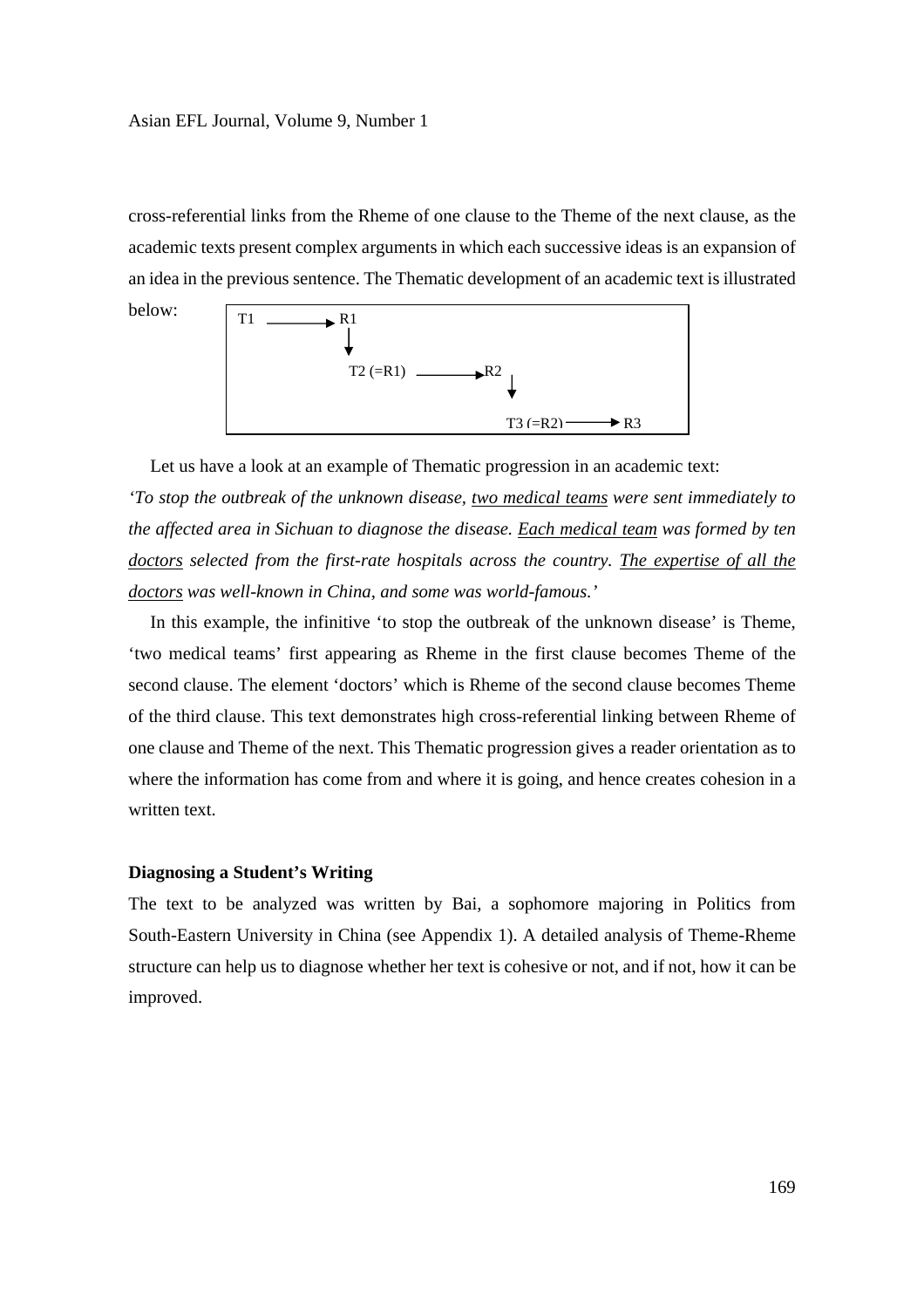

Theme-Rheme structure of the text by Bai

 Based on the above analysis, we conclude her text is lacking in Thematic progression. There are only four instances of cross-referential Thematic progression in Bai's text. At these four points new information is sited in Rheme position and becomes the Theme of the next clause (T3=R2, T5=R4, T6=R4, T10=R11). Therefore, the overall effect is of a stream of disconnected ideas, which contributes significantly to the sense that the text is lacking in the development of ideas. For example, the first two sentences present two separate, unconnected pieces of information about examinations; Theme of the second clause has no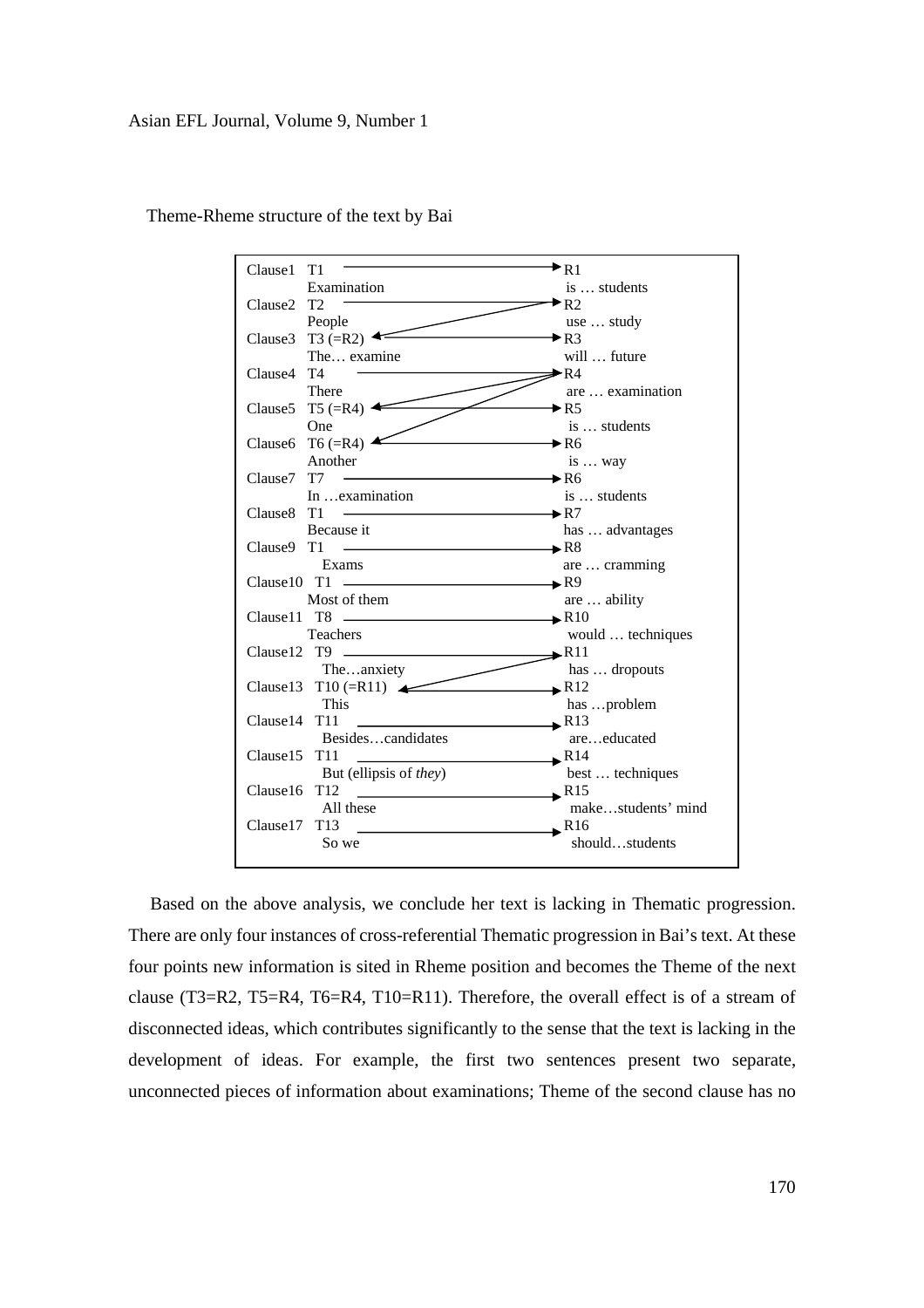cross-referential link with Rheme of the first clause. If we take up Rheme in the first sentence to incorporate it as Theme in the second sentence, then the two separate ideas are linked and developed:

#### *The results of examination are used as criteria for measuring a student's achievements*

Another problem in terms of Thematic progression is student Bai overuses constant progression, where the same Theme is chosen over several clauses or sentences. Bai uses 'Examination' in Theme position a total of four times out of seventeen clauses. In these cases, the text often reads like a list, as there is a lack of further development of Rheme. Bai tends not to expand on information introduced in the Rheme. As we mentioned earlier, narration and description are characterized by constant progression to provide a more static text. While in an argumentative text the cross-referential links from the Rheme of one clause to the Theme of the next clause can provide a more dynamic effect. The problem of overuse of constant progression is quite common in students' academic writings, in which they overuse either 'There', or personal pronouns and indefinite pronouns in the Theme selection.

 Starting a sentence with Theme is especially useful in helping students to communicate their ideas successfully. However, the implications of Theme go beyond the clause, where Theme and Rheme pattern of the clause can be seen as merely a micro-level realization of organization. The same principle can operate at from macro to micro level in a given text. A dependent clause may act as Theme for a complete sentence; a topic sentence may act as Theme for a paragraph; a paragraph likewise can acts Theme for an entire text. In Bai's text, the third paragraph seems to start abruptly. There is no close link between the second and third paragraph, in which a topic sentence is needed to act as Theme to the third paragraph. If we add a topic sentence 'There are three negative sides of examinations', the third paragraph is closely linked with the second paragraph.

 The problems of misuse Theme and Rheme can also be seen in her text. There are two instances of brand new Themes in her text. One occurred in the second clause, and was just analyzed. Another is in the eleventh clause. Theme 'teachers' is in Theme position, and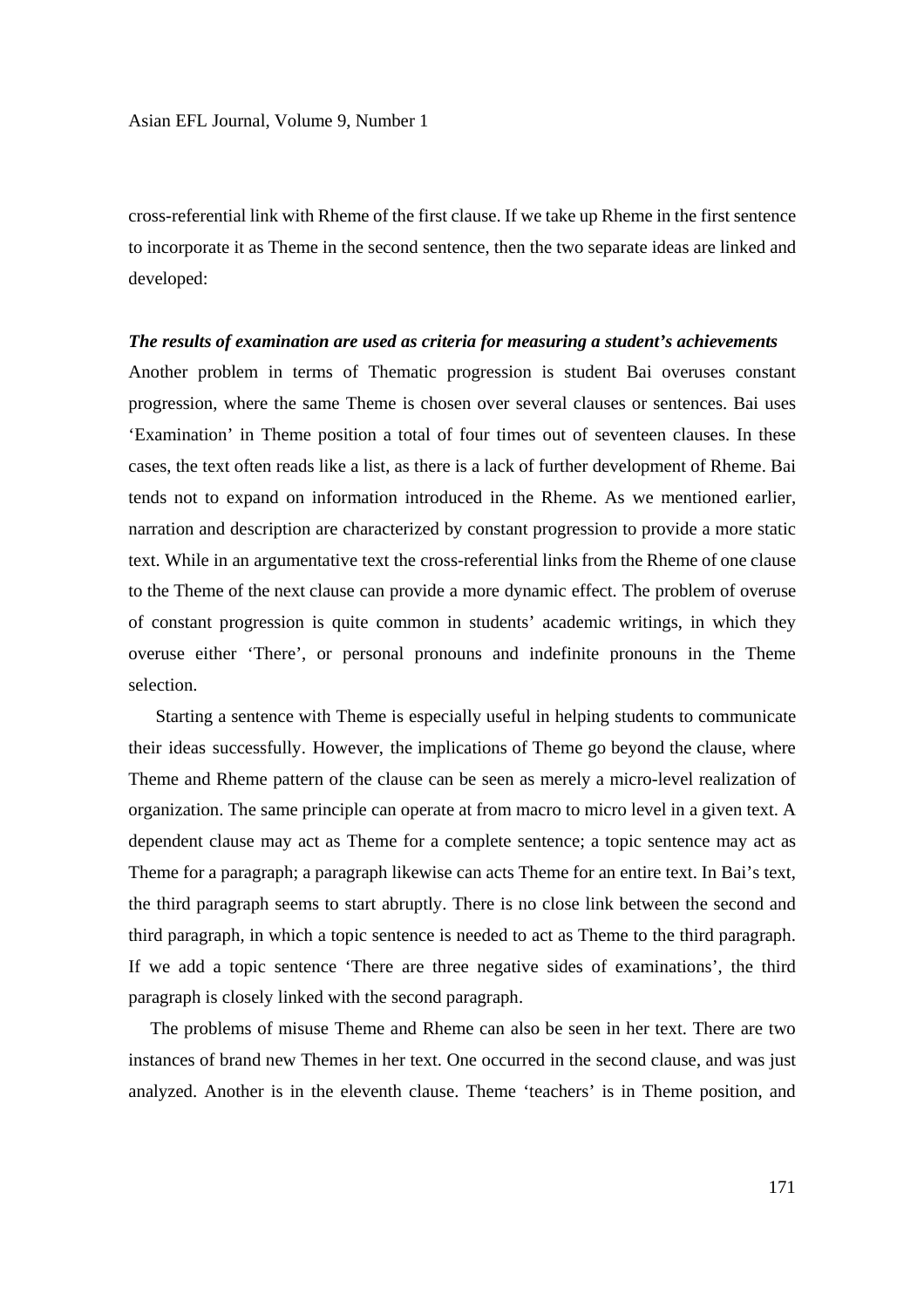hence expects to indicate given information; yet this is the first mention of 'teacher' in the text. One strategy of avoiding this problem is to rewrite the sentence to make 'teachers' sited in Theme position. The reconstruction of the sentence can be done through the process of nominalization. Nominalization refers to turning things that are not normally nouns into nouns. The main elements of clauses that get turned into nouns are verbs (e.g. *to extend, to consume, to submit* become *extension, consumption, submission*), and conjunctions or logical connectives (*because* becomes *reason*). By nominalizing action and logical relations, we can organize our text not in terms of ourselves, but in terms of ideas, reasons, causes, etc. Once these elements have been placed in Theme position, they can be commented on in Rheme.

 In addition to the use of nominalization, we can also add adverbial, prepositional or infinitive phrases in front of 'teachers' so that it appears in Rheme position. Thus the eleventh clause could be changed to:

*To relieve the heavy pressure of exams, the teachers need to teach students some exam techniques.* 

 The problem of double Rheme does not appear in her text. We take the example earlier in this paper.

*The educational reform had a big influence on young teachers and the students' families paid a lot of money for their children.* 

 There are two Rhemes in this clause. One Rheme is 'had a big influence on young teachers'. The other Rheme is 'had a big influence on the students' families'. The latter Rheme has had no previous mention. One way of rectifying the problem is to make use of the phrase 'not only…. but also…', which is a device for presenting given information before new information. Using the above device, this clause can be changed to:

*The educational reform had a big influence not only on young teachers but also on the students' families, who were paid a lot of money for their children.* 

 The problem of the empty Rheme also appears in her text. She made a similar mistake in the eleventh clause:

*The teachers would teach students exam techniques.*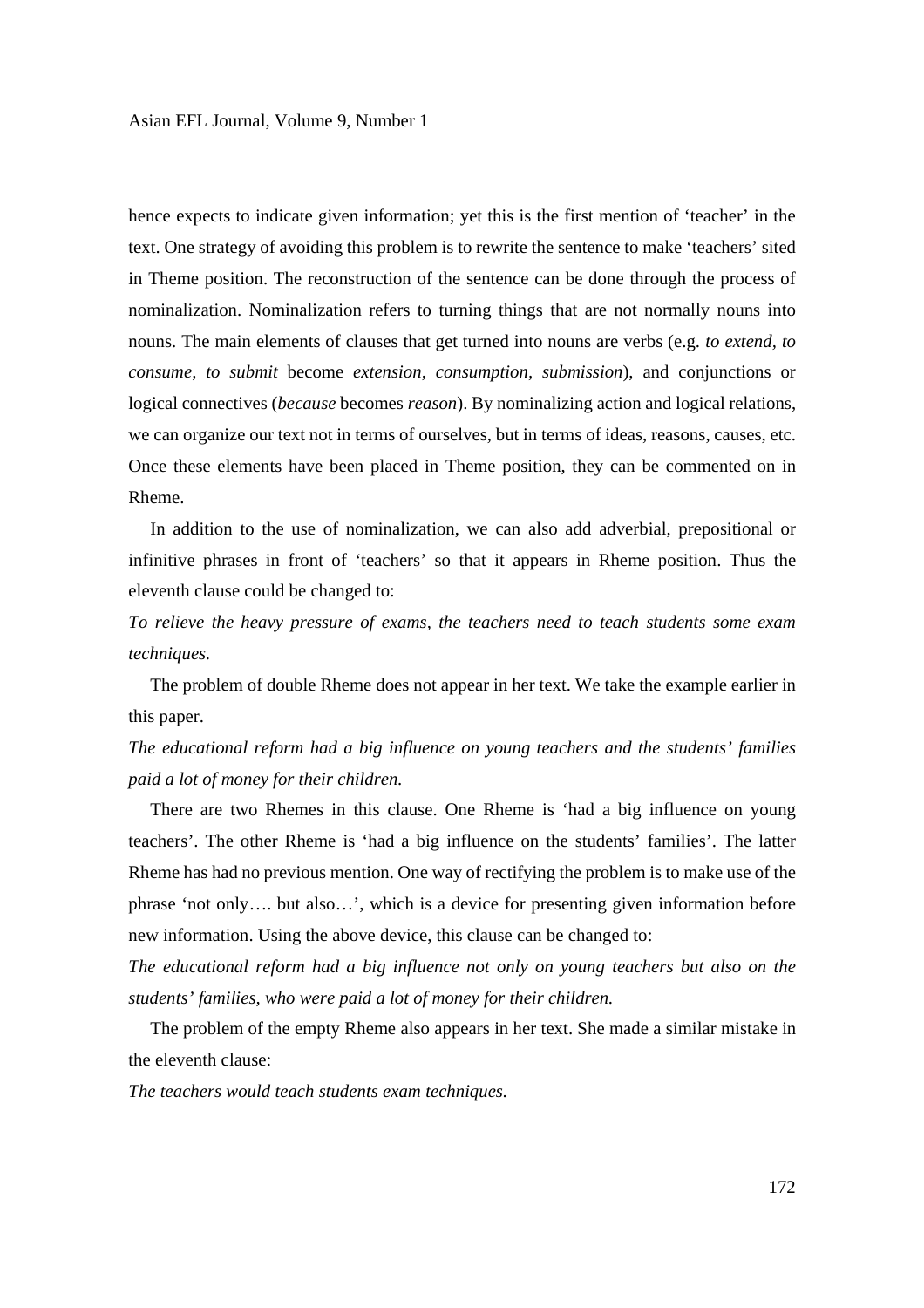The problem here is that Rheme is virtually free of information. What are the exam techniques? The text does not tell us anything about them. There are two ways of overcoming this problem. One way is to add new content to Rheme to make Rheme complete. This sentence can be changed to:

*The teachers could teach students some exam techniques, such as how to read between the lines and how to understand questions etc.* 

 Another solution would be to build up Theme so that it suggests a great deal of pre-supposed information. This technique leads to a sentence with a high density of information, which is so typical of academic writing. The following revision is a good try. *Currently, the techniques of relieving exam pressure come to the attention of the Department of Education.* 

 By working on Thematic progression and Thematic selection to improve cohesion in Bai's text, a second draft of the text could be something like this (see the Appendix2). Learners need try to avoid these problems resulting from misuse of Theme and Rheme in their writings.

#### **Pedagogical Implications**

To convey information effectively, writers must be able to control the flow of given and new information in developing the argument in the text. A focus on Theme and Rheme structure in a clause can have startling and immediate results in teaching writing. Once a language teacher shows learners how to properly arrange old and new information, the students have gained a powerful tool for managing the meanings of their writings. The learners can consciously and strategically draw on this knowledge to construct cohesive writing. The cohesion in students' writings can be improved dramatically if attention is given to Theme selection and Thematic progression in texts.

 The relationship between Theme and Rheme is essential in creating a cohesive text. However, the insights gained from Theme and Rheme pattern are valuable in teaching writing as well as in teaching literacy. The notion of Theme can show students how to read effectively by paying attention to the first paragraph, the topic sentence of each paragraph,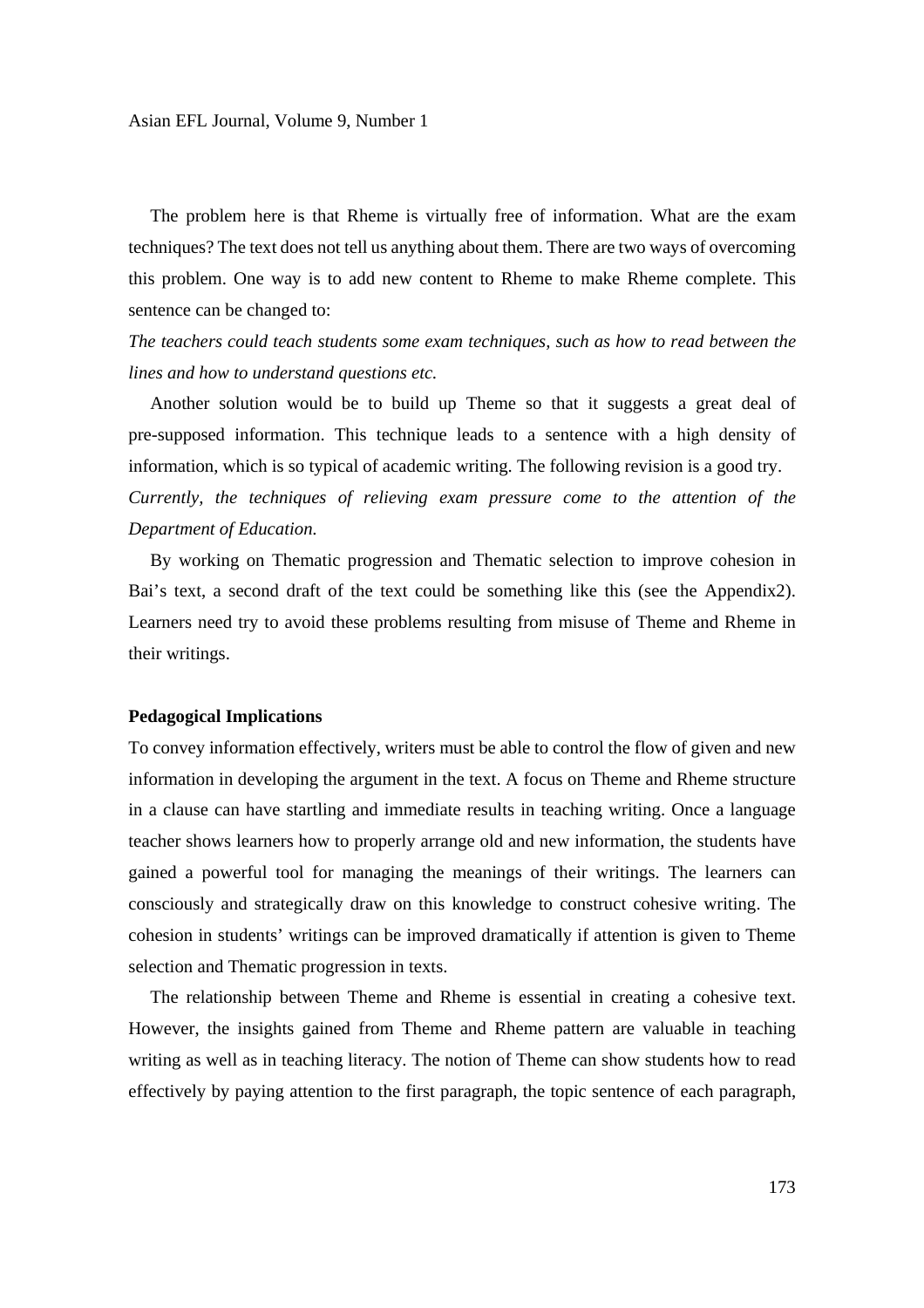and Theme of a clause. Generally, the first paragraph orients a reader to what the text will be about and predicts the topic sentences of each paragraph of the text. A topic sentence orients a reader to what a paragraph will be about, and it tends to predict the Themes of the sentences in the paragraph. Theme of a clause orients a reader to the message in clause.

# **Conclusion**

This paper has explored the insights gained from the relationship between Theme and Rheme to improve cohesion at the level of discourse. Teachers need to look beyond the traditional grammar of the clause when teaching writing. The paper shows that Theme and Rheme patterning can be effectively applied in classrooms to diagnosis students' weaknesses. Students' weaknesses in their arguments are due to problems with either Thematic progression or Thematic selection, or both. The paper demonstrates useful solution to these problems. In addition to equipping teachers with an effective instrument in teaching writing, the insights gained on the relationship between Theme and Rheme are valuable in teaching literacy.

# **References**

- Bamberg, B. (1983). What makes a text coherent? *College Composition and Communication*, *34*(4), 417-429.
- Bates, E. (1976). *Language and context: The acquisition of pragmatics.* New York: Academic Press.
- Bloor, M., and Bloor, T. (1992). Given and new information in the thematic organization of text: An application to the teaching of academic writing. *Occasional Papers in Systemic Linguistics, 6*, 33-43.
- Eggins, S. (1994). *An introduction to systemic functional linguistic*. London: Printer Publishers.
- Erteschik-Shir, N. (1988). Topic-chaining and dominance-chaining. In Y. Tobin (Ed.), *The Prague school and its legacy in linguistics, literature, semiotics, folklore, and the arts*  (pp.145-53). Amsterdam: John Benjamins.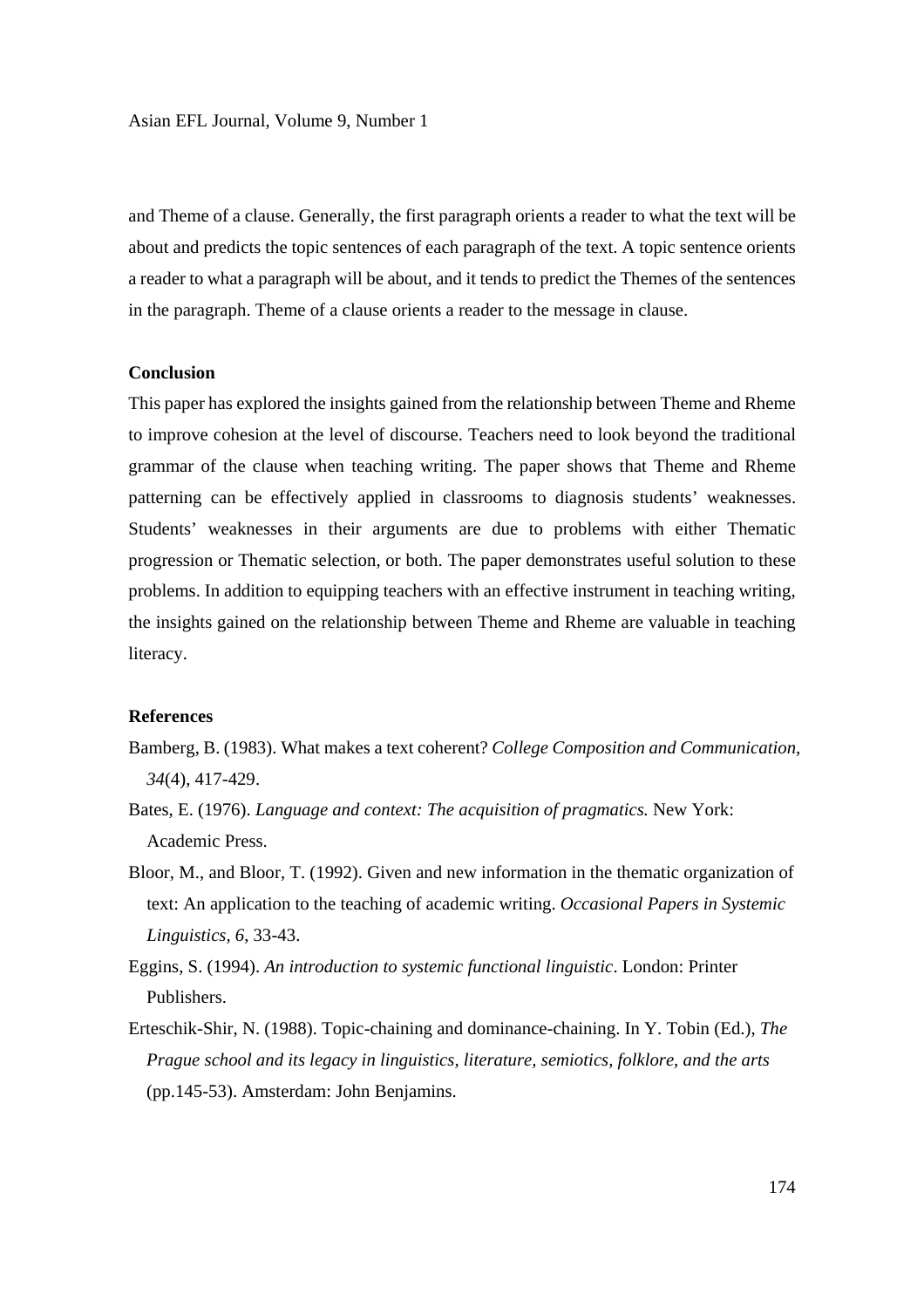- Fries, P. H. (1983). On the status of theme in English: Arguments in discourse. In J.S. Petofi & E. Sozer (Eds.), *Micro and macro connexity of text*. Hamburg: Helmut Buske Verlag.
- Halliday, M. A. K. (1968). Notes on transitivity and theme in English (part 3). *Journal of Linguistics, 4*(2), 179-215.
- Halliday, M. A. K. (1985). *Introduction to functional grammar*. London: Edward Arnold.
- Halliday, M. A. K. & Hasan, R. (1976). *Cohesion in English*. London: Longman.
- Lovejoy, K. B. & Lance, D. M. (1991). Information management and cohesion in the study of written discourse. *Linguistics and Education*, *3*, 251-73.
- Stotsky, S. (1983). Type of lexical cohesion in expository writing: Implications for developing the vocabulary of academic discourse. *College Composition and Communication, 34*(4), 430-46.
- Weil, H. (1844). In Super, C.W. (Ed.), *De L'ordre des Mots dans les Langues Anciennes Comparees aux Langues Modernes.* Amsterdam: John Benjamins (trans.) (1978).
- Witt, S. & Faigley, L. (1981). Coherence, cohesion, and writing quality. *College Composition and Communication, 32*, 189-204.

### **Appendix 1: My Views on Examination (the original text by Bai)**

Examination is a common way of testing students. People use the score to judge your study. The score by examine will influence your future.

 There are two different views on examination. One is that examination is the best way of to test the students. Another is not the best way. In my opinion, I believe examination is not the best way to test the students, because it has more negative influence than its advantages. Exams are the results of cramming. Most of them are tests of memories, working under pressure, not ability. Teachers would teach students exam techniques. The heavy pressure of exams and anxiety has increased number of suicide dropouts. This has been a very serious society problem. Besides, most successful candidates are not best educated, but best trained in techniques.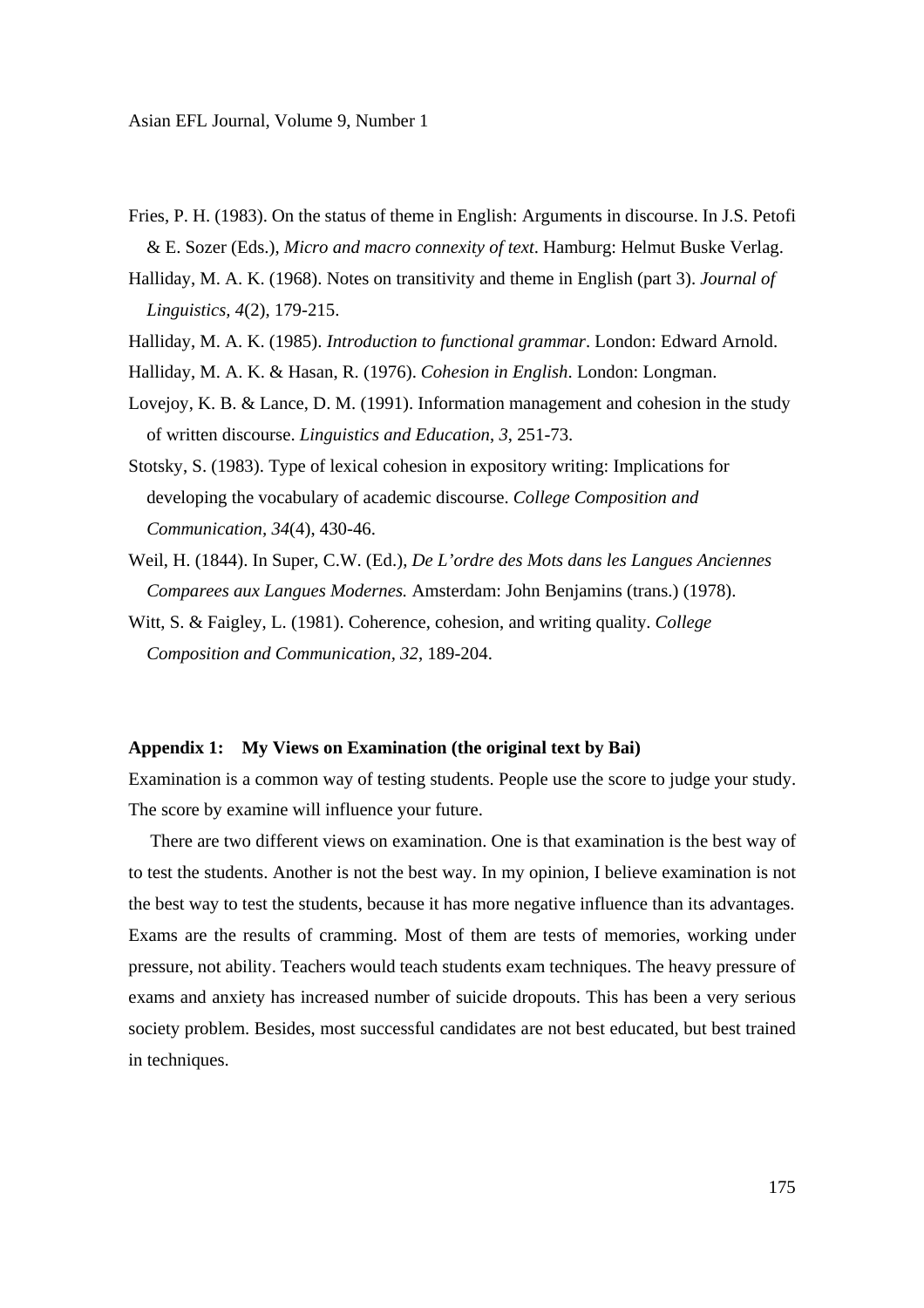All these make examination the worst thing in students' mind. So we should change the condition and find a better way to test the students.

### **Appendix 2: My Views on Examination (after improving coherence)**

Examination is a common way of testing the students. The results of examination are used as criteria for measuring a student's achievements, and the results can sometimes influence a student's future.

 There are two different views on examination. Some people think examination is the best way of testing students; others do not think so. In my opinion, examination is not the best way of testing students, because the negative side of examination overweighs the positive side. There are three negative points of examination.

Firstly, most of the exams are testing students' memories rather than testing students' real abilities. Secondly, the heavy pressure of exams is a major cause for some psychological problems among students, such as anxiety, quitting school and even suicide. The increased number of committing suicide has been a serious social problem. Finally, there is no direct link between high scores and future success. Many successful politicians and businessmen did not get high scores during their studies, but they still have achieved success in their lives.

 In short, examination is not the best way of testing students. A better way to test students should be found through reform on examination system.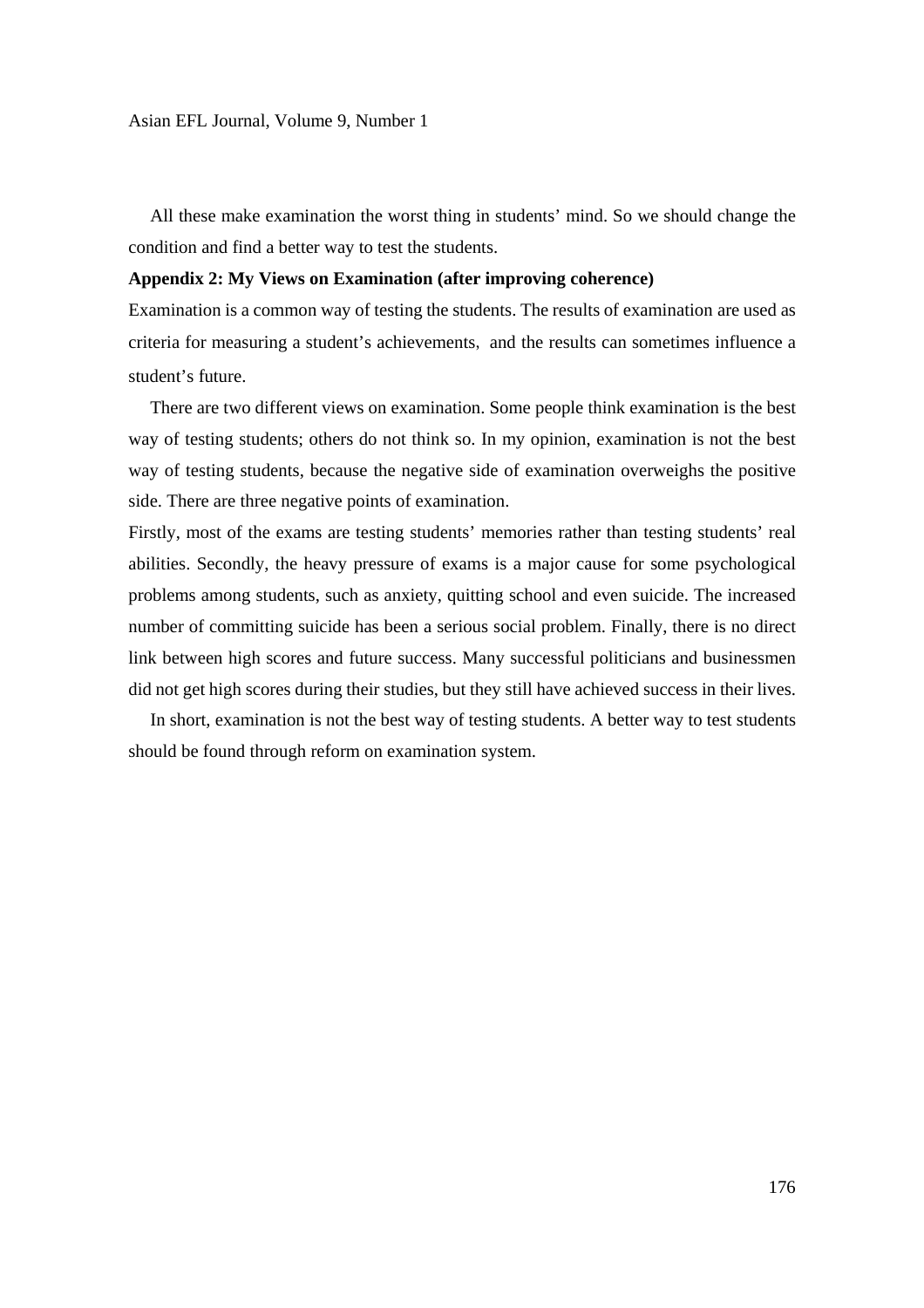

# **The Contribution of EFL Programs to Community Development in China**

## **Jennifer L. Smith**

#### **Bio Data:**

Jennifer Smith is currently working as a lecturer at the university level in Jiangsu Province. Prior to coming to China, she served as an Adult Education Trainer and Director for Red Cross Readiness Programs in South Carolina, USA. Her PhD study investigates how individual identity affects the learning process and subsequent behavior. She holds an MA in International Community Development from Southern Cross University in Australia and an ICAL TEFL diploma Her special interest is in cross-discipline dialogues involving TEFL and education strategies in developing countries.

# **Abstract**

This article examines the link between the contributions of EFL programs and sustainable community development in China by examining the recent developments in a small northeastern city. It seeks to spur greater dialogue on the value of EFL education initiatives as a means toward greater community empowerment for developing nations throughout Asia, and the need for a more concrete assessment tool for governments to use in evaluating the cost/benefits of EFL programs in regard to community development.

**Key Words:** sustainable development, community empowerment, educational opportunities, globalization, social change

# **Introduction**

This paper aims to provide a deeper understanding of EFL as it relates to collective community empowerment, improved quality of life, and the resulting contributions to national progress in China which can be applied to other developing nations across Asia. Currently, the nation of China is undergoing a tremendous surge of development with new government emphasis on economic, educational and structural reforms. As a rapidly developing nation China is rushing to train its future leaders in spoken English through a vast array of EFL initiatives. Over a quarter of all published books relate in some way to English language learning, and the command of English is considered an important means for providing communities with access to empowering resources for the nation's future.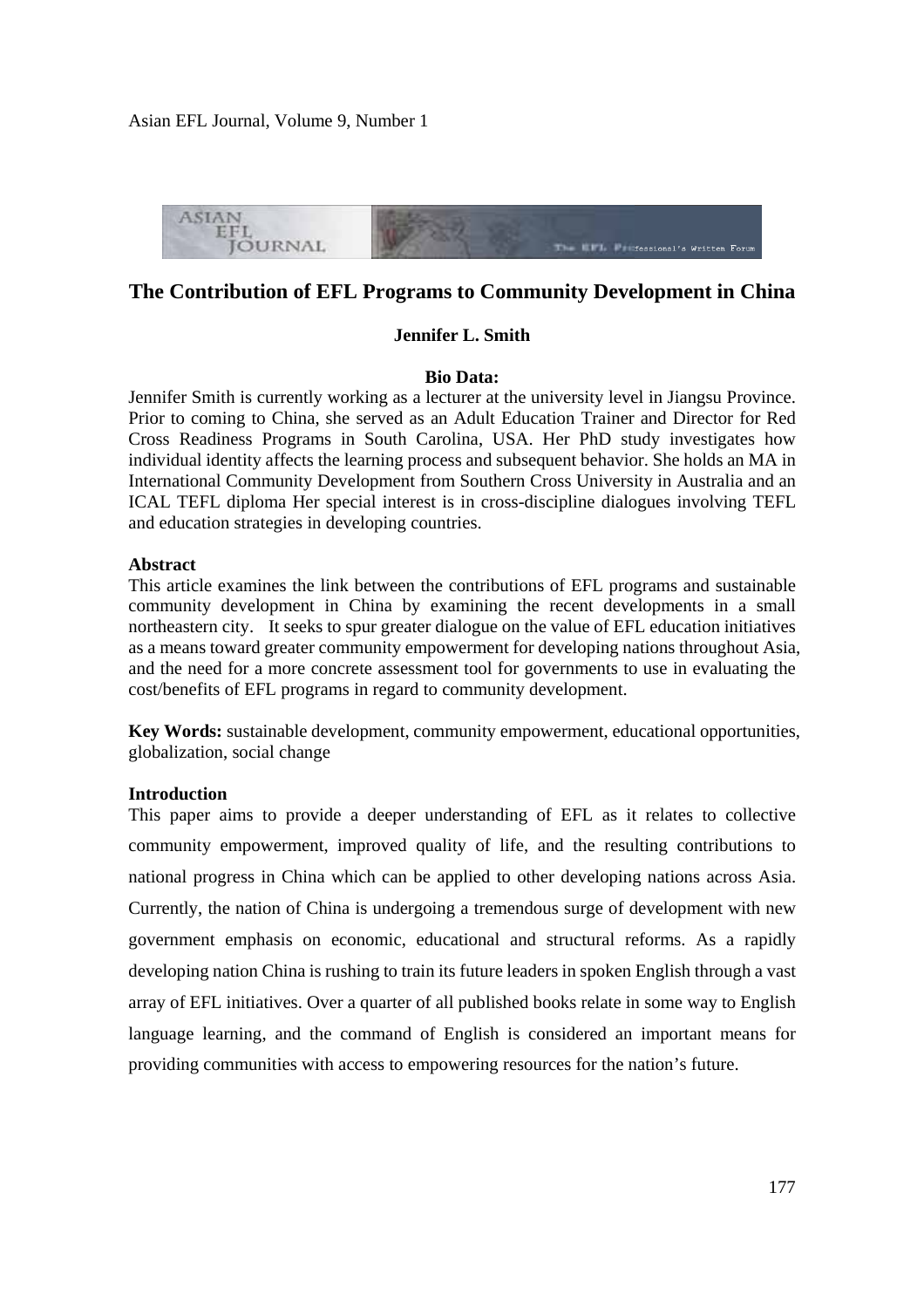Questions posed by this study aim to analyze how EFL is serving to facilitate the community development process at the grassroots level by considering the recent development of one small city in northeastern China. The paper will address whether the EFL programs in that city are effectively contributing to community development and local empowerment. It will consider the role played by native and non-native EFL teachers in the context of local citizen empowerment and the cultural issues raised. Finally, the study will form conclusions as to whether the large proportion of money and educational resources being spent on EFL programs in countries like China where English is aggressively taught, can ultimately be justified. The study also proposes the need for a practical assessment tool to assist local governments in evaluating the cost/benefits of EFL programs in regard to attaining China's national, social and human development goals.

# **Background of the Chinese EFL system**

The modern world has embraced English as the current 'lingua franca' of higher education, international commerce, tourism and diplomacy. International collaboration and global exchange depends on effective communication across the medium of language. China, one of the world's most ancient civilizations with a recorded history of nearly 4,000 years, is home to over 1.3 billion citizens according to the National Bureau of State statistics (*China Yearbook,* 2004). Credited with some of mankind's most important inventions including gunpowder, the compass, printing and paper, the massive nation holds an important place for developing an international economy and educational globalization in the future. Nevertheless, in spite of great strides in progress and the rapid per capita GDP increases, basic community development needs continue to be a pressing issue with 52% of the population living on US \$2 a day, 62% not having adequate sanitation facilities, and 25% living without access to a safe water supply (Free the Children, 2003).

 Some experts point to educational shortfalls and the comparatively low percentage of individuals with any level of higher learning as being the main hurdle for effectively meeting rapid development needs in China (*Liaoning Province,* 1999). Development patterns in other countries show that investment in human capital is a major factor for sustainable community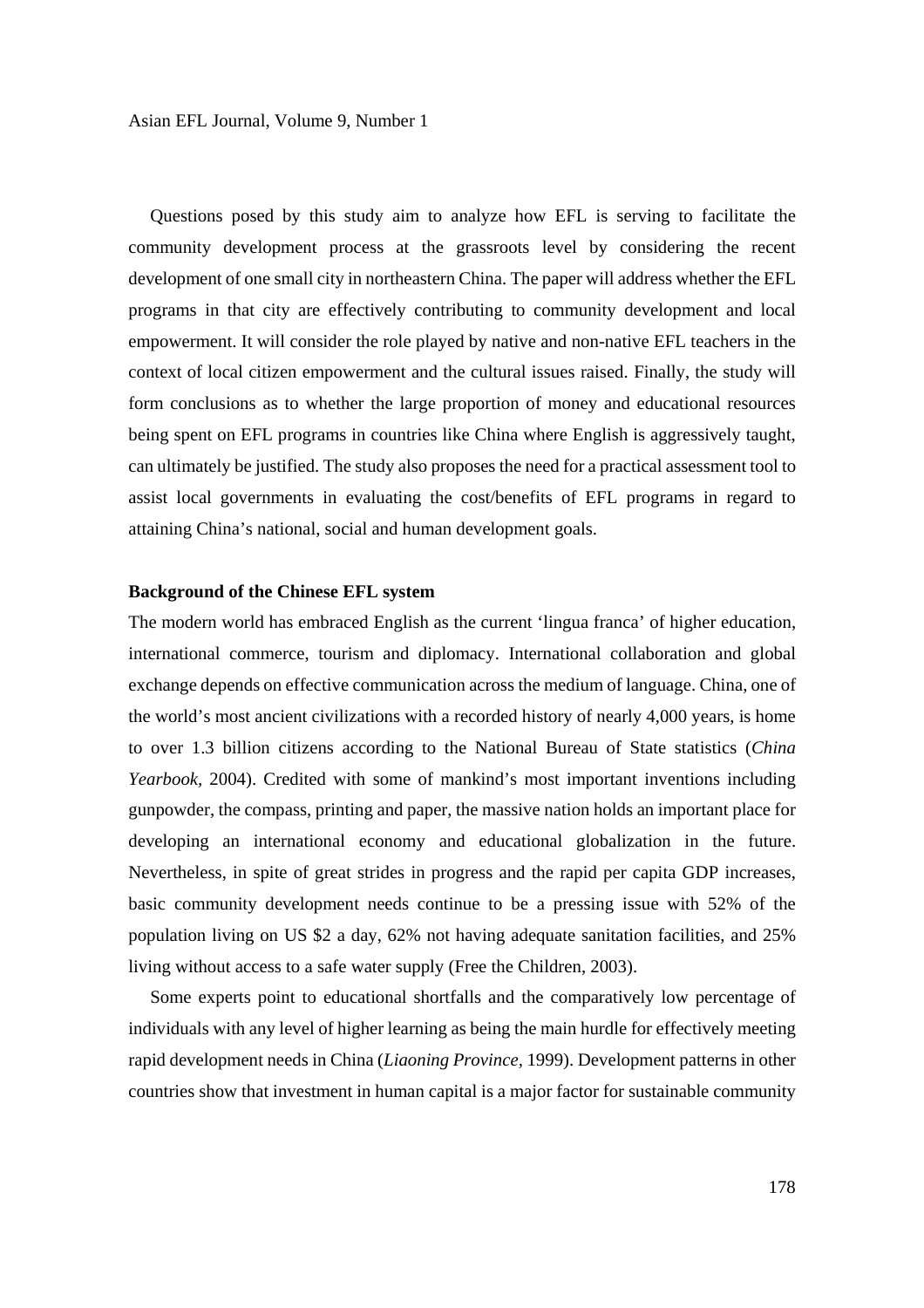development. No nation can maintain rapid growth without having a highly trained and literate labor force. With English gaining status as the primary global language in almost every trade and profession, literacy now often includes and assumes the need for competence in English. In fact the learning of English is quickly becoming a regular component of general education in the Chinese public education system. This is particularly evident by the stringent English requirements placed on all Chinese university students both for initial entrance and later eligibility to graduate.

 Considering China's rich history, diversity and potential as an emerging world power, there seems to be a need to examine the social, political, economic and cultural consequences of the high priority placed on English learning in relationship to community development and national capacity building. In China the State Council is the highest government administrative body responsible for carrying out the policies of the Communist Party and the laws enacted by the National People's Congress regarding internal politics, economics, culture and education (*The State Council,* 2005). Before the People's Republic of China was formally established in 1949, China had a population of less than 500 million, of whom 80% were illiterate. Adamson and Morris (1997, p. 1) describe how changes in the political environment of China have significantly influenced the development of English language curriculum and pedagogy. English syllabus and teaching materials developed after the civil war of 1949 changed significantly to reflect the new political, economic and academic climates of the time. In the same period the industrial expansion of the mid 1950's rekindled an interest in learning English across much of China. The 1960's brought more changes as Soviet educational models were rejected in an attempt to move education toward a modern professional orientation. This reform was followed by the Cultural Revolution from 1966-1976 which disrupted all instruction in schools across China. Recognizing the critical importance of national development and cooperation with the rest of the world, Deng Xiaoping instituted a new principle in 1983 that, 'Education should be geared to the needs of modernization of the world and of the future' (China in Brief, 2000). Ever since the 1990's there has been a great push in China to educate children in the English language with Chinese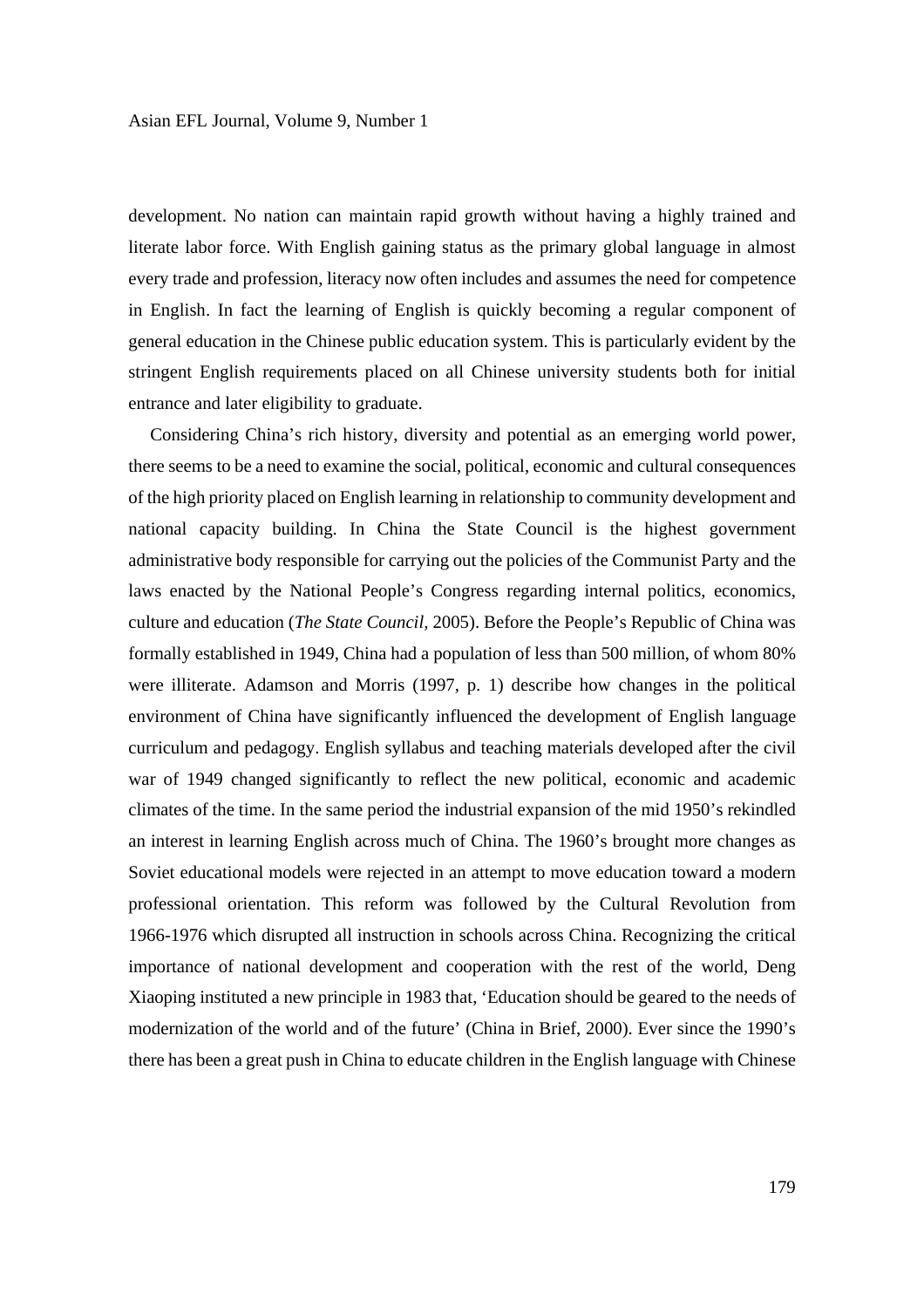leaders advocating EFL study as a necessity in acquiring global technological expertise and fostering international trade (Adamson & Morris, 1997, p. 3).

 From the beginning of China's opening up, English programs have been constrained by traditional teaching methods, outdated language materials, stress on rote learning methodology, and an emphasis on knowledge acquisition rather than language skill (Luchini, 2004, p. 2). In primary school students begin learning Basic English in the early grade levels with a focus on listening, reading and writing. As the students get older emphasis on ability in English is often targeted toward passing the nationwide standardized English proficiency tests. These tests are part of the national college English curriculum which was established to 'develop in students a relatively high level of competence in reading, an intermediate level of competence in listening, and a basic competence in writing and speaking' (College English Syllabus Revision Team, 1986, p. 1). All university non-English majors are required to study at least two years of English and to pass a standardized English assessment known as the College English Test Band 4 (Wang & Cheng, 2005, p. 5).

 Only recently has China seen an emerging trend to focus teaching methods on what students can do with the English language as opposed to a technical knowledge of language and grammar. This change is designed to meet the new demands of social and economic development in contemporary Chinese society where students with high language proficiency are highly sought in the job market. Leverett (2004, p. 1) traces the historical background of EFL to demonstrate how three distinct phases of modern English teaching have emerged in the  $20<sup>th</sup>$  and  $21<sup>st</sup>$  centuries with the use of phonetics, the acceptance of the scientific approach to language teaching, and the recent dominance of the communicative educational approach. Schick and Nelson (2001, p. 302) concur that the past 40-50 years have led to a shift in EFL education toward an oral proficiency model designed to help students achieve language skills for communicating their thoughts and feelings in common situations. Though China has lagged behind other countries in this trend, in many Chinese colleges and universities where native English teachers are employed the model is increasingly being followed to promote the students understanding and appreciation of global cultures, lifestyles, customs, values, attitudes and beliefs.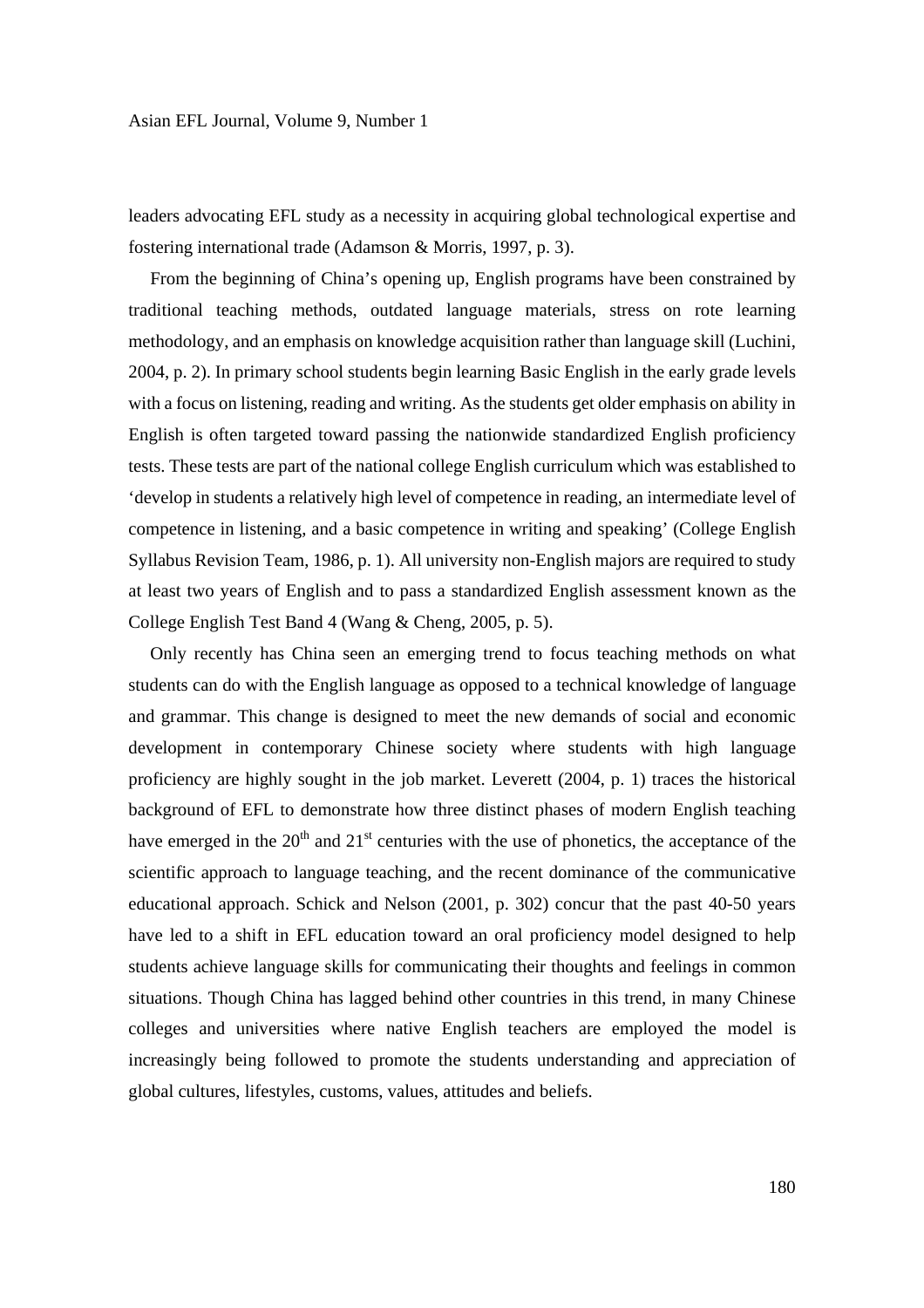## **EFL in a typical small northeastern city**

The northeastern city of Benxi is a small Chinese industrial city of over a million, divided into four educational districts. Within each of these districts there are a growing number of public and private schools within easy walking distance of most community members. Benxi has one university, fifty public secondary schools and three hundred primary schools (Liaoning Basic Data, 2004). At the primary level students begin learning Basic English and grammar to a limited degree in the first grade. As the students get older emphasis on the academic learning of English grows until most students attend at least two English classes per day by the time they reach high school. For those families who can afford it, students are enrolled in additional private English classes at night or on weekends. Some progressive public schools in Benxi have begun experimenting with bilingual education with around 100 schools across Liaoning Province teaching courses such as mathematics, geography and chemistry in the English language (China Education and Research, 2002). Approximately fifteen native English speakers are employed in the city in the private and public sectors to assist students with conversational English in preparation for future studies abroad and employment in the global marketplace. Government leaders also hope that continuing contact with foreign teachers will provide impetus for future international cooperation, joint-venture investment and further community advancement.

 China has established 2010 as the timeframe to achieve a basic education goal of lifting the country's education level to a comparable standard with the world's other relatively developed countries (*Chinatoday.com,* 2004). The Benxi local government has followed the central governments lead by highlighting the development of education as the basis for two major strategies to improve the quality of life and bring rejuvenation by relying on science and education for achieving sustainable development (China in Brief, 2000). In 1999 the Ministry of Education enacted an action plan aimed to vitalize the education system for the  $21<sup>st</sup>$  century by accelerating the course of reform. In 2001 English was made compulsory in primary schools from Grade 3 and optional in lower grades. In Benxi new curriculum arrangements and education quality evaluations were instituted stressing children's comprehensive ability alongside their performance on standard achievement tests (China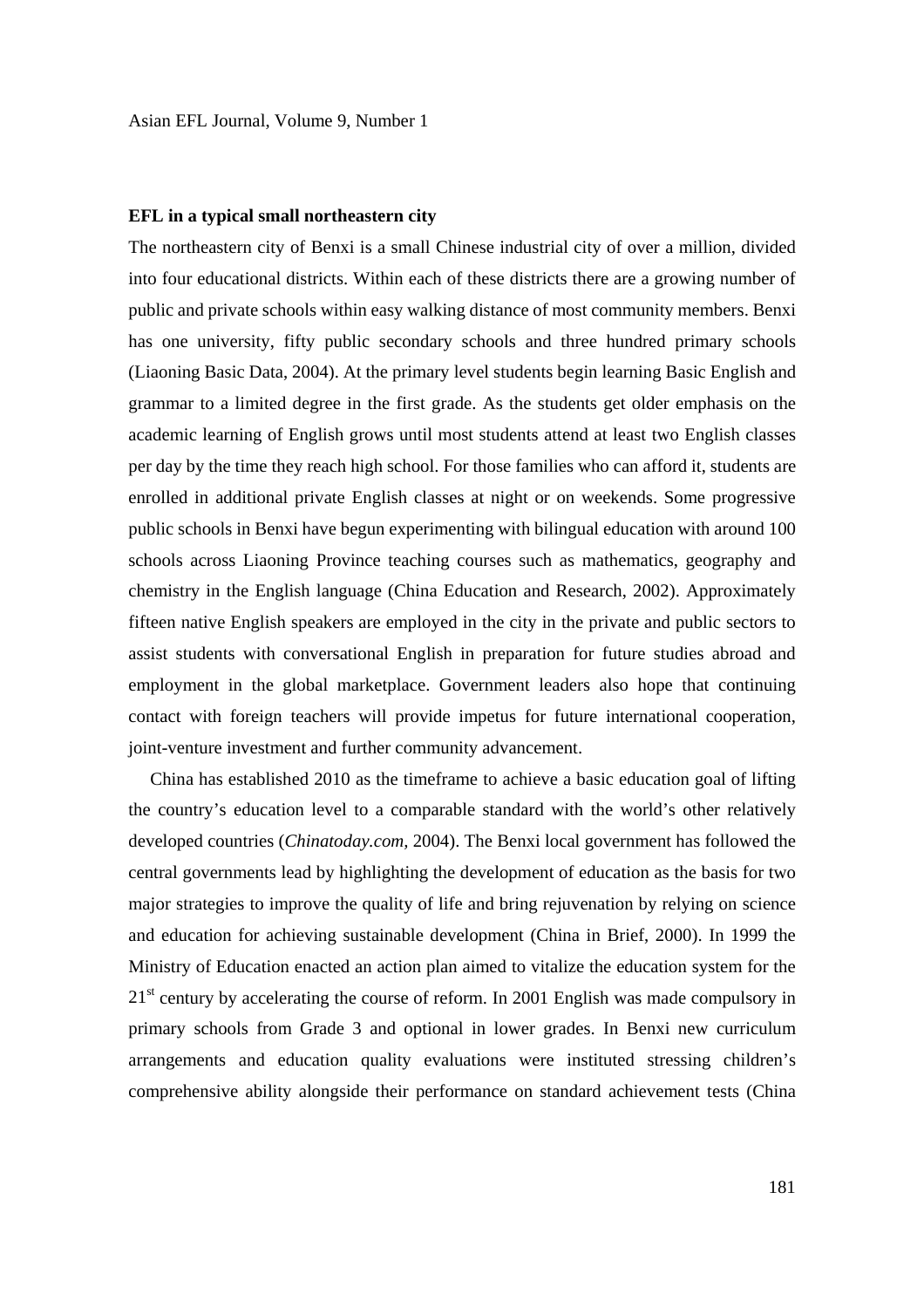Education and Research, 2002). These reforms have propelled Benxi and the larger area of Liaoning Province to educational gains in student enrollment at secondary schools from 31.1% in 1978 to 42.9% in 2003 and at colleges and universities from 1.2% in 1978 to 4.9% in 2003 (National Bureau of Statistics of China, 2004).

 Linking these advances to English language learning, ninety percent of the primary and secondary schools maintain active EFL programs (*Basic Statistics on Education, 2000).* The EFL programs in China tend to follow three basic models as characterized by Graddol (2006, p. 86-88). The first model involves content and language integrated learning where English teaching occurs through the study of specialized content such as science or business. Such English courses taught for a particular purpose are especially popular with older more advanced learners at the college or adult level. The second model is labeled teaching and learning English as a lingua franca. The goal in this approach is to reflect the needs and aspirations of the Chinese learners themselves with many elements being effectively taught in a mother-tongue curriculum. This model includes EFL courses that are designed to help students in passing the required English examinations. The third model is designated as English for young learners, sometimes taught in an English-only classroom, where English is frequently being introduced at younger and younger ages. A growing number of private EFL schools tailor their programs to this comparatively large and profitable market of young Chinese students.

 China has a long history of private education since the first private school was founded by Confucius more than 2,500 years ago (Lin, 1999, p. 3). During the time of the emperors, private education was the main means of preparing individuals for the imperial examination which selected talented people from all segments of society to assist in governing the country. The appearance of a growing number of private EFL schools in modern China reflects significant changes in the country's social class structure and the new demands being placed upon the education system (1999, p. 181). In a recent survey, over a quarter of primary and middle-school parents thought that private EFL schools were important in order to supplement the insufficiencies of the large public school classrooms (1999, p. 141). This fact has led to the establishment of many private language schools which boast smaller class sizes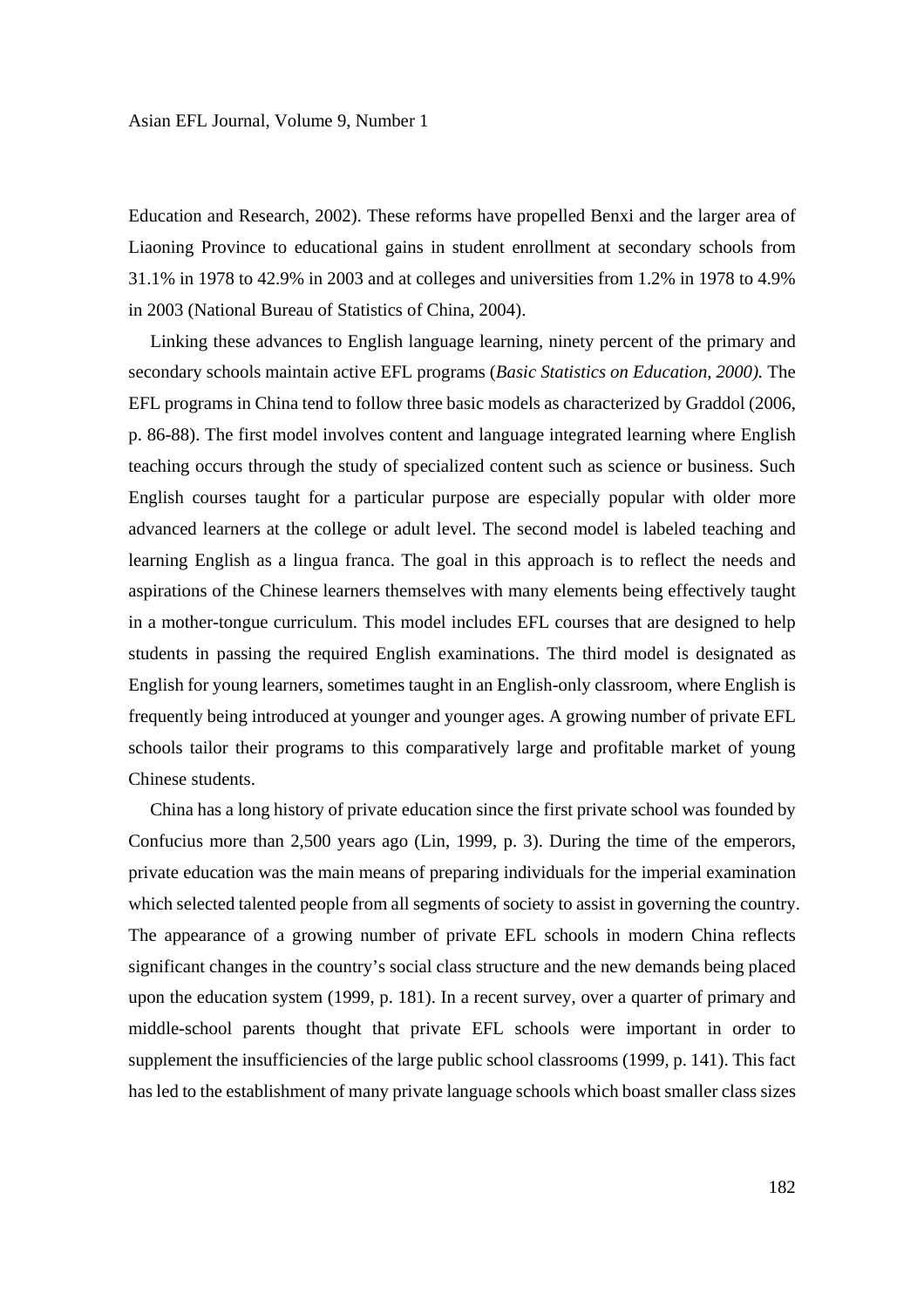and a more efficient conversational learning environment for students. In Benxi private English schools have multiplied from less than ten in the city five years ago, to over fifty in 2005 (Hao, 2005). Some of these schools offer dynamic EFL programs and boast high language achievements by following the principle that, 'Language learning is primarily a learner and learning-oriented activity' (Eslami-Rasekh & Valizadeh, 2004, p. 1).

### **Community Development Advances in Benxi**

One commonly accepted goal of community development is to achieve a qualitatively better life with higher standards of living, greater economic growth and more sophisticated technology (Kenny, 1999, p. 9). In order to achieve this, community development involves incorporating both old and new ways of thinking and requires a cooperative effort between the people and government authorities to improve the economic, social and cultural conditions of the community (1999, p. 15). At the same time as educational gains in Benxi were realized, community development gains were seen as the overall livelihood of people increased with income percentage spent on daily necessities falling and the per capita disposable income rising to 6,981 RMB (United Nation Economic and Social Commission, 2006). Another indicator of a rising standard of living and improved quality of life on the technological side is the increase of telephone and mobile phone subscribers to over 42% of the inhabitants by 2003 with internet users also on the rise. Highly visible community improvements can be seen across the city with the building of new roads, apartment complexes and the development of a more reliable infrastructure for water, sewage and power systems.

 Nationally the per capita GDP has seen phenomenal growth from just \$206 in 1980 to \$1,100 in 2003 (United Nation Economic and Social Commission, 2006). Nevertheless there is still far to go for China's community development as Shen (2003, p. 13) states that, 'The term well-off society is commonly heard in China these days, and to some is a reality…with internet access, ownership of a comfortable apartment, and time for spiritual, educational and cultural pursuits…to the 28.2 million people still living in poverty, the concept of a well-off society is just a pipedream'. One broad means of measuring community development is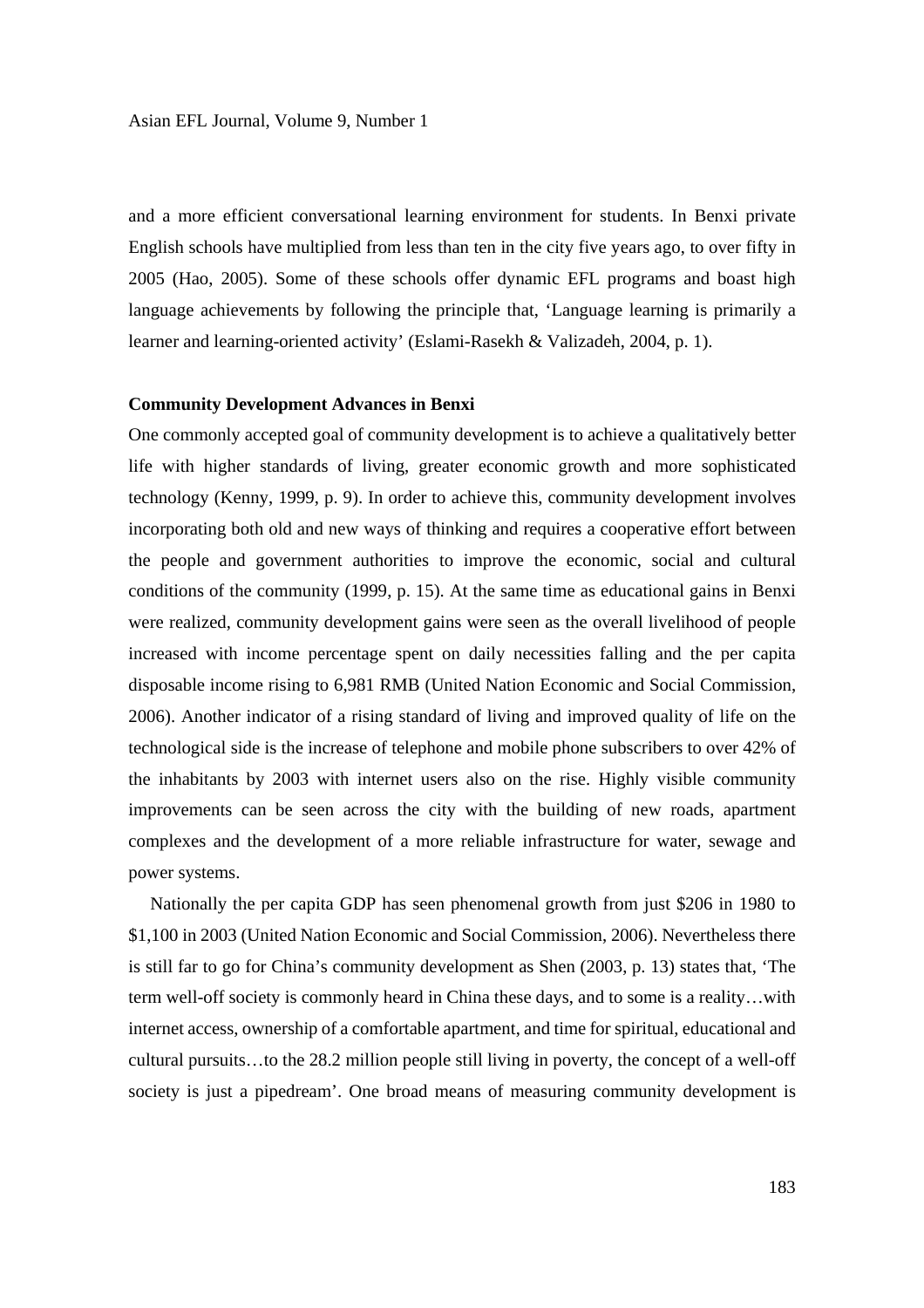through the United Nations Human Development Index which focuses on measurable dimensions of human development including living a long and healthy life, being educated, and having a decent standard of living. In the 2004 Human Development Report China was ranked 94<sup>th</sup> out of 177 countries showing that the nation still lags behind in its development agenda (United Nations Human Development Report 2004, p. 1). Many Chinese leaders see the greater educational opportunities and new ways of thinking available through EFL programs as a key factor in raising the standard of living for all people.

 An additional side to community development advancements includes a number of elements that are much more difficult to quantifiably analyze and classify since they are simultaneously influenced by many factors. With the exposure to new ideas brought about through EFL as well as media and other influences, there is a resurgence of innovation springing up in cities across China as people try to seek out the best of both worlds. For example, in a growing number of hospitals medical treatment often combines traditional Chinese medicinal knowledge with Western methods to produce more effective results. The marketplaces are filled with racks of clothing that display a blend of western and traditional wear. Modern appliances such as refrigerators and microwaves are adding convenience to the lives of families by saving time and effort in the daily cooking chores. The previously common sight of people sitting on street corners washing clothes with their washboards is becoming rarer as modern washing machines find their way into homes. Such evidences of improvement in the people's quality of life can partially be attributed to exposure to Western advancements through the medium of the English language. As more and more students study EFL and learn about world cultures, the desire to see progress and development occur within their family and community grows. Thus, through EFL, the students' horizons are broadened beyond the confines of a single language and culture.

 One case study conducted by Simpson, Wood and Daws (2003, p. 277) on community empowerment and capacity building revealed the challenges in facilitating capacity building and community ownership of programs without creating unreasonable pressures on the community members. The study documents that many community development initiatives often falsely assume that community and individual resources of time, energy, and money are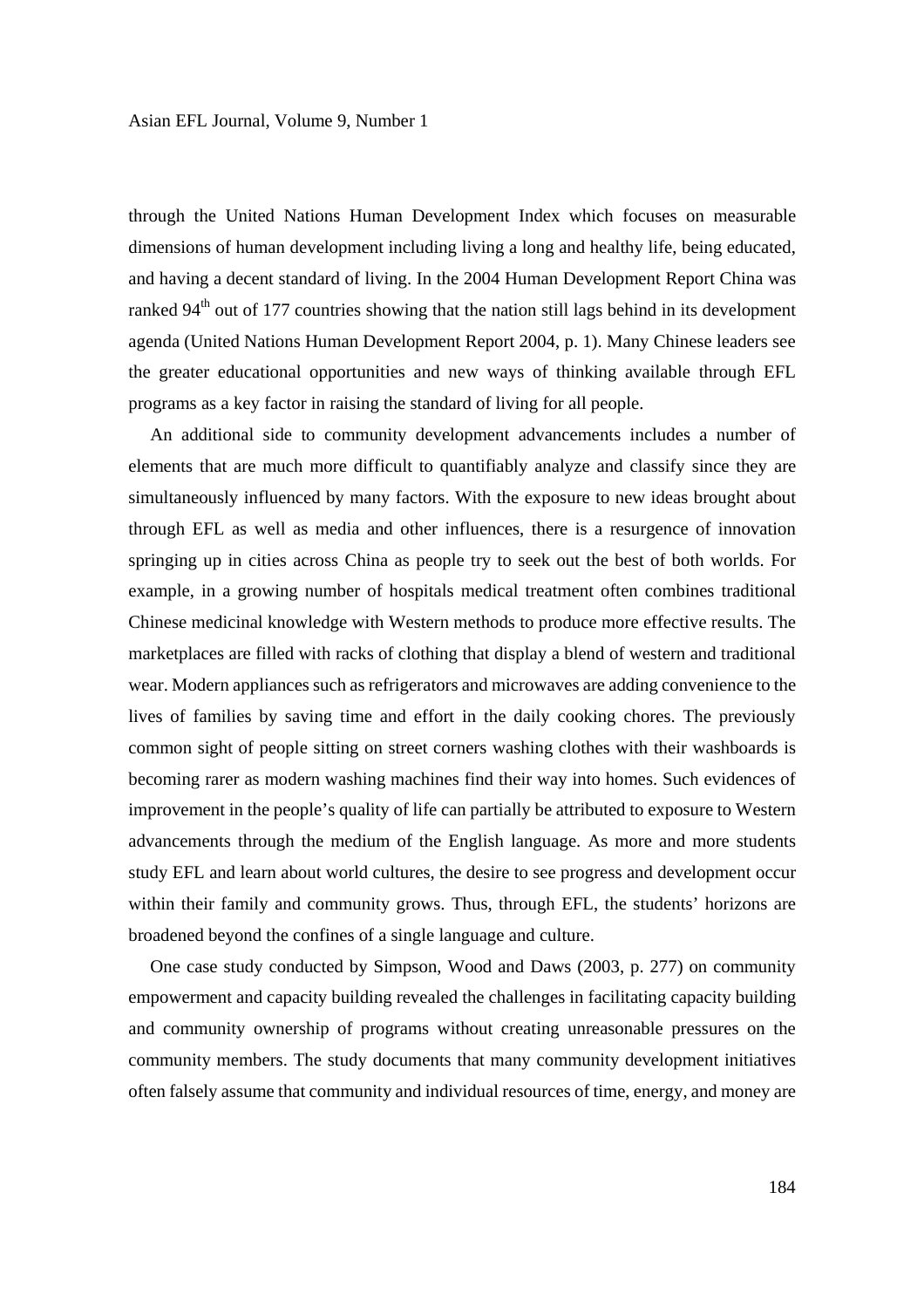constantly renewable. 'The establishment of a new initiative in a community requires careful consideration of the social impacts that may result – both short term and long term…each new initiative demands a share of already limited stocks of time and energy, and so the community's social infrastructure shifts as individuals are forced to make difficult choices about where to direct their energies' (2003, p. 280). As EFL swells to take a larger role in Chinese communities, criticism concerning the demand on resources, time and energy which could be spent in other areas such as native language learning and culture has increased. The challenge for China and other developing countries is how to maintain national culture and identity in the face of globalization and growing multilingualism.

### **Cultural issues in EFL**

Throughout China the teaching of English has had an influence on social change by providing knowledge and democratic ideas from other cultures. Education has the ability to introduce individuals to knowledge which they can use collectively in their efforts to change society for the better. 'Education for citizenship is concerned with the knowledge, skills, attitudes and values necessary for citizens to participate meaningfully in society' (Usher, Bryant & Johnson, 1997, p. 28). Historically in China, the reigning emperors and the Communist Party tended to use government as an establishment to control society. Growing social problems and the huge national population have demonstrated that the government can no longer effectively manage society without help from its citizens (Derleth & Koldyk, 2002, p. 12). Consequently, people now find themselves in a period of transition, struggling to learn what it means to be a Chinese citizen rather than a subject and to take more responsibility for their own problems. One example of positive changes occurring in China is the development of neighborhood community groups who serve as 'self-managing organizations at the grassroots level' with elected leaders relaying citizens opinions and needs to the government (2002, p. 6). Some leaders partially attribute such attempts to increase local democracy occurring in cities like Benxi to EFL programs which have brought educational advancements and access to literature stressing democratic ideals (Hao, 2005). Kenny (1999, p. 283) also links community empowerment to the value of local education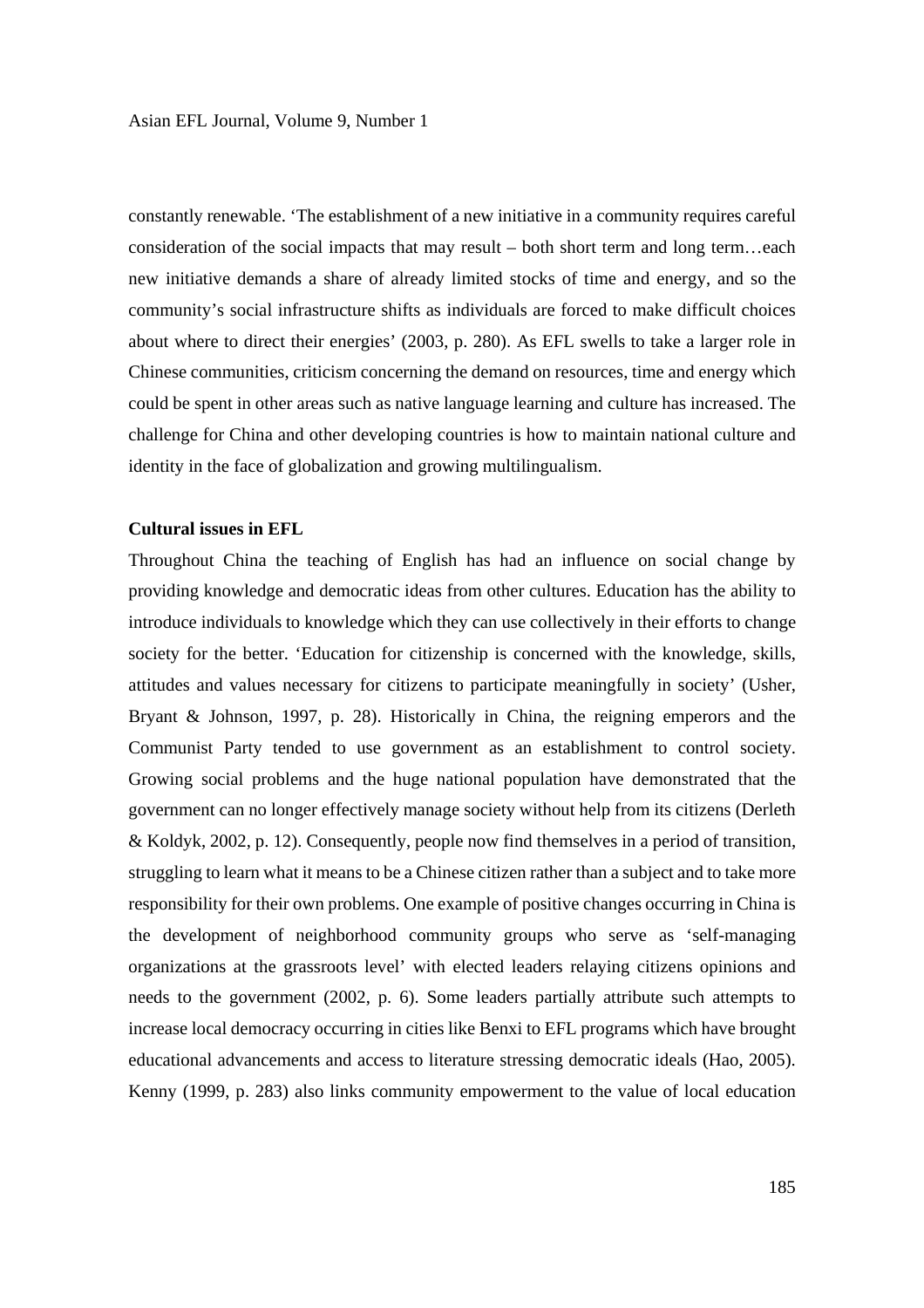where people are free to make their own 'informed decisions about the issues that affect them, their problems as they see them, and the ways in which they wish to resolve them'. Across China the teaching of English is interrelated to community development with individuals gaining global ideas and empowerment from other cultures just as the use of language is interrelated to the social relationships and the identities of the users (Graddol, 2006, p. 49).

 In an era where the Chinese government is striving to pursue a scientific and systematic approach in their planning strategies toward education there are many opportunities for re-examining the goals of learning English as a global language. Nevertheless, even with more thorough government planning, new technological tools, modern textbooks and methodologies, teachers still remain central to improving English language learning. Teachers are the main decision-makers at the classroom level who shape and modify the English curriculum based on their particular students' needs. Native speaker norms are gradually becoming less relevant as global English lessens the distinction between native speaker, second language speaker and foreign language user. EFL expert Widdowson (1994, p. 377) states that with more non-native English speakers world-wide than native speakers, English is no longer the exclusive property of its native speakers. The spread of English around the world has led to the appearance of new variations of English in different locations as the language changes and develops. The language is also no longer seen as serving the interests of a particular country or promoting specific ideologies, but simply serves global and local needs as a language of wider communication (Gray, 2003, p. 24). The overarching and practical goal for learning EFL is the ability to function and communicate effectively in English with people who live in differing cultural contexts. This new focus places non-native English speaking teachers in the important position of role models for the learners. English speaking Chinese teachers who share the students' linguistic and cultural background can uniquely provide encouragement as having already attained the English skills that the students highly desire (Oka, 2004, p. 4). Additionally, such bilingual instructors are in a good position to take ownership not only of the English language but also of the methods used in their local context in the teaching of EFL. With their knowledge and experience they are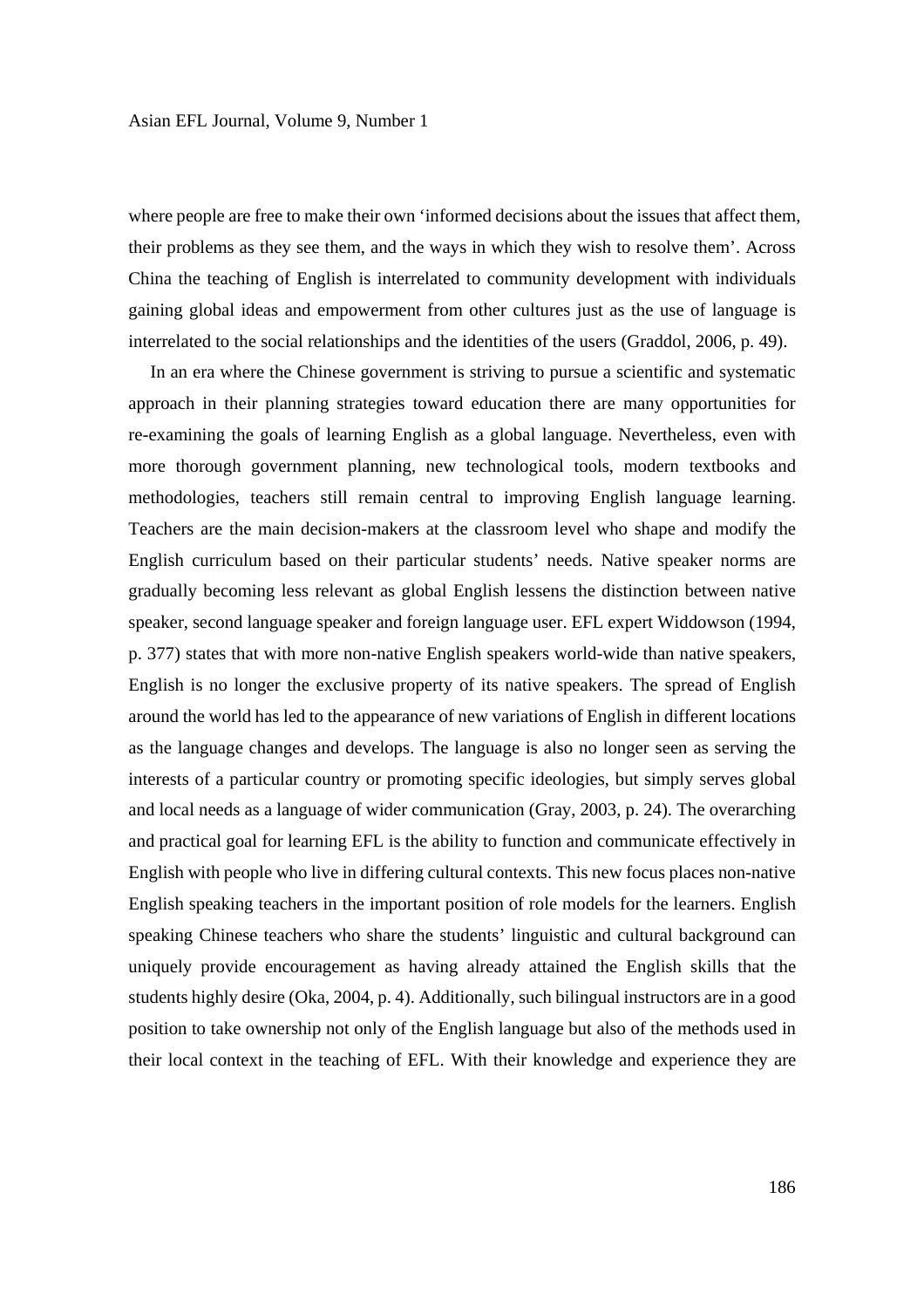well-equipped to think globally while acting locally in the best interests of building and enhancing their own communities.

 EFL programs utilizing native English teachers are generally financially more costly and include the controversial element of bringing imported values into the educational process. Miller (2003, p. 1) believes that values and morals play a significant role in EFL as the teachers interact with their students and curriculum. Foreign teachers may introduce outside elements from their differing backgrounds and frames of reference into the teaching of EFL where even their basic expectations of the students may be tied to cross-cultural or political issues (2003, p. 2). At the foundational level the cognitive skills used to acquire literacy in Chinese are significantly different from those needed in learning spoken English. Rote learning is a standard classroom practice and has value for Chinese learning, whereas English requires a greater degree of analytic and principle-based learning (Graddol, 2006, p. 117). Yet the vastly different communicative task-based language teaching can be an asset with a foreign teacher who effectively uses the opportunity to stretch and broaden the students' minds. Foreign EFL teachers in China often receive a great deal of awe and respect simply because they are so different from local teachers. This can provide opportunities to encourage students to reach beyond prevalent fatalistic attitudes and embrace new possibilities for development in their communities. The ever-present challenge is how to provide educational opportunities for positive social change and greater freedom without forcing colonial or western-style ideals upon the students.

 While some criticize any introduction of outside ideas by EFL programs, Dimmock and Walker (2000, p. 302) propose that, 'Globalization makes the recognition of societal culture and cross-cultural similarities and differences more important'. They define globalization as 'the tendency for similar policies and practices to spread across political, cultural and geographical boundaries' where societal culture is the 'enduring sets of values, beliefs and practices that distinguish one group of people from another' (2000, p. 303). The exchange of information and ideas through the medium of English can be positively viewed as an opportunity to recognize and celebrate diversity. Though cultural assimilation is evident across China, traditional culture still permeates social life in many ways. One of the major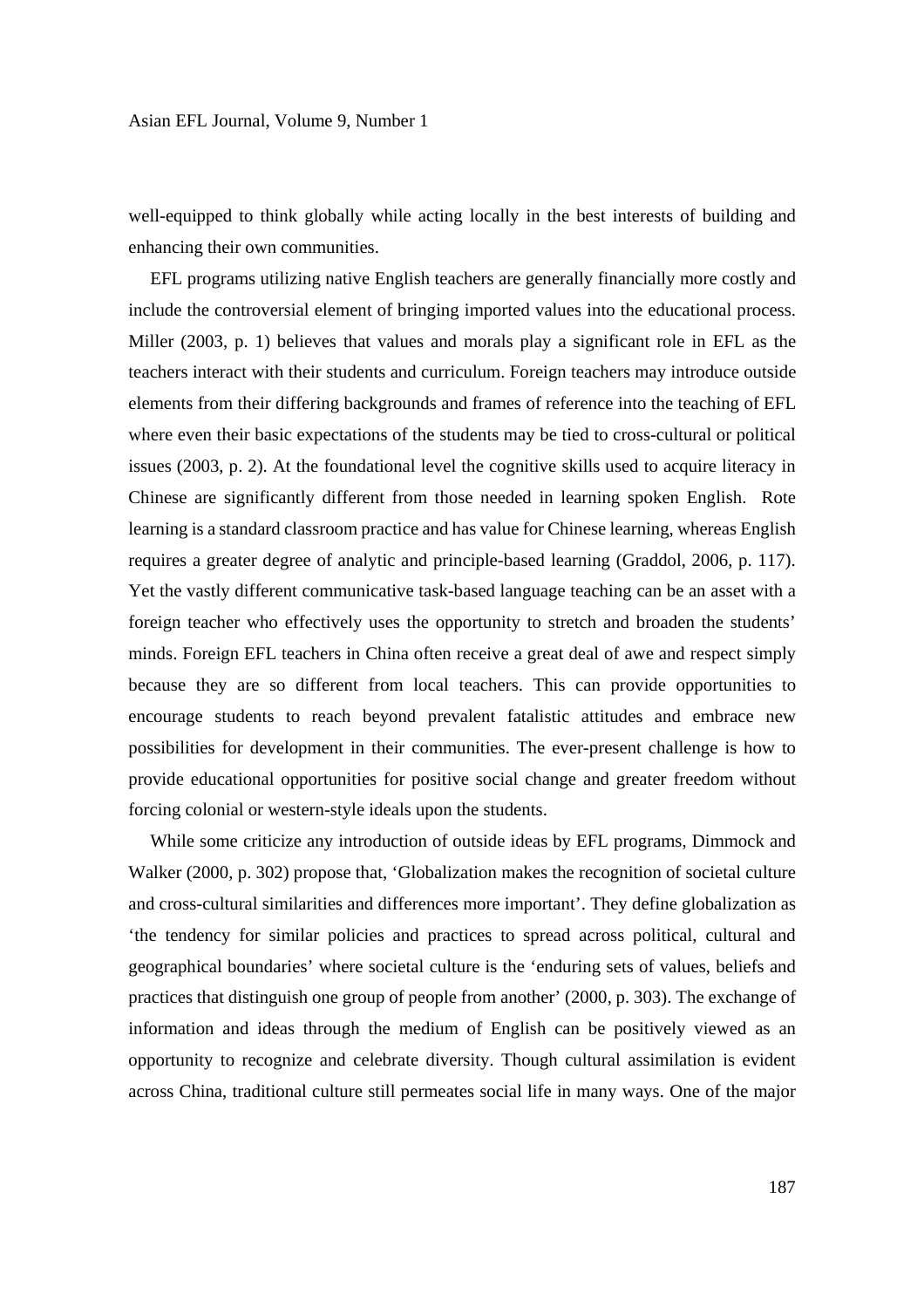cultural standards in China is that the society places more emphasis on the collective good and the influence of relationships rather than on the individualism that is commonly found among Western nations (Da, 2002, p. 21). Chinese culture also remains heavily influenced by hierarchy and seniority in contrast to the West where independence and equality are strongly advocated. The culture of any community indicates the elements that serve to bind that community together. Though values and norms are changing to reflect modern times, China is maintaining strong community bonds and continues to follow a path of change that demonstrates distinctly Chinese characteristics.

## **Discussion**

Luchini (2004, p. 2) states, 'Nowadays, pushed mainly by economic and political needs almost all trades and professions around the world demand people who are able to use a foreign language effectively as an essential tool for establishing meaningful communication, and an essential condition to be able to work in today's global context'. The high priority and large financial outlay for EFL programs in China is generally due to the perceived global importance of English. The exact relationship between the spread and the teaching of English to modern-day globalization is a complex one. Graddol (2006, p. 9) contends that economic globalization encourages the spread of English simultaneously as the spread of English encourages globalization. 'English has at last come of age as a global language. It is a phenomenon which lies at the heart of globalization; English is now redefining national and individual identities world-wide; shifting political fault lines; creating new global patterns of wealth and social exclusion; and suggesting new notions of human rights and responsibilities of citizenship' (2006, p. 12). With English developing as a world language, the field of sociolinguistics is gaining notoriety as it seeks to better understand the relationship between languages and the societal context in which it is used (Holmes, 1997, p. 1). This field of study is highly relevant to the processes of national and community development as well as the local changes being experienced in China today. Knowledge is power, and English is one primary medium for educational advancements in China. Freire (1972, p. 53) in his classic text on education theorizes that, '…liberating education consists in acts of cognition, not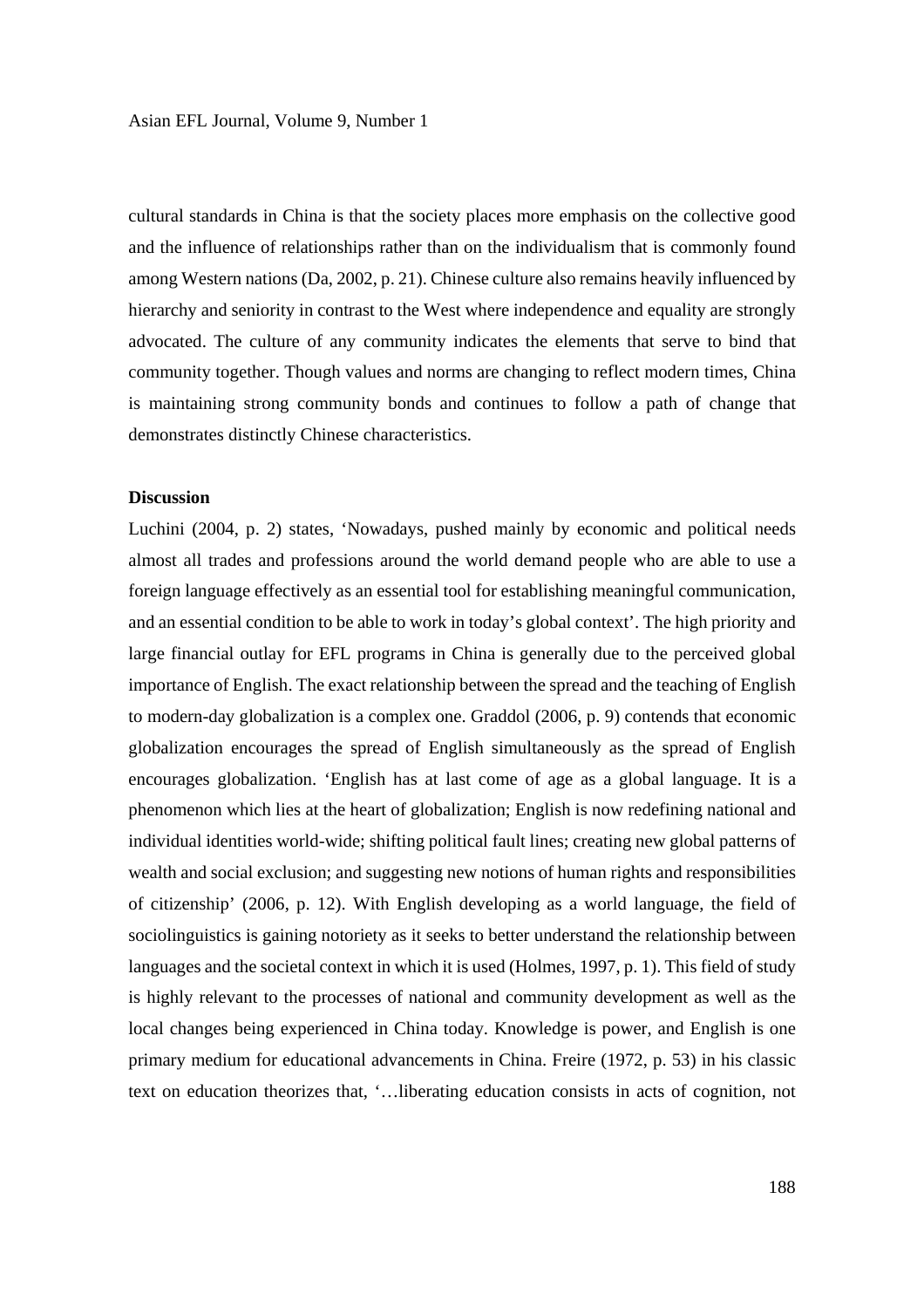simply transferals of information…' where the goal is to develop the students' ability to critically perceive the world and its changing reality. The trend toward globalization in the  $21<sup>st</sup>$  century is one part of a changing reality that highlights the importance of English as a global language. For China's development English and community development seem to be entwined with EFL programs serving a number of social functions beyond simply imparting the skill for learners to access relevant knowledge (Hegarty, 2000, p. 451).

 Since Deng Xiaoping's economic reform policy of 1979, China has been one of the world's fastest growing economies. China's accession to the World Trade Organization in 2001 is continuing to provide major impetus for reforms, better education and community development initiatives. The widespread economic growth has translated into human development with EFL programs serving to some degree as catalysts in the process. An area for further study involves analyzing and determining the exact degree to which EFL initiatives are contributing to national progress. The ability to assess the benefits of EFL in a standard manner is important, both for future funding and for encouraging further improvements in the Chinese educational system of English teaching. Though the Chinese government once claimed to provide free education to all children, funding constraints in the early 1990s led the central government to shift responsibility for school funding to the provincial governments. This element of decentralization has contributed to some problems for public education and EFL programs in locations where there is a lack of local government emphasis on education. The increasing number of fees and levies charged by public schools has placed a larger financial burden on parents (Free the Children, 2003). Part of this increasing educational cost is tied to the investment in EFL curriculum and the employment of foreign or qualified non-native English teachers who can ensure proper pronunciation and conversational skills in the classroom. The development of a standard assessment tool for local governments would help them to proactively target funds in areas where the most benefit is received and also assist in long-term planning for improving education.

 Through a vast range of community development programs, China has seen remarkable increases in longevity, standards of living, and access to health care and education. Since 1979 the economic and social choices of the people have been significantly enlarged. In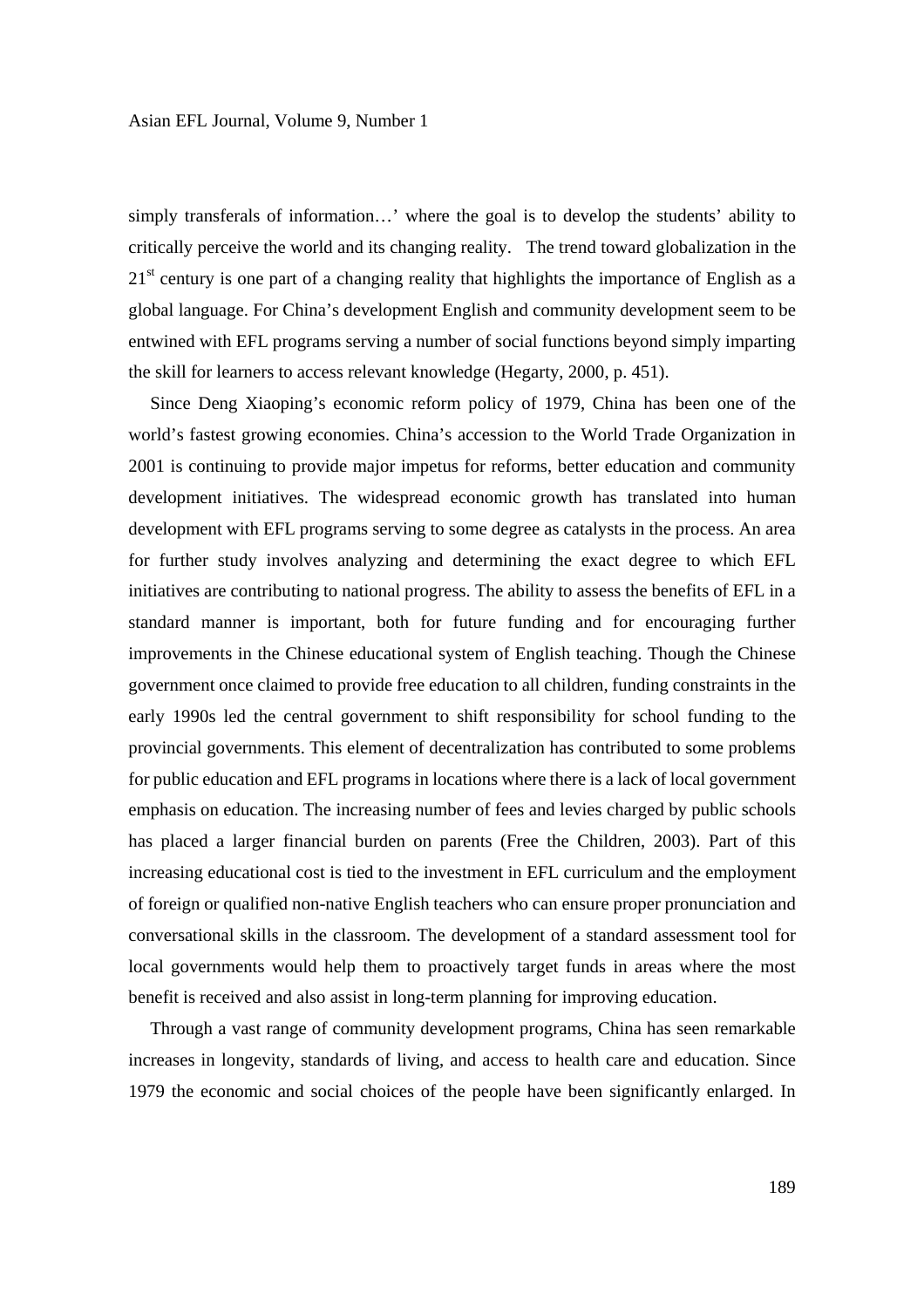many cities decentralization has brought economic freedom closer to the people by giving back the right of decision-making within a market economy environment (Zhang, 2002). With the highly selective, exam-driven public education system, English is critically important for achieving the required test scores for high school and university admission as well as attaining good jobs. Proponents of EFL programs stress that, 'Bilingual education does not simply improve the students oral English…it improves their overall linguistic ability and enables them to think in a second language' (China Education and Research, 2001). Young leaders who have graduated from public and private EFL programs are often better prepared to understand the viewpoints of people around the world and are at the forefront of introducing reform and change into the society at large.

### **Conclusions and Recommendations**

China is experiencing major changes as it shifts from a rural/agricultural to an urban / industrial society and from a centrally-planned to a more globally integrated market-based economy (The World Bank, 2003). In cities where quality EFL programs have been implemented, like Benxi, they are helping to build community capacity, prepare future leaders for a global environment, and spur on national development. Surveys and statistics recording some of the tangible benefits could be developed and improved as an area of further research to benefit local government planning. Basic community development needs are still a pressing issue in China and evaluating exactly how EFL is helping within the process is an ongoing matter with a challenge similar to chasing an ever-moving target.

 In both EFL and community development strategies the goal 'is to teach in such a way as to open up possibilities while responding to the community's agenda, rather than to reinforce structures of control or domination …' (Ife, 2002, p. 242). Education and the teaching of English is one means of empowering people within a community so that they have more options available for the future. Within the community, English education programs can raise the awareness level of residents giving them a greater understanding of the nature of citizenship and their responsibility for promoting the good of the community at large. Greater government investment in EFL programs could potentially support the national strategies for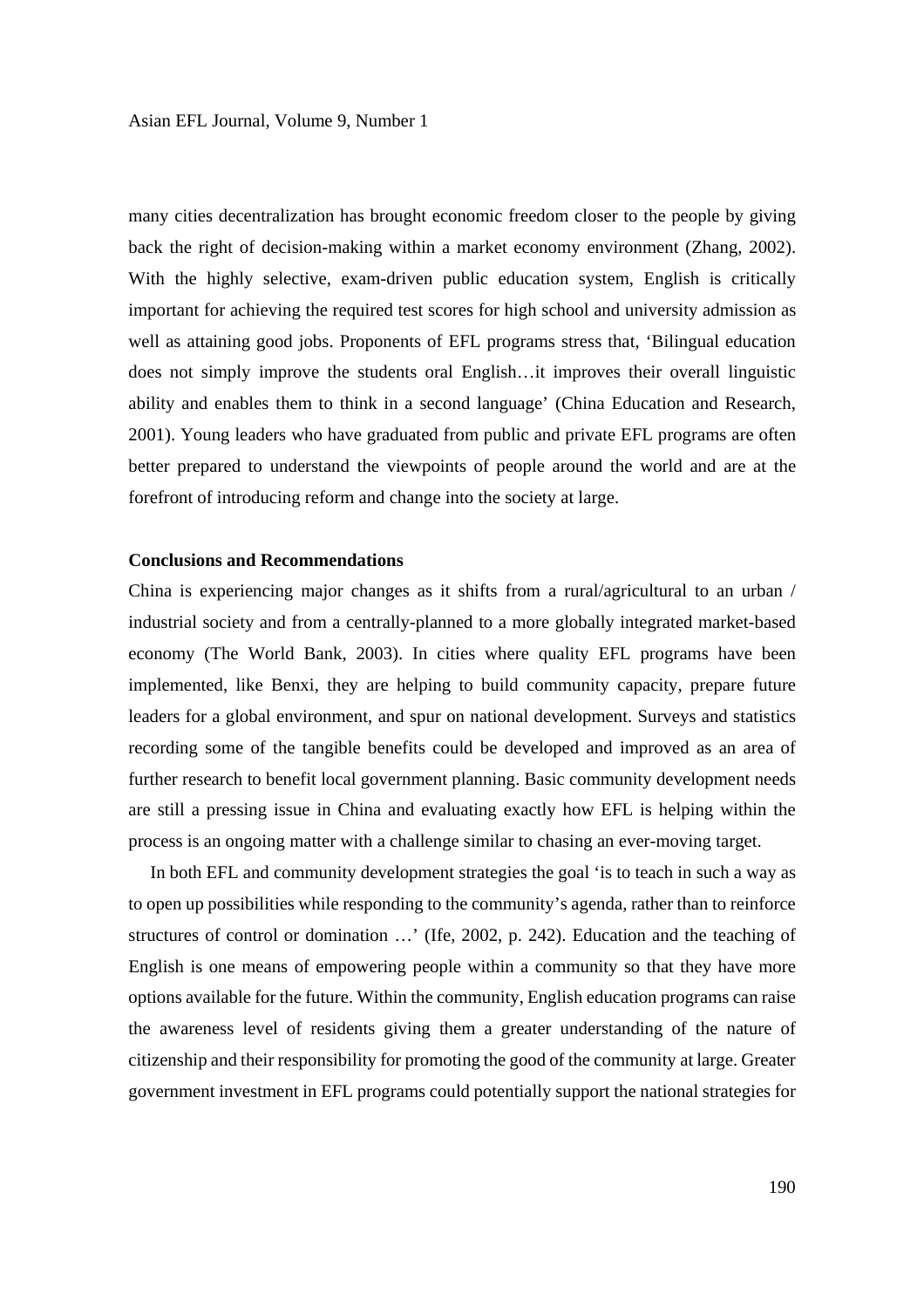sustainable development as results in Benxi show that they are one important factor in preparing more university graduates to meet the growing needs of rapid development and keeping pace with world technological, economic and social advances. With local government support EFL programs can continue to strengthen and empower local communities by serving as a bridge for introducing new ideas and producing a better educated workforce that is prepared to deal with the changing issues of a global world.

## **References**

- Adamson, B. & Morris, P. (1997). The English curriculum in the PR of China.  *Comparative Education Review*, *41*(1). Retrieved February 19, 2005 from Infotrac database.
- *Basic Statistics on Education* (2000). Retrieved October 30, 2004 from www.edu.cn/20010101/22284.shtml
- China Education and Research (2001). *China to Promote Bilingual Education*. Retrieved April 3, 2005 from www.edu.cn20010928/3003395.shtml.
- China Education and Research (2002). *China Embarks on Basic Education Reforms*. Retrieved October 5, 2004 from www.chinatoday.com/edu/a.htm.
- China in Brief (2000). *Political System and State Structure*. Retrieved February 18, 2005 from www.china.org.cn/e-china/politicalsystem/StateCouncil.htm.
- *Chinatoday.com* (2004). Education: Facts, figures and links. Retrieved November 30, 2004 from http://www.chinatoday.com/edu/a.htm.
- *China Yearbook* (2004). China through a lens. Retrieved October 20, 2004 from http://www.china.org.cn/english.
- College English Syllabus Revision Team (1999). *College English syllabus*. Shanghai: Shanghai Foreign Language Education Press.
- Da, Y. (2002). Voice: A legendary international communication medium. *China Today*, *51*(1), 16-29.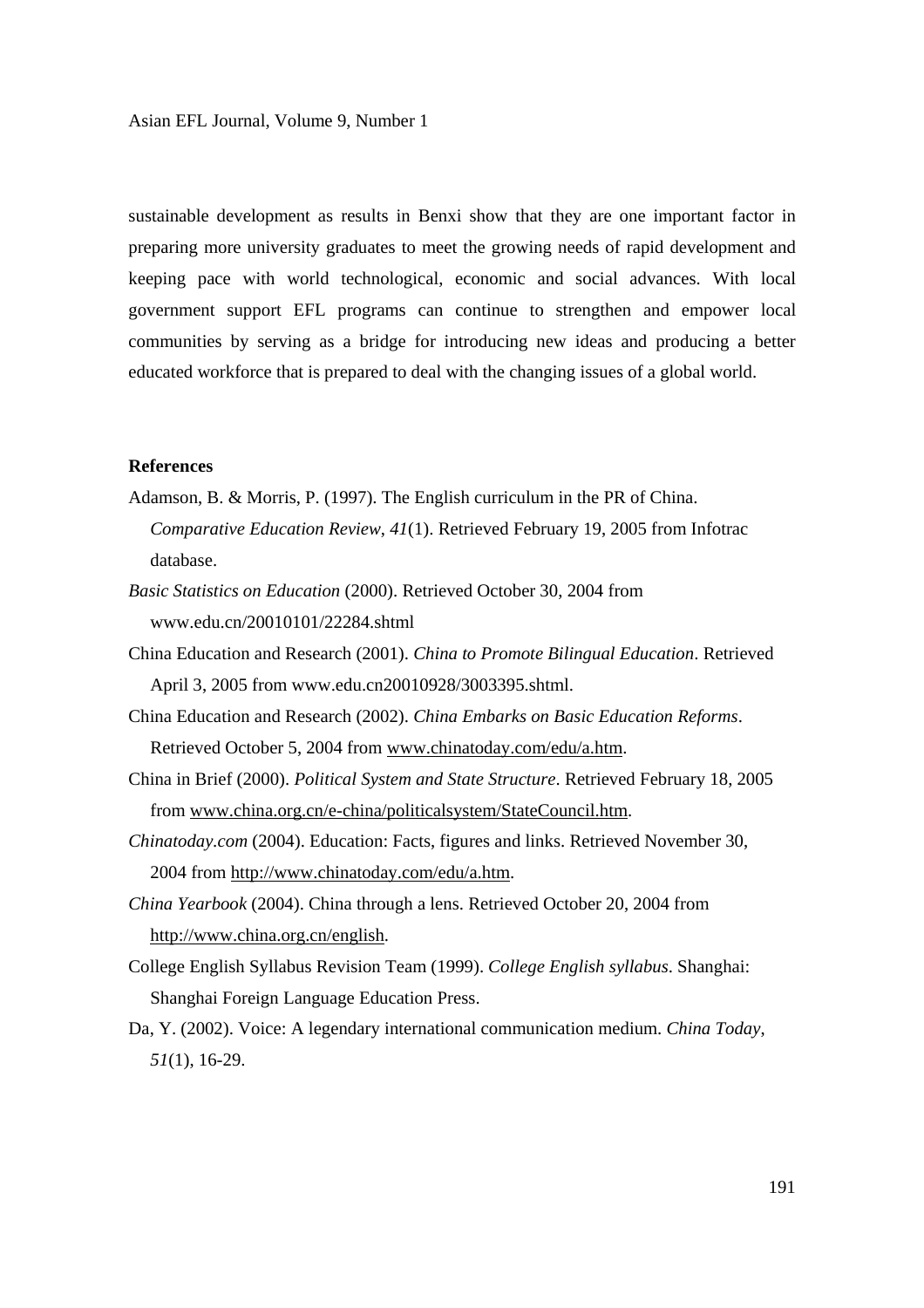- Derleth, J. & Koldyk, D. (2002 draft). *Community development in China: Harbinger of a civil society?* Retrieved March 3, 2005 from http://www.undp.org/povertyreport/ countryprofiles/ china1.html.
- Dimmock, C. & Walker, A. (2000). Globalisation and societal culture: Redefining schooling and school leadership in the 21<sup>st</sup> Century. *Compare*, 30(3), 303-313. Retrieved February 21, 2005 from ProQuest database.
- Eslami-Rasekh, Z. & Valizadeh, K. (2004). Classroom activities viewed from different perspectives: Learners voice and teacher's voice. *TESL-EJ, 8*(2), 1-2. Retrieved February 26, 2005 from DOAJ database.
- Free the Children (2003). *School building.* Retrieved April 4, 2005 from http://www.freethechildren.org/ education/school\_building\_project\_china.htm.
- Freire, P. (1972). Chapter 2. *Pedagogy of the Oppressed* (pp. 45-59). Middlesex, England: Penguin Education.
- Graddol, D. (2006). *English next Why global English may mean the end of English as a foreign language.* Retrieved March 20, 2006 from www.britishcouncil.org/learning-research.
- Gray, R. (2003). Review of teaching English as an international language: Rethinking goals and perspectives. *TESL-EJ*, *7*(1), 1-24. Retrieved February 26, 2005 from DOAJ database.
- Hao, D. (2005). Personal interview with J. Smith, Benxi, China. Conducted April 12, 2005.
- Hegarty, S. (2000). Teaching as a knowledge-based activity. *Oxford Review of Education*, *26*(3), 451-465. Retrieved March 1, 2005 from Proquest database.
- Holmes, J. (1997). *An introduction to sociolinguistics*. London: Longman.
- Ife, J. (2002). *Community development: Community-based alternatives in an age of Globalization*. Australia: Longman, Pearson Education.
- Kenny, S. (1999). The nature of community development. *Developing communities for the future* (pp. 3-34). Melbourne: Nelson.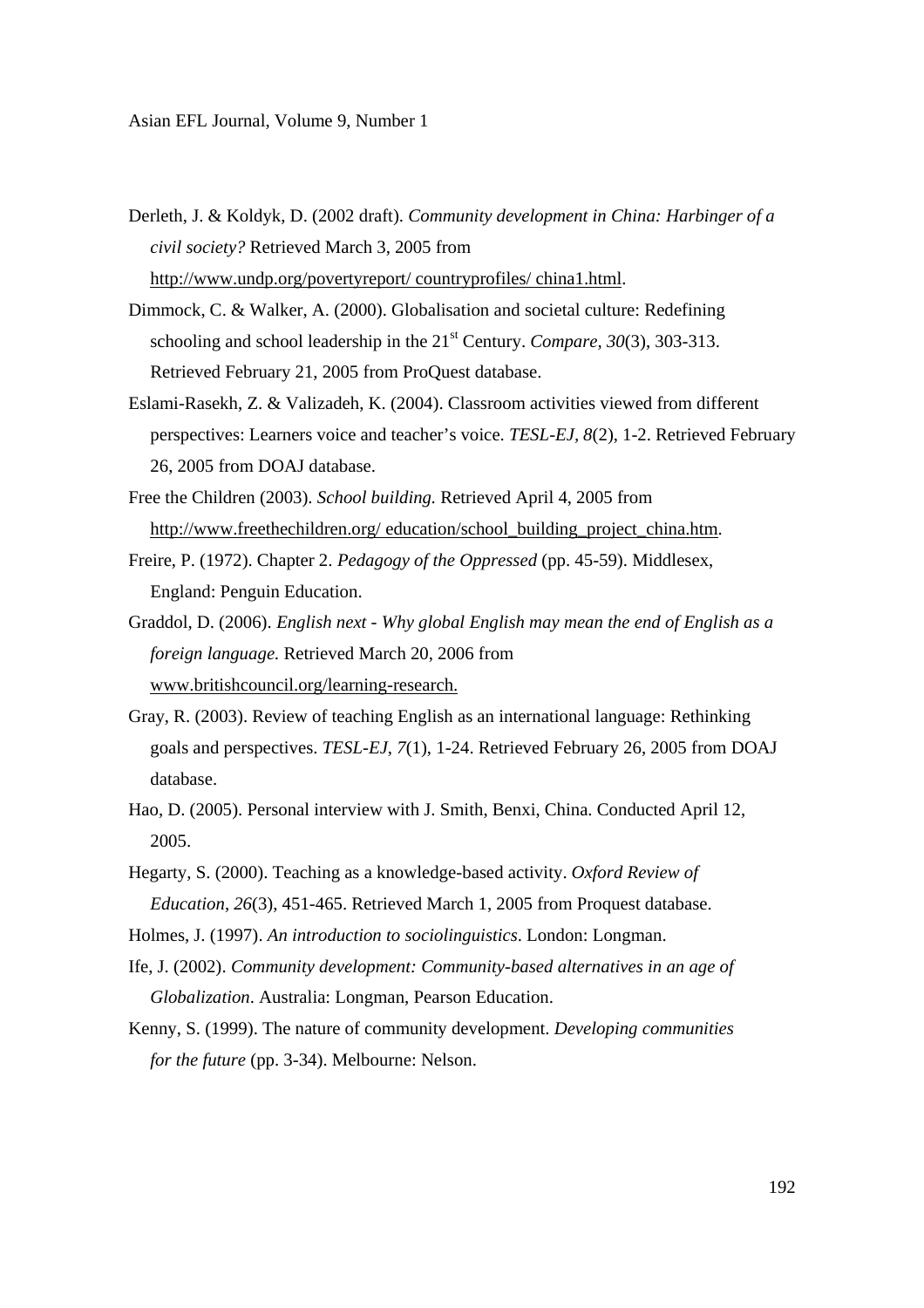- Leverett, T. (2004). Review of a history of English language teaching. *TESL-EJ*, *8*(3), 1-6. Retrieved February 24, 2005 from DOAJ database.
- Liaoning Basic Data (2004) *Liaoning education figures*. Retrieved April 2, 2005 from http://www.unescap.org/esid/psis/population/database/chinadata/liaoning.htm.
- *Liaoning Province* (1999). Retrieved April 4, 2005 from http://www.cpirc.org.cn/en/30Province1999-liaoning.htm.
- Lin, J. (1999). Social transformation and private education in China. *Questia*. Retrieved April 8, 2005 from http://www.questia.com/PM.qst?a.
- Luchini, P. (2004). Developing oral skills by combining fluency with accuracy-focused tasks: A case study in China. *Asian EFL Journal*, *6*(4). Retrieved April 3, 2006 from http://www.asian-efl-journal.com/december\_04\_PL.php.
- Miller, P. (2003). Review of values in English Language Teaching. *TESL-EJ*, *7*(2), 1-2. Retrieved 20 February 2005 from DOAJ database.
- National Bureau of Statistics of China. (2004). *2004 China statistical yearbook*. Retrieved April 6, 2006 from

http://www.stats.gov.cn/english/statisticaldata/yearlydata/yb2004-e/indexeh.htm.

- Oka, H. (2004). A non-native approach to ELT: Universal or Asian? *Asian EFL Journal*, *6*(1). Retrieved April 7, 2006 from http://www.asian-efl-journal.com/04\_ho\_ind.php.
- Schick, J. & Nelson, P. (2001). Language teacher education: The challenge for the  $21<sup>st</sup>$  Century. *The Clearing House*, *74*(6), 301-305. Retrieved March 1, 2005 from Proquest database.
- Shen, H. (2003). Marshalling national resources to tackle the rural issue. *China Today*, *52*(5), 12-16.
- Simpson, L., Wood, L. & Daws, L. (2003). Community capacity building: Starting with people, not projects. *Community Development Journal*, *38*(4), 277-286. Retrieved from ProQuest database.
- *The State Council* (2005). Retrieved February 16, 2005 from http://english .people.com.cn/data/ organs/ statecouncil.shtml.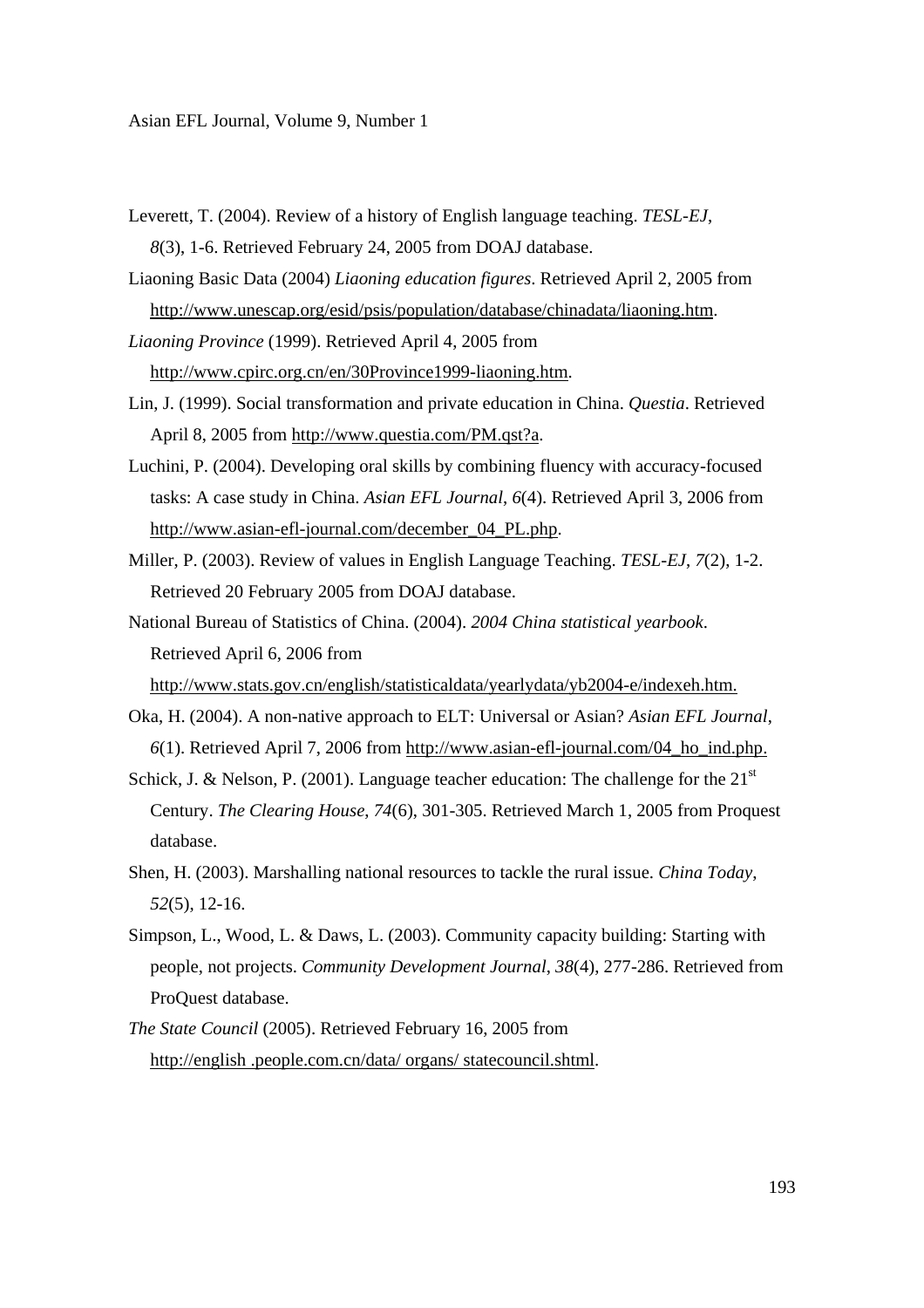- The World Bank (2003) *County assistance strategy for China*. Retrieved April 6, 2005 from http://www.worldbank.org.cn/English/Overview/overview\_cas.htm.
- United Nations Economic and Social Commission for Asia and the Pacific. (2006). *China 2004*. Retrieved April 1, 2006 from http://www.unescap.org/stat/data/apif/china\_apif2004.pdf.
- United Nations Human Development Report (2004). *Country fact sheets*. Retrieved April 6, 2005 from

http://hdr.undp.org/statistics/data/country\_fact\_sheets/cty\_fs\_CHN.html.

- Usher, R., Bryant, I. & Johnson, R. (1997). *Adult education and the postmodern challenge: Learning beyond the limits*. Chpt. 2, pp. 28-50. London: Routledge.
- Wang, H. & Cheng, L. (2005). The impact of curriculum innovation on the cultures of teaching. *Asian EFL Journal*, *7*(4). Retrieved April 5, 2006 from http://www.asian-efl-journal.com/December\_05\_hw&lc.php.
- Widdowson, H. (1994). The ownership of English*. TESOL Quarterly, 28*(2), 377-389.
- Zhang, A. (2002). Economic growth and human development in China. *UNDP occasional paper 28.* Retrieved March 10, 2005 from http://hdr.undp.org/docs/publications/ ocational\_papers/oc28a.htm.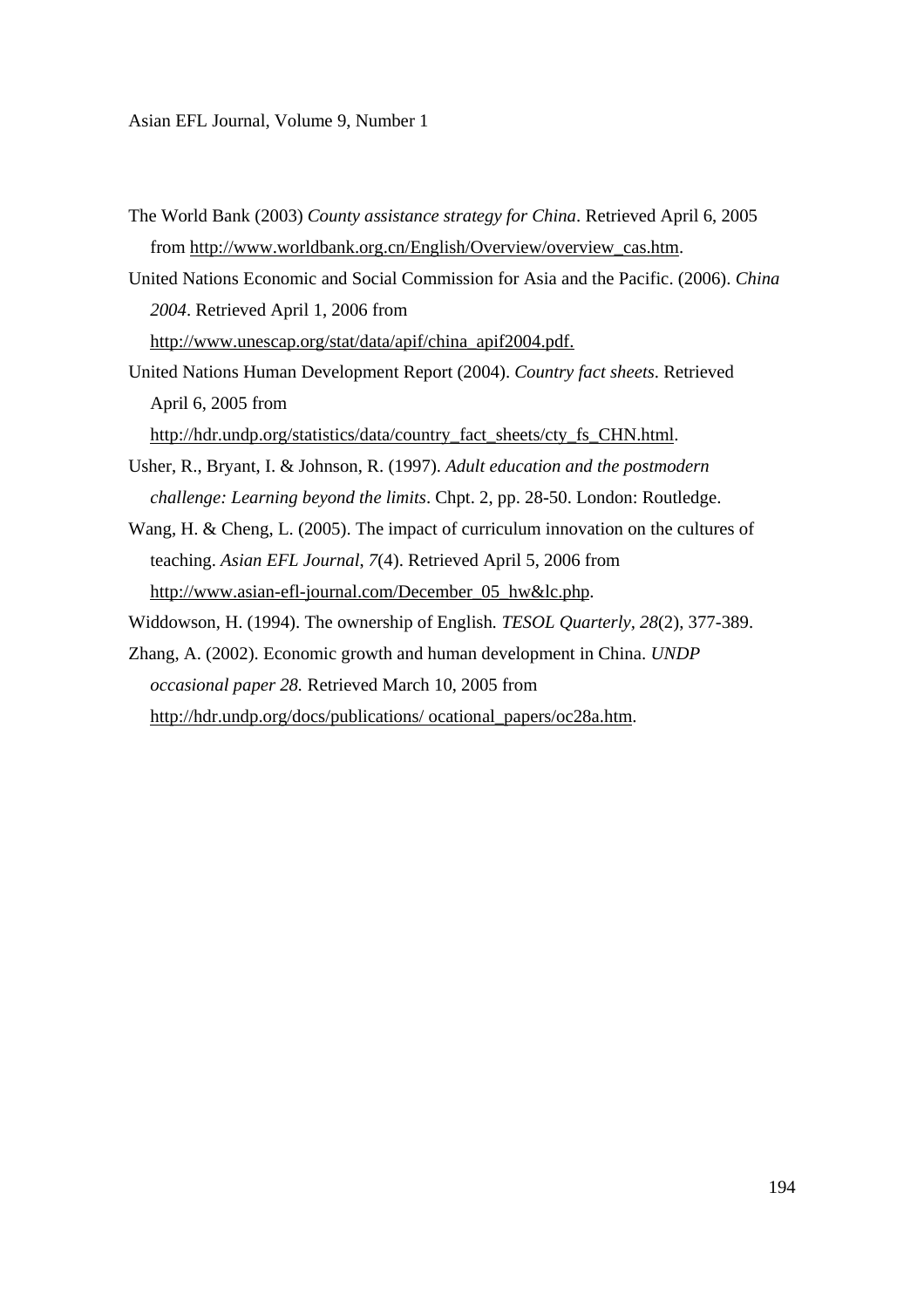

# **Developing "The Course" for College Level EFL Learners and Faculty Members in Vietnam**

**Greta J. Gorsuch**  *Texas Tech University, U.S.* 

### **Bio Data:**

Greta Gorsuch, Ed.D, Temple University Japan, has taught EFL in Japan and Vietnam, and ESL in the U.S. Her research interests are in reading in EFL settings, evaluation, performance assessment for international teaching assistants, and adult second language acquisition. She has published articles on these topics in English for Specific Purposes, Reading in a Foreign Language, System, TESL-EJ, and TESOL Quarterly. She is also co-author of the Impact textbook series.

**Key Words:** Course Design, Curriculum

#### **Introduction**

In November, 2005, I was informed I would be sent for four months to Vinh University, Nghe An Province, Vietnam, as part of the Fulbright visiting lecturer program. Before this point I knew I would be going to Vietnam sometime in the first half of 2005, although I did not know where, nor what I would be teaching, nor precisely when I was to start. What happens when the teacher/course designer needs to create courses for learners in a context remote from her experience, and in a situation in which knowledge in advance is confused or nonexistent? When the courses are to be taught in an impoverished region in a developing country where resources thought to be basic to many educators in developed countries, such as a selection of textbooks, bookstores, computers and computer printers, copy machines, overhead projectors, and timely mail service, are not readily available? This is a report of what happened in just this situation.

## **Preparing for Departure**

Learning where I would be sent did not necessarily answer the question of what I would teach. I was the first Fulbright person to be sent to Vinh University, although the university had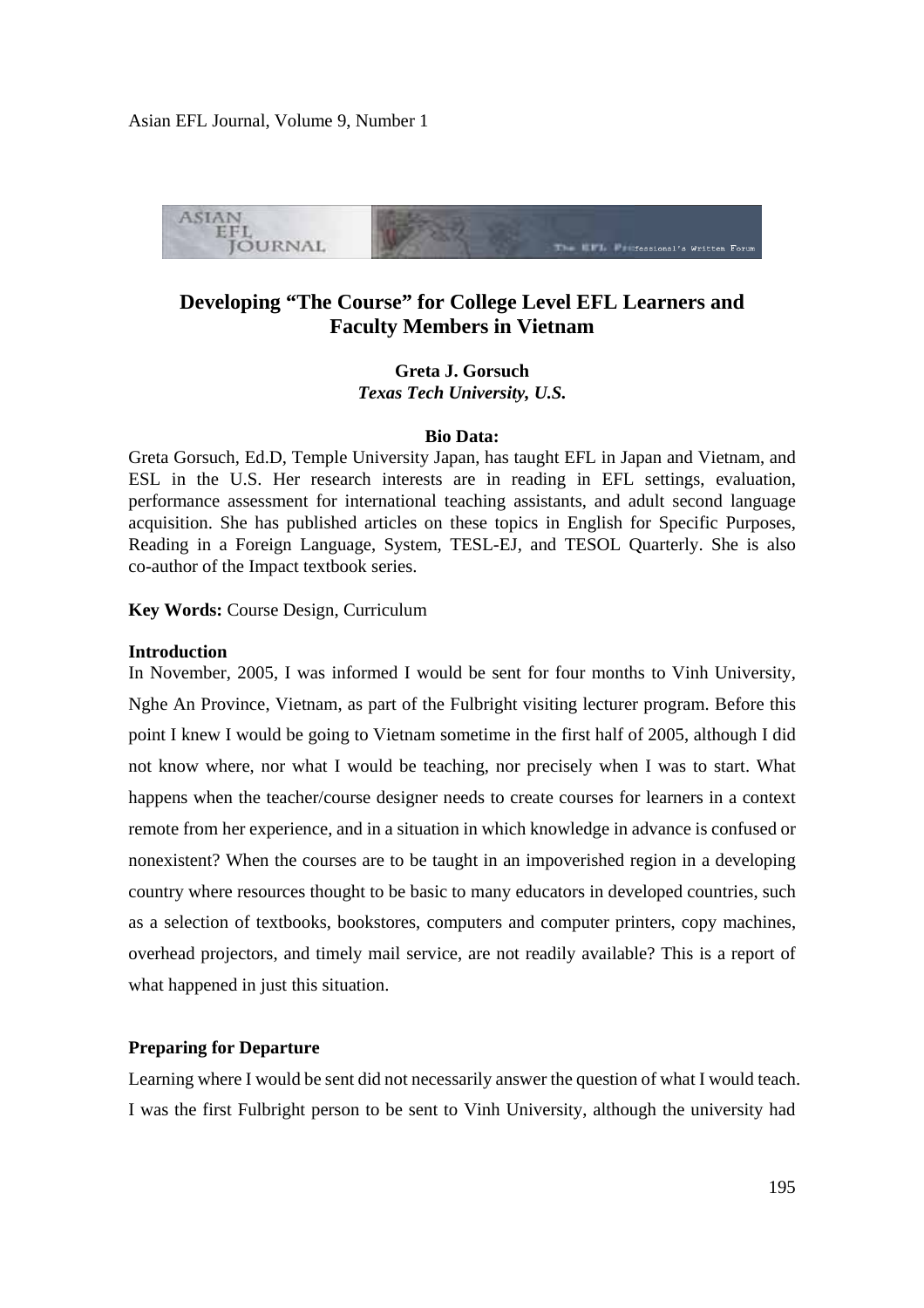been hosting volunteer native English speaking teachers sent by a Christian organization for several years. While I had lived in the Philippines and Japan, and had taught for many years in Japan, I had never visited Vietnam, nor had I met many Vietnamese English language learners. In the course of researching educational cultures and language development of international teaching assistants (ITAs) in the U.S. (there were two Vietnamese graduate students in an ITA program I worked in), I had done some reading on the history of Vietnamese education (e.g., Dao, Thiep, & Sloper, 1995). I learned that Vietnamese higher education was strongly influenced by remnants of French colonialism, that schools were under central governmental control, that opportunities for higher education were largely limited to Vietnamese under the age of 25, and that Russian and French language study had given way somewhat to English language study in recent times.

 E-mail correspondence with Fulbright officials in Washington, D.C., and Hanoi, and with various officials at Vinh University, did not clarify issues of what I should teach, what materials I should bring with me, what students' levels or needs were, nor what was available in terms of equipment or other teaching resources such as blackboards, chalk, or computer printers. On one hand, Fulbright officials in Washington stated I would be teaching teacher education courses and that I should not consider myself to be a rank and file English as a Foreign Language (EFL) teacher. Fulbright officials in Hanoi emphasized that I should "make a lasting difference" at the school and help to bring material changes in teaching methodologies there. And, one real need at the school was to hold an English development course for staff in the International Relations office and faculty members in various departments who wished to study abroad, particularly in Korea, where they would have to pass English tests in order to be eligible for a scholarship there. I should also hold seminars for faculty members on curriculum, testing, or research methods on a monthly basis. While in theory this sounded fine, I had no information on the proficiency of the students for the English development course, nor for type of proficiency (written word versus grammatical knowledge versus communicative competence) for the faculty members, for that matter.

 Correspondence with various parties at Vinh University was equally confusing. Could I teach five EFL *classes* for the undergraduate students? They want to be English teachers.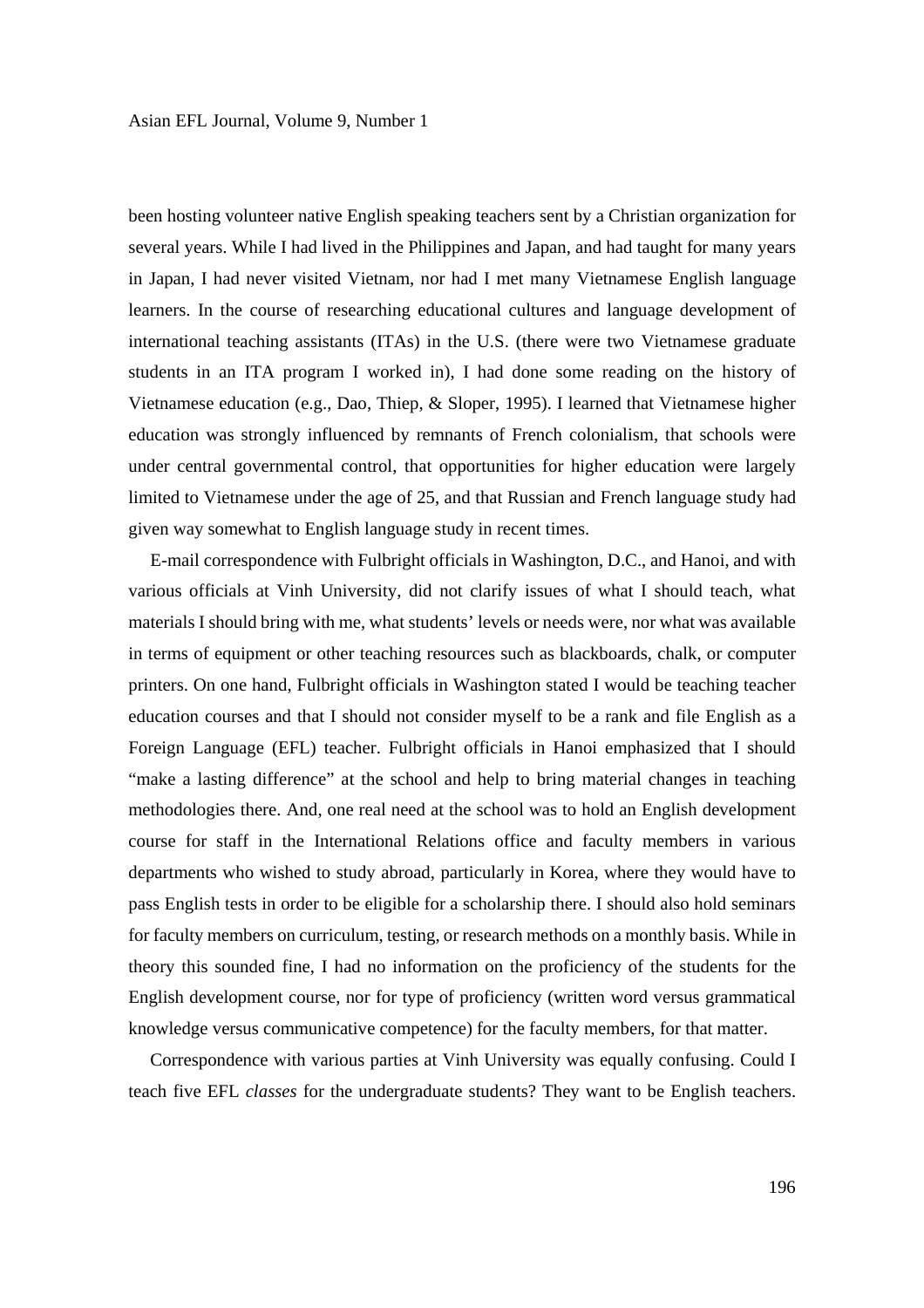These could be reading, speaking, listening, or writing classes. Could I teach seven *periods*? A period is 45 minutes long. We also need a language development course for new teachers to meet from 7 to 10 AM. We need TOEFL or IATEFL preparation classes for our staff, could you teach that at night? In the midst of this, I was urged by the Washington Fulbright people to put together whatever books, tapes, or other materials I wished to use (including class textbooks), pack them into a maximum of four boxes, each of which must weigh less than 40 pounds and measure less than a combined 72 inches (height by width by depth), and do it *quickly* because the boxes would take a minimum of three weeks to arrive, even by diplomatic pouch. I came to understand several things: First, I was not going to get sufficient contextual information before my departure; Second, what and who I would teach would likely be an issue of confusion and negotiation even after my arrival; and Third, I had better have a plan about what I would do regardless of what or who I was asked to teach once I arrived.

## **Knowing the Context**

Curriculum writers in TESOL rightly point out the importance of investigating the context in which new courses will be developed (Graves, 2000; Richards, 2001; Woodward, 2001). Material and human resources, learner ability, as well as institutional, collegial, and learner perceptions of need, constrain what a teacher/course designer can do. Great ideas about courses in which language learners exchange videotaped diaries will not go far in a context where video technologies are not available, the students are complete beginners who do not feel the need to talk, the school is accustomed to book-based language practice, and the colleagues believe teacher-to-whole class instruction is most suitable. While many teachers develop courses at an informal level without much preparation (as when they are assigned to teach a course new to them, or they change jobs), most language educators would hesitate to formally develop a full blown course with no knowledge of the students or institution. Developing goals, objectives, lesson plans, and materials is time consuming, and what if all of it is wrong for the learners, the facilities, the institution?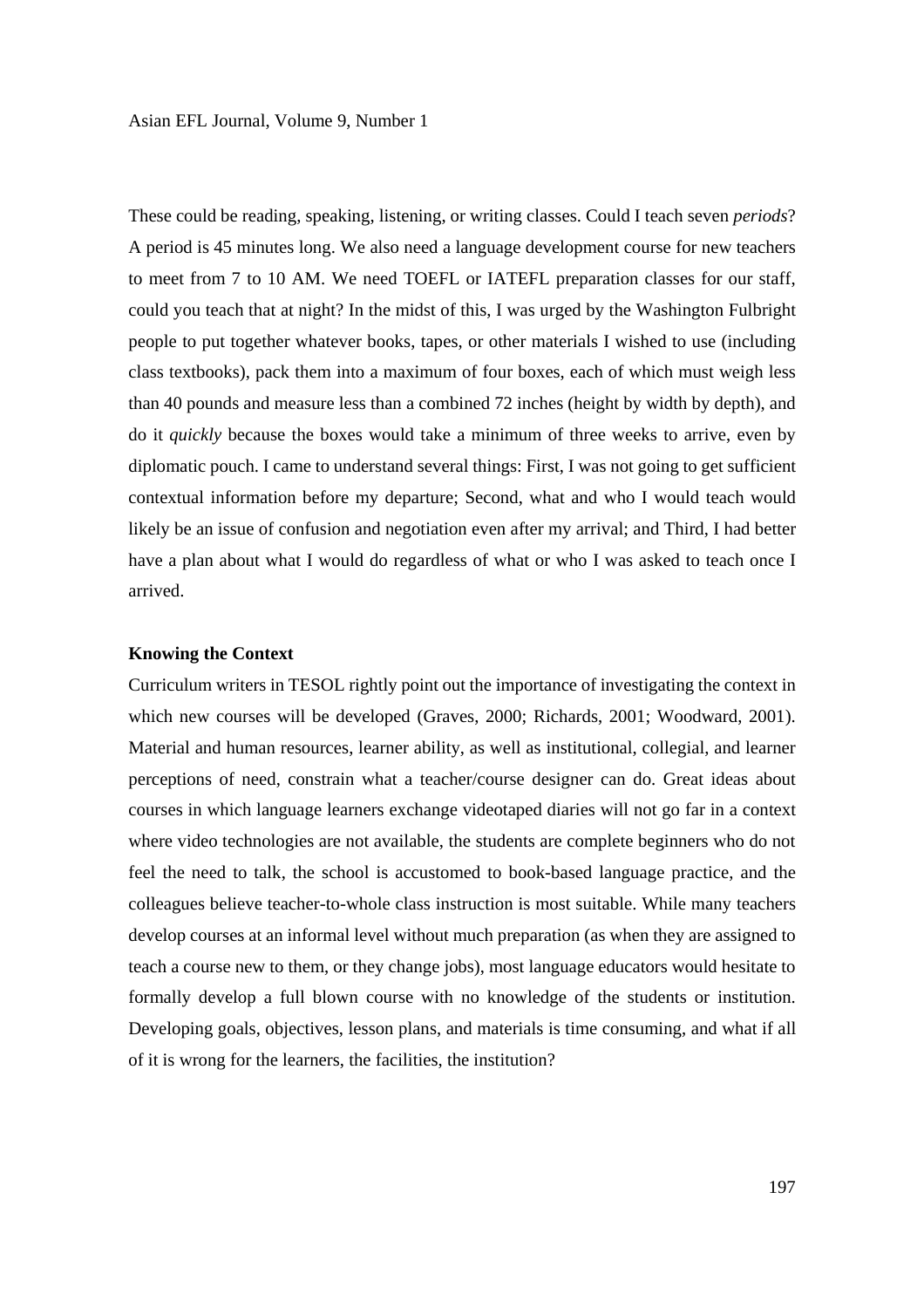## **One Solution: Knowing my Assumptions**

In situations like the one described above, I think teachers are thrown back upon their only, and best, resource—themselves. Based on this, I considered my core beliefs of how language learning is accomplished and what I felt I could do, at base level, with only a few reference books and one or two class textbook sets at my disposal. In essence, I defined "the course," an action-based core set of beliefs, an agenda, that I would take to a new and temporary teaching context. While I will describe these beliefs in detail below, I will state them briefly here: I believe that the L2 should be used maximally in the classroom, particularly by the learners taking on positions of holders of critical classroom information, for the purpose of increasing fluency. By "critical classroom information" I mean information necessary to the functioning of the class, such as giving directions, putting students into groups or pairs, taking roll, or expanding on utterances I or learners themselves make. I believe that learners should be able to formulate their own language learning goals and should be able to name and use strategies to support those goals. I believe that language learners need to learn features of sociolinguistic and textual knowledge. In other words, I think learners should learn to use language appropriate for some social situations, and that learners should know that conversations and other kinds of communication do tend to follow certain "scripts" in different cultures and can be expressed in a range of forms. Finally, I believe that learners need to learn the role of content schemas (the "scripts" and forms mentioned above) in comprehending and creating English messages, and learn how to use introspective techniques to access and develop those schemas. As might be guessed, my orientation is towards teaching adults who are not complete beginners. But I felt fairly confident I would not be asked to teach young children while in Vietnam.

### **After Arrival: The Curricular Context**

### *The geographic and institutional context*

Vinh University, founded in 1959, is located in Vinh City, a city of 200,000 on the southern edge of Nghe An Province. The city faces the Tonkin Gulf approximately 200 kilometers south of Hanoi. Nghe An Province has long been one of the most impoverished provinces in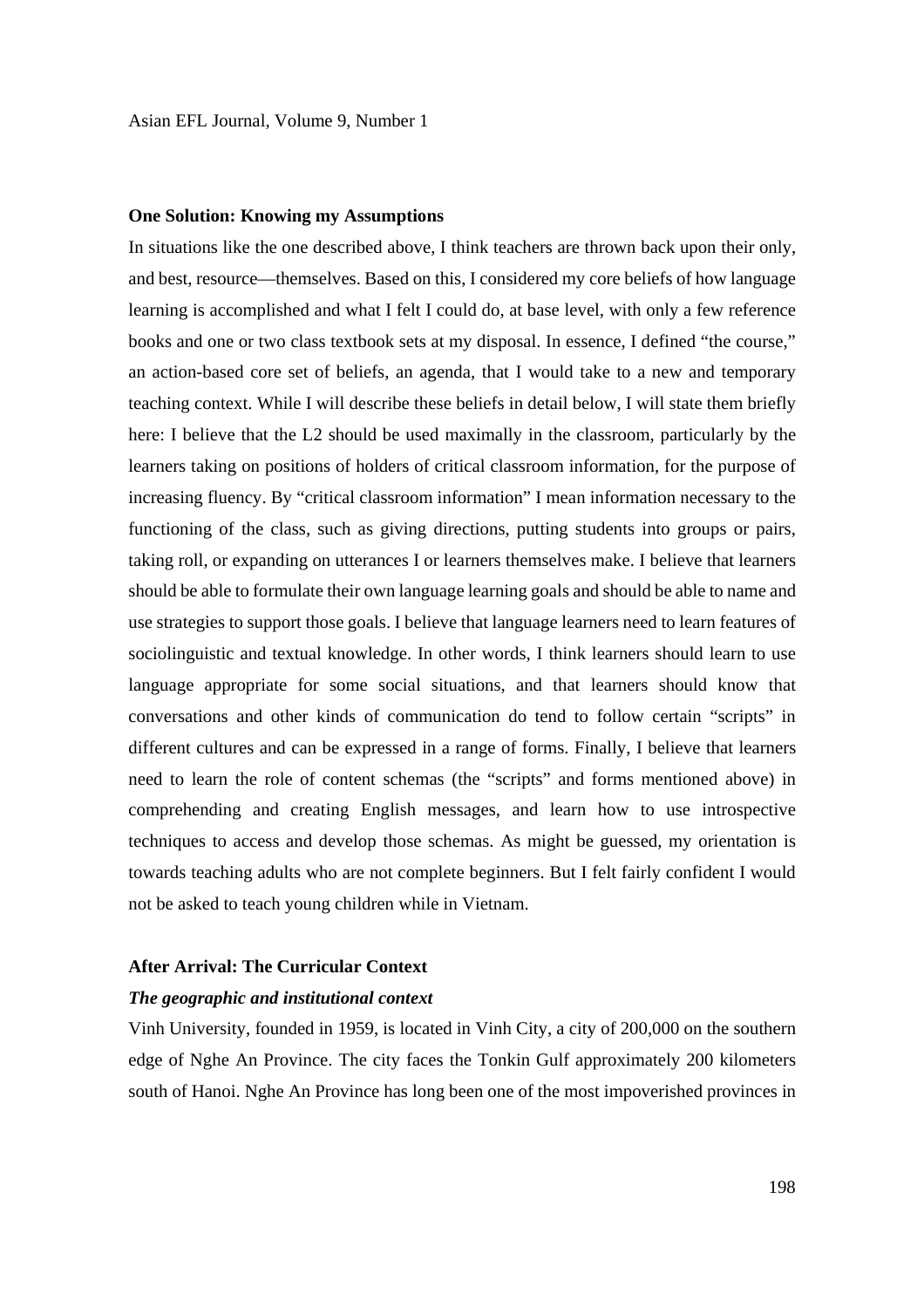Vietnam (Florence & Jealous, 2003). Vinh City is the capital, and has been experiencing some recent economic development, but is not accessible to Hanoi except by a six hour night train, bus, or car ride. There are only a handful of foreigners in the region, and the sight of a foreigner on the street and on campus is an object of curiosity and comment.

 Vinh University is one of the poorest public universities in Vietnam (N. Phuong, personal communication, March 2, 2005). It was founded as a teacher's college, and continues in this tradition, offering a full range of academic subjects, such as physics, chemistry, political science, forestry, computer technology, and foreign language for the benefit of future elementary and secondary education teachers and their students (Nghe An Provincial Government, 2005). In 2001-2002, it enrolled 15,000 students in undergraduate and graduate programs (Nghe An Provincial Government, 2005). Many students are from Nghe An Province, and will stay in the area once they graduate, sometimes teaching in very rural settings (N. Phuong, personal communication, March 2, 2005). The university is making great strides in building itself up through new construction projects through the auspices of the World Bank (T. Tung, personal communication, March 1, 2005). Yet classrooms continue to be overcrowded and outmoded, and 1950s era equipment is not being replaced, particularly in the science related departments (T. Tran, personal communication, March 2, 2005). Departments do not generally have photocopiers and most teachers make copies at their own expense at one of the many one-room photocopy shops near the campus. Very few individuals own computers or have Internet access on household telephone lines, but in recent years literally hundreds of reasonably priced Internet cafes have opened near the campus and are jammed with students. Teachers go there to check their own e-mail accounts (T. Tran, personal communication, March 2, 2005). Western textbooks, audio tapes and CDs, computer programs, and other instructional media taken for granted by many educators in more developed nations are generally out of reach, both in price and availability, for most departments, faculty members, and students (T. Tran and N. Phuong, personal communication, March 2, 2005).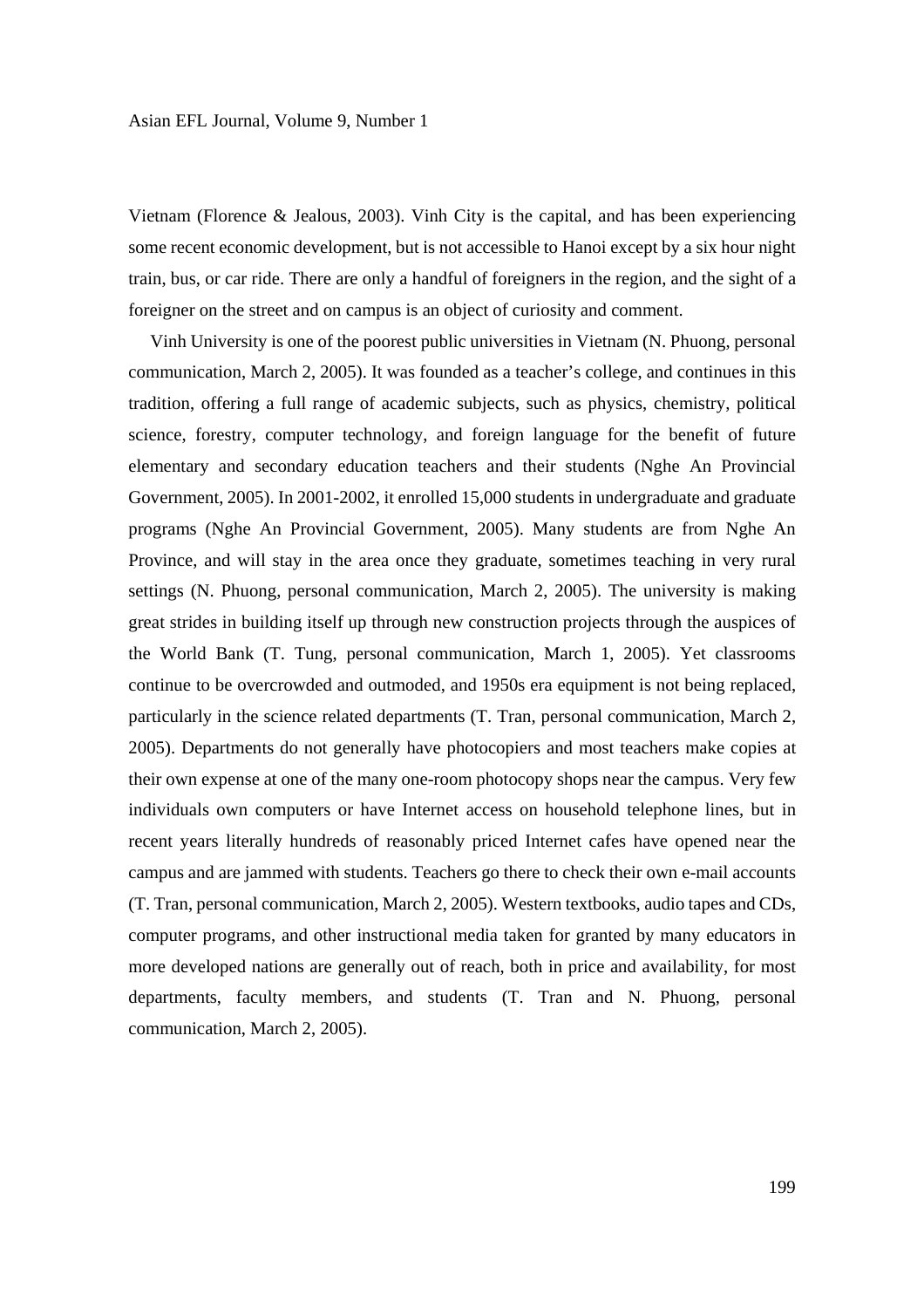## *The International Relations Office*

The International Relations Office at the university undertakes a number of essential functions, including writing grant proposals for World Bank grants and administering those funds for major construction and equipage programs. The office is responsible for interacting with the Vietnamese government to get visas for all of the foreign teachers (English and French speaking) and students at the university (there are students from Laos, Cambodia, Korea, and Thailand). The director makes frequent visits to universities in other Southeast Asian countries to forge relationships with them. It is the International Relations Office that initiated the quest for a visiting Fulbright lecturer. One of their aims was for the Fulbrighter to teach an English enrichment course for faculty members in all departments (biology, technology, and forestry, for example) who aspire to graduate study overseas in Korea, Thailand, and the U.S. This group of students will be described below.

## *The Foreign Languages College and English Program*

Despite this seeming geographic and academic isolation, the Foreign Languages College of Vinh University has made sustained efforts to provide future and current foreign language teachers with a strong basis in language skills, linguistic theory, and teaching methodology. Founded ten years ago, it is one of the newer departments at the university (H. Vu, personal communication, March 10, 2005). It maintains programs in English, French, Chinese, and Russian and employs over 60 full time faculty members (N. Phuong, personal communication, March 2, 2005). In the English program alone, there are four major areas of study: literature/translation, linguistics, methodology, and practical skills (interpreter training). Students must take courses in all four concentrations. Besides skills courses offered in all four skills (reading, writing, speaking, and listening), courses in semantics, discourse analysis, phonetics and phonology, and methodology are required for undergraduate students in the program (T. Tran, personal communication, February 20, 2005). 80-90 students graduate from this program per year. Most become teachers in primary or secondary education while a few are hired by the department to teach at the university, and 10% become interpreters (N. Phuong, personal communication, March 2, 2005). Students with high grades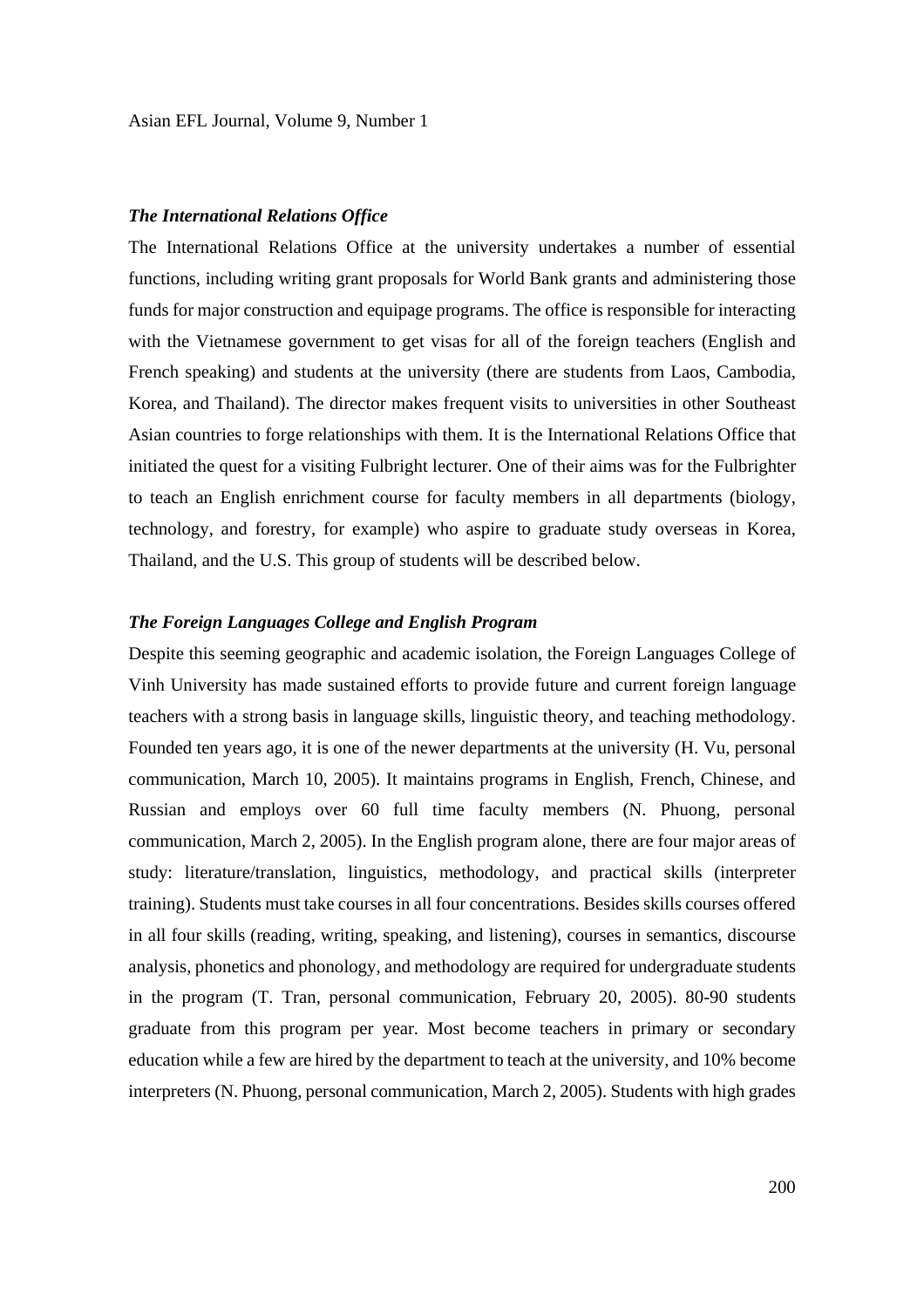are strongly encouraged to seek graduate education in Hanoi and receive material help from the Science Committee at the university, whose recommendation is a prerequisite to graduate study in Vietnam. According to the dean, the course offerings are as broad as they are due to sustained efforts on the part of the dean and "young" faculty members to improve the quality of the program and the general level of faculty members' professional qualifications (N. Phuong, personal communication, March 2, 2005). Faculty salaries are very low (U.S. \$40 to \$60 per month), however, and most faculty members must teach private classes in order to make ends meet. Graduate study, even in Vietnam, remains an elusive goal for that reason. There is a language lab and a department specific library, with a full time librarian, with reference books for students to write their theses, and proposals have been made to the university president to create a multimedia room (N. Phuong, personal communication, March 2, 2005).

## *The classroom context*

Despite these improvements and efforts, the physical condition of the facilities, equipment, and materials remains poor. Classrooms are not heated or cooled (although in some of the newer rooms there are ceiling fans) and with concrete floors and walls, and with doors facing the open outdoors where students congregate, are incredibly noisy. Older classrooms are poorly lit with bare lightbulbs hanging from the ceiling. Students sit on heavy wooden benches behind wooden tables which are crowded into the classrooms, making task work calling for students to move around the room difficult. Many electrical outlets do not work. Tape and video players often do not work or are not available (M. Schott, and H. Vu, personal communications, March 10, 2005). Original versions of reference books, textbooks, audio tapes and CDs are not available and out of the financial reach of faculty members and students alike. The library is not well stocked, and students lack the materials they need in order to write theses (T. Tran, personal communication, March 2, 2005). Faculty members must travel at their own expense to other universities six or more hours away to use their libraries to find and digest teaching ideas, books, and textbooks (H. Vu, personal communication, March 2, 2005).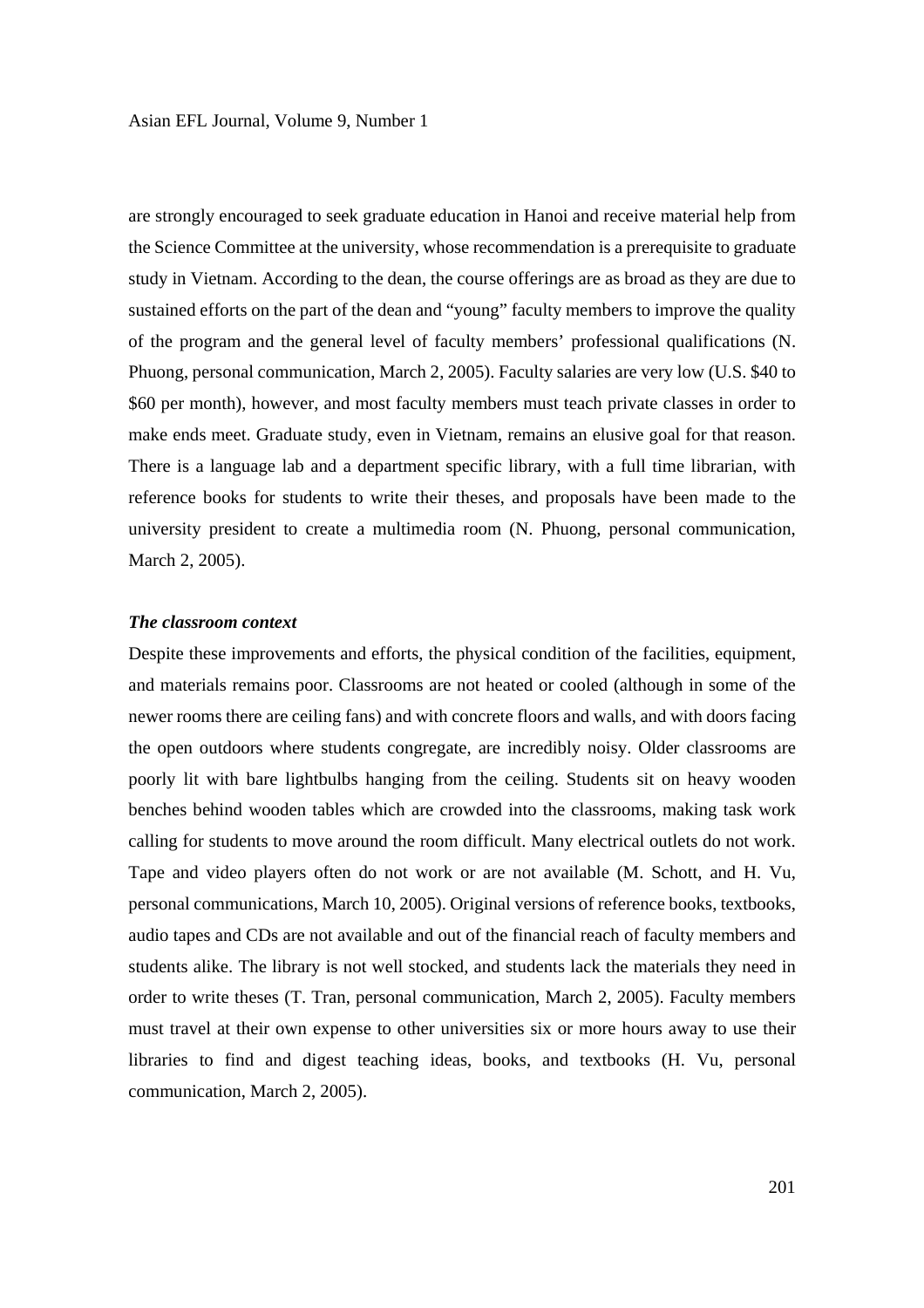## *The undergraduate students*

Despite these physical difficulties, the undergraduate students seem to know quite a bit (they know about "schema," for example) and seem willing to engage in conversations and communicate in English. Higher level students stay after class and ask questions about methodology, and phone or e-mail with cogent requests and questions. On the basis of a placement test administered in their first year, students are placed into three different levels: A (the highest), B, and E (the lowest). They are assigned to a class in which they remain for their entire undergraduate career, such as 43 A2 (my class), which means they matriculated in the  $43<sup>rd</sup>$  year after the founding of the university (they are juniors), are level A, and are group two within level A. Classes have an average of 30 students. Most are female, with five to six males. In 43A2 (and in one other comparable class I have become acquainted with), knowledge and skill level varies considerably (for example, in one reading task, some students read a 500 word passage in three minutes, while others took eight to nine minutes). This variation in ability is not at first apparent. Classes seem to operate collectively in the sense that if one student does not understand a request or instructions in English, class members stronger in English intervene and explain in Vietnamese, seamlessly, quietly, and quickly. This has been noted in other university teaching settings in Vietnam (Nguyen, 2005; Noseworthy, 2005). The general energy level and camaraderie of the students as a group is very high, which translates into much noise and activity, and so in teacher-to-whole-group communication contexts, it is very easy for weaker, non-comprehending students to fade into the background. As one colleague put it, they are like a "school of fish," responding and turning and moving en masse. Because of long, crowded rows of tables and benches, it is difficult for the teacher to access pairs or groups of students who are engaged in communicative tasks to hear what students are capable of and to offer feedback (M. Schott, personal communication, March 10, 2005).

## *The faculty/students*

As mentioned above, the International Relations Office sponsored an English enrichment/test preparation course for faculty members in all departments desiring to apply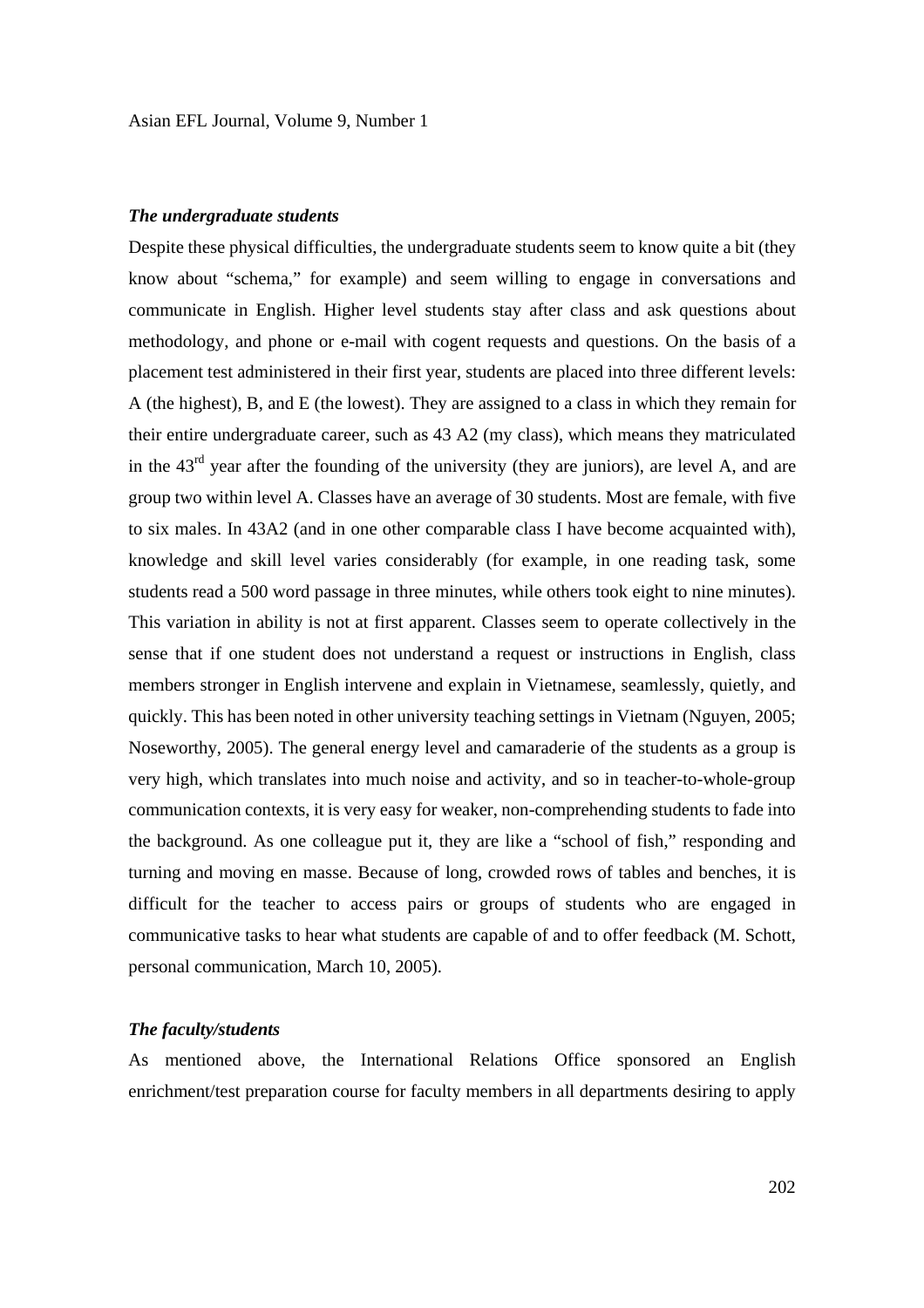for graduate study abroad. By common consent, the class meets twice a week, 90 minutes each time from 7 to 8:30 PM. At the initial class meeting, 21 class members enrolled. Within weeks, the number of students actually attending has dropped to 15. Ten are men and five are women, in their 20s and 30s. All are full time faculty members at the university, teaching in departments such as information technology, economics, mathematics, biology, and civil engineering. All have at least a B.A. and some have worked in industry or for non-governmental organizations before taking up an academic career. As with the undergraduate students, there is great variation in English knowledge and skill level, although all class members habitually read technical and research reports in their fields in English. The students, being older, are quieter and yet are very persistent in engaging in English conversations with each other and with me. They have more latent knowledge of technical and academic vocabulary than the undergraduates but cannot pronounce the words or use them in conversations.

### **Designing and Evaluating "the Course"**

Before arriving in Vietnam, articulating the core beliefs set out above was a major, yet only initial step. In order to decide what books, tapes, etc. to send ahead, and to be optimally functional and purposive upon arrival, I needed to spell out "the course" further in the form of goals that would support objectives that would in turn support the generation of lesson plans, and materials and task ideas. I also found I needed to specify general skill areas that seemed most congruent with my belief that fluency building was my main business. I believed that learners who wish to be English teachers, or who are preparing to take tests to study abroad probably had some knowledge of English grammatical forms and vocabulary but may have limited ability to use that knowledge communicatively. That suggested I should focus on speaking. At the same time, I had a continuing research interest in reading fluency development in EFL contexts (Taguchi & Gorsuch, 2002; Taguchi, Takayasu-Maas, & Gorsuch, 2004), and I wanted to be able to work in two skills areas to increase my flexibility upon arrival. I therefore focused on reading and speaking. I reasoned that these were two skills areas mentioned in e-mails from university personnel, and regardless of what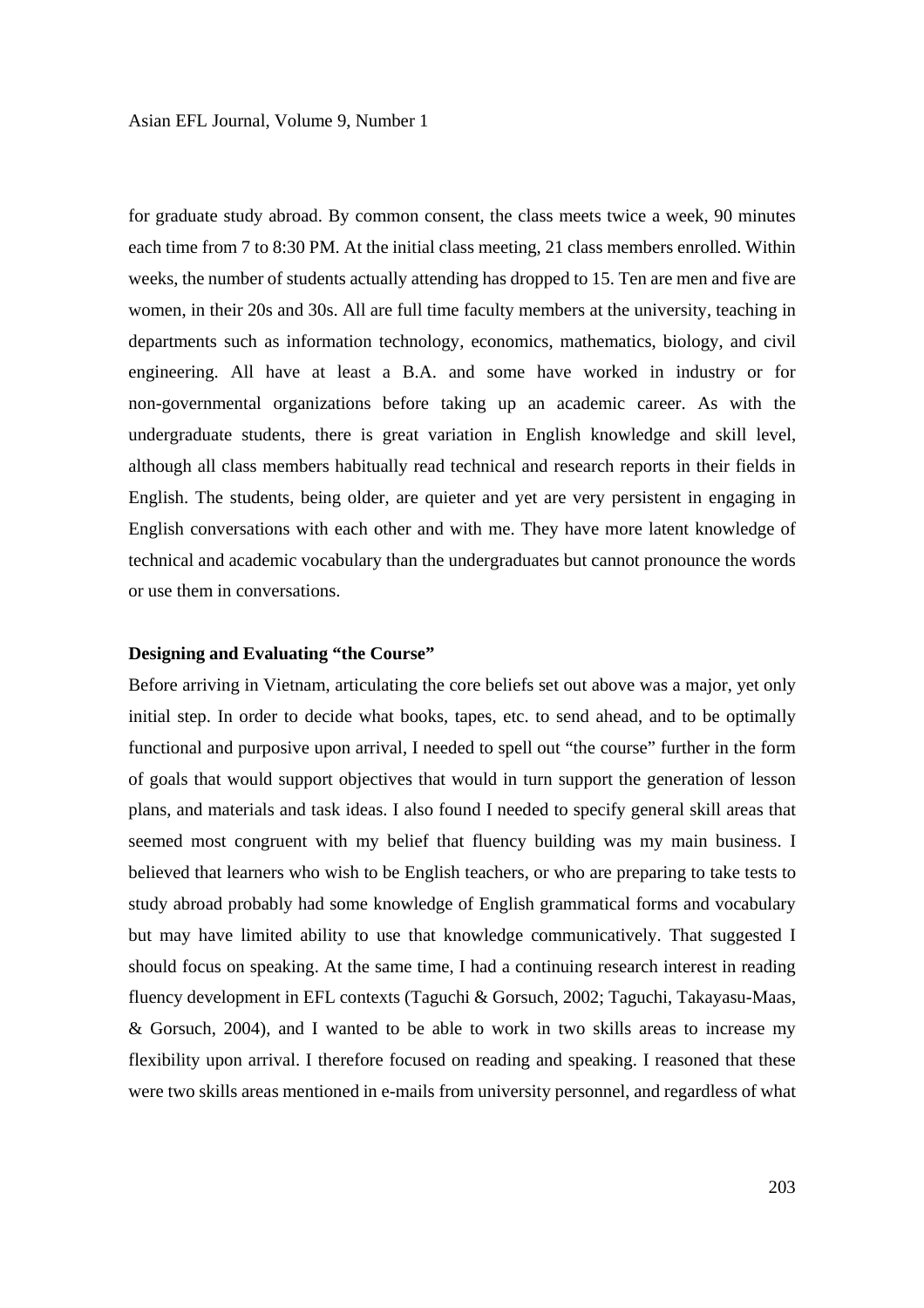I would be asked to teach after I arrived, reading and speaking could be used for fluency building, and could be used as springboards for skills development in listening or writing if need be.

 To develop the goals and objectives, and to begin the process of materials selection, I wrote down my core beliefs as four goals, which I stated fairly broadly. I mean broad in two senses. First, the goals were broad in content, meaning they could be applied to both reading and speaking skills areas. For example the goal of fluency development is equally applicable to reading and speaking. Second, the goals were broad in that they incorporated the notion of language learning as processes (fluency development, development of awareness of language as having rhetorical organization) but did not specify at what point learners were or should be in these processes (because I did not know how fluent the students were, nor whether anyone had spoken to them about rhetorical patterns in language before). At this point, the goals appeared more like statements of my own intentions or what I considered to be "optimal states" in a classroom, than the more learner focused statements which are found in Table 2 below.

 For the next step, I tested the goals in terms of their applicability to both reading and speaking by writing objectives for them onto a sheet split into two columns, one for reading and one for speaking. I reasoned that if I could not write objectives for both skill areas, then the goal was not useful for me. Like the goals, the objectives seemed more like phrases or statements of intention which held images for me as to what learners should be doing, or seeing, or processing in classes. For example (see Table 1 below):

## Table 1

*Sample goal and objectives, V.1*

Goal: Plans for life long learning: Identification of goals, resources, purposes for learning Reading

Defining purposes for reading

Identifying sources of L2 reading materials in Vietnam

Identifying interests and needs that can be met through reading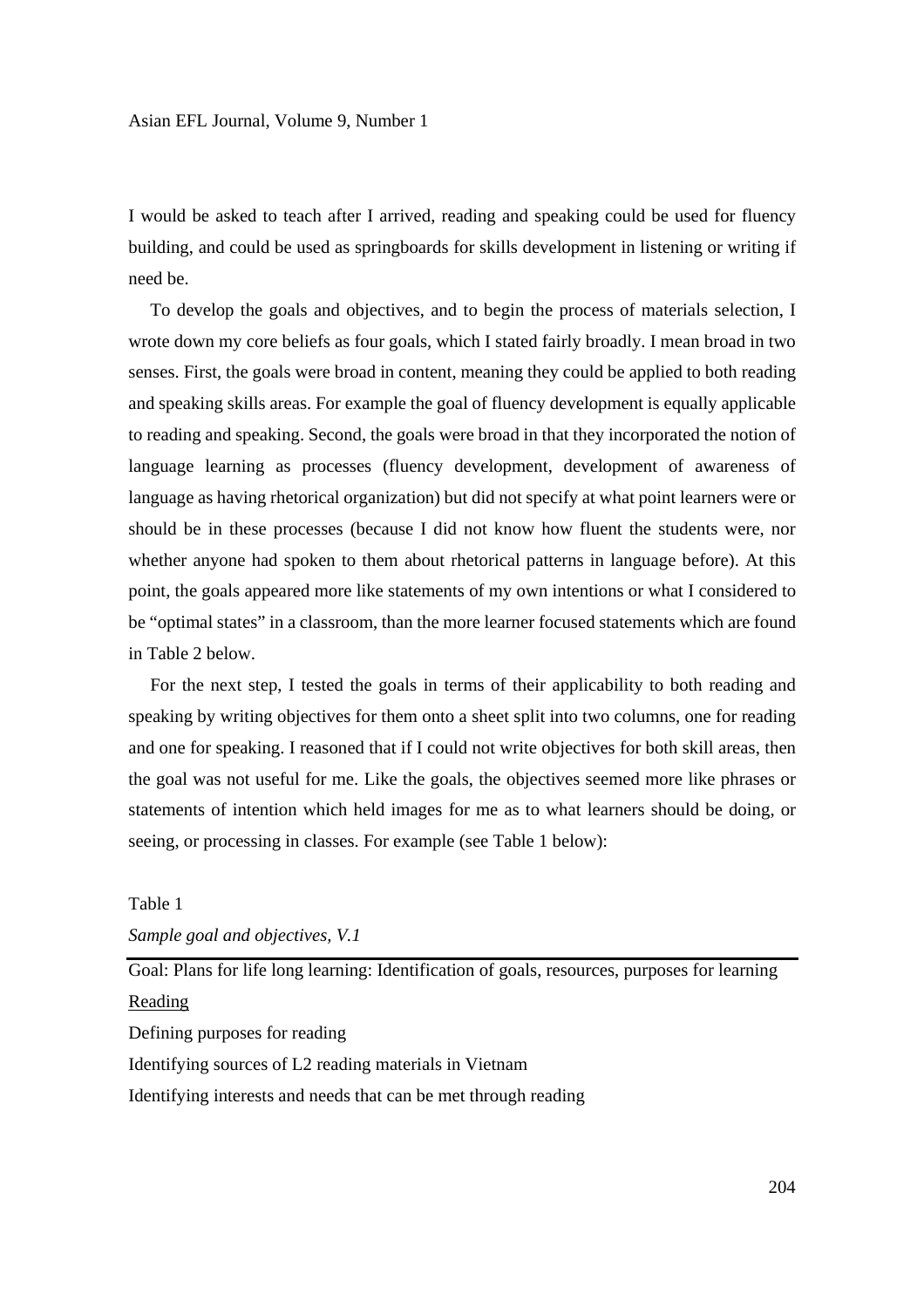## Asian EFL Journal, Volume 9, Number 1

## Speaking

Defining goals for speaking

Identifying supports for speaking goals (students supply scenarios, situations, scripts)

\_\_\_\_\_\_\_\_\_\_\_\_\_\_\_\_\_\_\_\_\_\_\_\_\_\_\_\_\_\_\_\_\_\_\_\_\_\_\_\_\_\_\_\_\_\_\_\_\_\_\_\_\_\_\_\_\_\_\_\_\_\_\_\_\_\_\_\_\_\_\_\_

 I set these first goals and objectives statements aside for a few days and then returned to it, collapsing some objectives into a single objective and dropping others. I was pleased to see that all four goals held up to my test criteria of being able to support the writing of objectives in both reading and speaking. This process resulted in a second version of my goals and objectives which I again set aside for a few days. I then tested this second set of goals and objectives afresh by asking myself whether I could use them to select materials to send to myself in Vietnam, and whether I could write a lesson plan each for reading and speaking. Looking at the four goals and the objectives for the two skills areas suggested a number of materials I ought to gather, for example (see Table 2 below):

Table 2

*Partial materials list suggested by V.2 of goals and objectives*

objectives

60 copies of *The University Daily* (the student Goal: Maximal engagement in L2 newspaper of Texas Tech University output, input

50 cards of recipes from the local purposes (skimming, close supermarket reading)

Materials Basis in V.2 of goals,

 Objective: Reading for various Goal: Communicative competence: focus on social roles, rhetorical organization of texts Objective: description, narration,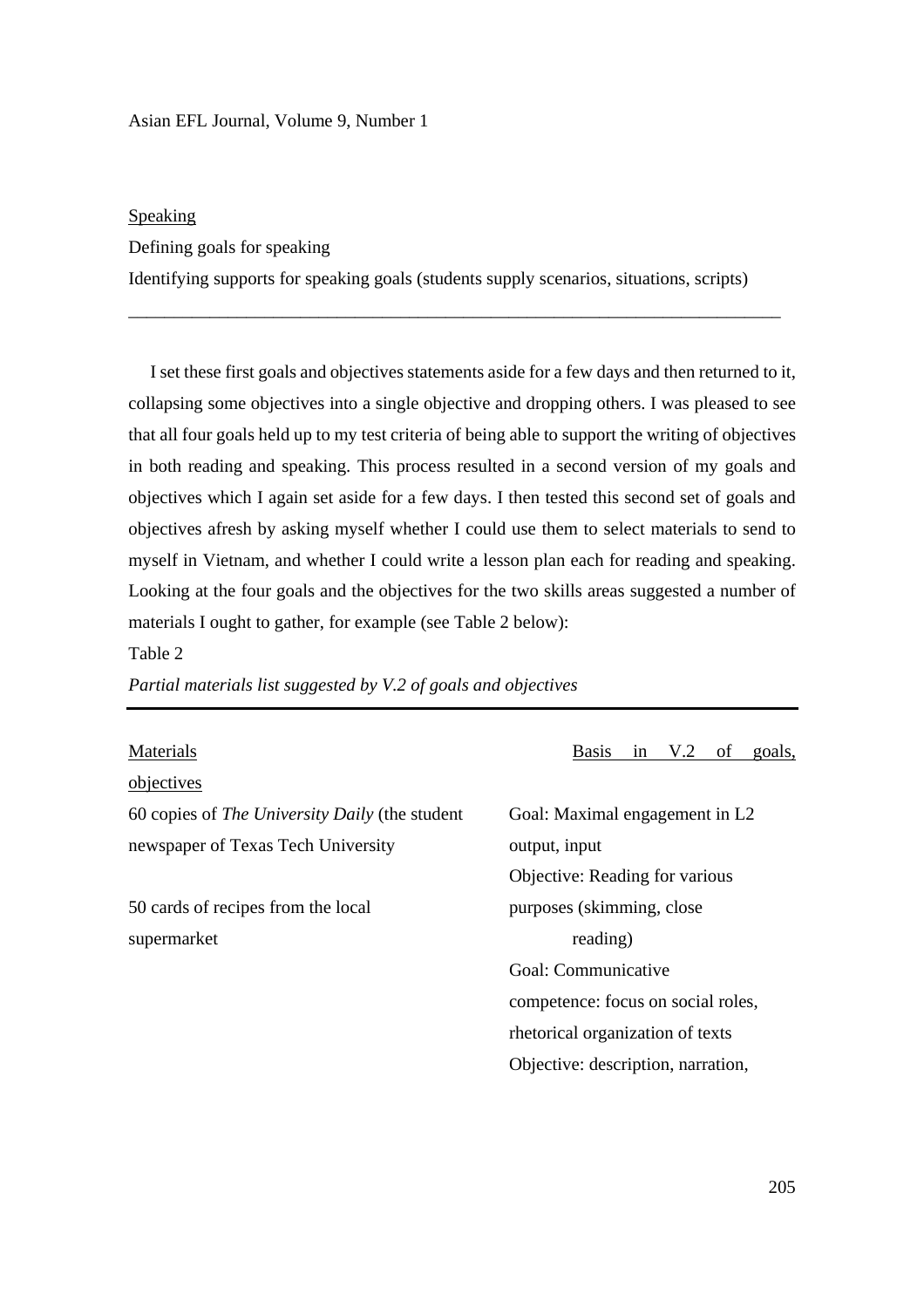|  | Asian EFL Journal, Volume 9, Number 1 |
|--|---------------------------------------|
|--|---------------------------------------|

|                                          | Cause and effect, processes, persuasion |  |  |  |
|------------------------------------------|-----------------------------------------|--|--|--|
|                                          | in reading texts                        |  |  |  |
|                                          |                                         |  |  |  |
| 22 copies of Towards Speaking Excellence | Goal: Schema activation,                |  |  |  |
| (Papajohn, 1998)                         | expansion                               |  |  |  |
|                                          | Objective: Schema activation for        |  |  |  |
| 40 copies of the SPEAK Practice Test     | interviews, monologic talks,            |  |  |  |
| (Educational Testing Service, 1996)      | teaching sessions                       |  |  |  |
| including two audio tapes                | Communicative<br>Goal:<br>competence:   |  |  |  |
|                                          | Focus on social roles, rhetorical       |  |  |  |
|                                          | organization of texts                   |  |  |  |
|                                          | Objective: Social roles as related to   |  |  |  |
|                                          | pronunciation (intonation), language    |  |  |  |
|                                          | choices                                 |  |  |  |
|                                          | Objective: Communicative functions      |  |  |  |
|                                          | such as persuading, inviting, arguing a |  |  |  |
|                                          | point                                   |  |  |  |

For those who are not familiar with the *SPEAK®* test, this is a set of retired

versions of the *Test of Spoken English®*, produced by Educational Testing Service (ETS)(makers of the TOEFL®). This is a 12-item performance test commonly used as institution-specific tests in U.S. universities to assess international students' ability to communicate orally. Each of the 12 items on any of the *SPEAK* tests and the *SPEAK Practice Test* capture a speakers' ability to engage in a brief monologic talk by narrating a series of pictures, or persuading a ticket seller or dry cleaner to render some special service, or describing changes in a schedule for a specific group of people. In retrospect, I did not set out intending to prepare any group of students to take the *SPEAK* test. In fact, I dislike the idea of any course which meets solely to prepare students for tests—they seem to push students into focusing on the wrong priorities. However, the excellent practice materials afforded by the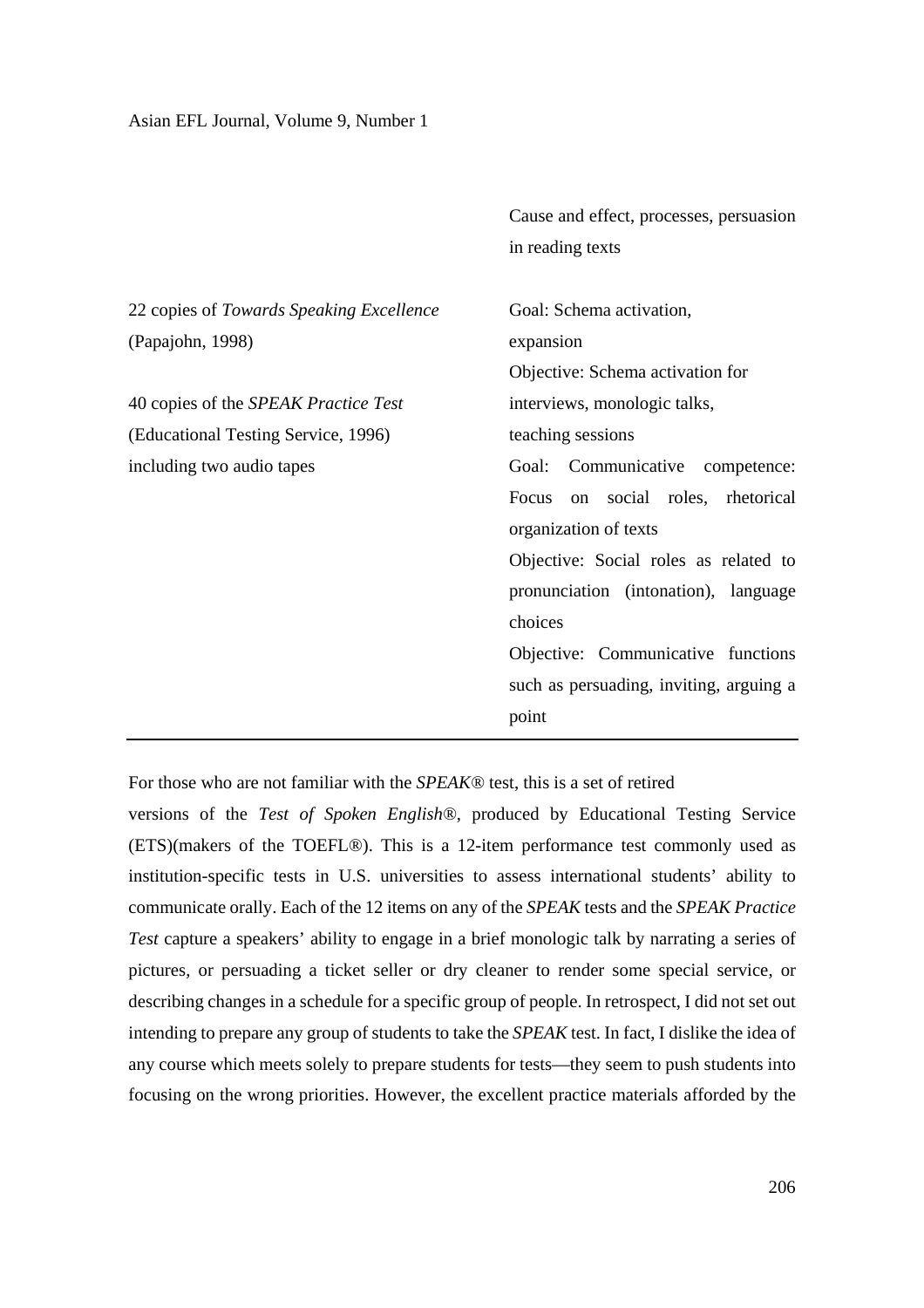*SPEAK* test and the strong theoretical basis of the *SPEAK* in current models of communicative competence, made these materials appropriate for some of my goals and objectives for speaking.

 Based on my provisional goals and objectives, and the resulting list of materials they seemed to suggest, I realized that I still did not know how many students would be in a class, nor how many classes I would teach, so I guessed at the number, reasoning that if I had two classes of 30 or more students (in this case, 22 or 40 books would not be enough) I could use the books or other materials as class sets, with the two (or more) groups of students using them only during class time and in essence sharing them. I could then donate the class sets to the university when it came time for me to leave. To complete my test of the second version of my goals and objectives, I wrote two sample lesson plans, one for speaking and one for reading. By consulting my goals and objectives while planning sequences of specific activities and tasks, I found that I could write what seemed like focused lesson plans which integrated all of the goals at one time of another.

 Finally, I rewrote my goals and objectives into a format I associate with more formal goals and objectives, which involves orienting statements of teacher intention or intuition into what students will do in classrooms. This third version of the goals and objectives, which I now use while teaching in Vietnam, appears in Table 3 below:

## Table 3

*"The Course" Key Elements V.3*

**Goal:** Learners will use the L2 maximally in the classroom for the purpose of increasing fluency. Knowledge, attitude.

\_\_\_\_\_\_\_\_\_\_\_\_\_\_\_\_\_\_\_\_\_\_\_\_\_\_\_\_\_\_\_\_\_\_\_\_\_\_\_\_\_\_\_\_\_\_\_\_\_\_\_\_\_\_\_\_\_\_\_\_\_\_\_\_\_\_\_\_\_\_\_\_\_\_\_\_\_\_\_\_\_\_\_\_\_

### Reading course

Objective: Learners will read at least one graded reader appropriate for their level using the repeated reading method.

Objective: Learners will read an appropriate number of graded readers of their choice appropriate for their level and be able to retell the stories at a basic level.

Objective: Learners will learn two methods for learning new vocabulary they encounter in graded readers: Repetition and key word. *English grapheme training? As needed? Preemptive? On what basis?*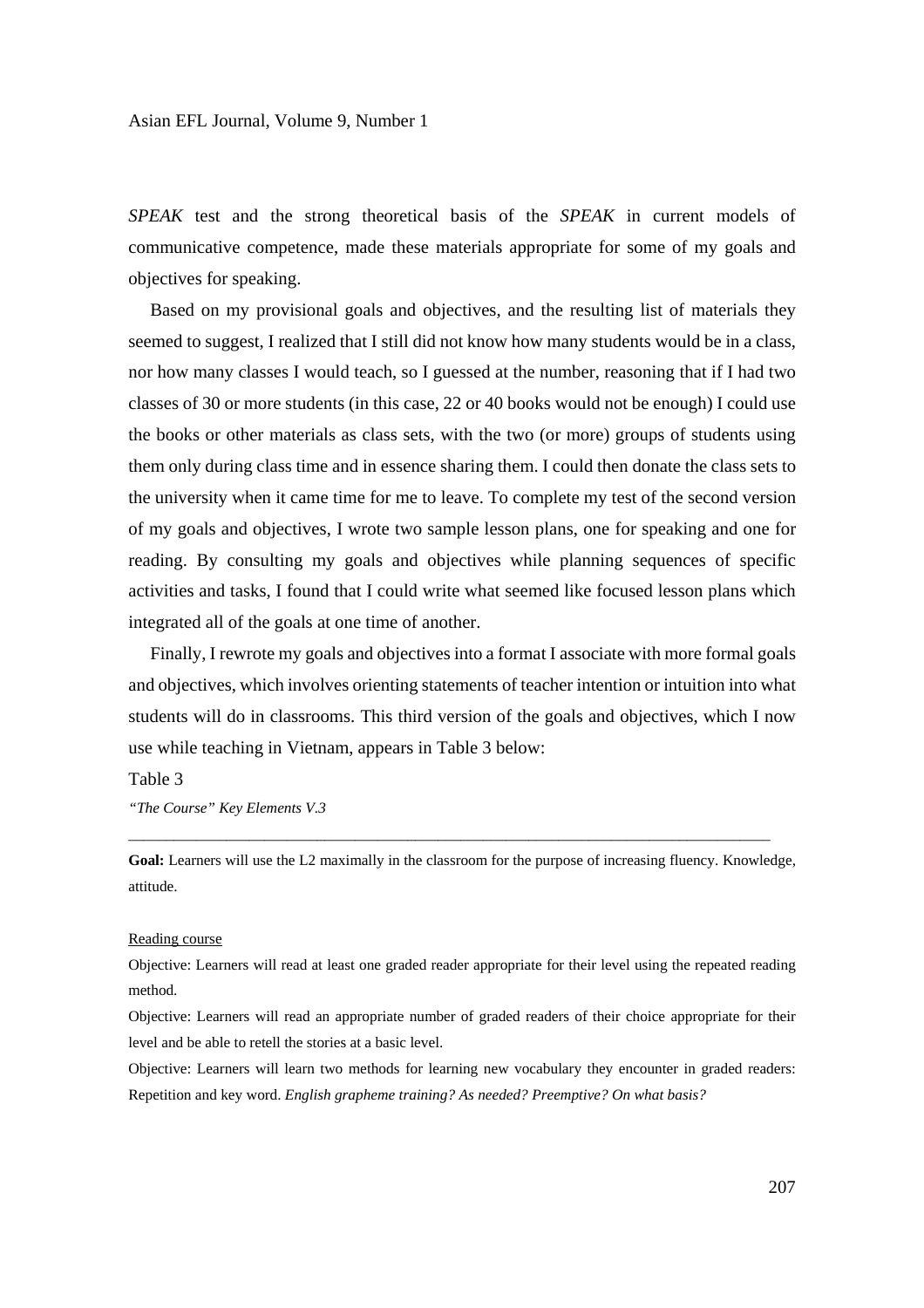#### Asian EFL Journal, Volume 9, Number 1

#### Speaking course

Objective: Learners will be accustomed to speaking to each other in the L2 through pair, group, and whole class work.

Objective: Learners will engage in brief monologic talks, first based on outlines they will formulate and later without outlines.

Objective: Learners will use the L2 as sources of critical information in the classroom (calling the roll, giving and receiving their classmates' instructions, presenting information their classmates need to know).

Objective: Learners will learn word stress and sentence stress of American English pronunciation through listening and speaking tasks, as a means of language practice.

**Goal**: Learners will be able to formulate their language learning goals and name at least three strategies for meeting those goals.

#### Reading course

Objective: Learners will articulate purposes they have for reading L1 and L2 texts.

Objective: Learners will be able to identify different modes of reading: skimming, scanning, and careful reading for global comprehension and engage in tasks to promote differential reading behavior for different purposes. *Moved here from first goal (goal on fluency)*.

Objective: Learners will create personal lists of L1 and L2 texts useful to them.

Objective: Learners will articulate language learning needs and interests, match them to their list of L2 text sources, and then evaluate the match.

#### Speaking course

Objective: Learners will articulate goals for L2 speaking in terms of where, why, and with whom. Objective: Learners will create scenarios and situations in which they would like to use English, and then develop outlines and scripts for them.

**Goal:** Learners will, through classroom practice, learn features of sociolinguistic knowledge and textual (conversational and rhetorical organizational) knowledge.

#### **Reading**

Objective: Learners will be able to identify specific features of rhetorical patterns found in graded readers, possibly including: description, narration, cause and effect, comparisons/contrasts, processes, persuasion, expressing opinions.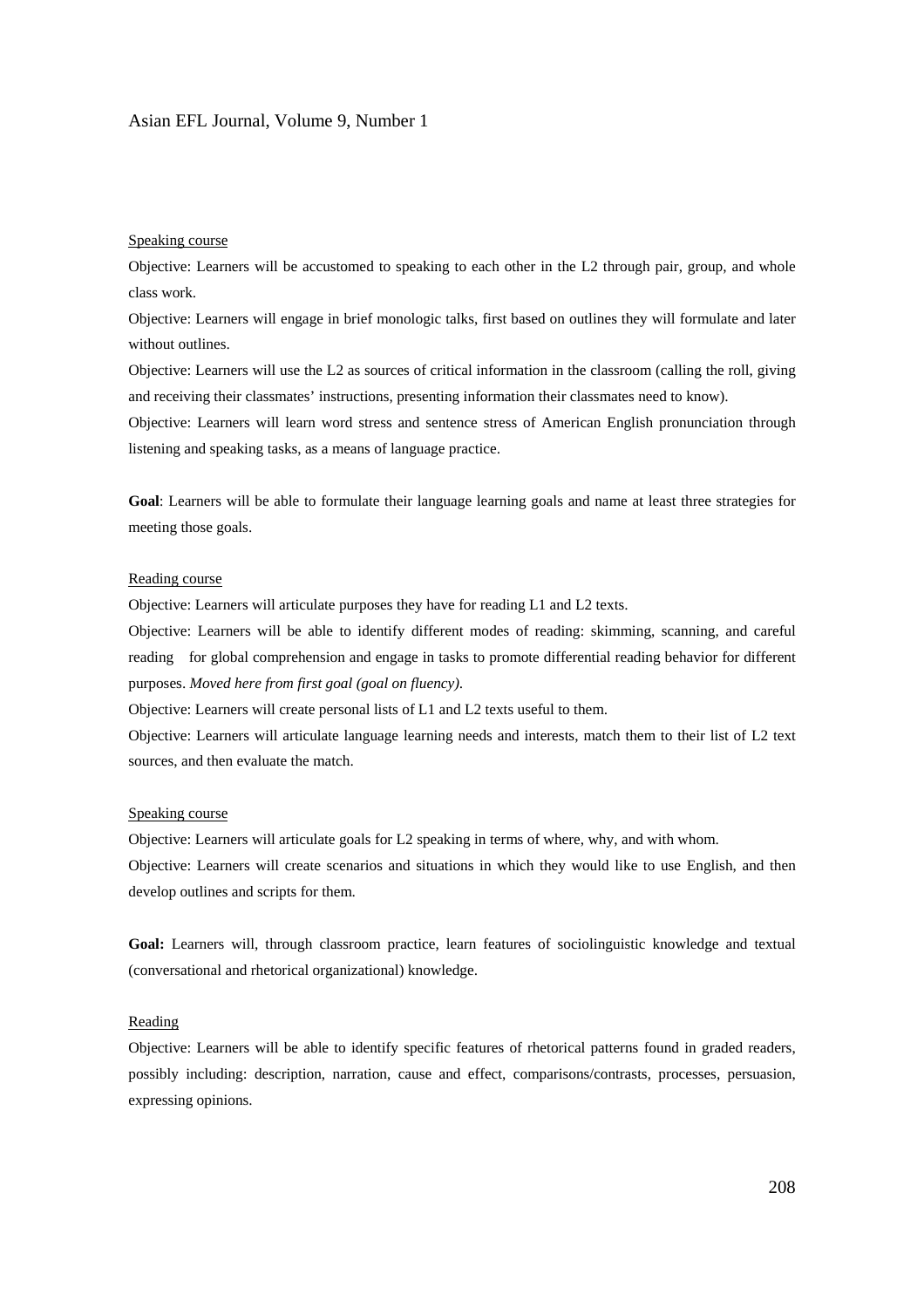#### Asian EFL Journal, Volume 9, Number 1

Objective: Learners will be able to identify sociolinguistic features which define social roles of characters and author purposes in narratives.

#### Speaking

Objective: Learners will identify and use features of rhetorical organization and communicative functions in SPEAK test tasks, including: description, narration, cause and effect, comparisons/contrasts, processes, persuasion, expressing opinions.

Objective: Learners will be able to identify features of rhetorical organization in L1 and L2 interviews and use them in interview tasks in the classroom.

Objective: Learners will identify and use features of rhetorical organization and communicative functions need to manage basic, brief classroom sessions.

**Goal:** Learners will, through classroom practice, the role of content schema in comprehending and creating messages, and will be able to use mind mapping and other introspective techniques to articulate these schema.

#### Reading course

Objective: Before reading graded readers, learners will do mind mapping and other introspective schema activation tasks in class, and do one on their own.

Objective: After reading graded readers, learners will return to mind mapping and other introspective schema activation tasks done in class, and add or revise information.

Objective: Learners will create provisional hypotheses for aspects of culture they are not familiar with in graded readers.

#### Speaking course

Objective: Learners will use mindmapping and other introspective schema activation tasks in pair and small groups to active schema for SPEAK test tasks, teaching sessions, and interviews.

Objective: Learners will create provisional hypotheses for aspects of SPEAK test tasks they are not familiar with.

\_\_\_\_\_\_\_\_\_\_\_\_\_\_\_\_\_\_\_\_\_\_\_\_\_\_\_\_\_\_\_\_\_\_\_\_\_\_\_\_\_\_\_\_\_\_\_\_\_\_\_\_\_\_\_\_\_\_\_\_\_\_\_\_\_\_\_\_\_\_\_\_

## **Setbacks and Successes**

It is remarkable that given my lack of knowledge of the context, and the realities of the context as it unfolded after my arrival, that "the course" has largely held up. It has held up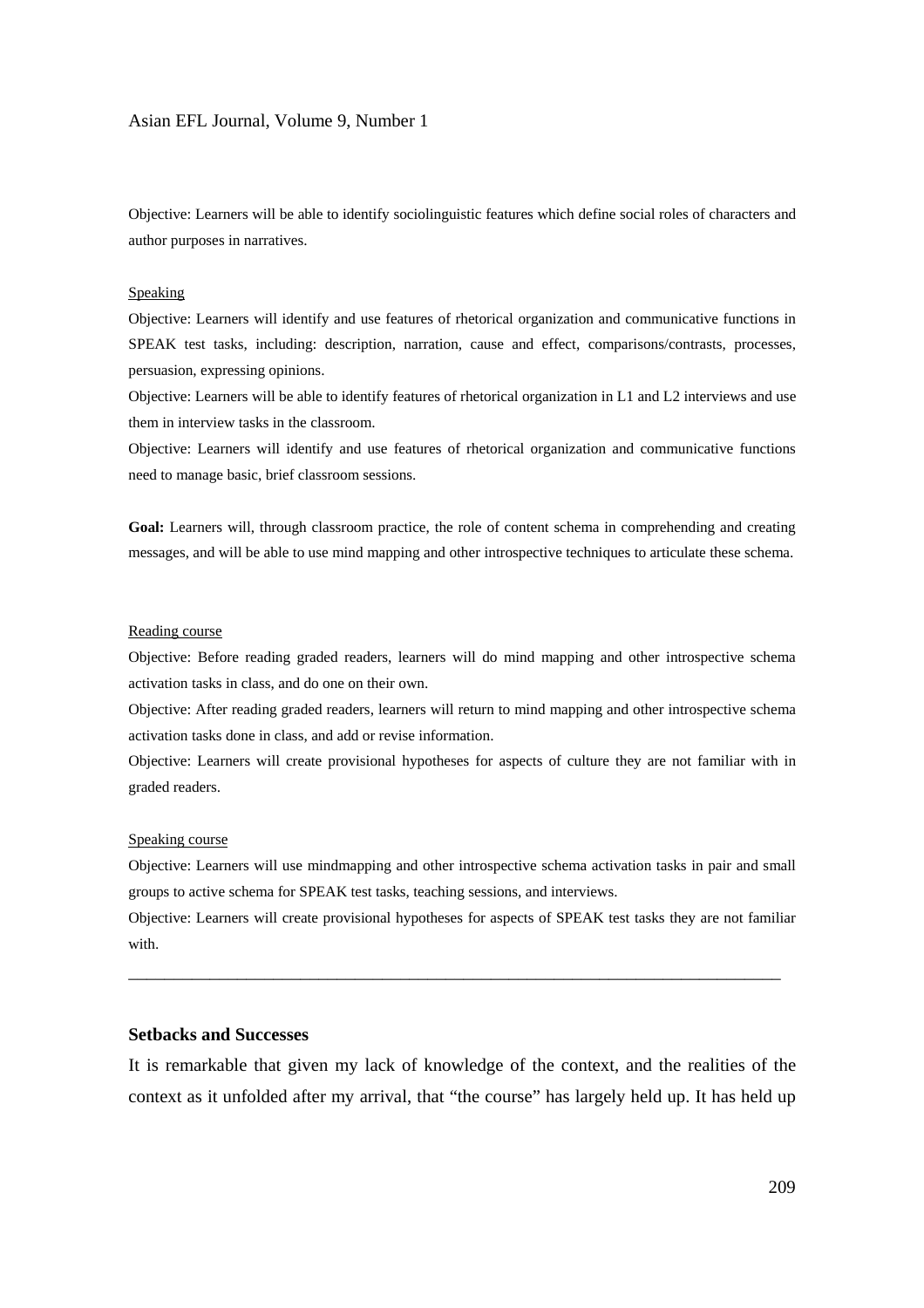in the sense that I actively use the goals and objectives resulting from my thoughts on "the course" to plan lessons, devise in-class and at-home assignments, and select and create materials on a daily basis. Articulating, codifying, and using my goals and objectives has allowed me to maintain a sense of purpose and coherence in a situation where it would otherwise be difficult to do so.

### *Setbacks: Slow mail; perceptual mismatches; location, location, location*

When I arrived at Vinh, I found that only two out of four boxes of materials had arrived. This meant I had at my disposal a set of 60 university newspapers, a few copies of SPEAK test practice tests, one copy each of two graded readers I planned to use, *A Scandal in Bohemia* (Doyle, retold by Holt, 1996) and *Strangers on a Train* (Highsmith, retold by Nation, 1995), a few reference books I had brought, including *Clear Speech* (Gilbert, 1993) and *English L2 Reading* (Birch, 2002), and one copy each of four reading comprehension tests I had developed in the weeks before my departure. Other boxes (two I had sent to myself and two from a research colleague in Japan) did not arrive for two to three weeks and I was not fully "equipped" with all of the materials I had selected for use until four weeks after my arrival. However, because the goals and objectives for "the course" were not centered on any specific materials, I was able to plan lessons using what materials I had. For the undergraduate students, I used the university newspapers to begin working with them on learning new vocabulary learning strategies (reading), to highlight the contrasts between skimming and careful reading, to introduce and use clarification requests to use in pair tasks (speaking), to introduce students to newspapers as having specific kinds of rhetorical organization (reading), and to encourage sustained silent reading. For the faculty/student class, *SPEAK* practice tests could be used to introduce rhetorical organization of specific kinds of communicative events, such as persuading someone to clean a suit within 24 hours (speaking). The same material was used to guide the faculty members to using introspective techniques on developing schema for responding to the kinds of items found on the *SPEAK* test, and for other communicative events that suggested themselves from class discussions on communicative events, such as how introductions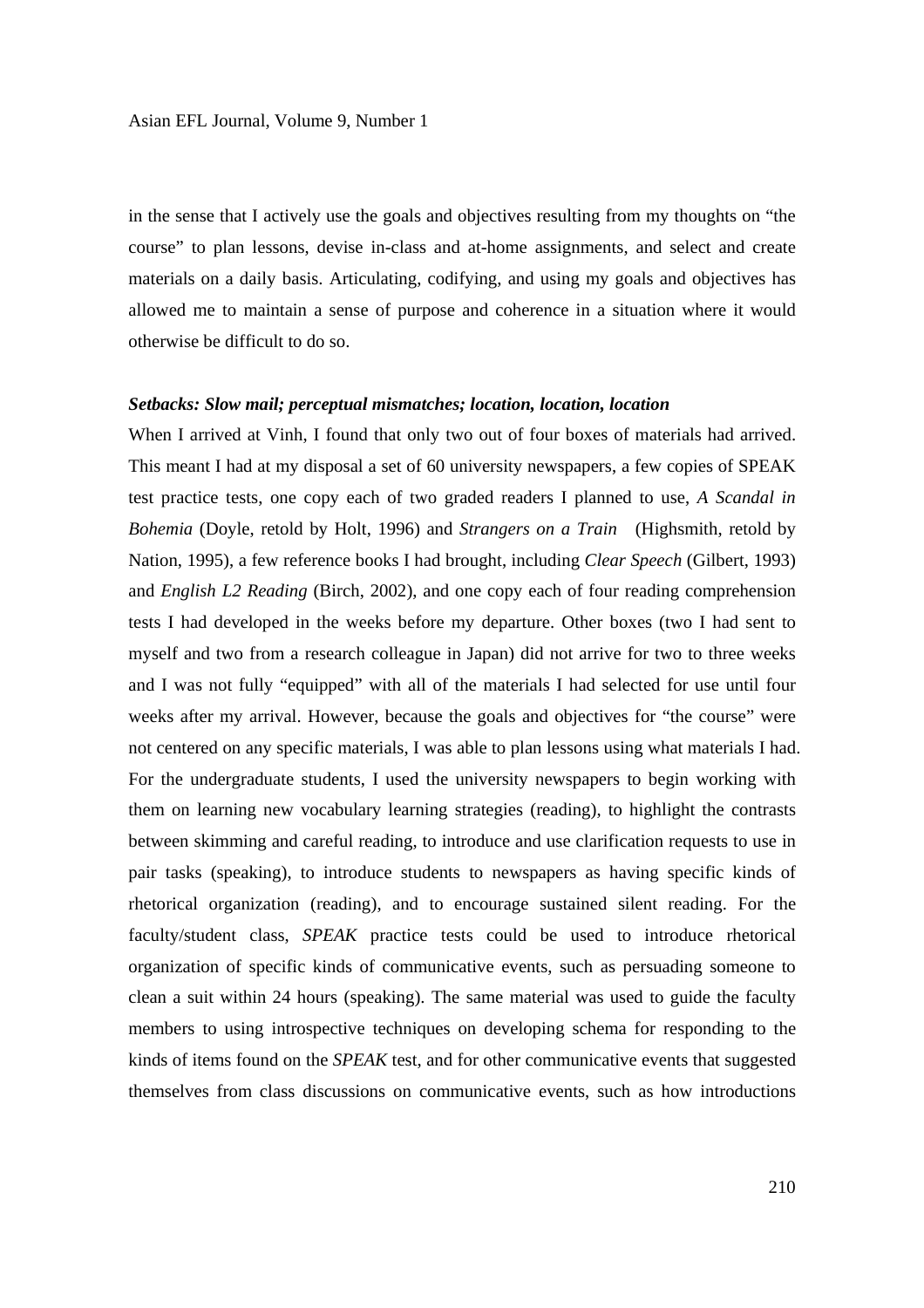might be done in Vietnam and the United States (speaking). This introspection proved effective with the faculty members, as they were older, had had more experience in the world and society, and could articulate how they thought, or did not think, certain communicative events might unfold.

 The fact that I did not have at first class sets of many of the materials I planned to use did not matter because one of the speaking objectives stipulated that learners be sources of critical information for each other. Specific tasks and extracts from the materials on hand were written on the board by pairs of students from both classes communicating the tasks and texts to each other from the printed source. As the teams rotated on and off, and as the rest of the class watched the material emerge on the blackboard, the use of clarification requests became much more prevalent, as all class members wanted to ensure that they understood the material on the board and that the information was accurate. As I became more mobile in the community, I was also able to locate locally available materials that could be used to help students achieve the goals and objectives, such as *Clear Speech from the Start* (Gilbert, 2001) which had been reprinted and distributed by a Vietnam-based publisher, thus putting the book into the financial reach of students (cost = U.S. 90 cents). This particular book had very helpful sections not only for speaking, but for helping undergraduate students sound out English words while reading (p. 8, p. 20). For faculty members it was useful in helping them realize which words they wished to emphasize in their monologic responses to the SPEAK test and in communicative pair tasks.

 "The course" proved particularly helpful just after my arrival when it became clear that a host of mismatched perceptions about my purpose for being there was at play. As in Japanese universities, foreign teachers at Vinh University are often relegated to teaching undergraduate speaking classes, while reading and writing classes, used to teach grammar, are assigned to Vietnamese teachers.

 With my goals and objectives in hand, I was able to negotiate a clear position for myself by relating both speaking *and* reading to fluency building during my discussions with foreign language department officials. Because I had ordered graded readers and developed tests on the basis of my goals and objectives, and because I planned to donate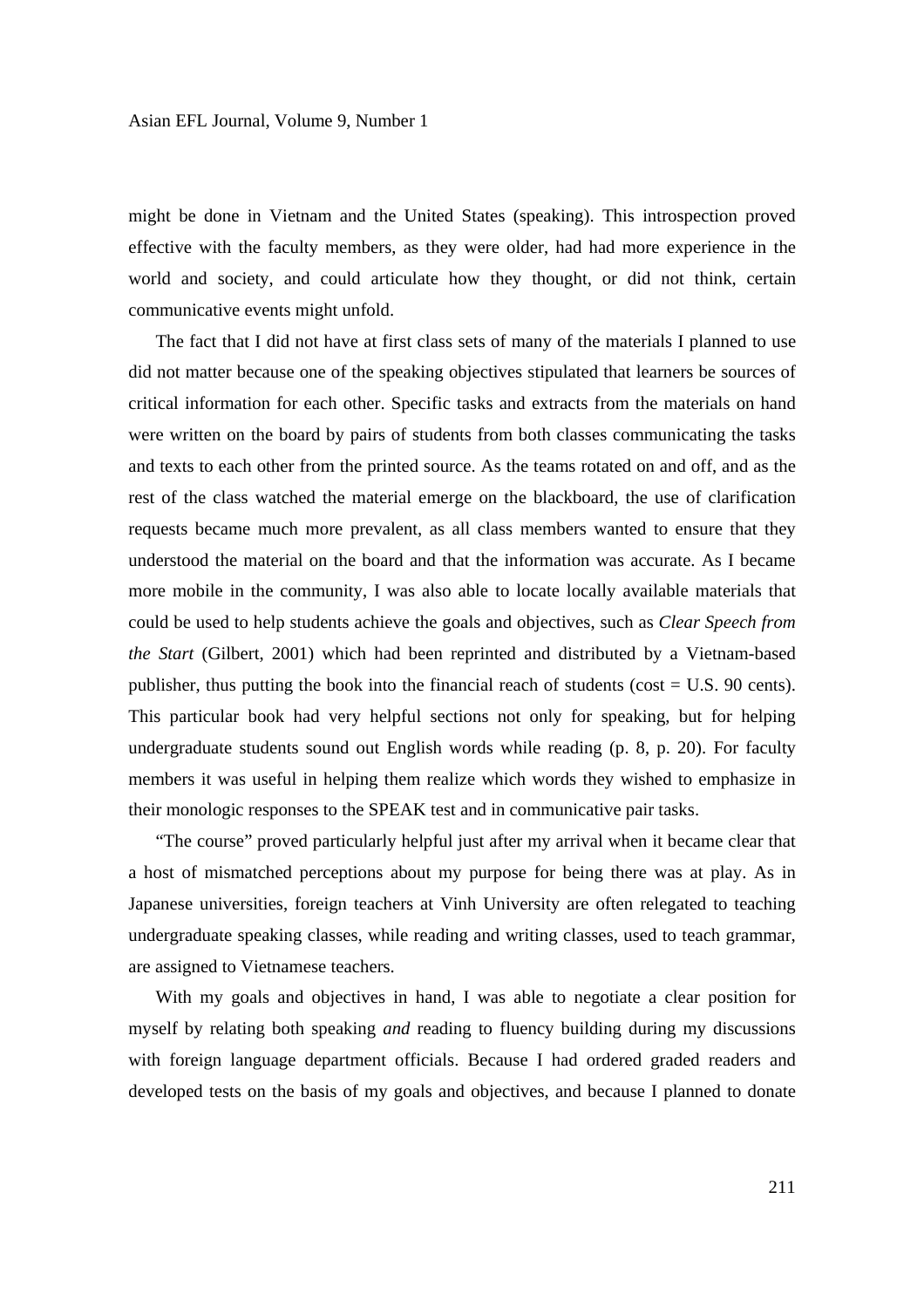whole class sets (40 books each) of two readers, plus accompanying audio tapes and tests that I had developed using texts at the same level as the graded readers, my position was more convincing. I was able to say "I am not prepared to teach multiple speaking classes for undergraduate students, but I am prepared to teach speaking and reading fluency development, which are closely aligned and furthermore I have the materials with which to do that" (I did not mention that nothing had arrived yet). At the same time I was able to fulfill my mandate from the Fulbright Commission, which was to introduce change in way language education was accomplished. To date, three Vietnamese teachers have observed my undergraduate speaking and reading fluency classes, and two others have joined in a research project on reading fluency that I am carrying out with a Japanese colleague. Four students from another undergraduate class have expressed interest in reading fluency methodology, and we have begun weekly sessions in which we engage in reading fluency tasks and then discuss the texts and the methodology in English.

 Students in my undergraduate class questioned why they were reading during a "speaking" class. Through a situation analysis I carried out (interviews with teachers, students, and business leaders, and document retrieval) I learned that in speaking classes Vietnamese undergraduates are used to being given a topic, discussing the topic in small groups (probably mostly in their L1s), and having one group member (the one with the strongest L2) give a presentation. While one half of the class (45 minutes) was spent on silent sustained reading, the other half (45 minutes) was spent on communicative tasks which involved students working in pairs to identify unknown words or to make predictions about the next part of the story or to identify specific rhetorical features, and roleplaying any character dialog within the text according to suprasegmental features of English introduced earlier. However, students did not see these tasks, in which they used the L2 as "speaking" because it did not fit their preconceptions of how English speaking was accomplished in the classroom. This remains an issue in students' minds, according to a formative evaluation survey done recently. However, a few students have noted on the evaluation forms that they believe the reading fluency sessions helps their pronunciation (at different times, the text being read is read aloud to the class members at the same time they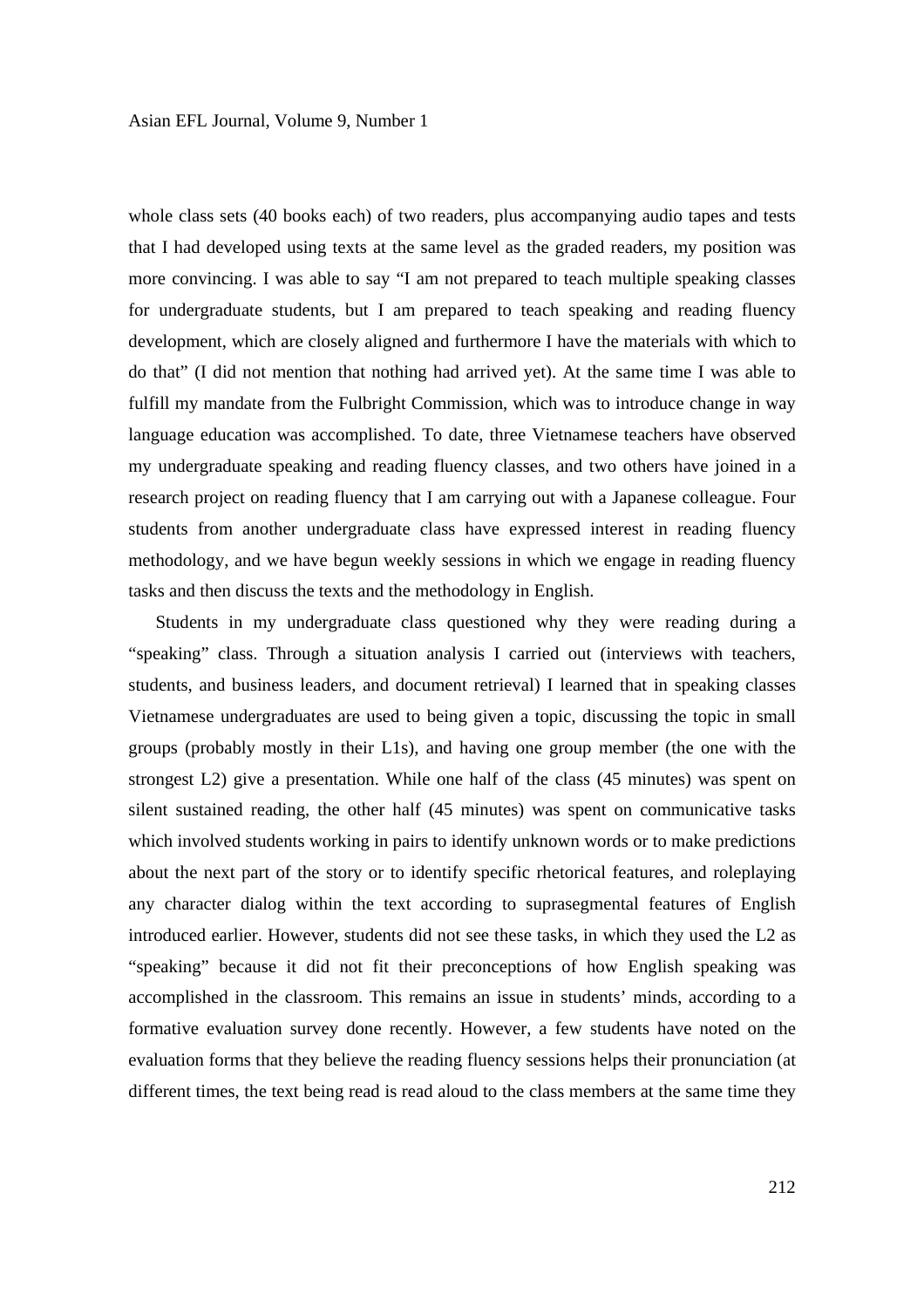read the assigned passage). This may be one bridge between reading and speaking fluency I can build on for the remainder of my stay in Vinh.

 The location of my undergraduate reading/speaking class changed for every class meeting in the first month. I would go to the classroom pointed out by the departmental secretary only to find that another class was in there, taking an exam. I used different means to find my students (who always seemed to know where to go) such as asking a teacher to telephone a student in the class who had a mobile phone to find out where they were. This cut into classtime, sometimes in serious ways, and also had the effect of changing the conditions in which I had to teach. Some classrooms would have sufficient light, a decent blackboard, and a working electrical outlet (for a tape player) while other classrooms would not. But the fact was that under optimum conditions, I could meet with the undergraduate students for 90 minutes twice a week. It was a challenge to integrate all of the goals and objectives I had articulated into that time frame, and nearly impossible when confusion over the location of the class made further cuts into that time. This underlines a flaw in "the course" which I will discuss below in the evaluation section.

## *Successes*

I was very fortunate that "the course" coincided in several important ways with the needs of the undergraduate and faculty students. In other words, without my knowing it beforehand, "the course" was a fair fit for the context. The undergraduate students really did need help in developing reading fluency. In post-reading, twice-weekly reports, students repeatedly state how much more confident they feel reading English books, and how excited they are to have visible proof that their reading speed is increasing (each student uses a stop watch). The students and the departmental library was also in desperate need of pleasure reading materials, indeed, any English reading materials, a theme that emerged again and again in interviews for a situation analysis with foreign and Vietnamese teachers, the students, and the foreign language college dean. "The course" has now provided the department with two 40 copy sets of graded readers, plus audio tapes, plus time keeping charts, plus four comprehension tests for their exclusive use. In addition, without telling me, Etsuo Taguchi,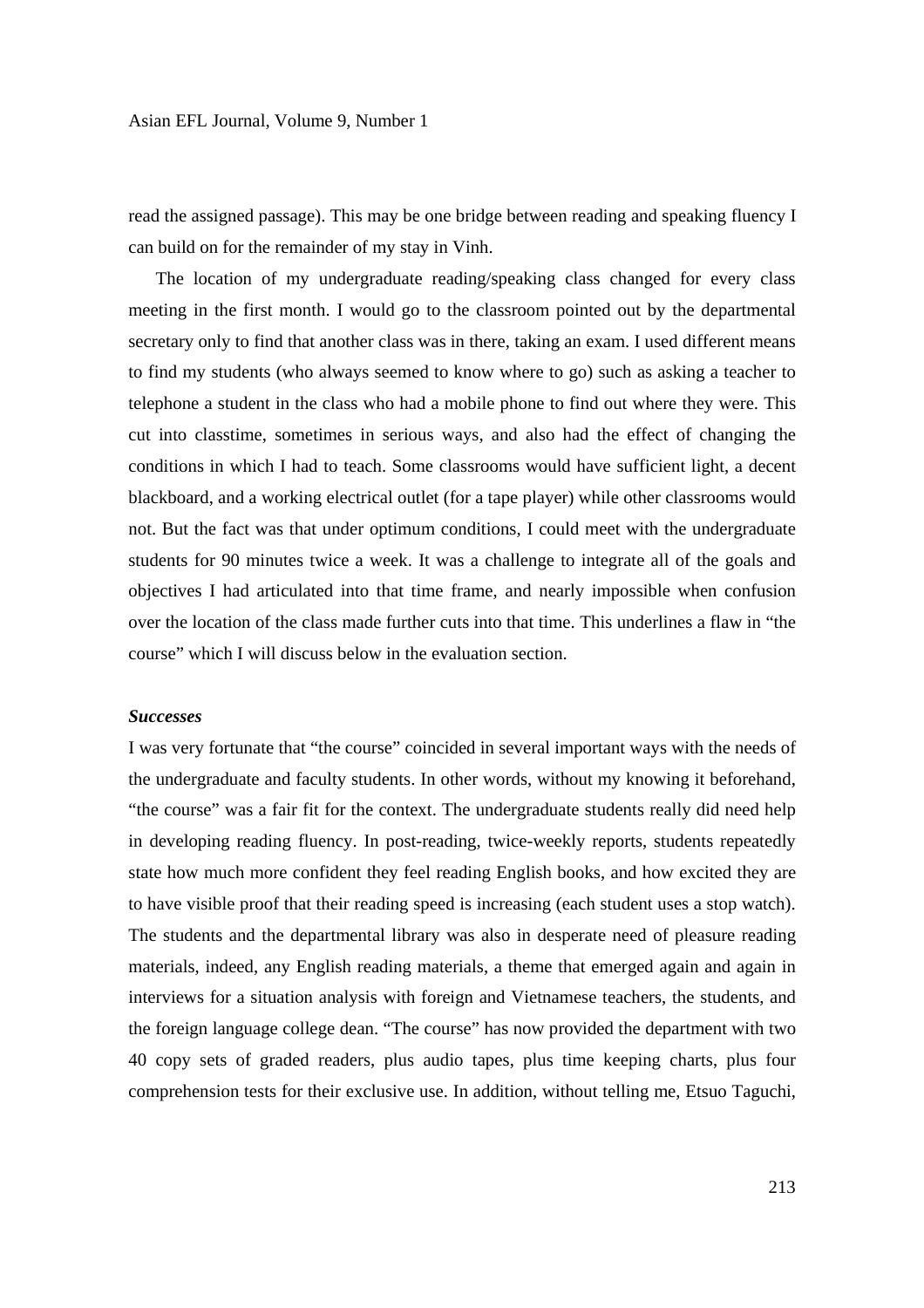my Japanese research partner at Daito Bunka University, donated his entire personal graded reader collection of over 100 titles to the department. The readers are now being cataloged and prepared for student use in the departmental library.

 For the faculty member class, using the *SPEAK* test materials, including the book by Dean Papajohn (1998), proved very motivating. Many items in the practice tests and tasks in Papajohn's book were useful for exploring the rhetorical organization of many communicative events, and showing the benefits of advance planning and knowledge of schema for foreign language users. Even though most of the classroom tasks were not directly related to the *SPEAK* test (e.g., practice with suprasegmental aspects of pronunciation, group discussions on differences between Vietnamese and American university education, roleplays based on schema building tasks), the faculty members stated repeatedly that they felt these tasks would help them get better scores on the *SPEAK* test which would materially assist them during graduate study.

## **Evaluation**

I evaluated "the course" using a daily post-class-meeting log, formative evaluation questionnaires, and information from a situation analysis. Limitations of space prevent a full reporting of all of the evaluation materials. Only the results from the formative evaluation questionnaires will be reported here, and only a few of the quantitative results will be commented on. Midway through the semester I administered three questionnaires, two for the undergraduate students, and one for the faculty members. I dealt with reading and speaking skills separately for the undergraduates and the items and results appear in Tables 4 and 5 below.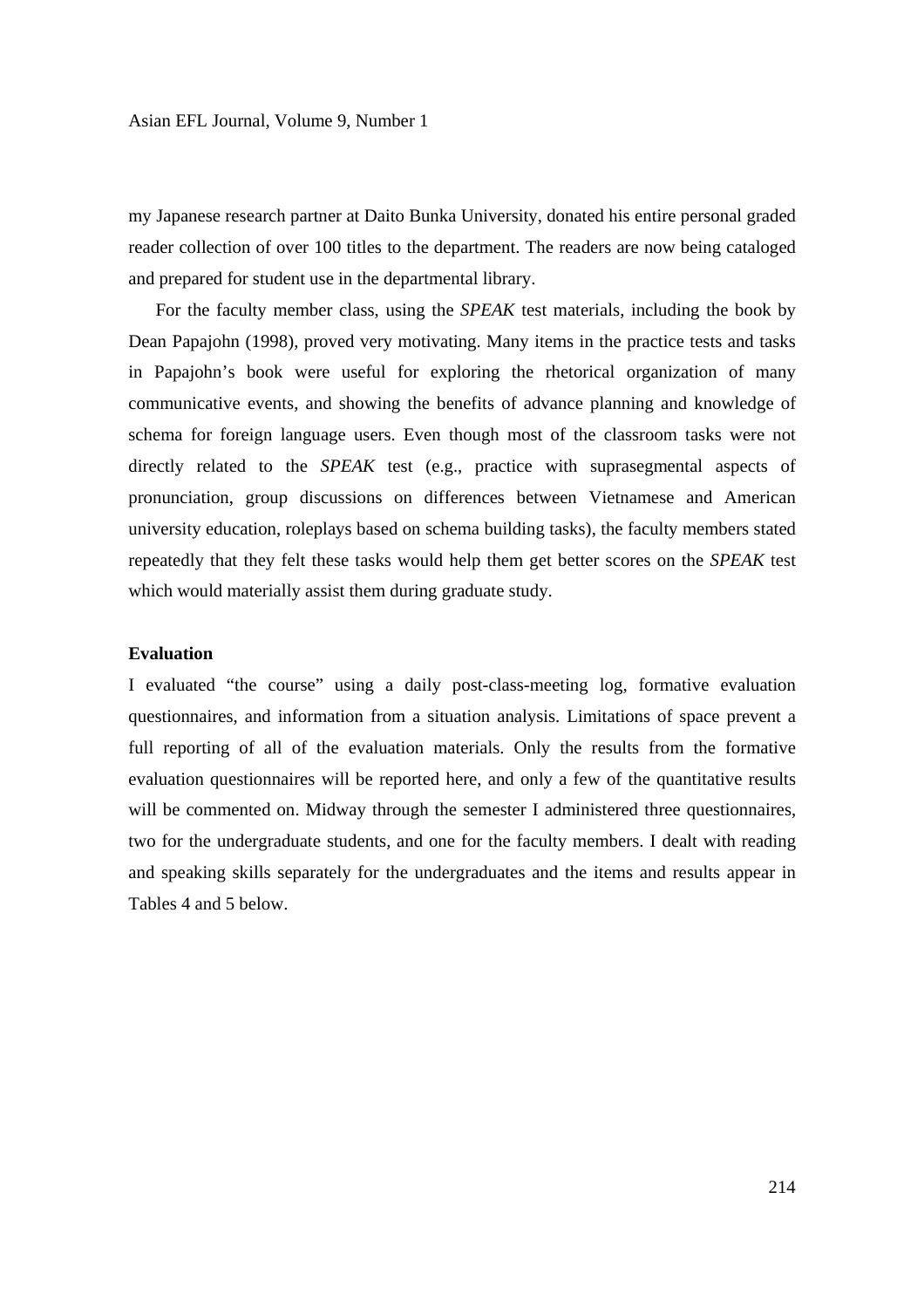## Table 4

*Results from undergraduate reading formative evaluation questionnaire (*N *= 29)* 

|                                                   | M     | SD    | Mode           |     |
|---------------------------------------------------|-------|-------|----------------|-----|
|                                                   |       |       |                |     |
| Min/Max                                           |       |       |                |     |
| Reading part of a book five times is helpful.     | 4.214 | .787  | 5              | 1/5 |
| Techniques we have learned on how to learn        |       |       |                |     |
| words have been useful.                           | 3.928 | 1.105 | $\overline{4}$ | 1/5 |
| I think my reading speed is getting faster.       | 4.321 | .475  | 4              | 4/5 |
| I can comprehend when I read fast.                | 3.785 | .917  | 4              | 1/5 |
| This class is the same as what we do in other     |       |       |                |     |
| reading classes.                                  | 2.285 | .896  | 2              | 1/5 |
| It helps me to think about my purpose for         |       |       |                |     |
| reading something.                                | 3.857 | 1.007 | 4              | 1/5 |
| When I know my purpose for reading I              |       |       |                |     |
| change the way I read.                            | 4.071 | .939  | 4              | 1/5 |
| Reading is an important part of learning English. | 4.535 | .838  | 5              | 1/5 |
| Reading stories in English helps me learn about   |       |       |                |     |
| culture.                                          | 4.250 | .585  | 4              | 3/5 |

For each questionnaire item, students were invited to respond with their level of agreement to the statements in Table 4 above. A response of  $1 =$  "strongly disagree" while a response of  $5 =$  "strongly agree." A higher mean would mean a higher level of agreement with a statement. The undergraduate students seem to agree that the reading fluency teachniques used in the class are useful ( $M = 4.214$ , Mode (the most commonly occurring response) = 5) and that their reading fluency is increasing  $(M = 4.321,$  Mode = 4). Tellingly, students note that other reading classes they have had are different than the reading classes generated by "the course" ( $M = 2.285$ , Mode = 2). In general, the results noted above reflect positively on reading portion of "the course" and it's goals and objectives. However, some results suggest problems which might require revision. For example, students only somewhat agree that vocabulary learning techniques that have been introduced are useful  $(M = 3.928, Mode = 4)$ . A check of the daily research log suggests that the techniques have not been touched on in class that often, suggesting a possible need to refer to the techniques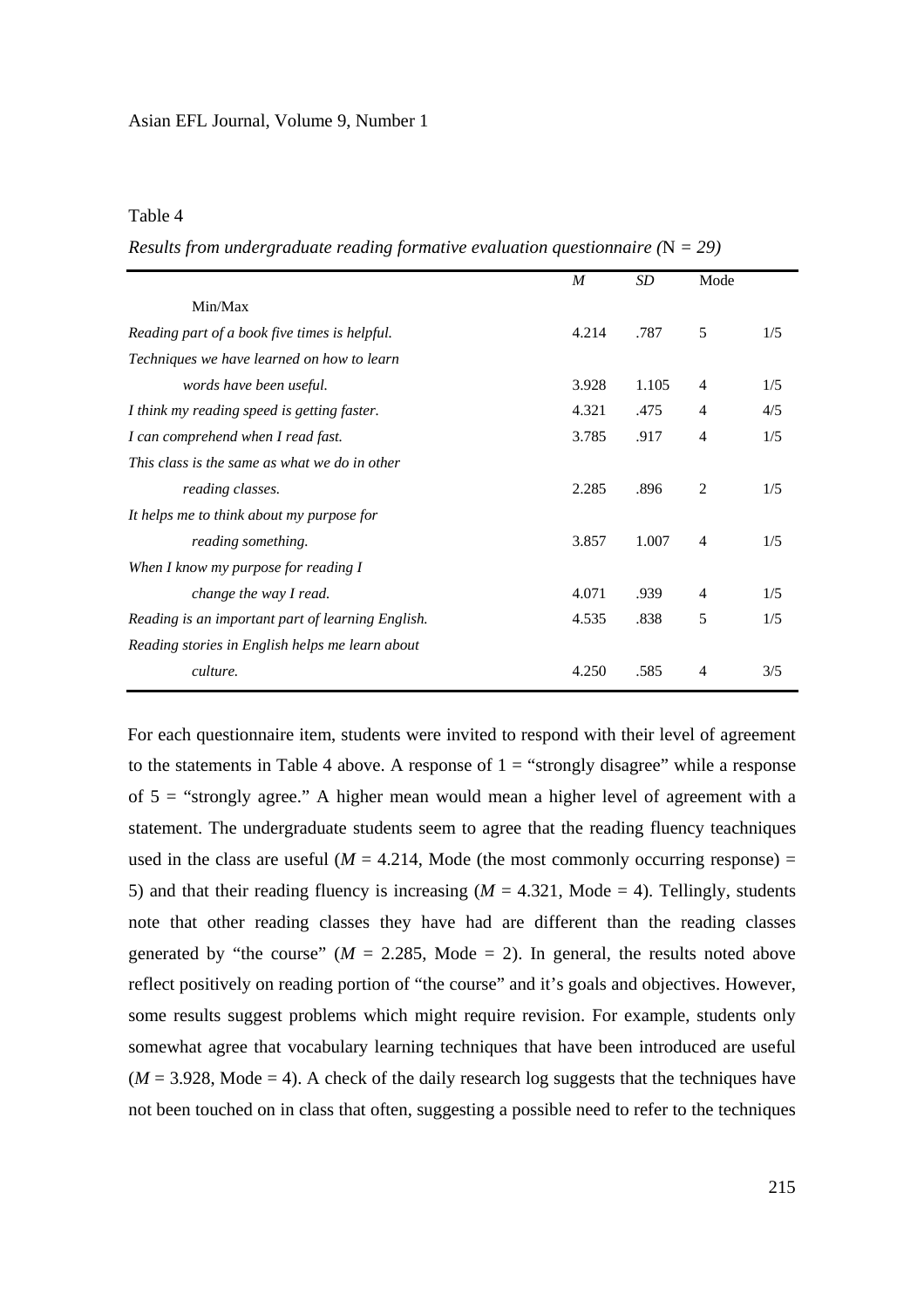more in class, and invite more direct evaluation of the techniques while they are being used in and out of class. This also underscores the notion mentioned above that there are too many objectives in "the course" to integrate easily into the time available for class meetings. Students only somewhat agree that when they read fast, they can comprehend ( $M = 3.785$ , Mode  $= 4$ ). This is troubling, suggesting that students, while feeling good about their reading fluency increasing, are uncomfortable with the idea that they cannot read slowly and for accuracy, which is what some have reported is what is required of them to do well on tests and in other classes in the program. Perhaps more class time can be spent in pair or group discussions in which students can discuss areas of non-comprehension in the texts.

#### **Table 5**

| Min/Max                                                | M     | SD   | Mode           |     |
|--------------------------------------------------------|-------|------|----------------|-----|
| I am willing to speak English in class.                | 4.315 | .749 | 5              | 3/5 |
| I feel my classmates give me enough time to think      |       |      |                |     |
| and speak.                                             | 3.947 | .848 | $\overline{4}$ | 2/5 |
| I feel Dr. Gorsuch gives me enough time to think       |       |      |                |     |
| and speak.                                             | 4.105 | .657 | $\overline{4}$ | 2/5 |
| The teacher allows us time to use English in class.    | 4.421 | .507 | $\overline{4}$ | 4/5 |
| Talking with a partner in English class helps me.      | 4.731 | .452 | 5              | 4/5 |
| Talking with a small group in English class helps me.  | 4.421 | .606 | $\overline{4}$ | 3/5 |
| Giving my classmates instructions in English helps me. | 3.947 | .621 | $\overline{4}$ | 3/5 |
| I can teach a class for junior or senior high school   |       |      |                |     |
| students using English.                                | 4.000 | .745 | $\overline{4}$ | 3/5 |

*Results from undergraduate speaking formative evaluation questionnaire (*N *= 29)* 

Students strongly agreed that they are willing to speak in class  $(M = 4.315, \text{ Mode} = 5)$ , that I allowed them time to use English English in class ( $M = 4.421$ , Mode = 4), and that pair and small group work was useful for them in class ( $M = 4.731$ , Mode = 4;  $M = 4.421$ , Mode = 5). I was sensitive to students' comments that they wanted to do more speaking in class,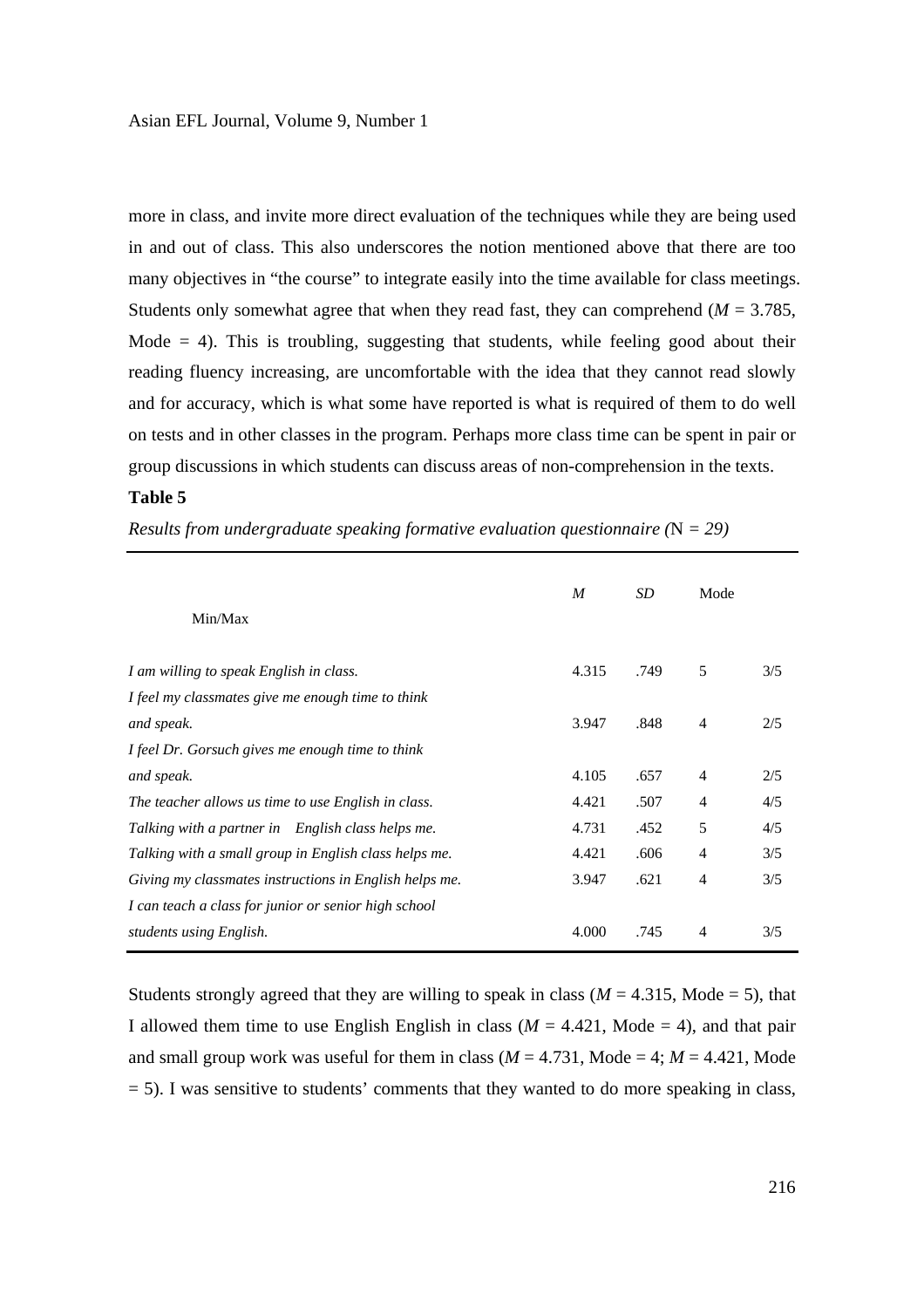hence the items focused on speaking time in class. The quantitative results suggest that students do feel they have enough time to speak in class. Yet in written comments made by students on the questionnaire, the theme of wanting more speaking time persists. Fortunately, the comments also offer insights into why students may feel this way:

-For speaking class, working in group is better than in individual.

 -We need more games that we can play in class to use English more often.

 -Need more time to speak English in class. Play interesting games. Make role play.

 -I hope teacher can give us some methods and create and active atmosphere in classroom.

 For these students, "speaking" in classes is best accomplished in groups (see notes above on how Vietnamese teachers teach speaking), and playing games. One student's use of the term "methods" provides a clue about the role of games in Vietnamese foreign language classrooms. The term "methods" is used by my colleagues and other teacher trainers to mean "technique" or "game." In a seminar given by a Canadian teacher's organization during the semester at Vinh University, all presentations introduced games which called for the whole group of participants to move around the class, talking to as many people as possible on topics that were "fun" like "romance," "the best mate for you," etc. The noise and activity levels were high, not much like the paired and grouped communicative tasks I had been asking the undergraduates to do, which called for rather more subdued and detailed talk about predictions students had about the upcoming reading, for example. One interpretation of students' comments is they wanted more "fun" topics and wanted to talk with more people in the class. In short, they had social needs that were closely entwined with their perceptions of how speaking was accomplished in classes. Their comments may alse be a reflection that they wanted to learn games they might be able to use with high school students when they themselves became teachers. Based on other comments made on the reading questionnaire, some revisions I might make are to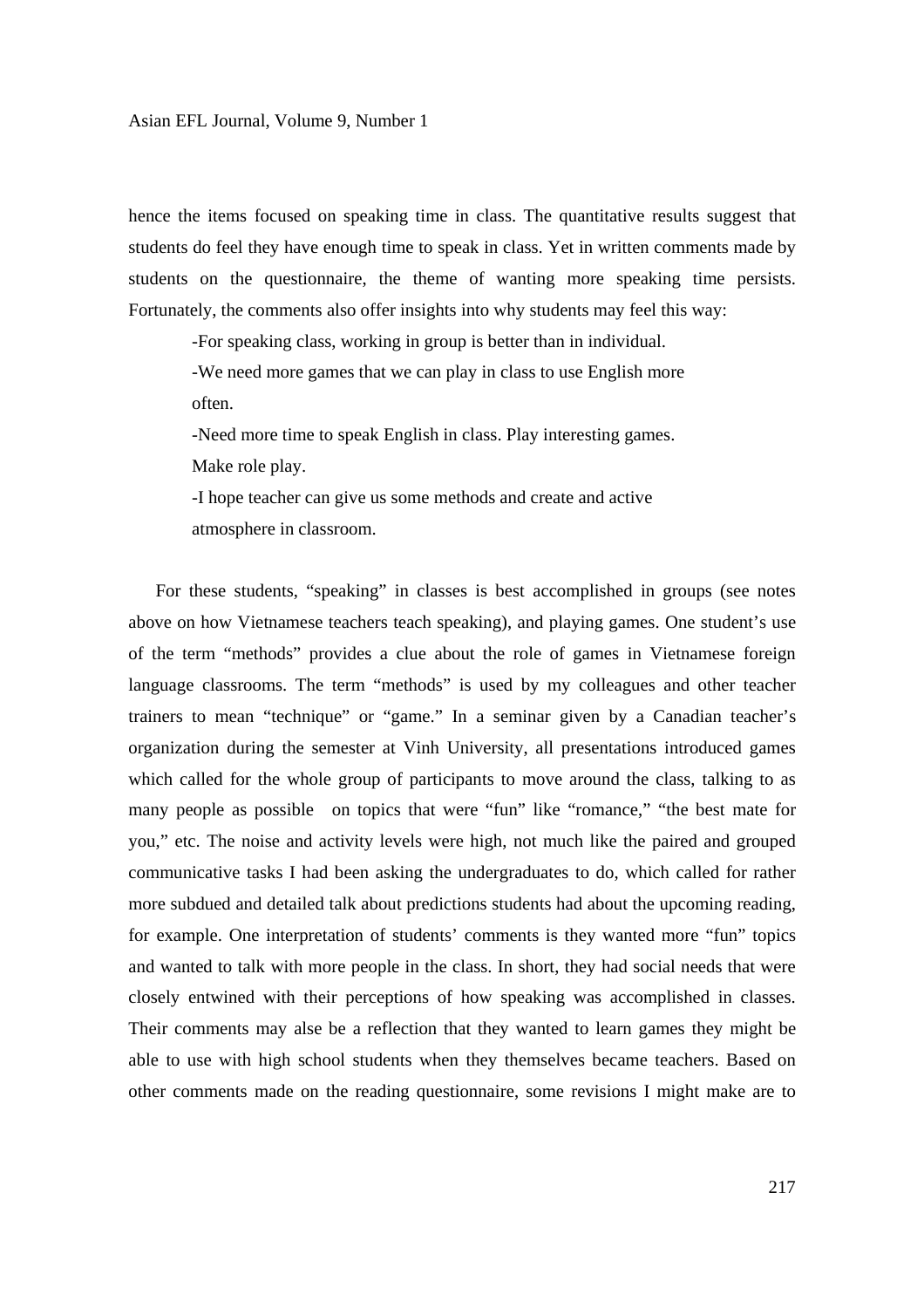create tasks in which students must consult more than one speaking partner (although in those crowded classrooms this might be difficult), and in which we might focus on conflicts between characters, or their personalities, or roleplay their repartee, or ask and answer questions about points of the story students do not feel they fully understand.

For results of the faculty class questionnaire, see Table 6 below:

## **Table 6**

|  |  |  | Results from the faculty class formative evaluation questionnaire $(N = 15)$ |  |
|--|--|--|------------------------------------------------------------------------------|--|
|  |  |  |                                                                              |  |

|                                                        | M     | <b>SD</b> | Mode           |     |
|--------------------------------------------------------|-------|-----------|----------------|-----|
| Min/Max                                                |       |           |                |     |
| I am willing to speak English in class.                | 4.25  | 1.388     | 5              | 1/5 |
| I feel my classmates give me enough time to think      |       |           |                |     |
| and speak.                                             | 3.875 | .991      | $\overline{4}$ | 2/5 |
| I feel Dr. Gorsuch gives me enough time to think       |       |           |                |     |
| and speak.                                             | 4.125 | .353      | $\overline{4}$ | 4/5 |
| The teacher allows us time to use English in class.    | 4.125 | 1.35      | 5              | 1/5 |
| Talking with a partner in English class helps me.      | 4.375 | .517      | $\overline{4}$ | 4/5 |
| Talking with a small group in English class helps me.  | 3.875 | 1.246     | 4              | 1/5 |
| Giving my classmates instructions in English helps me. | 4.125 | .353      | $\overline{4}$ | 3/5 |
| Learning word stress helps me.                         | 4.375 | 1.407     | 5              | 1/5 |
| Figuring out what to do with my English speaking       |       |           |                |     |
| skills in my life is useful.                           | 4.125 | .353      | 4              | 4/5 |
| Writing scripts for using English in specific          |       |           |                |     |
| situations is useful.                                  | 4.125 | .640      | $\overline{4}$ | 3/5 |
| Learning different kinds of sentences in the           |       |           |                |     |
| SPEAK test is useful.                                  | 4.00  | 1.309     | $\overline{4}$ | 1/5 |
|                                                        |       |           |                |     |

 Results for some items underscore differences beween the undergraduate and faculty classes, both in terms of differences in learning styles and needs of students, and in terms of how different aspects of "the course" have become emphasized in the undergraduate and faculty classes. The adult students seem to prefer talking in pairs much more than talking in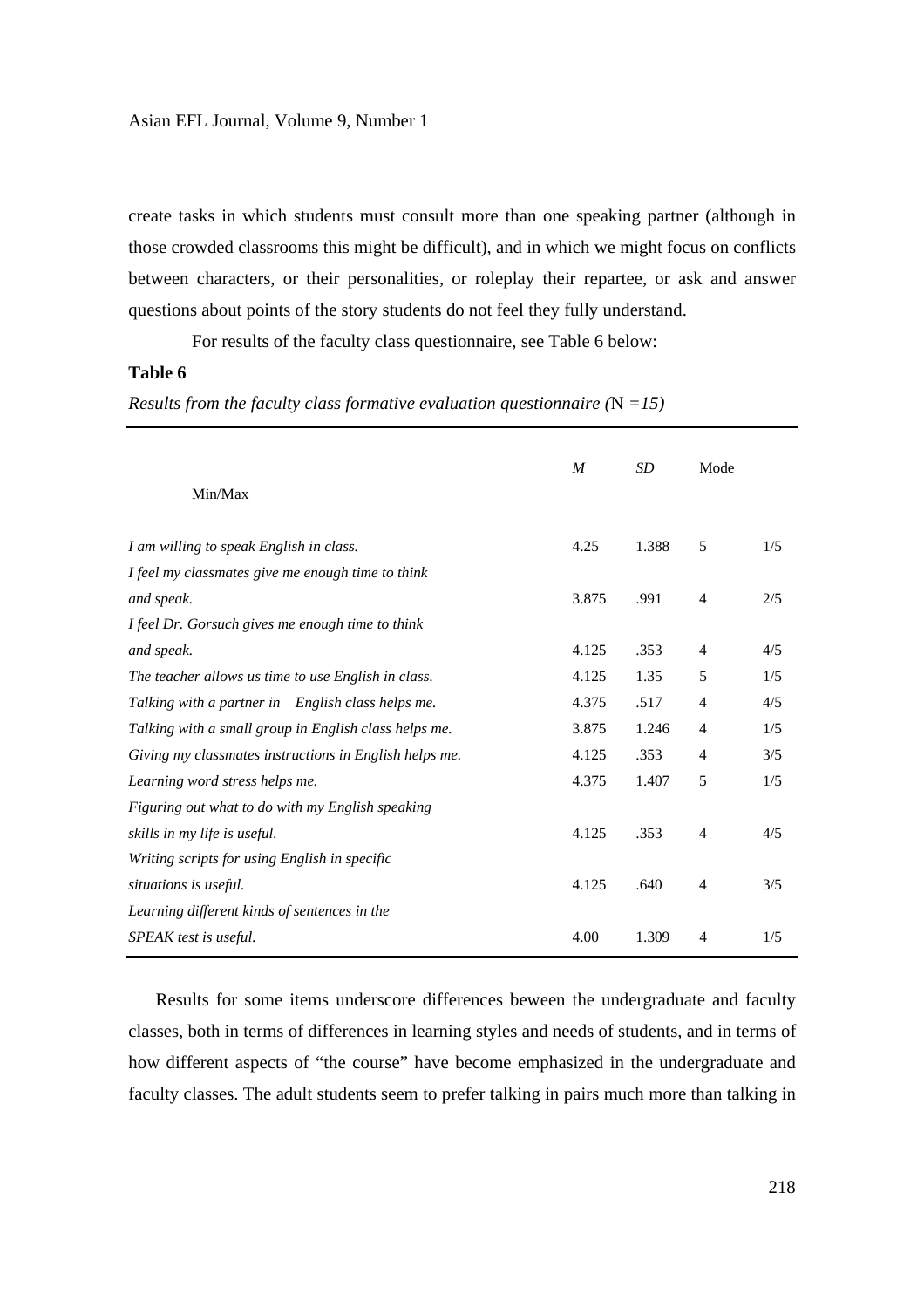groups ( $M = 4.375$  as opposed to  $M = 3.875$ ). I had noted early on in my log that the class seemed most energetic when they had chances to talk in pairs, particularly if they were paired in male/female dyads. Energy was an issue, in that the class met at night, after class members had had a long day of teaching. In contrast with the undergraduate students, the faculty members' social needs seemed more in tune with pair work. Faculty members seem content with the amount of speaking done in the class, which underscores the fact that more time is devoted to speaking in the faculty class when compared to the undergraduate class. I emphasize the reading fluency component more in the undergraduate class, although never for more than one half of the 90 minute class meeting. While undergraduates and faculty members may engage in very similar kinds of communicative tasks in pairs and groups, the undergraduate students are more engaged in tasks related to the reading materials suggested by "the course." I suggest that in the first weeks of my stay at Vinh University, it became apparent to me that the needs and strengths of the undergraduates and the faculty members were quite different. So, while "the course" is still held together by common goals and objectives, I have emphasized parts of it in one class and de-emphasized other parts in another class.

## **Time Frame for "The Course"**

The curriculum is taking place over the course of the spring, 2005 semester at Vinh University, which runs from February 21 to June 10. Accounting in one week for Reunification Day/Worker Day holidays and one week for examination, this results in 15 weeks of classes for the faculty members (30 class meetings), and 13 weeks for the undergraduates (26 class meetings). Undergraduates have two fewer weeks due to a practice teaching unit they must complete in high schools scatttered throughout the province. Because the goals and objectives of "the course" focus on what I believe are optimal states of learning in classes and not strongly related to any one textbook or body of content, there are no specifications as to how much material is to be covered.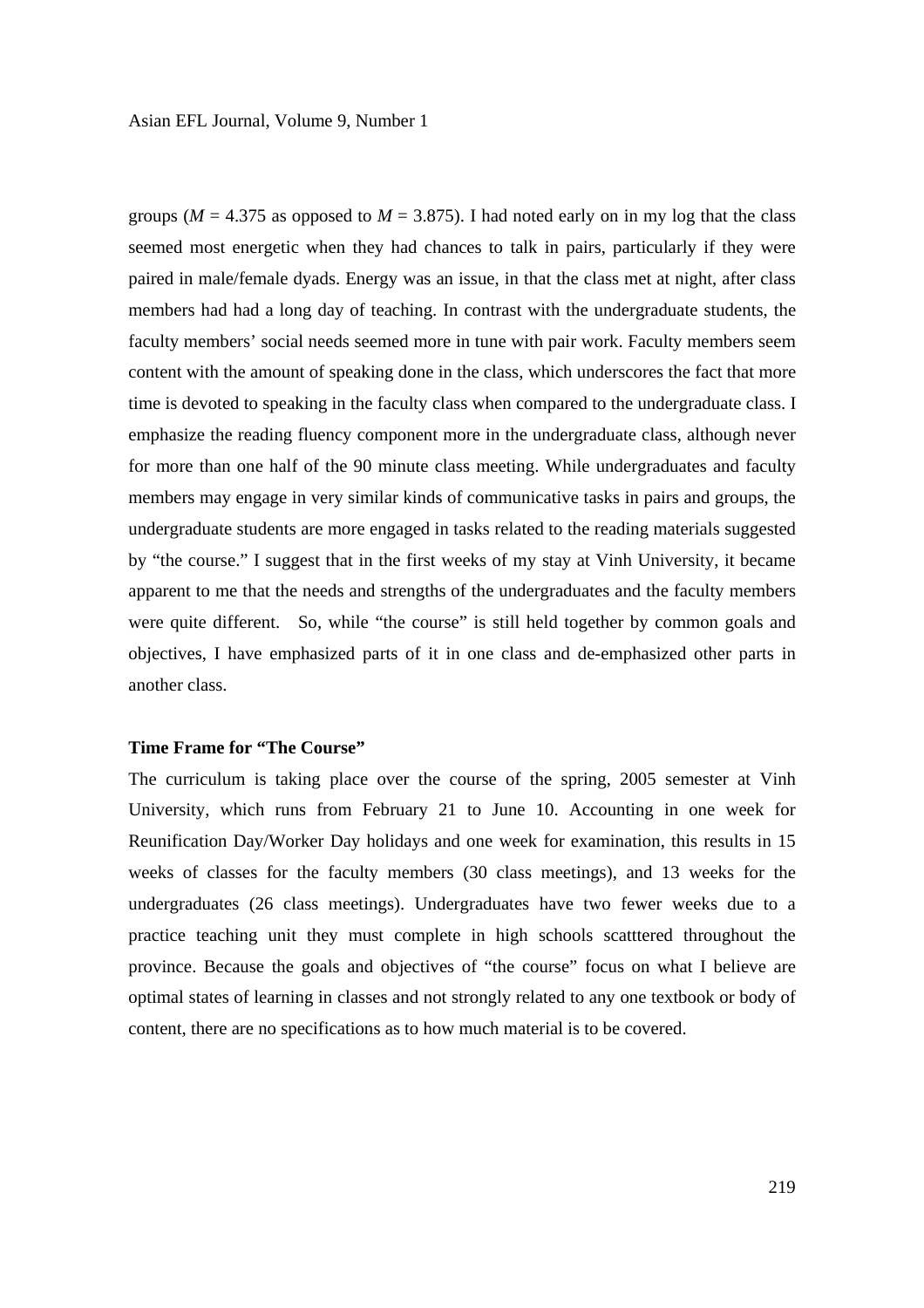### **Materials and Assessments**

Assessements, which are ongoing, follow the goals and objectives, and closely resemble tasks that are done in class. In many cases, the assessments *are* the tasks. Sample assessments are given in Table 7 for the undergraduates and Table 8 for the faculty members. See also Table 9 for sample materials of in-class tasks/assessments for undergraduates and Table 10 for faculty members.

### **Table 7**

*Sample assessments for the undergraduate class*

Goal: Learners will use the L2 maximally in the classroom for the purpose of increasing fluency.

Reading assessment: Words per minute on two reading comprehension tests written at the same difficulty level, same word length and in the same style as the graded readers used in class, administered at the end of the semester as a post-test. Words per minute calculated from two reading comprehension tests administered as pre-tests (two forms different from the post-test) will be compared to post-test words per minute.

Speaking assessment: During the last three weeks of class, in-class observations will be done to evaluate whether each student actively participates and uses English to complete pair communicative tasks.

Goal: Learners will be able to formulate their language learning goals and name at least three strategies for meeting those goals.

Reading assessment: Collection of forms completed by students on L1 and L2 texts they read and their purposes for reading them.

Speaking assessment: Collection of interview forms which students complete in pairs or small groups in class. Students will query each other on life long learning issues in terms of speaking and share ideas on how to maintain their speaking ability once they graduate (see sample materials below, Table 9).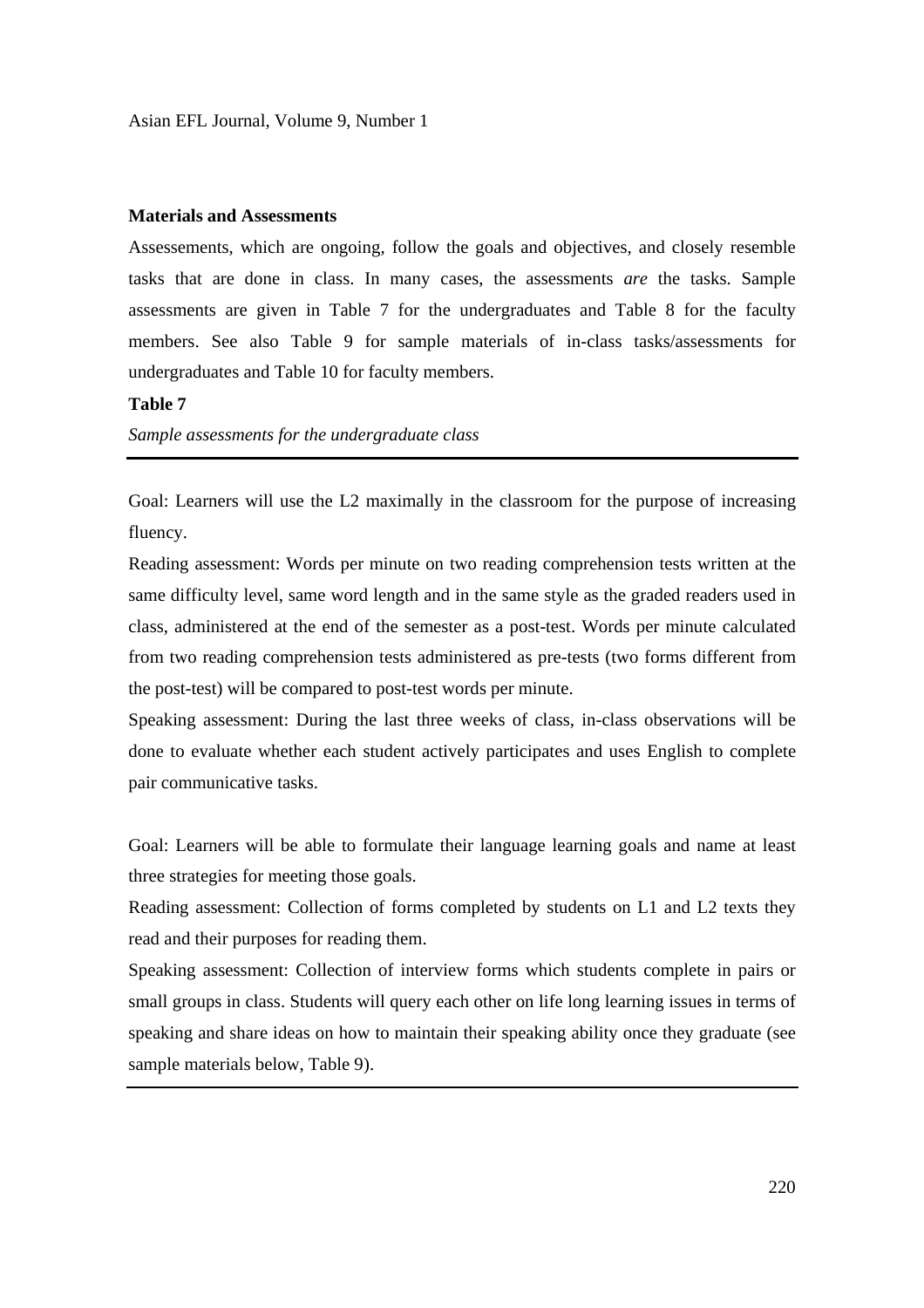## **Table 8**

## *Sample assessment for the faculty class*

Goal: Learners will, through classroom practice, learn features of sociolinguistic knowledge and textual (conversational and rhetorical organizational) knowledge.

Speaking assessment: Students will take practice *SPEAK* test items which capture the following features of rhetorical organization: narration, cause and effect, persuasion, and expressing opinions. Students will be scored using *SPEAK* test crtieria and additional notes will be written on the extent to which students use a variety of linguistic forms to realize the rhetorical patterns mentioned (see sample materials below).

#### **Table 9**

*Sample materials/task\*/assessment for undergraduate class*

Undergraduate student life long learning interview task

| Goal:       | To practice discussing issues, sharing opinions, and naming<br>learning strategies, and to identify and share resources for life<br>long learning and maintenance of spoken English.                                                                                             |
|-------------|----------------------------------------------------------------------------------------------------------------------------------------------------------------------------------------------------------------------------------------------------------------------------------|
| Input:      | Verbal instructions provided on a form, and the form itself.                                                                                                                                                                                                                     |
| Procedures: | Students work in groups of three. One person is in charge<br>of completing the form. A second person is in charge of<br>ensuring each person contributes to the form and to the<br>discussion. A third person is in charge of asking for help<br>from the teacher, if necessary. |
| Outcome:    | A completed form with responses from all three group<br>Members.                                                                                                                                                                                                                 |

#### **Life Long Learning and Speaking Group Interview Form**

After you graduate, how will you continue learning and using English? This is an opportunity to discuss the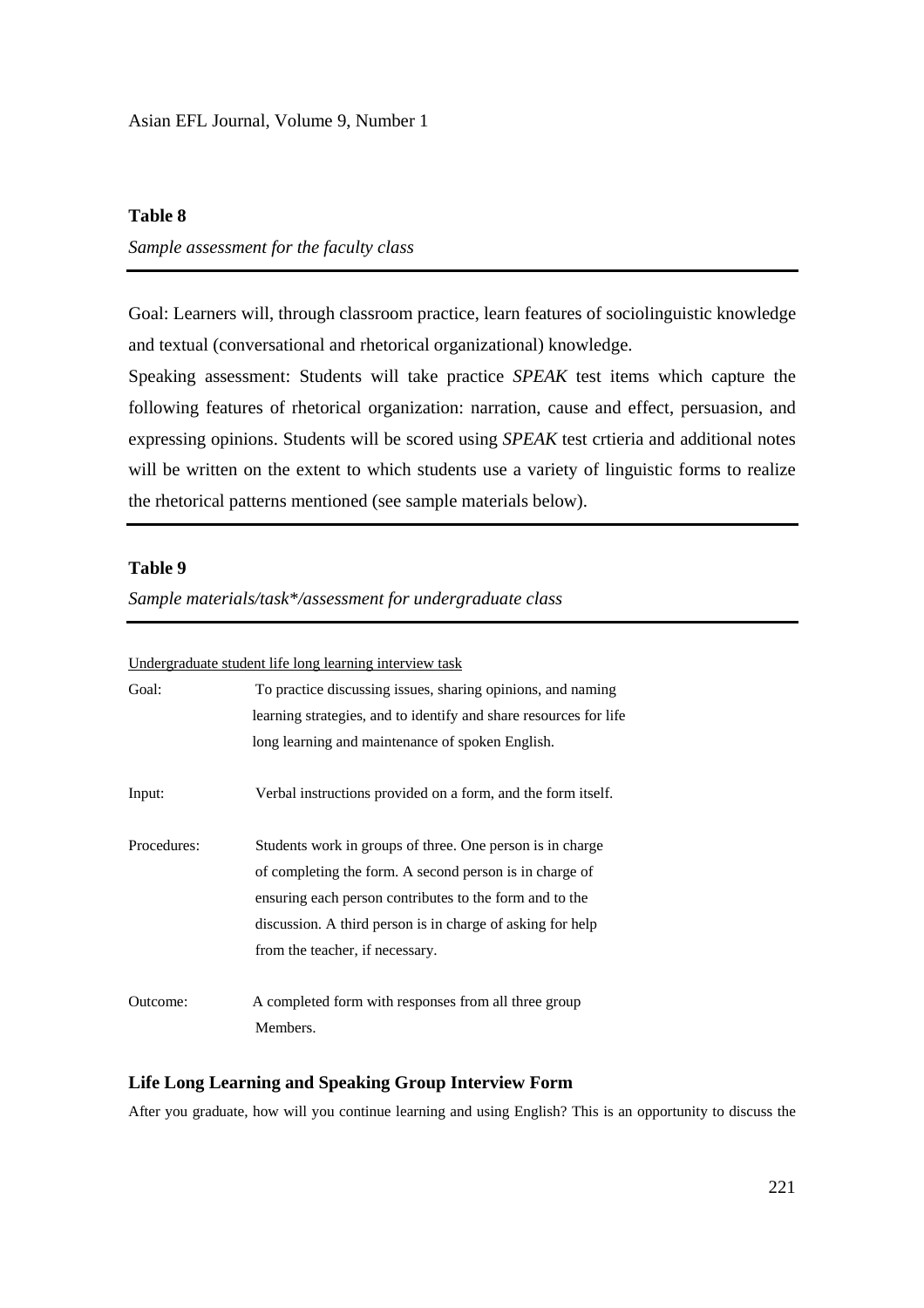strategies we have talked about in class, and to offer some of your own ideas. Work in groups of three. One person is in charge of completing the form for everyone. A second person is in charge of making sure each person in the group contributes to the form. A third person is in charge of asking for help from the teacher.

Write the names of all three group members here: Group member 1: Group member 2: Group member 3:

What work do you think you will do after you graduate?

Group member 1:

Group member 2:

Group member 3:

How much will you use English in this work? Group member 1: Group member 2: Group member 3:

What is one thing you already do to use English outside of school?

Group member 1: Group member 2: Group member 3:

What is one way you have heard of from friends to use English? Group member 1: Group member 2: Group member 3:

Together, create a list of at least five additional ways to use English once you graduate:

\_\_\_\_\_\_\_\_\_\_\_\_\_\_\_\_\_\_\_\_\_\_\_\_\_\_\_\_\_\_\_\_\_\_\_\_\_\_\_\_\_\_\_\_\_\_\_\_\_\_\_\_\_\_\_\_\_\_\_\_\_\_\_\_\_\_\_\_\_\_\_\_

<sup>\*</sup> Note: Task components of goal, input, etc. are adapted from Ellis (2003).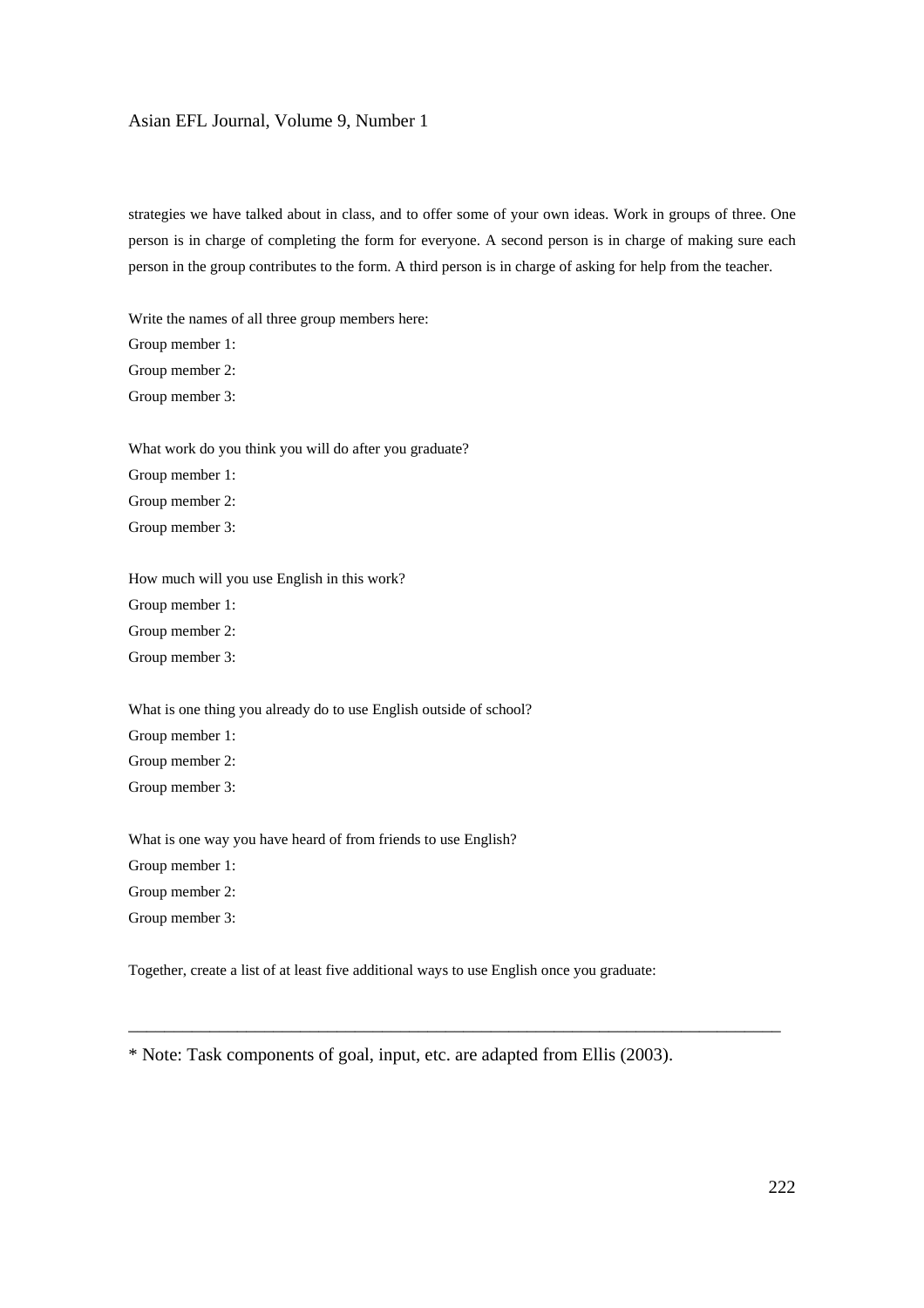## **Table 10**

*Sample materials for assessment for faculty class*

Sample *Practice SPEAK* Test item 6\*: Students see six frames of a picture story in which a man sits on a park bench with wet paint, discovers the paint on this suit, and takes the suit to the dry cleaners.

Student hear and read: *Imagine that this happens to you. After you have taken the suit to the dry clearners, you find out that you need to wear the suit the next morning. The dry cleaning service usually takes two days. Call the dry cleaners and try to persuade them to have the suit ready later today.*

Students' responses on all items, including the one above, are individually tape recorded and scored according to *SPEAK* test criteria.

## **Teacher's/Scorer's Form**

Item 6

- 20 No effective communication
- 30 Communication generally not effective
- 40 Communication somewhat effective
- 50 Communication generally effective
- 60 Communication almost always effective

Linguistic forms used in student response for:

Persuasion:

## Narration: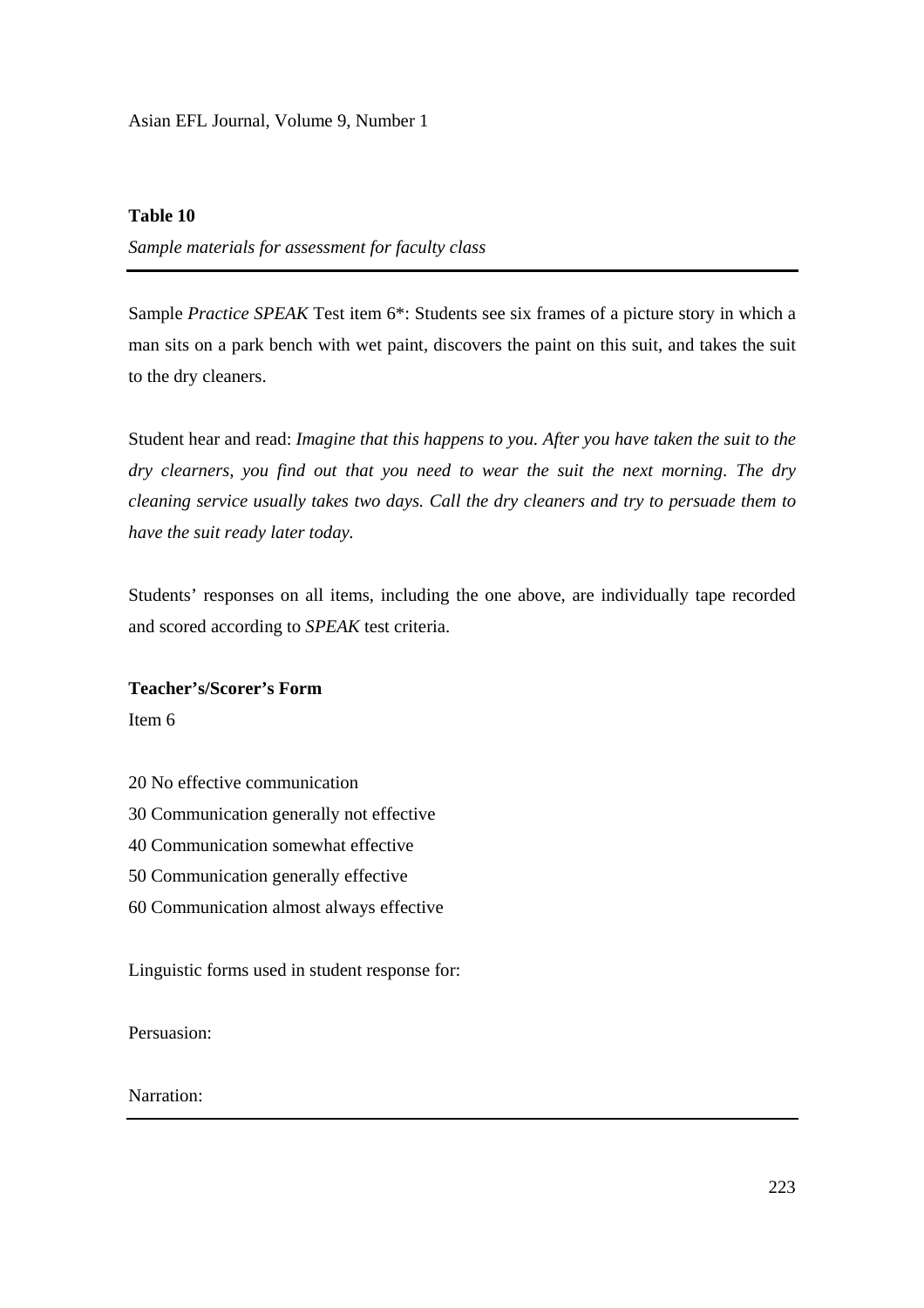Cause and effect:

Expressing opinion:

## **Epilog**

It is now December, 2005, and I have returned to the U.S. Going to Vietnam, and designing and evaluating "the Course" was an important mid-career task for me. Doing it allowed me to step outside of twenty years of teaching patterns in order to examine my assumptions about learning and how I put these assumptions into classroom practice. The main lesson I have learned is that EFL learners and teachers in developing countries can be very successful without the generous amount of materials and resources we are used to in more developed nations. I do not present this report as evidence that as an outsider from the U.S. that I know best how to teach in Vietnam, nor can I even claim that my approach was necessarily appropriate for Vinh University. But I do think all teachers must take on new teaching challenges and use these as opportunities for self examination and purposeful change.

#### **References**

- Birch, B. (2002). *English L2 reading: Getting to the bottom*. Mahwah, NJ: Lawrence Erlbaum and Associates.
- Dao, T.C., Thiep, L.Q., & Sloper, D. (1995). Organization and management of higher education in Vietnam: An overview. In D. Sloper & L.T. Can (Eds.). *Higher education in Vietnam: Change and response* (pp. 74-94). New York: St. Martin's Press.
- Doyle, A.C., retold by Holt, R. (1996). *A scandal in Bohemia*. Harlow, England: Pearson Education Limited.

Educational Testing Service (1996). *SPEAK practice test*. Princeton, NJ: Author.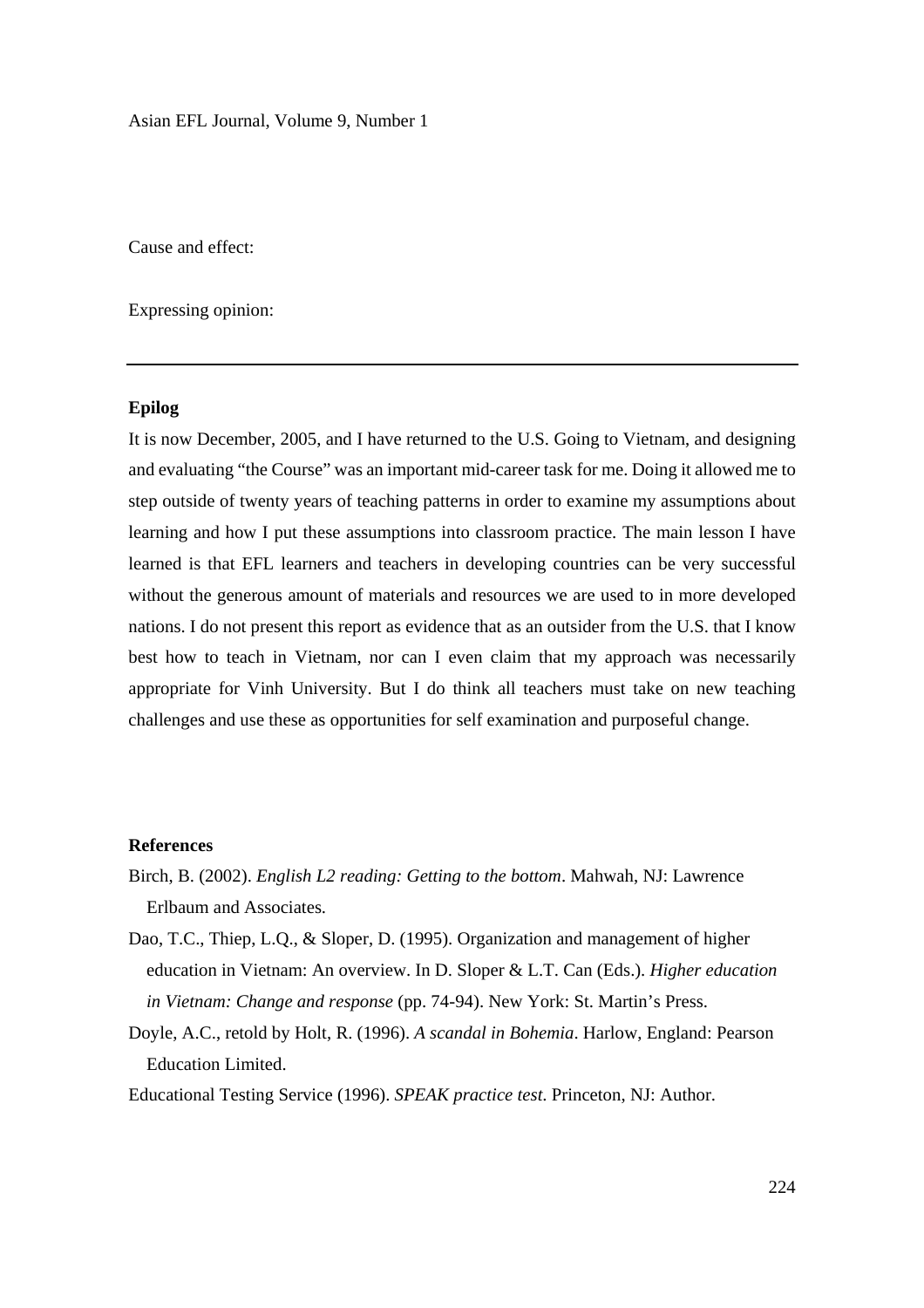- Ellis, R. (2003). *Task-based language learning and teaching*. Oxford: Oxford University Press.
- Florence, M. & Jealous, V. (2003). *Lonely planet guide to Vietnam*. Footscray, Australia: Lonely Planet Publications Pty. Ltd.
- Gilbert, J. (1993). *Clear speech*. Cambridge: Cambridge University Press.
- Gilbert, J. (2001). *Clear speech from the start*. Cambridge: Cambridge University Press.
- Graves, K. (2000). *Designing language courses: A guide for teachers*. Boston: Newbury House.
- Highsmith, P., retold by Nation, M. (1995). *Strangers on a train.* Harlow, England: Pearson Education Limited.
- Papajohn, D. (1998). *Toward speaking excellence*. Ann Arbor, MI: The University of Michigan Press.
- Nghe An Provincial Government (2005). *Education and training* system. [On-line] Available: http://www.ngheangov.vn/English/Chap03/Chap0302.htm
- Nguyen, T.M.H. (2005). Making connections for storytelling. Presentation at Games and Activities to Get Them Speaking: A Workshop for English Teachers, March 27, Vinh University, Vietnam.
- Noseworthy, E. ((2005). Cooperative learning: Let them teach themselves. Presented at Games and Activities to Get Them Speaking: A Workshop for English Teachers, March 26, Vinh University, Vietnam.
- Richards, J.C. (2001). *Curriculum development in language teaching*. Cambridge: Cambridge University Press.
- Taguchi, E. & Gorsuch, G.J. (2002). Transfer effects of repeated EFL reading on reading new passages: Silent reading rate and comprehension. *Reading in a Foreign Language*, 14(1), 1-18 [On-line]. Available:
	- http://nflrc.hawaii.edu/rfl/April2002/taguchi/taguchi.html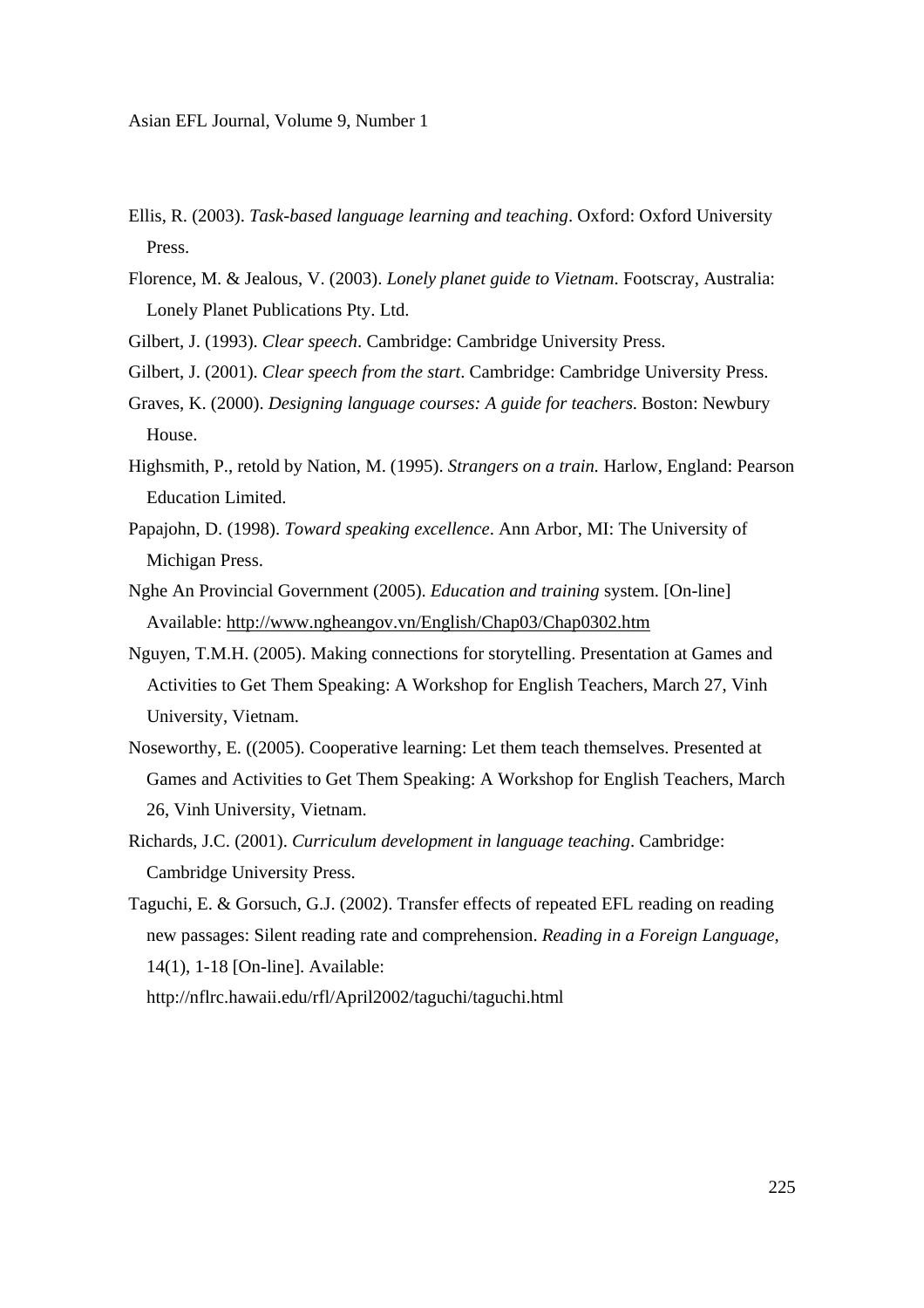- Taguchi, E., Takayasu-Maas, M., & Gorsuch, G.J. (2004). Developing reading fluency in EFL: How assisted repeated reading and extensive reading affect fluency development. *Reading in a Foreign Language*, *16*(2), 1-19 [On-line]. Available: http://nflrc.hawaii.edu/rfl/October2004/taguchi/taguchi.html
- Woodward, T. (2001). *Planning lessons and courses: Designing sequences of work for the language classroom.* Cambridge: Cambridge University Press.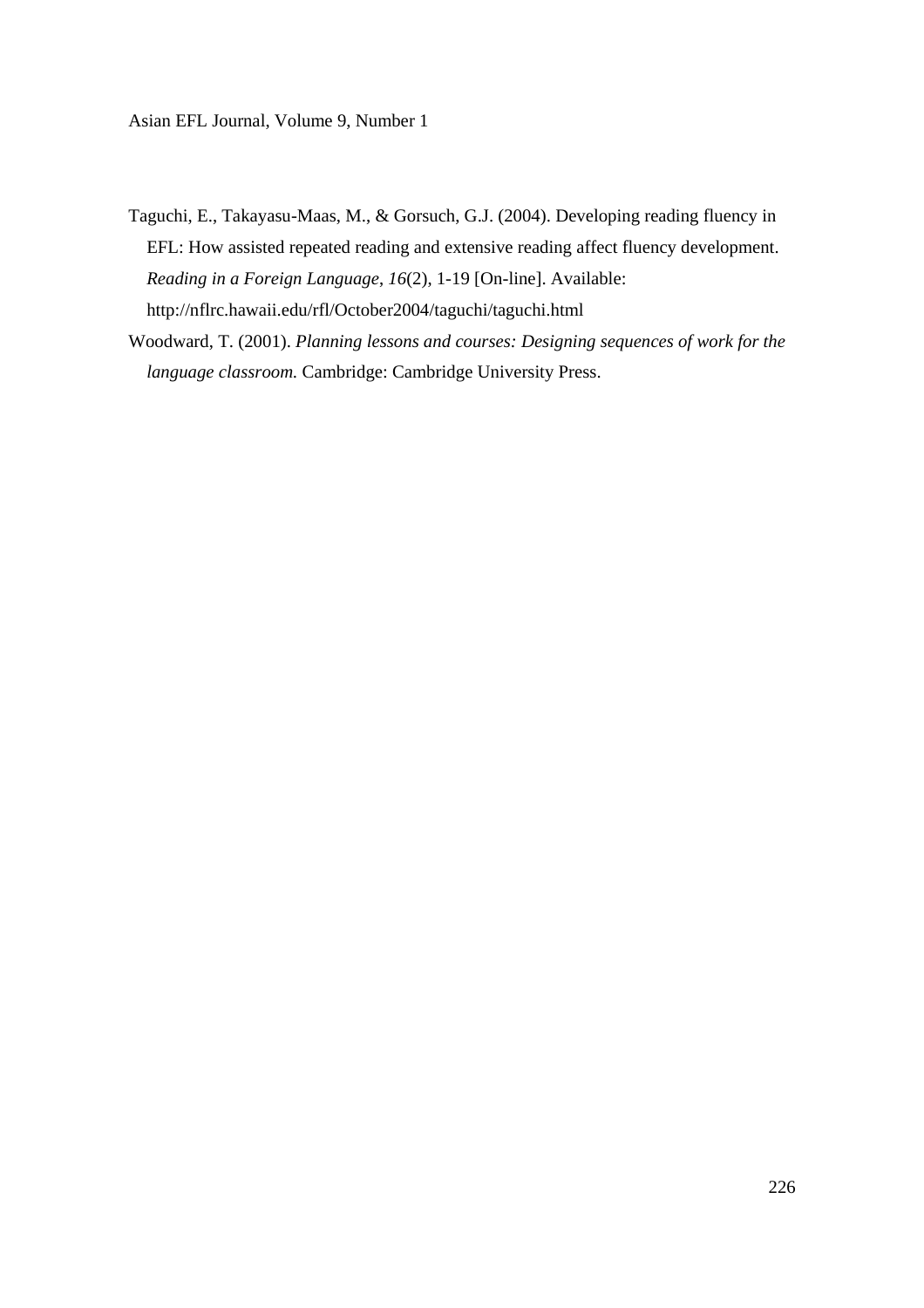

# **Description or Prescription for Task-Based Instruction? A Reply to Littlewood**

**Anthony Bruton**  *Departamento de Lengua Inglesa, Universidad de Sevilla, Spain* 

#### **Bio Data:**

Anthony Bruton is lecturer in foreign language teaching methodology at the University of Seville, Spain. He also teaches research methods to PhD students. He directs a research group composed of both university and secondary school teachers whose main aim is to conduct classroom-based empirical research. At present the research group is involved in a fairly large-scale medium term project into task-based teaching in secondary schools in the Seville area, partly funded by the Spanish Ministry of Education.

#### **Abstract**

This short paper analyses a recent proposal by Littlewood (2004) on the task-based approach. Littlewood offers two dimensions, task involvement and task focus, on which to place activities in the language classroom. However, it is argued that, at best, the dimensions might serve for description, but even then they have shortcomings, and are not useful in the discussions on methodological prescription. Although the definition of the types of task that are central to the task-based instruction (TBI) debate is significant, the crucial issues revolve around the centrality of the peer-work tasks with the target language as the medium of communication, and the language learning that might (or might not) accrue from them, at particular levels of proficiency.

**Key Words**: Tasks, Task-based instruction

## **Introduction**

I am afraid I cannot resist a bit of debate, so I am very glad that Littlewood (2004) took me up on the issue of tasks and task-based instruction (TBI) in my two contributions to the *ELT Journal 56/*3, particularly the definition of tasks. However, since Littlewood currently teaches in Hong Kong and given the recent issue of the *Asian EFL Journal* (8/3) on tasks, I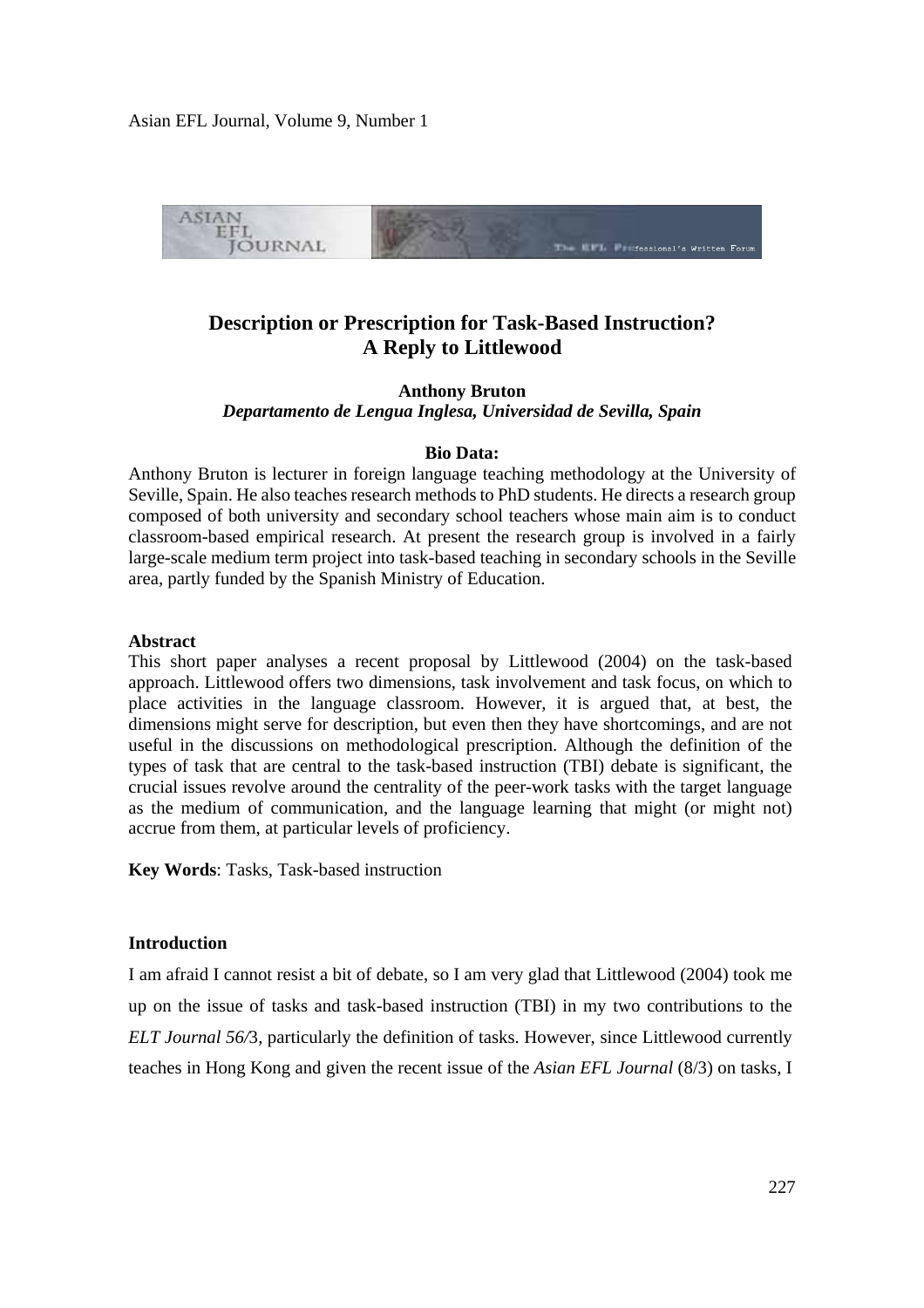thought this journal might be a very apt alternative forum, given its professional orientation and its readership.

#### **The Basic Question for TBI**

Although the questions of definition in TBI cannot be ignored, I think it is the broader conceptual issues that are more critical. For this reason and given limitations of space in the ELTJ article, I argued that it was the (design) purposes of different tasks that were more crucial than trying to differentiate various different types of learner activity into task or non-task, or degrees of taskiness – hence the title of my first article, "From tasking purposes to purposing tasks". In my response (Bruton, ELTJ, 56/3) to Skehan (ELTJ, 56/3) on communicative-task-based instruction, my fundamental question was: Where does the development of new language knowledge and of correct language use, particularly spoken, come from, when the core communicative tasks are performed independently in the oral medium by students? The answer seems to be either before, or after task, completion (Skehan, 1996), not during the task, which does not avoid the numerous theoretical and practical complications this pre-task/communicative oral task/post-task framework generates. I will return to some of these, but immediately I want to comment on Littlewood's alternative perspective.

#### **Littlewood's Alternatives**

Littlewood puts forward two dimensions for task-based foreign language learning: degrees of 'task-involvement' and degrees of 'focus on forms-meaning'. To begin with, I think the author must recognize that his dimensions and categories are at best descriptive, of student oral (production?) activity and involvement. Even then, I am not sure they are particularly useful or potentially effective as descriptors for cataloguing (a subset of) student activity or dispositions. However, in order to better understand the shortcomings of Littlewood's two dimensions (task involvement; focus on forms-meaning;), it is perhaps useful to distinguish between task as workplan and task as process, or between task design and task implementation, as Breen (1987) and Ellis (2003) do.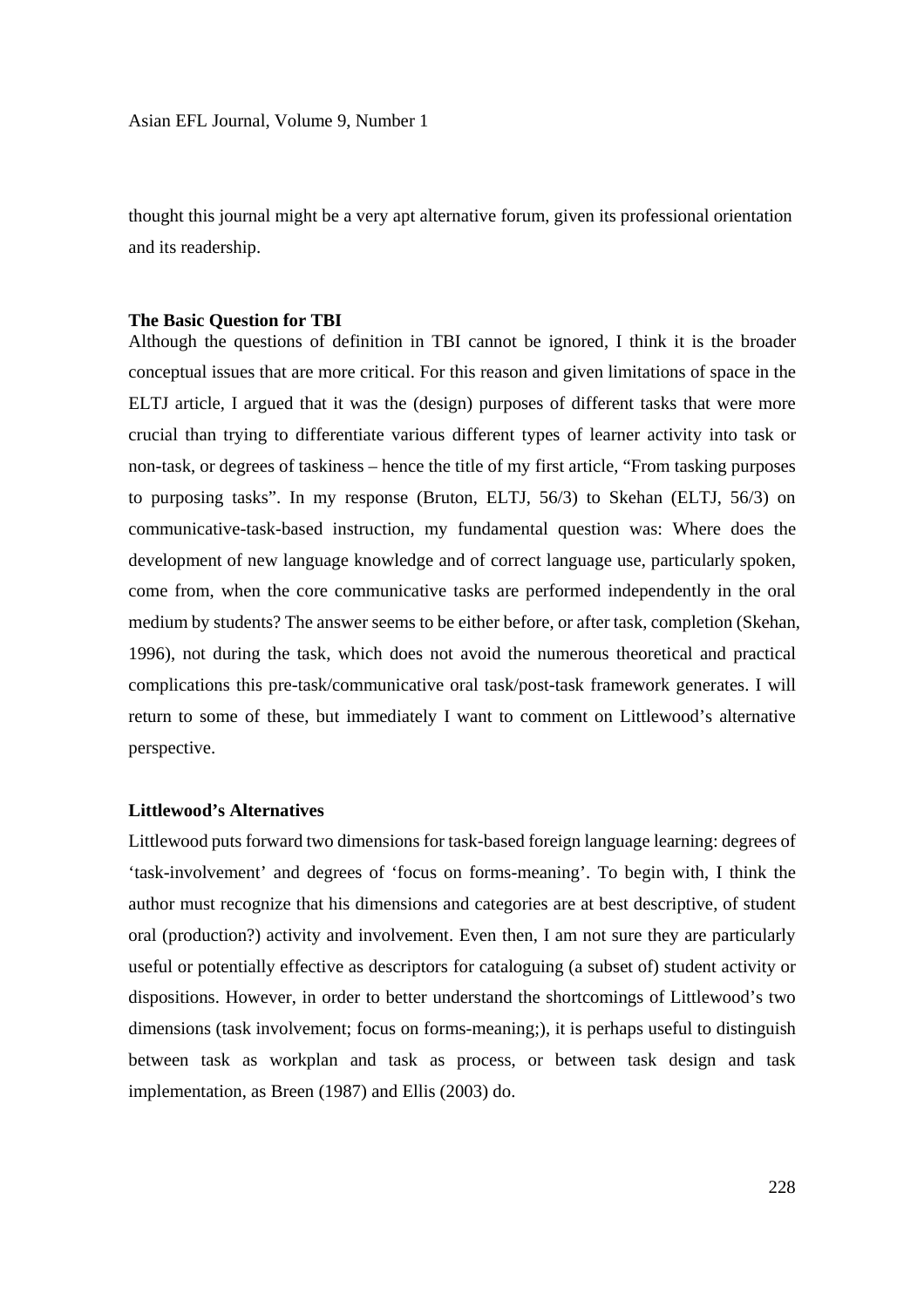Given the distinction, let us start with Littlewood's task involvement dimension, which is apparently 'unproblematic' (p.323). This dimension can only be applicable to implementation, though *expected* involvement might be planned, and the complexity of gauging the degree of involvement is not recognized. In this respect, a point made by Widdowson (1990) on the communicativeness of syllabuses is very pertinent. He argued that there is no such thing as a communicative syllabus, because there is nothing inherently communicative about a syllabus. It is only the type of interaction in the classroom that will make the syllabus communicative, whether it is based on structures, functions, or even presumably tasks. He had a point, which is particularly applicable to Littlewood's dimension of student involvement in tasks.

#### **Focus on Forms and Focus on Meaning**

The other dimension, the continuum from 'focus on formS' to 'focus on meaning', is much more central to Littlewood's descriptive framework, but no less problematic. Not least of the problems is the perspective of this dimension, which in itself reflects a definitional question. In the case of the dubious term focus on form (not formS note), even such 'experts' as Michael Long have made the mistake of not clearly differentiating whose perspective is being adopted in the classroom: a student's, the students', or the teacher's, for example. In design terms, Long (1991; 2000) has rejected both a (pre-planned) focus on specific formS on the one hand, or purely general meaning on the other, while defending a (reactive) focus on form within communicatively negotiated interaction.

 It is in fact precisely the two options discounted by Long that Littlewood has adopted (focus on forms and focus on meaning), but along a dimension, rather than as mutually exclusive categories. This may be because Littlewood acknowledges the preplanning of language focus, whereas Long assumes that the necessary focus on form would be unplanned. Littlewood's dimension, however, contradictorily applies both to the focus of the task and the focus of the students' attention (p.321), seemingly coming down in favour of the latter. Unfortunately, identifying on-going student focus on form in class, by observation, is virtually impossible descriptively, which is a limitation that has plagued empirical focus on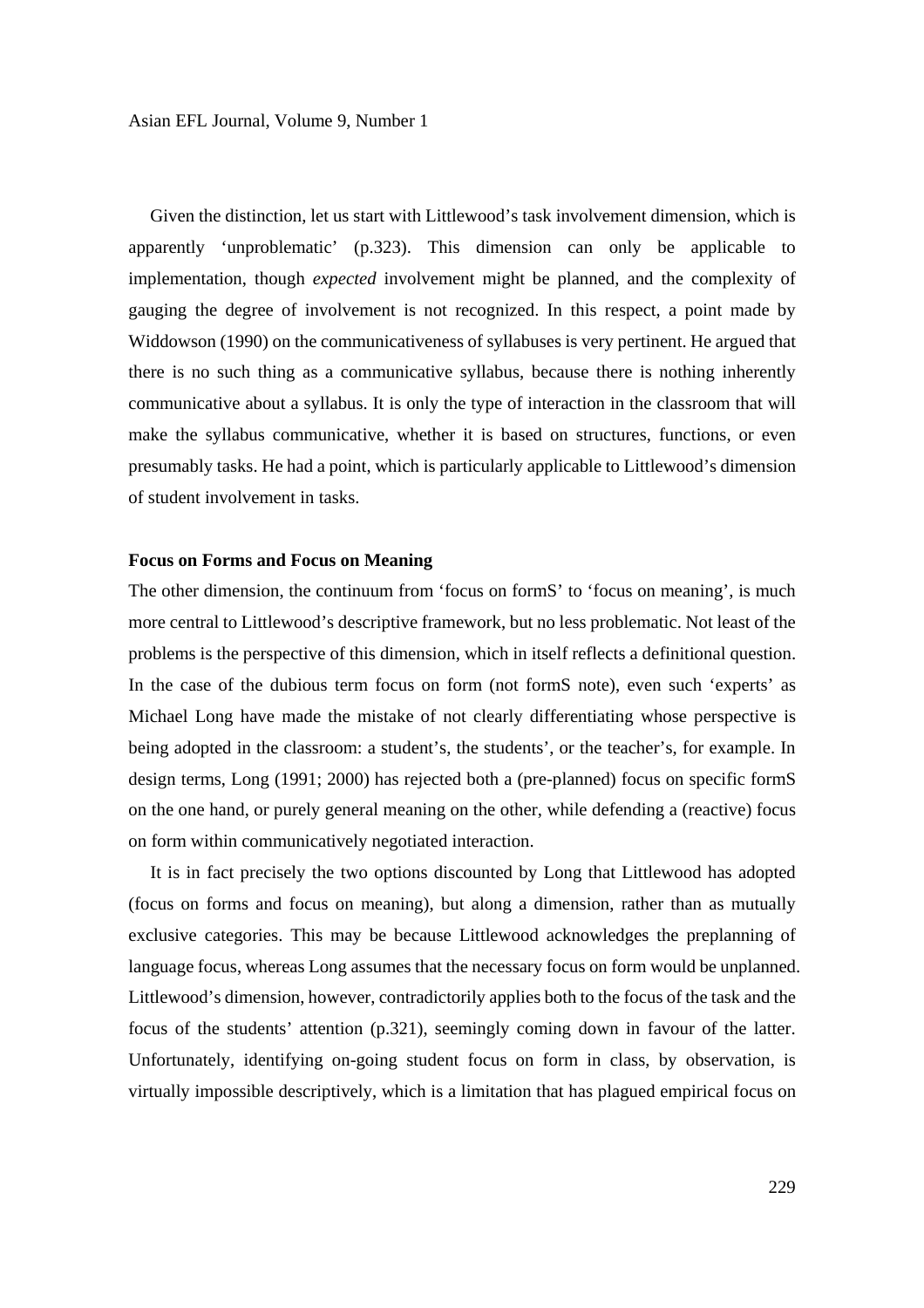form studies. Less importantly, there are two arrows for this dimension in Littlewood's Figure 1 (see below), curiously pointing outwards from an undefined (meaning and forms; form; or no focus?) mid-point.

| Non-communicative                                                                                               | Pre-communicative      | Communicative     | <b>Structured</b> | <b>Authentic</b>  |  |  |
|-----------------------------------------------------------------------------------------------------------------|------------------------|-------------------|-------------------|-------------------|--|--|
| learning                                                                                                        | language practice      | language          | communication     | communication     |  |  |
|                                                                                                                 |                        | practice          |                   |                   |  |  |
| Focusing on the                                                                                                 | Practicing language    | Practicing        | Using language    | Using language to |  |  |
| structures of                                                                                                   | with some attention to | pre-taught        | to communicate    | communicate in    |  |  |
| language, how they                                                                                              | meaning but not        | language in a     | in situations     | situations where  |  |  |
| are formed and what                                                                                             | communicating new      | context where it  | which elicit      | the meanings are  |  |  |
| they mean,                                                                                                      | messages to others,    | communicates      | pre-learnt        | unpredictable,    |  |  |
| e.g. substitution                                                                                               | e.g.                   | new information,  | language, but     | e.g. creative     |  |  |
| exercises,                                                                                                      | 'question-and-answer'  | e.g.              | with some         | role-play, more   |  |  |
| 'discovery' and                                                                                                 | practice               | information-gap   | unpredictability, | complex           |  |  |
| awareness-raising                                                                                               |                        | or 'personalized' | e.g. structured   | problem-solving,  |  |  |
| activities                                                                                                      |                        | questions         | role-play $\&$    | and discussion    |  |  |
|                                                                                                                 |                        |                   | simple            |                   |  |  |
|                                                                                                                 |                        |                   | problem-solving   |                   |  |  |
| 'Exercises' <-----------------------------------                                                                |                        |                   |                   |                   |  |  |
| 'Enabling tasks' $\leftarrow$ -------------------- (Estaire and Zanon) -----------------> 'Communicative tasks' |                        |                   |                   |                   |  |  |

# FIGURE 1

The Continuum from Focus on form to focus on meaning (Littlewood, 2004, p. 322)

 The next continuum in Littlewood's Figure 1 seems to implicitly acknowledge purpose, namely establishing language knowledge, practice, and communication, though the actual labels suggest degrees of communicativeness, but with a scale that inconsistently includes learning at one extreme and use at the other. The descriptors of the categories may help to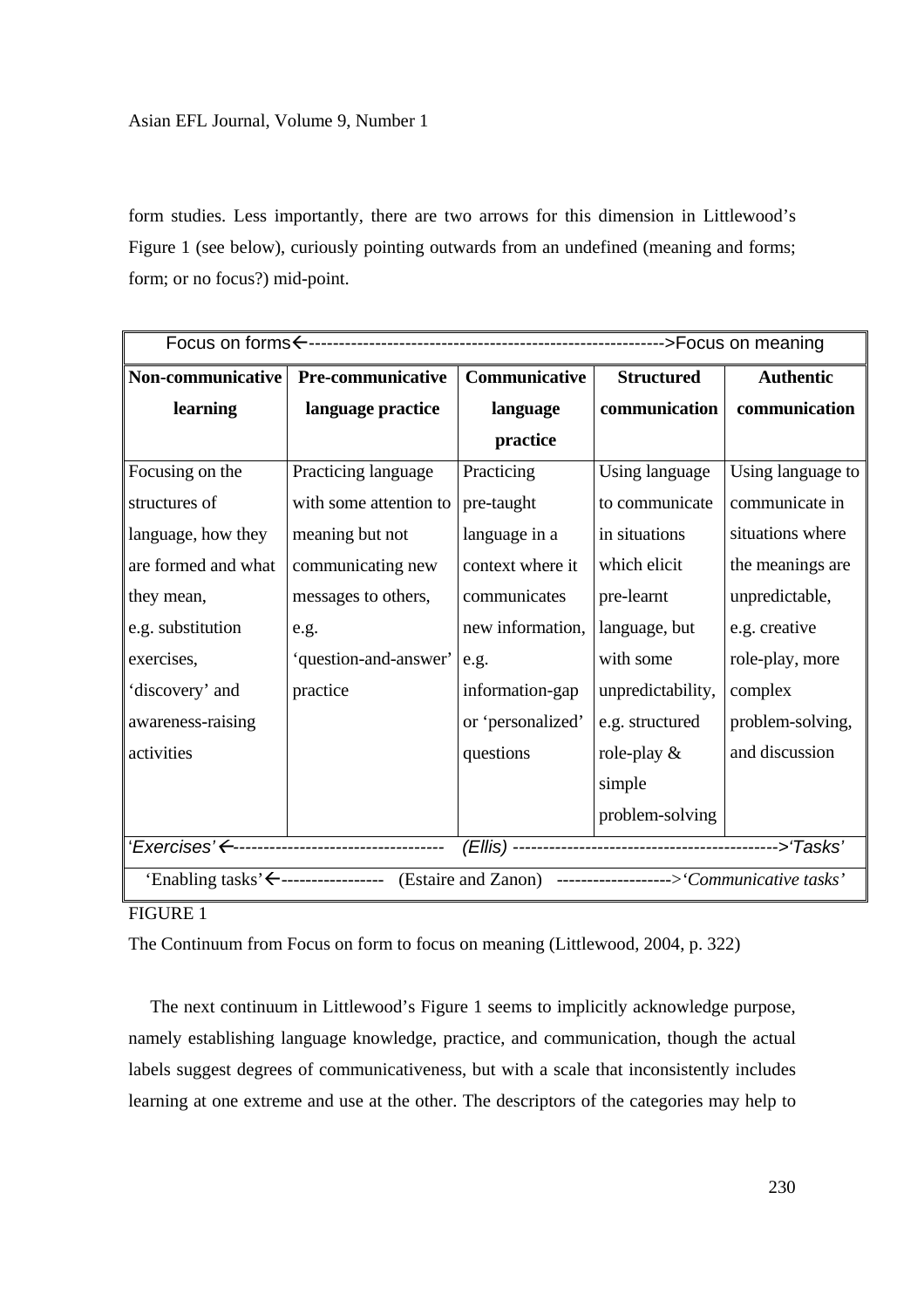catalogue the types of student activity, but, for example, how substitution exercises and discovery or awareness-raising, are in the same category is a mystery ... except that they might focus on form! Furthermore, there is no reference to whether the discovery activities, for example, are completed independently of the teacher or not – a crucial variable in task-based pedagogy. Nor, as was pointed out before, can anyone ensure that one type of activity will necessarily be more communicative than another on implementation.

 The last two continua in Figure 1 are taken from Ellis (2000), and Estaire and Zanon (1994). The Ellis dimension suggests degrees of taskiness, which has been complicated more recently by Ellis (2003) himself, since he acknowledges both (language) focused and unfocused tasks. In complete contrast, Estaire and Zanon adopt a curricular perspective with enabling tasks building up to the central target communicative tasks (see Swales, 1990), a procedural question which Littlewood does not cater for at all. Contemporary task procedures assume classroom activity leading *into* tasks and *on from* tasks.

#### **Pre-On-Post Task Framework**

Even though Littlewood omits procedural questions, some of them are actually very succinctly outlined and elaborated with examples by Ellis (2006) in the number 8/3 of this journal, using the pre-during/on-post-task framework typified by Skehan (1996) and Willis (1996). However, like these latter authors, Ellis seems to assume that it is the oral communication task that is necessarily the basis of task-based instruction. Within this framework, the language development is designed to occur either at the pre-task or post-task stages, but not during the peer interaction of the tasks. The main reason for this is that there is an implicit recognition that little appropriate language development is likely to result from peer interaction during these tasks (see the results in Eguchi & Eguchi (2006) also in the number 8/3 of this journal, among others), thus eliminating one of the major rationales for on-task peer exchanges, namely the interaction hypothesis for language learning (see Long  $\&$ Robinson, 1998). The framework also makes certain suppositions about pre-task and post-task language-focused work. On the one hand, pre-task language work is only possible in so far as the language of the task is moderately predictable, as in what Ellis calls 'focused'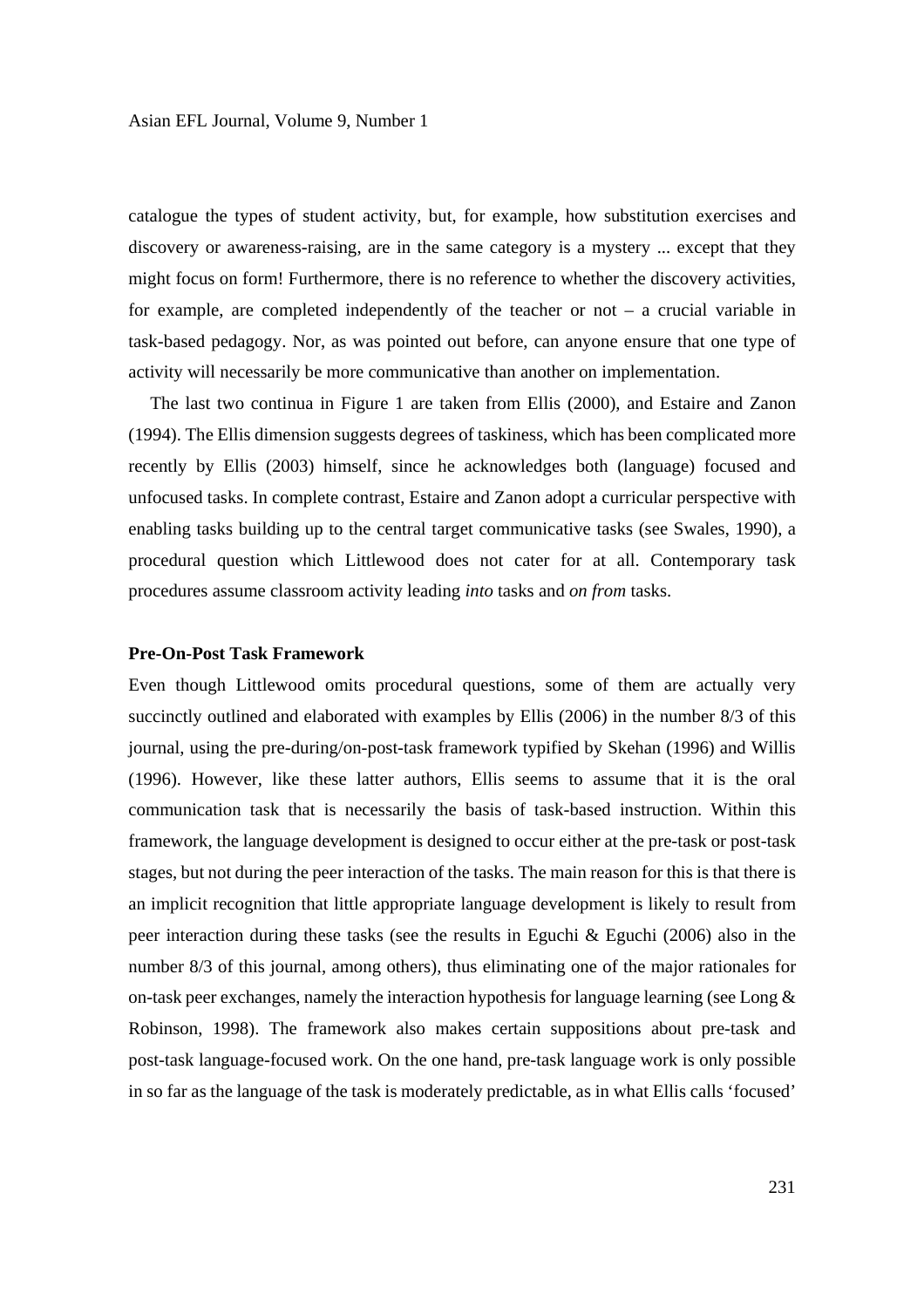tasks, which only represents 'task-supported' teaching. On the other hand, in 'task-based' teaching the onus is on post-task work, the argument being that the language focus results from the language needs displayed in the activity. However, apart from neither pre- nor post-task language focus having been shown to be particularly effective (see Bruton, 2005a), the latter seems to be excessively analytic, not to say potentially tedious, with reviewing learner errors, consciousness-raising from recordings, and transcript analysis being typical desserts on the menu. The other options are the so-called and much maligned traditional exercises for practising known language, presumably for accuracy, which ironically has become one of the major preoccupations of task-based teaching, and public reports, which are essentially new tasks (Bruton, 2002a), usually prepared consciously for the written medium to be read aloud. But, fundamentally, readers should not forget that the rationales both for and against 'task-supported' procedures, sometimes referred to as weak TBI, are very often the antithesis of the rationales for and against 'task-based' ones, or strong TBI.

 As a parting observation on this pre-during-post framework, it is possible to broaden task-based language pedagogy to include other skills apart from oral interaction, or more specifically speaking. There is no reason why extensive reading and process writing, for example, could not both be included under a broader umbrella of tasks. However, Green (2005), for example, insists that having students just read texts without tangible tasks has produced very poor results in Hong Kong. Furthermore, typical extensive reading and process writing practices have their limitations for language development. Despite arguments to the contrary (e.g. Day & Bamford, 1998; Krashen, 1989; 2004), extensive L2 reading with or without comprehension tasks is not very efficient or effective even for vocabulary development according to Hulstijn (2001) or Laufer (2003), who argue for more supplementary language-focused activities. As for process writing, the research and the pedagogy virtually ignores the question of language development (Bruton, 2005b), except for the seemingly endless debate about the effect of correction, but only on accuracy (see Truscott, 2004). So, it would seem that the other skill-based tasks need pre- and post-task work for language development as well, though dictionaries and glosses can be used on-task in reading (e.g. Knight, 1994), and writing (Bruton, 2005b). Finally, another possible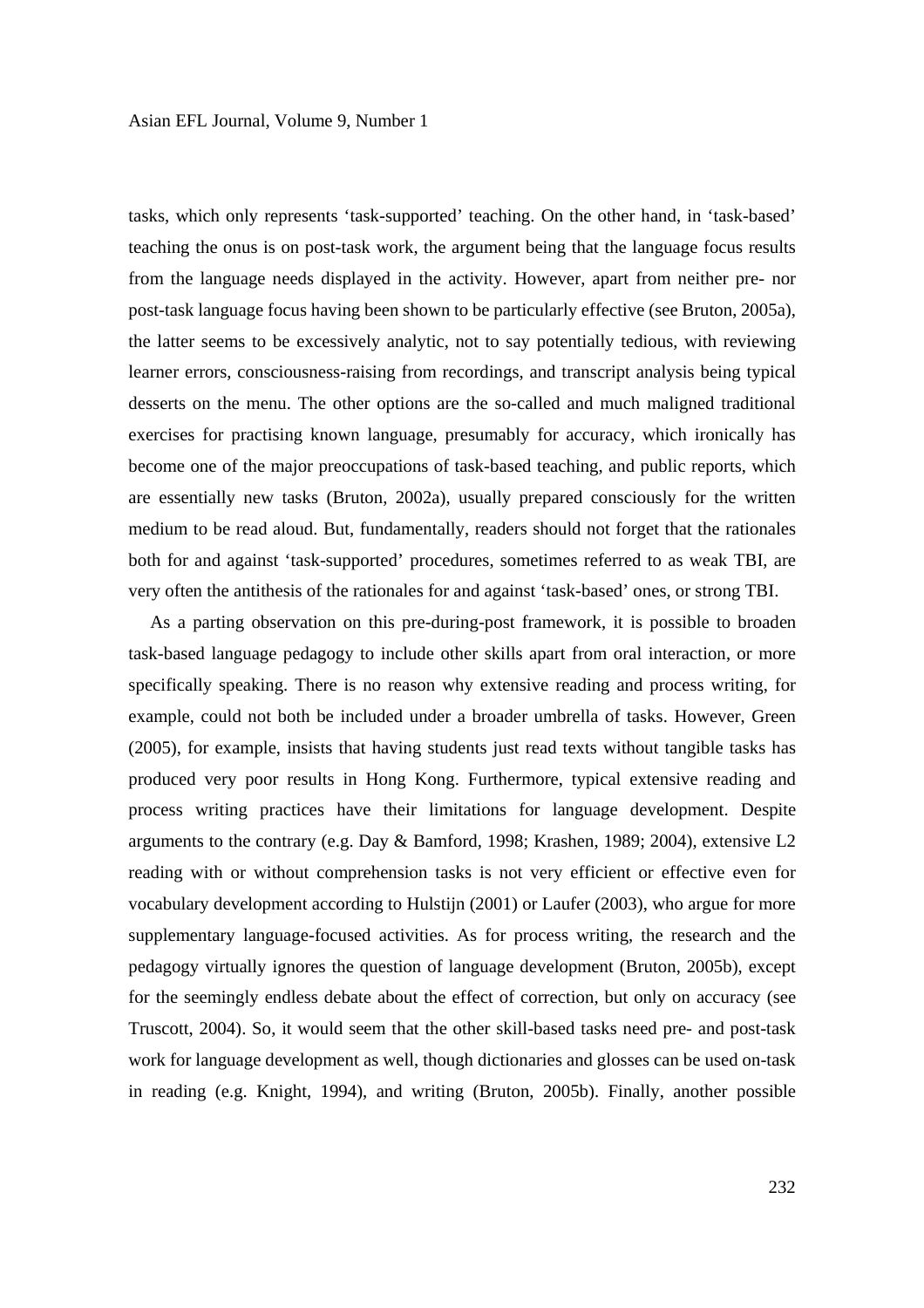candidate for inclusion under tasks are teacher-fronted tasks, possibly interspersed with peer tasks or vice versa, which may be language-focused (Samuda, 2001) or not (Nunn, 2006), but that is another story.

#### **The Crux of the Matter**

Returning to the fray, logically it is the centrality of the core task that is the crux of the task debate. More specifically, is the oral communication task, with no pre-planned language focus, to be taken as central, with all the inherent consequences, or not? Littlewood's descriptive framework, ultimately reflecting hypothetical student perspectives, rather misses the point. The current communicative-task-based perspective in L2 methodology is very much a reflection of the rejection of planned learning of targeted (not always itemized, mind) language in the classroom, but not necessarily because it is prescriptive. Current (progressive?) L2 methodological orthodoxy is no less prescriptive, and it has to be, because ultimately classroom work in educational institutions will be planned to a degree – but see Scott Thornbury's (2004) letter of lament. The difference is that this current prescriptivism tends to emphasize the non-language-learning side of formal language instruction: be more humanistic, decentralize the classroom, foster collaboration, develop strategies, adopt a task-based syllabus, prioritize communicative tasks, use projects, rely heavily on extensive reading or process writing, etc. A wide and very often daunting array of laudable practices. The problem is that, at the end of the day, the ultimate yardstick in the FL class is not just about doing or being happy, but rather the extent of the tangible language development that has been achieved in a given amount of time, and most responsible FL teachers know that.

#### **Back to the Basic Question**

At the risk of being a pain and a bore, I persist with the question: In communicative-task-based language instruction in a FL, where does the demonstrable (new) language learning happen, how at what proficiency levels, and how well? Over and out.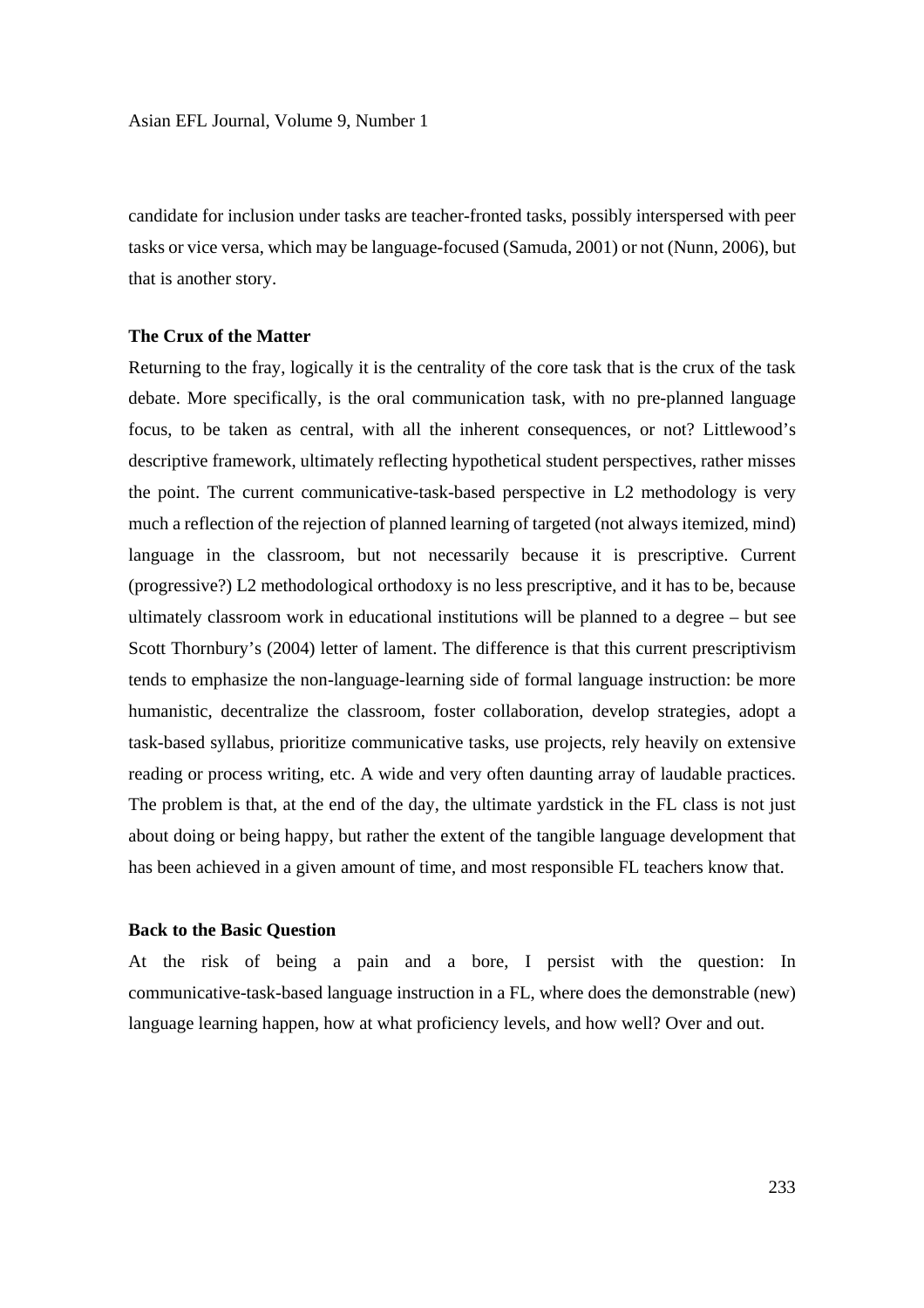### **References**

- Breen, M. P. (1987). Learner contributions to task design. In C. N. Candlin and D. F. Murphy (Eds.). *Language learning tasks*. Englewood Cliffs, NJ: Prentice-Hall.
- Bruton, A. (2002a). From tasking purposes to purposing tasks. *ELT Journal*, *56*(3), 280-288.
- Bruton, A. (2002b). When and how the language learning in TBI? *ELT Journal, 56*(3), 296-297.
- Bruton, A. (2005a). Task-based language teaching: For the state secondary FL classroom? *Language Learning Journal, 31*, 55-68.
- Bruton, A. (2005b). Process writing and communicative-task-based instruction: Many common features, but more common limitations? *TESL-EJ, 9*(3)*,* 1-28.
- Day, R.R. & Bamford, J. (1998). *Extensive reading in the second language classroom*. Cambridge: Cambridge University Press.
- Ellis, R. (2000). Task-based research and language teaching. *Language Teaching Research, 4,* 193-220.
- Ellis, R. (2003). *Task-based Language Learning and Teaching*. Oxford: Oxford University Press.
- Ellis, R. (2006). The methodology of task-based teaching. *Asian EFL Journal, 8*(3). Retrieved from http://www.asian-efl-journal.com/nov\_06\_me&ke.php.
- Eguchi, M., and Eguchi, K. (2006). The limited effect of PBL on EFL learners: A case study of English magazine projects. *Asian EFL Journal, 8*(3). Retrieved from http://www.asian-efl-journal.com/nov\_06\_me&ke.php.
- Estaire, S. and Zanon, J. (1994). *Planning classwork: A task-based approach*. Oxford: Heinemann.
- Green, C. (2005). Integrating extensive reading in the task-based curriculum. *ELT Journal, 59*(4), 306-311.
- Hulstijn, J. H. (2001). Intentional and incidental second language vocabulary learning: A reappraisal of elaboration, rehearsal and automaticity. In P. Robinson (Ed.), *Cognition and second language instruction*. Cambridge: Cambridge University Press.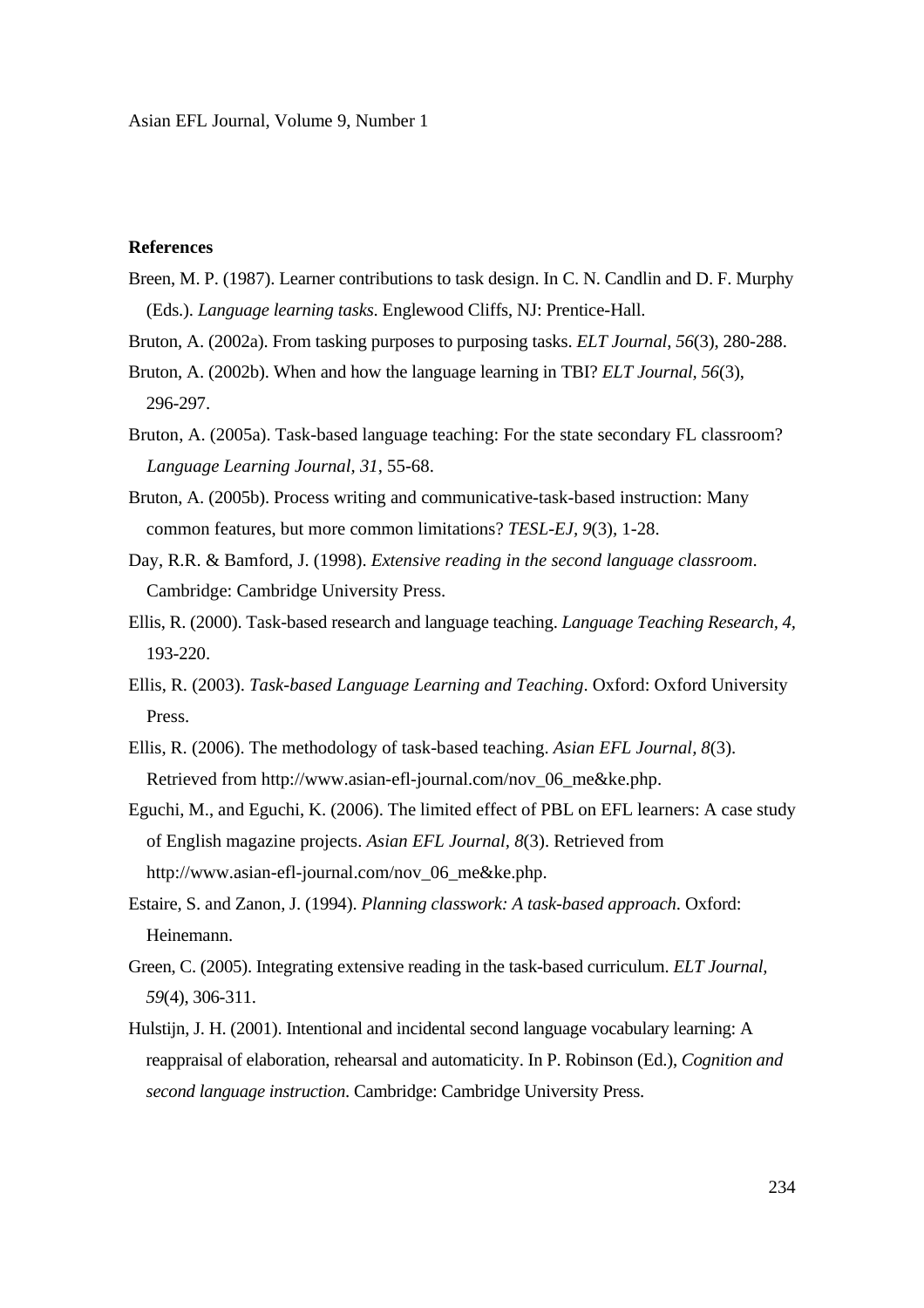- Knight, S. (1994). Dictionary use while reading: The effects on comprehension and vocabulary acquisition for students of different verbal abilities. *The Modern Language Journal, 78*, 284-299.
- Krashen, S. (1989). We acquire vocabulary and spelling by reading: Additional evidence for the input hypothesis. *The Modern Language Journal, 73*, 440-464.
- Krashen, S. (2004). Free voluntary reading: New research, applications, and controversies. Paper presented at the RELC conference, Singapore.
- Littlewood, W. (2004). The task-based approach: Some questions and suggestions. *ELT Journal*, *58*(4), 319-326.
- Long, M. H. (1991). Focus on form: A design feature in language teaching methodology. In K. de Bot, R. B. Ginsberg and C. Kramsch (Eds.). *Foreign language research in cross-cultural perspective*. Amsterdam: John Benjamins.
- Long, M. H. (2000). Focus on form in task-based language teaching. In R. D. Lambert and E. Shohamy (Eds.), *Language policy and pedagogy: Essays in honor of A. Ronald Walton*. Philadephia: John Benjamins.
- Long, M. H. and Robinson, P. (1998). Focus on form: Theory, research and practice. In C. Doughty and J. Williams (Eds.), Focus on form in classroom SLA (pp. 15-41). Cambridge: Cambridge University Press.
- Nunn, R. (2006). Designing holistic units for task-based learning. *Asian EFL Journal, 8*(3). Retrieved from http://www.asian-efl-journal.com/nov\_06\_me&ke.php.
- Skehan, P. (1996). A framework for the implementation of task-based instruction. *Applied Linguistics, 17*, 38-62.
- Skehan, P. (2002). A non-marginal role for tasks. *ELT Journal, 56*(3), 289-295.
- Swales, J. (1990). *Genre Analysis*. Cambridge: Cambridge University Press.
- Thornbury, S. (2004). Correspondence. *ELT Journal, 58*(1), 100-101.
- Truscott, J. (2004). Evidence and conjecture on the effects of correction: A response to Chandler. *Journal of Second Language Writing, 13*, 337-343.
- Widdowson, H. G. (1990). *Aspects of language teaching*. Oxford: Oxford University Press. Willis, J. (1996). *A framework for task-based learning*. London: Longman.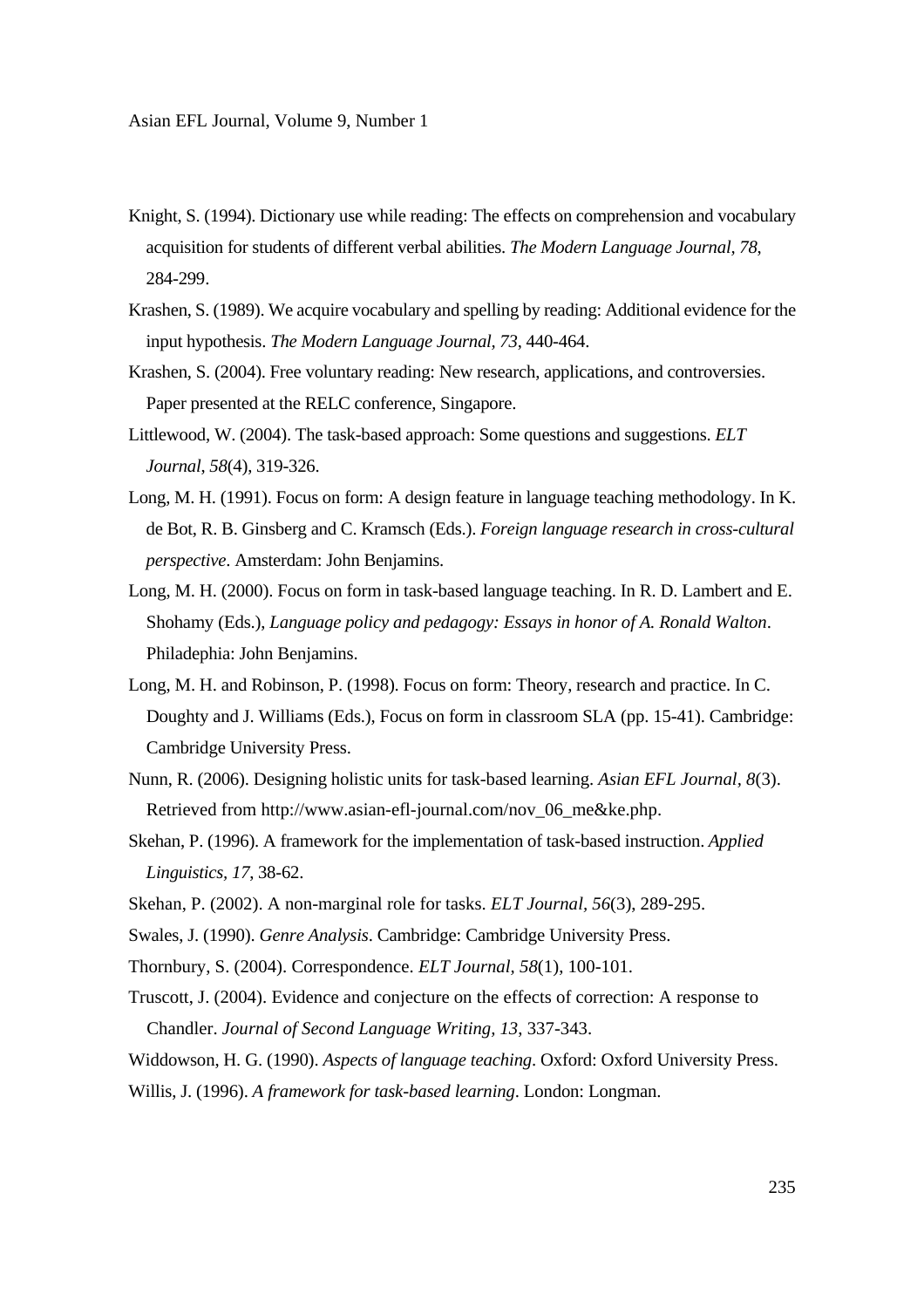

## **Book Review**

*Landing a College Job: A Practical Guide for English, ESL, and Foreign Language Job Seekers.* **Meena Singhal. Lowell, MA: The Reading Matrix, 2005. Pp. 114.** 

**Reviewed by Toshiyuki Takagaki Onomichi University Hiroshima, Japan** 

One of the many wonderful aspects about being a language teacher is that the profession offers opportunities to teach different levels at various institutions and locations. However, as is often the case with other occupations, if one intends to work where one wants to, it is always wise to be well prepared for the job and this includes preparation for both the application and interview processes because the position may be a highly competitive one. Should one be interested in teaching at a college in America or Canada, for example, Singhal*'s Landing a College Job: A Practical Guide for English, ESL, and Foreign Language Job Seekers* is a must-have book, for this self-help guide describes "the A-Z of the job search process beginning with finding job postings to landing a full-time position" (p. 5).

 Inside the text, readers will find the answers to several key questions job seekers often have. For example, do you know the difference between a resume and a CV? Do you know there are several key differences between university and college interviews? What kind of attire is most suitable for an interview? Have you ever thought about sending a thank-you note after the interview? What can you expect from the interview panel? And how can you best prepare for a college-level interview?

 What makes this book's advice valid and appealing is that its contents come directly from the author's rich experiences of college job hunting and hiring new faculty members for her community college in Southern California. Because of her experience as both a college instructor and administrator, she is able to offer job seekers the inside scoop on the job search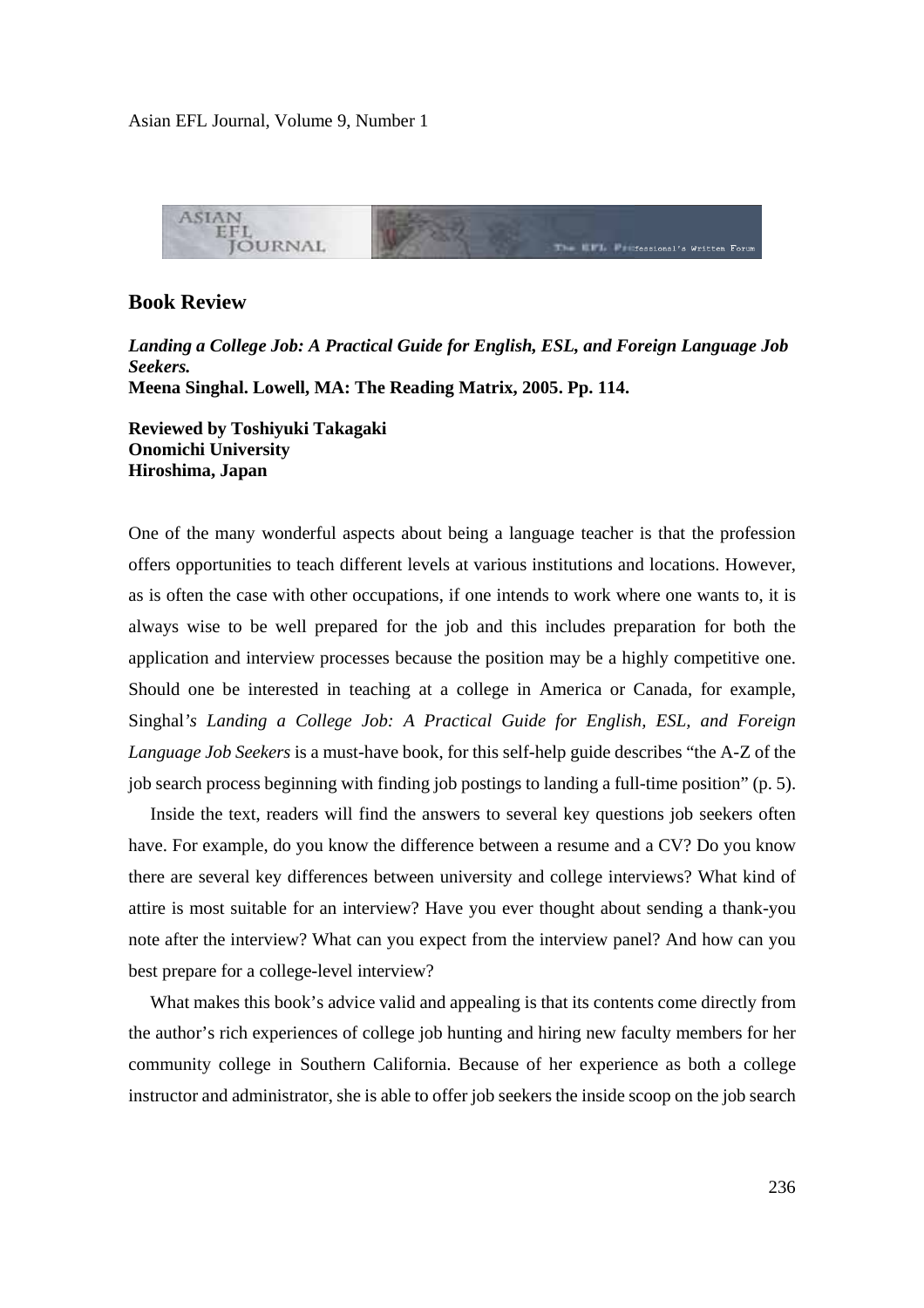process in this type of setting throughout each of the book's ten chapters. Such information and advice include useful websites to locate position openings (chapter 1); the differences between minimum requirements and desirable requirements (chapter 2); how to organize application documents and write a cover letter (chapters 3 and 4); the differences between a resume and a CV (chapter 5); understanding the interview format and preparing for the interview (chapters 6 and 7); writing a follow-up letter (chapter 8); and the importance of professional development and networking (chapters 9 and 10). Furthermore, a list of useful websites for job seekers is provided at the end of the book as well as access to the text's companion website at www.readingmatrix.com/jobs/.

 In addition to being filled with useful information, another of the book's key features is that it is written in a clear and concise manner which results in an extremely reader-friendly book. Moreover, with its effective use of written samples and adapted materials from other sources (e.g. websites from academic associations), the book is a quick, insightful read which can be read in one sitting.

 There is no doubt that readers will treasure this guidebook throughout the job search process, for while many graduate programs prepare students to teach and conduct research, few prepare potential instructors to find and land the job they want. Thus, in a market where there may be more than one hundred applications for one position, this book is highly recommended.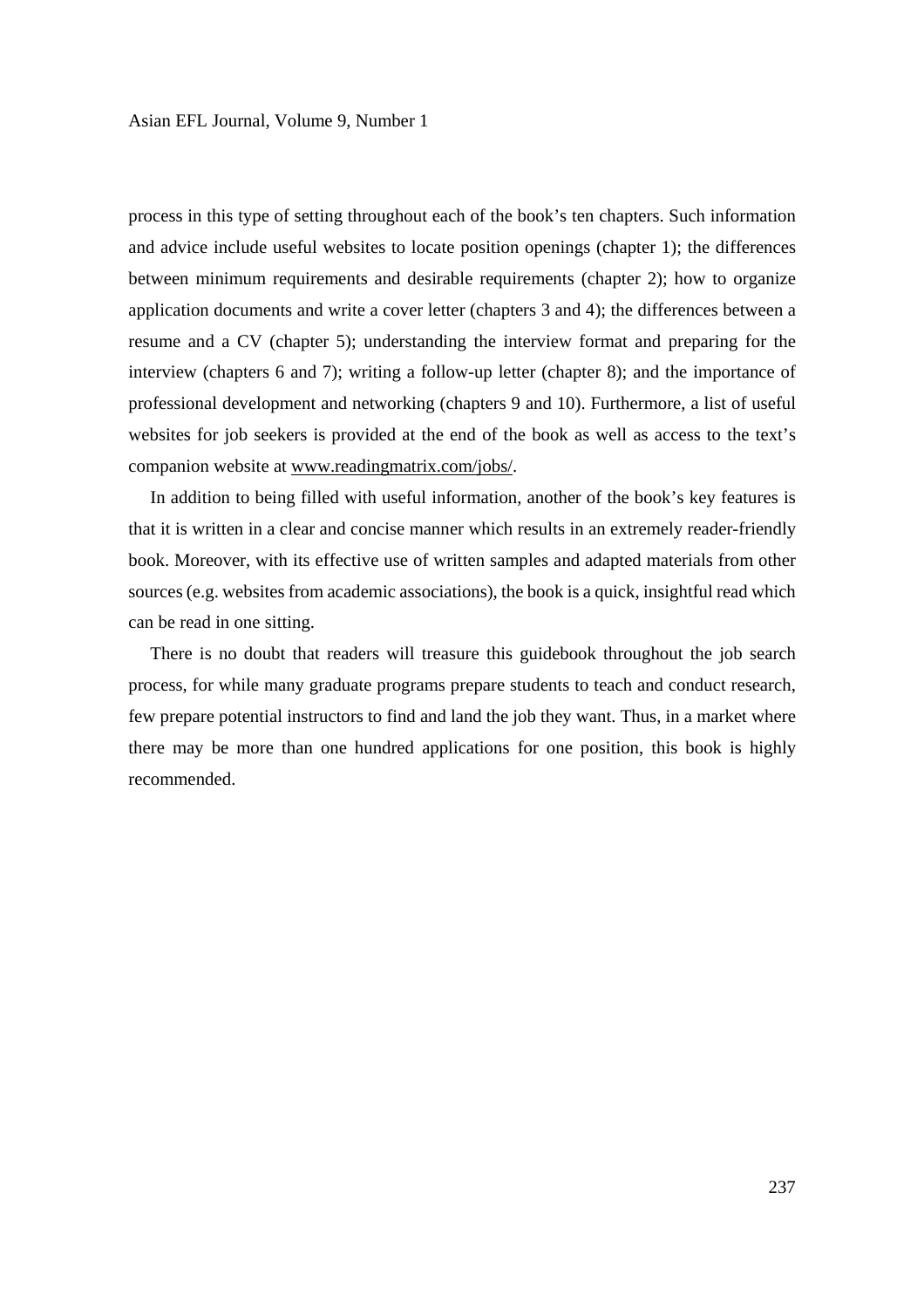

## **Book Review**

*Learning and Teaching English in India*. **Ravi Sheorey. New Delhi: Sage Publications, 2006. Pp. 227.** 

**Reviewed by Periyasamy Dhanavel Anna University Chennai, India** 

Ravi Sheorey's *Learning and Teaching English in India* is the seventh volume in the *Research in Applied Linguistics* Series from Sage Publications, India. The series aims "to present research done in and about multilingual societies" and "to provide a new orientation to the field of Applied Linguistics through a careful investigation of multilingual societies" (p. 2). Sheorey's book achieves this dual aim by applying well-established theories of second language acquisition to the multilingual Indian context with a meticulous and professional approach to the vast collection and insightful interpretation of data to provide a clear picture of English language learning in India.

 The ten chapters in the book fall into three broad categories: i) the Indian context, ii) the Indian teachers, and iii) the Indian learners. The first chapter on the Indian context provides the background for the entire study of English language learning and teaching in India. It is an analytical history of English in India with a local and a global perspective. Sheorey gives an insider-outsider analysis of the often complicated enterprise of English learning and teaching in India, as he is an Indian working at an American university. This chapter uncovers the ground by reviewing well-known studies in the field, records the transition from the era of 'banish English' to the current scenario of 'welcome English', highlights the empowering force of English for the vast masses, observes the attitudes of students and teachers to English, examines the type of materials and methods used and the kinds of examinations conducted to test proficiency in English, and points to the bright future of learning and teaching English in India.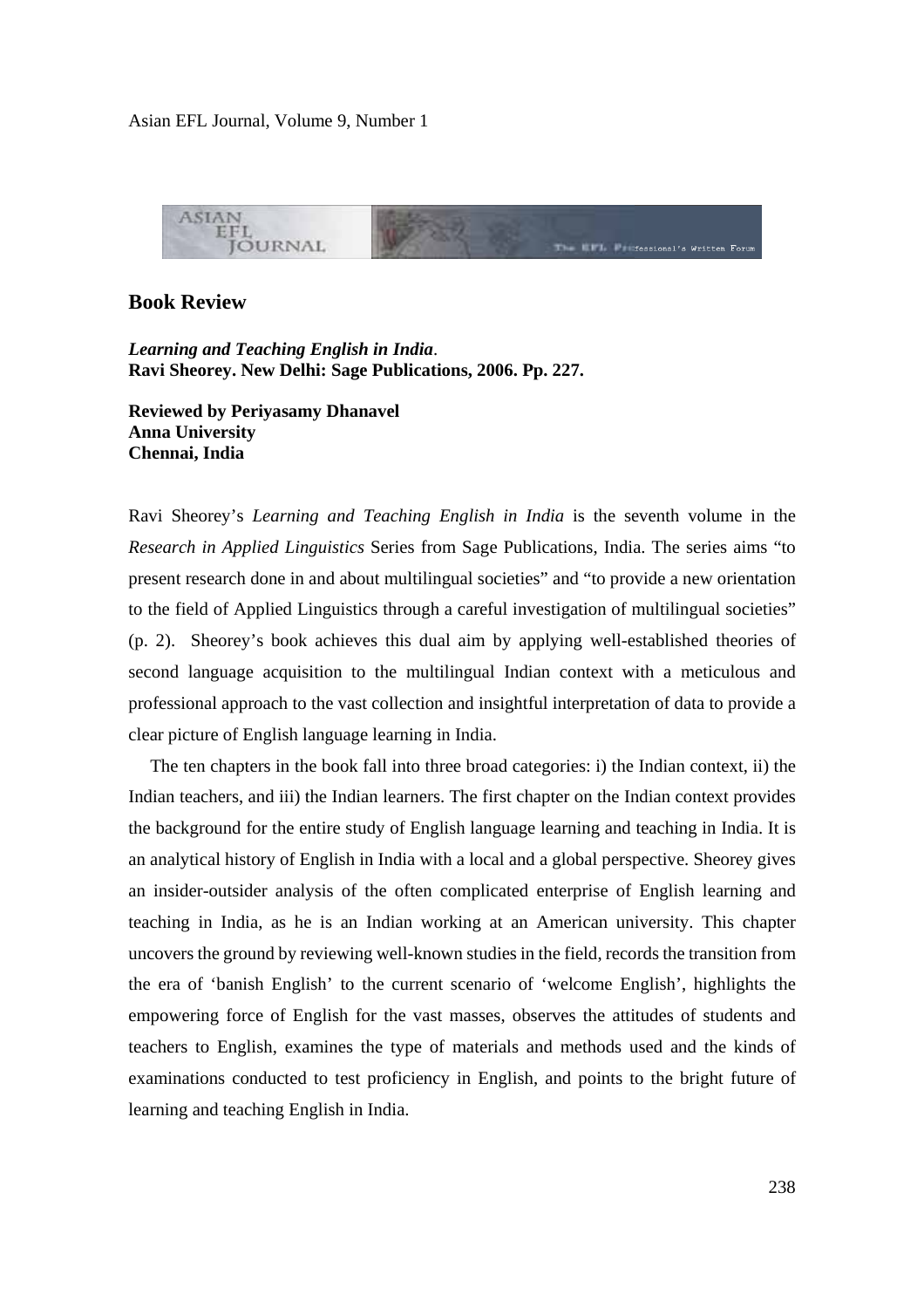Chapters 3 and 10 deal with Indian teachers' beliefs about English language learning and their perceptions of the seriousness of grammatical errors committed by students, respectively. These two chapters indicate that Indian teachers' beliefs and attitudes significantly influence students' learning of English. Sheorey also offers the implications of these beliefs for teacher education in India. He hopes that the training of teachers with an awareness of their beliefs in the light of current theories in ELT will be helpful in developing more productive teachers of English.

 The remaining seven chapters are devoted to Indian students of English who deal with such diverse aspects of their learning as their own theories of learning English, the strategies they use, their learning styles, the role played by their motivation and attitude, and the degree of language learning anxiety they experience while learning English. Notably, Sheorey is also able to give a comparative analysis of almost all of these aspects with reference to studies involving American, Korean, Chinese, Egyptian, and students from other nationalities as well as the differences and similarities in terms of male and female, rural and urban, high school and college Indian students to emphasize that Indian students are a hardworking and motivated lot with a firm determination to master the English language for their social mobility and professional enrichment.

 The author's uncommon and abundant interest in students and their abilities reflects a paradigm shift in ELT from teacher-centered teaching to learner-centered learning. In fact, his research may be called learner-centered SL learning research. Though he has brought in many relevant postulates from ELT theoreticians, he prevents himself from falling into the trap of pure imaginative theory. Instead, he displays the age-old proven practice of listening actively to the students to arrive at a learning theory of English in India. He has been able to achieve this stupendous task by teaming with like-minded English teachers across India in developing the appropriate surveys for the studies reported, pilot testing them, and administering their final versions over a period of six years. Readers will notice that the data in each chapter are subjected to careful statistical analysis and interpretation, each chapter has a sound theoretical background with a review of relevant literature in the field, and above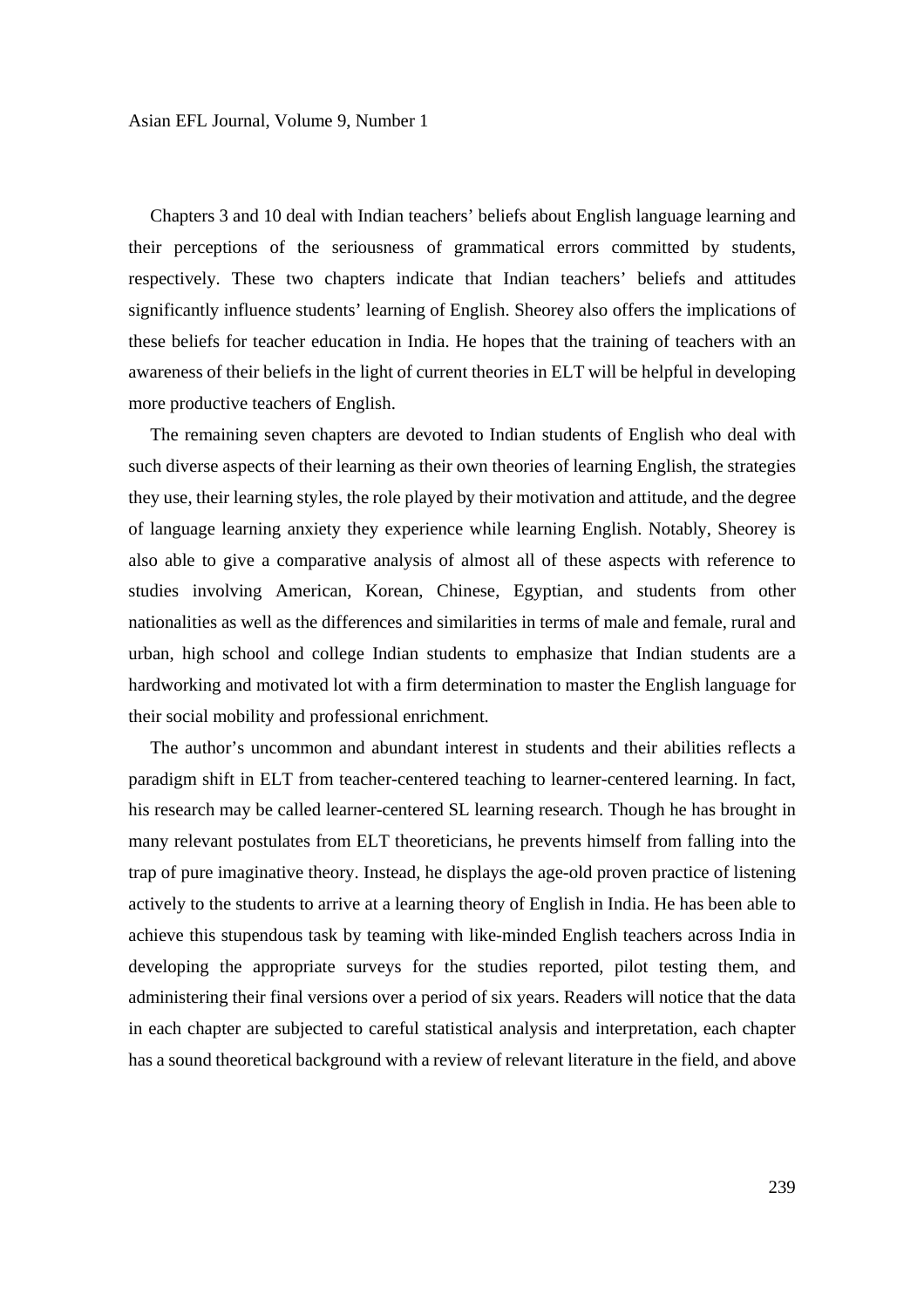all, he remains a humble and honest researcher and never assumes authority for prescribing a course of action for quick results.

 Despite the positive attributes, there appears to be two shortcomings in the volume. First, the word "teaching" does not really belong to the title as the book is almost entirely devoted to empirical studies on the learning of English. Secondly, a chapter (or an appendix) on conducting survey research would have been immensely beneficial to Indian research scholars. Overall, however, Ravi Sheorey's *Learning and Teaching English in India* is a welcome and commendable addition to the ELT literature in India. Teachers and researchers of English the world over will find this to book an invaluable resource of research findings about students and teachers engaged in the pursuit of English education in India.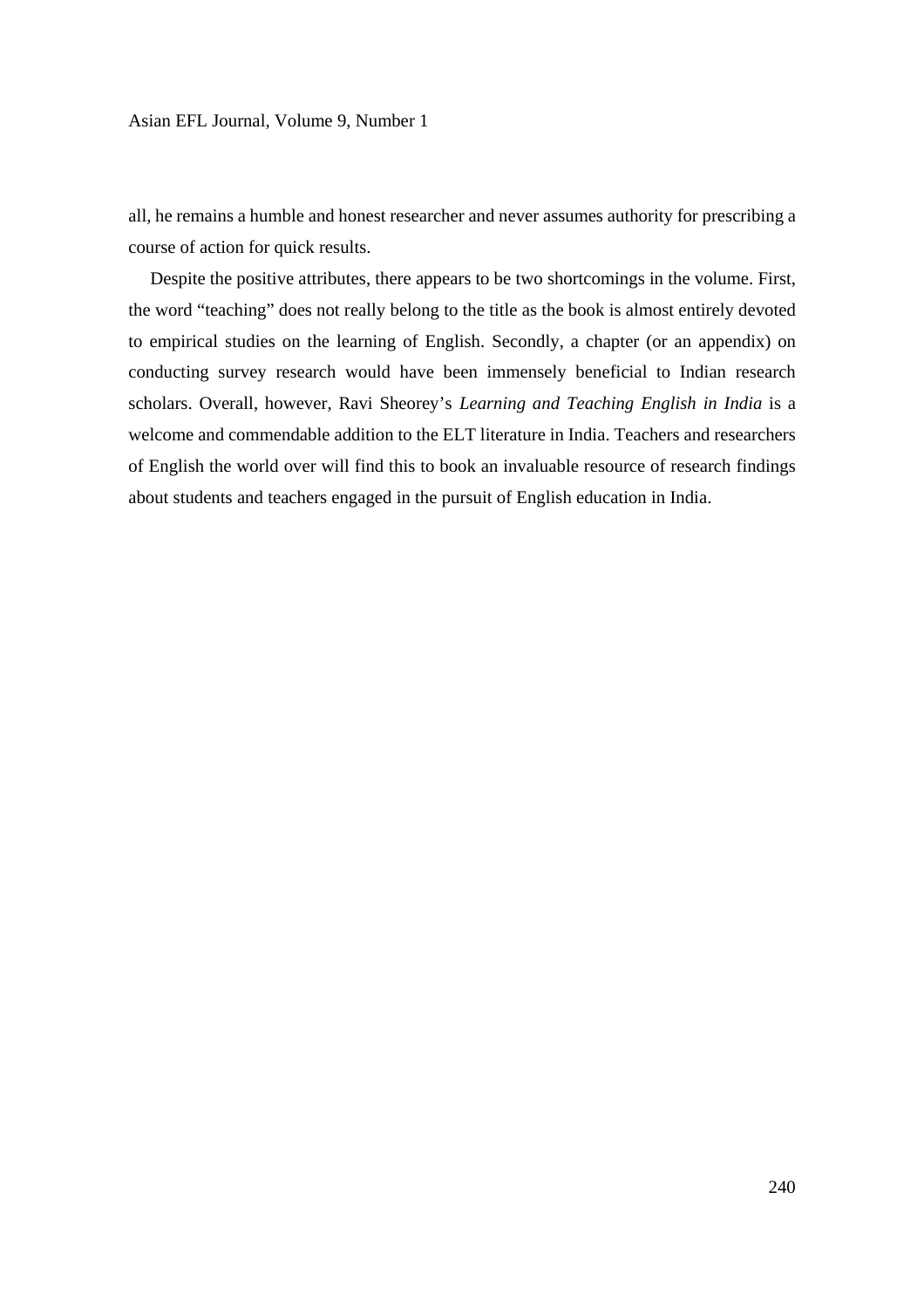

**Publisher Dr. Paul Robertson** Time Taylor International Ltd

### **Senior Associate Editor**

**Dr. Roger Nunn** *The Petroleum Institute Abu Dhabi, UAE*

**International Business Relations** 

Scott Grigas Youngsan University Korea

# **Associate Editors**

**Professor Dr. Z.N. Patil** *Central Institute of English and Foreign Languages Hyderabad, India*

> **Dr. Phan Le Ha** *Monash University Melbourne, Australia*

**Dr. Richard Lynch** *Korea University Seoul, Korea*

**Dr. Esmat Babaii** *University for Teacher Education Iran* 

**Dr. John Adamson** *Shinshu Honan College Japan* 

**Dr. Erlenawati Sawir** *Melbourne University Australia* 

> **Darren Lingley** *Kochi University Japan*

**Dr. Reima Sado Al-Jarf.** *College of Languages and Translation, King Saud University, Riyadh, Saudi Arabia*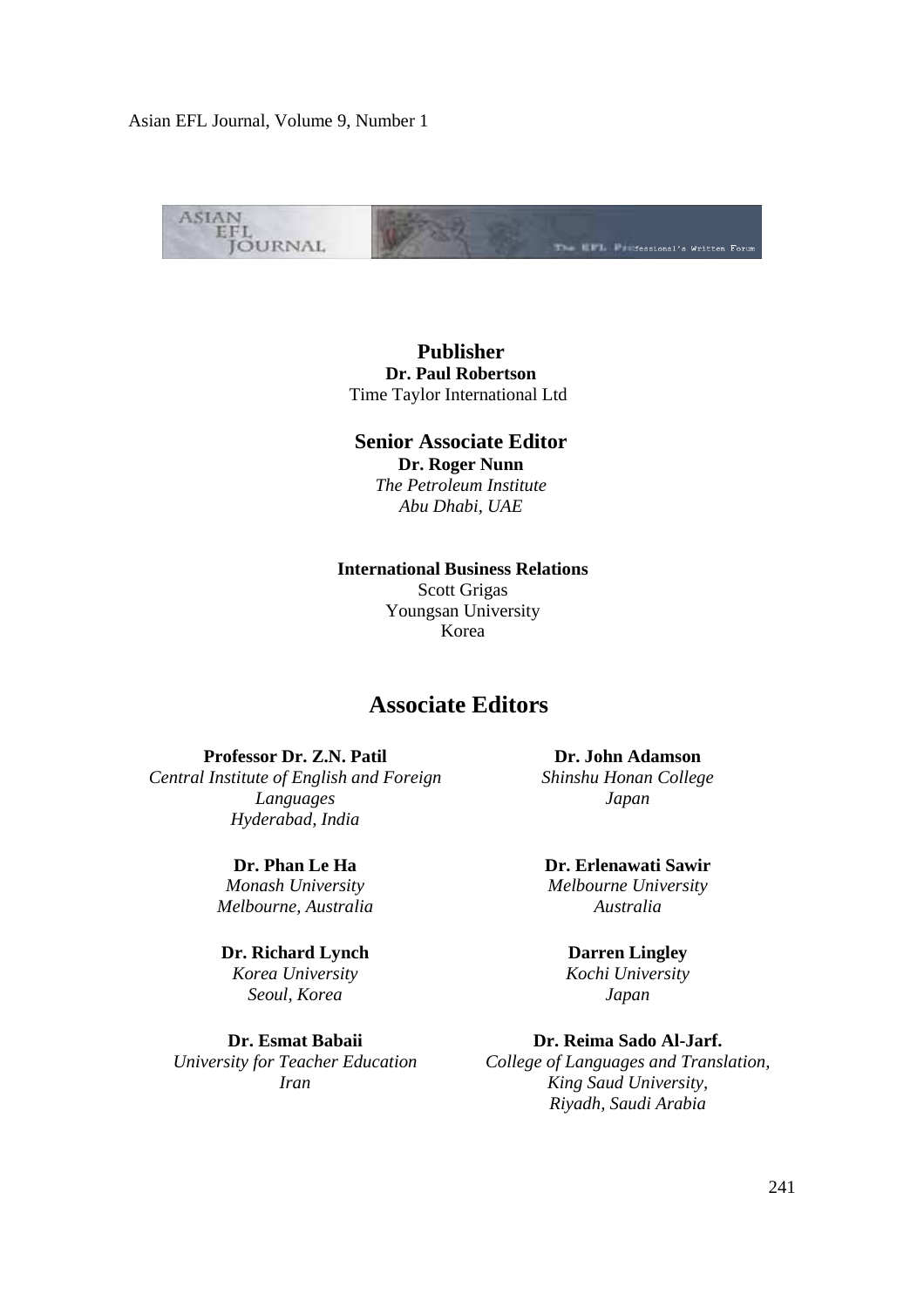

# **Editorial Group**

**Dr. Mingsheng Li** Department of Communication and Journalism Massey University Wellington, N.Z.

**Dr. Kota Ohata** International Christian University Tokyo, Japan

**Professor Chen Yong** School of Foreign Languages Chongqing University China

**Eva Bernat** Division of Linguistics & Psychology Macquarie University, Australia

**Dr Aysha Viswamohan** Dept of Humanities & Social Sciences Indian Inst. of Technology, Madras

**Dr. Toshiyuki Takagaki** Faculty of Art & Culture Onomichi University, Japan

**Mr. David Litz** United Arab Emirates University

**Dr. Ming Cheung** Department of English and Communication City University of Hong Kong

> **Dr. Mohammad Ali Salmani-Nodoushan**  University of Zanjan Iran

**Dr. Khalid Al Hegsayer** Imam University Saudia Arabia

**Mr. Tim Thompson** Woosong University South Korea

**Tan Bee Tin** The University of Auckland, New Zealand

**Naoki Fujimoto-Adamson** Tokyo University of Science Japan

**Dr. Mustafa Z. Altan** Erciyes University, Faculty of Education Kayseri, Turkey

> **Annie Hong Qin Zhao** Education Department University of Bath

**Toshinobu Nagamine** Prefectural University of Kumamoto Japan

**Dr. Kourosh Lachini** Associate Professor in TEFL Qatar University Qatar

> **Alka Singhal** M.S. University Baroda, India

**Mr. David Brown** The University of the Thai Chamber of Commerce, Thailand

**Dr. Michael Thomas** Associate Professor Nagoya University of Commerce and Business, Japan

> **Book Review Editor Mr. John Baker** Chung Hwa College of Medical Technology,Taiwan

**Dr. Nguyen Thi Thuy Minh**  National University, Hanoi Vietnam

**Dr. Aly Anwar Amer** Sultan Qaboos University College of Education Muscat, Sultanate of Oman

**Ian Isemonger**  Kochi Women's University Japan

**Mr Huw Jarvis** Salford University United Kingdom

**Ahmet Acar**  Dokuz Eylül University Turkey

**Dr. Xiuping Li** Sunderland University UK

**Mr. Roger Cohen** University of Guam Guam

**Dr. Deepti Gupta** Department of English Panjab University Chandigarh, India

**Mr. Jeremy Cross** University of Melbourne Australia

**Chieko Aoyama** Shinshu Honan College, Japan

> **Dr. Benedict Lin** Nanyang Technological University, Singapore

**Dr. Ahmed Shakir El-Kilabi** Department of English Nizwa College of Education Oman

> **Mr. Kevin Landry** Hongik University Korea

**Mr. Neil Heffernan** Hiroshima Shudo University Japan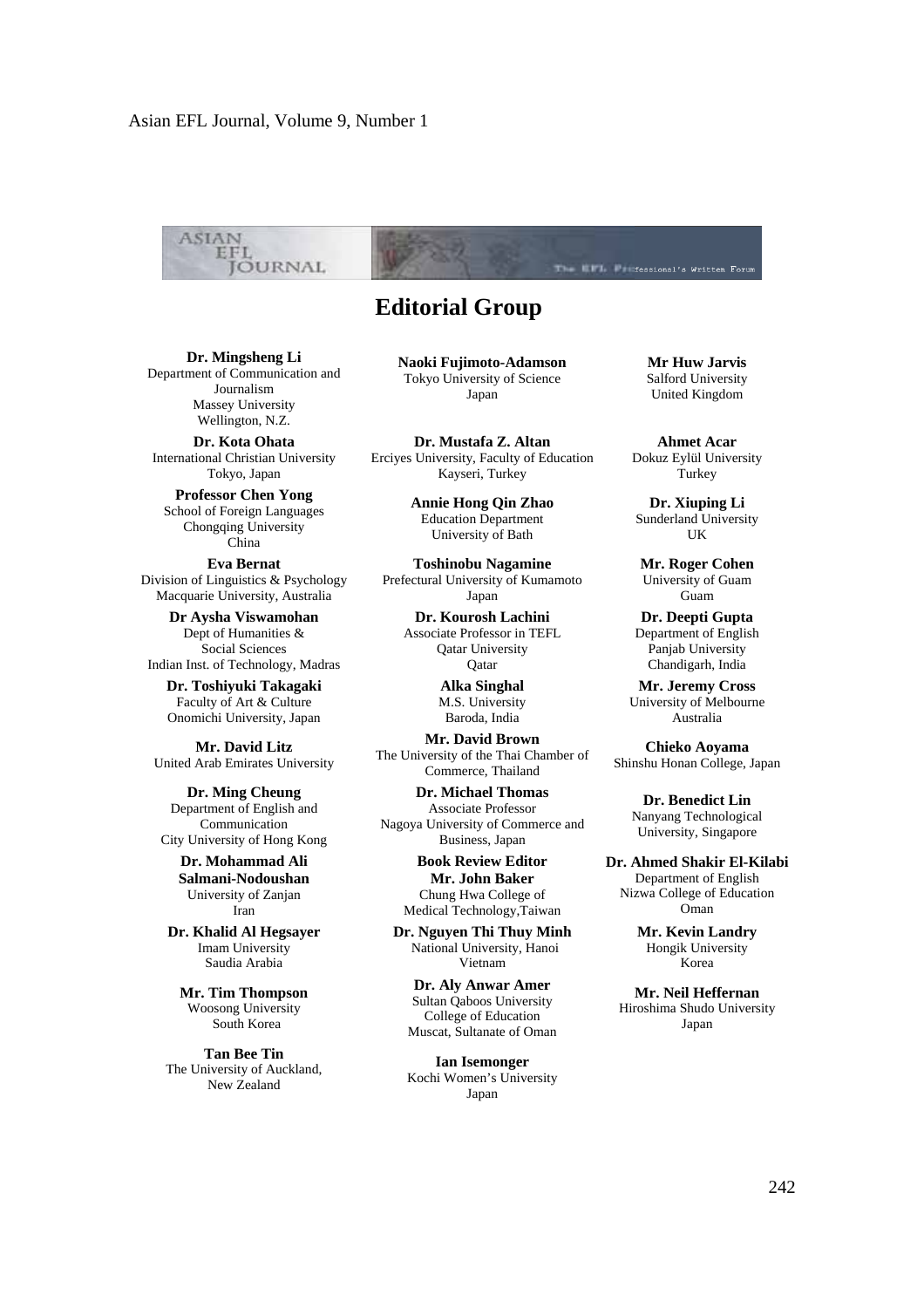

# **Board of Editorial Advisors**

#### **Professor Rod Ellis**

*University of Auckland New Zealand*

### **Dr. Phyllis Ghim-Lian Chew**

*Nanyang Technological University Singapore*

## **Dr. Robert David Carless**

*Hong Kong Institute Education Hong Kong* 

**Professor Terry Shortall** *Birmingham University Birmingham,UK* 

**Marc Helgesen** *Miyagi Gakuin Women's University Sendai, Japan*

**Dr. Yasuko Kanno** *Asst' Professor English University of Washington, U.S.A.*

> **Dr. David Shaffer** *English Language Dept Chosun University, Korea*

**Dr. Amy Tsui** *Faculty of Education University of Hong Kong*

#### **Professor Robert Phillipson**

*Faculty of Languages, Communication and Cultural Studies Copenhagen Business School Denmark*

#### **Professor David Nunan**

*Director & Chair of Applied Linguistics The University of Hong Kong*

**Dr. James P. Lantolf** *Centre for Language Acquisition Pennsylvania State University, U.S.A.* 

> **Dr. Rebecca Oxford** *University of Maryland U.S.A.*

**Dr. Francis Mangubhai** *University of Southern Queensland Australia*

**Dr. Alan Tonkyn** *Head of Dept. of Applied Linguistics The University of Reading,UK*

**Dr. Jeong-Bae Son** *University of Southern Queensland Australia*

> **Ms. Cheon Heesook** *Columbia University, N.Y. U.S.A.*

**Professor Claire Kramsch**  *University of California, Berkeley U.S.A.* 

**Dr. Robert J. Dickey** *Gyeongju University Korea*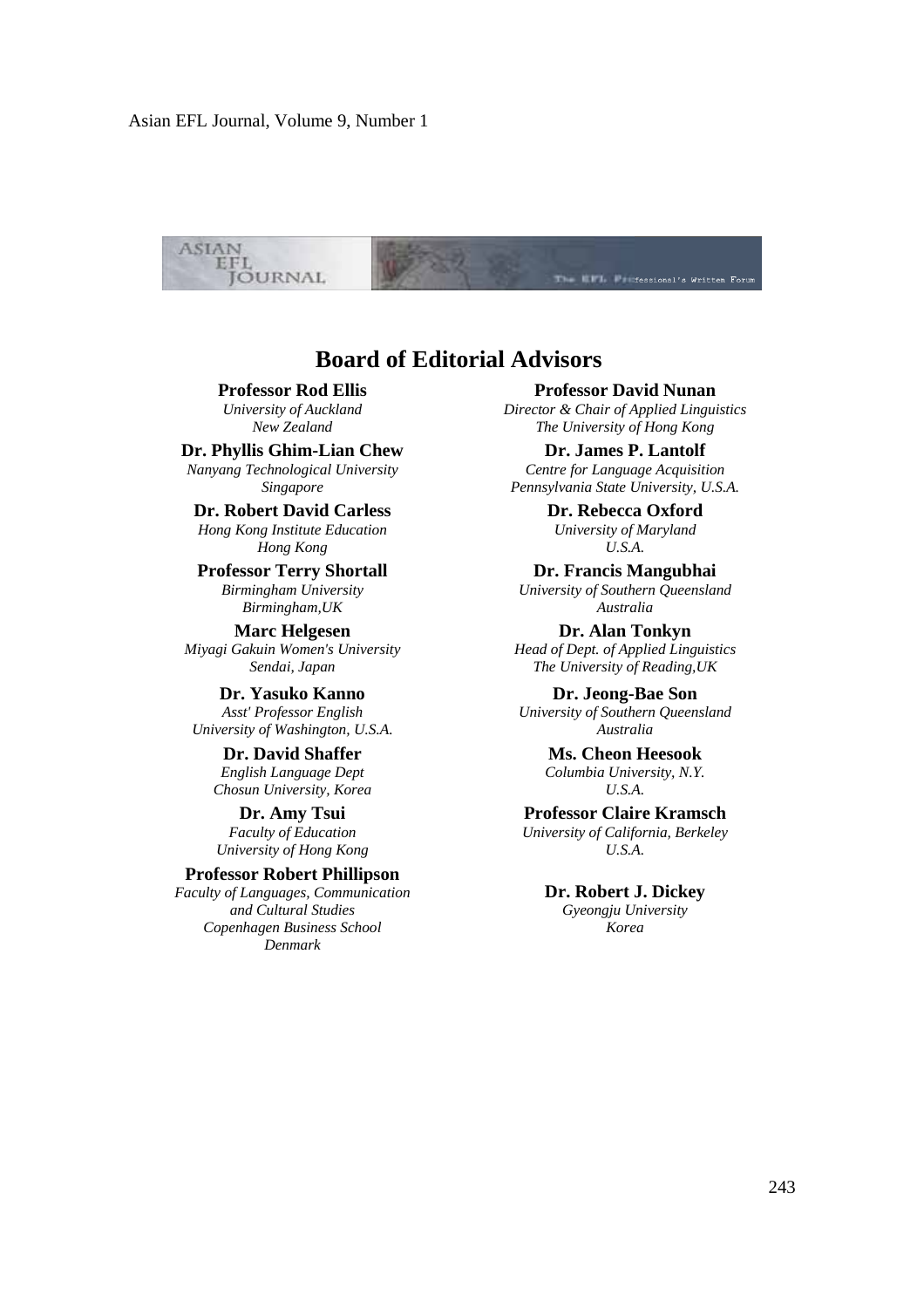

# Guidelines for Submissions

## **Submissions for the Quarterly Issue**

## **Brief submission guidelines:**

The *Asian EFL Journal Quarterly* is a fully peer-reviewed section of the journal, reviewed by a team of experts in EFL from all over the world. The *Asian EFL Journal* welcomes submissions written in different varieties of world Englishes. The reviewers and Associate Editors come from a wide variety of cultural and academic backgrounds and no distinction is made between native and non-native authors. As a basic principle, the *Asian EFL Journal*  does not define competence in terms of native ability, but we are a strictly reviewed journal and all our reviewers expect a high level of academic and written competence in whatever variety of English is used by the author. Every effort will be made to accept different rhetorical styles of writing. The *Asian EFL Journal* also makes every effort to support authors who are submitting to an international journal for the first time. While major revisions may be requested, every effort is made to explain to authors how to make the necessary revisions.

Each submission is initially screened by the Senior Associate Editor, before being sent to an Associate Editor who supervises the review. There is no word minimum or maximum.

#### **There are two basic categories of paper:**

**\*** Full research papers, which report interesting and relevant research. Try to ensure that you point out in your discussion section how your findings have broad relevance internationally and contribute something new to our knowledge of EFL.

**\*** Non-research papers, providing detailed, contextualized reports of aspects of EFL such as curriculum planning. Very well documented discussions that make an original contribution to the profession will also be accepted for review. We cannot accept literature reviews as papers, unless these are "state of the art" papers that are both comprehensive and expertly drafted by an experienced specialist.

When submitting please specify if your paper is a full research paper or a non-research paper. In the latter case, please write a paragraph explaining the relevance of your paper to our *Asian EFL Journal* readership.

Authors are encouraged to conform with international standards of drafting, but every effort will be made to respect original personal and cultural voices and different rhetorical styles.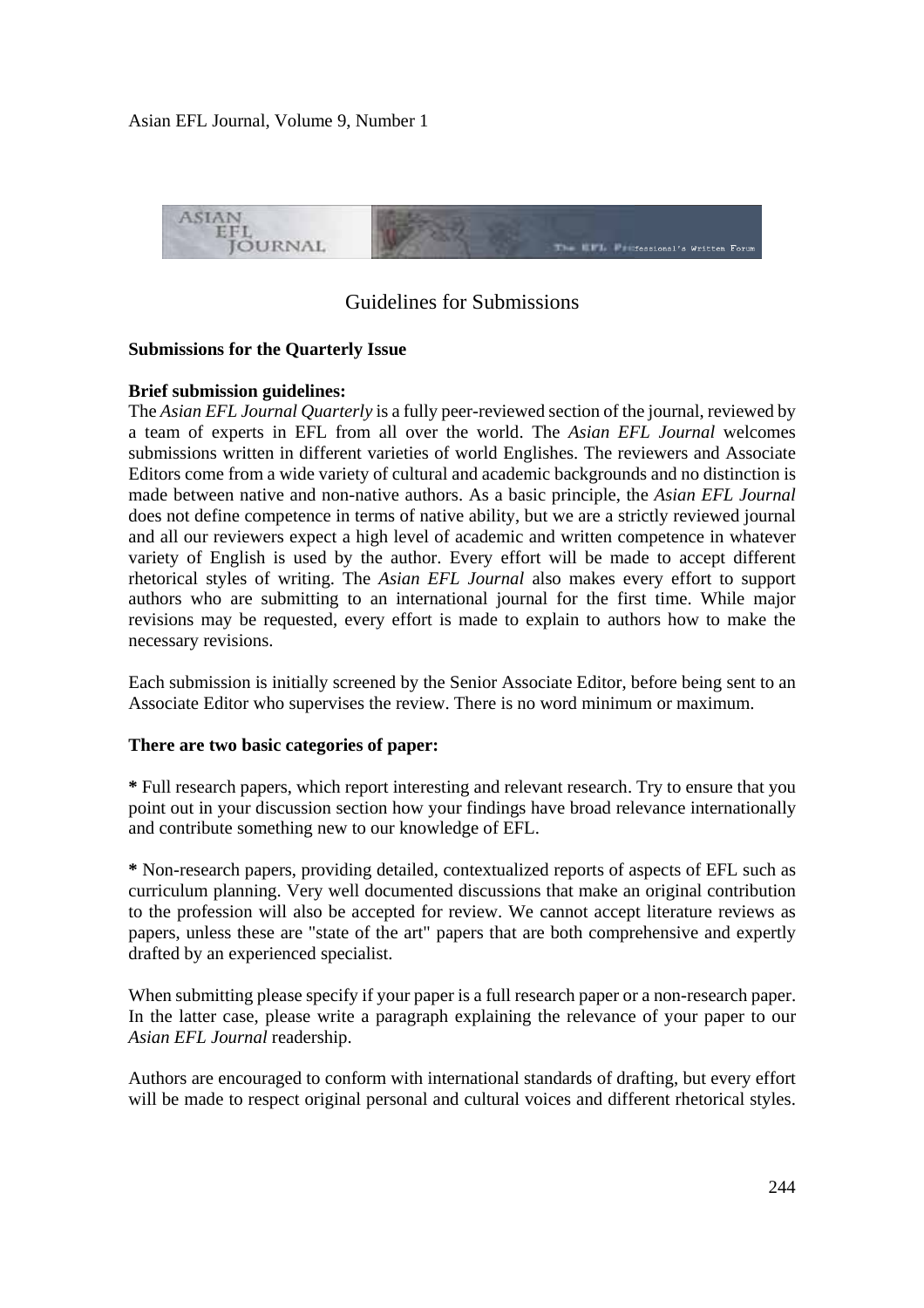Papers should still be fully-referenced and should use the APA  $(5<sup>th</sup>$  edition) format. Do not include references that are not referred to in the manuscript.

Some pieces submitted to the quarterly issue may be reclassified during the initial screening process. Authors who wish to submit directly to the Teaching Articles section should read the separate guidelines and make this clear in the submission e-mail.

**Referencing:** Please refer to the *Publication Manual of the American Psychological Association*  $(5<sup>th</sup>$  ed.) – Contributors are also invited to view the sample PDF guide available on our website and to refer to referencing samples from articles published from 2006. Due to the increasing number of submissions to the *Asian EFL Journal*, authors not conforming to APA system will have their manuscripts sent back immediately for revision. This delays publication and taxes our editorial process.

**Format for all submissions** (Please read this before submitting your work) All submissions should be submitted to: asian\_efl\_journal@yahoo.com

i) The document must be in MS Word format.

- ii) Font must be Times New Roman size 12. Section Headings: Times New Roman (Size 12, bold font). Spacing: 1.5 between lines.
- iii) 'Smart tags' should be removed.

iv) Footnotes must not 'pop up' in the document. They must appear at the end of the article. Use the superscript font option when inserting a note rather than the automatic footnote or endnote option.

iv) Citations - APA style. (See our website PDF guide)

Use the APA format as found in the Publication Manual of the American Psychological Association (APA), 5th Edition, for headings, citations, reference lists and in text referencing. Extra care should be taken for citing the Internet and must include the date the site was accessed.

About APA Style/format: http://www.apastyle.org/aboutstyle.html

APA Citation Style: http://www.liu.edu/cwis/CWP/library/workshop/citapa.htm APA Style Workshop: http://owl.english.purdue.edu/workshops/hypertext/apa/index.html

v) Keywords: All articles must include Keywords at the beginning of the article. List 4-6 keywords to facilitate locating the article through keyword searches in the future.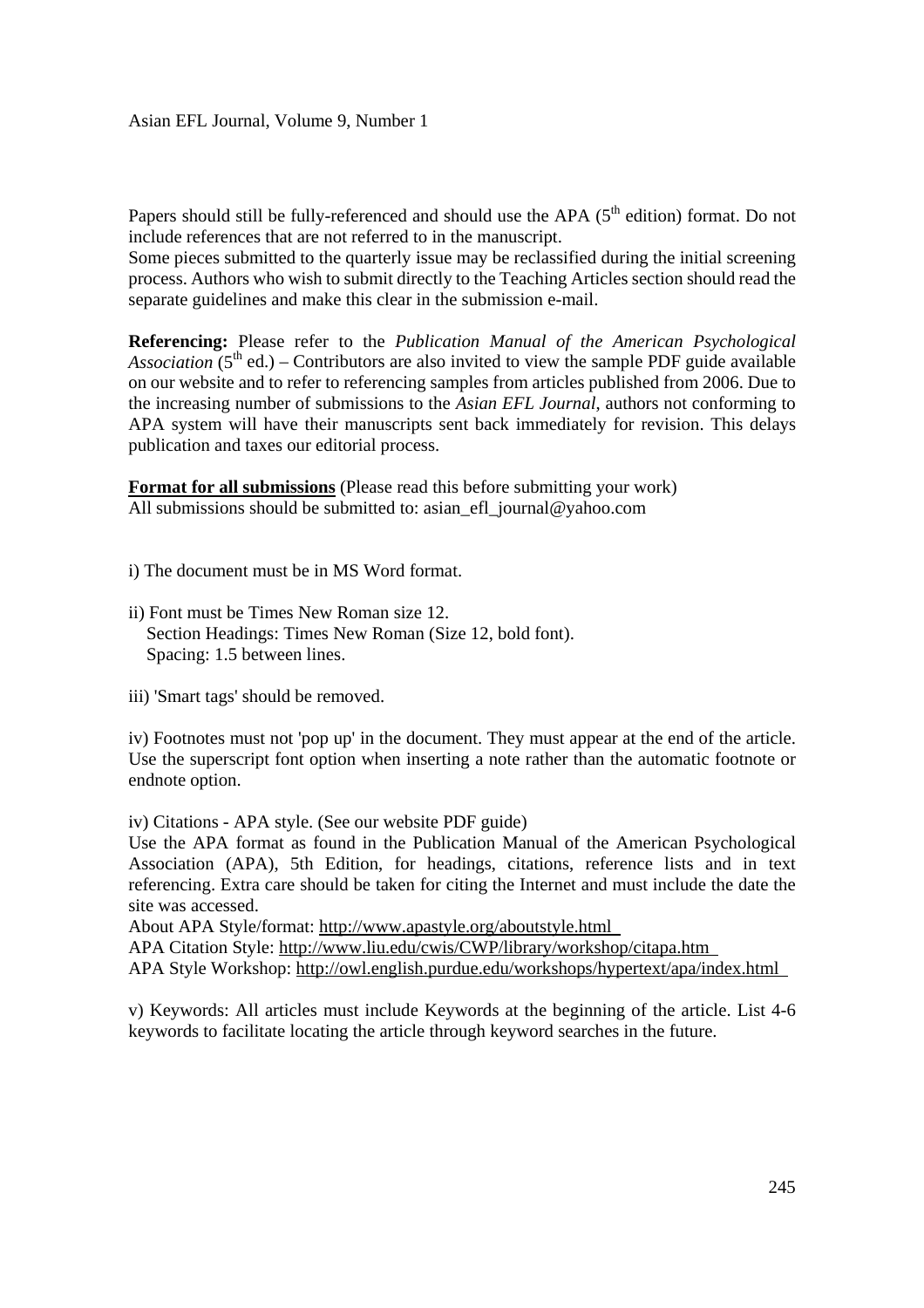vi) Graphs and Charts - either in the body of the document or at the end. In certain cases, a graphic may not appear in the text of the web version of the *Asian EFL Journal* but a link to the graphic will be provided.

vii) Paragraphs. Double space between paragraphs. Indent the beginning of each paragraph with three strikes of the space bar except those immediately following a heading, quotation, example, figure, chart or table. Do not use the tab key.

viii) Keep text formatting (e.g., italics, bold, etc.) to the absolute minimum necessary. Use full justification. All lines to be against Left Hand Side Margin (except quotes - to be indented per APA style).

## ix) Abstract

The abstract should contain an informative summary of the main points of the article, including, where relevant, the article's purpose, theoretical framework, methodology, types of data analysed, subject information, main findings, and conclusions. The abstract should reflect the focus of the article.

x) Graphs – to fit within A4 size margins (not wider)

Thank you for your cooperation.

asian\_efl\_journal@yahoo.com

#### **Please include the following with your submission:**

Name School affiliation Address E-mail Phone number Brief Bio Data noting history of professional expertise **Oualifications** An undertaking the work has not been published elsewhere Abstract

Any questions regarding submission guidelines, or more detailed inquiries about less common citation styles, may be addressed to the Editorial Board or our Journal Production Editor (Darren Lingley) at: lingley@cc.kochi-u.ac.jp

#### **Book Reviews:**

The *Asian EFL Journal* currently encourages two kinds of submissions, unsolicited and solicited. Unsolicited reviewers select their own materials to review. Both teachers and graduate students are encouraged to submit reviews. Solicited reviewers are contacted and